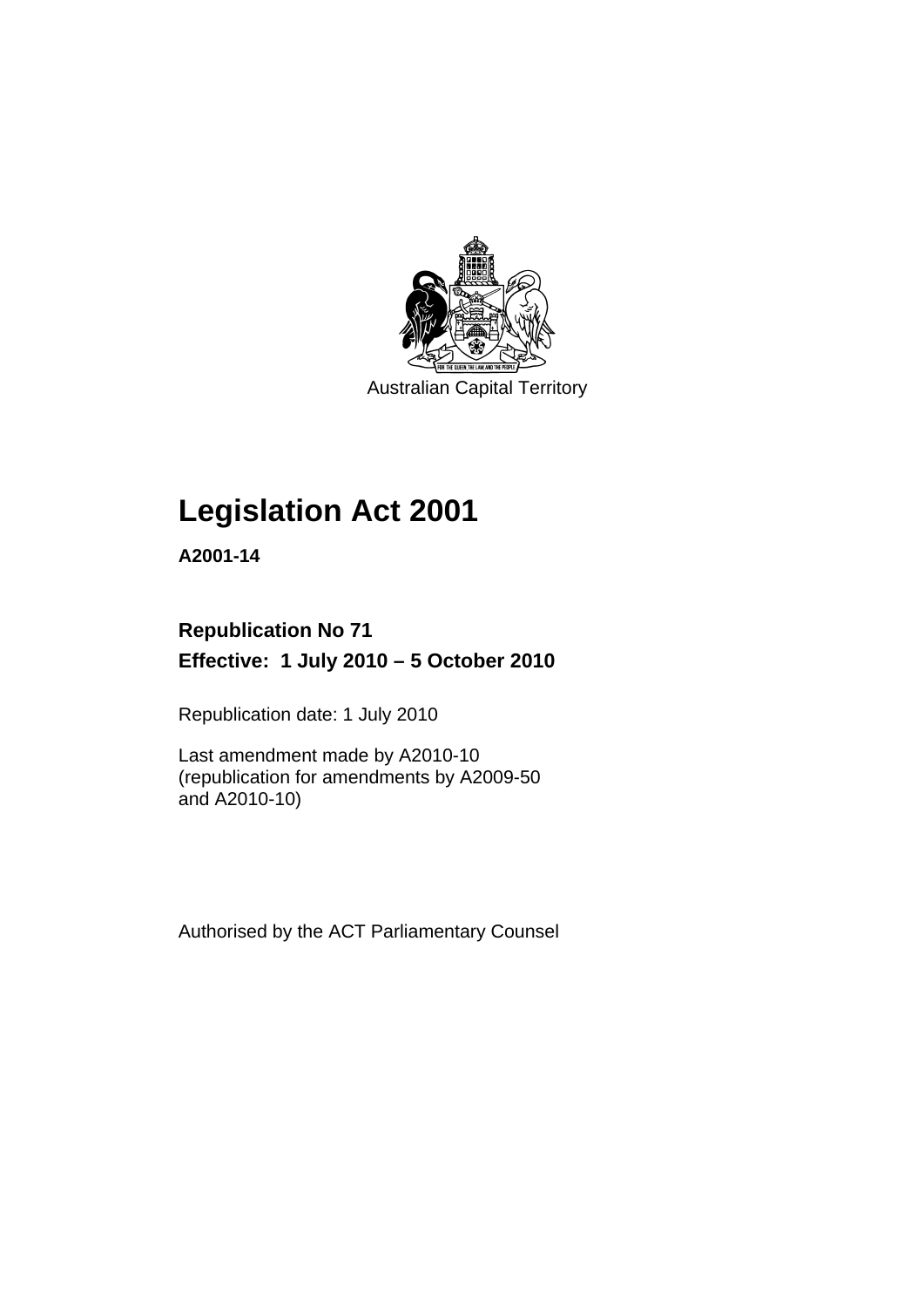## **About this republication**

#### **The republished law**

This is a republication of the *Legislation Act 2001* (including any amendment made under the *Legislation Act 2001*, part 11.3 (Editorial changes)) as in force on 1 July 2010*.* It also includes any amendment, repeal or expiry affecting the republished law to 1 July 2010.

The legislation history and amendment history of the republished law are set out in endnotes 3 and 4.

#### **Kinds of republications**

The Parliamentary Counsel's Office prepares 2 kinds of republications of ACT laws (see the ACT legislation register at www.legislation.act.gov.au):

- authorised republications to which the *Legislation Act 2001* applies
- unauthorised republications.

The status of this republication appears on the bottom of each page.

#### **Editorial changes**

The *Legislation Act 2001*, part 11.3 authorises the Parliamentary Counsel to make editorial amendments and other changes of a formal nature when preparing a law for republication. Editorial changes do not change the effect of the law, but have effect as if they had been made by an Act commencing on the republication date (see *Legislation Act 2001*, s 115 and s 117). The changes are made if the Parliamentary Counsel considers they are desirable to bring the law into line, or more closely into line, with current legislative drafting practice.

This republication includes amendments made under part 11.3 (see endnote 1).

#### **Uncommenced provisions and amendments**

If a provision of the republished law has not commenced or is affected by an uncommenced amendment, the symbol  $\mathbf{U}$  appears immediately before the provision heading. The text of the uncommenced provision or amendment appears only in the last endnote.

#### **Modifications**

If a provision of the republished law is affected by a current modification, the symbol  $\mathbf{M}$ appears immediately before the provision heading. The text of the modifying provision appears in the endnotes. For the legal status of modifications, see *Legislation Act 2001*, section 95.

#### **Penalties**

At the republication date, the value of a penalty unit for an offence against this law is \$110 for an individual and \$550 for a corporation (see *Legislation Act 2001*, s 133).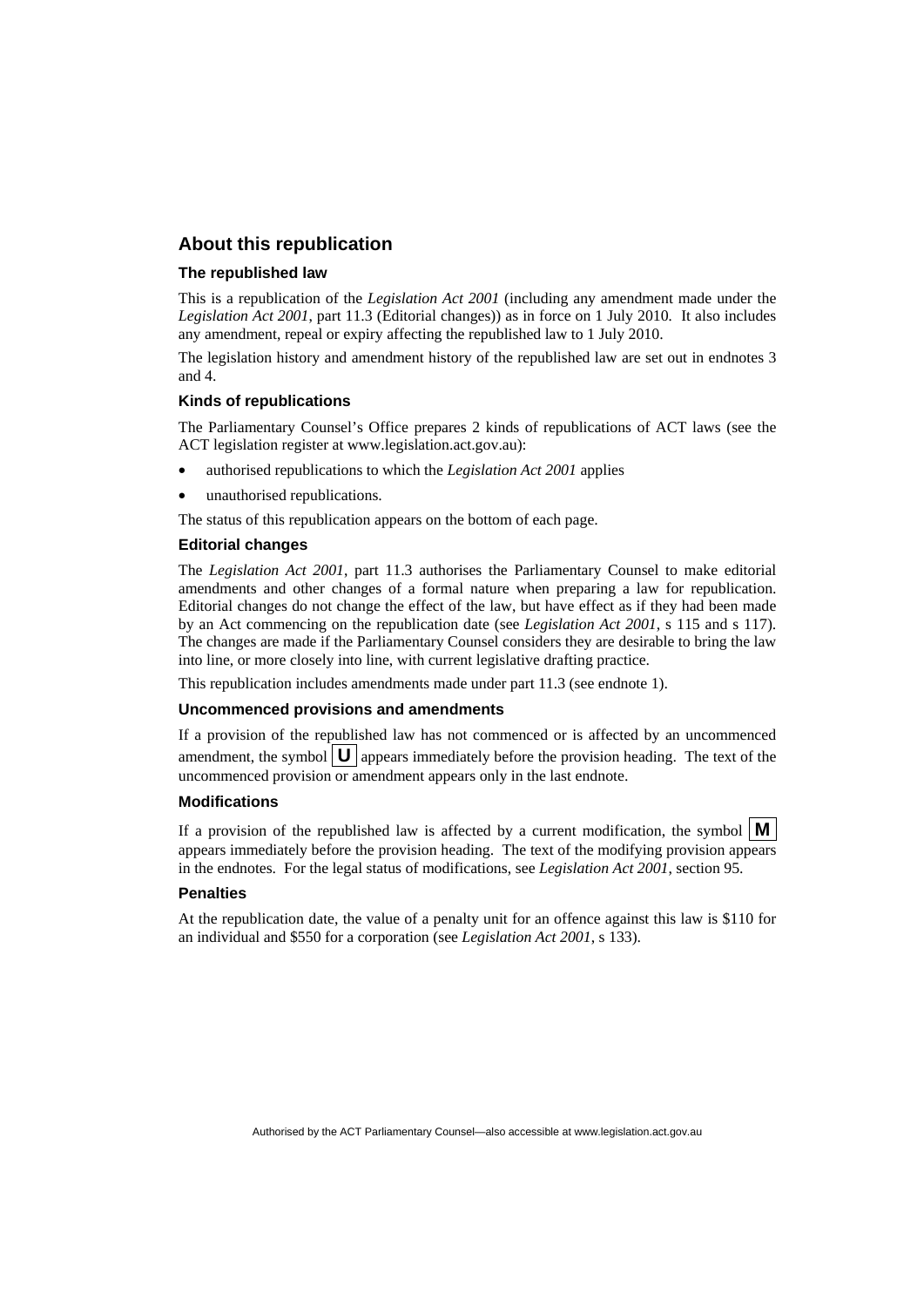

# **[Legislation Act 2001](#page-16-0)**

## **Contents**

## **Chapter 1 Preliminary**

| <b>Part 1.1</b> | <b>General</b>                                 |   |
|-----------------|------------------------------------------------|---|
| 1               | Name of Act                                    | 2 |
| 2               | Dictionary                                     | 2 |
| 2A              | <b>Notes</b>                                   | 2 |
| 3               | Objects                                        | 2 |
| 4               | Application of Act                             | 3 |
| 5               | Determinative and non-determinative provisions | 4 |
| 6               | Legislation Act provisions must be applied     | 5 |
| <b>Part 1.2</b> | <b>Basic concepts</b>                          |   |
|                 | Meaning of Act generally                       | 8 |

| R71      | Legislation Act 2001         | contents 1 |
|----------|------------------------------|------------|
| 01/07/10 | Effective: 01/07/10-05/10/10 |            |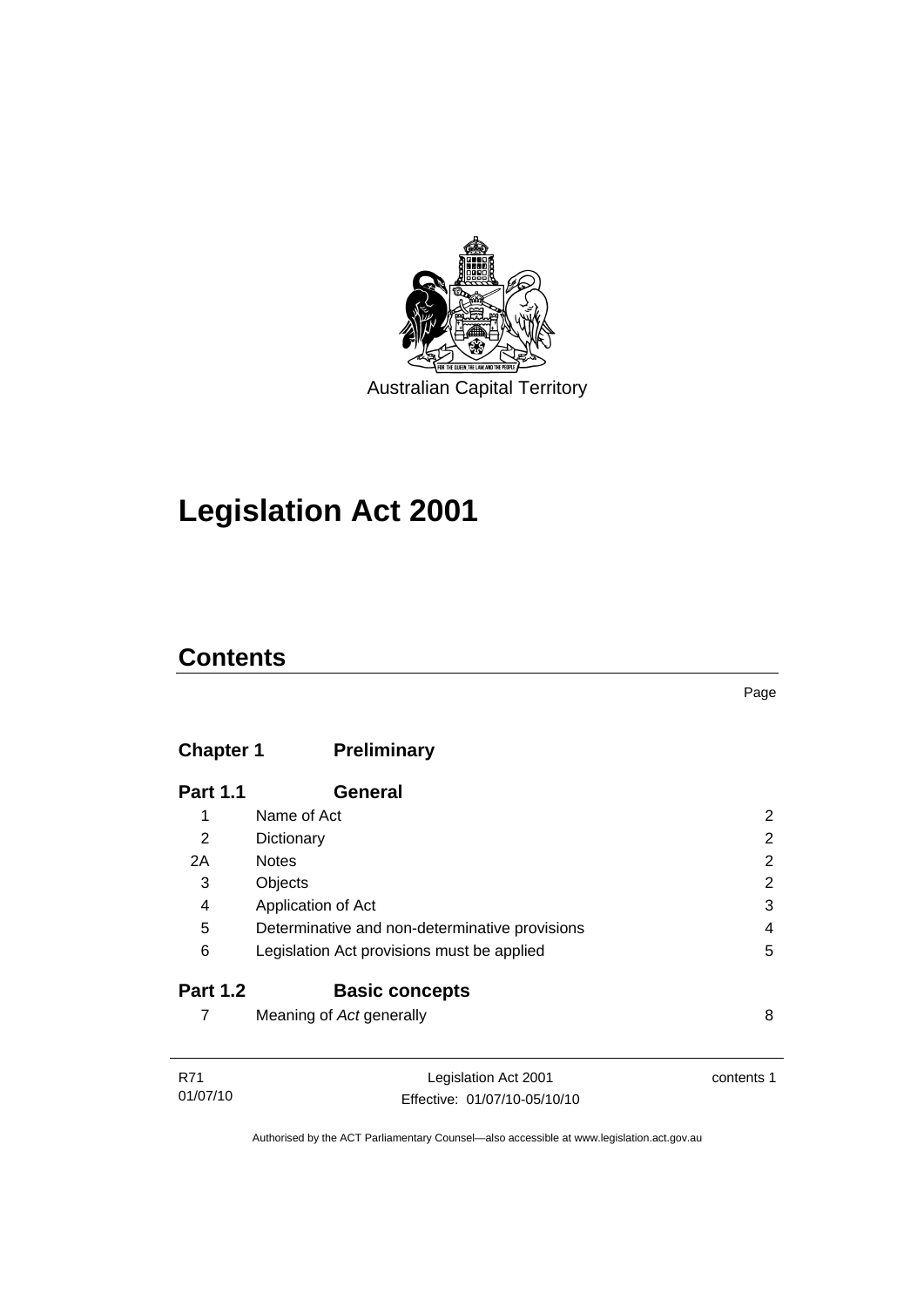|                  |                                                                       | Page |
|------------------|-----------------------------------------------------------------------|------|
| 8                | Meaning of subordinate law                                            | 8    |
| 9                | Meaning of disallowable instrument                                    | 8    |
| 10               | Meaning of notifiable instrument                                      | 9    |
| 11               | Meaning of commencement notice                                        | 9    |
| 12               | Meaning of legislative instrument                                     | 9    |
| 13               | Meaning of statutory instrument                                       | 10   |
| 14               | Meaning of <i>instrument</i>                                          | 10   |
| 15               | Meaning of authorised republication                                   | 10   |
| 16               | Meaning of <i>provision</i>                                           | 11   |
| <b>Part 1.3</b>  | Sources of law in the ACT                                             |      |
| 17               | References to Acts include references to former Cwith enactments etc. | 13   |
| <b>Chapter 2</b> | <b>ACT legislation register and web site</b>                          |      |
| 18               | <b>ACT</b> legislation register                                       | 14   |
| 19               | Contents of register                                                  | 14   |
| 20               | Prompt registration                                                   | 18   |
| 21               | Approved web site                                                     | 18   |
| 22               | Access to registered material at approved web site                    | 19   |
| <b>Chapter 3</b> | Authorised versions and evidence of laws<br>and legislative material  |      |
| 22A              | Definitions for ch 3                                                  | 20   |
| 23               | Authorisation of versions by parliamentary counsel                    | 21   |
| 24               | Authorised electronic versions                                        | 21   |
| 25               | Authorised written versions                                           | 22   |
| 26               | Judicial notice of certain matters                                    | 24   |
| <b>Chapter 4</b> | <b>Numbering and notification of Acts</b>                             |      |
| 27               | Numbering of Acts                                                     | 26   |
| 28               | <b>Notification of Acts</b>                                           | 26   |
| 29               | References to enactment or passing of Acts                            | 28   |

| contents 2 | Legislation Act 2001         | R71      |
|------------|------------------------------|----------|
|            | Effective: 01/07/10-05/10/10 | 01/07/10 |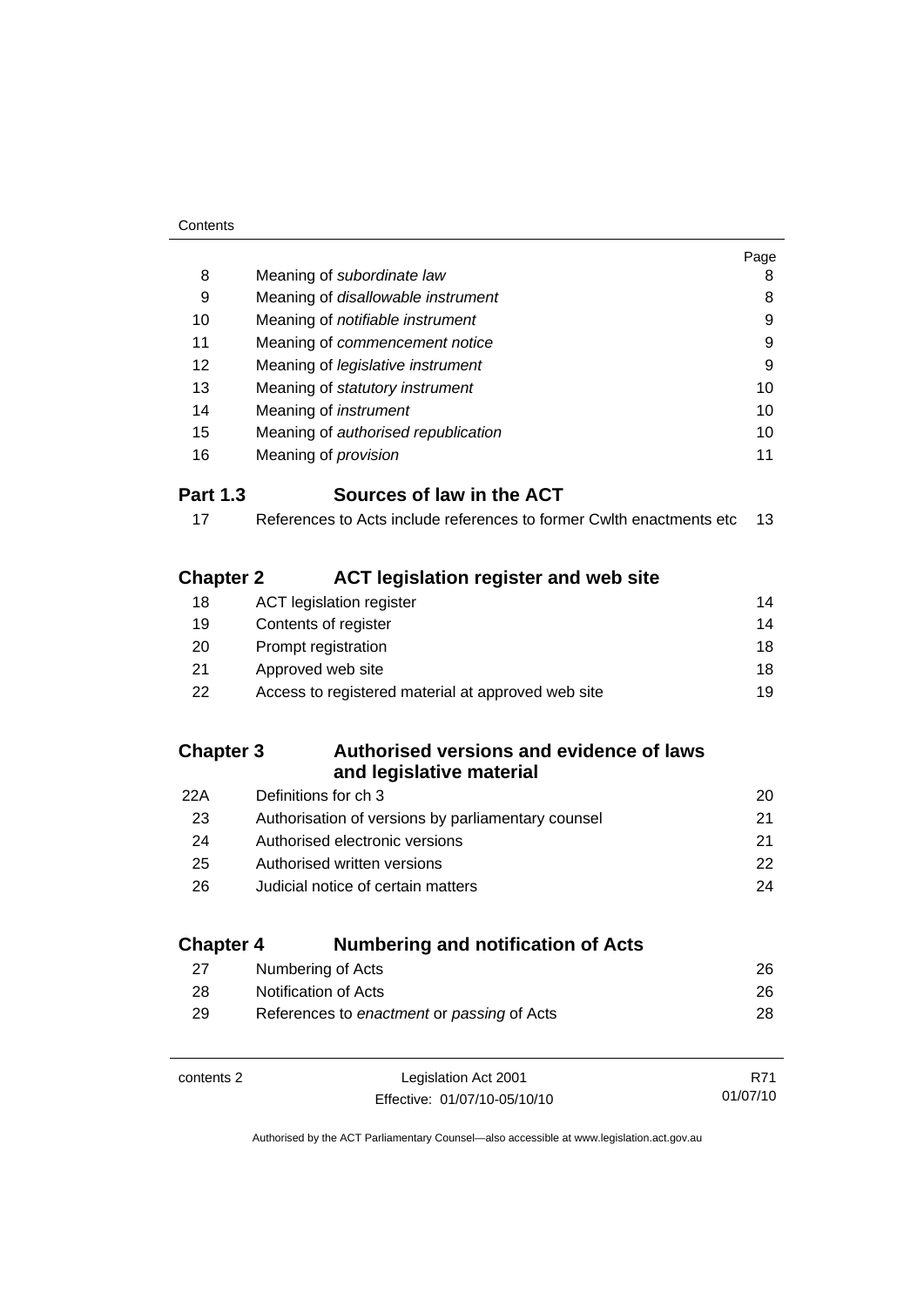|                  |                                                                                          | Contents   |
|------------------|------------------------------------------------------------------------------------------|------------|
| 30               | References to <i>notification</i> of Acts                                                | Page<br>28 |
| <b>Chapter 5</b> | <b>Regulatory impact statements for subordinate</b><br>laws and disallowable instruments |            |
| <b>Part 5.1</b>  | <b>Preliminary</b>                                                                       |            |
| 31               | Definitions for ch 5                                                                     | 29         |
| 32               | Other publication or consultation requirements not affected                              | 29         |
| 33               | Guidelines about costs of proposed subordinate laws and disallowable<br>instruments      | 30         |
| <b>Part 5.2</b>  | <b>Requirements for regulatory impact</b><br><b>statements</b>                           |            |
| 34               | Preparation of regulatory impact statements                                              | 31         |
| 35               | Content of regulatory impact statements                                                  | 32         |
| 36               | When is preparation of regulatory impact statement unnecessary?                          | 33         |
| 37               | When must regulatory impact statement be presented?                                      | 34         |
| <b>Part 5.3</b>  | Failure to comply with requirements for<br>regulatory impact statements                  |            |
| 38               | Effect of failure to comply with pt 5.2                                                  | 35         |
| <b>Chapter 6</b> | Making, notification and numbering of<br>statutory instruments                           |            |
| <b>Part 6.1</b>  | <b>General</b>                                                                           |            |
| 39               | Meaning of <i>matter</i> in ch 6                                                         | 36         |
| 40               | Presumption of validity                                                                  | 36         |
| 41               | Making of certain statutory instruments by Executive                                     | 36         |
| <b>Part 6.2</b>  | Making of statutory instruments generally                                                |            |
| 42               | Power to make statutory instruments                                                      | 38         |
| 43               | Statutory instruments to be interpreted not to exceed powers under<br>authorising law    | 39         |
| R71              | Legislation Act 2001                                                                     | contents 3 |
| 01/07/10         | Effective: 01/07/10-05/10/10                                                             |            |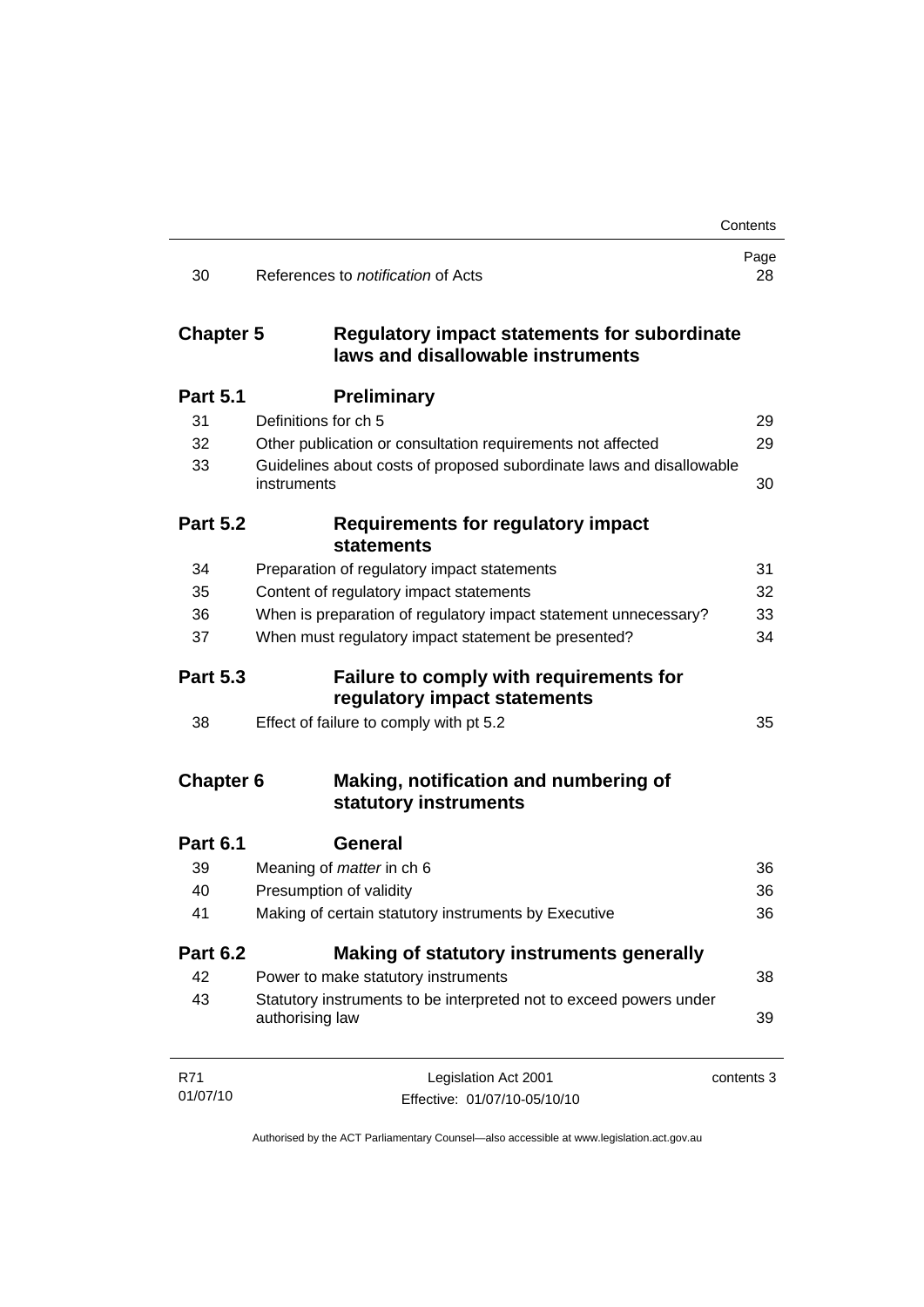|    |                                                                                                     | Page |
|----|-----------------------------------------------------------------------------------------------------|------|
| 44 | Power to make statutory instruments for Act etc.                                                    | 40   |
| 45 | Power to make court rules                                                                           | 41   |
| 46 | Power to make instrument includes power to amend or repeal                                          | 42   |
| 47 | Statutory instrument may make provision by applying law or<br>instrument                            | 43   |
| 48 | Power to make instrument includes power to make different provision<br>for different categories etc | 47   |
| 49 | Single instrument may exercise several powers or satisfy several<br>requirements                    | 47   |
| 50 | Relationship between authorising law and instrument dealing with<br>same matter                     | 48   |
| 51 | Instrument may make provision in relation to land by reference to map<br>etc                        | 48   |
| 52 | Instrument may authorise determination of matter etc                                                | 49   |
| 53 | Instrument may prohibit                                                                             | 49   |
| 54 | Instrument may require making of statutory declaration                                              | 50   |
|    |                                                                                                     |      |

## **Part 6.3 Making of certain statutory instruments about fees**

| 51 |
|----|
| 51 |
| 53 |
| 54 |
|    |

## **Part 6.4 Numbering and notification of legislative instruments**

| Numbering                                                    | 57  |
|--------------------------------------------------------------|-----|
| Correction etc of name of instrument                         | 57  |
| Correction of name of explanatory statement etc.             | 59  |
| Notification of legislative instruments                      | 59  |
| Effect of failure to notify legislative instrument           | 62. |
| References to <i>notification</i> of legislative instruments | 62. |
|                                                              |     |

contents 4 Legislation Act 2001 Effective: 01/07/10-05/10/10

R71 01/07/10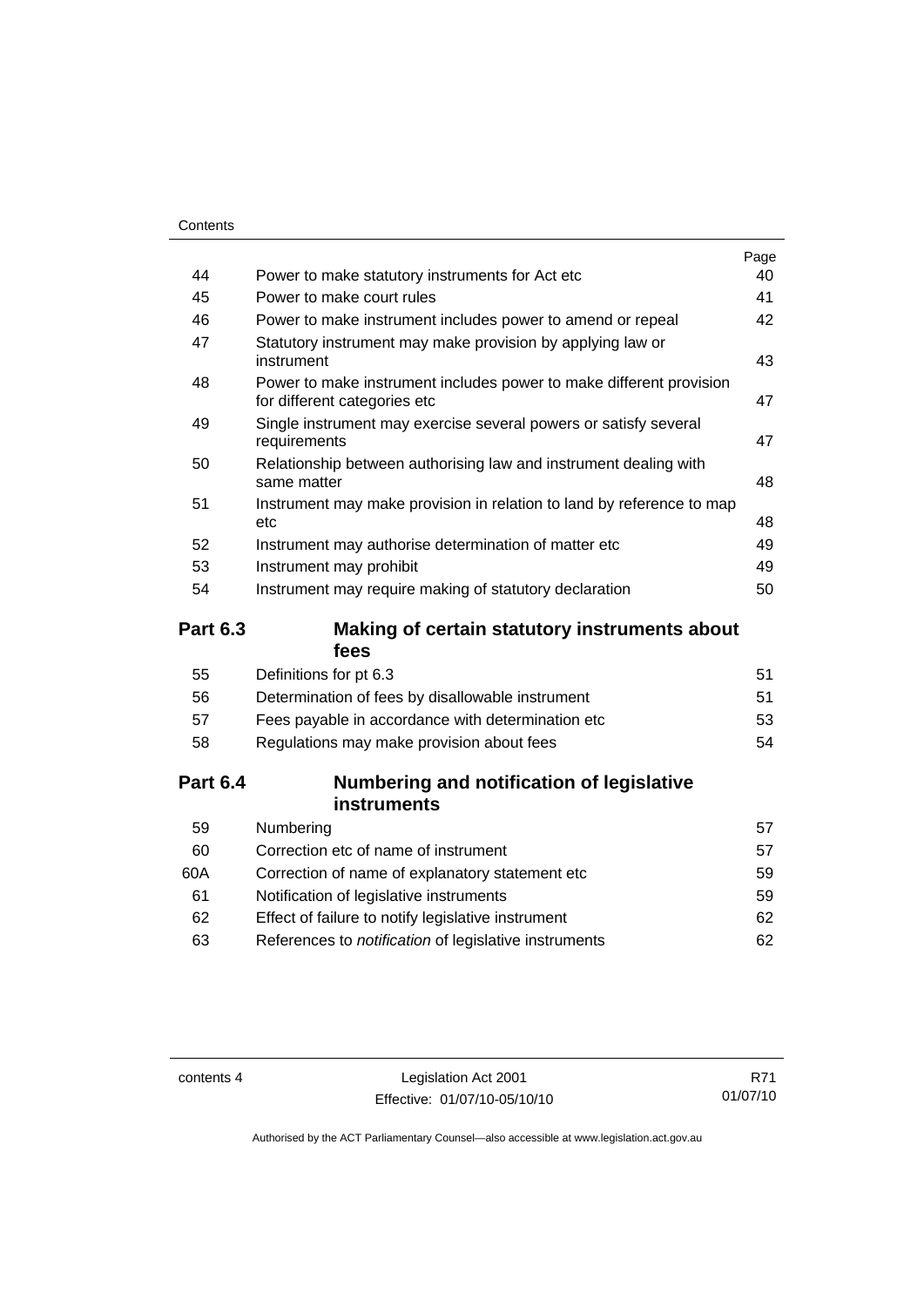| Contents |
|----------|
|----------|

|                  |                                                                                         | Page   |
|------------------|-----------------------------------------------------------------------------------------|--------|
| <b>Chapter 7</b> | <b>Presentation, amendment and disallowance</b><br>of subordinate laws and disallowable |        |
|                  | <b>instruments</b>                                                                      |        |
| 64               | Presentation of subordinate laws and disallowable instruments                           | 63     |
| 65               | Disallowance by resolution of Assembly                                                  | 63     |
| 65A              | Notification of disallowance by resolution of Assembly                                  | 64     |
| 66               | Revival of affected laws                                                                | 66     |
| 67               | Making of instrument same in substance within 6 months after<br>disallowance            | 67     |
| 68               | Amendment by resolution of Assembly                                                     | 67     |
| 69               | Notification of amendments made by resolution of Assembly                               | 69     |
| 70               | Making of amendment restoring effect of law within 6 months after<br>amendment          | 70     |
| 71               | Effect of dissolution or expiry of Assembly on notice of motion                         | 71     |
| <b>Chapter 8</b> | <b>Commencement and exercise of powers</b>                                              |        |
|                  | before commencement                                                                     |        |
| 72               | Meaning of law in ch 8                                                                  | 73     |
| 73               | General rules about commencement                                                        | 73     |
| 74               | Time of commencement                                                                    | 75     |
| 75               | Commencement of naming and commencement provisions                                      | 76     |
| <b>75AA</b>      | Commencement of provisions identifying amended laws                                     | 77     |
| 75A              | Meaning of commences retrospectively                                                    | 77     |
| 75B              | Retrospective commencement requires clear indication                                    | 78     |
| 76               | Non-prejudicial provision may commence retrospectively                                  | 78     |
| 77               | Commencement by commencement notice                                                     | 79     |
| 78               | Separate commencement of amendments                                                     | 81     |
| 79               | Automatic commencement of postponed law                                                 | 81     |
| 79A              | Commencement of amendment of uncommenced law                                            | 82     |
| $\sim$           |                                                                                         | $\sim$ |

80 References to *commencement* of law [83](#page-98-0) 81 Exercise of powers between notification and commencement [83](#page-98-0)

contents 5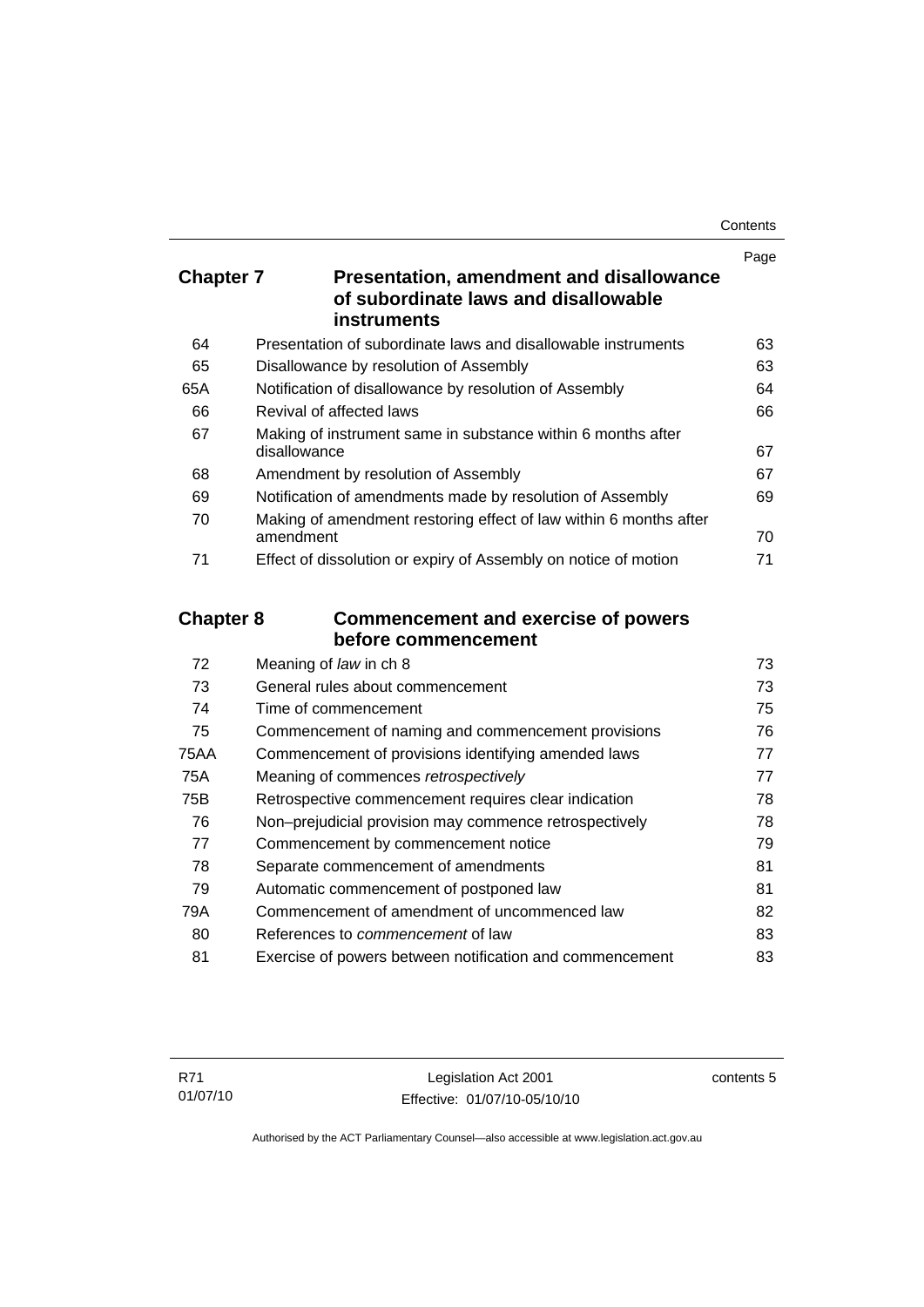|                   |                                                                                   | Page |
|-------------------|-----------------------------------------------------------------------------------|------|
| <b>Chapter 9</b>  | <b>Repeal and amendment of laws</b>                                               |      |
| <b>Part 9.1</b>   | <b>General</b>                                                                    |      |
| 82                | Definitions for ch 9                                                              | 86   |
| 83                | Consequences of amendment of statutory instrument by Act                          | 86   |
| 84                | Saving of operation of repealed and amended laws                                  | 86   |
| 84A               | Creation of offences and changes in penalties                                     | 87   |
| <b>Part 9.2</b>   | <b>Repeal</b>                                                                     |      |
| 85                | When repeal takes effect                                                          | 89   |
| 86                | Repealed and amended laws not revived on repeal of repealing and<br>amending laws | 89   |
| 87                | Commencement not undone if repealed                                               | 90   |
| 88                | Repeal does not end effect of transitional laws etc                               | 91   |
| 89                | Automatic repeal of certain laws and provisions                                   | 93   |
| <b>Part 9.3</b>   | <b>Amendment</b>                                                                  |      |
| 90                | Law and amending laws to be read as one                                           | 97   |
| 91                | Insertion of provisions by amending law                                           | 97   |
| 92                | Amendment to be made wherever possible                                            | 99   |
| 93                | Provisions included in another provision for amendment purposes                   | 100  |
| 94                | Continuance of appointments etc made under amended provisions                     | 101  |
| 95                | Status of modifications                                                           | 102  |
| 96                | Relocated provisions                                                              | 103  |
| <b>Chapter 10</b> | <b>Referring to laws</b>                                                          |      |
| 97                | Definitions for ch 10                                                             | 104  |
| 98                | References to ACT law include law containing reference                            | 105  |
| 99                | References in ACT statutory instruments to the Act                                | 105  |
| 100               | Referring to particular ACT laws                                                  | 105  |
| 101               | Referring to particular laws of other jurisdictions etc                           | 106  |
| 102               | References to laws include references to laws as in force from time to<br>time    | 107  |
| 103               | References to repealed laws                                                       | 108  |

contents 6 Legislation Act 2001 Effective: 01/07/10-05/10/10

R71 01/07/10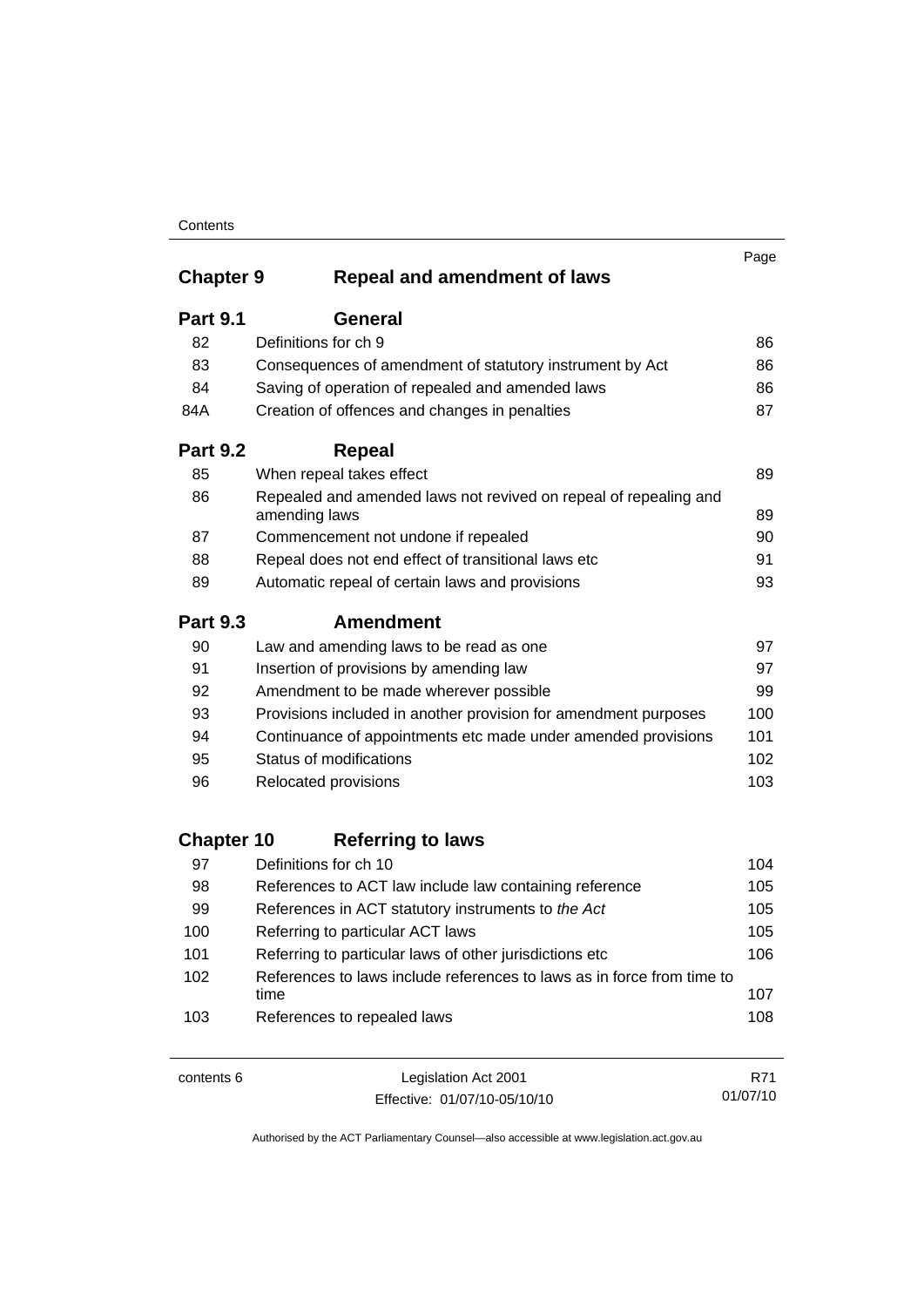|                   |                                                                    | Contents |
|-------------------|--------------------------------------------------------------------|----------|
|                   |                                                                    | Page     |
| 104               | References to laws include references to instruments under laws    | 109      |
| 105               | Referring to provisions of laws                                    | 109      |
| 106               | References to provisions of laws are inclusive                     | 109      |
| 106A              | References to paragraphs etc of laws                               | 110      |
| <b>Chapter 11</b> | <b>Republication of Acts and statutory</b><br>instruments          |          |
| Part 11.1         | General                                                            |          |
| 107               | Definitions for ch 11                                              | 112      |
| 108               | Republication in register                                          | 112      |
| 109               | Republications may be published with other information             | 112      |
| 110               | <b>Collections of laws</b>                                         | 113      |
| <b>Part 11.2</b>  | Substantive amendments made by laws                                |          |
| 111               | Incorporation of amendments                                        | 114      |
| 112               | Reference to amending laws                                         | 114      |
| 113               | Provisions not republished or relocated                            | 114      |
| Part 11.3         | <b>Editorial changes</b>                                           |          |
| 114               | Authorisation for parliamentary counsel                            | 116      |
| 115               | Amendments not to change effect                                    | 116      |
| 116               | Ambit of editorial amendments                                      | 116      |
| 117               | Legal effect of editorial changes                                  | 119      |
| 118               | Reference to editorial amendments                                  | 119      |
| <b>Chapter 12</b> | Scope of Acts and statutory instruments                            |          |
| 120               | Act to be interpreted not to exceed legislative powers of Assembly | 120      |

[121](#page-136-0) Binding effect of Acts 121 [122](#page-137-0) Application to Territory **122** 

contents 7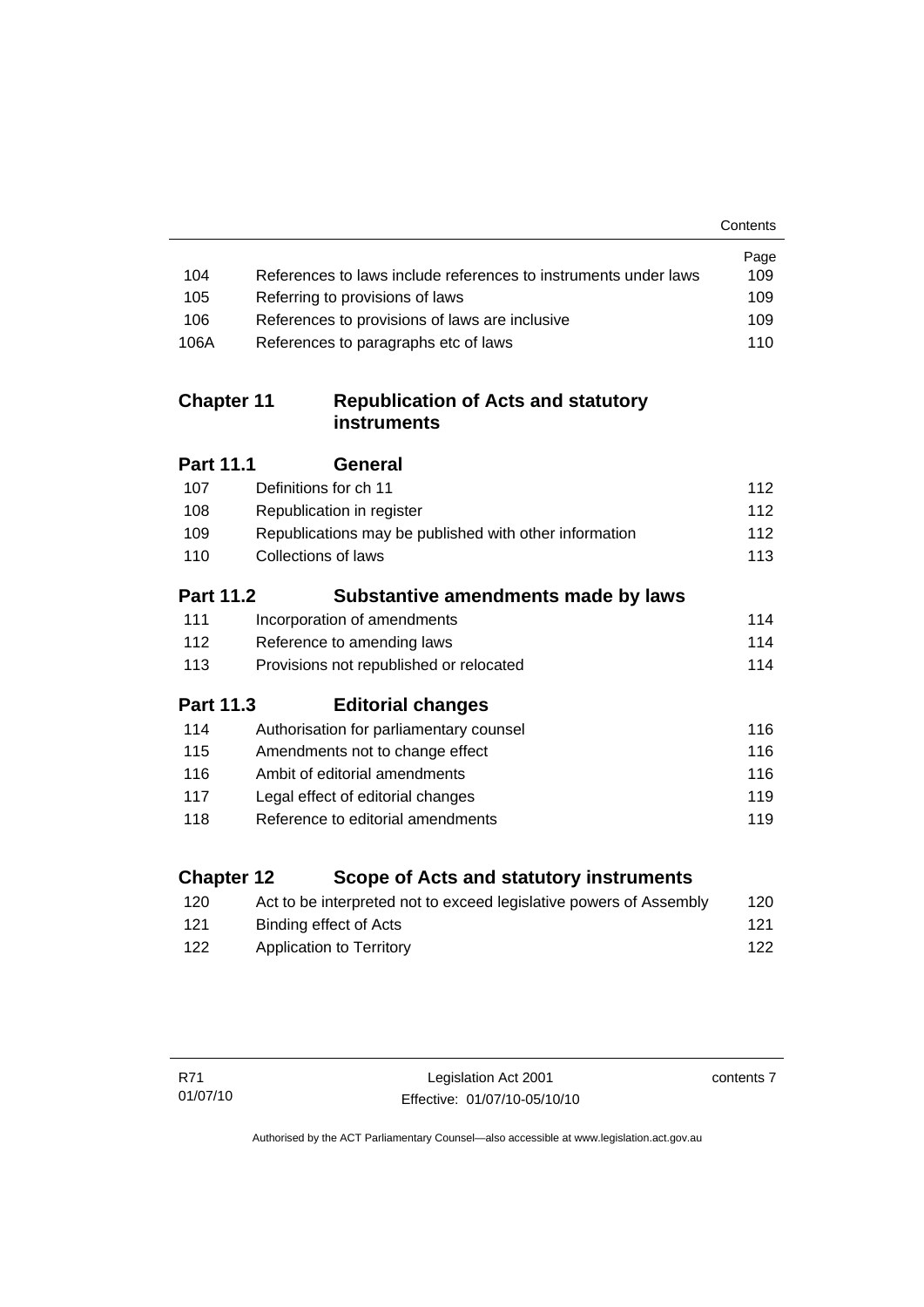|                   |                                                               | Page |
|-------------------|---------------------------------------------------------------|------|
| <b>Chapter 13</b> | <b>Structure of Acts and statutory instruments</b>            |      |
| <b>Part 13.1</b>  | General                                                       |      |
| 125               | Meaning of law in ch 13                                       | 123  |
| 126               | Material that is part of Act or statutory instrument          | 123  |
| 127               | Material that is not part of Act or statutory instrument      | 124  |
| <b>Part 13.2</b>  | <b>Particular kinds of provisions</b>                         |      |
| 130               | What is a definition?                                         | 126  |
| 131               | Signpost definitions                                          | 127  |
| 132               | Examples                                                      | 128  |
| 133               | Penalty units                                                 | 129  |
| 134               | Penalties at end of sections and subsections                  | 129  |
| 135               | Penalties not at end of sections and subsections              | 132  |
|                   |                                                               |      |
| <b>Chapter 14</b> | <b>Interpretation of Acts and statutory</b><br>instruments    |      |
| <b>Part 14.1</b>  | <b>Purpose and scope</b>                                      |      |
| 136               | Meaning of Act in ch 14                                       | 134  |
| 137               | Purpose and scope of ch 14                                    | 134  |
| <b>Part 14.2</b>  | Key principles of interpretation                              |      |
| 138               | Meaning of working out the meaning of an Act                  | 135  |
| 139               | Interpretation best achieving Act's purpose                   | 135  |
| 140               | Legislative context                                           | 135  |
| 141               | Non-legislative context generally                             | 136  |
| 142               | Non-legislative context-material that may be considered       | 137  |
| 143               | Law stating material for consideration in working out meaning | 140  |
| <b>Chapter 15</b> | Aids to interpretation                                        |      |
| <b>Part 15.1</b>  | <b>General</b>                                                |      |
|                   |                                                               |      |
| 144               | Meaning of commonly-used terms                                | 142  |

Authorised by the ACT Parliamentary Counsel—also accessible at www.legislation.act.gov.au

R71 01/07/10

Effective: 01/07/10-05/10/10

contents 8 Legislation Act 2001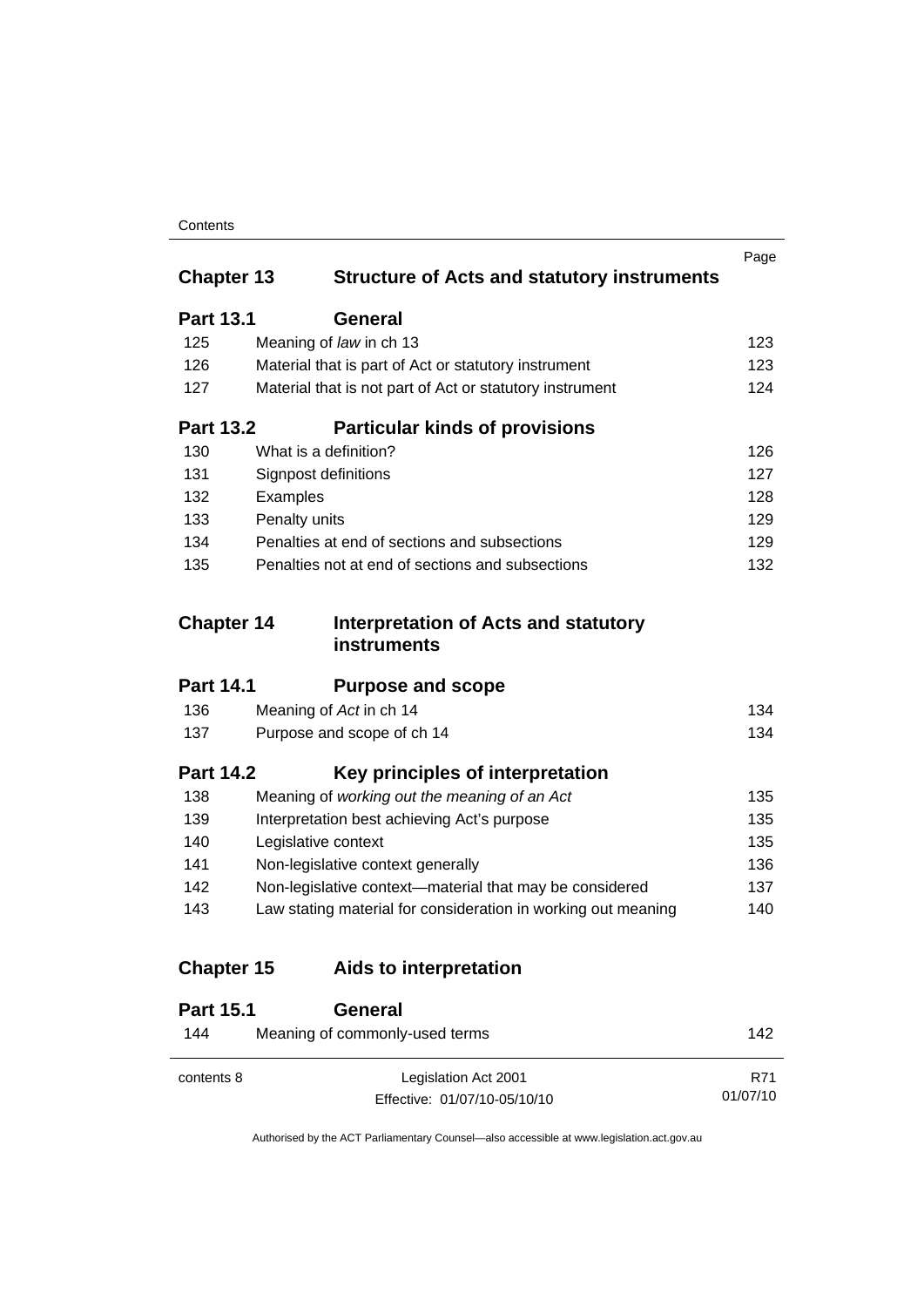| 145              | Gender and number                                                                 | Page<br>142 |
|------------------|-----------------------------------------------------------------------------------|-------------|
| 146              | Meaning of <i>may</i> and <i>must</i>                                             | 142         |
| 147              | Changes of drafting practice not to affect meaning                                | 143         |
| 148              | Terms used in instruments have same meanings as in authorising                    |             |
|                  | laws                                                                              | 144         |
| 149              | Age in years                                                                      | 144         |
| 150              | Measurement of distance                                                           | 144         |
| 151              | Working out periods of time generally                                             | 145         |
| 151A             | Periods of time ending on non-working days                                        | 147         |
| 151B             | Doing things for which no time is fixed                                           | 148         |
| 151C             | Power to extend time                                                              | 148         |
| 152              | Continuing effect of obligations                                                  | 149         |
| <b>Part 15.2</b> | <b>Definitions</b>                                                                |             |
| 155              | Definitions apply subject to contrary intention                                   | 150         |
| 156              | Application of definitions in dictionaries and sections                           | 150         |
| 157              | Defined terms—other parts of speech and grammatical forms                         | 152         |
| <b>Part 15.3</b> | References to various entities and things                                         |             |
| 160              | References to people generally                                                    | 153         |
| 161              | Corporations liable to offences                                                   | 154         |
| 162              | References to a Minister or the Minister                                          | 155         |
| 163              | References to a chief executive or the chief executive                            | 156         |
| 164              | References to Australian Standards etc                                            | 157         |
| 165              | References to Assembly committees that no longer exist                            | 157         |
| 168              | References to person with interest in land include personal<br>representative etc | 158         |
| 169              | References to domestic partner and domestic partnership                           | 158         |
| 169A             | References to transgender people                                                  | 159         |
| 169B             | References to intersex people                                                     | 160         |
| <b>Part 15.4</b> | <b>Preservation of certain common law</b><br>privileges                           |             |
| 170              | Privileges against selfincrimination and exposure to civil penalty                | 161         |
| 171              | Client legal privilege                                                            | 161         |
| R71<br>01/07/10  | Legislation Act 2001<br>Effective: 01/07/10-05/10/10                              | contents 9  |

Authorised by the ACT Parliamentary Counsel—also accessible at www.legislation.act.gov.au

Effective: 01/07/10-05/10/10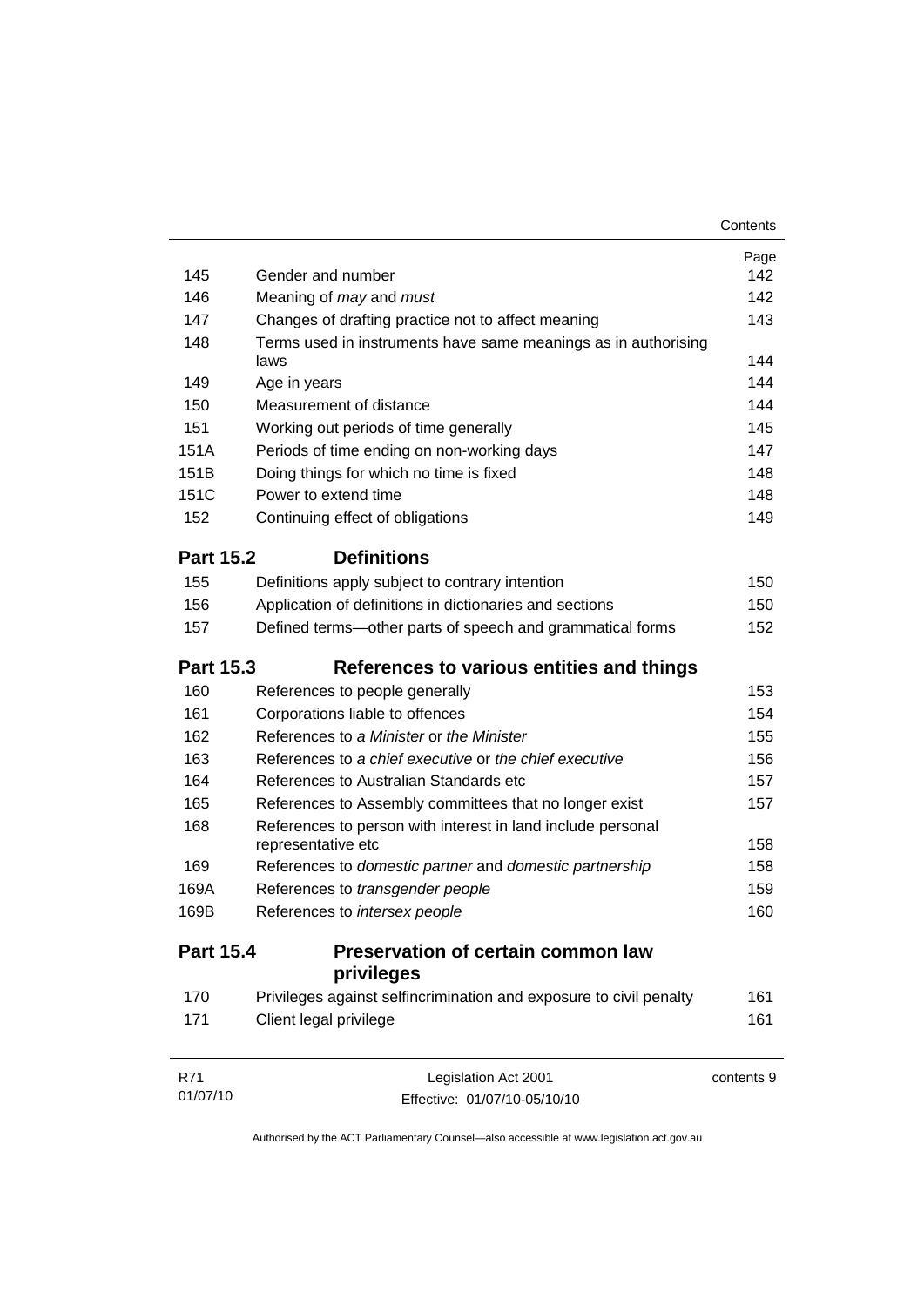|                   |                                                            | Page |
|-------------------|------------------------------------------------------------|------|
| <b>Chapter 16</b> | Courts, tribunals and other decision-makers                |      |
| 175               | Meaning of law in ch 16                                    | 163  |
| 176               | Jurisdiction of courts and tribunals                       | 163  |
| 177               | Recovery of amounts owing under laws                       | 163  |
| 178               | Power to decide includes power to take evidence etc        | 164  |
| 179               | Content of statements of reasons for decisions             | 164  |
| 180               | Power to make decision includes power to reverse or change | 164  |
|                   |                                                            |      |

## **Chapter 17 Entities and positions**

| 182  | Meaning of law in ch 17            | 166 |
|------|------------------------------------|-----|
| 183  | Change of name of entity           | 166 |
| 184  | Change in constitution of entity   | 166 |
| 184A | References to entity               | 167 |
| 185  | References to occupant of position | 167 |
| 186  | Change of name of position         | 168 |
| 187  | Chair and deputy chair etc         | 168 |

## **Chapter 18 Offences**

| 188 | Meaning of ACT law in ch 18                                           | 169 |
|-----|-----------------------------------------------------------------------|-----|
| 189 | Reference to offence includes reference to related ancillary offences | 169 |
| 190 | Indictable and summary offences                                       | 170 |
| 191 | Offences against 2 or more laws                                       | 170 |
| 192 | When must prosecutions begin?                                         | 171 |
| 193 | Continuing offences                                                   | 172 |

## **Chapter 19 Administrative and machinery provisions**

| <b>Part 19.1</b>        | <b>Introductory</b>                                                            |          |
|-------------------------|--------------------------------------------------------------------------------|----------|
| 195                     | Meaning of law in ch 19                                                        | 173      |
| <b>Part 19.2</b><br>196 | <b>Functions</b><br>Provision giving function gives power to exercise function | 174      |
| contents 10             | Legislation Act 2001                                                           | R71      |
|                         | Effective: 01/07/10-05/10/10                                                   | 01/07/10 |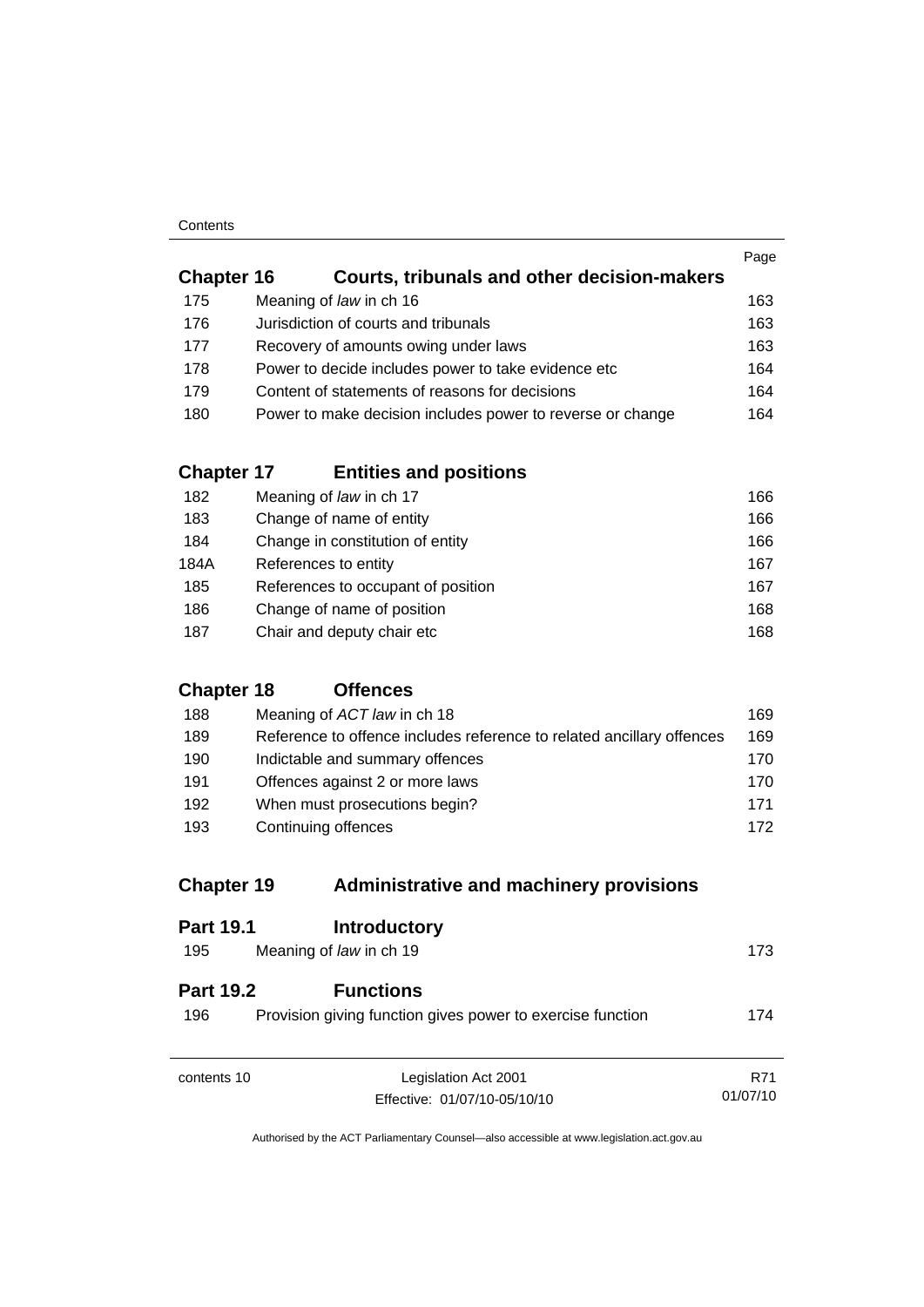| 197              | Statutory functions may be exercised from time to time                        | Page<br>174 |
|------------------|-------------------------------------------------------------------------------|-------------|
| 199              | Functions of bodies                                                           | 174         |
| 200              | Functions of occupants of positions                                           | 176         |
| <b>Part 19.3</b> | <b>Appointments</b>                                                           |             |
| Division 19.3.1  | Appointments-general                                                          |             |
| 205              | Application of div 19.3.1                                                     | 177         |
| 206              | Appointments must be in writing etc                                           | 177         |
| 207              | Appointment may be by name or position                                        | 178         |
| 208              | Power of appointment includes power to suspend etc                            | 178         |
| 209              | Power of appointment includes power to make acting appointment                | 179         |
| 210              | Resignation of appointment                                                    | 180         |
| 211              | Appointment not affected by appointer changes                                 | 180         |
| 212              | Appointment not affected by defect etc                                        | 181         |
| Division 19.3.2  | <b>Acting appointments</b>                                                    |             |
| 215              | Application of div 19.3.2                                                     | 181         |
| 216              | Acting appointments must be in writing etc                                    | 181         |
| 217              | Acting appointment may be made by name or position                            | 181         |
| 218              | Instrument may provide when acting appointment has effect etc                 | 182         |
| 219              | Appointer may decide terms of acting appointment etc                          | 182         |
| 220              | Appointee may exercise functions under acting appointment etc                 | 183         |
| 221              | How long does an acting appointment operate?                                  | 183         |
| 222              | Resignation of acting appointment                                             | 184         |
| 223              | Effect of acting appointment on substantive appointment etc                   | 184         |
| 224              | Acting appointment not affected by appointer changes                          | 185         |
| 225              | Acting appointment not affected by defect etc                                 | 185         |
| Division 19.3.2A | <b>Standing acting arrangements</b>                                           |             |
| 225A             | Application of div 19.3.2A                                                    | 186         |
| 225B             | Person acting under standing acting arrangement may exercise<br>functions etc | 186         |
| Division 19.3.3  | <b>Appointments-Assembly consultation</b>                                     |             |
| 226              | Meaning of statutory position in div 19.3.3                                   | 186         |
| 227              | Application of div 19.3.3                                                     | 187         |
| R71              | Legislation Act 2001                                                          | contents 11 |

Authorised by the ACT Parliamentary Counsel—also accessible at www.legislation.act.gov.au

Effective: 01/07/10-05/10/10

01/07/10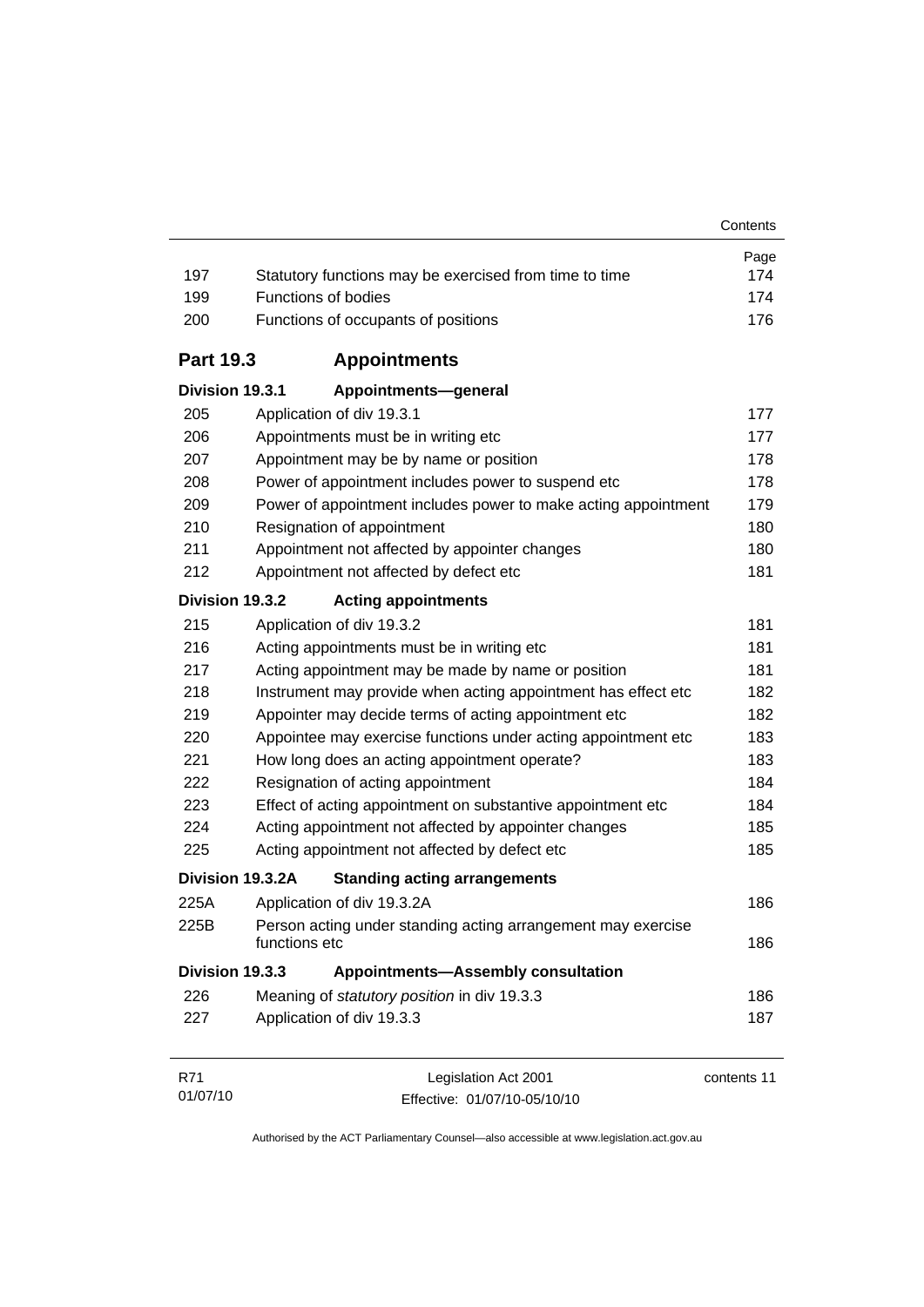|                  |                                                       | Page     |
|------------------|-------------------------------------------------------|----------|
| 228              | Consultation with appropriate Assembly committee      | 187      |
| 229              | Appointment is disallowable instrument                | 188      |
| <b>Part 19.4</b> | <b>Delegations</b>                                    |          |
| 230              | Application of pt 19.4 generally                      | 189      |
| 231              | Application of pt 19.4 to subdelegations              | 189      |
| 232              | Delegation must be in writing etc                     | 190      |
| 233              | Delegation may be made by name or position            | 190      |
| 234              | Instrument may provide when delegation has effect etc | 190      |
| 235              | Delegation may be made to 2 or more delegates         | 191      |
| 236              | Power to delegate may not be delegated                | 191      |
| 237              | Delegation may be amended or revoked                  | 191      |
| 238              | Appointer responsible for delegated function          | 192      |
| 239              | Exercise of delegation by delegate                    | 192      |
| 240              | Appointer may exercise delegated function             | 193      |
| 241              | Delegation not affected by appointer changes          | 193      |
| 242              | Delegation not affected by defect etc                 | 193      |
| <b>Part 19.5</b> | <b>Service of documents</b>                           |          |
| 245              | Application of pt 19.5                                | 194      |
| 246              | Definitions for pt 19.5                               | 194      |
| 247              | Service of documents on individuals                   | 196      |
| 248              | Service of documents on corporations                  | 196      |
| 249              | Service of documents on agencies                      | 197      |
| 250              | When document taken to be served                      | 197      |
| 251              | Other laws not affected etc                           | 199      |
| 252              | Powers of courts and tribunals not affected           | 199      |
| <b>Part 19.6</b> | <b>Functions of Executive and Ministers</b>           |          |
| 253              | <b>Exercise of functions of Executive</b>             | 200      |
| 254              | Administration of matters not allocated               | 201      |
| 254A             | Delegation by Minister                                | 201      |
| <b>Part 19.7</b> | <b>Other matters</b>                                  |          |
| 255              | Forms                                                 | 202      |
| contents 12      | Legislation Act 2001                                  | R71      |
|                  | Effective: 01/07/10-05/10/10                          | 01/07/10 |
|                  |                                                       |          |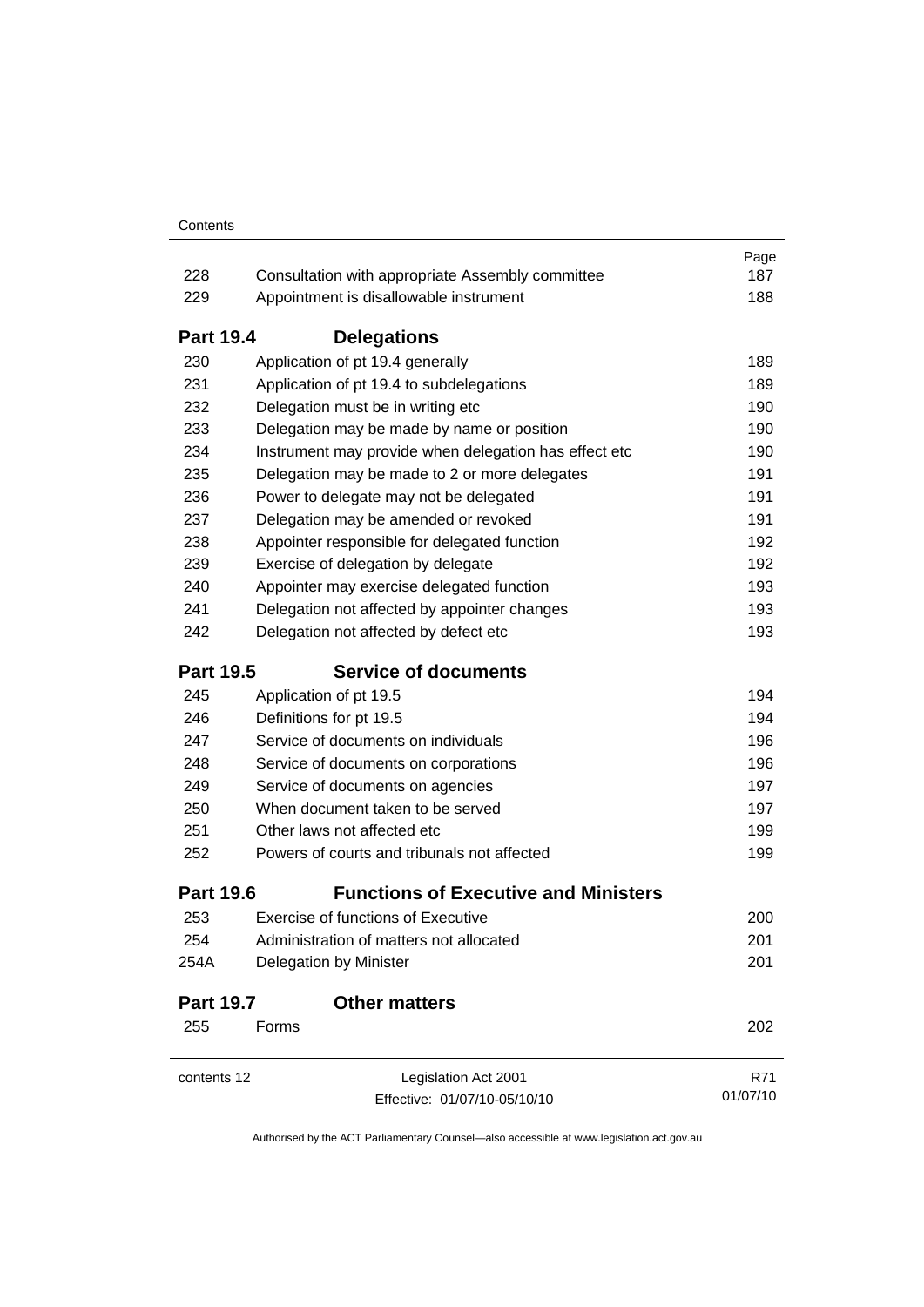|                   |                                              |                                                                      | Contents    |
|-------------------|----------------------------------------------|----------------------------------------------------------------------|-------------|
| 256               | Production of records kept in computers etc. |                                                                      | Page<br>204 |
| <b>Chapter 20</b> |                                              | <b>Miscellaneous</b>                                                 |             |
| 300               | Delegation by parliamentary counsel          |                                                                      | 205         |
| 301               | References to Administration Act 1989 etc.   |                                                                      | 205         |
| 302               | Regulation-making power                      |                                                                      | 205         |
|                   |                                              |                                                                      |             |
| <b>Schedule 1</b> |                                              | Acts included in sources of law in the ACT                           | 207         |
| <b>Part 1.1</b>   |                                              | Former NSW and UK Acts in force before<br>establishment of Territory | 207         |
| <b>Part 1.2</b>   |                                              | Former NSW Acts applied after establishment of<br><b>Territory</b>   | 209         |
| <b>Dictionary</b> |                                              |                                                                      | 210         |
| Part 1            |                                              | <b>Meaning of commonly-used terms</b>                                | 210         |
| Part 2            |                                              | <b>Terms for Legislation Act 2001 only</b>                           | 240         |
|                   |                                              |                                                                      |             |
| <b>Endnotes</b>   |                                              |                                                                      |             |
| 1                 | About the endnotes                           |                                                                      | 244         |
| 2                 | Abbreviation key                             |                                                                      | 244         |
| 3                 | Legislation history                          |                                                                      | 245         |
| 4                 | Amendment history                            |                                                                      | 255         |

5 Earlier republications [292](#page-307-0)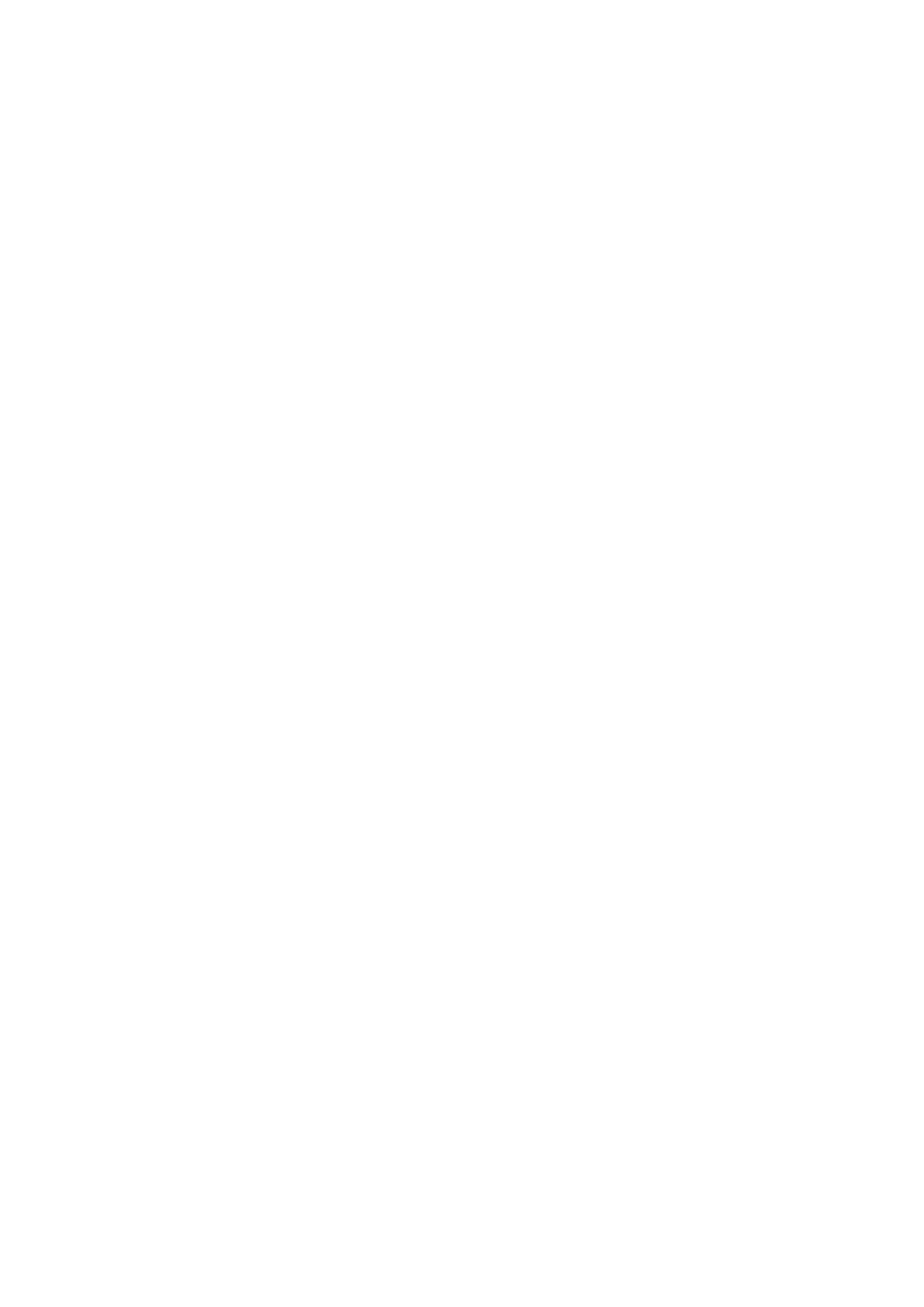<span id="page-16-0"></span>

# **Legislation Act 2001**

An Act about legislation

l

R71 01/07/10

Legislation Act 2001 Effective: 01/07/10-05/10/10 page 1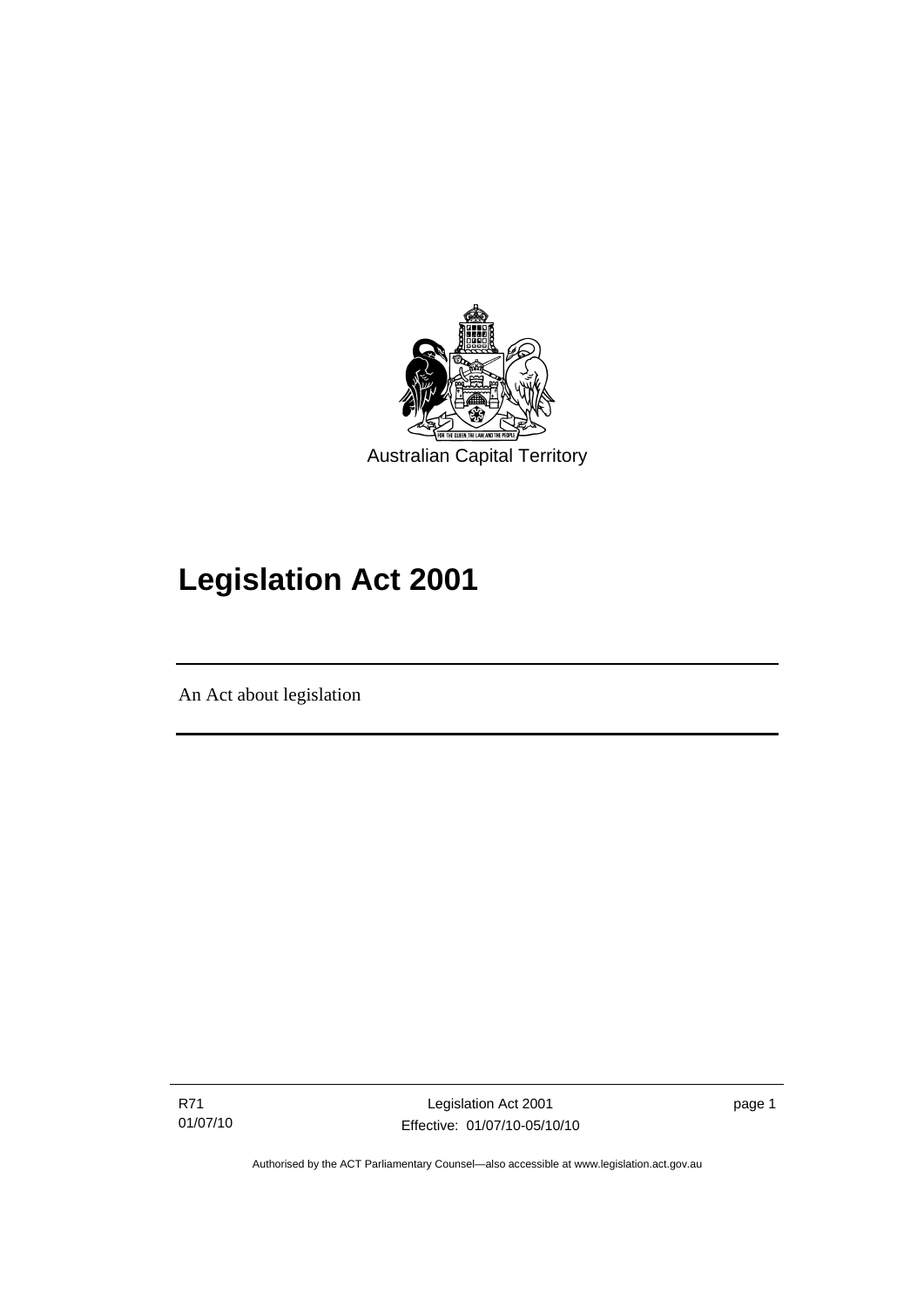<span id="page-17-0"></span>**Chapter 1** Preliminary<br>**Part 1.1** General General

Section 1

## **Chapter 1** Preliminary

## **Part 1.1 General**

## **1 Name of Act**

This Act is the *Legislation Act 2001.* 

## **2 Dictionary**

The dictionary at the end of this Act is part of this Act.

- *Note 1* The dictionary at the end of an Act usually defines certain terms used in the Act, and includes references (*signpost definitions*) to other terms defined elsewhere in the Act. However, in this Act the dictionary is divided into 2 parts.
- *Note* 2 Part 1 defines terms commonly used in Acts (including this Act) and statutory instruments. For example, because of the definition '*month* means calendar month.', the term 'month' has the defined meaning wherever the term is used in an Act or statutory instrument unless the Act or instrument provides otherwise or the contrary intention otherwise appears (see s 144 and s 155).
- *Note 3* Part 2 defines certain terms used in this Act. For example, the signpost definition '*administrator*, for part 19.5 (Service of documents)—see section 246.' means that the term 'administrator' is defined in s 246 for this Act, pt 19.5. A definition in pt 2 applies to all of this Act unless the definition, or another provision of this Act, provides otherwise or the contrary intention otherwise appears (see s 155 and s 156 (1)).

### **2A Notes**

A note included in this Act is explanatory and is not part of this Act.

*Note* See s 127 (1), (4) and (5) for the legal status of notes.

### **3 Objects**

(1) The main object of this Act is to make legislation more accessible.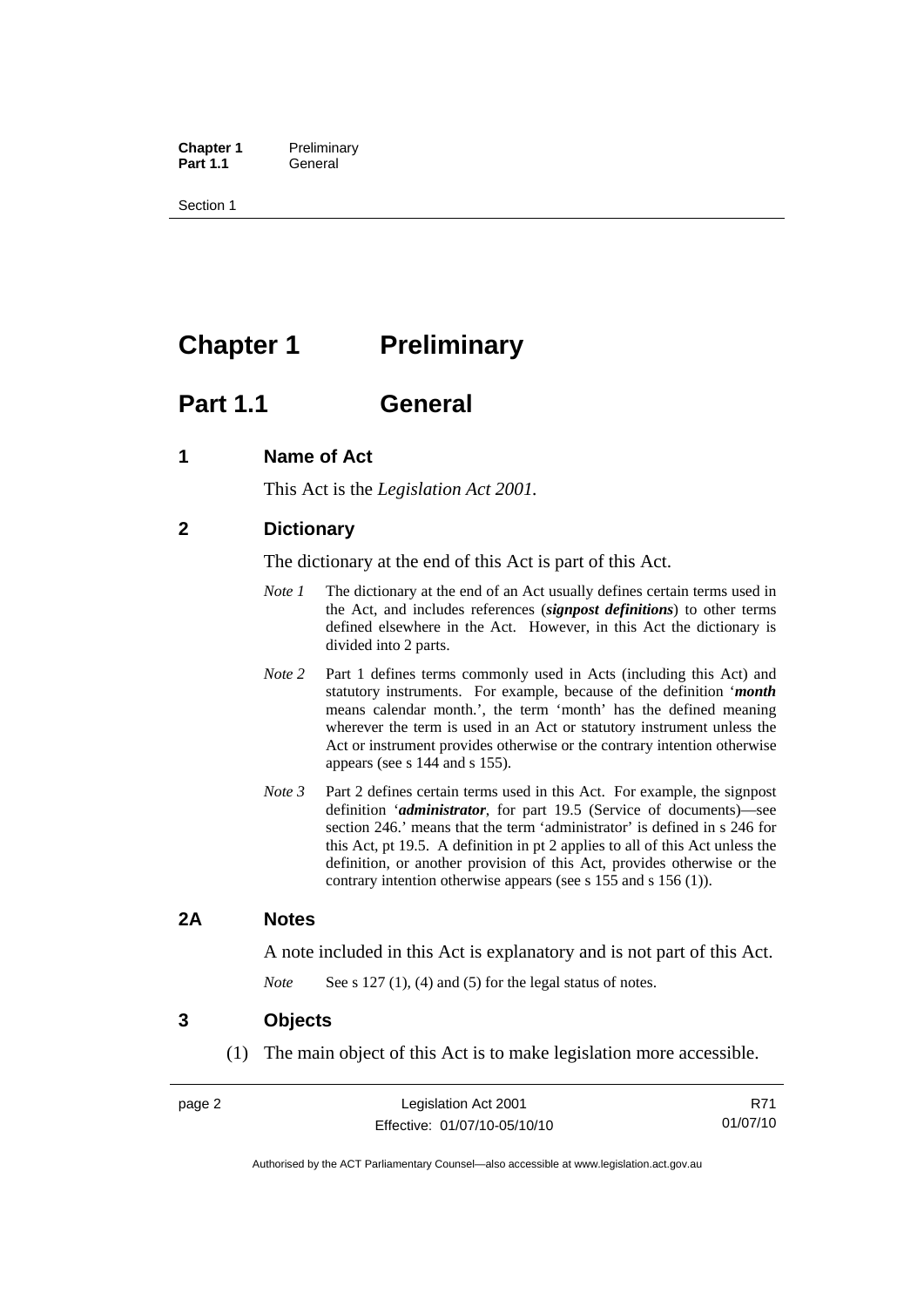- <span id="page-18-0"></span> (2) This is to be achieved particularly by—
	- (a) encouraging access to legislation through the internet, while maintaining access to printed legislation; and
	- (b) restating the law dealing with the 'life cycle' of legislation, improving its structure and content, and simplifying its provisions where practicable; and
	- (c) assisting users of legislation to find, read, understand and use legislation by—
		- (i) facilitating the shortening and simplification of legislation; and
		- (ii) promoting consistency in the form and language of legislation; and
		- (iii) providing rules about the interpretation of legislation; and
		- (iv) facilitating the updating and republication of legislation to ensure its ready availability.
- (3) For this section, the '*life cycle*' of legislation includes the making (where relevant), notification, commencement, presentation and disallowance (where relevant), operation, interpretation, proof, republication, amendment and repeal of legislation and instruments made under legislation.

## **4 Application of Act**

- (1) This Act applies to all Acts (including this Act) and statutory **instruments**
- (2) In particular, Acts and statutory instruments are taken to be made on the basis that they will operate in conjunction with this Act.

#### **Examples**

1 An Act imposes an obligation and provides that people who 'fail' to carry out the obligation are liable to the penalty. The Act does not, however, define 'fail' or indicate that the word is used in a special way. In accordance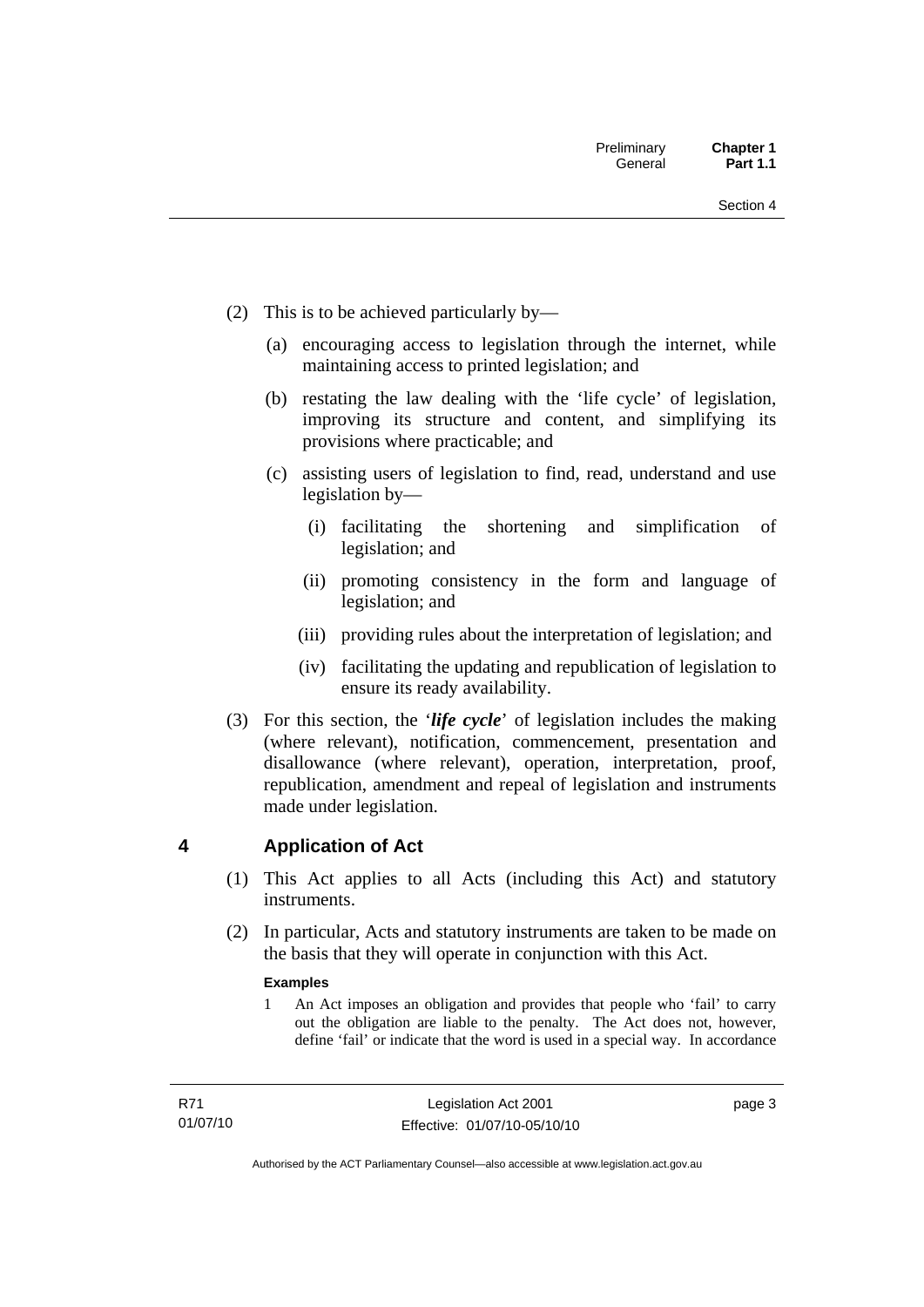#### <span id="page-19-0"></span>**Chapter 1** Preliminary Part 1.1 **General**

#### Section 5

with this Act, dictionary, part 1 (see s 144), the word 'fail' includes 'refuse'. In other words, a person who refuses to carry out the obligation will be subject to the penalty in the same way as someone who only neglects the obligation. In this case, the presence in an Act of a word that is defined in this Act attracts the operation of the definition in the dictionary.

- 2 The *XYZ Act 2001* contains the following provision:
	- The Minister may determine fees for this Act.

Because the XYZ Act authorises a fee to be determined 'for this Act', this Act, section 56 applies and therefore the provisions of part 6.3 (Making of certain statutory instruments about fees) apply to the determination of fees under the provision. In this case, the operation of provisions of this Act is attracted because the *XYZ Act 2001* contains a provision that triggers the application of the part.

- *Note 1* The determination of a fee by a Minister under an Act is a disallowable instrument and must be in writing (see s 9 (1) (b) and s 42 (2)).
- *Note* 2 An example is part of the Act, is not exhaustive and may extend, but does not limit, the meaning of the provision in which it appears (see s 126 and s 132).
- (3) This section is a determinative provision.
	- *Note* See s 5 for the meaning of determinative provisions, and s 6 for their displacement.

### **5 Determinative and non-determinative provisions**

- (1) This Act consists of determinative and non-determinative provisions.
- (2) A *determinative provision* is a provision of this Act that is declared to be a determinative provision.

#### **Example**

Section 4 (3) provides that section 4 is a determinative provision.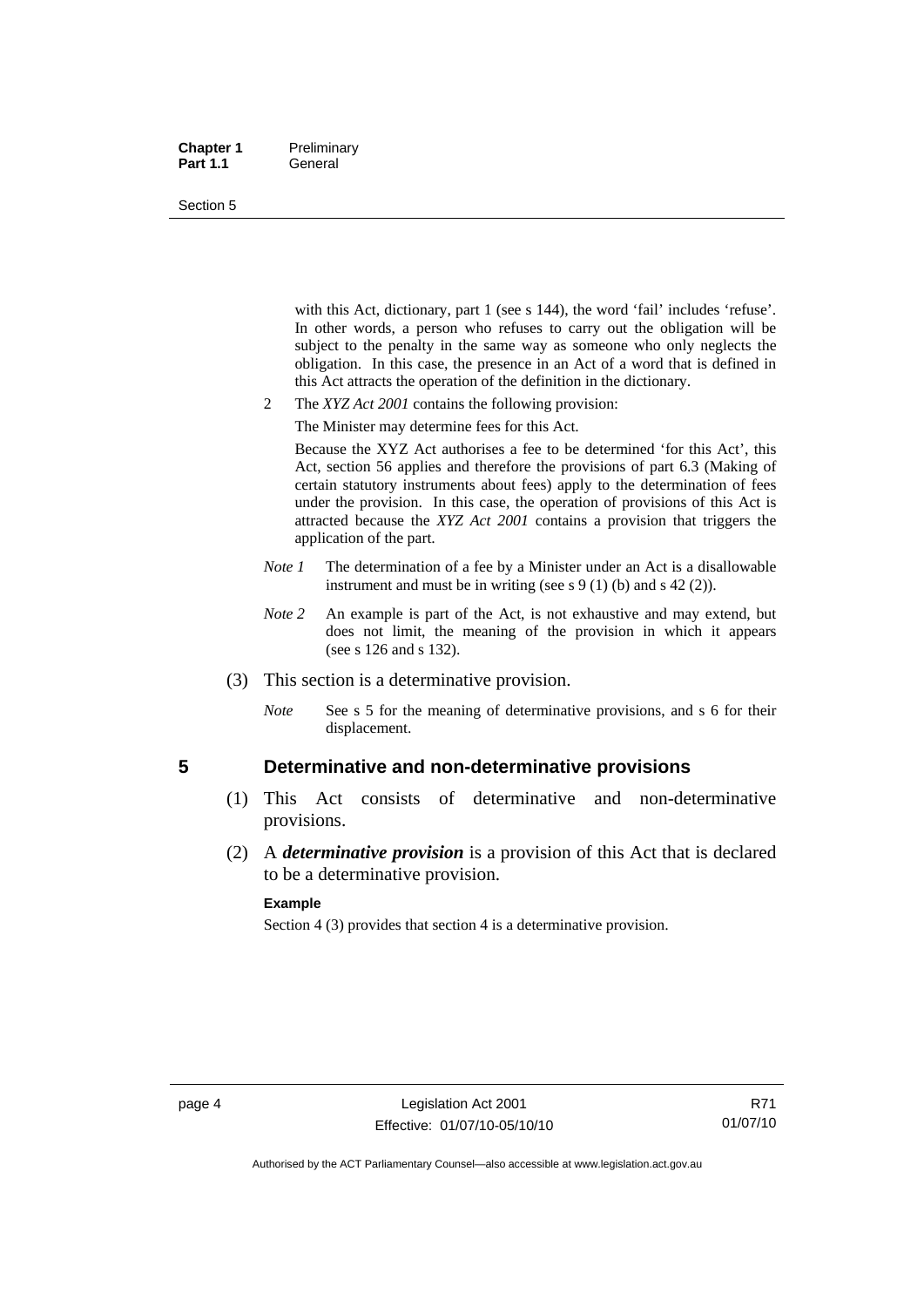## <span id="page-20-0"></span>(3) A *non-determinative provision* is any other provision of this Act.

### **Example**

Section 3 does not contain a provision corresponding to section 4 (3). Therefore, section 3 is not a determinative provision.

*Note* An example is part of the Act, is not exhaustive and may extend, but does not limit, the meaning of the provision in which it appears (see s 126 and s 132).

## **6 Legislation Act provisions must be applied**

- (1) A provision of this Act must be applied to an Act or statutory instrument, in accordance with the terms of the provision, except so far as it is displaced.
- (2) A determinative provision may be displaced expressly or by a manifest contrary intention.
- (3) A non-determinative provision may be displaced expressly or by a contrary intention.

*Note* For the distinction between a 'manifest contrary intention' (see s (2)) and 'contrary intention' (see s (3)), see the examples in this section.

- (4) The declaration of a provision as 'determinative' indicates that it is the intention of the Legislative Assembly that, if the provision is to be displaced at all in a particular case, a more deliberate displacement is required than if the provision were a nondeterminative provision.
- (5) This section applies despite any presumption or rule of interpretation.
- (6) A provision of this Act must not be taken to be displaced by a provision of an Act or statutory instrument so far as the provisions can operate concurrently.
- (7) In particular and without limiting subsection (5), a provision of this Act is not displaced by a provision of an Act or statutory instrument

page 5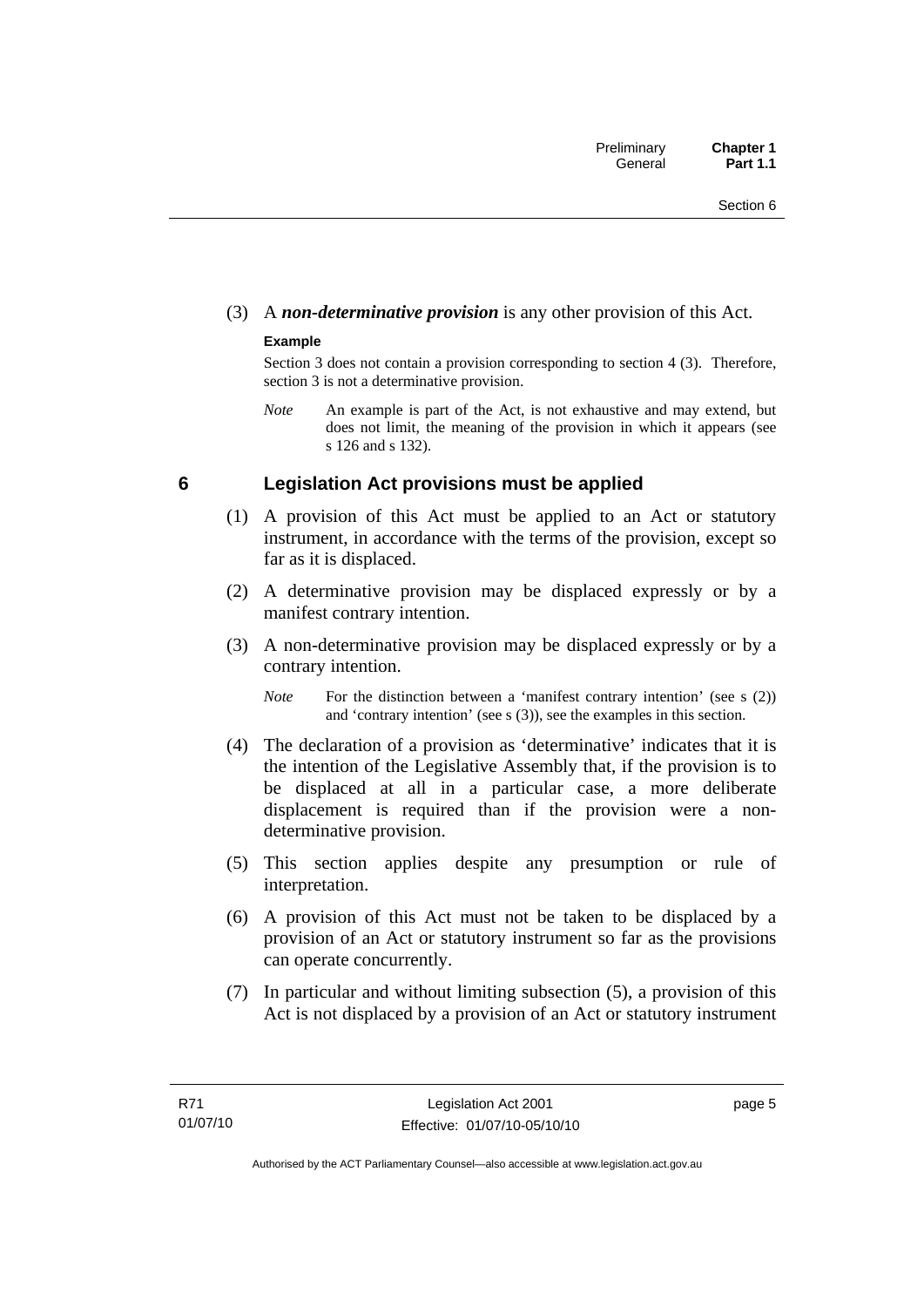Section 6

because the provisions deal with the same or a similar subject matter.

(8) This section is a determinative provision.

#### **Examples of different kinds of displacement**

1 *Determinative provision—express displacement*

The *Collections Regulation Act 1999* (hypothetical), section 83 contains the following provision:

(2) The Legislation Act, section 47 (3) does not apply to a regulation under this Act.

Section 83 (2) illustrates a provision expressly displacing this Act, section 47 (3), a determinative provision.

2 *Determinative provision—manifest contrary intention*

The *Motor Repairers Act 2001* (hypothetical) does not contain a provision like the *Collections Regulation Act 1999*, section 83, but section 79 contains the following provision:

(3) A regulation may apply, adopt or incorporate an instrument or provision of an instrument as in force from time to time.

Section 79 (3) illustrates a provision displacing this Act, section 47 (3), a determinative provision, by a manifest contrary intention because section 79 (3) clearly contradicts section 47 (3).

3 *Non-determinative provision—contrary intention*

The master of a vessel is charged with contravening the *Liquor Act 2001* (hypothetical), section 126 by selling liquor on or from 'licensed premises' otherwise than at a time authorised by the Act. It is claimed that the sale took place on the vessel. The Act defines 'licensed premises' to mean that part or those parts of a building or buildings and of the land adjoining it or them as defined by the licensing court. It is argued that the complaint is defective in that a vessel cannot be 'licensed premises'. However, section 126 is expressed to apply to 'a licensee, servant, agent or master who sells liquor on or from licensed premises'. In this case, the reference to 'master' indicates a contrary intention indicating that the section is intended to apply to liquor sold on or from vessels.

#### **Example of concurrent operation (no displacement)**

The *Small Clubs Act 2002* (hypothetical) contains the following provision about how notice of the club's annual general meeting may be served on members of a registered small club: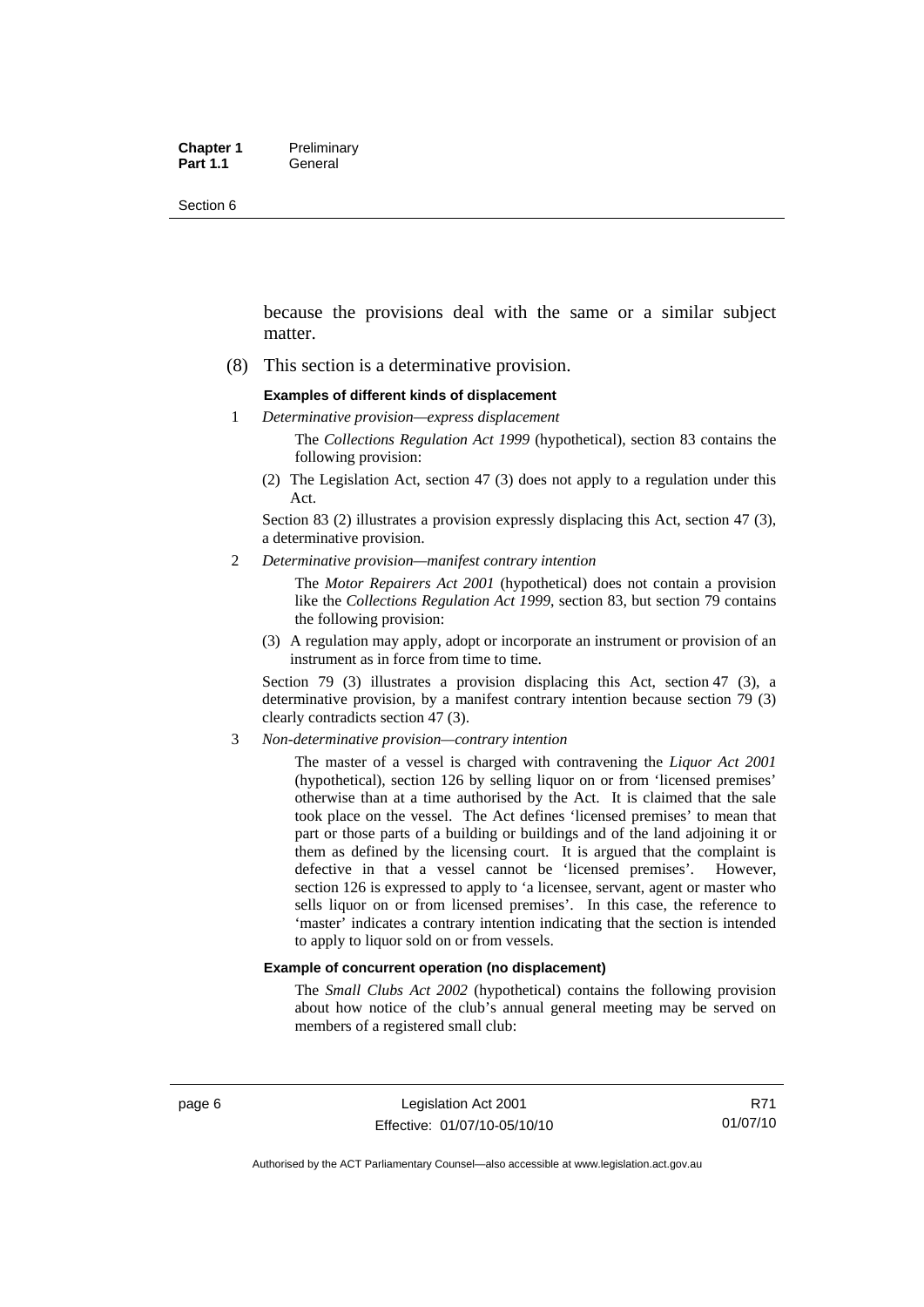#### **60 Serving notice of annual general meeting**

The executive committee of a registered small club may serve notice of the annual general meeting of the club on members by pinning the notice to a noticeboard in the club house.

This Act, section 247, a non-determinative provision, allows a document to be served on an individual under an Act in a number of ways (by giving the document to the individual, by sending it by prepaid post etc), but does not mention pinning the document to a noticeboard as a method of giving the notice.

Section 247 is not displaced by the *Small Clubs Act 2002*, section 60, because—

- section 60 does not expressly displace section 247 nor does it indicate a contrary intention (see s  $6(1)$  and  $(3)$ ) and, in particular, section  $60$ does not indicate an intention that the method of service it authorises is to be the only method of serving notice of annual general meetings on members of small clubs; and
- the application of section 247 is not displaced by any presumption or rule of interpretation (see s 6 (5)); and
- sections 60 and 247 can operate concurrently (see s  $6(6)$ ) by allowing complementary methods of service; and
- the fact that sections 60 and 247 deal with the same (or a similar) subject matter does not of itself displace section 247 (see s 6 (7) and also s 6 (5)).

It follows, therefore, that the executive committee is free to serve notice of the annual general meeting under section 60 or section 247.

*Note* An example is part of the Act, is not exhaustive and may extend, but does not limit, the meaning of the provision in which it appears (see s 126 and s 132).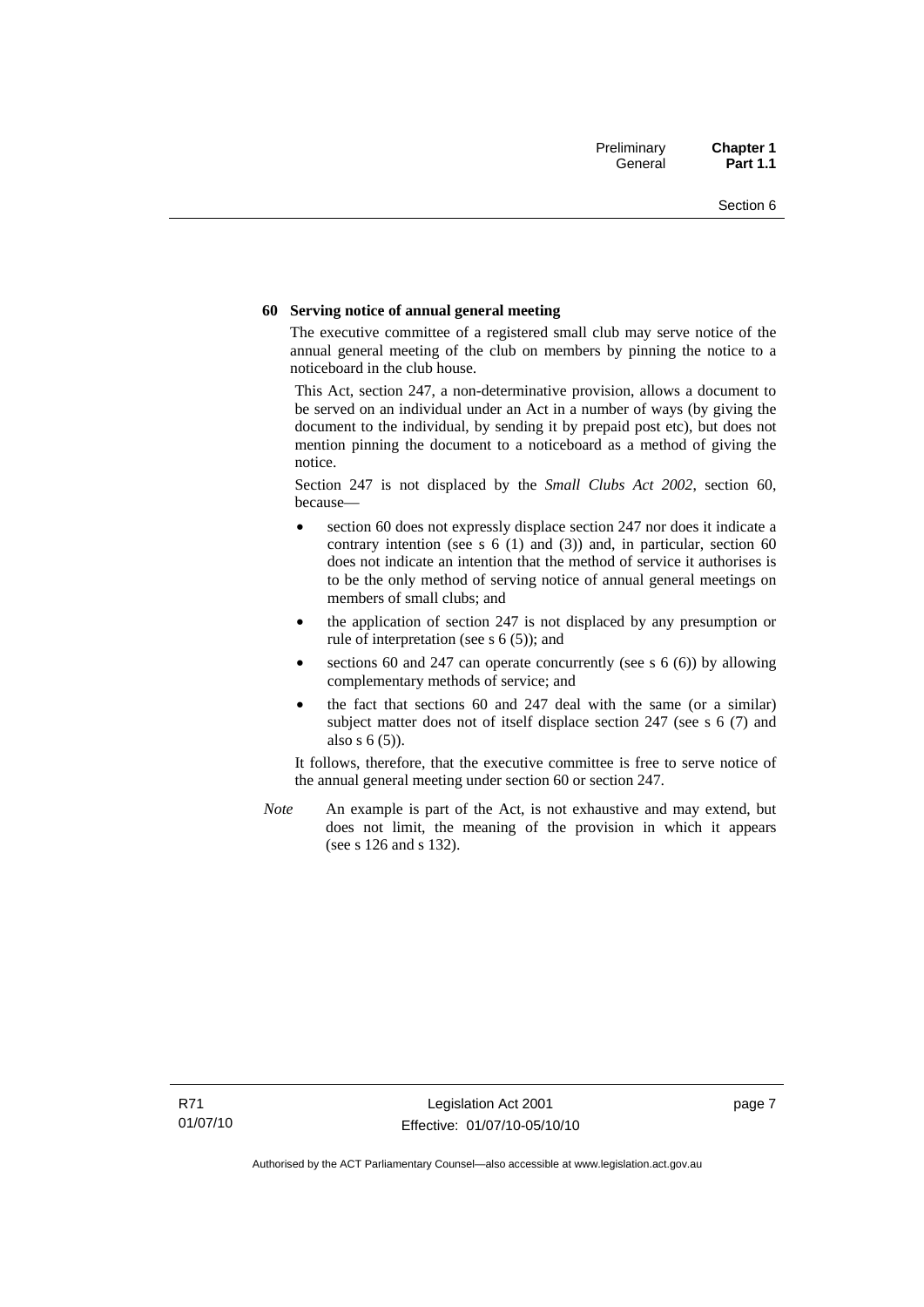<span id="page-23-0"></span>**Chapter 1** Preliminary<br>**Part 1.2** Basic conce **Basic concepts** 

Section 7

## **Part 1.2 Basic concepts**

### **7 Meaning of** *Act* **generally**

- (1) An *Act* is an Act of the Legislative Assembly.
- (2) An *Act of the Legislative Assembly* is a law (however described or named) made by the Legislative Assembly under the Self-Government Act.
- (3) A reference to an *Act* includes a reference to a provision of an Act.
	- *Note 1* Section 17 deals with former Commonwealth enactments, and former NSW and UK Acts, that have become ACT Acts.
	- *Note 2* Section 100 (1) deals with references to particular Acts.

### **8 Meaning of** *subordinate law*

- (1) A *subordinate law* is a regulation, rule or by-law (whether or not legislative in nature) made under—
	- (a) an Act; or
	- (b) another subordinate law; or
	- (c) power given by an Act or subordinate law and also power given otherwise by law.
- (2) A reference to a *subordinate law* includes a reference to a provision of a subordinate law.

### **9 Meaning of** *disallowable instrument*

### (1) A *disallowable instrument* is—

 (a) a statutory instrument (whether or not legislative in nature) that is declared to be a disallowable instrument by an Act, subordinate law or another disallowable instrument; or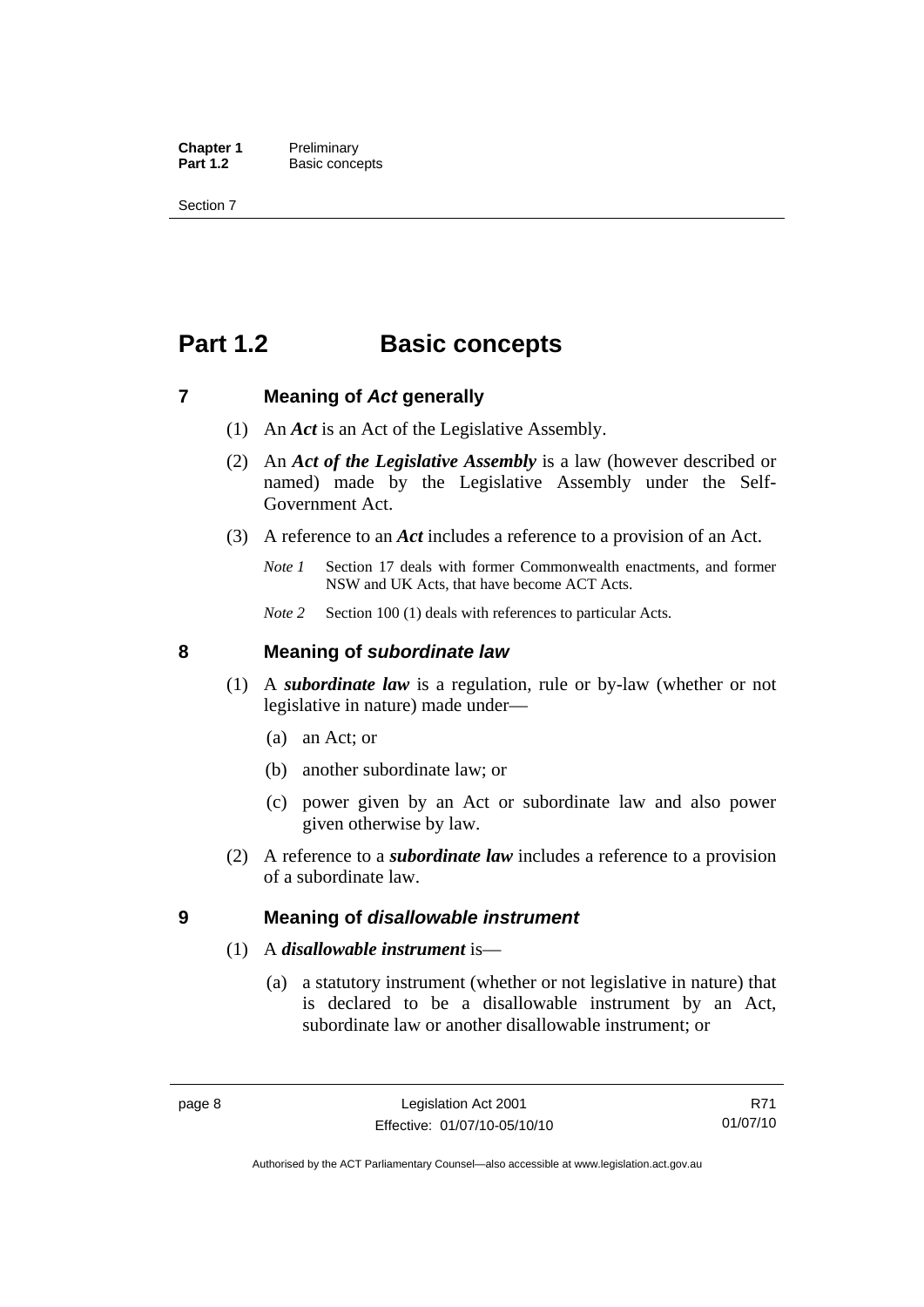<span id="page-24-0"></span> (b) a determination of fees or charges by a Minister under an Act or subordinate law.

*Note Statutory instrument* is defined in s 13.

 (2) A reference to a *disallowable instrument* includes a reference to a provision of a disallowable instrument.

## **10 Meaning of** *notifiable instrument*

- (1) A *notifiable instrument* is a statutory instrument (whether or not legislative in nature) that is declared to be a notifiable instrument by an Act, subordinate law, disallowable instrument or another notifiable instrument.
- (2) A reference to a *notifiable instrument* includes a reference to a provision of a notifiable instrument.

## **11 Meaning of** *commencement notice*

- (1) A *commencement notice* is a statutory instrument that fixes or otherwise determines the commencement of an Act, subordinate law, disallowable instrument or notifiable instrument.
- (2) A reference to a *commencement notice* includes a reference to a provision of a commencement notice.

## **12 Meaning of** *legislative instrument*

- (1) A legislative instrument is—
	- (a) a subordinate law; or
	- (b) a disallowable instrument; or
	- (c) a notifiable instrument; or
	- (d) a commencement notice.
- (2) A reference to a *legislative instrument* includes a reference to a provision of a legislative instrument.

page 9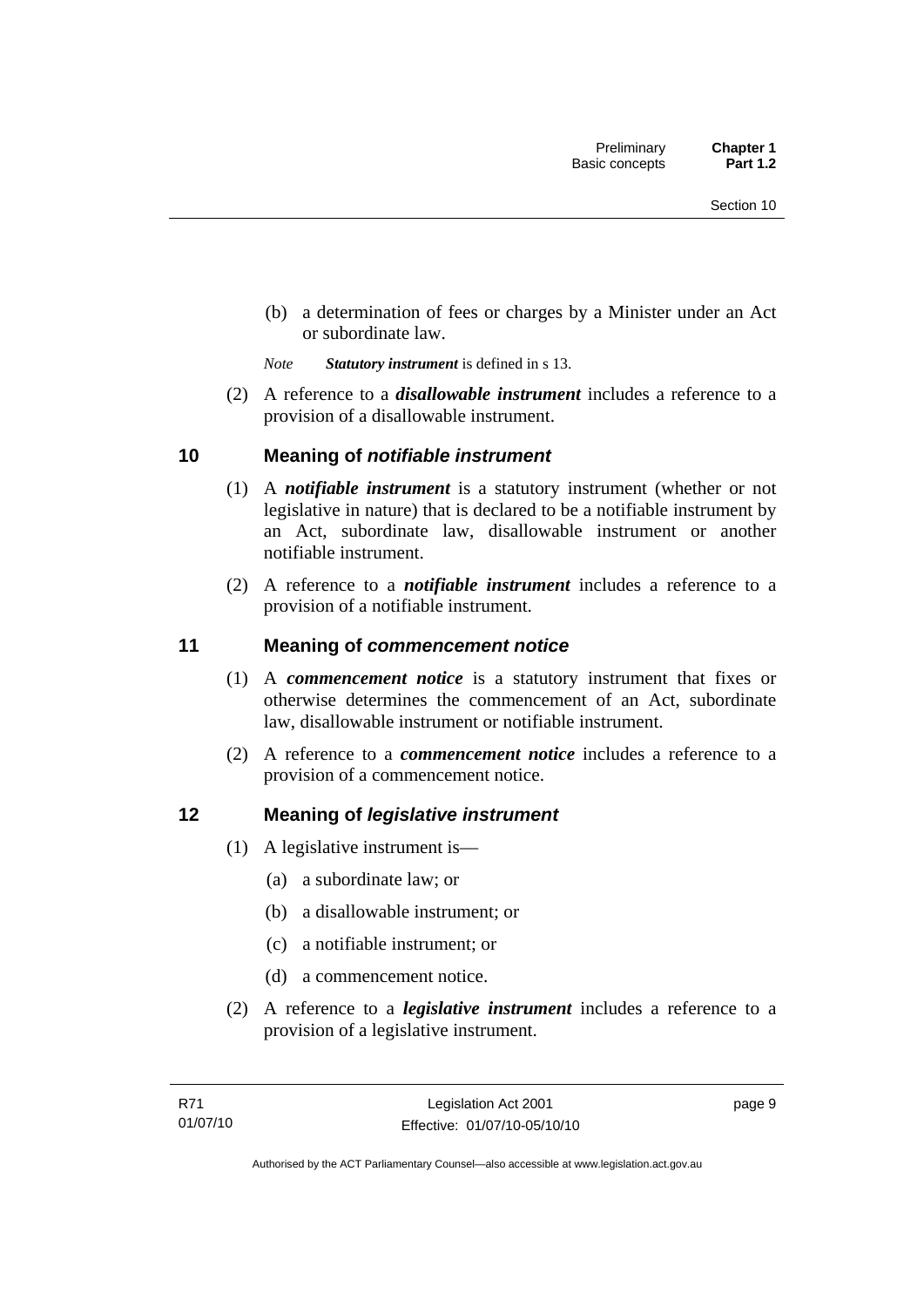<span id="page-25-0"></span>Section 13

## **13 Meaning of** *statutory instrument*

- (1) A *statutory instrument* is an instrument (whether or not legislative in nature) made under—
	- (a) an Act; or
	- (b) another statutory instrument; or
	- (c) power given by an Act or statutory instrument and also power given otherwise by law.
- (2) A *statutory instrument* includes a subordinate law, disallowable instrument, notifiable instrument and commencement notice.
- (3) A reference to a *statutory instrument* includes a reference to a provision of a statutory instrument.

## **14 Meaning of** *instrument*

(1) An *instrument* is any writing or other document.

*Note Writing* is defined in the dictionary, pt 1.

 (2) A reference to an *instrument* includes a reference to a provision of an instrument.

## **15 Meaning of** *authorised republication*

- (1) An *authorised republication* is a republication of a law authorised by the parliamentary counsel under this Act.
- (2) A reference to an *authorised republication* includes a reference to a provision of an authorised republication.
- (3) In this section:

*law*—see section 107 (Definitions for ch 11).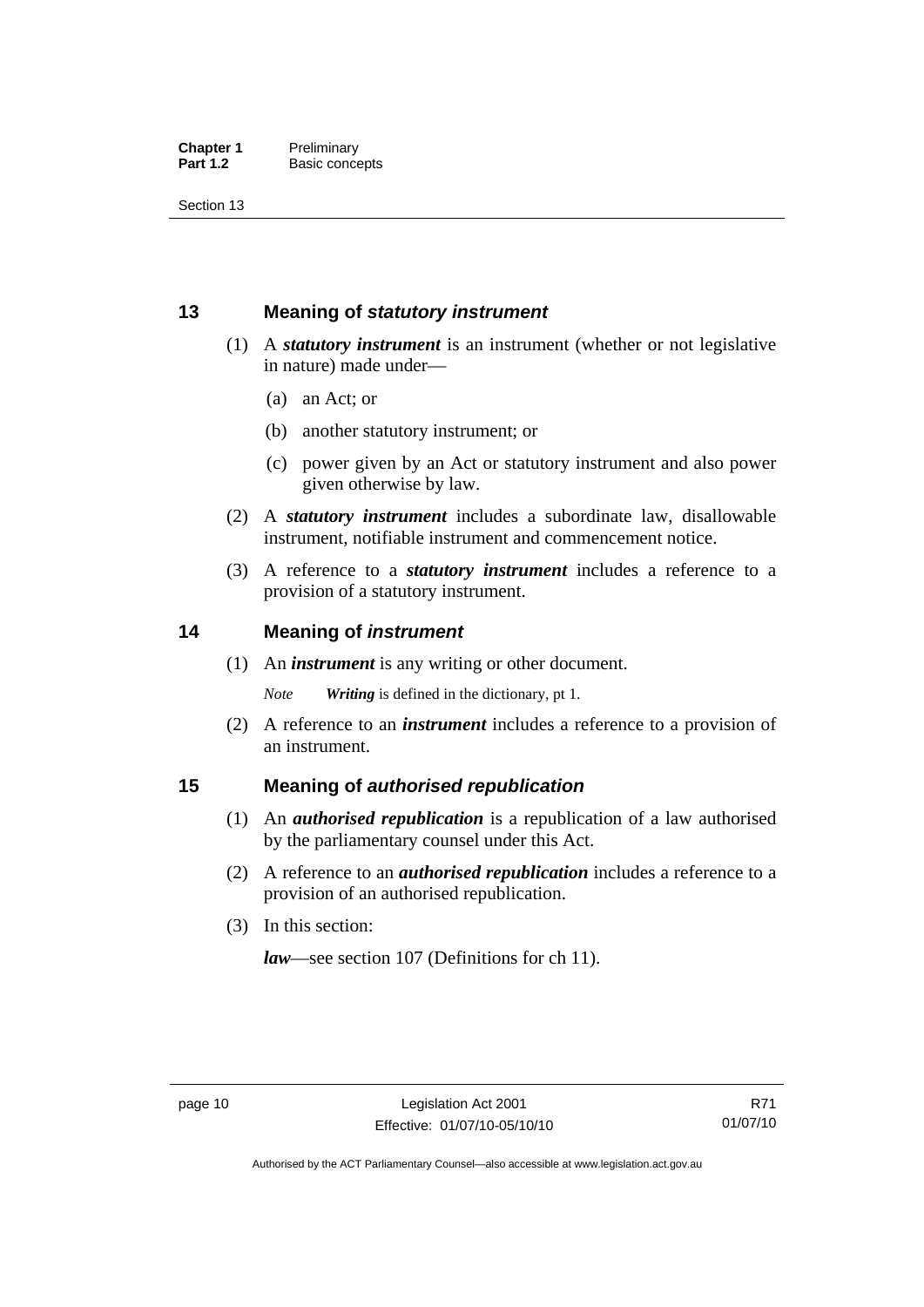## <span id="page-26-0"></span>**16 Meaning of** *provision*

A *provision* of an Act or instrument is any words or anything else that forms part of the Act or instrument.

#### **Examples of provisions consisting of groups of words**

sections, subsections, paragraphs, subparagraphs, sub-subparagraphs, examples

#### **Examples of provisions consisting of groups of other provisions**

chapters, parts, divisions, subdivisions, schedules

- *Note 1* An example is part of the Act, is not exhaustive and may extend, but does not limit, the meaning of the provision in which it appears (see s 126 and s 132).
- *Note 2* See s 126 and s 127 for material that is, or is not, part of an Act or statutory instrument.

page 11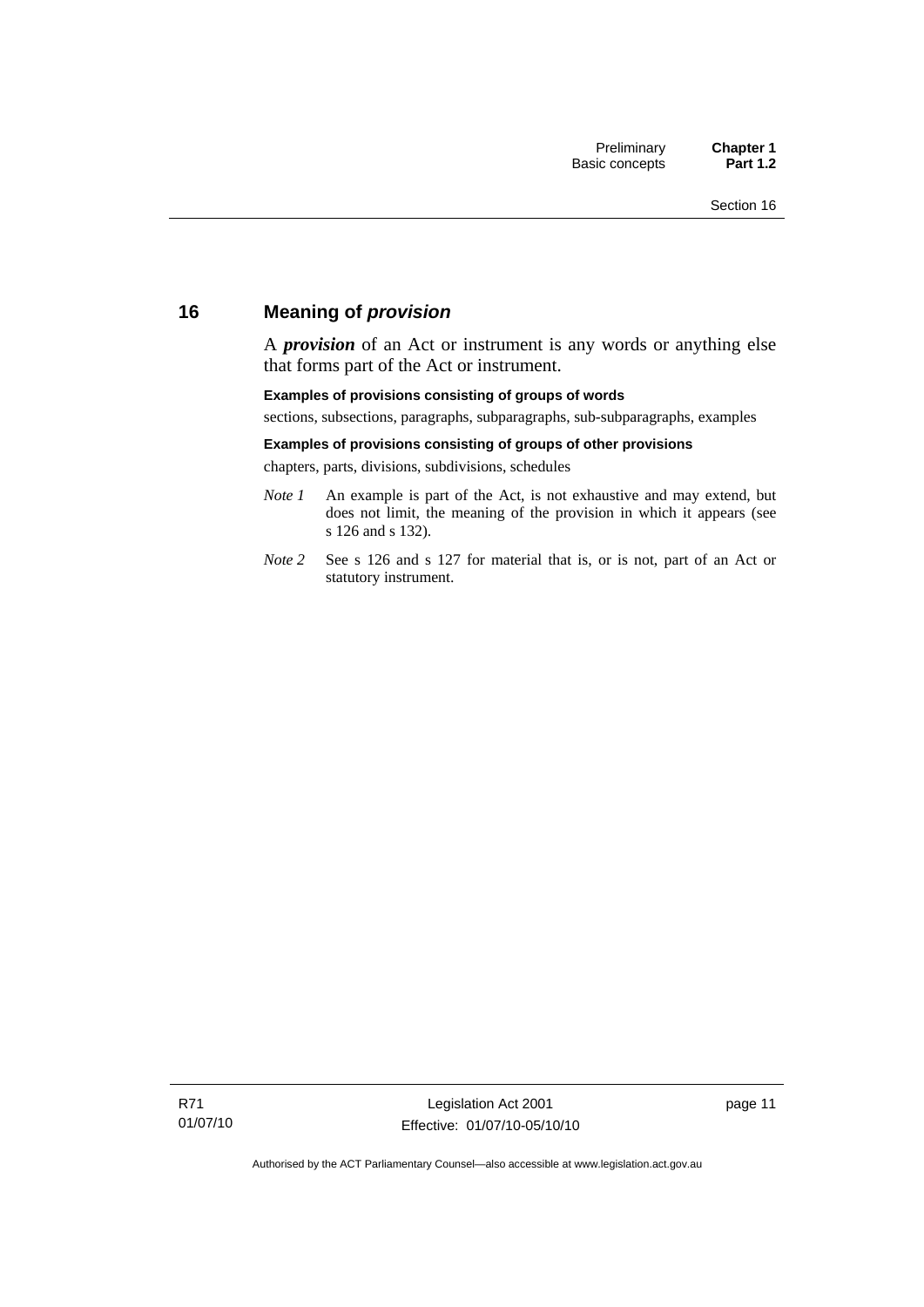**Chapter 1** Preliminary<br>**Part 1.3** Sources of Sources of law in the ACT

Section 16

## **Part 1.3 Sources of law in the ACT**

#### **Notes on sources of law**

- *Note 1* The laws in force in the ACT consist of the written law and various unwritten laws known as the principles and rules of common law and equity.
- *Note* 2 The written law of the Territory consists primarily of laws, known as Acts, made by the Legislative Assembly. It also includes regulations, rules of court and other legislative instruments made under specific powers given by Acts. (Written laws made under an Act are commonly called 'subordinate' or 'delegated' legislation.)
- *Note 3* Before self-government, ordinances made by the Governor-General under the *Seat of Government* (*Administration*) *Act 1910* (Cwlth) were the main form of legislation made for the ACT. Most of the ordinances in force at self-government have been converted into Acts (see the Self-Government Act, s 34). However, the Governor-General has power to make ordinances for the ACT on a limited number of topics (see *Seat of Government (Administration) Act 1910* (Cwlth), s 12).
- *Note 4* The written laws in force in the ACT also include the Commonwealth Constitution, Commonwealth Acts, and regulations and other legislative instruments made under Commonwealth Acts. As a general rule, Commonwealth Acts and legislative instruments apply in the ACT in the same way as they apply in other parts of Australia. Commonwealth Acts and instruments prevail over the Acts made by the Legislative Assembly to the extent to which they are inconsistent (see Self-Government Act, s 28).
- *Note 5* Certain Acts of New South Wales and the United Kingdom also formed part of the written laws in force in the ACT. Because of the *Interpretation Act 1967*, s 65, these are now taken to be laws made by the Legislative Assembly as if they had been enacted by the Assembly. (Section 65 has expired, but its previous operation was saved–see s 65 (3)). These Acts are listed in sch 1.

Authorised by the ACT Parliamentary Counsel—also accessible at www.legislation.act.gov.au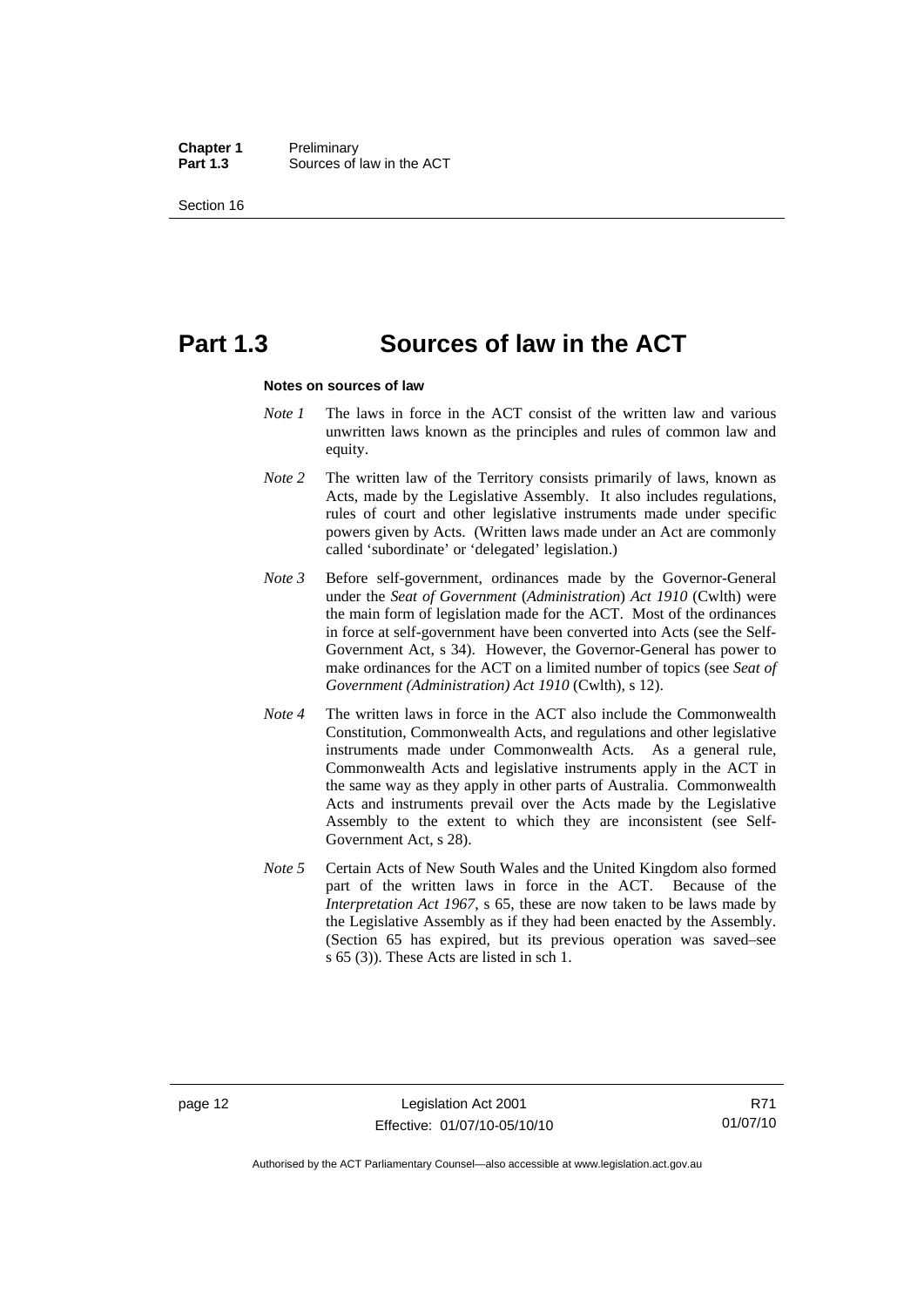## <span id="page-28-0"></span>**17 References to Acts include references to former Cwlth enactments etc**

- (1) A reference to an *Act* includes a reference to a former Commonwealth enactment.
- (2) Without limiting subsection (1), a reference to an *Act* includes a reference to a former NSW Act or former UK Act mentioned in schedule 1.
- (3) In this section:

*former Commonwealth enactment* means a Commonwealth Act or ordinance, a New South Wales Act or Imperial Act that is—

- (a) an enactment within the meaning of the Self-Government Act because of that Act, section 34; or
- (b) an enactment because of the *A.C.T*. *Self-Government (Consequential Provisions) Act 1988* (Cwlth), section 10 (3) or section 12 (2) or (3).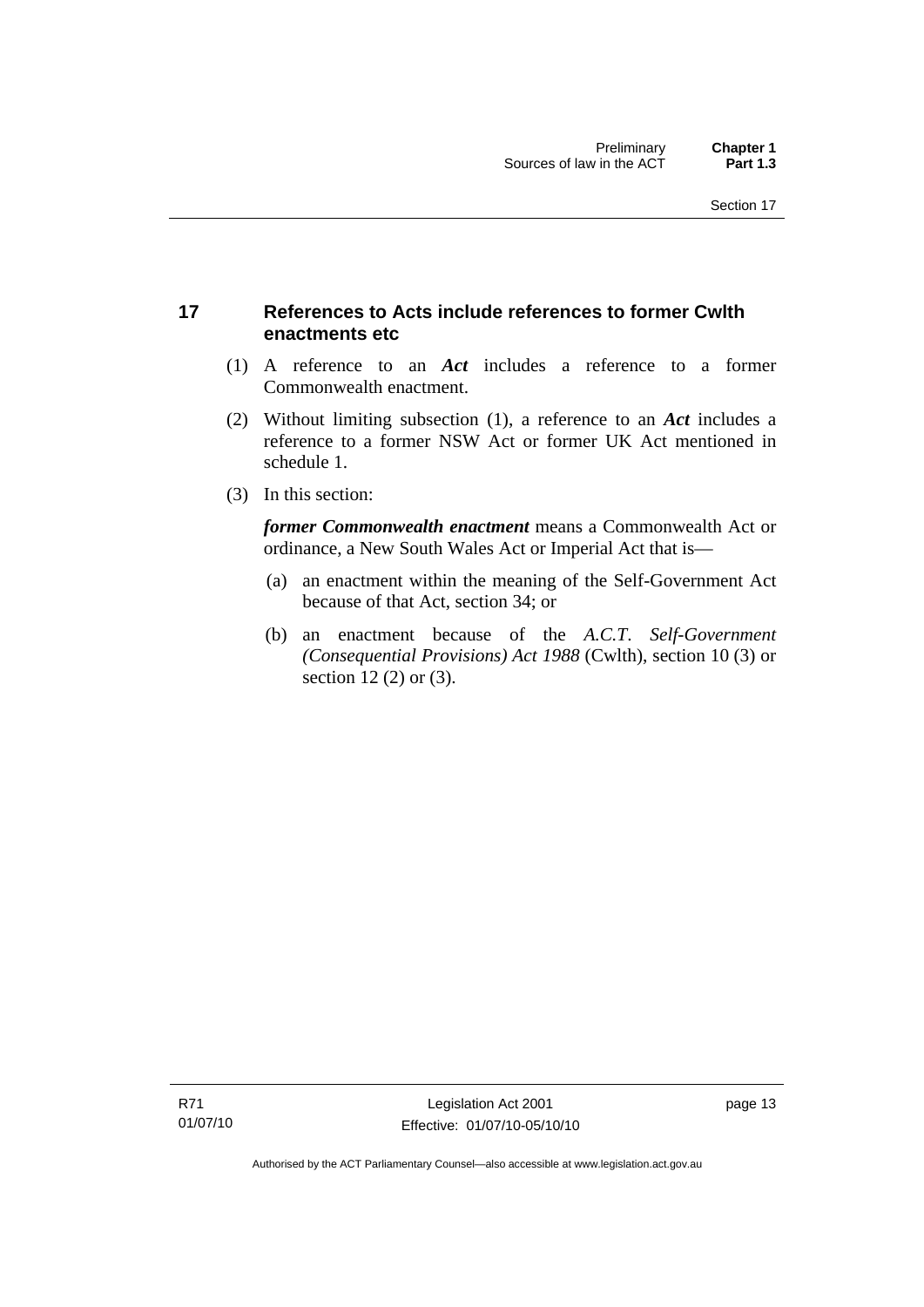## <span id="page-29-0"></span>**Chapter 2 ACT legislation register and web site**

## **18 ACT legislation register**

- (1) The parliamentary counsel must establish and maintain a register of Acts and statutory instruments (the *ACT legislation register*).
- (2) The register must be kept electronically.

#### **Example of how register may be kept**

The register may be kept in the form of, or as part of, 1 or more computer databases, and may include data compiled electronically from the databases.

*Note* An example is part of the Act, is not exhaustive and may extend, but does not limit, the meaning of the provision in which it appears (see s 126 and s 132).

### **19 Contents of register**

- (1) The ACT legislation register must contain the following:
	- (a) authorised republications of laws currently in force;
	- (b) Acts as made;
	- (c) subordinate laws as made;
	- (d) disallowable instruments as made;
	- (e) notifiable instruments as made;
	- (f) commencement notices as made;
	- (g) resolutions passed, or taken to have been passed, by the Legislative Assembly to disallow a subordinate law or disallowable instrument;

R71 01/07/10

Authorised by the ACT Parliamentary Counsel—also accessible at www.legislation.act.gov.au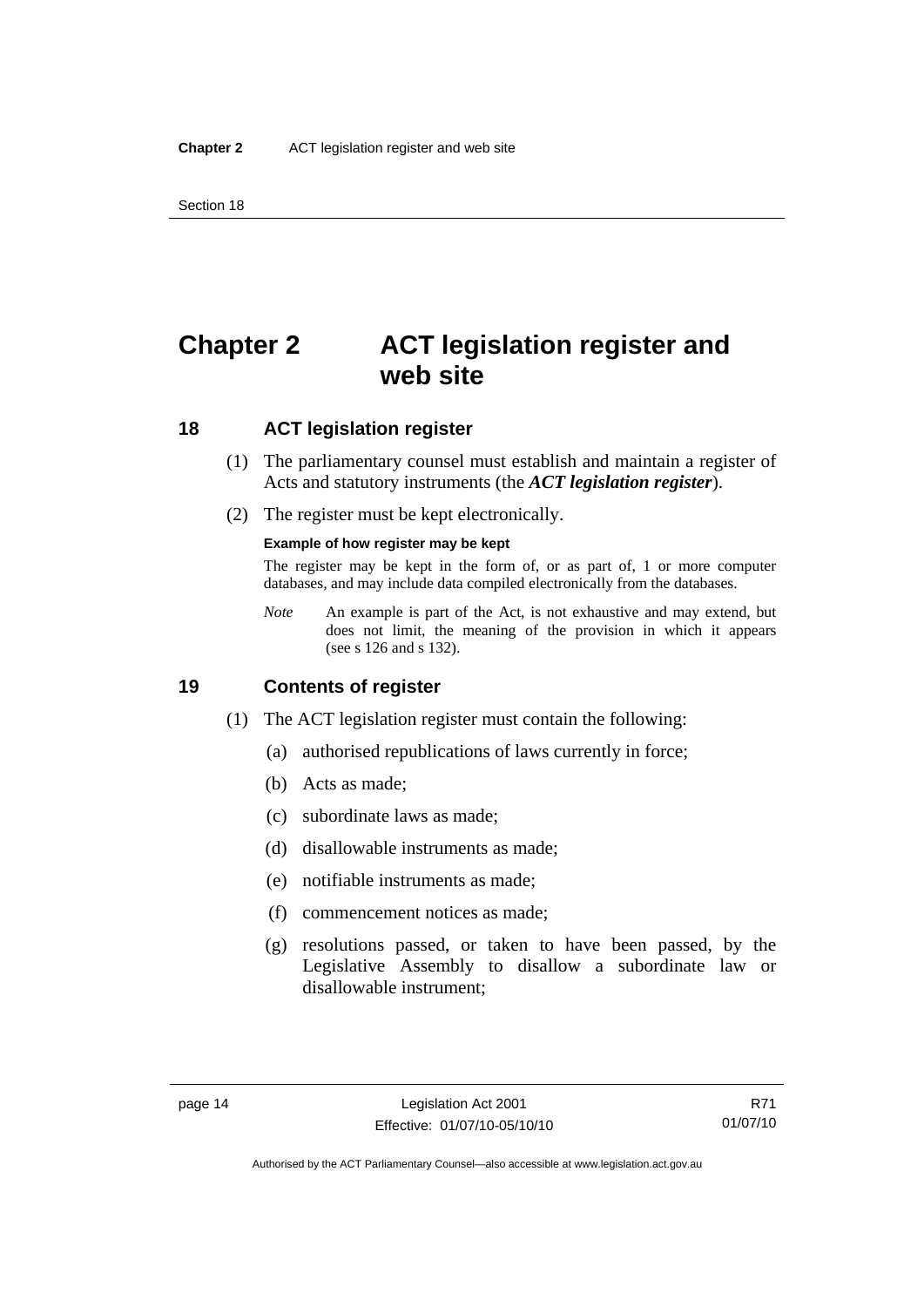- (h) resolutions passed, or taken to have been passed, by the Legislative Assembly to amend a subordinate law or disallowable instrument;
- (i) bills presented to the Legislative Assembly;
- (j) explanatory statements for bills, and amendments of bills, presented to the Legislative Assembly;
- (k) explanatory statements, and regulatory impact statements under chapter 5, for subordinate laws and disallowable instruments.
- (2) The ACT legislation register must also contain the following:
	- (a) notifications of the making of Acts;
	- (b) notifications of the making of subordinate laws;
	- (c) notifications of the making of disallowable instruments;
	- (d) notifications of the making of notifiable instruments;
	- (e) notifications of the making of commencement notices;
	- (f) notifications of the disallowance of subordinate laws or disallowable instruments under section 65 (Disallowance by resolution of Assembly);
	- (g) notifications of the amendment of subordinate laws or disallowable instruments under section 68 (Amendment by resolution of Assembly).
- (3) The parliamentary counsel may enter additional material in the register if the parliamentary counsel considers that it is likely to be useful to users of the register.
- (4) Without limiting subsection (3), the additional material may include the following:
	- (a) unauthorised republications of laws currently in force;
	- (b) past versions of unauthorised republications;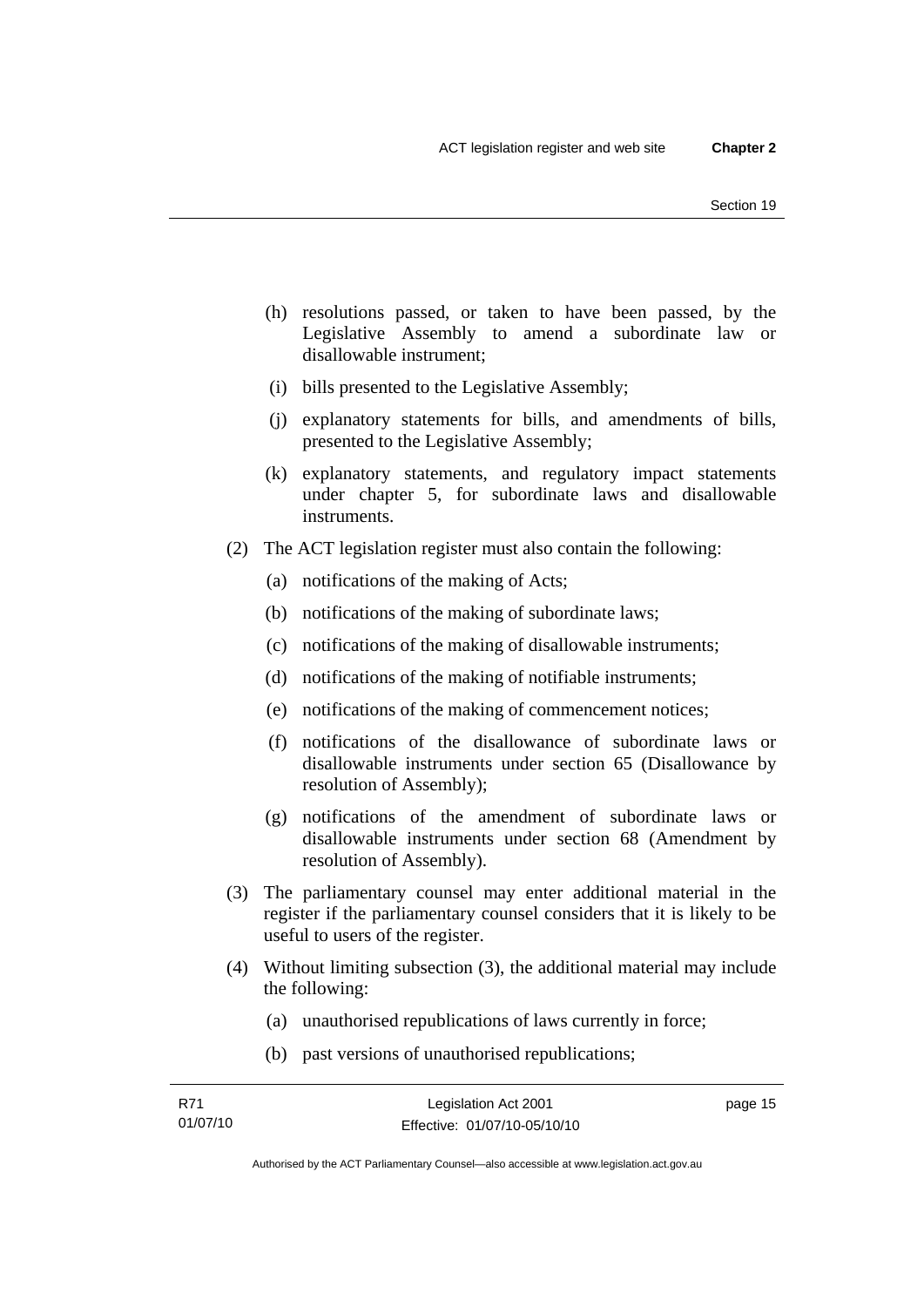- (c) past versions of authorised republications;
- (d) statutory instruments that are not legislative instruments;
- (e) repealed Acts and statutory instruments;
- (f) Commonwealth laws that apply in or in relation to the ACT;
- (g) material relevant to interpreting the rights set out in the *Human Rights Act 2004*, including documents mentioned in that Act, dictionary, definition of *international law*.
- *Note* The following sections of the Act deal with the entry of material in the register:
	- s 28 (Notification of Acts)
	- s 61 (Notification of legislative instruments)
	- s 65A (Notification of disallowance by resolution of Assembly)
	- s 69 (Notification of amendments made by resolution of Assembly)
	- s 108 (Republication in register).
- (5) The parliamentary counsel may enter additional material in the register in any way the parliamentary counsel considers is likely to be helpful to users of the register.

#### **Examples**

- 1 A uniform legislative scheme is entered into under heads of agreement signed on behalf of the Commonwealth, States and Territories. The Legislative Assembly later passes an Act to implement the scheme on behalf of the ACT and the Act is notified and entered in the register. The agreement is also entered in the register as a notifiable instrument with a notifiable instrument number even though the instrument is not taken to be a notifiable instrument under section 10 (Meaning of *notifiable instrument*). The page of the register for the Act contains the heading 'Legislative instruments' and the agreement is listed underneath. The page of the register for the agreement gives particulars for the agreement and mentions that it is not a notifiable instrument but is included in the register for information.
- 2 An instrument under the Self-Government Act notifying the appointment of Ministers is entered in the register as a notifiable instrument even though the instrument is not taken to be a notifiable instrument under section 10 (Meaning of *notifiable instrument*). The instrument is also numbered as a notifiable instrument. The page of the register for the notification mentions

R71 01/07/10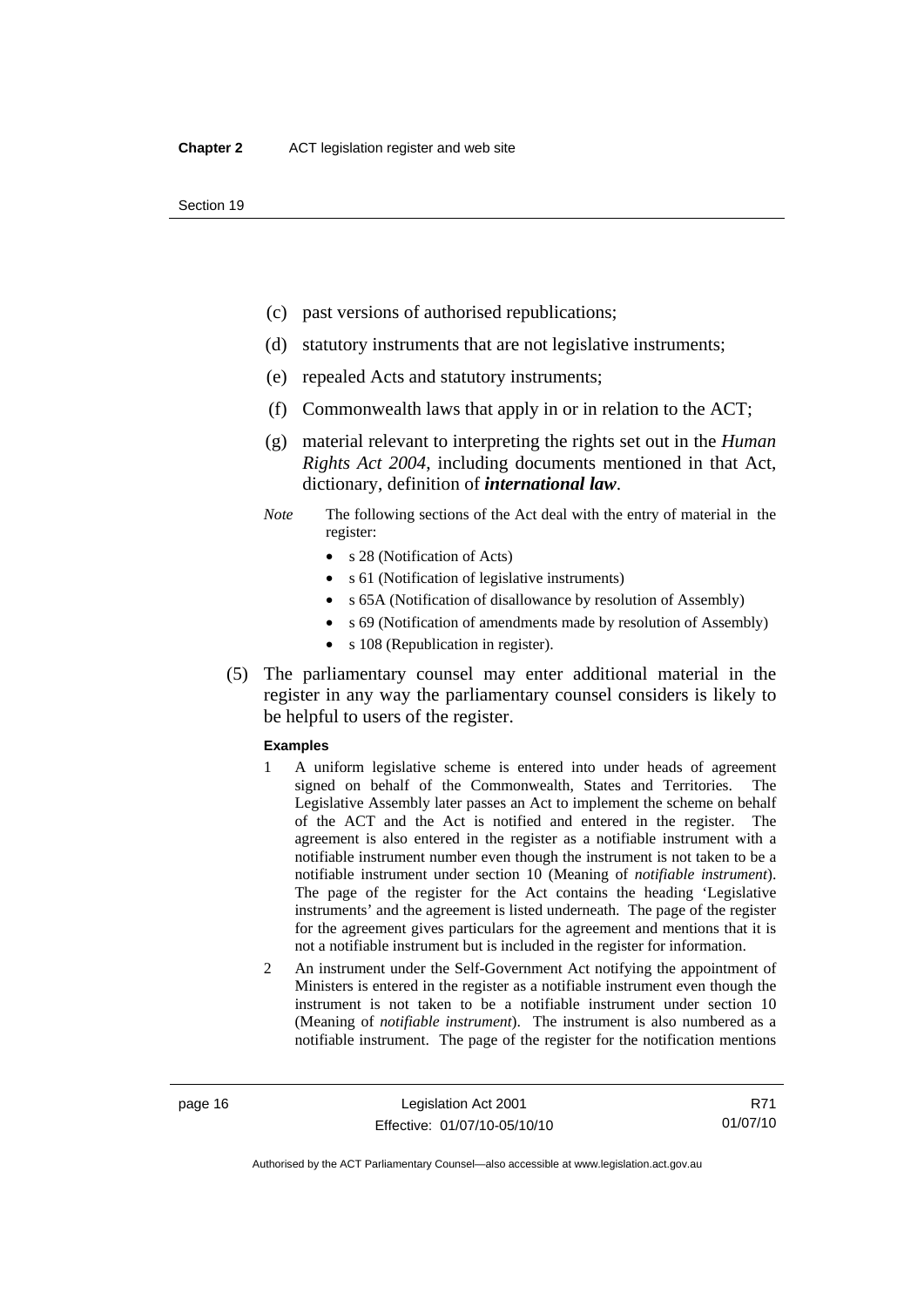that it is made under the Self-Government Act and is not a notifiable instrument but is included in the register for information.

- *Note* An example is part of the Act, is not exhaustive and may extend, but does not limit, the meaning of the provision in which it appears (see s 126 and s 132).
- (6) Without limiting subsection (3) or (5), a regulation may prescribe requirements to be satisfied for additional material to be entered in the register under this section, including, for example, requirements about—
	- (a) the form of the material; and
	- (b) the making of requests for its entry in the register.
- (7) A regulation may also make provision about the following in relation to instruments (other than legislative instruments) to be entered in the register under this section:
	- (a) the numbering of the instruments by the parliamentary counsel, whether in a series of numbers allocated under section 59 (Numbering) or otherwise;
	- (b) the identification of the instruments, including, for example, authorising the parliamentary counsel to—
		- (i) add a name to an unnamed instrument; or
		- (ii) amend an instrument's name; or
		- (iii) add notes to an instrument to assist in its identification; or
		- (iv) do anything else in relation to an instrument to assist users of the register to identify or refer to the instrument.
- (8) If the register contains an authorised republication of a law currently in force, and the law is amended, the parliamentary counsel must replace the republication with an authorised republication of the law as amended.

page 17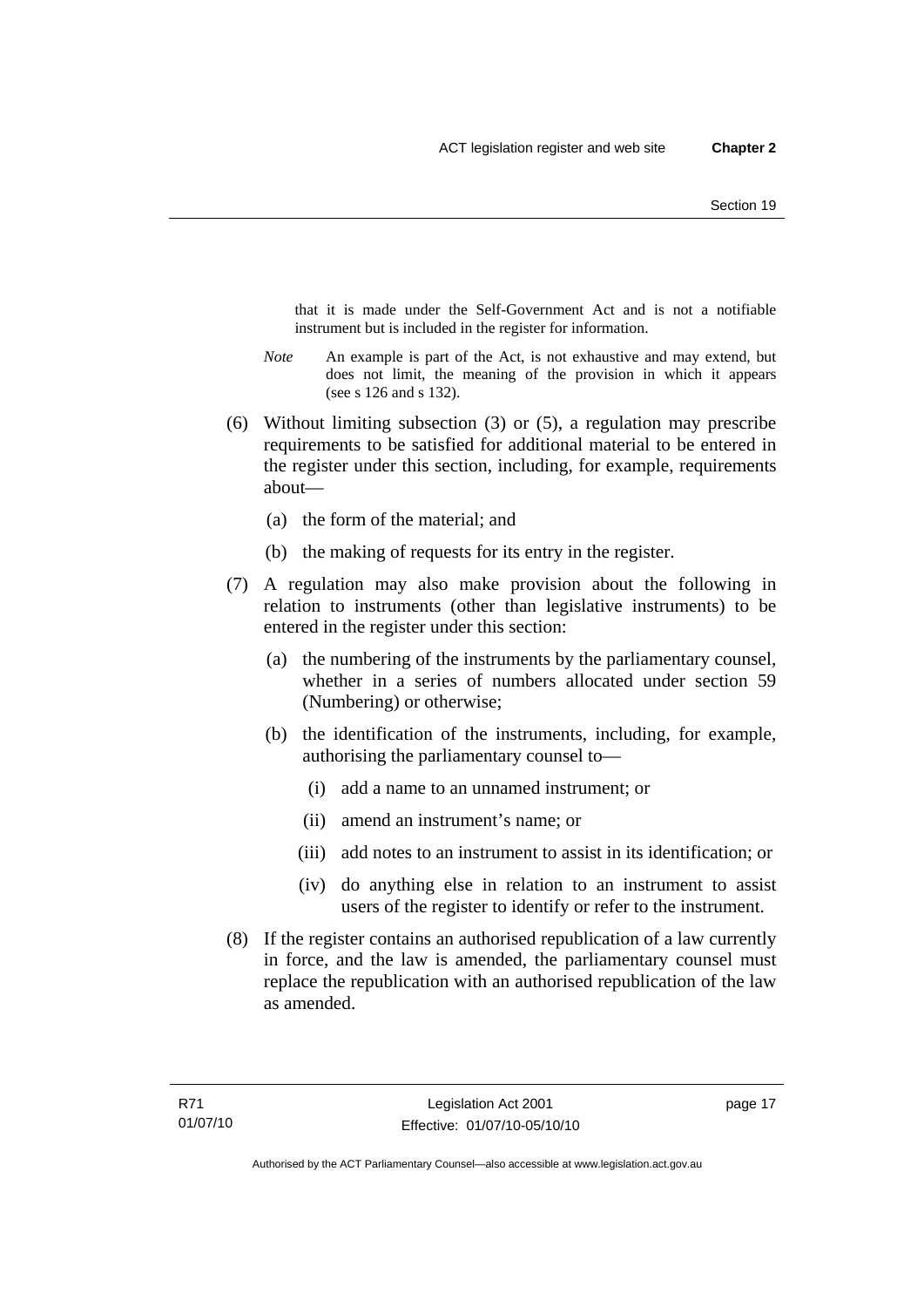- <span id="page-33-0"></span> (9) If the register contains an authorised republication of a law, and the law is repealed, expires or, for a subordinate law or disallowable instrument, is disallowed by the Legislative Assembly, the parliamentary counsel must ensure that the republication is no longer shown as a republication of law currently in force.
- (10) If the parliamentary counsel considers it likely to be useful to users of the register to enter information (in any form) in the register, the parliamentary counsel may enter the information at any time.

### **Example**

guides and indexes to the register

- (11) If an Act passed by the Legislative Assembly, or a legislative instrument made, before the commencement of this Act need not be notified under this Act, the parliamentary counsel may enter the text of the Act or instrument in the register.
- (12) The parliamentary counsel may correct any mistake, error or omission in the register subject to the requirements (if any) of the regulations.
- (13) In this section:

*amended* includes modified.

*law*—see section 107 (Definitions for ch 11).

*repealed* includes lapsed and expired.

## **20 Prompt registration**

The parliamentary counsel must ensure that anything the parliamentary counsel is required to do in relation to the register is done promptly.

## **21 Approved web site**

 (1) The parliamentary counsel must approve an internet site, and may approve additional internet sites, for this Act.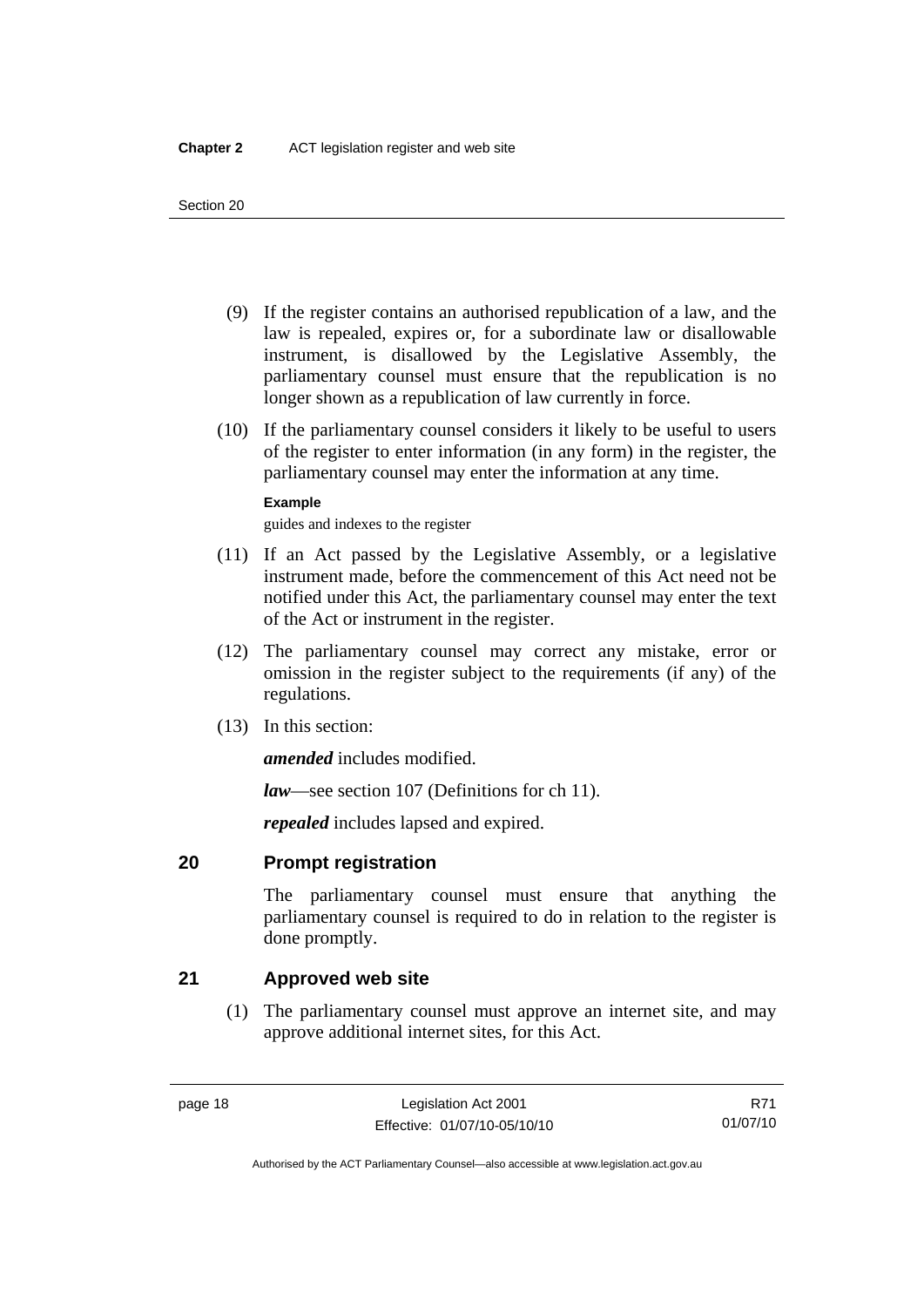<span id="page-34-0"></span> (2) The parliamentary counsel may enter into agreements or arrangements to ensure that users can authenticate an approved web site or the material accessible on an approved web site.

## **22 Access to registered material at approved web site**

- (1) The parliamentary counsel must ensure, as far as practicable, that a copy of the material mentioned in section 19 (1) and (2) (Contents of register) is accessible at all times on an approved web site.
- (2) Access is to be provided without charge by the Territory.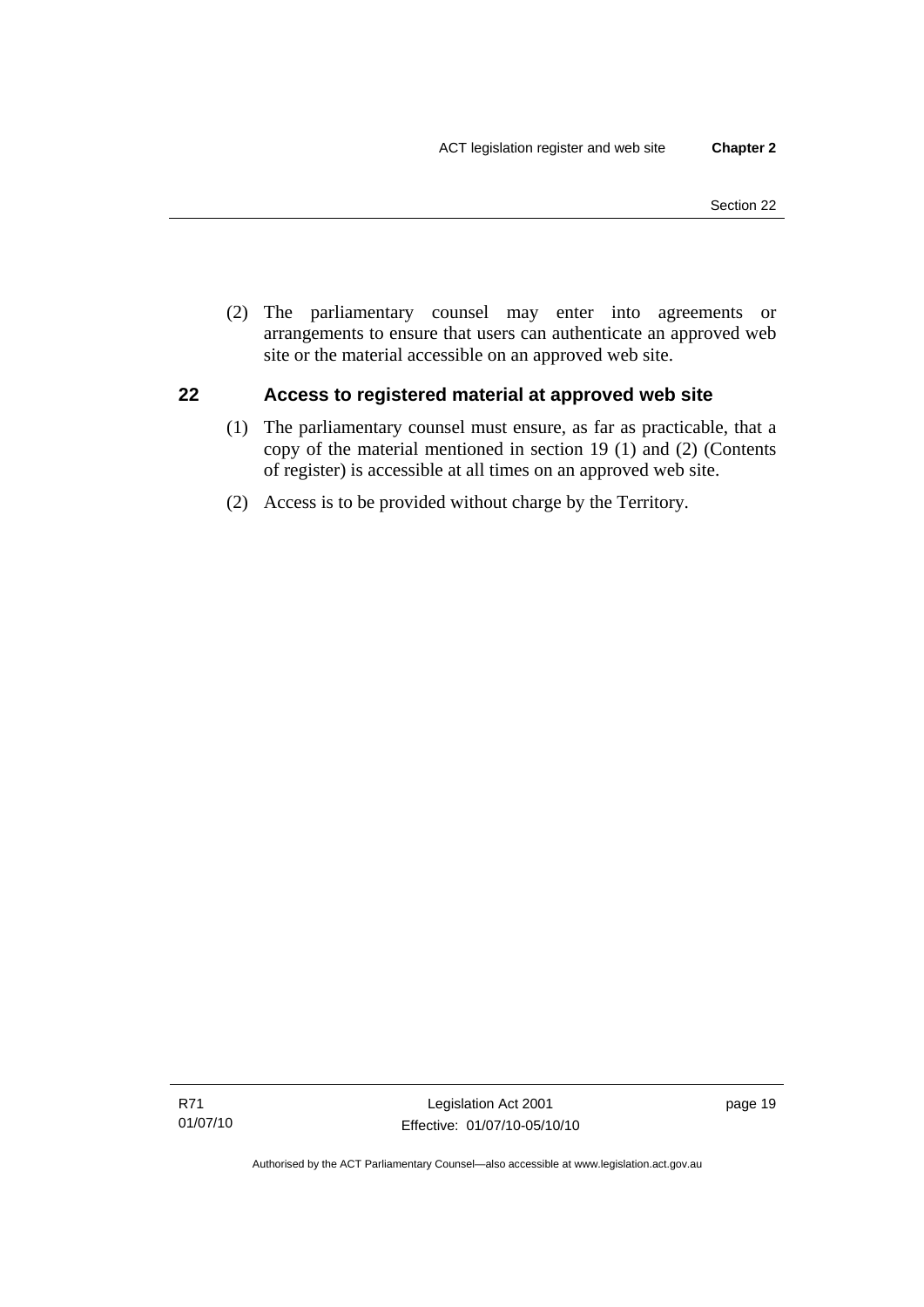## <span id="page-35-0"></span>**Chapter 3 Authorised versions and evidence of laws and legislative material**

## **22A Definitions for ch 3**

In this chapter:

*law* means an Act or statutory instrument, whether or not it has been amended, and includes, in relation to a republication—

- (a) a collection of 2 or more Acts or statutory instruments; or
- (b) all or part of an agreement or other instrument that has the force of law or is in, or attached to, an Act or statutory instrument.
- *Note* A reference to an Act or statutory instrument includes a reference to a provision of the Act or instrument (see s 7 and s 13).

*legislative material* means material (other than a law or provision of a law) relating to an Act or statutory instrument.

#### **Examples of** *legislative material*

- 1 Additional material entered in the register under section 19 (3) (Contents of register) that is not an Act or statutory instrument, for example, appointments of Ministers. Ministers are appointed by the Chief Minister under the Self-Government Act, section 41. An instrument notifying an appointment may be entered in the register even though the instrument is not a statutory instrument.
- 2 Material that may be considered under chapter 14 in working out the meaning of an Act or statutory instrument, for example, an explanatory statement for the bill that became the relevant Act that was presented to the Legislative Assembly before the Act was passed.
- *Note* An example is part of the Act, is not exhaustive and may extend, but does not limit, the meaning of the provision in which it appears (see s 126 and s 132).

page 20 Legislation Act 2001 Effective: 01/07/10-05/10/10

R71 01/07/10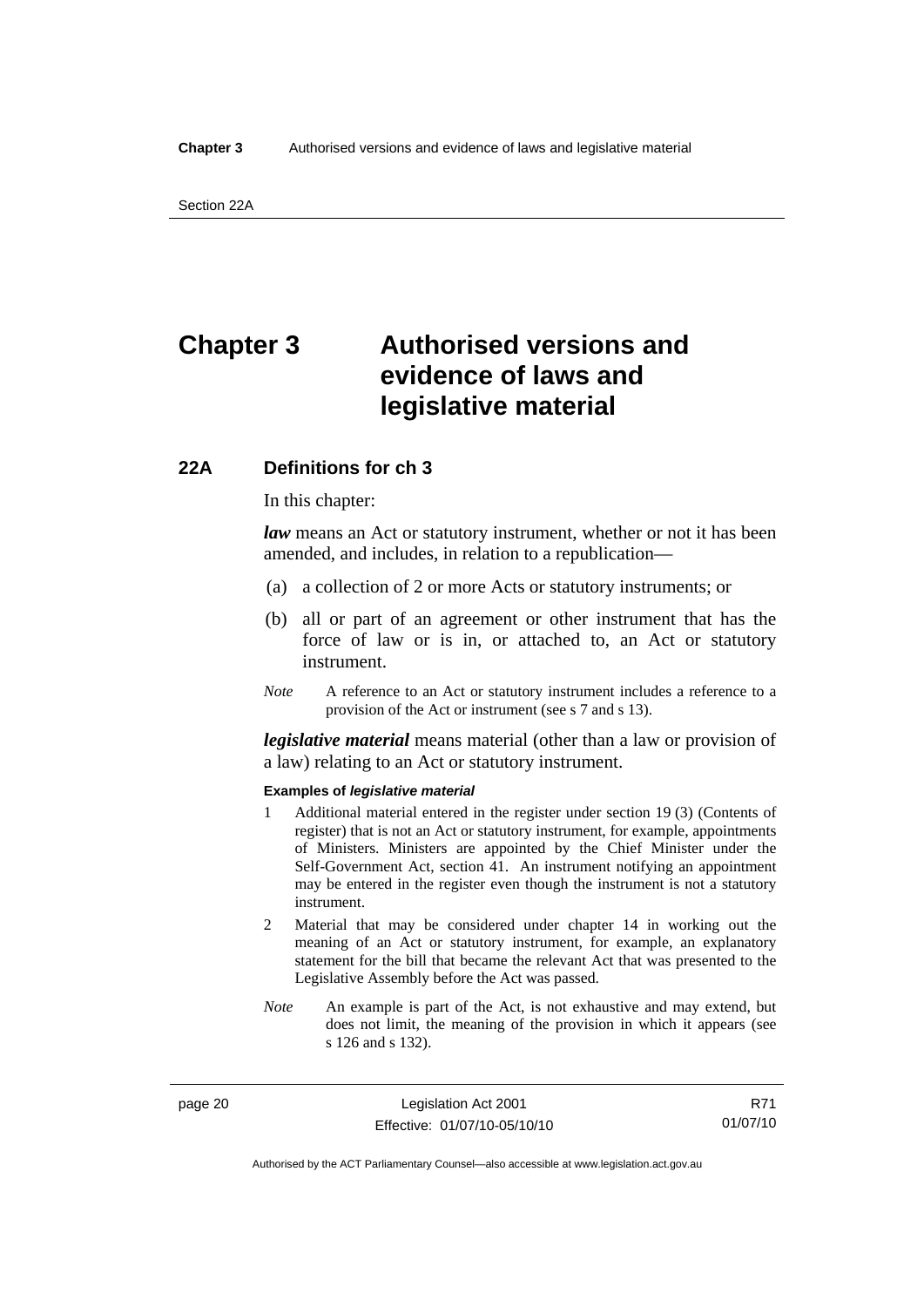*republication* includes part of a republication.

## **23 Authorisation of versions by parliamentary counsel**

The parliamentary counsel may authorise written or electronic versions of a law, republication or legislative material.

*Note Written* includes printed (see dict, pt 1, def *writing*).

## **24 Authorised electronic versions**

- (1) An electronic copy of a law, republication or legislative material is an authorised version if—
	- (a) it is accessed at, or downloaded from, an approved web site in a format authorised by the parliamentary counsel; or
	- (b) it is authorised by the parliamentary counsel and is in the format in which it is authorised by the parliamentary counsel.

### **Example of authorised electronic format**

a locked pdf file

- *Note* An example is part of the Act, is not exhaustive and may extend, but does not limit, the meaning of the provision in which it appears (see s 126 and s 132).
- (2) It is presumed, unless the contrary is proved—
	- (a) that an internet site purporting to be an approved web site is an approved web site; and
	- (b) that an electronic copy of a law, republication or legislative material accessed at, or downloaded from, an approved web site and purporting to be authorised by the parliamentary counsel (however expressed) is an authorised version of the law, republication or legislative material; and
	- (c) that any other electronic copy of a law, republication or legislative material purporting to be authorised by the parliamentary counsel (however expressed) is an authorised version of the law, republication or legislative material; and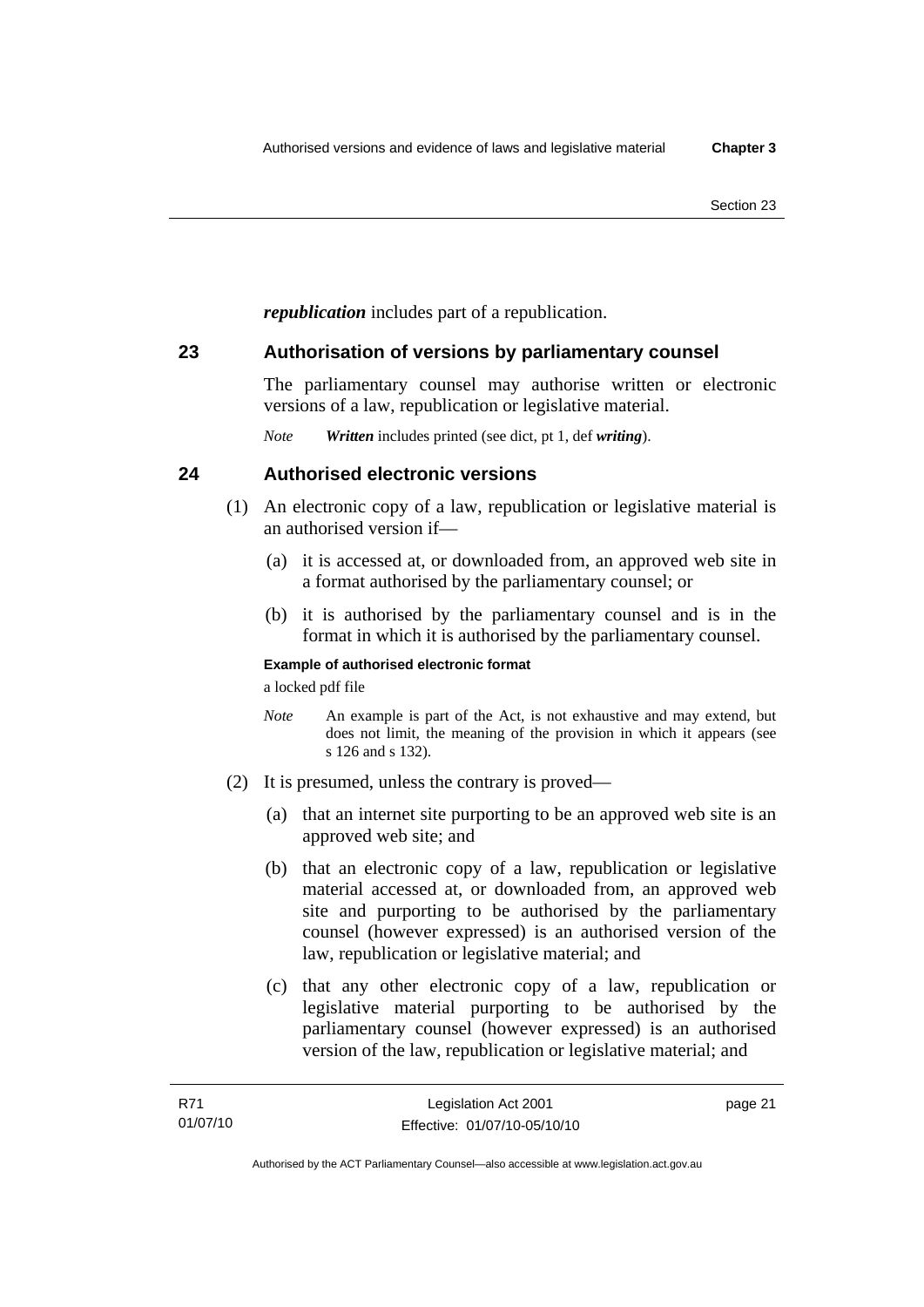- (d) that an authorised electronic version of an Act or statutory instrument correctly shows the Act or instrument; and
- (e) that an authorised electronic version of a republication of a law correctly shows the law as at the republication date; and
- (f) that an authorised electronic version of legislative material correctly shows the material.

#### **Examples of an electronic copy of a republication purporting to be authorised by the parliamentary counsel**

- 1 The republication has the words 'Authorised by the ACT Parliamentary Counsel' on the front cover and the words 'Authorised when accessed at www.legislation.act.gov.au or in authorised printed form' at the foot of each page of the republication.
- 2 The republication has the words 'Authorised by the ACT Parliamentary Counsel' on the front cover and the words 'Authorised by the ACT Parliamentary Counsel—also accessible at www.legislation.act.gov.au' at the foot of each page of the republication.
- *Note* A reference to an Act or statutory instrument includes a reference to a provision of the Act or instrument (see s 7 (3) and s 13 (3)). A reference to a republication includes a reference to part of a republication (see s 22A def *republication*).

## **25 Authorised written versions**

- (1) A written copy of a law, republication or legislative material is an authorised version if—
	- (a) it is a written copy produced directly from an authorised electronic version of the law, republication or legislative material; or

Authorised by the ACT Parliamentary Counsel—also accessible at www.legislation.act.gov.au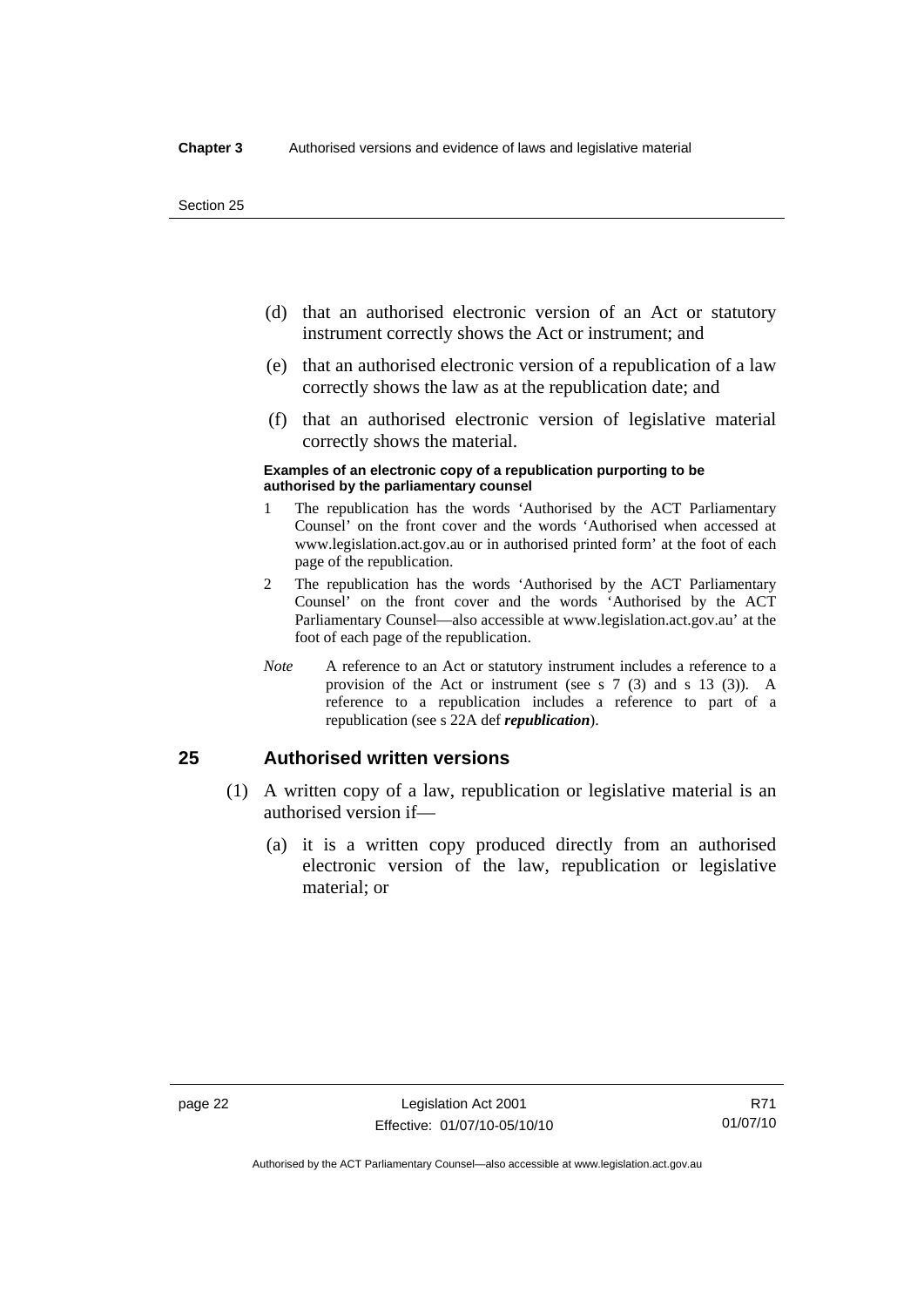(b) it is a written copy of another version of the law, republication or legislative material authorised by the parliamentary counsel.

#### **Example for par (a)**

An authorised electronic version of an Act is downloaded from an approved web site and printed. The printed copy is an authorised written version of the Act.

- *Note* An example is part of the Act, is not exhaustive and may extend, but does not limit, the meaning of the provision in which it appears (see s 126 and s 132).
- (2) It is presumed, unless the contrary is proved—
	- (a) that a written copy of a law, republication or legislative material purporting to be authorised by the parliamentary counsel (however expressed) is an authorised version of the law, republication or legislative material; and
	- (b) that an authorised written version of an Act or statutory instrument correctly shows the Act or instrument; and
	- (c) that an authorised written version of a republication of a law correctly shows the law as at the republication date; and
	- (d) that an authorised written version of legislative material correctly shows the material.

#### **Examples of a written copy of a republication purporting to be authorised by the parliamentary counsel**

- 1 The republication has the words 'Authorised by the ACT Parliamentary Counsel' on the front cover and the words 'Authorised by the parliamentary counsel and printed by authority of the ACT Government' at the foot of each page of the republication.
- 2 The republication has the words 'Authorised by the ACT Parliamentary Counsel and printed by authority of the ACT Government' on the front cover and the words 'Authorised by the ACT Parliamentary Counsel—also accessible at www.legislation.act.gov.au' at the foot of each page of the republication.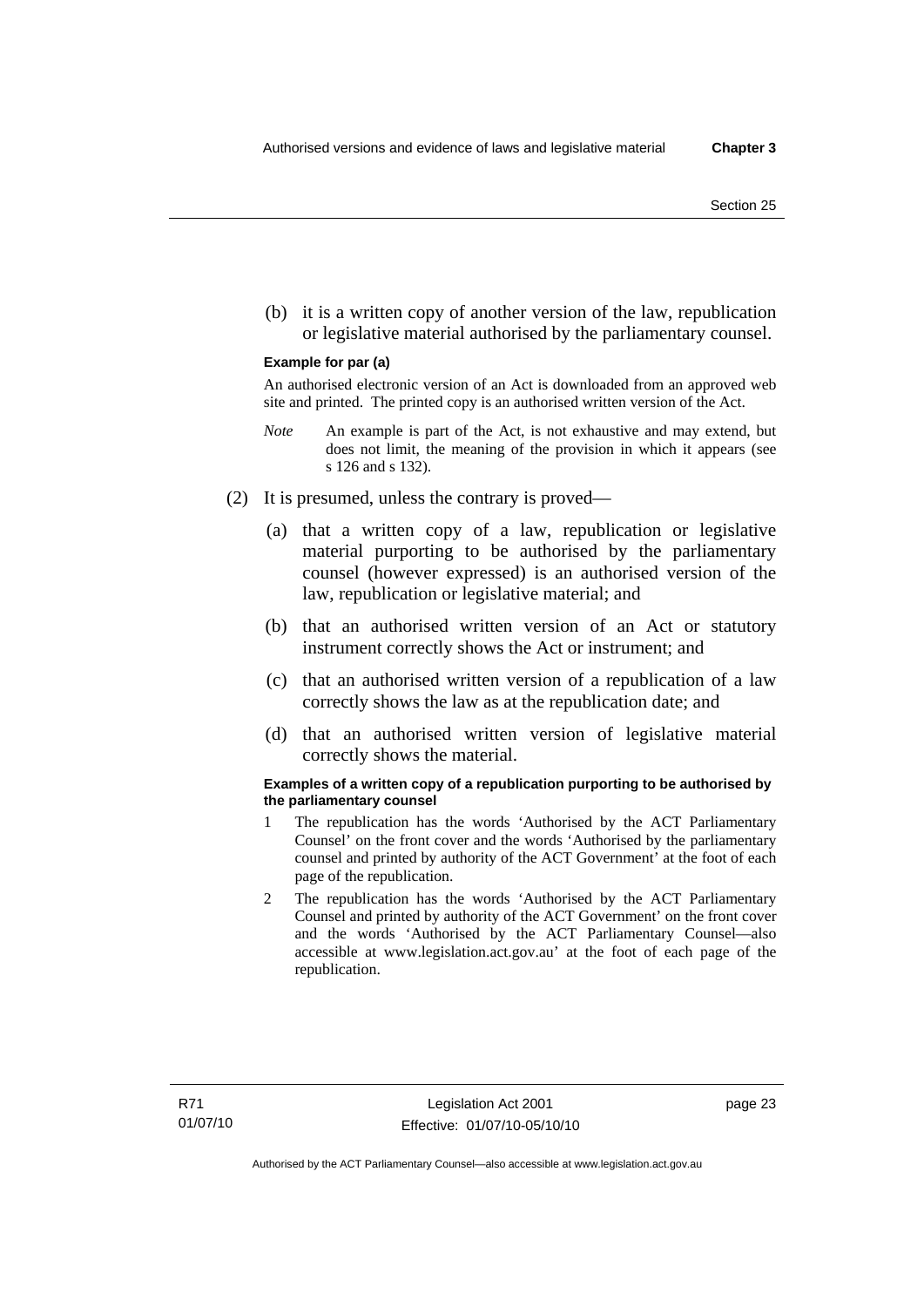- 3 The republication has the words 'Authorised by the ACT Parliamentary Counsel' on the front cover and the words 'Authorised by the ACT Parliamentary Counsel—also accessible at www.legislation.act.gov.au' at the foot of each page of the republication.
- *Note* A reference to an Act or statutory instrument includes a reference to a provision of the Act or instrument (see s 7 (3) and s 13 (3)). A reference to a republication includes a reference to part of a republication (see s 22A def *republication*).

## **26 Judicial notice of certain matters**

- (1) Proof is not required about—
	- (a) the passing of a proposed law by the Legislative Assembly or its notification in the register or the gazette; or
	- (b) the making, or notification or publication in the register or the gazette, of a subordinate law, disallowable instrument, notifiable instrument, commencement notice or any other statutory instrument; or
	- (c) the approval (however described) of a statutory instrument by the Executive, a Minister or any other entity; or
	- (d) the provisions of an Act, subordinate law, disallowable instrument, notifiable instrument, commencement notice or any other statutory instrument; or
	- (e) the commencement of an Act, subordinate law, disallowable instrument, notifiable instrument, or any other statutory instrument; or
	- (f) the presentation of a subordinate law, disallowable instrument or any other statutory instrument to the Legislative Assembly; or
	- (g) anything done or not done by or in the Legislative Assembly in relation to a subordinate law, disallowable instrument or any other statutory instrument; or

R71 01/07/10

Authorised by the ACT Parliamentary Counsel—also accessible at www.legislation.act.gov.au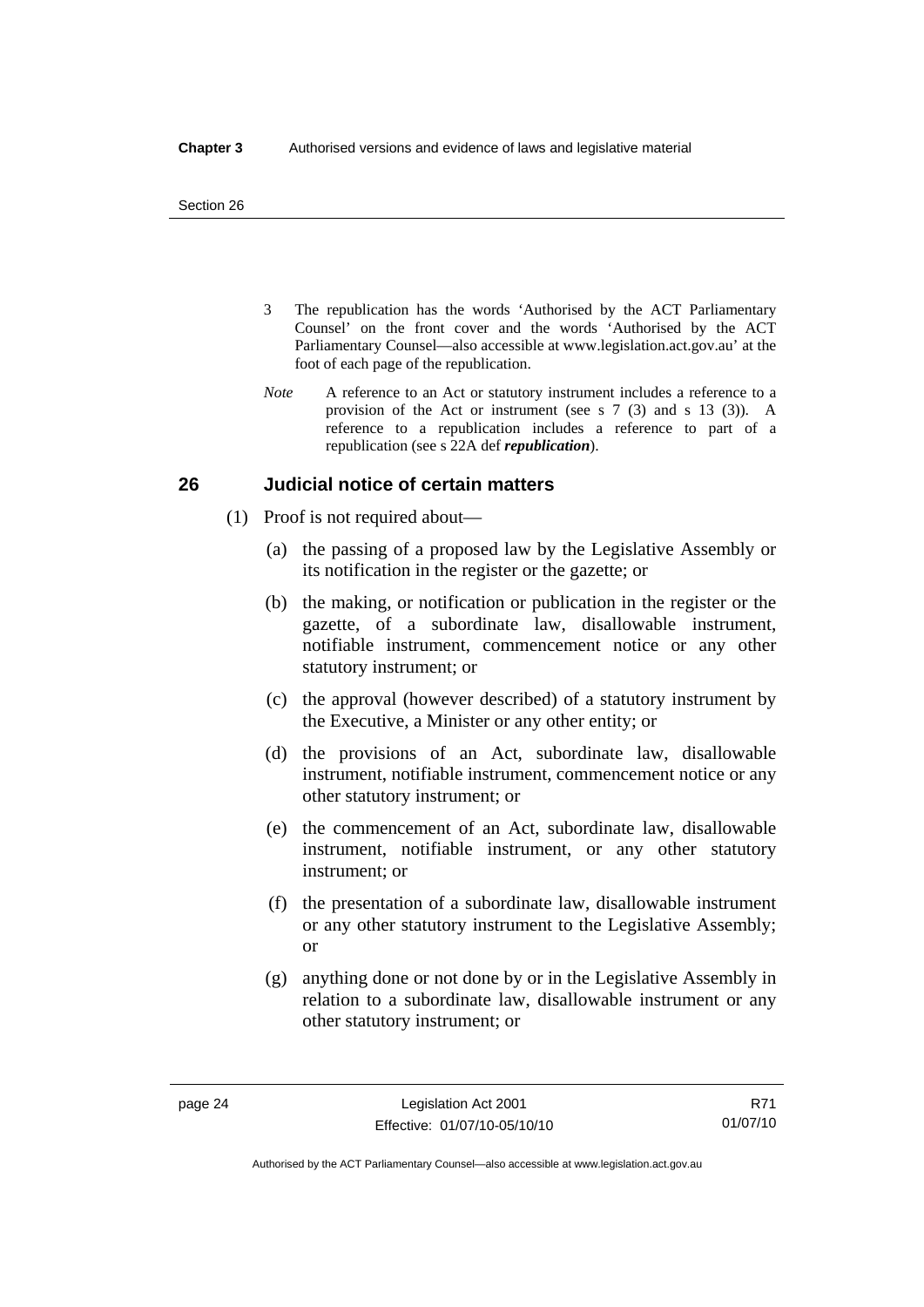- (h) amendments or other changes made under chapter 11 (Republication of Acts and statutory instruments); or
- (i) the authorisation of a republication under this Act, the provisions of an authorised republication or the republication date of an authorised republication.
- (2) A court or tribunal may inform itself of anything mentioned in subsection (1) in any way it considers appropriate.

### **Examples of ways that may be appropriate**

- 1 using a version of an Act downloaded from an approved web site using the internet
- 2 using information obtained from an approved web site using the internet
- 3 using an authorised written version of a republication
- *Note* An example is part of the Act, is not exhaustive and may extend, but does not limit, the meaning of the provision in which it appears (see s 126 and s 132).
- (3) However, the court or tribunal must consider whether the source it intends to use appears to be a reliable source of information.
- (4) For subsection (3), an authorised version of a law, republication or legislative material is a reliable source of information.
- (5) This section does not limit any other law providing how a court or tribunal may be informed about a matter mentioned in subsection  $(1)$ .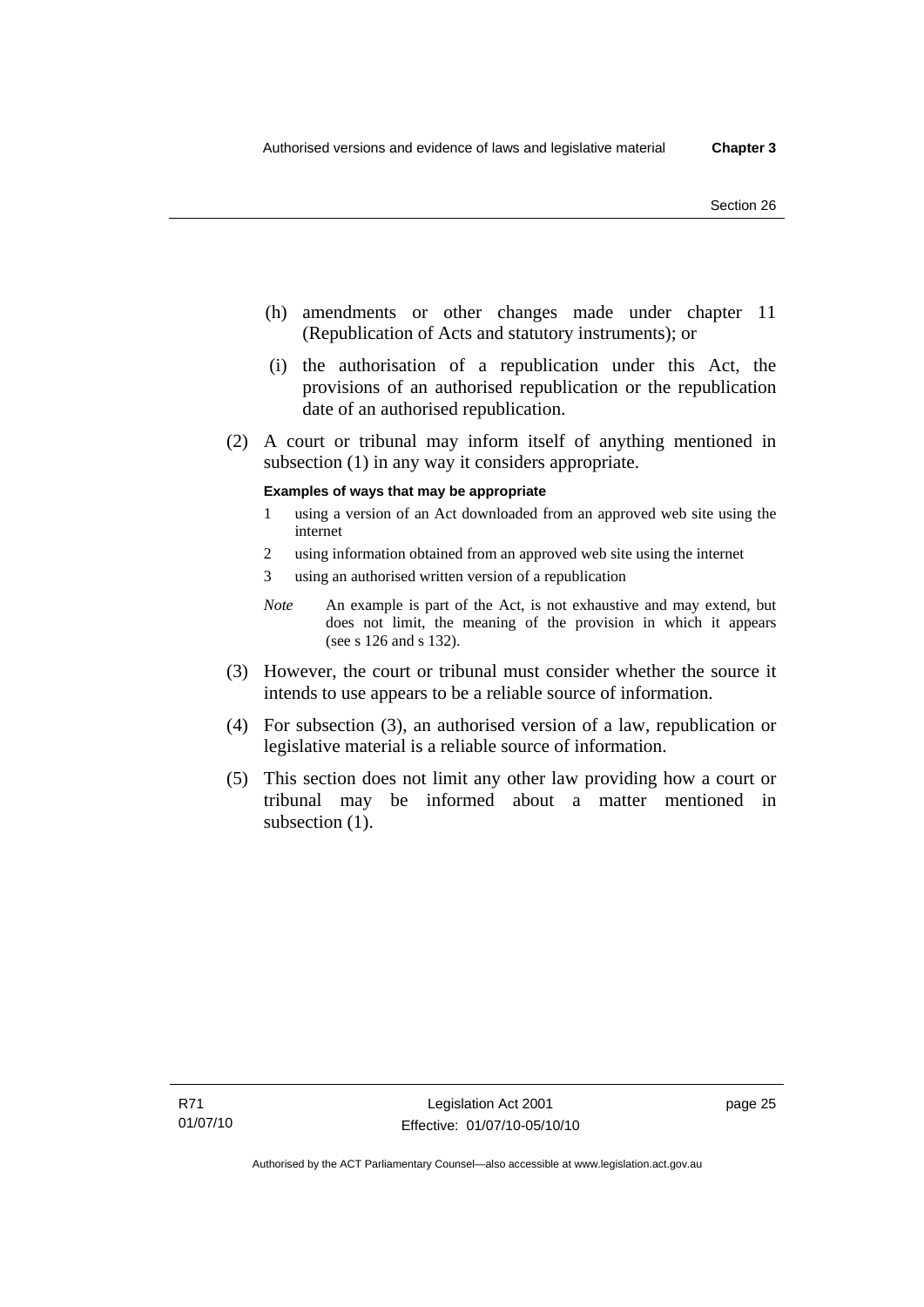## **Chapter 4 Numbering and notification of Acts**

### **27 Numbering of Acts**

The Acts passed in each year are to be numbered as nearly as practicable in the order in which they are passed.

## **28 Notification of Acts**

- (1) If a proposed law is passed by the Legislative Assembly, the Speaker must ask the parliamentary counsel to notify the making of the law.
- (2) If the Speaker asks the parliamentary counsel to notify the making of the proposed law, the parliamentary counsel must—
	- (a) notify the making of the law in the register; or
	- (b) if it is not practicable to notify the making of the proposed law in the register—notify the making of the law in the gazette.
- (3) If the Speaker asks the parliamentary counsel to notify the making of the proposed law on a particular day, the parliamentary counsel must notify the making of the law on that day unless it is impracticable to do so.
- (4) The making of the proposed law is notified in the register by entering in the register—
	- (a) a statement that the law has been passed by the Legislative Assembly; and
	- (b) the text of the law.
- (5) The making of the proposed law is notified in the gazette by—
	- (a) publishing the text of the law in the gazette; or

R71 01/07/10

Authorised by the ACT Parliamentary Counsel—also accessible at www.legislation.act.gov.au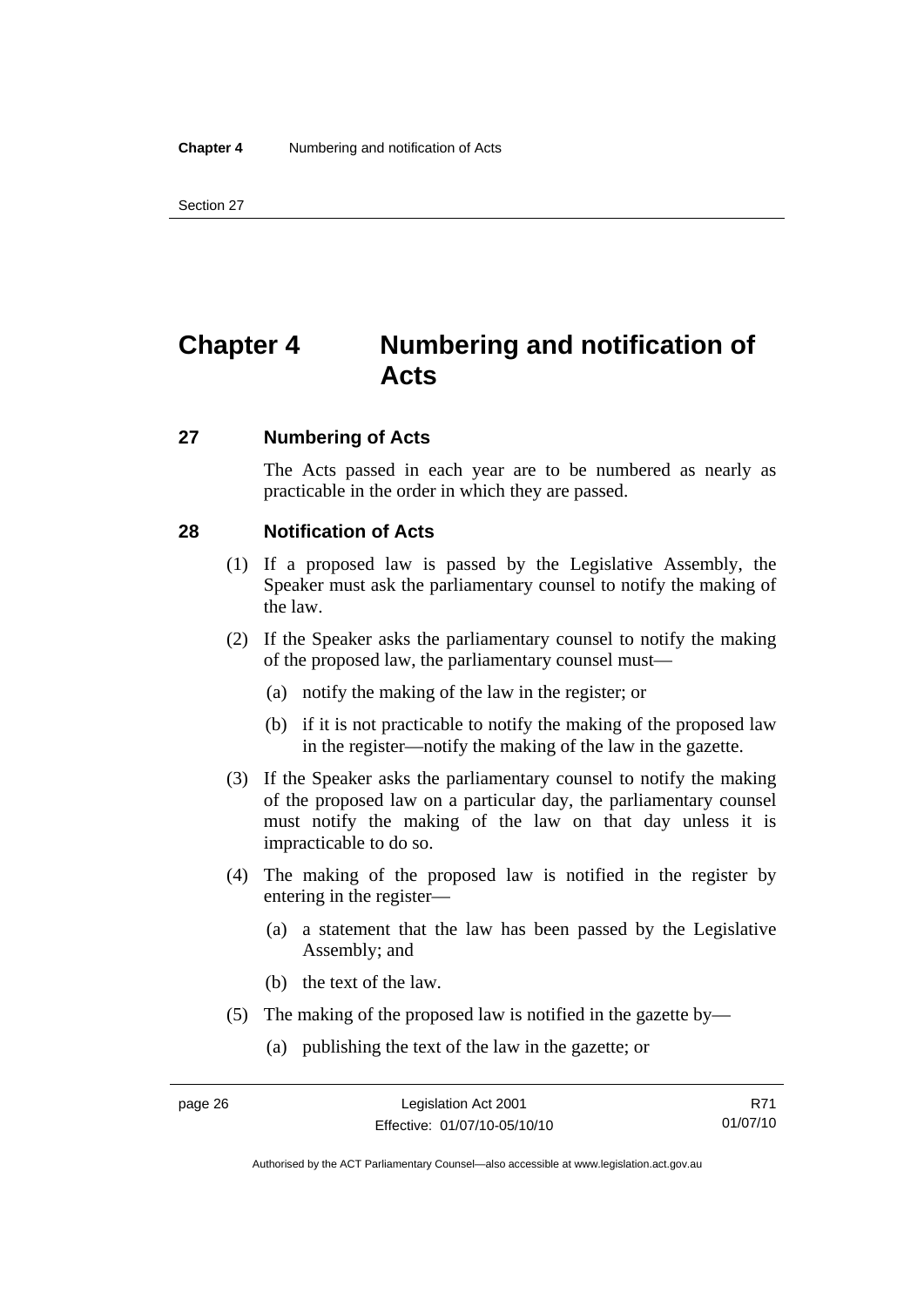- (b) publishing in the gazette a statement—
	- (i) that the law has been passed by the Legislative Assembly; and
	- (ii) of the place or places where copies of the law can be obtained (whether by purchase or otherwise).
- (6) If the making of the proposed law is notified in the gazette, the parliamentary counsel must enter in the register—
	- (a) a statement that the law has been passed by the Legislative Assembly; and
	- (b) a statement that the law was notified in the gazette on a stated date; and
	- (c) the text of the law.
- (7) If the making of the proposed law is notified in the gazette by publishing the statement mentioned in subsection (5) (b), copies of the law must be available on the day of publication (the *gazette date*), or as soon as practicable after the gazette date, at the place, or each of the places, stated in the gazette.
- (8) If on the gazette date no copies of the law are available at the place, or any of the places, stated in the gazette, the parliamentary counsel must give the Minister a statement—
	- (a) that copies of the law were not available; and
	- (b) explaining why they were not available.
- (9) The Minister must present the statement to the Legislative Assembly not later than 6 sitting days after the gazette date.
- (10) This section is a determinative provision.
	- *Note* See s 5 for the meaning of determinative provisions, and s 6 for their displacement.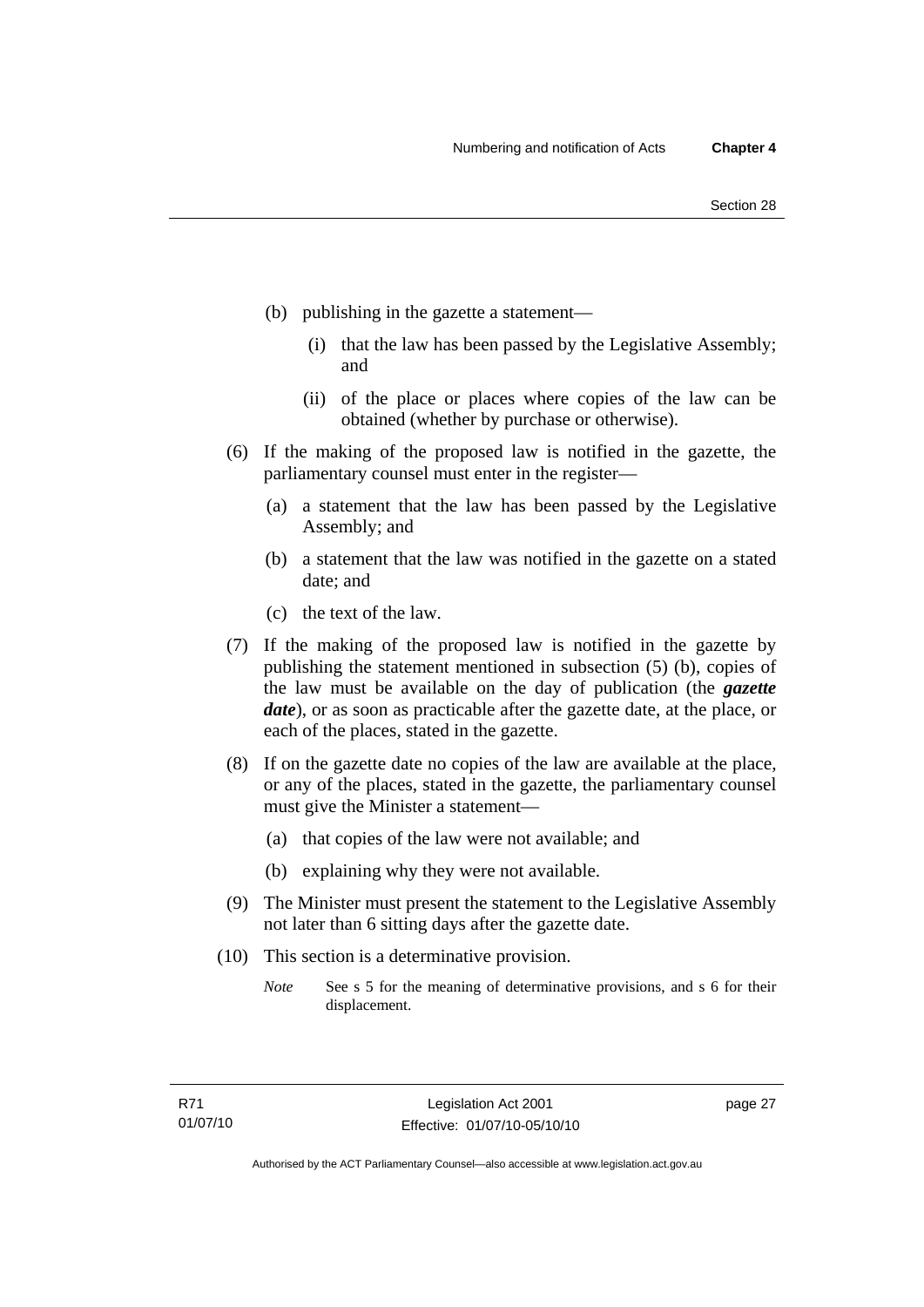## **29 References to** *enactment* **or** *passing* **of Acts**

In an Act or statutory instrument, a reference to the *enactment* or *passing* of an Act is a reference to the making of the Act having been notified in the register or the gazette.

## **30 References to** *notification* **of Acts**

In an Act or statutory instrument, a reference to the *notification* of an Act is a reference to the making of the Act having been notified in the register or the gazette.

page 28 Legislation Act 2001 Effective: 01/07/10-05/10/10

R71 01/07/10

Authorised by the ACT Parliamentary Counsel—also accessible at www.legislation.act.gov.au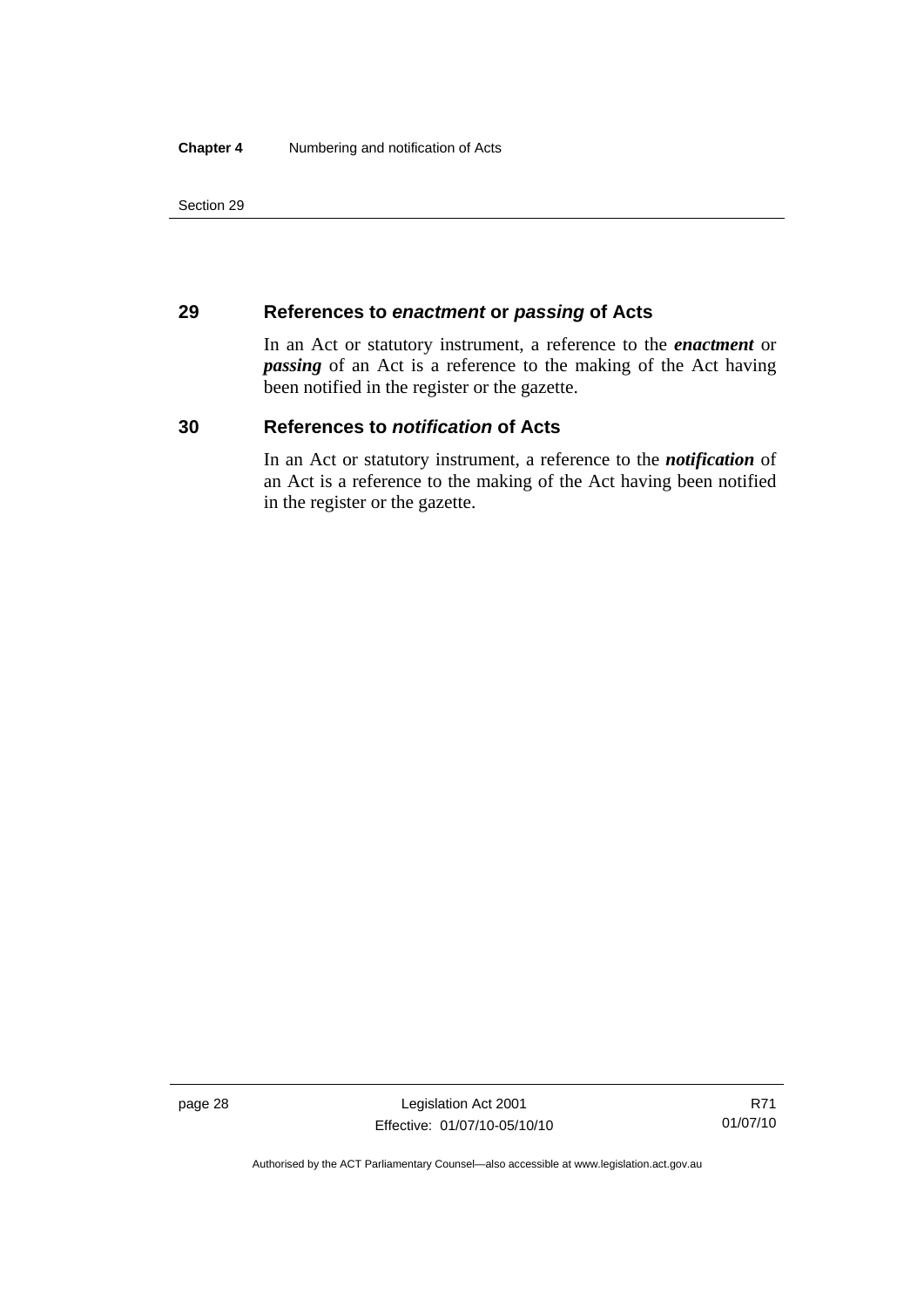# **Chapter 5 Regulatory impact statements for subordinate laws and disallowable instruments**

## **Part 5.1** Preliminary

## **31 Definitions for ch 5**

In this chapter:

*authorising law*, in relation to a proposed subordinate law or disallowable instrument (the *proposed law*), means the Act or statutory instrument (and, if appropriate, the provision of the Act or statutory instrument) under which the proposed law will be made.

## *benefits* includes—

- (a) advantages; and
- (b) direct and indirect economic, environmental and social benefits.

*costs* includes—

- (a) burdens and disadvantages; and
- (b) direct and indirect economic, environmental and social costs.

*scrutiny committee principles* means the terms of reference of the Legislative Assembly's Standing Committee on Legal Affairs that apply to subordinate laws and disallowable instruments.

## **32 Other publication or consultation requirements not affected**

 (1) Part 5.2 (Requirements for regulatory impact statements) does not affect any requirements in any other territory law for publication or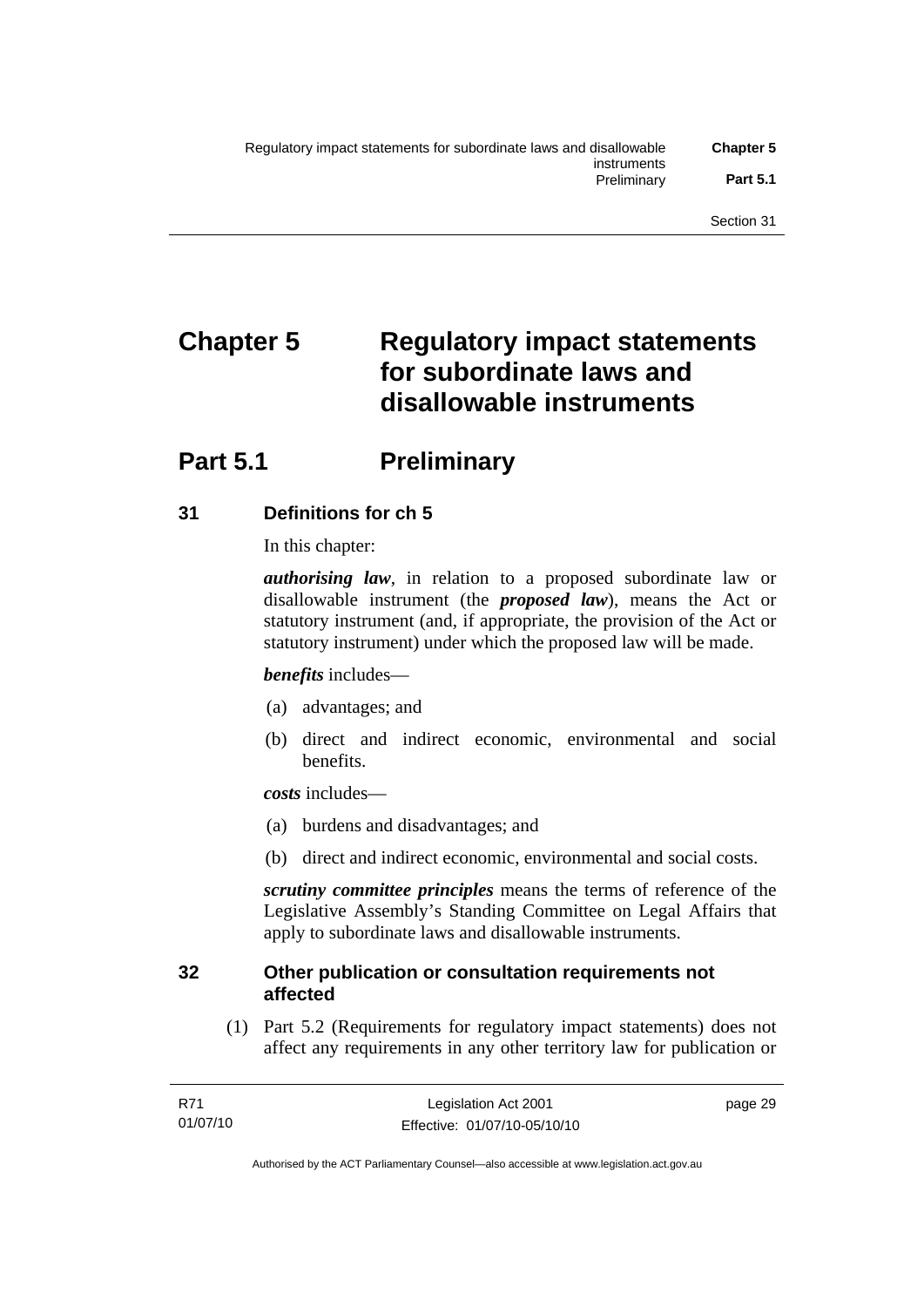| <b>Chapter 5</b> | Regulatory impact statements for subordinate laws and disallowable |
|------------------|--------------------------------------------------------------------|
|                  | instruments                                                        |
| <b>Part 5.1</b>  | Preliminary                                                        |

consultation about a proposal to make a subordinate law or disallowable instrument.

 (2) Part 5.2 does not apply to the subordinate law or disallowable instrument if the requirements are of a comparable level to publication and consultation under the part.

## **33 Guidelines about costs of proposed subordinate laws and disallowable instruments**

- (1) The Minister may issue guidelines to be applied in deciding whether a proposed subordinate law or disallowable instrument is, or is not, likely to impose appreciable costs on the community or a part of the community.
- (2) A guideline is a disallowable instrument.
	- *Note* A disallowable instrument must be notified, and presented to the Legislative Assembly, under this Act.

Authorised by the ACT Parliamentary Counsel—also accessible at www.legislation.act.gov.au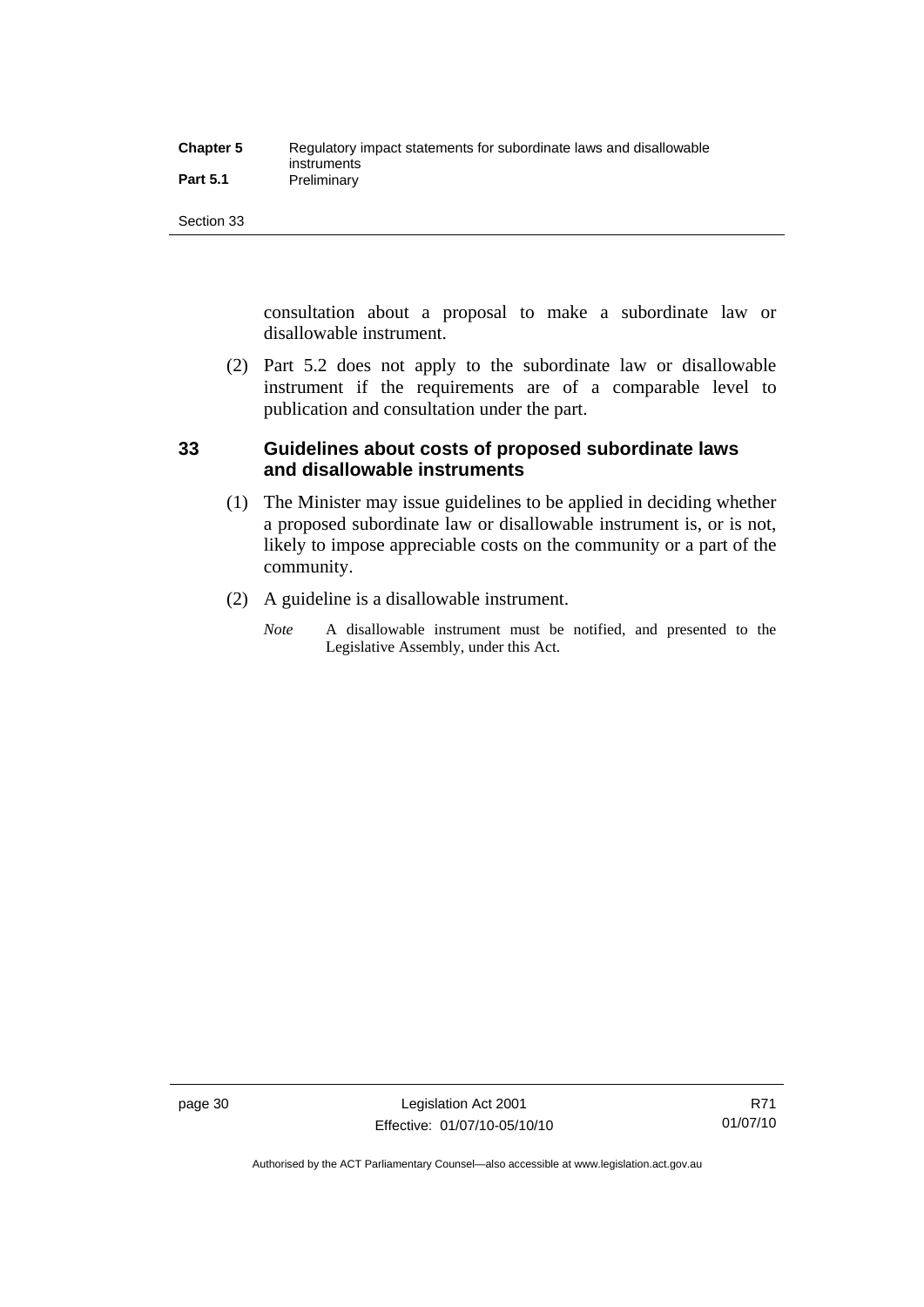## **Part 5.2 Requirements for regulatory impact statements**

## **34 Preparation of regulatory impact statements**

- (1) If a proposed subordinate law or disallowable instrument (the *proposed law*) is likely to impose appreciable costs on the community, or a part of the community, then, before the proposed law is made, the Minister administering the authorising law (the *administering Minister*) must arrange for a regulatory impact statement to be prepared for the proposed law.
- (2) However, this section does not apply to the proposed law if the administering Minister exempts the proposed law from subsection (1).
	- *Note* Section 32 and s 36 also state other circumstances when a regulatory impact statement is not required.
- (3) An exemption under subsection (2) (the *RIS exemption*) is a disallowable instrument.
	- *Note* A disallowable instrument must be notified, and presented to the Legislative Assembly, under this Act.
- (4) If the RIS exemption is disallowed under this Act after the proposed law has been made, the administering Minister must arrange for a regulatory impact statement to be prepared for the subordinate law or disallowable instrument.
- (5) The regulatory impact statement prepared under subsection (4) must be presented to the Legislative Assembly not later than 5 sitting days after the day the RIS exemption is disallowed.
- (6) This chapter (other than section 37 (When must regulatory impact statement be presented?)) applies to the law as if the law were a proposed subordinate law or disallowable instrument.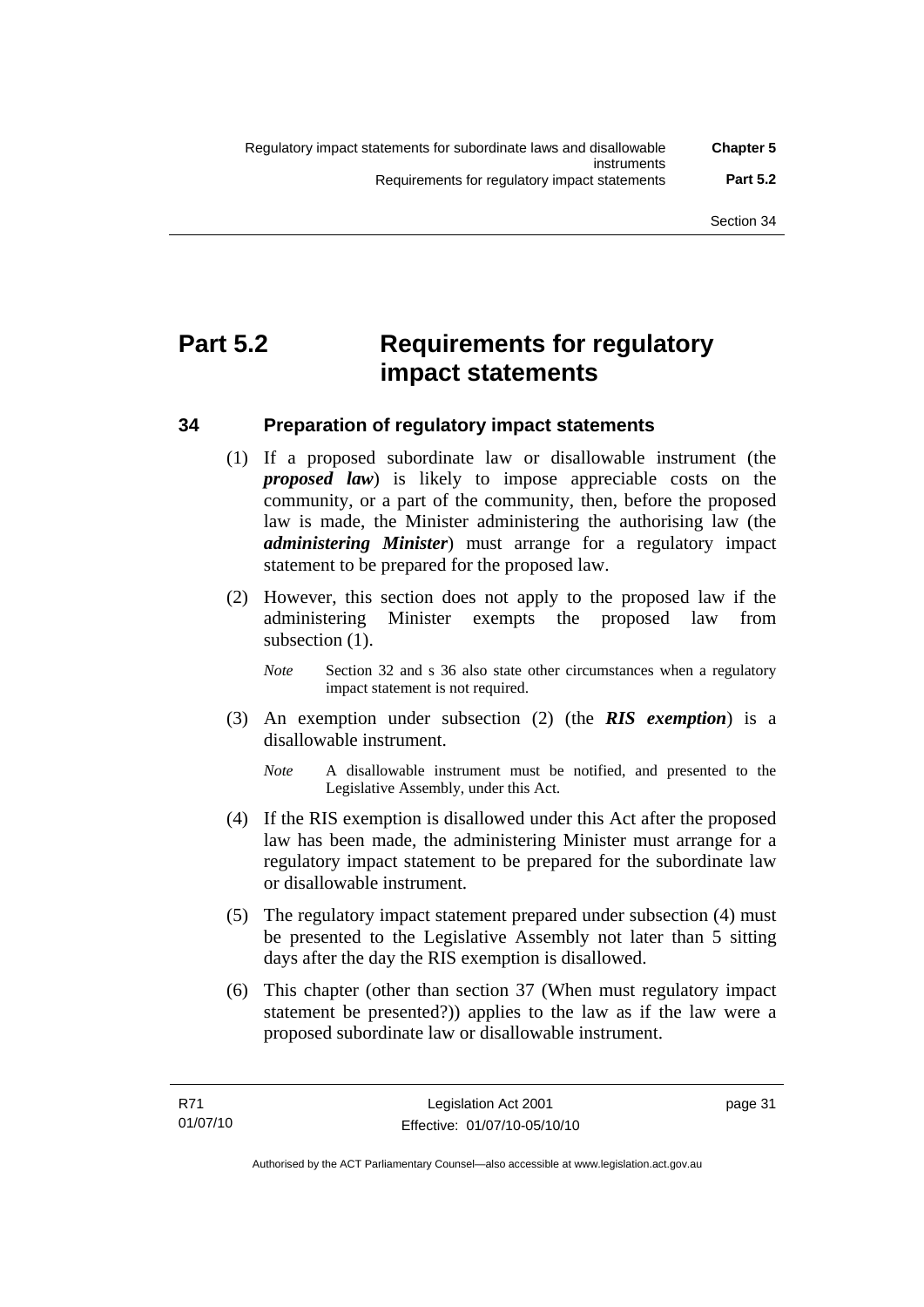## **35 Content of regulatory impact statements**

A regulatory impact statement for a proposed subordinate law or disallowable instrument (the *proposed law*) must include the following information about the proposed law in clear and precise language:

- (a) the authorising law;
- (b) a brief statement of the policy objectives of the proposed law and the reasons for them;
- (c) a brief statement of the way the policy objectives will be achieved by the proposed law and why this way of achieving them is reasonable and appropriate;
- (d) a brief explanation of how the proposed law is consistent with the policy objectives of the authorising law;
- (e) if the proposed law is inconsistent with the policy objectives of another territory law—
	- (i) a brief explanation of the relationship with the other law; and
	- (ii) a brief explanation for the inconsistency;
- (f) if appropriate, a brief statement of any reasonable alternative way of achieving the policy objectives (including the option of not making a subordinate law or disallowable instrument) and why the alternative was rejected;
- (g) a brief assessment of the benefits and costs of implementing the proposed law that—
	- (i) if practicable and appropriate, quantifies the benefits and costs; and
	- (ii) includes a comparison of the benefits and costs with the benefits and costs of any reasonable alternative way of achieving the policy objectives stated under paragraph (f);

Authorised by the ACT Parliamentary Counsel—also accessible at www.legislation.act.gov.au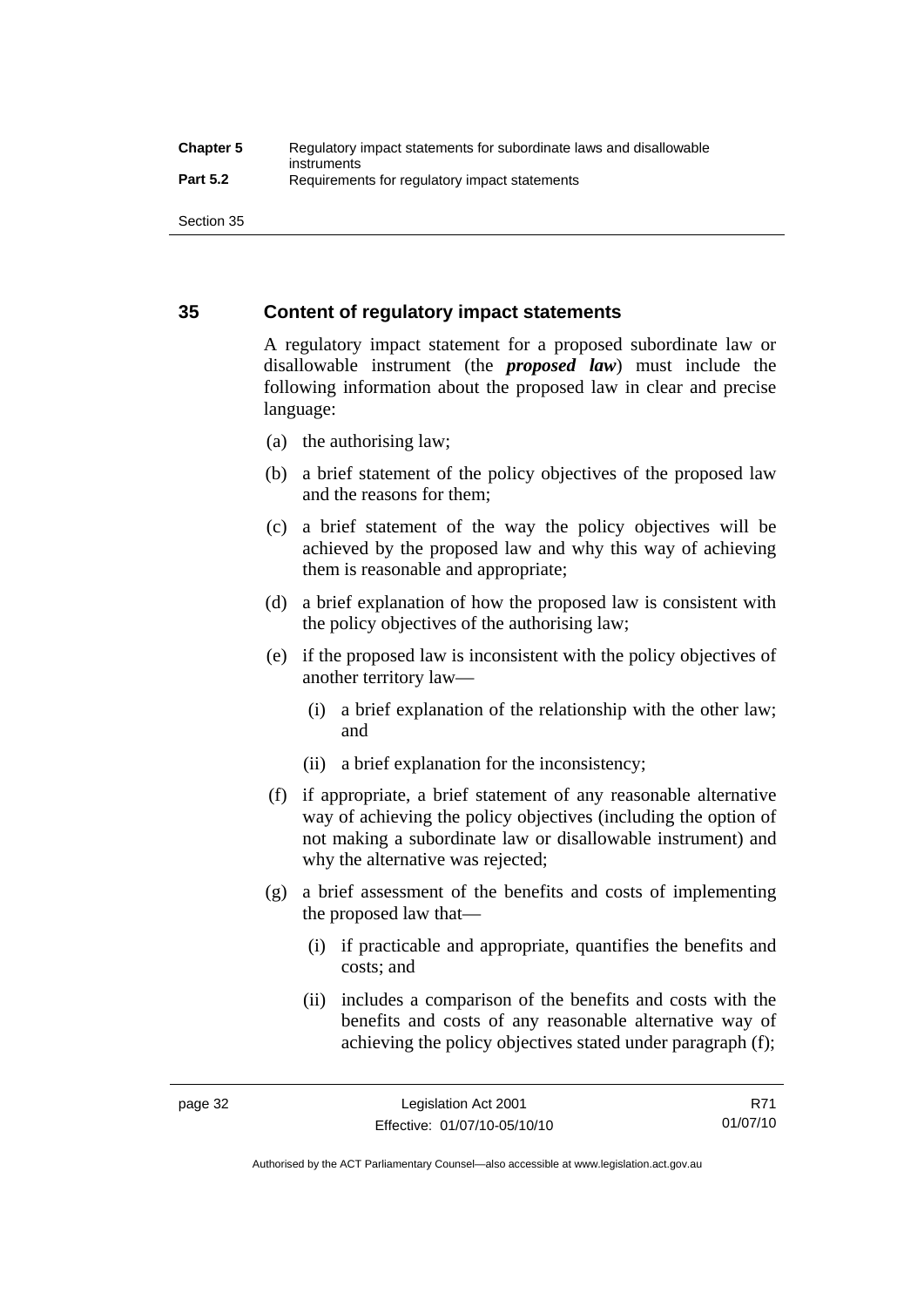(h) a brief assessment of the consistency of the proposed law with the scrutiny committee principles and, if it is inconsistent with the principles, the reasons for the inconsistency.

## **36 When is preparation of regulatory impact statement unnecessary?**

- (1) A regulatory impact statement need not be prepared for a proposed subordinate law or disallowable instrument (the *proposed law*) if the proposed law only provides for, or to the extent it only provides for, any of the following:
	- (a) a matter that is not of a legislative nature, including, for example, a matter of a machinery, administrative, drafting or formal nature;
	- (b) a matter that does not operate to the disadvantage of anyone (other than the Territory or a territory authority or instrumentality) by—
		- (i) adversely affecting the person's rights; or
		- (ii) imposing liabilities on the person;
	- (c) an amendment of a territory law to take account of current legislative drafting practice;
	- (d) the commencement of an Act or statutory instrument;
		- *Note* A reference to an Act or statutory instrument includes a reference to a provision of the Act or instrument (see s 7 and s 13).
	- (e) an amendment of a territory law that does not fundamentally affect the law's application or operation;
	- (f) a matter of a transitional character;
	- (g) a matter arising under a territory law that is part of a uniform scheme of legislation or complementary with legislation of the Commonwealth, a State or New Zealand;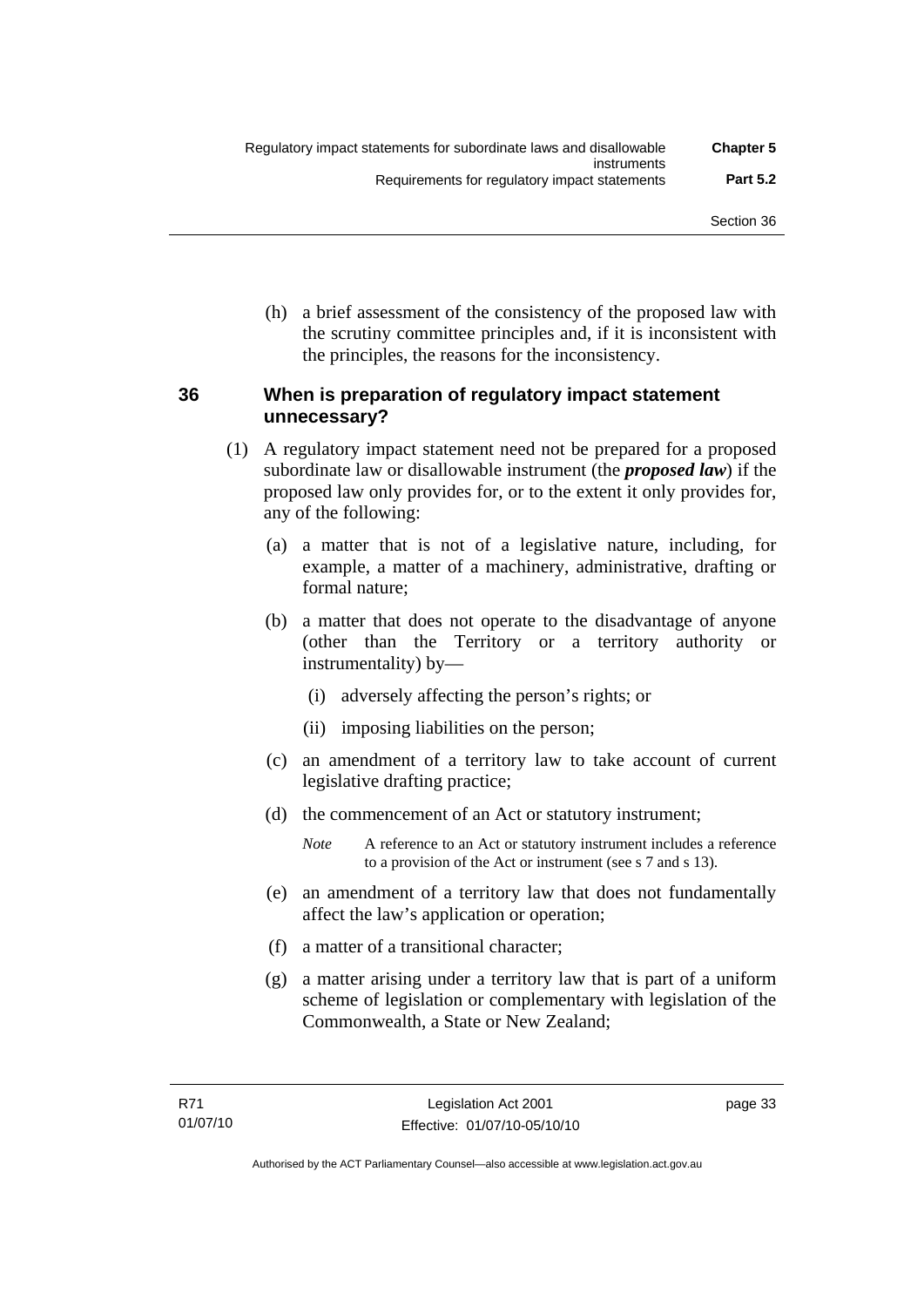- (h) a matter involving the adoption of an Australian or international protocol, standard, code, or intergovernmental agreement or instrument, if an assessment of the benefits and costs has already been made and the assessment was made for, or is relevant to, the ACT;
- (i) a proposal to make, amend or repeal rules of court;
- (j) a matter advance notice of which would enable someone to gain unfair advantage;
- (k) an amendment of a fee, charge or tax consistent with announced government policy.
- (2) A regulatory impact statement also need not be prepared for the proposed law if, or to the extent that, it would be against the public interest because of the nature of the proposed law or the circumstances in which it is made.

### **Example**

A law may need to be made urgently for controlling the spread of a disease or dealing with another urgent situation.

- *Note 1* An example is part of the Act, is not exhaustive and may extend, but does not limit, the meaning of the provision in which it appears (see this Act, s 126 and s 132).
- *Note* 2 Section 32 and s 34 also state other circumstances when a regulatory impact statement is not required.

## **37 When must regulatory impact statement be presented?**

- (1) This section applies if a regulatory impact statement for a proposed subordinate law or disallowable instrument (the *proposed law*) has been prepared and the proposed law is made.
- (2) The statement must be presented to the Legislative Assembly with the subordinate law or disallowable instrument.

Authorised by the ACT Parliamentary Counsel—also accessible at www.legislation.act.gov.au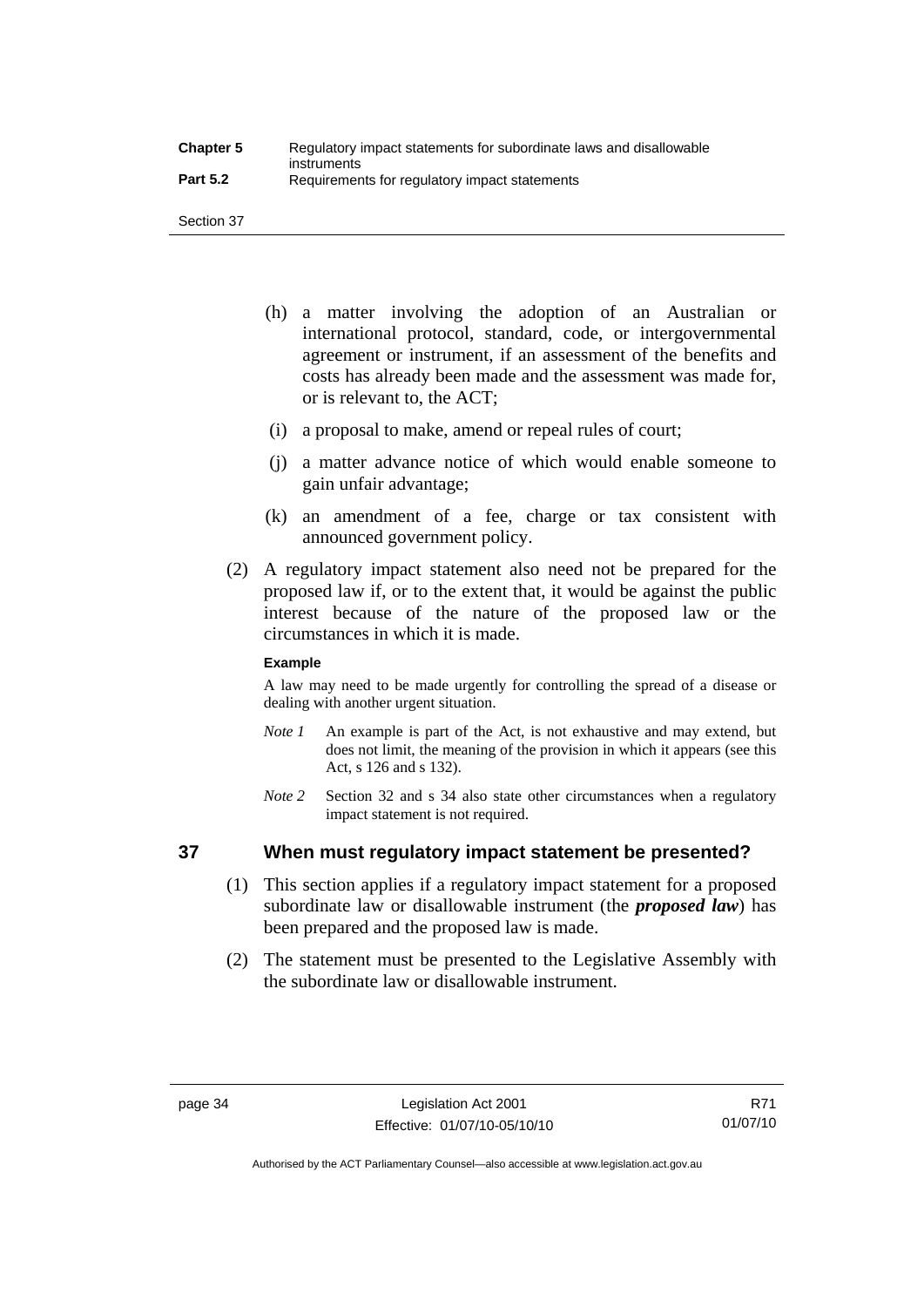| Regulatory impact statements for subordinate laws and disallowable   | <b>Chapter 5</b> |
|----------------------------------------------------------------------|------------------|
| instruments                                                          |                  |
| Failure to comply with requirements for regulatory impact statements | <b>Part 5.3</b>  |

## **Part 5.3 Failure to comply with requirements for regulatory impact statements**

## **38 Effect of failure to comply with pt 5.2**

- (1) Failure to comply with part 5.2 (Requirements for regulatory impact statements) in relation to a subordinate law or disallowable instrument (the *law*) does not—
	- (a) affect the law's validity; or
	- (b) create rights or impose legally enforceable obligations on the Territory, a Minister or anyone else.
- (2) In addition, a decision made, or appearing to be made, under part 5.2 is final and conclusive.
- (3) In this section:

*decision* includes—

- (a) conduct engaged in to make a decision; and
- (b) conduct related to making a decision; and
- (c) failure to make a decision.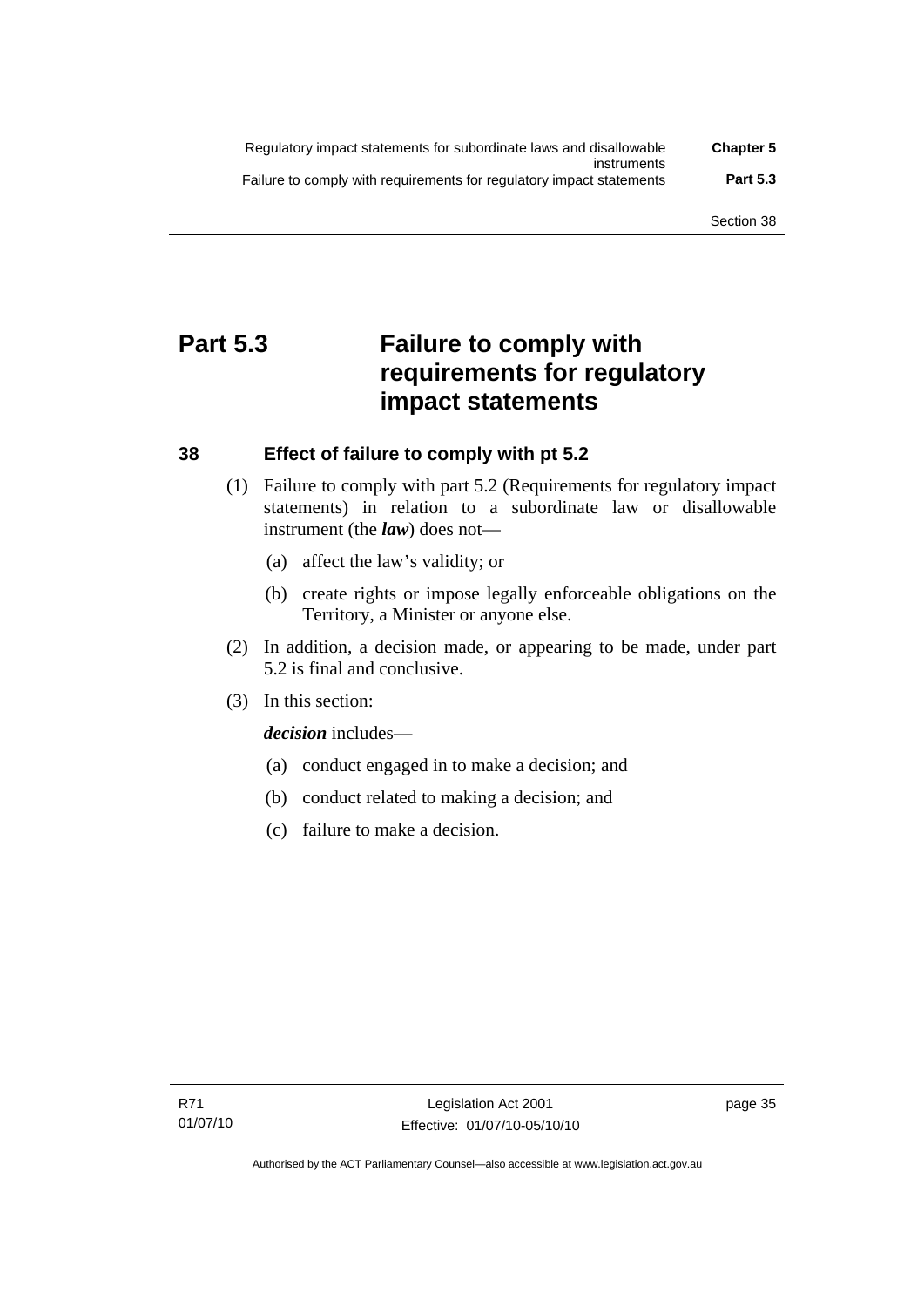**Chapter 6** Making, notification and numbering of statutory instruments Part 6.1 **General** 

Section 39

# **Chapter 6 Making, notification and numbering of statutory instruments**

## **Part 6.1 General**

## **39 Meaning of** *matter* **in ch 6**

In this chapter:

*matter*, in relation to a statutory instrument, includes circumstance, person, place and purpose.

## **40 Presumption of validity**

It is presumed, unless the contrary is proved, that all conditions and steps required for the making of a statutory instrument have been satisfied and carried out.

## **41 Making of certain statutory instruments by Executive**

- (1) This section applies if an Act authorises or requires the Executive to make a subordinate law or disallowable instrument.
- (2) The subordinate law or disallowable instrument is taken to be made by the Executive if—
	- (a) it is signed by 2 or more Ministers who are members of the Executive; and
	- (b) 1 of the signing Ministers is the responsible Minister.
- (3) A subordinate law or disallowable instrument made in accordance with subsection (2) is taken to be made when it is signed by the second Minister signing.

Authorised by the ACT Parliamentary Counsel—also accessible at www.legislation.act.gov.au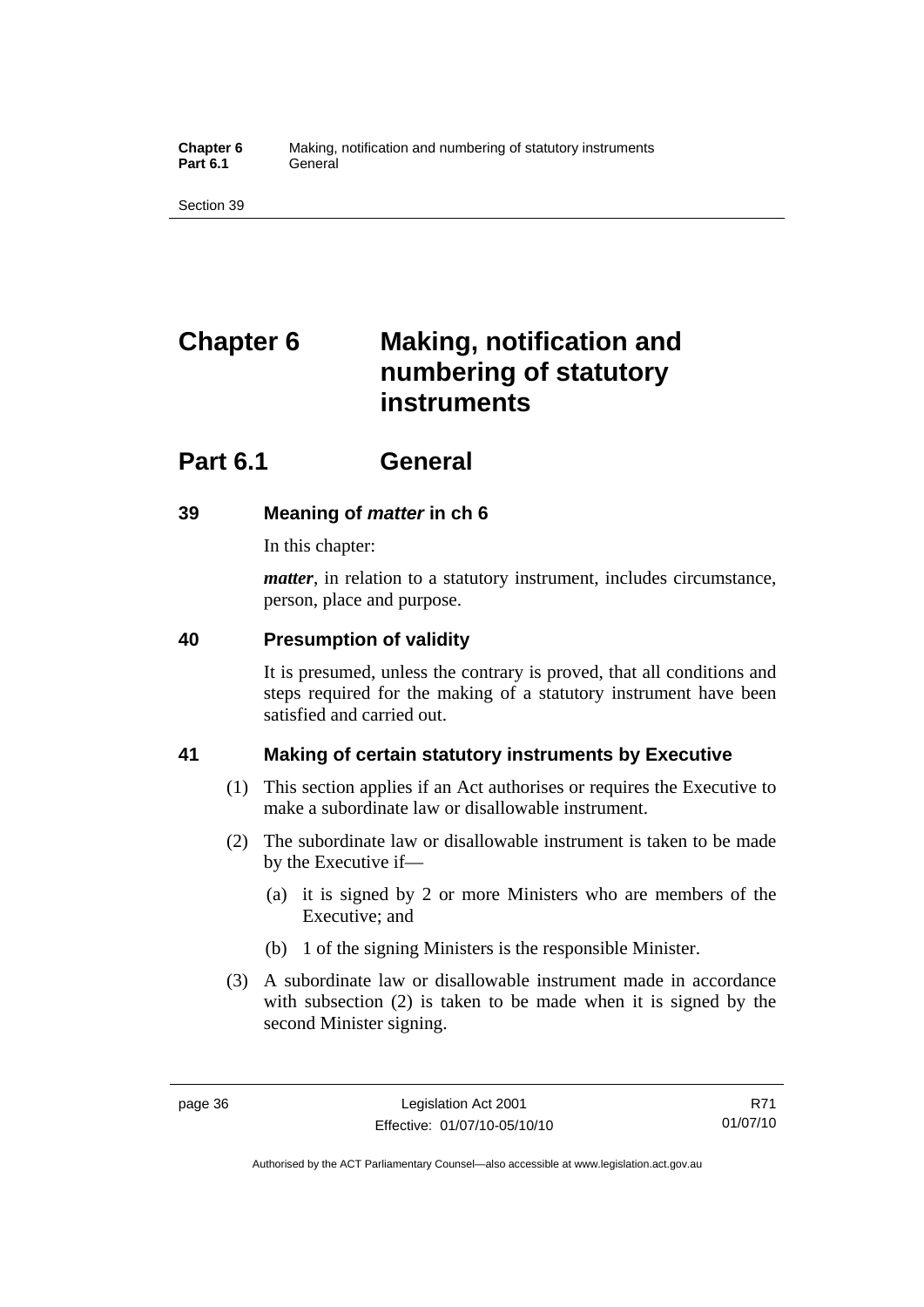- (4) Subsection (2) (b) does not apply if the responsible Minister cannot sign because he or she is absent from the ACT, ill or on leave.
- (5) In this section:

*responsible Minister* means—

- (a) the Minister for the time being administering the Act; or
- (b) if, for the time being, different Ministers administer the Act in relation to different matters—
	- (i) if only 1 Minister administers the Act in relation to the relevant matter—that Minister; or
	- (ii) if 2 or more Ministers administer the Act in relation to the relevant matter—any of the Ministers; or
	- (iii) if subparagraph (ii) does not apply and, for the time being, 2 or more Ministers administer the Act—any of the Ministers;

but does not include a Minister for the time being acting on behalf of the Minister or 2 or more Ministers.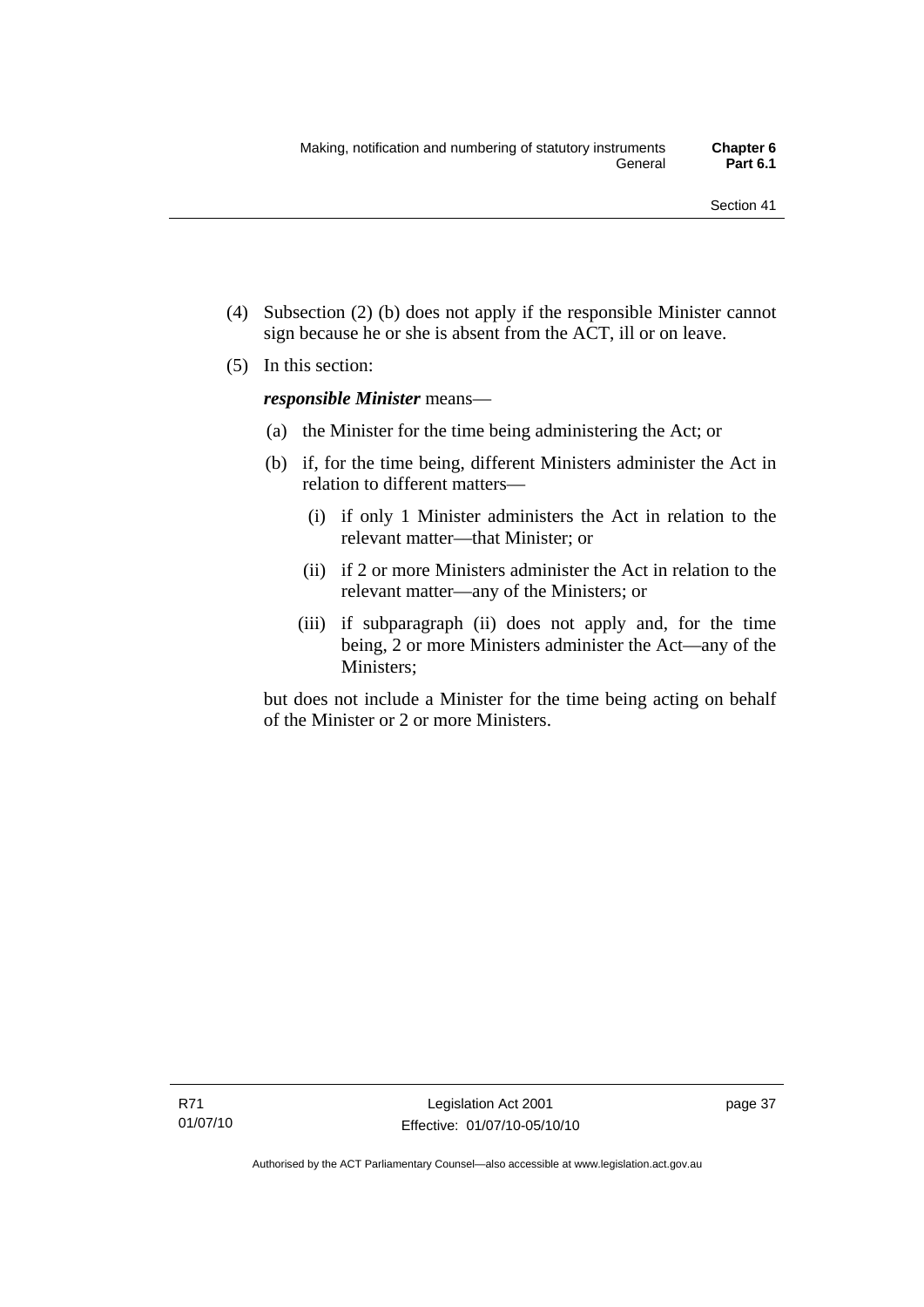#### **Chapter 6** Making, notification and numbering of statutory instruments<br>**Part 6.2** Making of statutory instruments generally **Making of statutory instruments generally**

Section 42

## **Part 6.2 Making of statutory instruments generally**

## **42 Power to make statutory instruments**

 (1) If an Act or statutory instrument gives a power that can be exercised by making an instrument, the Act or statutory instrument gives power to make the instrument.

#### **Example**

An Act gives a Minister power to approve codes of practice, but does not require the approval to be in writing or to be given by a particular instrument. The power can be exercised by giving a written approval. The Act, therefore, gives power to make an instrument, namely, a written approval.

- *Note* An example is part of the Act, is not exhaustive and may extend, but does not limit, the meaning of the provision in which it appears (see s 126 and s 132).
- (2) If an Act or statutory instrument gives power to make an instrument that would be a legislative instrument, the power can only be exercised by making an instrument.

#### **Examples**

See examples to section 56 (3) and section 255 (3).

- (3) If an Act or statutory instrument gives power to make an instrument, the power may be exercised from time to time.
- (4) This section is a determinative provision.
	- *Note* See s 5 for the meaning of determinative provisions, and s 6 for their displacement.

Authorised by the ACT Parliamentary Counsel—also accessible at www.legislation.act.gov.au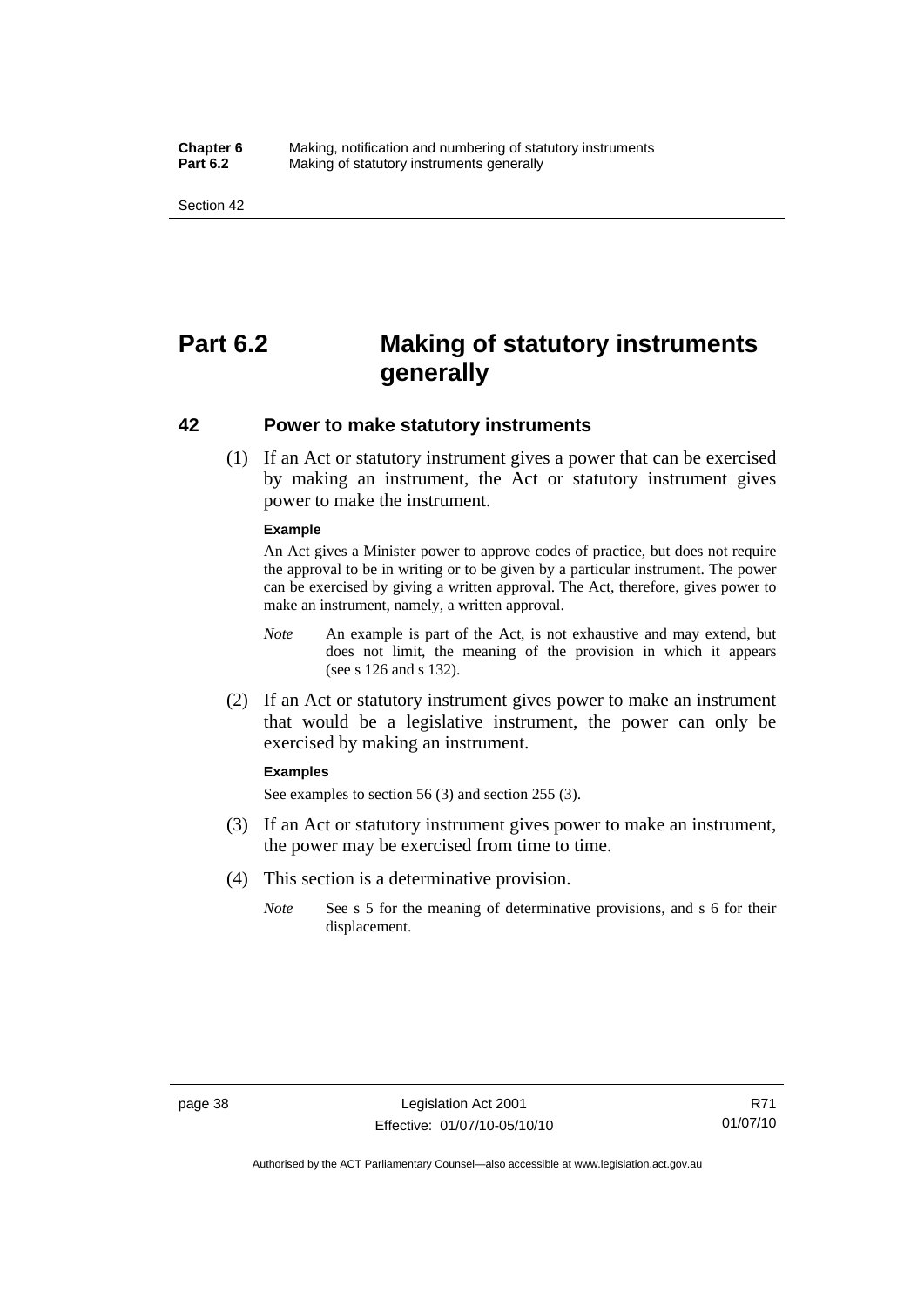## **43 Statutory instruments to be interpreted not to exceed powers under authorising law**

- (1) A statutory instrument is to be interpreted as operating to the full extent of, but not to exceed, the power given by the Act or statutory instrument under which it is made (the *authorising law*).
- (2) Without limiting subsection (1), if a provision of a statutory instrument would, apart from this section, be interpreted as exceeding power—
	- (a) the provision is valid to the extent to which it does not exceed power; and
	- (b) the remainder of the instrument is not affected.

#### **Example 1**

The *Agriculture Services Determination* 2001, part 4 exceeds the determination– making power given by the *Agriculture Services Act 2000* (hypothetical). The other provisions of the determination are within power.

The determination (apart from part 4) operates effectively. Part 4 is treated as if it did not form part of the determination and is disregarded.

*Note to example 1* The kind of interpretation indicated in example 1 is known as a divisible interpretation of the determination.

#### **Example 2**

The *Goats Regulation 2001* (hypothetical) is made under the *Goats Act 2001*. The *Goats Regulation 2001*, section 39 seeks to impose rules about the care of 'animals', but the Act only gives power to make regulations about goats.

Section 39 is read restrictively ('read down') as if it mentioned goats. In other words, the section is effective but treated as if it applied only to goats.

*Note to example 2* The kind of interpretation indicated in example 2 is known as a distributive interpretation of the regulation.

#### **Example 3**

The *Wombat Protection Act 2003* (hypothetical) provides that the Minister may appoint a Wombat Advocate. The instrument making the appointment states that the appointment is for 5 years, but the maximum term of appointment authorised under the Act is 4 years.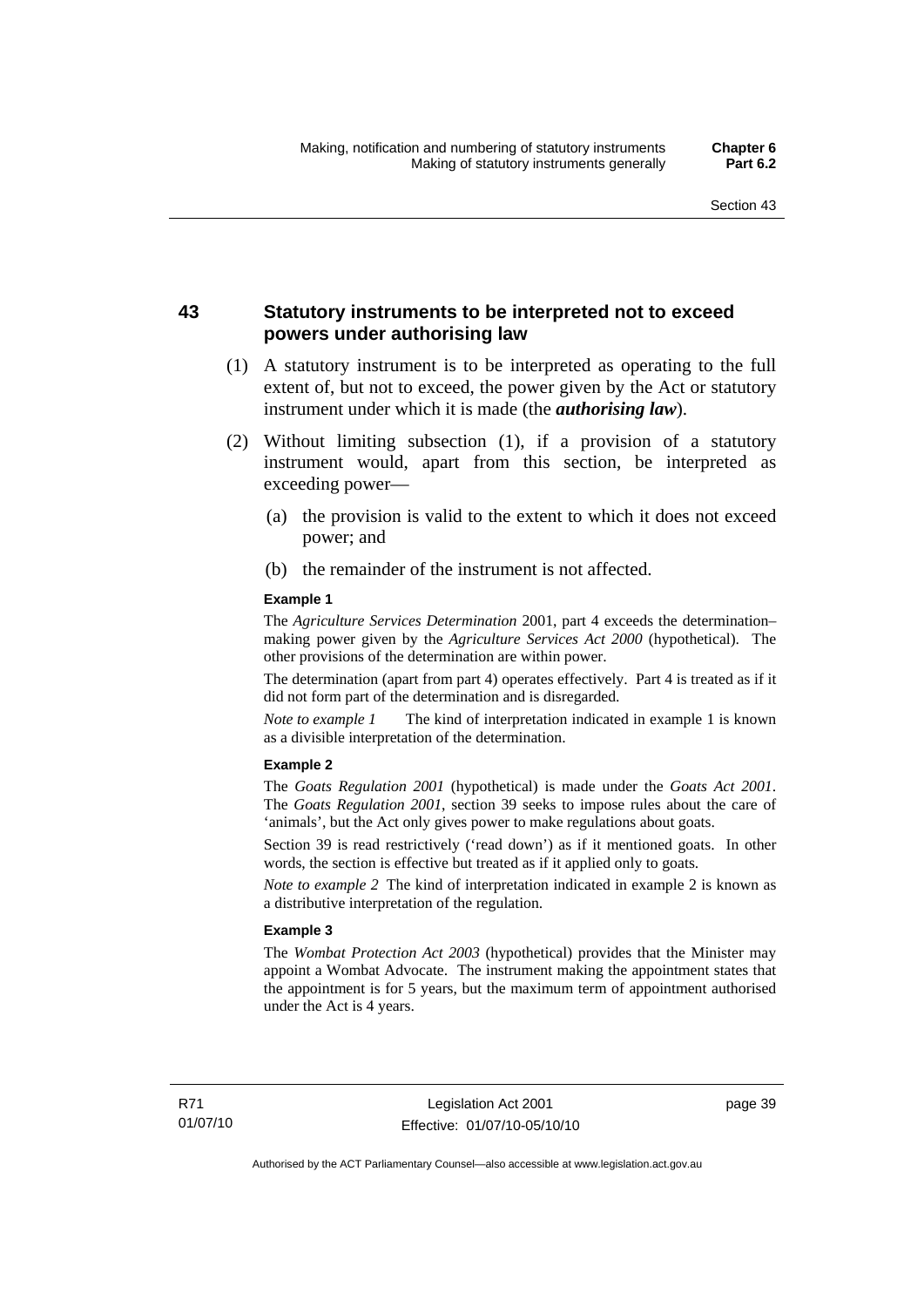The instrument is read restrictively ('read down') as if it referred to 4 years. In other words, the instrument is effective but the appointment is only valid for 4 years.

*Note to example 3* The kind of interpretation indicated in example 3 is known as a distributive interpretation of the instrument.

- *Note* An example is part of the Act, is not exhaustive and may extend, but does not limit, the meaning of the provision in which it appears (see s 126 and s 132).
- (3) Without limiting subsection (1), if the application of a provision of a statutory instrument to a matter would, apart from this section, be interpreted as exceeding power, the provision's application to other matters is not affected.

#### **Example**

The *Community Safety Order 2001* is expressed to apply to all members of the community without qualification although it is in fact made under the *Building Industry (Safety) Act 2000* (hypothetical). That Act is restricted in its operation to the building industry. The order is cast in such wide terms that it cannot be interpreted divisibly or distributively. However, the order applies to entities such as XYZ Constructions Pty Ltd because it is a company in the construction industry.

- (4) This section is in addition to any provision of the statutory instrument or authorising law.
- (5) This section is a determinative provision.
	- *Note* See s 5 for the meaning of determinative provisions, and s 6 for their displacement.

### **44 Power to make statutory instruments for Act etc**

- (1) If an Act or statutory instrument (the *authorising law*) authorises or requires the making of a statutory instrument for the authorising law or another Act or statutory instrument (the *other law*), the power authorises a statutory instrument to be made in relation to any matter that—
	- (a) is required or permitted to be prescribed by the authorising law or other law; or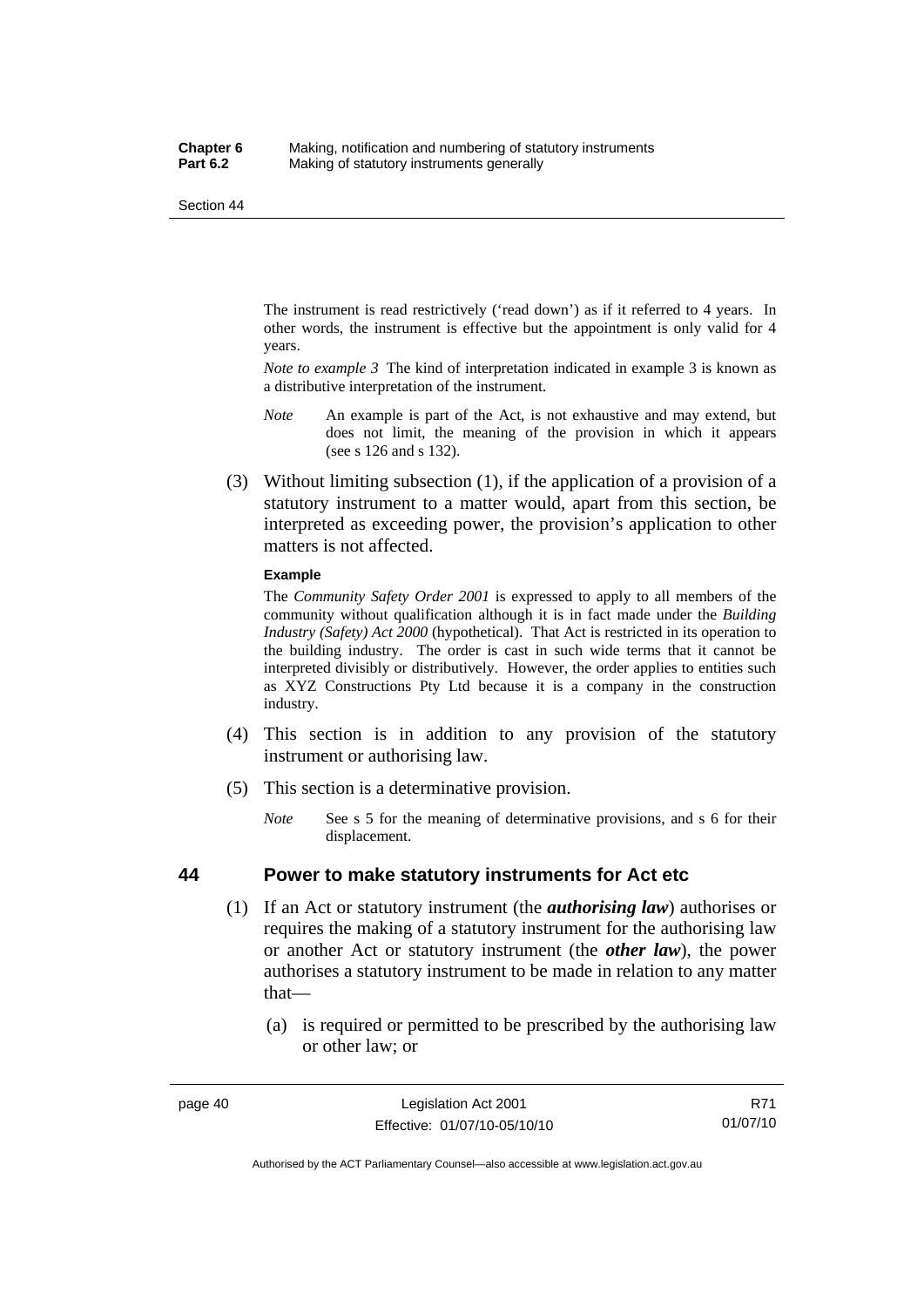- (b) is necessary or convenient to be prescribed for carrying out or giving effect to the authorising law or other law.
- (2) Subsection (1) applies to the authorising law even though the authorising law—
	- (a) only authorises the making of a statutory instrument for the authorising law; or
	- (b) also authorises or requires the making of a statutory instrument about a particular matter.
- (3) Power given by the authorising law to make a statutory instrument about a particular matter does not limit power given by the authorising law or other law to make a statutory instrument (whether or not of the same kind) about any other matter.
- (4) This section is a determinative provision.
	- *Note* See s 5 for the meaning of determinative provisions, and s 6 for their displacement.

## **45 Power to make court rules**

- (1) The power of an entity to make rules for a court includes power to make rules in relation to any matter necessary or convenient to be prescribed for carrying out or giving effect to the court's jurisdiction under any law that authorises or requires anything to be done in or in relation to the court.
- (2) This section is additional to section 44.
- (3) This section is a determinative provision.
	- *Note* See s 5 for the meaning of determinative provisions, and s 6 for their displacement.
- (4) In this section:

*court* includes a tribunal*.*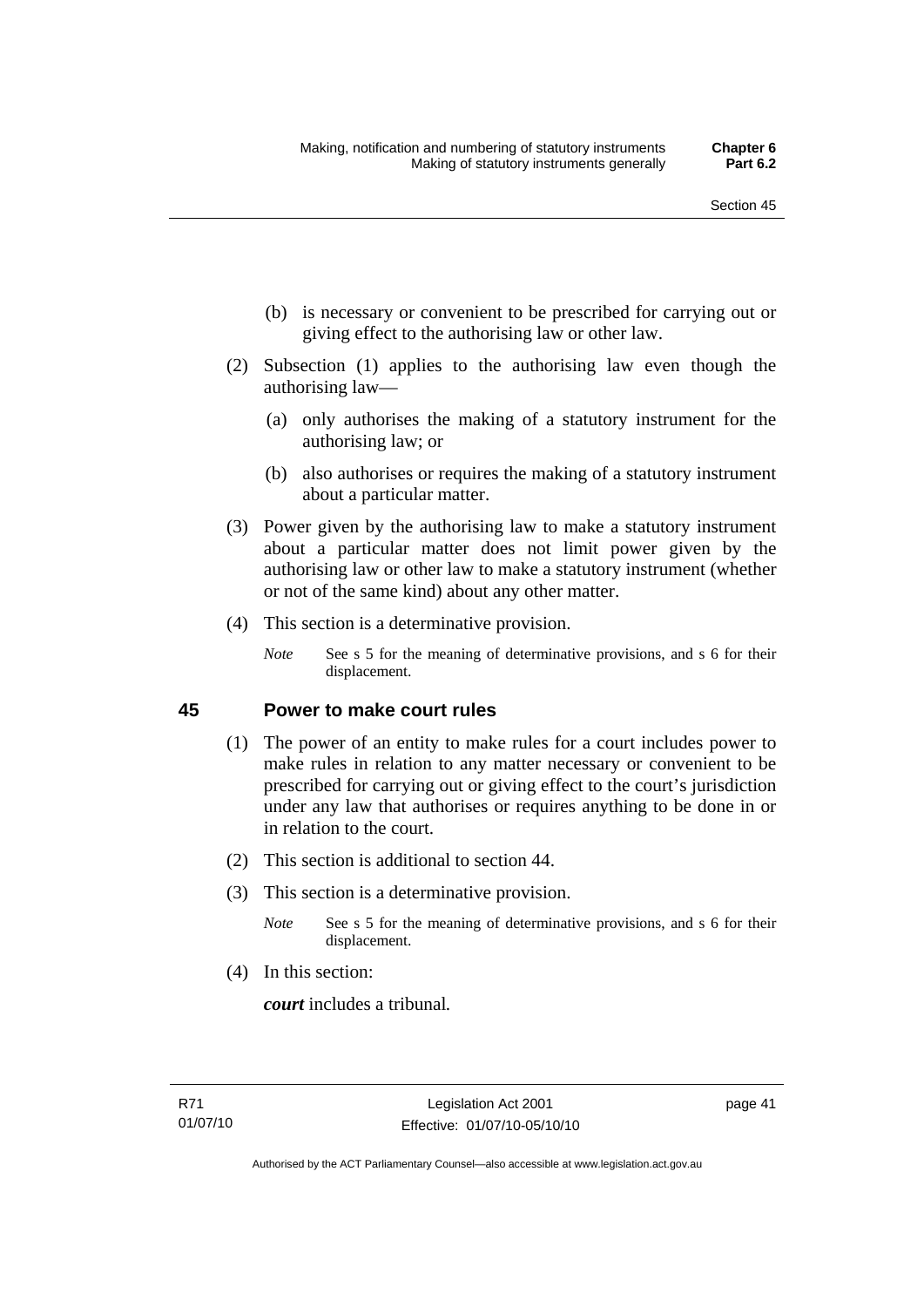*disallowable instrument*, for a Commonwealth Act, means an instrument that can be disallowed under the *Legislative Instruments Act 2003* (Cwlth), part 5 (Parliamentary scrutiny of legislative instruments), including that part, or provisions of that part, applied by another Commonwealth law.

#### *law* means—

- (a) an Act, subordinate law or disallowable instrument; or
	- *Note* A reference to an Act, subordinate law or disallowable instrument includes a reference to a provision of the Act, law or instrument (see s 7, s 8 and s 9).
- (b) a Commonwealth Act or a disallowable instrument under a Commonwealth Act (or a provision of such an Act or instrument).

## **46 Power to make instrument includes power to amend or repeal**

- (1) Power given under an Act or statutory instrument (the *authorising law*) to make a statutory instrument includes power to amend or repeal the instrument.
- (2) The power to amend or repeal the instrument is exercisable in the same way, and subject to the same conditions, as the power to make the instrument.

#### **Examples**

- 1 If the instrument is a disallowable instrument, an amendment or repeal of the instrument is also a disallowable instrument.
- 2 If the instrument is a notifiable instrument, an amendment or repeal of the instrument is also a notifiable instrument.
- 3 If notice of the making of the instrument must be published in a newspaper, notice of an amendment or repeal of the instrument must also be published in the newspaper.
- *Note* An example is part of the Act, is not exhaustive and may extend, but does not limit, the meaning of the provision in which it appears (see s 126 and s 132).

page 42 Legislation Act 2001 Effective: 01/07/10-05/10/10

Authorised by the ACT Parliamentary Counsel—also accessible at www.legislation.act.gov.au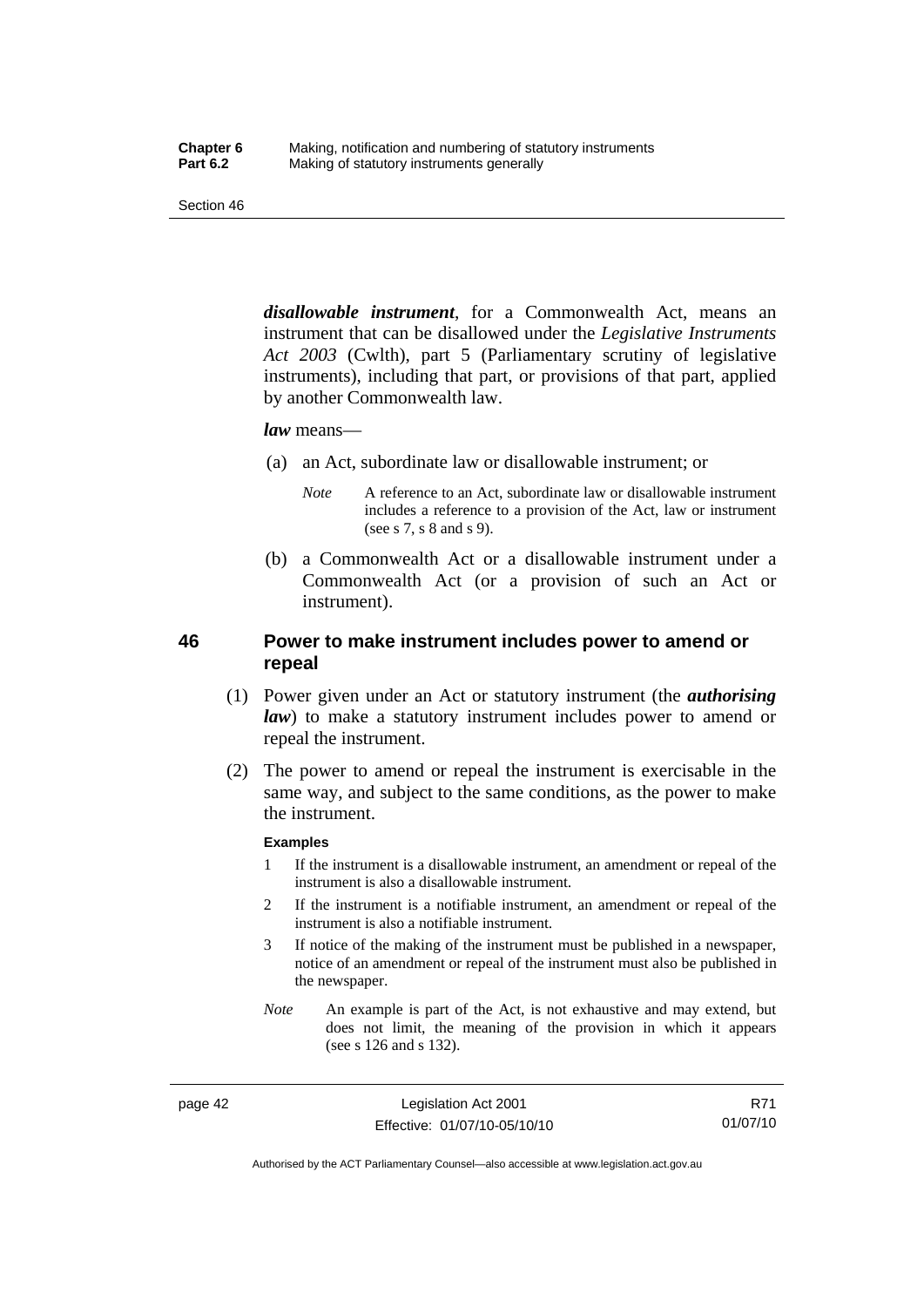- (3) Despite subsection (1), a form that is a legislative instrument may be repealed or repealed and remade (with or without changes), but may not be amended.
- (4) This section is a determinative provision.
	- *Note* See s 5 for the meaning of determinative provisions, and s 6 for their displacement.

## **47 Statutory instrument may make provision by applying law or instrument**

- (1) This section applies if an Act, subordinate law or disallowable instrument (the *authorising law*) authorises or requires the making of a statutory instrument (the *relevant instrument*) about a matter.
- (2) The relevant instrument may make provision about the matter by applying an ACT law—
	- (a) as in force at a particular time; or
	- (b) as in force from time to time.
- (3) The relevant instrument may make provision about the matter by applying a law of another jurisdiction, or an instrument, as in force only at a particular time.

*Note* For information on the operation of s (3), see the examples to s (9).

- (4) If the relevant instrument makes provision about the matter by applying a law of another jurisdiction or an instrument, the following provisions apply:
	- (a) if subsection (3) is displaced by, or under authority given by, an Act or the authorising law—the law of the other jurisdiction or instrument is applied as in force from time to time;

*Note* For the displacement of s (3), see s 6, examples 1 and 2.

 (b) if subsection (3) is not so displaced and the relevant instrument does not provide that the law of the other jurisdiction or instrument is applied as in force at a particular time—the law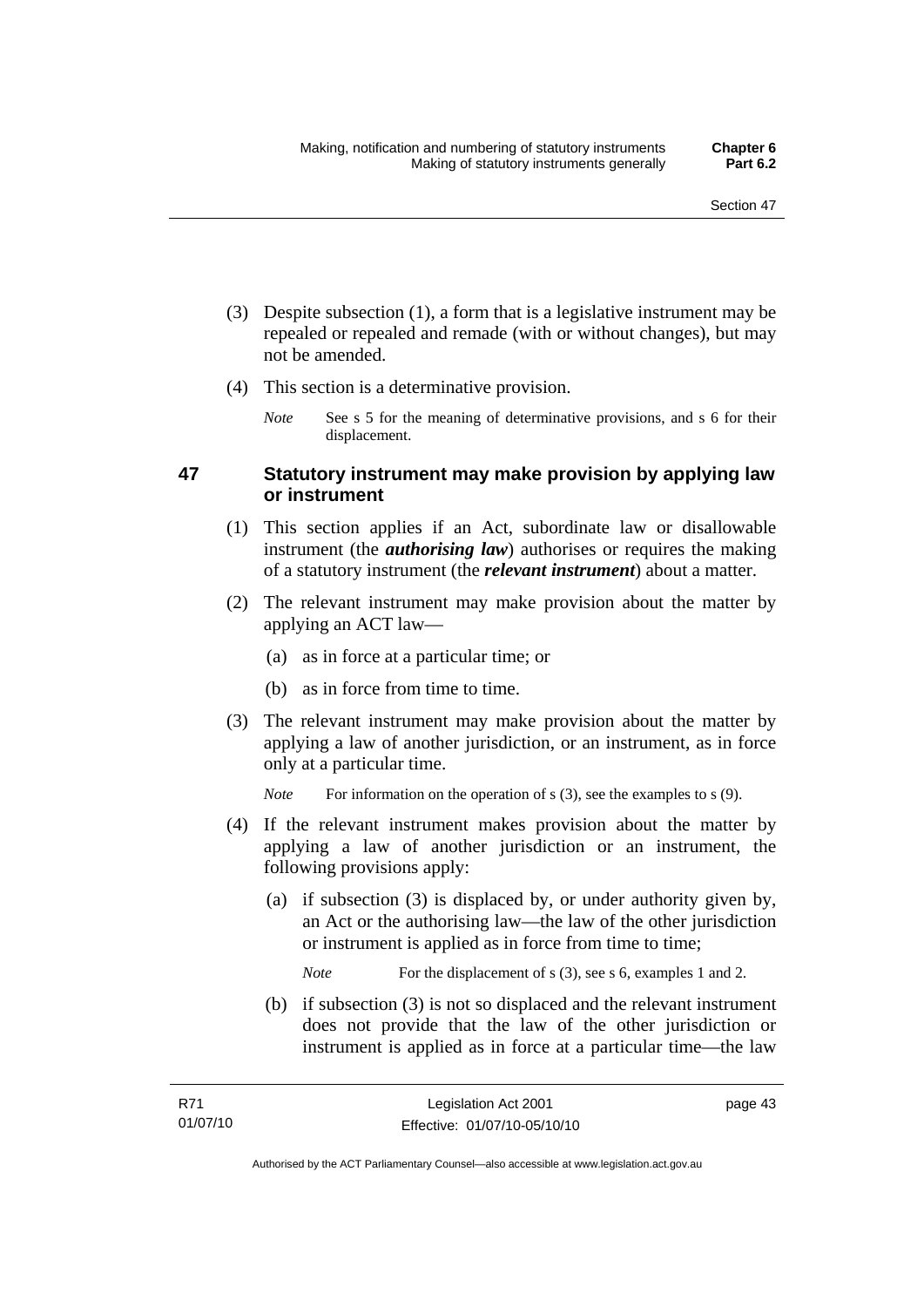or instrument is taken to be applied as in force when the relevant instrument is made.

#### **Examples for s (4) (b)**

- 1 The *Locust Damage Compensation Determination 2003* (a hypothetical disallowable instrument) provides for the making of claims against a compensation fund. Section 43 states that disputes about claims must be decided in accordance with the *Commercial Arbitration Act 1984* (NSW) (the *NSW Act*) as in force from time to time. The determination is made on 1 August 2003. The Act under which the determination is made does not displace subsection (3). Therefore, even though section 43 purports to apply the NSW Act as in force from time to time, the NSW Act as in force on 1 August 2003 is applied by the determination.
- 2 The *Locust Damage Compensation Determination 2003* (mentioned in example 1), section 43 states that disputes about claims must be decided in accordance with the *Commercial Arbitration Act 1984* (NSW) (the *NSW Act*), but does not state that the NSW Act is to be applied as in force from time to time or at a particular time. The determination is made on 1 August 2003. The Act under which the determination is made does not displace subsection (3). Therefore, the NSW Act as in force on 1 August 2003 is applied by the determination.
- *Note* An example is part of the Act, is not exhaustive and may extend, but does not limit, the meaning of the provision in which it appears (see s 126 and s 132).
- (5) If a law of another jurisdiction or an instrument is applied as in force at a particular time, the text of the law or instrument (as in force at that time) is taken to be a notifiable instrument made under the relevant instrument by the entity authorised or required to make the relevant instrument.
- (6) If subsection (3) is displaced and a law of another jurisdiction or an instrument is applied as in force from time to time, the text of each of the following is taken to be a notifiable instrument made under the relevant instrument by the entity authorised or required to make the relevant instrument:
	- (a) the law or instrument as in force at the time the relevant instrument is made;

R71 01/07/10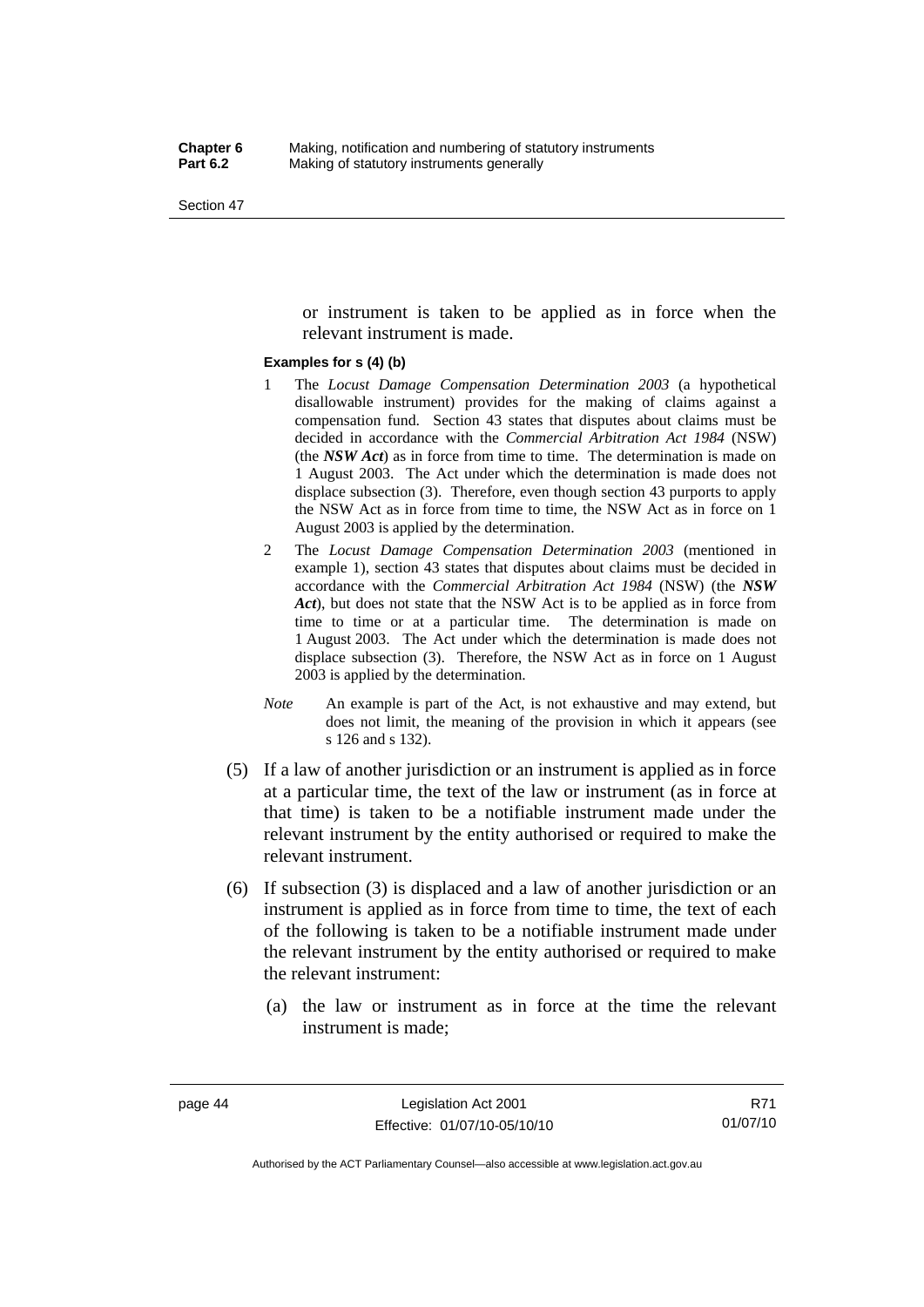- (b) each subsequent amendment of the law or instrument;
- (c) if the law or instrument is repealed and remade (with or without changes)—the law or instrument as remade and each subsequent amendment of the law or instrument;
- (d) if a provision of the law or instrument is omitted and remade (with or without changes) in another law or instrument—the provision as remade and each subsequent amendment of the provision.
- (7) The authorising law or, if the relevant instrument is a subordinate law or disallowable instrument, the relevant instrument may provide that—
	- (a) subsection (5) or (6) does not apply to the relevant instrument; or
	- (b) subsection (5) or (6) applies with the modifications stated in the authorising law or relevant instrument.
- (8) If a provision of an Act, subordinate law or disallowable instrument authorises or requires the application of a law or instrument, the provision authorises the making of changes or modifications to the law or instrument for that application.
- (9) This section is a determinative provision.

#### **Examples for s (3) and s (9)**

Here are 2 examples about the operation of subsections (3) and (9): the first illustrates how subsection (3) might be displaced and the second illustrates how a law of another jurisdiction that applies as in force from time to time would operate—

- 1 The effect of subsections (3) and (9), and subsection (10), definition of *applying*, is that if it is intended to apply, adopt or incorporate a law or instrument as in force from time to time, the authorising law would need to expressly displace subsection (3) (as illustrated in s 6, examples of different kinds of displacement, example 1) *or* indicate a manifest contrary intention (as illustrated in example 2 in those examples).
- 2 The *ABC Regulation 2001* (made under a provision like those illustrated in section 6, examples of different kinds of displacement, examples 1 and 2)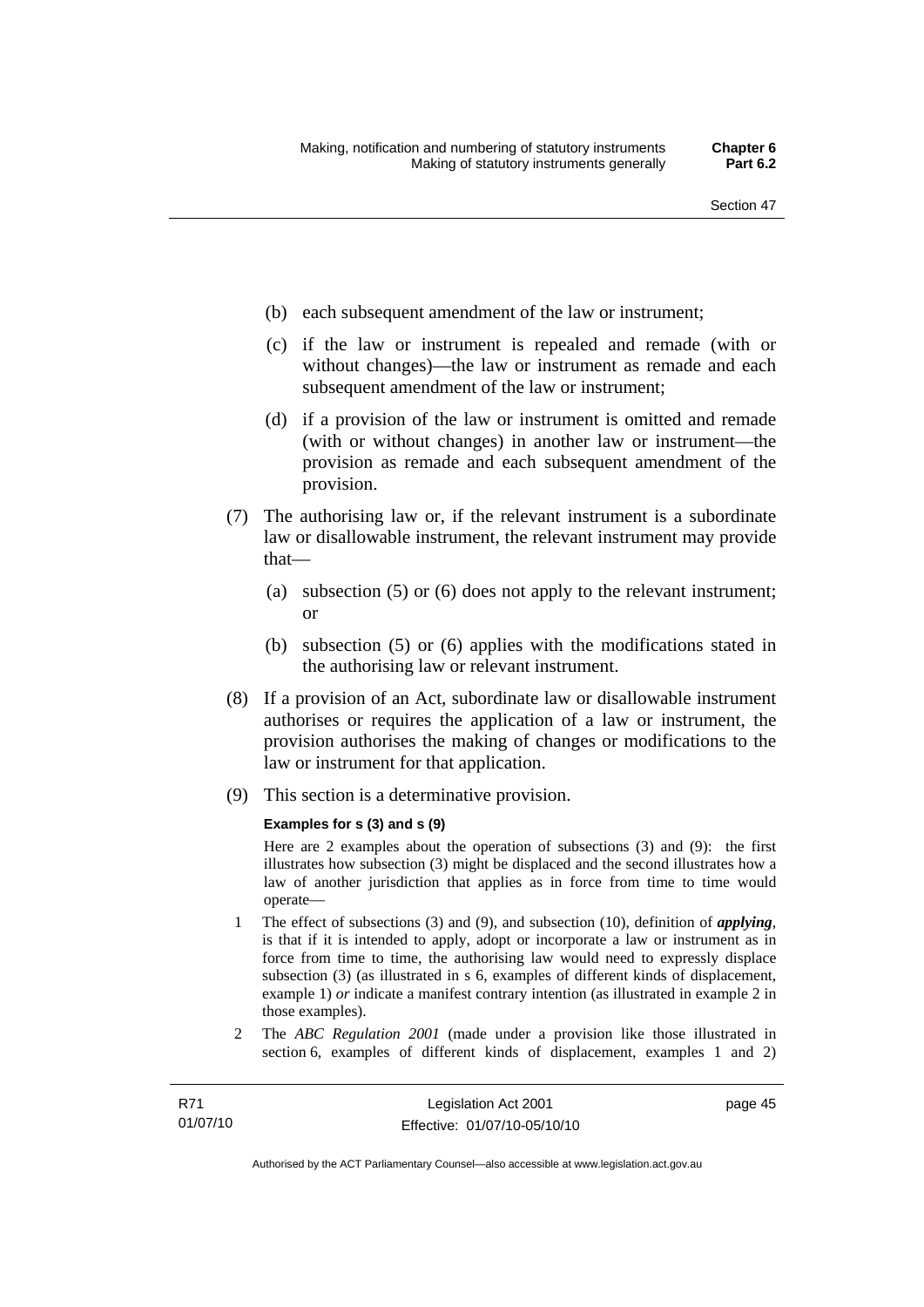provides that noise measurements are to be taken in accordance with the NSW noise control manual as in force from time to time. The effect of the *ABC Regulation 2001* is that whenever the NSW noise control manual is amended in future, the noise measurements must be taken in accordance with the manual as last amended.

- *Note* See s 5 for the meaning of determinative provisions, and s 6 for their displacement.
- (10) In this section:

*ACT law* means an Act, subordinate law or disallowable instrument.

*Note* A reference to an Act, subordinate law or disallowable instrument includes a reference to a provision of the Act, law or instrument (see s 7, s 8 and s 9).

*applying* includes adopting or incorporating.

*Note* See also s 157 (Defined terms–other parts of speech and grammatical forms).

*disallowable instrument*, for a Commonwealth Act, means an instrument that can be disallowed under the *Legislative Instruments Act 2003* (Cwlth), part 5 (Parliamentary scrutiny of legislative instruments), including that part, or provisions of that part, applied by another Commonwealth law.

*instrument* includes a provision of an instrument, but does not include an ACT law or a law of another jurisdiction.

*law of another jurisdiction* means—

- (a) a Commonwealth Act or a disallowable instrument under a Commonwealth Act; or
- (b) a State Act, or any regulation or rule under a State Act; or
- (c) a New Zealand or Norfolk Island Act, or any regulation or rule under a New Zealand or Norfolk Island Act; or
- (d) a provision of a law mentioned in paragraphs (a) to (c).

Authorised by the ACT Parliamentary Counsel—also accessible at www.legislation.act.gov.au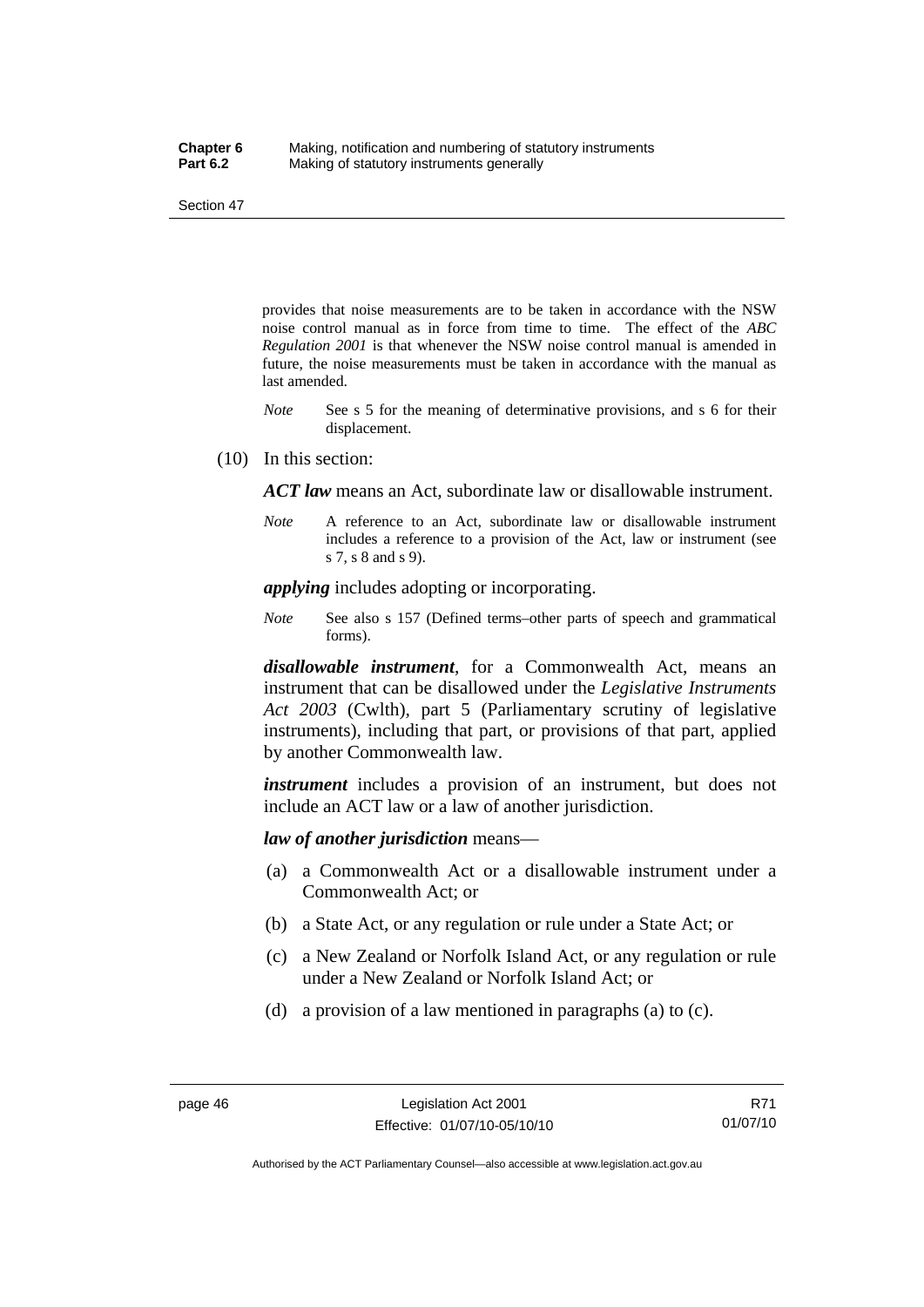page 47

## **48 Power to make instrument includes power to make different provision for different categories etc**

- (1) Power given under an Act or statutory instrument to make a statutory instrument includes power—
	- (a) to make different provision in relation to different matters or different classes of matters; or
	- (b) to make an instrument that applies differently by reference to stated exceptions or factors.
- (2) Without limiting subsection (1), power given under an Act or statutory instrument to make a statutory instrument about particular matters includes power to make a statutory instrument about any 1 or more of the matters or a particular class of the matters.
- (3) For this section, a class may consist of a single matter.
- (4) This section is a determinative provision.
	- *Note* See s 5 for the meaning of determinative provisions, and s 6 for their displacement.

## **49 Single instrument may exercise several powers or satisfy several requirements**

- (1) Power given under an Act or statutory instrument may be exercised with any other power to make a single instrument—
	- (a) whether or not the powers are exercised in relation to separate provisions, some of the same provisions, or all of the provisions, of the instrument; or
	- (b) whether or not the other powers are given under the same Act or statutory instrument, another Act or statutory instrument or any other territory law.
- (2) A statutory instrument is taken—
	- (a) to be made under each power given under territory law under which it could be made; and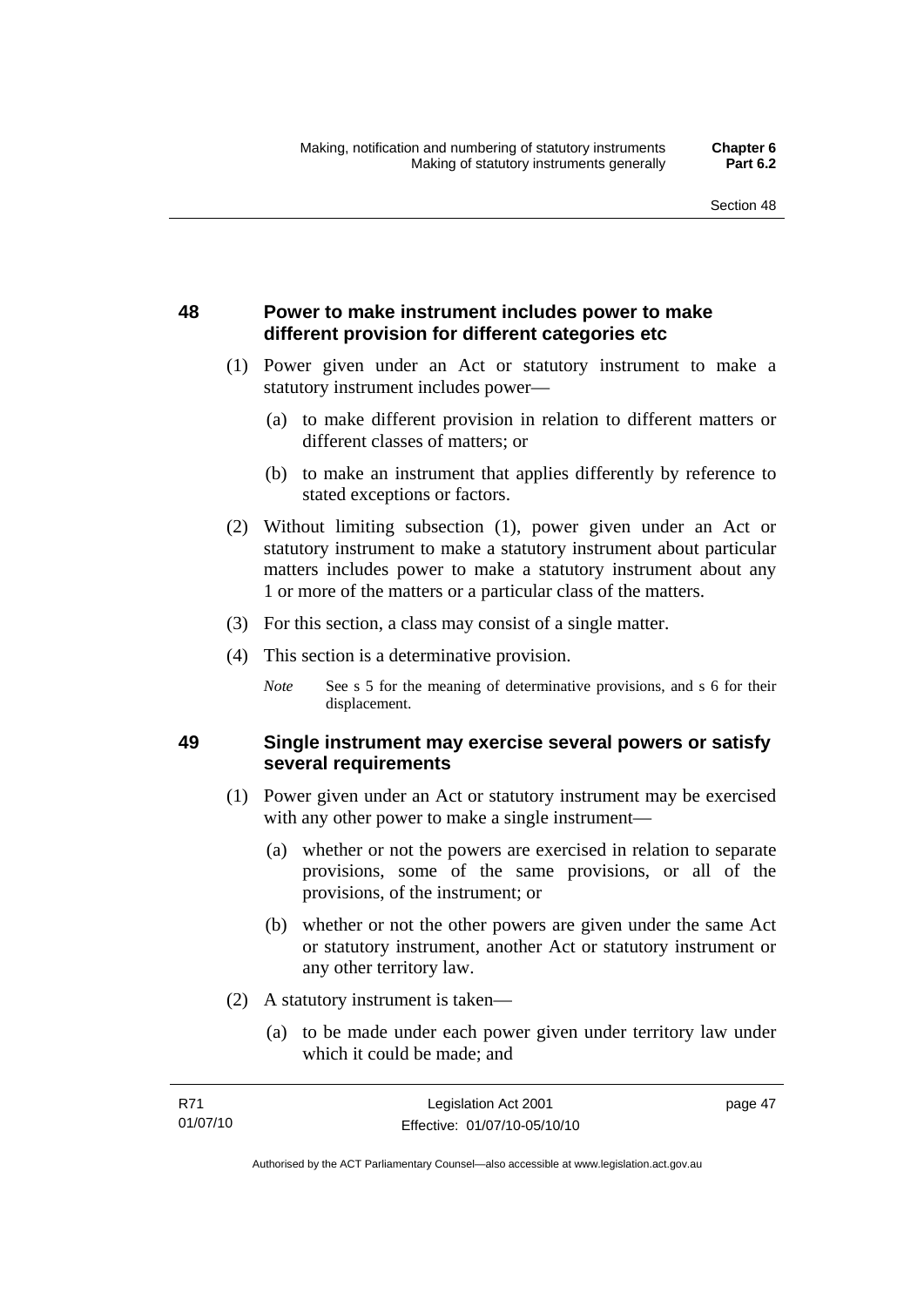- (b) to satisfy each requirement under territory law that it could satisfy.
- (3) Without limiting subsection (2), that subsection applies to an instrument even though—
	- (a) it is stated to be made under a particular territory law (the *authorising law*) or a particular provision of the authorising law; and
	- (b) it is stated to be made for a particular territory law (the *requiring law*) or a particular provision of the requiring law.
- (4) This section is a determinative provision.
	- *Note* See s 5 for the meaning of determinative provisions, and s 6 for their displacement.

## **50 Relationship between authorising law and instrument dealing with same matter**

- (1) If an Act or statutory instrument (the *authorising law*) gives power to make a statutory instrument about a matter, the instrument may make provision in relation to a particular aspect of the matter even though provision is made by the authorising law in relation to another aspect of the matter or in relation to another matter.
- (2) This section is a determinative provision.
	- *Note* See s 5 for the meaning of determinative provisions, and s 6 for their displacement.

## **51 Instrument may make provision in relation to land by reference to map etc**

- (1) This section applies if an Act or statutory instrument authorises or requires provision to be made by statutory instrument in relation to land or waters.
- (2) Provision may be made by reference to—
	- (a) a particular map or plan held by an entity; or

Authorised by the ACT Parliamentary Counsel—also accessible at www.legislation.act.gov.au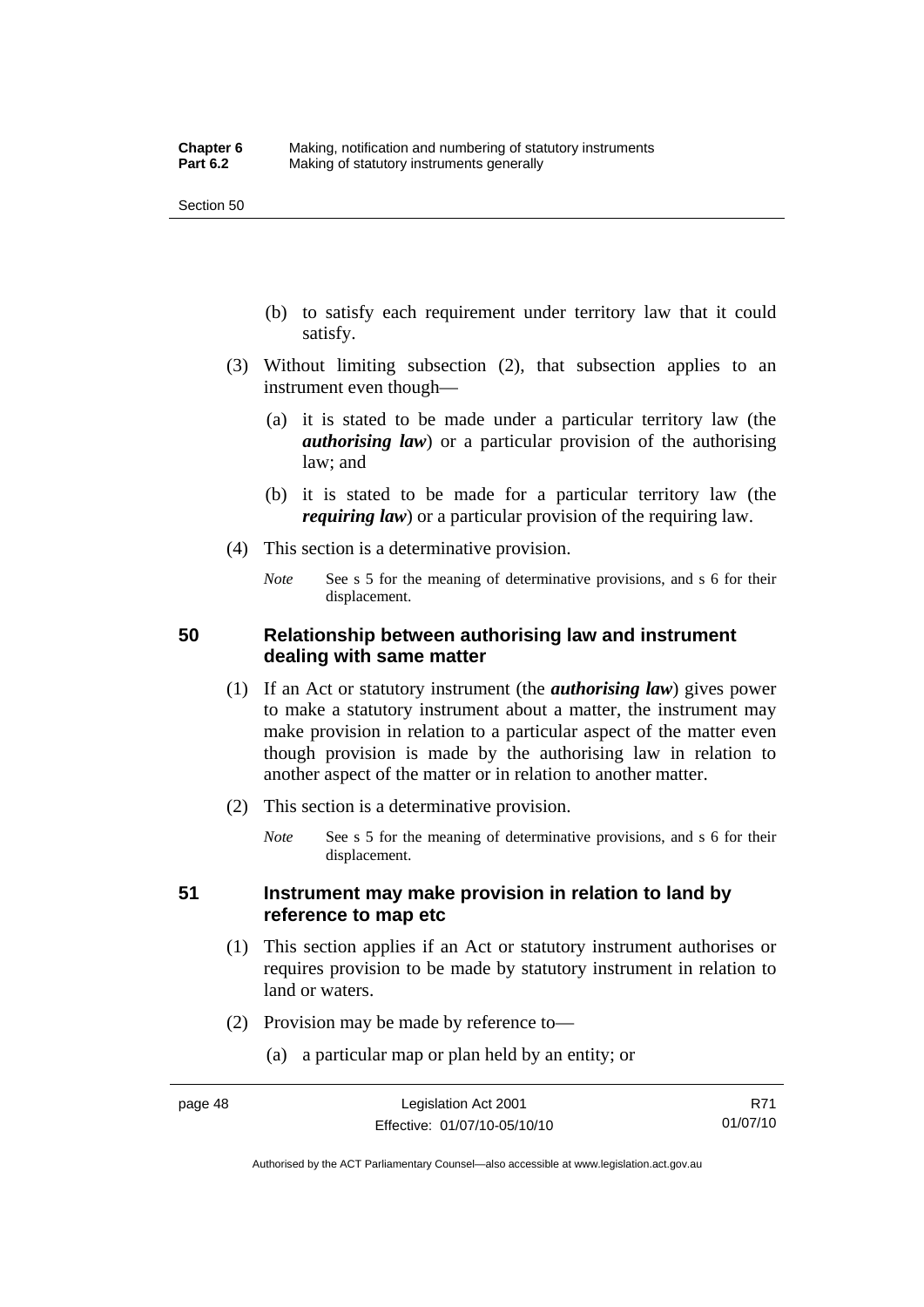(b) a particular entry in a register kept by an entity;

if the map, plan or register is available for inspection (on the internet or otherwise) by members of the public, whether or not on payment of a fee.

## **52 Instrument may authorise determination of matter etc**

- (1) This section applies if an Act or statutory instrument (the *authorising law*) authorises or requires provision to be made about a matter by statutory instrument.
- (2) A statutory instrument made under the authorising law may make provision about the matter by authorising or requiring a stated entity to make provision about the matter, or any aspect of the matter, whether or not from time to time.
- (3) This section is a determinative provision.
	- *Note* See s 5 for the meaning of determinative provisions, and s 6 for their displacement.
- (4) In this section:

*provision*, for a matter, includes determining or regulating the matter, applying the instrument to the matter, being satisfied or forming an opinion about anything relating to the matter, or doing anything else in relation to the matter.

#### **Example**

If an Act provides that an application is to be in a prescribed form, a regulation made under the Act may provide that the form is to be a form approved by the Minister.

*Note* An example is part of the Act, is not exhaustive and may extend, but does not limit, the meaning of the provision in which it appears (see s 126 and s 132).

## **53 Instrument may prohibit**

 (1) If an Act or statutory instrument authorises or requires a matter to be regulated (however described) by statutory instrument, the power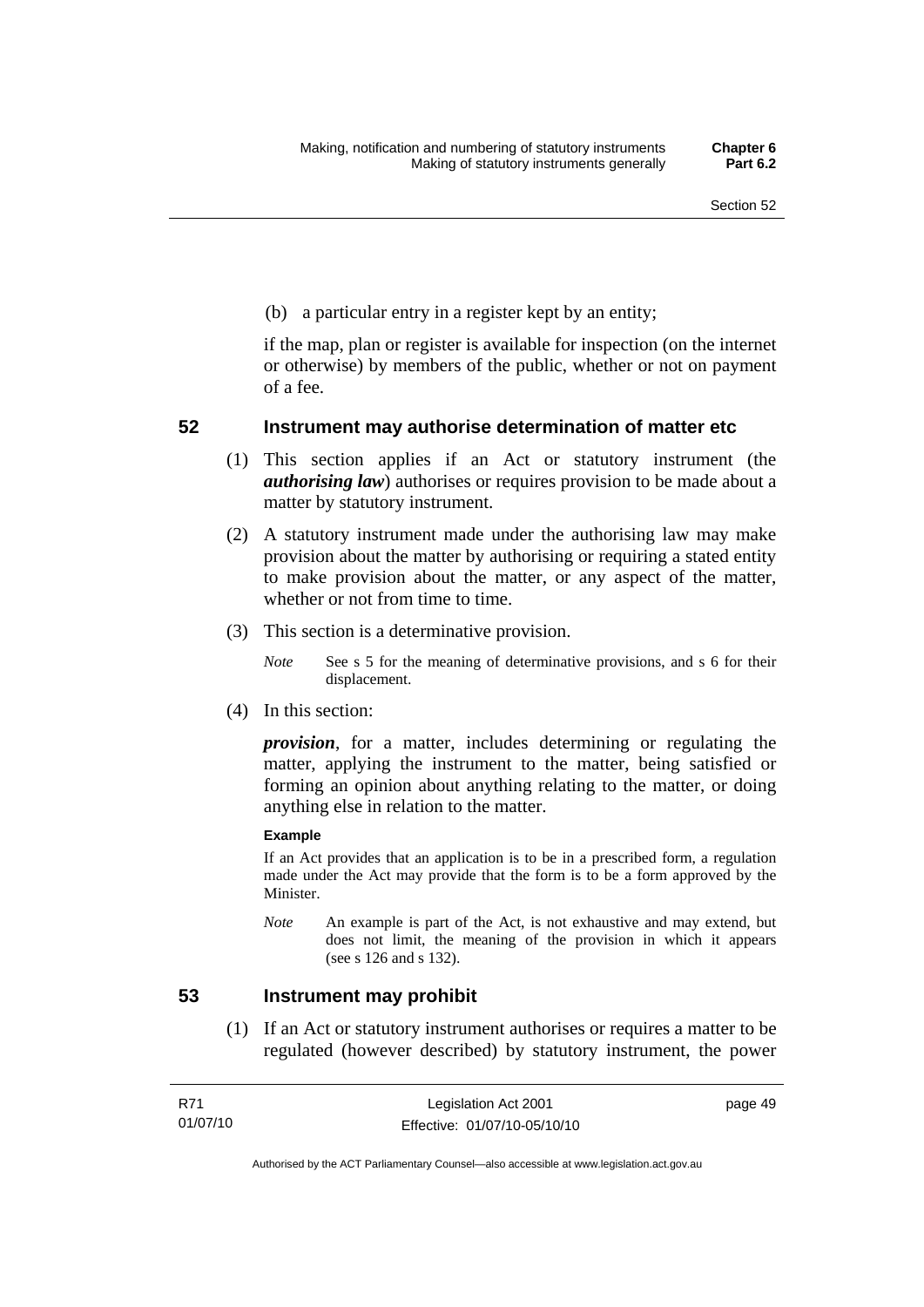may be exercised by prohibiting by statutory instrument the matter or any aspect of the matter.

- (2) This section is a determinative provision.
	- *Note* See s 5 for the meaning of determinative provisions, and s 6 for their displacement.

## **54 Instrument may require making of statutory declaration**

- (1) If an Act or statutory instrument (the *authorising law*) gives power to make a statutory instrument, the instrument may require the making of a statutory declaration.
	- *Note* The *Statutory Declarations Act 1959* (Cwlth) applies to the making of statutory declarations under territory laws (see that Act, s 5).
- (2) Subsection (1) applies—
	- (a) whether or not the authorising law authorises or requires penalties to be prescribed by instrument; and
	- (b) if the authorising law authorises or requires penalties to be prescribed by instrument—irrespective of the level of penalties that may be prescribed.
- (3) This section is a determinative provision.
	- *Note* See s 5 for the meaning of determinative provisions, and s 6 for their displacement.

Authorised by the ACT Parliamentary Counsel—also accessible at www.legislation.act.gov.au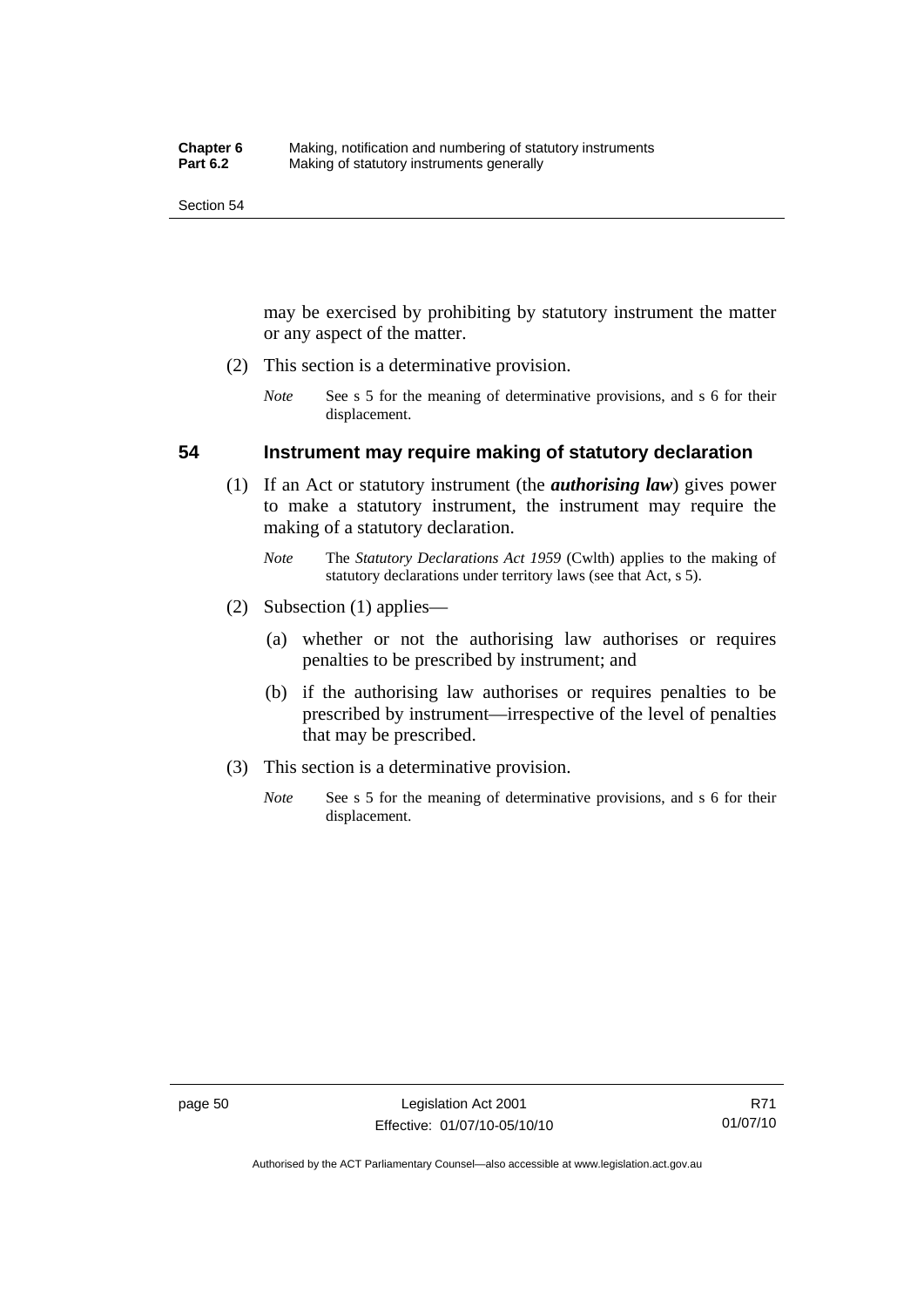# **Part 6.3 Making of certain statutory instruments about fees**

## **55 Definitions for pt 6.3**

In this part:

*fee* includes a charge or other amount.

*provide* a service includes exercise a function.

*service* includes a function or facility.

## **56 Determination of fees by disallowable instrument**

- (1) This section applies if an Act (the *authorising law*) authorises fees to be determined for an Act or statutory instrument (the *relevant law*).
- (2) The authorising law authorises a fee to be determined in relation to any matter under or related to the relevant law.
- (3) To remove any doubt, a fee may be determined for a provision of the relevant law even though the provision does not mention a fee.

### **Example**

The X Act, section 15 provides for a person to apply for an approval but makes no mention of a fee for the approval. However, the Act, section 79 (1) provides:

(1) The Minister may determine fees for this Act.

Because section 79 (1) permits a fee to be determined 'for this Act', this Act, section 56 applies in relation to section 15 and the Minister may, in writing, determine an application fee for the approval.

- *Note 1* The determination of a fee by a Minister under an Act is a disallowable instrument and must be in writing (see s 9 (1) (b) and s 42 (2)).
- *Note 2* An example is part of the Act, is not exhaustive and may extend, but does not limit, the meaning of the provision in which it appears (see s 126 and s 132).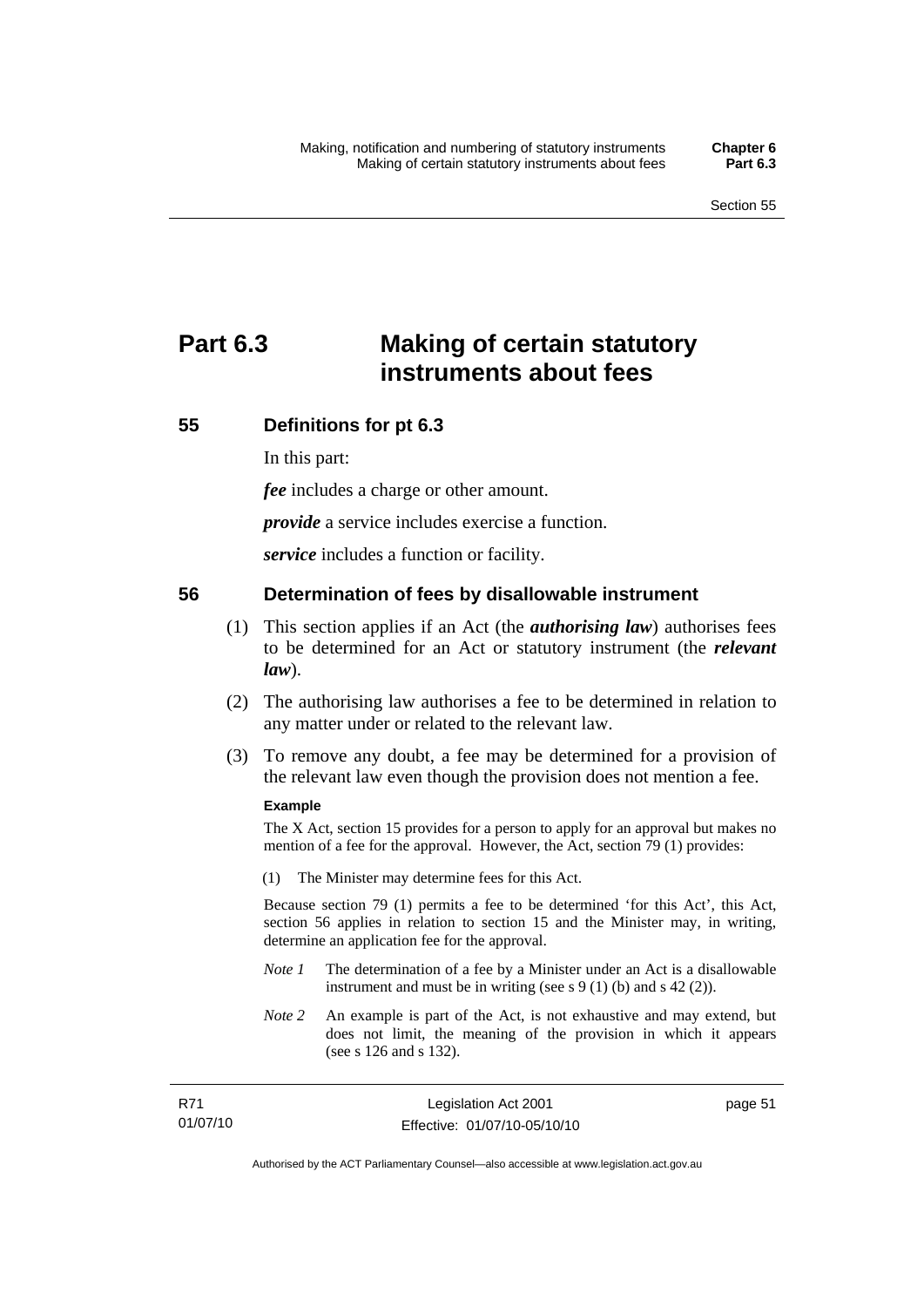- (4) A fee may be determined—
	- (a) by stating the fee; or
	- (b) by setting a rate, or providing a formula or other method, by which the fee is to be worked out; or
	- (c) by a combination of a stated fee and a rate, formula or other method.

#### **Examples of different methods of determining fees**

An instrument may determine a fee by stating an amount (eg \$250), or a rate (eg \$7.50 per kilogram). An instrument may also determine a fee by providing a formula. For example, the fee for a licence issued for part of a year could be worked out using the following formula:

annual fee 
$$
\times
$$
 whole and part months for which licence issued  
12

- (5) The determination—
	- (a) must provide by whom the fee is payable; and
	- (b) must provide to whom the fee is to be paid; and
	- (c) may make provision about the circumstances in which the fee is payable; and
	- (d) may make provision about exempting a person from payment of the fee; and
	- (e) may make provision about when the fee is payable and how it is to be paid (for example, as a lump sum or by instalments); and
	- (f) may mention the service for which the fee is payable; and
	- (g) may make provision about waiving, postponing or refunding the fee (completely or partly); and

Authorised by the ACT Parliamentary Counsel—also accessible at www.legislation.act.gov.au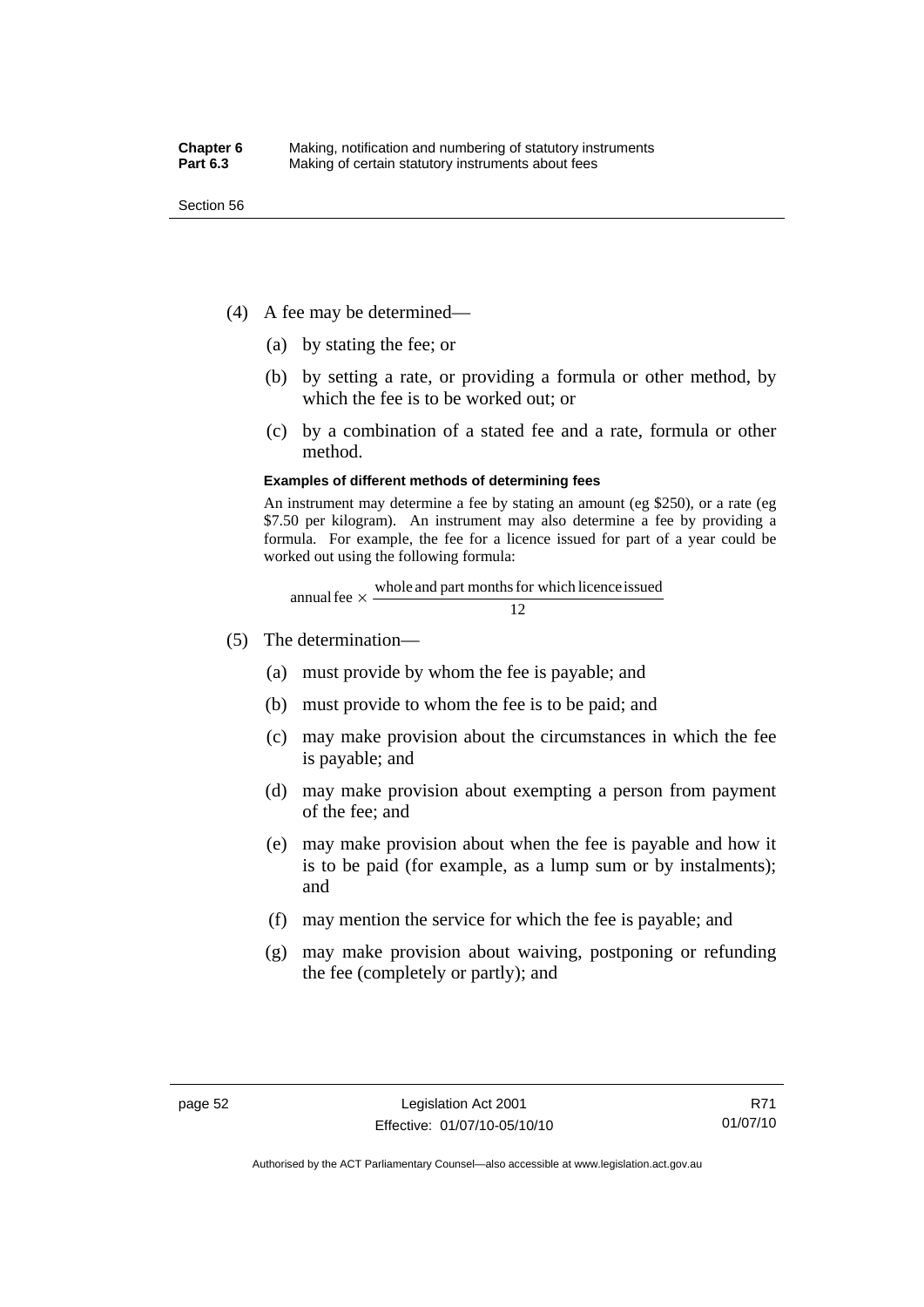## (h) may make provision about anything else relating to the fee.

### **Example for par (a)**

a provision that the owner for the time being of a vehicle is liable for any unpaid registration fee

#### **Examples for par (c)**

- 1 a provision that a document prepared and submitted in accordance with a condition imposed under the Act be accompanied by a fee
- 2 a provision that royalty ceases to be payable if the percentage of recoverable minerals is less than the prescribed limit

### **Examples for par (e)**

- 1 a provision that a levy is payable within 30 days after the day goods are sold
- 2 a provision that, if a licensee fails to pay an instalment payable in the financial year within 14 days after the day it is payable, all remaining instalments payable in the financial year become payable

### **Example for par (g)**

a provision that a stated official may waive all or part of a charge in stated circumstances, including if the official is satisfied about a stated circumstance

- (6) This section is a determinative provision.
	- *Note* See s 5 for the meaning of determinative provisions, and s 6 for their displacement.

## **57 Fees payable in accordance with determination etc**

- (1) A fee determined by a disallowable instrument is payable by the person by whom the fee is payable under the determination, in relation to the service (if any) mentioned in the determination and in accordance with the determination, to the person to whom the fee is payable under the determination.
- (2) If a service is mentioned in the determination, the fee is payable before the service is provided unless the determination provides otherwise.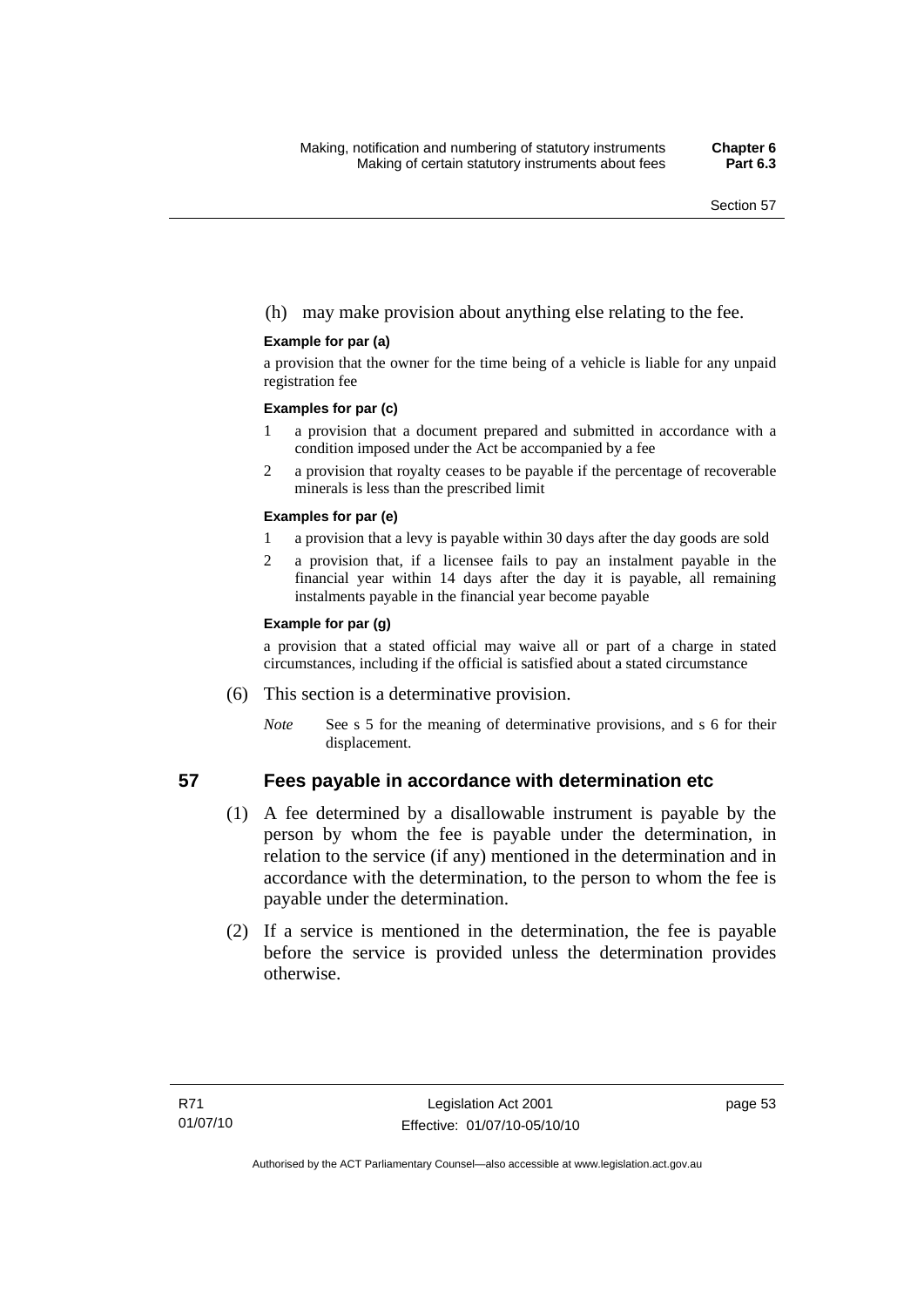### **Chapter 6** Making, notification and numbering of statutory instruments<br>**Part 6.3** Making of certain statutory instruments about fees Making of certain statutory instruments about fees

Section 58

 (3) If the fee is payable in relation to a service mentioned in the determination and the fee has not been paid in accordance with the determination, no-one is obliged to provide the service.

#### **Examples**

- 1 If a fee for a service is payable in advance under a disallowable instrument and the fee is not paid, there is no obligation to provide the service.
- 2 If fees for services over a period of time are payable by instalment under a disallowable instrument and the person paying the fees falls behind in payments on the instalments, there is no obligation to provide further services for the person.
- *Note* An example is part of the Act, is not exhaustive and may extend, but does not limit, the meaning of the provision in which it appears (see s 126 and s 132).
- (4) Subsection (3) applies to a service even though, apart from that subsection, someone is under a duty to provide the service.

#### **Example**

A provision of an Act provides that a registrar 'must' renew a licence if the holder of the licence applies to the registrar for its renewal before the end of the licence term. If a fee is determined for renewal of the licence, the registrar is not required to renew the licence unless the fee is paid.

- (5) This section is a determinative provision.
	- *Note* See s 5 for the meaning of determinative provisions, and s 6 for their displacement.

### **58 Regulations may make provision about fees**

- (1) This section applies if an Act (the *authorising law*)—
	- (a) authorises or requires fees to be determined for the authorising law, or another Act or a statutory instrument (the *fees law*); and
	- (b) the authorising law authorises the making of regulations by the Executive.

Authorised by the ACT Parliamentary Counsel—also accessible at www.legislation.act.gov.au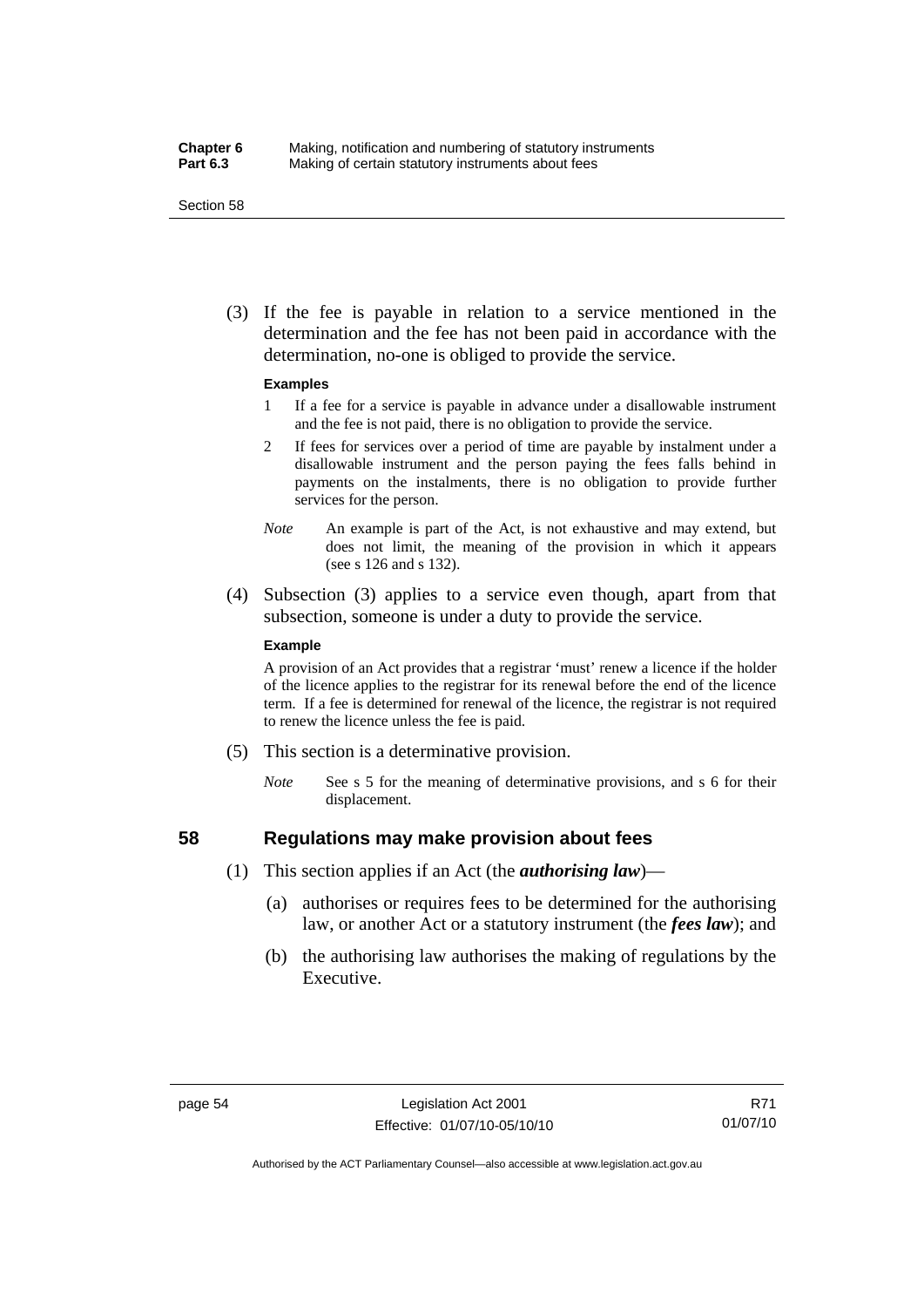- (2) A regulation under the authorising law may make provision in relation to—
	- (a) the payment, collection and recovery of determined fees; and
	- (b) the waiver, postponement or refund of the fees (completely or partly); and
	- (c) anything else about which provision may, under section 56 (Determination of fees by disallowable instrument), be made by determination in relation to determined fees.
- (3) The power mentioned in subsection (2) (b) includes power to make provision in relation to an entitlement to a waiver, postponement or refund of determined fees in circumstances prescribed by regulation (including the removal of a statutory capacity).
- (4) A regulation or the authorising law may make provision in relation to the payment of determined fees by cheque or credit card, including, for example, the consequences of a cheque not being honoured on presentation or a credit card transaction not being honoured.
- (5) A regulation or the authorising law may make provision in relation to the removal of a statutory capacity if any determined fee—
	- (a) is not paid when it is required to be paid; or
	- (b) is paid by cheque and the cheque is not honoured on presentation; or
	- (c) is paid by credit card and the credit card transaction is not honoured.
- (6) A regulation or the authorising law may make provision in relation to the restoration of a statutory capacity (whether prospectively or during any past period).
- (7) This section is in addition to any provision of the authorising law or fees law.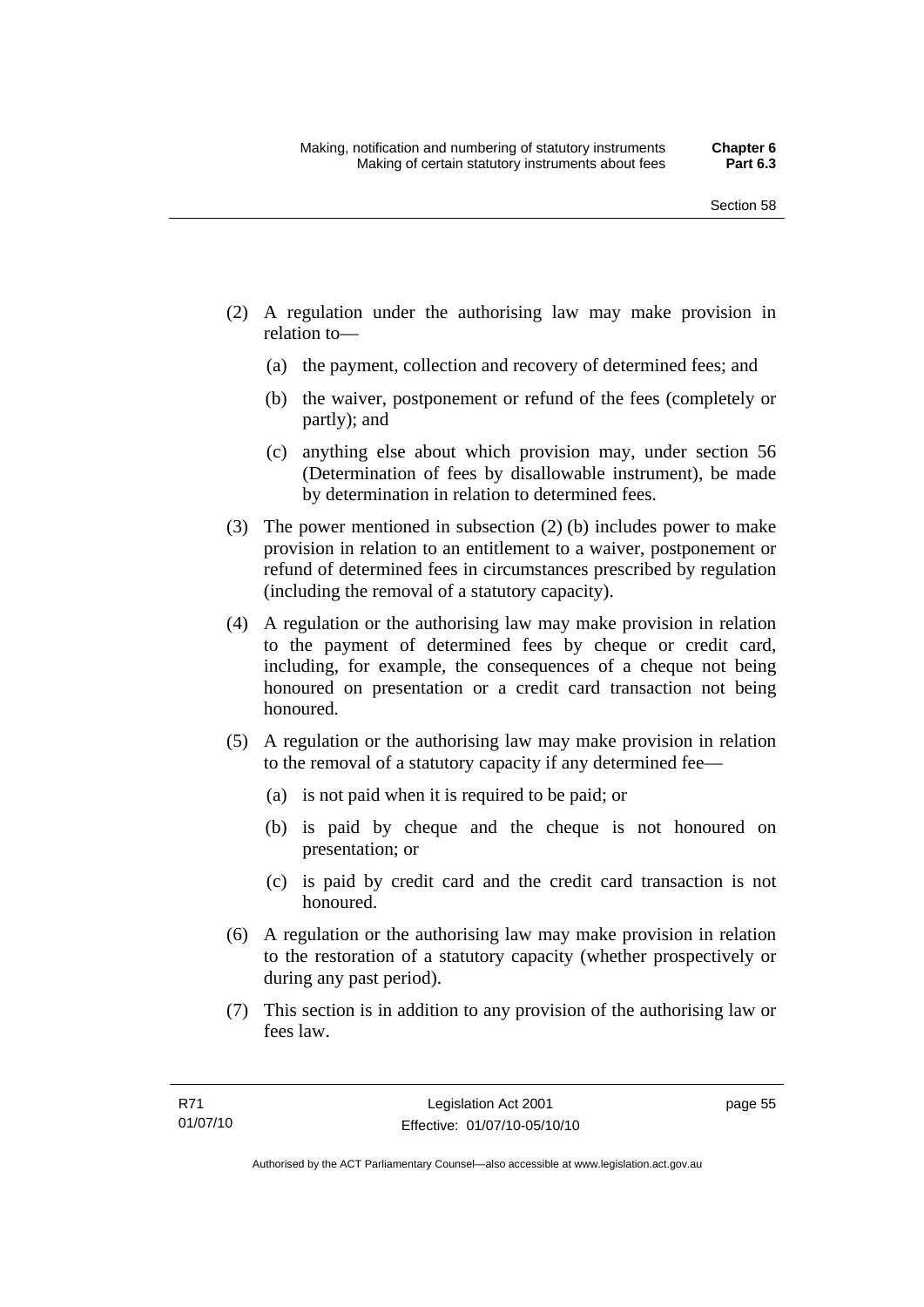- (8) This section is a determinative provision.
	- *Note* See s 5 for the meaning of determinative provisions, and s 6 for their displacement.
- (9) In this section:

*credit card* includes debit card.

*removal*, of a statutory capacity, includes suspension, cancellation, revocation, withdrawal, surrender or other prescribed restriction or termination of a statutory capacity under the fees law or authorising law.

*statutory capacity* includes an accreditation, approval, assessment, authority, certificate, condition, decision, determination, exemption, licence, permission, permit, registration or other prescribed thing giving a status, privilege or benefit under the fees law or authorising law (whether or not required under either law for doing anything).

page 56 Legislation Act 2001 Effective: 01/07/10-05/10/10

Authorised by the ACT Parliamentary Counsel—also accessible at www.legislation.act.gov.au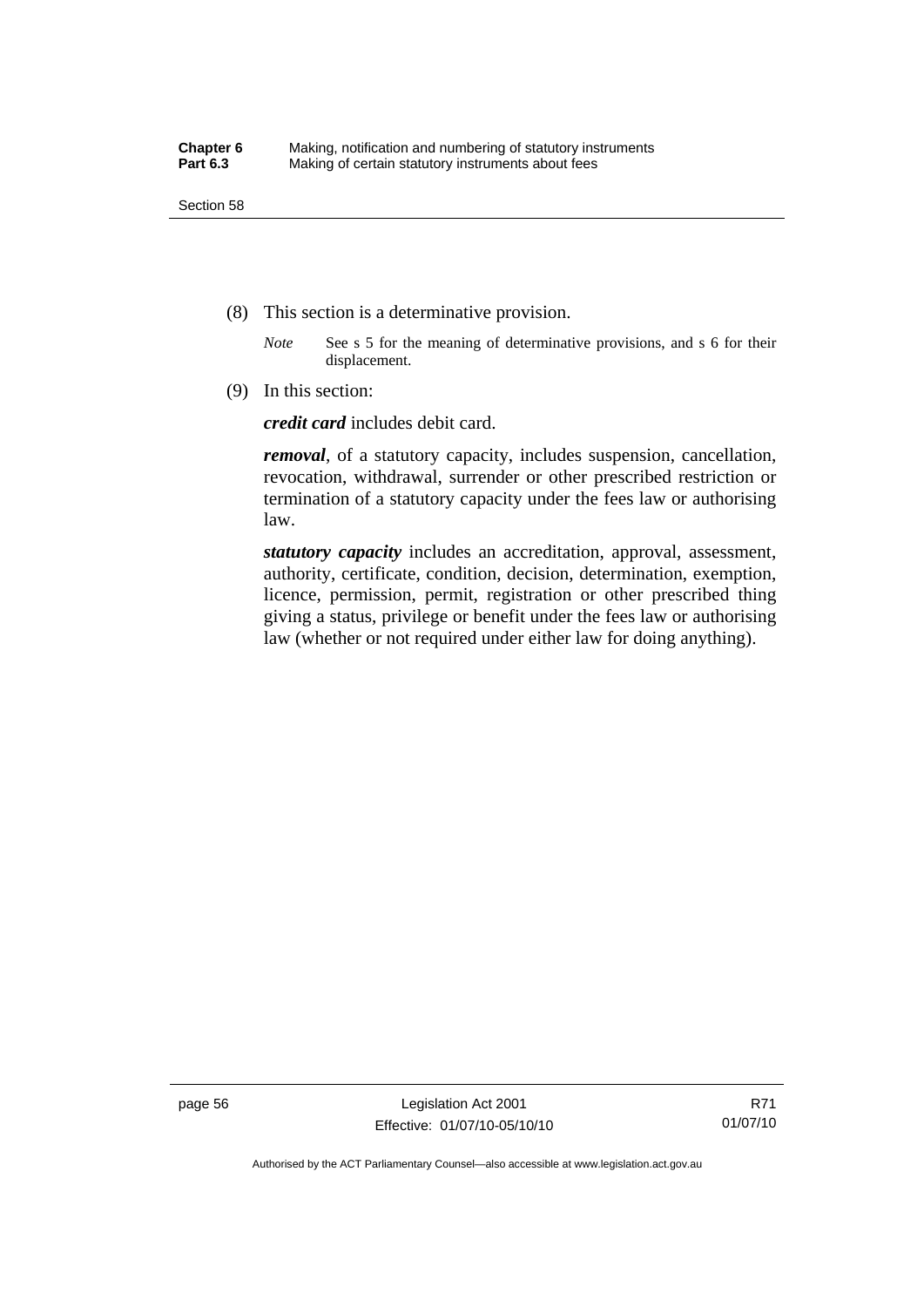# **Part 6.4 Numbering and notification of legislative instruments**

# **59 Numbering**

- (1) The legislative instruments registered in each year must be numbered by the parliamentary counsel as nearly as practicable in the order in which they are notified.
- (2) However, the parliamentary counsel may—
	- (a) allocate different kinds of legislative instruments to different series for numbering purposes; or
	- (b) add distinguishing letters to numbers to indicate the kind of legislative instrument.

## **Examples**

- 1 The parliamentary counsel may number subordinate laws, disallowable instruments, commencement notices and other legislative instruments in different series.
- 2 The parliamentary counsel may add the letters 'SL' to the numbers of registered subordinate laws, the letters 'DI' to the numbers of registered disallowable instruments and the letters 'CN' to the numbers of registered commencement notices.
- *Note* An example is part of the Act, is not exhaustive and may extend, but does not limit, the meaning of the provision in which it appears (see s 126 and s 132).
- (3) Also, a regulation may provide that this section does not apply to a notifiable instrument of a kind prescribed by regulation.

# **60 Correction etc of name of instrument**

 (1) This section applies if a legislative instrument, or a statutory instrument entered on the register under section 19 (3), is unnamed or the name it gives to itself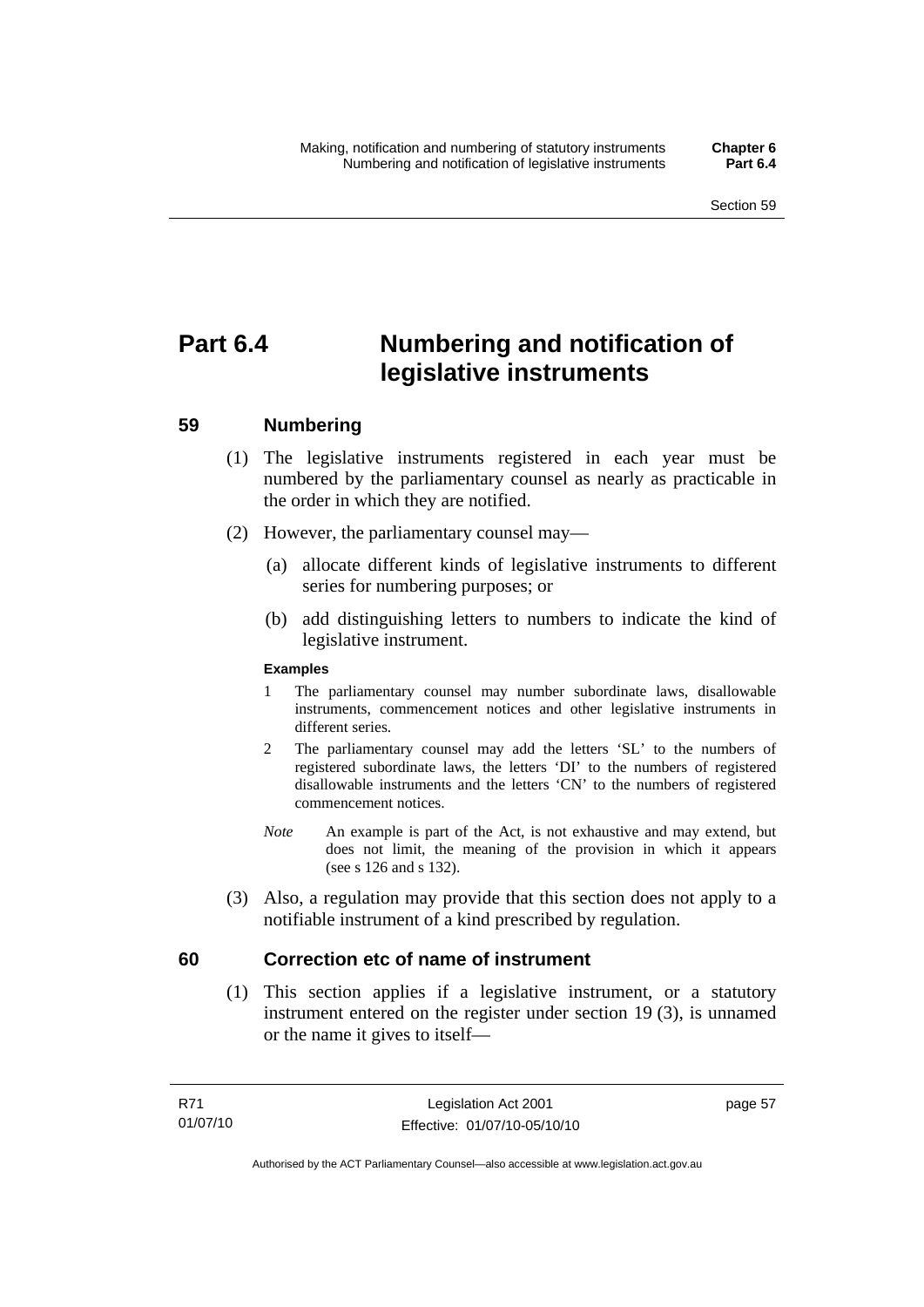Section 60

- (a) includes a year that is not the year in which the instrument was notified; or
- (b) is the same as another instrument that has been, or is to be, notified under this Act; or
- (c) includes a number that is not consecutive with other instruments that have been notified under this Act; or
- (d) does not include a number that would give the instrument a unique name; or
- (e) is otherwise not in accordance with current legislative drafting practice.

#### **Example for par (c)**

A legislative instrument has the name '*XYZ Amendment Rule 2000* (*No 5*)'. Legislative instruments with the names '*XYZ Amendment Rule 2000 (No 1)*', '*XYZ Amendment Rule 2000 (No 2)*' and '*XYZ Amendment Rule 2000 (No 3)*' have already been notified under the Act

#### **Example for par (d)**

A legislative instrument has the name '*XYZ Amendment Rule 2000 (No )*'.

#### **Example for par (e)**

A legislative instrument has the name '*XYY Amendment Order 2002 (No 1)*'. The instrument was made under the *XYZ Act 2000* (the *authorising Act*). The name of the instrument does not correctly reflect the name of the authorising Act.

- *Note* An example is part of the Act, is not exhaustive and may extend, but does not limit, the meaning of the provision in which it appears (see s 126 and s 132).
- (2) The parliamentary counsel may, before notifying the instrument under this Act—
	- (a) add a name to an unnamed instrument; or
	- (b) amend the instrument's name to bring it into line with current legislative drafting practice.

Authorised by the ACT Parliamentary Counsel—also accessible at www.legislation.act.gov.au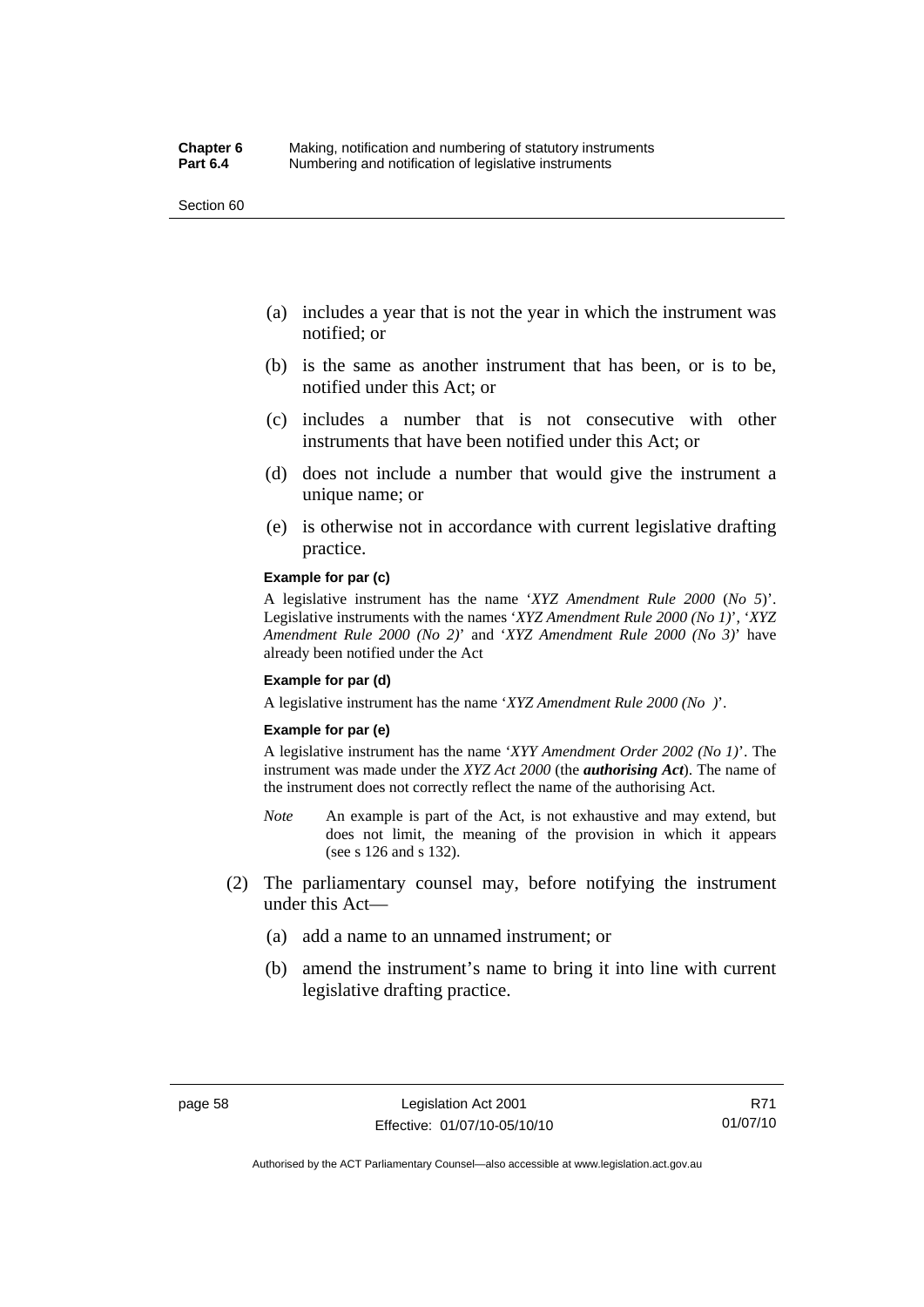- (3) If the name of an instrument is added or amended under this section, the instrument has effect for all purposes as if the instrument were made with the name as added or amended.
- (4) If the name of an instrument is added or amended under this section, the parliamentary counsel may make a corresponding change to any explanatory statement or regulatory impact statement for the instrument.

# **60A Correction of name of explanatory statement etc**

- (1) This section applies if an explanatory statement or regulatory impact statement for a legislative instrument—
	- (a) does not include the instrument's number or name in an appropriate place; or
	- (b) includes a reference to the instrument's number or name that is incorrect.
- (2) The parliamentary counsel may, before entering the statement in the register—
	- (a) include the instrument's number or name in an appropriate place in the statement; or
	- (b) correct the reference to the instrument's number or name.

# **61 Notification of legislative instruments**

- (1) If a legislative instrument is made, an authorised person for making a notification request for the instrument may ask the parliamentary counsel to notify the making of the instrument.
- (2) If an authorised person for making a notification request for a legislative instrument asks the parliamentary counsel to notify the making of the instrument and complies with the requirements (if any) prescribed by regulation (whether in relation to the form of the instrument, in relation to the making of the request or otherwise), the parliamentary counsel must—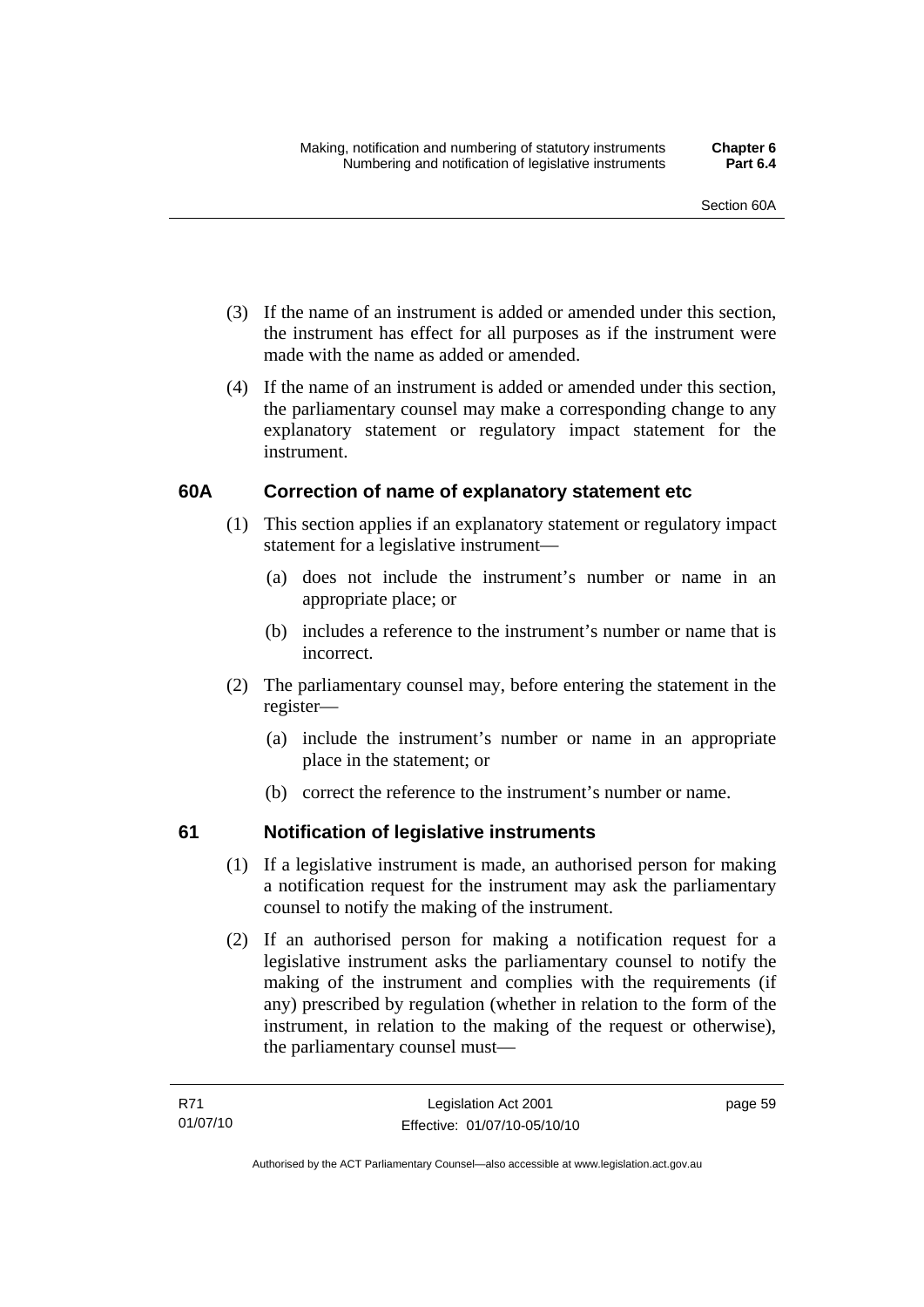Section 61

- (a) notify the making of the instrument in the register; or
- (b) if it is not practicable to notify the making of the instrument in the register—notify the making of the instrument in the gazette.
- (3) The making of the legislative instrument is notified in the register by entering in the register—
	- (a) a statement that the instrument has been made; and
	- (b) the text of the instrument.
- (4) The making of the legislative instrument is notified in the gazette  $by-$ 
	- (a) publishing the text of the instrument in the gazette; or
	- (b) publishing in the gazette a statement—
		- (i) that the instrument has been made; and
		- (ii) of the place or places where copies of the instrument can be obtained (whether by purchase or otherwise).
- (5) If the making of the legislative instrument is notified in the gazette, the parliamentary counsel must enter in the register—
	- (a) a statement that the instrument has been made; and
	- (b) a statement that the instrument was notified in the gazette on a stated date; and
	- (c) the text of the instrument.
- (6) If the making of the legislative instrument is notified in the gazette by publishing the statement mentioned in subsection (4) (b), copies of the instrument must be available on the day of the publication (the *gazette date*), or as soon as practicable after the gazette date, at the place, or each of the places, stated in the gazette.

Authorised by the ACT Parliamentary Counsel—also accessible at www.legislation.act.gov.au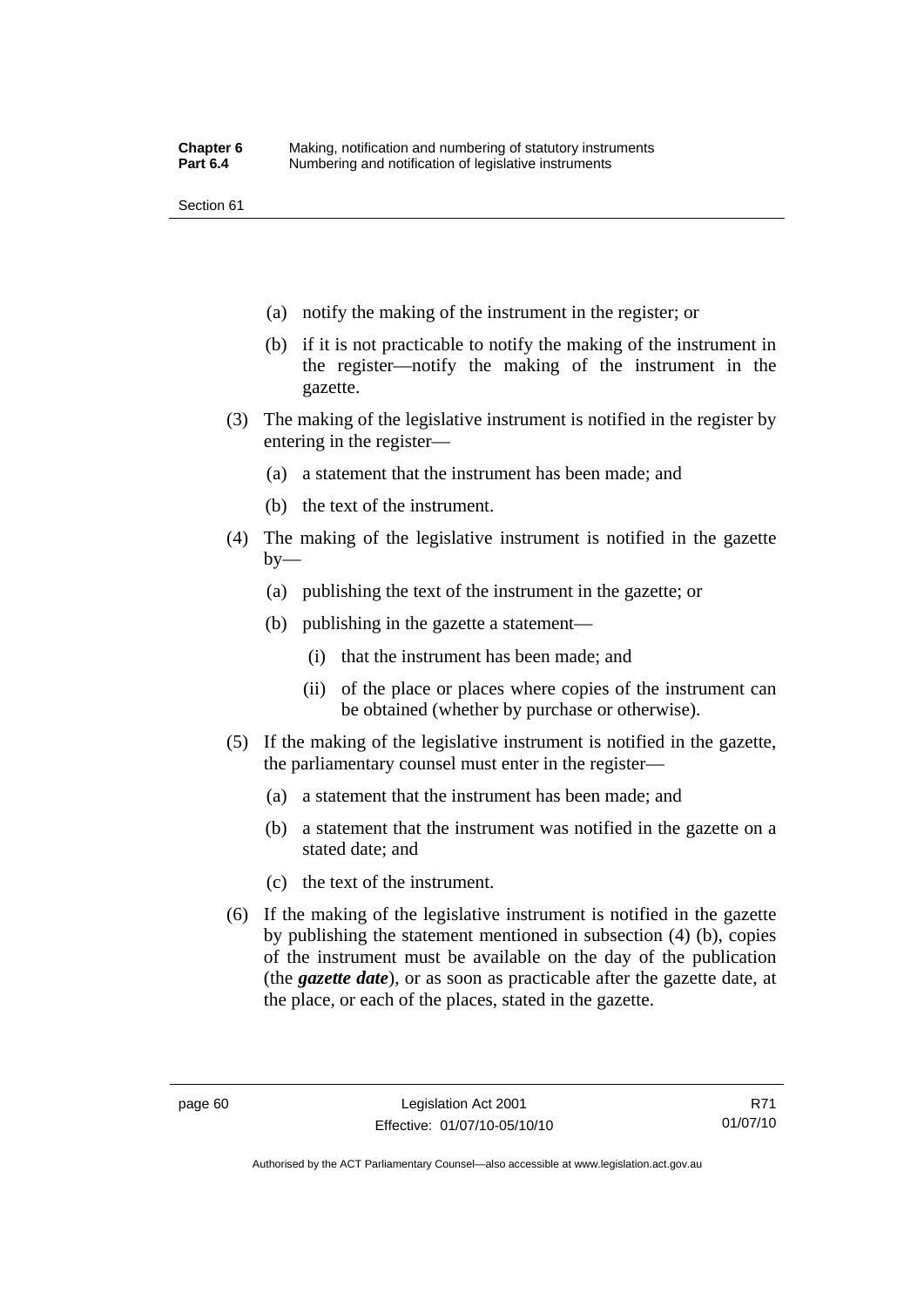- (7) If on the gazette date no copies of the legislative instrument are available at the place, or any of the places, stated in the gazette, the parliamentary counsel must give the Minister a statement—
	- (a) that copies of the law were not available; and
	- (b) explaining why they were not available.
- (8) The Minister must present the statement to the Legislative Assembly not later than 6 sitting days after the gazette date.
- (9) Despite subsection (2), the parliamentary counsel may notify the making of a legislative instrument even though a requirement prescribed by regulation for subsection (2) (a *prescribed requirement*) is not complied with.
- (10) The notification of a legislative instrument is valid even if—
	- (a) a prescribed requirement was not complied with; or
	- (b) the notification was made on the request of a person who was not, or was no longer, a delegate of an authorised person for making a notification request for the instrument.
- (11) This section is a determinative provision.
	- *Note* See s 5 for the meaning of determinative provisions, and s 6 for their displacement.
- (12) In this section:

*authorised person*, for making a notification request for a legislative instrument, means—

- (a) the maker of the instrument; or
- (b) for a legislative instrument made by the Executive—a Minister or chief executive; or
- (c) for a legislative instrument made by a Minister—a chief executive; or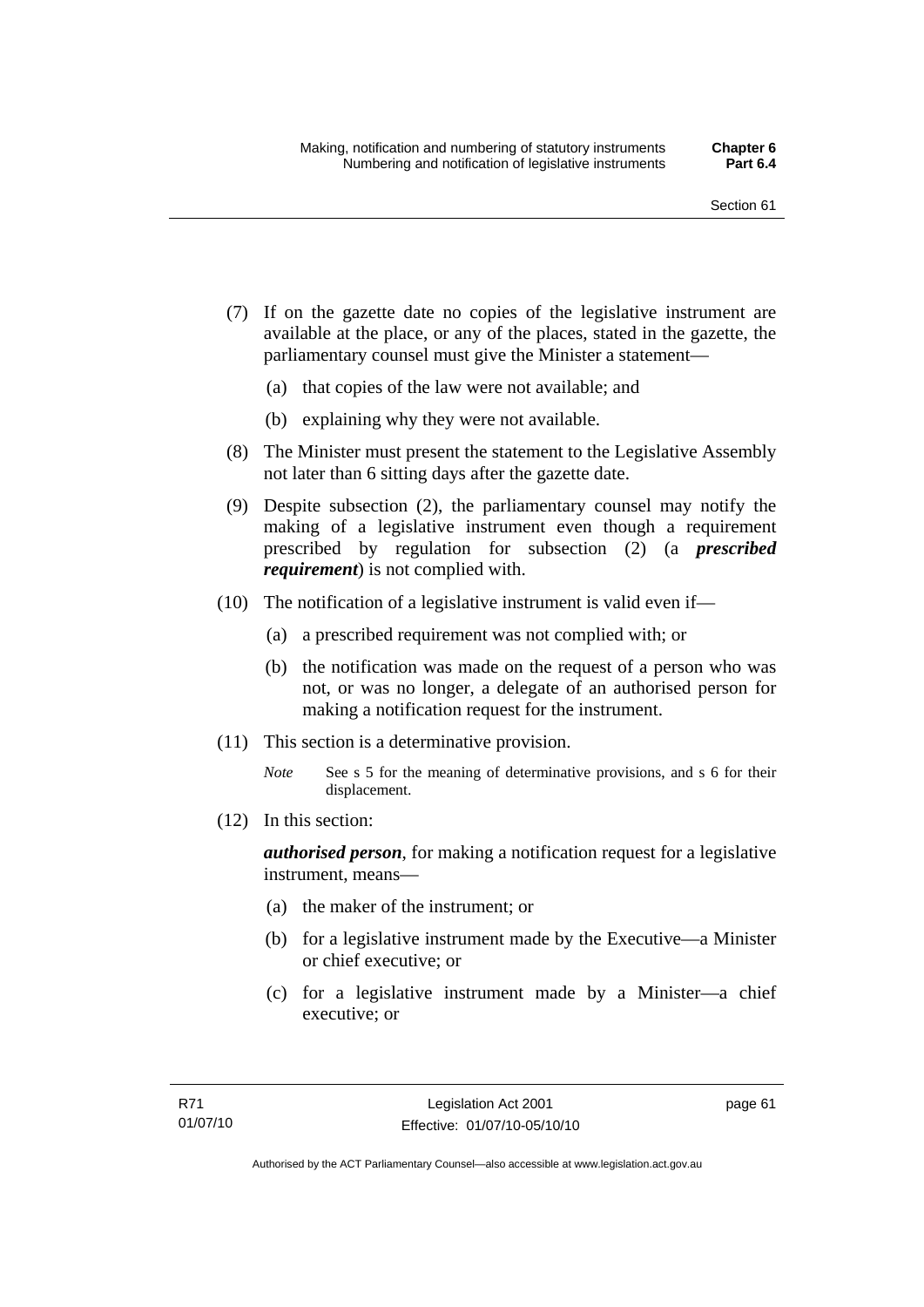Section 62

- (d) for a legislative instrument made by the rule-making committee—
	- (i) the secretary of the committee; or
	- (ii) the registrar of a court or tribunal in relation to which the instrument applies; or
- (e) for any other legislative instrument made by a court or tribunal, or by a member (however described) of a court or tribunal the registrar of the court or tribunal; or
- (f) for any other legislative instrument (other than an instrument prescribed by regulation for this paragraph)—a chief executive; or
- (g) for a legislative instrument prescribed by regulation for this paragraph—a person prescribed by regulation as an authorised person for making a notification request for the instrument.

*rule-making committee* means the rule-making committee established under the *Court Procedures Act 2004*.

# **62 Effect of failure to notify legislative instrument**

- (1) A legislative instrument is not enforceable by or against the Territory or anyone else unless it is notified.
- (2) This section is a determinative provision.
	- *Note* See s 5 for the meaning of determinative provisions, and s 6 for their displacement.

# **63 References to** *notification* **of legislative instruments**

In an Act or statutory instrument, a reference to the *notification* of a legislative instrument is a reference to the instrument having been notified in the register or gazette.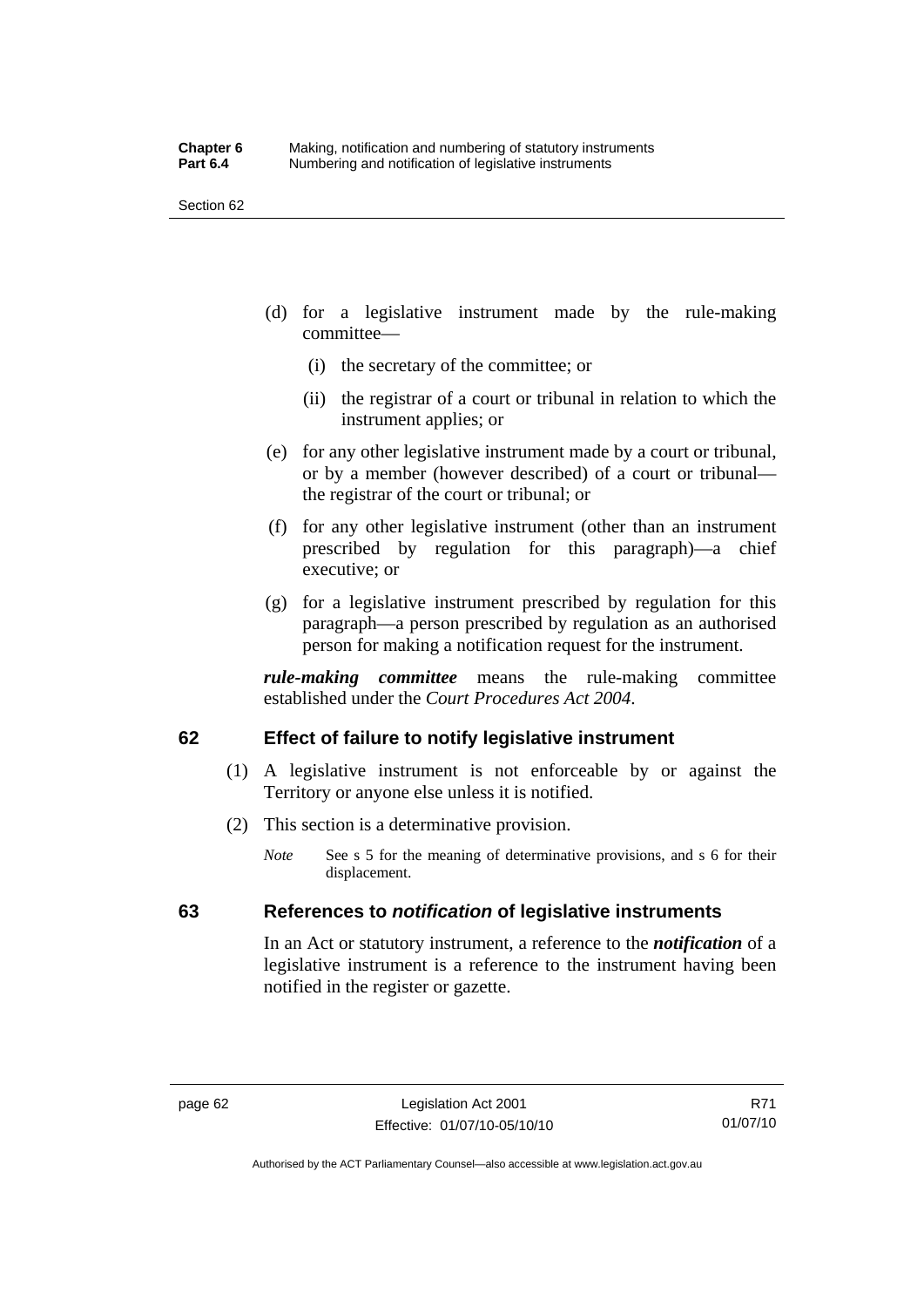# **Chapter 7** Presentation, amendment and **disallowance of subordinate laws and disallowable instruments**

## *Note to ch 7*

In this chapter, a reference to a subordinate law or disallowable instrument includes a reference to a provision of a subordinate law or disallowable instrument (see s 8 (2) and s 9 (2)).

# **64 Presentation of subordinate laws and disallowable instruments**

- (1) A subordinate law or disallowable instrument must be presented to the Legislative Assembly not later than 6 sitting days after its notification day.
- (2) If a subordinate law or disallowable instrument is not presented in accordance with subsection (1), it is taken to be repealed.
- (3) This section is a determinative provision.
	- *Note* See s 5 for the meaning of determinative provisions, and s 6 for their displacement.

# **65 Disallowance by resolution of Assembly**

 (1) This section applies if notice of a motion to disallow a subordinate law or disallowable instrument is given in the Legislative Assembly not later than 6 sitting days after the day it is presented to the Assembly.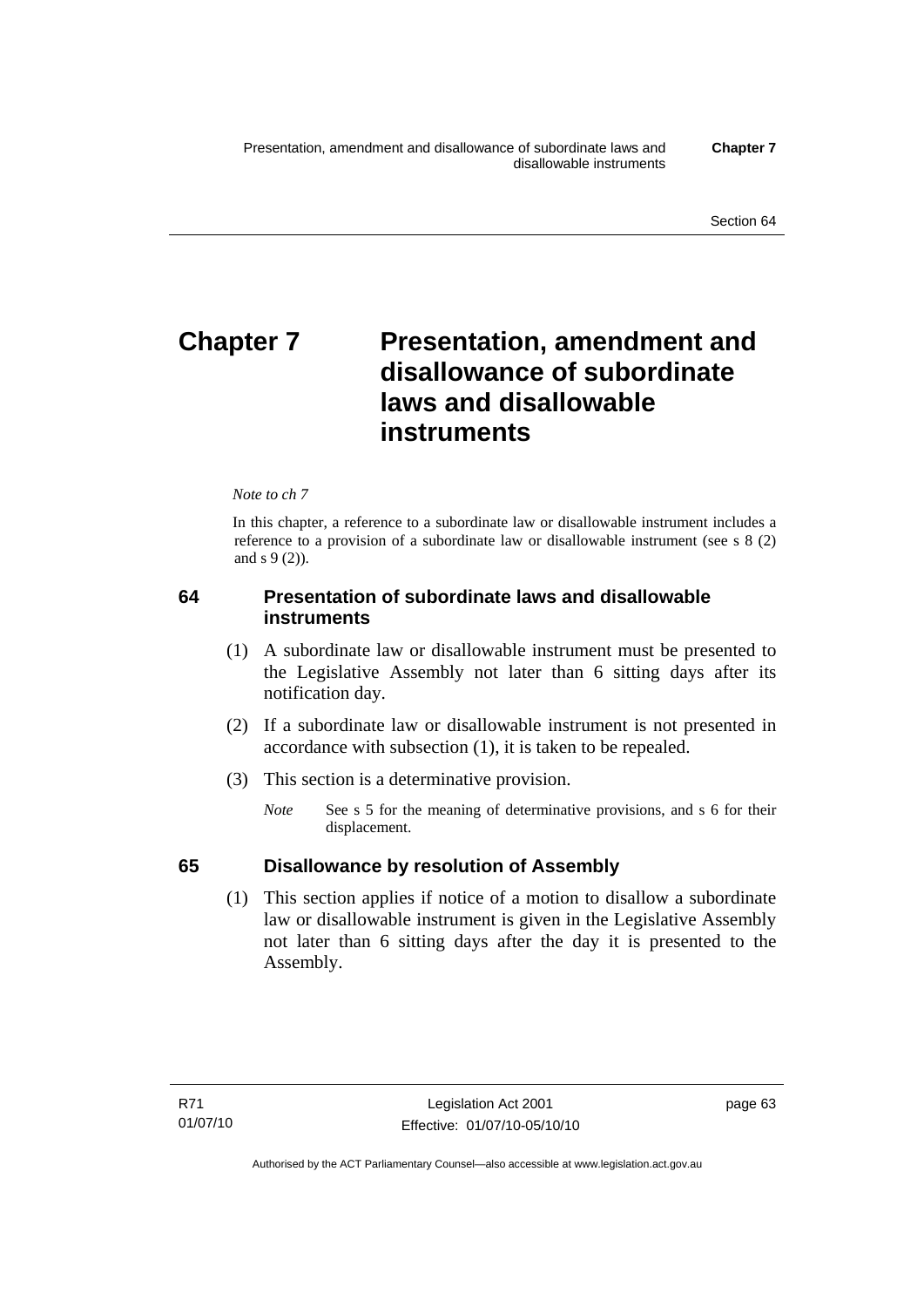#### **Chapter 7** Presentation, amendment and disallowance of subordinate laws and disallowable instruments

#### Section 65A

- (2) If the Legislative Assembly passes a resolution to disallow the subordinate law or disallowable instrument, it is taken to be repealed—
	- (a) on the day after the day the disallowance is notified; or
	- (b) if the resolution provides that it takes effect on the day the resolution is passed—that day.
- (3) For this chapter, the Legislative Assembly is taken to have passed a resolution to disallow the subordinate law or disallowable instrument if, at the end of 6 sitting days after the day the notice is given—
	- (a) the notice has not been withdrawn and the motion has not been called on; or
	- (b) the motion has been called on and moved, but has not been withdrawn or otherwise disposed of.
- (4) If subsection (3) applies, the resolution is taken to be the resolution set out in the motion for the resolution.
- (5) A disallowance under this section has effect for all purposes as if it were a repeal made by an Act.
- (6) This section is a determinative provision.
	- *Note* See s 5 for the meaning of determinative provisions, and s 6 for their displacement.

## **65A Notification of disallowance by resolution of Assembly**

- (1) If a subordinate law or disallowable instrument is disallowed, or taken to have been disallowed, under section 65, the Speaker must ask the parliamentary counsel to notify the disallowance.
- (2) If the Speaker asks the parliamentary counsel to notify the disallowance, the parliamentary counsel must—
	- (a) notify the disallowance in the register; or

Authorised by the ACT Parliamentary Counsel—also accessible at www.legislation.act.gov.au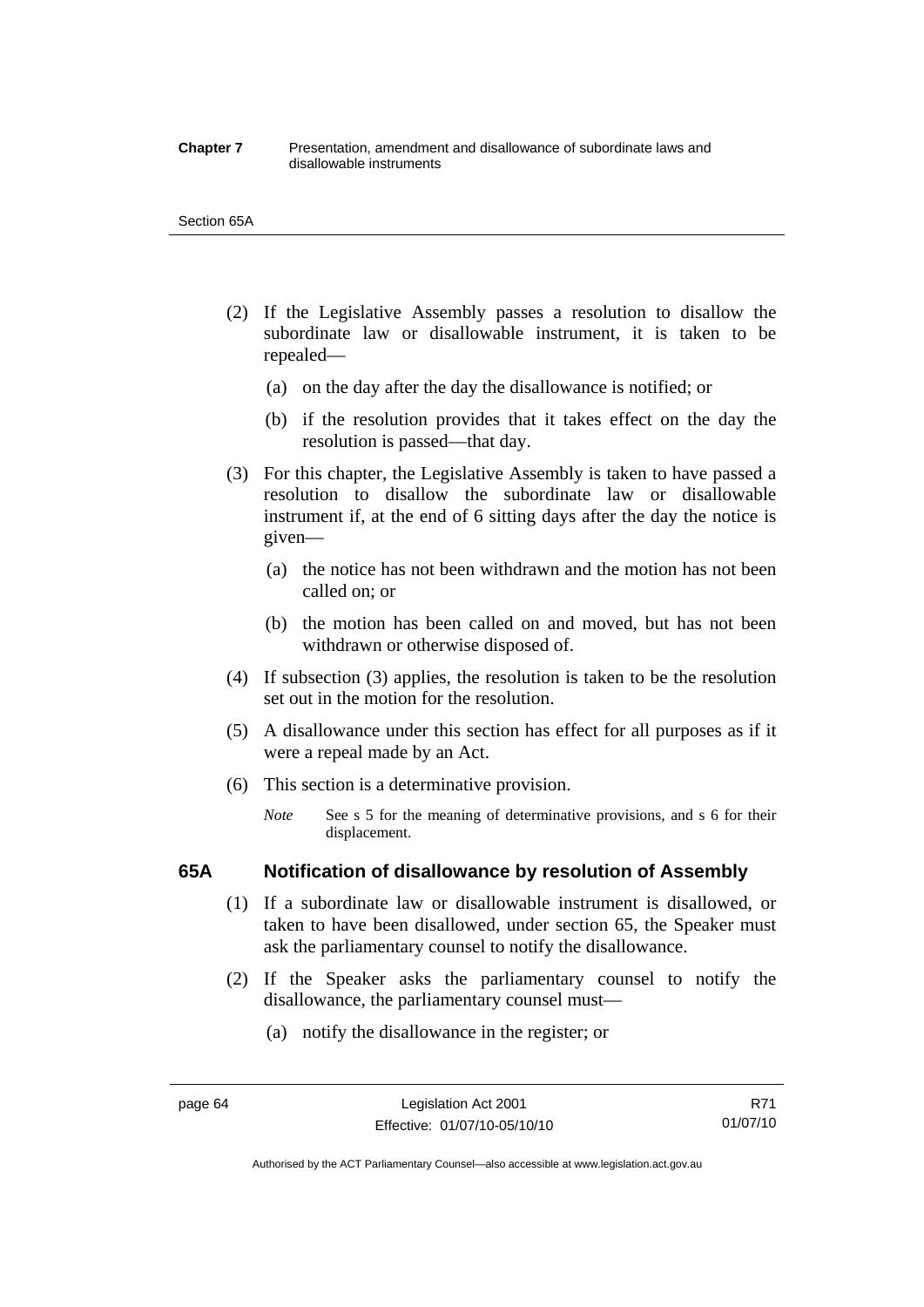- (b) if it is not practicable to notify the disallowance in the register—notify the disallowance in the gazette.
- (3) If the Speaker asks the parliamentary counsel to notify the disallowance on a particular day, the parliamentary counsel must notify the disallowance on that day unless it is impracticable to do so.
- (4) The disallowance is notified in the register by entering in the register—
	- (a) a statement that the subordinate law or disallowable instrument has been disallowed under section 65; and
	- (b) the text of the resolution passed, or taken to have been passed, by the Legislative Assembly under section 65; and
	- (c) the day when the resolution was passed or taken to have been passed; and
	- (d) the day when the subordinate law or disallowable instrument is taken to be repealed because of the resolution.
- (5) The disallowance is notified in the gazette by publishing in the gazette—
	- (a) a statement that the subordinate law or disallowable instrument has been disallowed under section 65; and
	- (b) the text of the resolution passed, or taken to have been passed, by the Legislative Assembly under section 65; and
	- (c) the day when the resolution was passed or taken to have been passed; and
	- (d) the day when the subordinate law or disallowable instrument is taken to be repealed because of the resolution.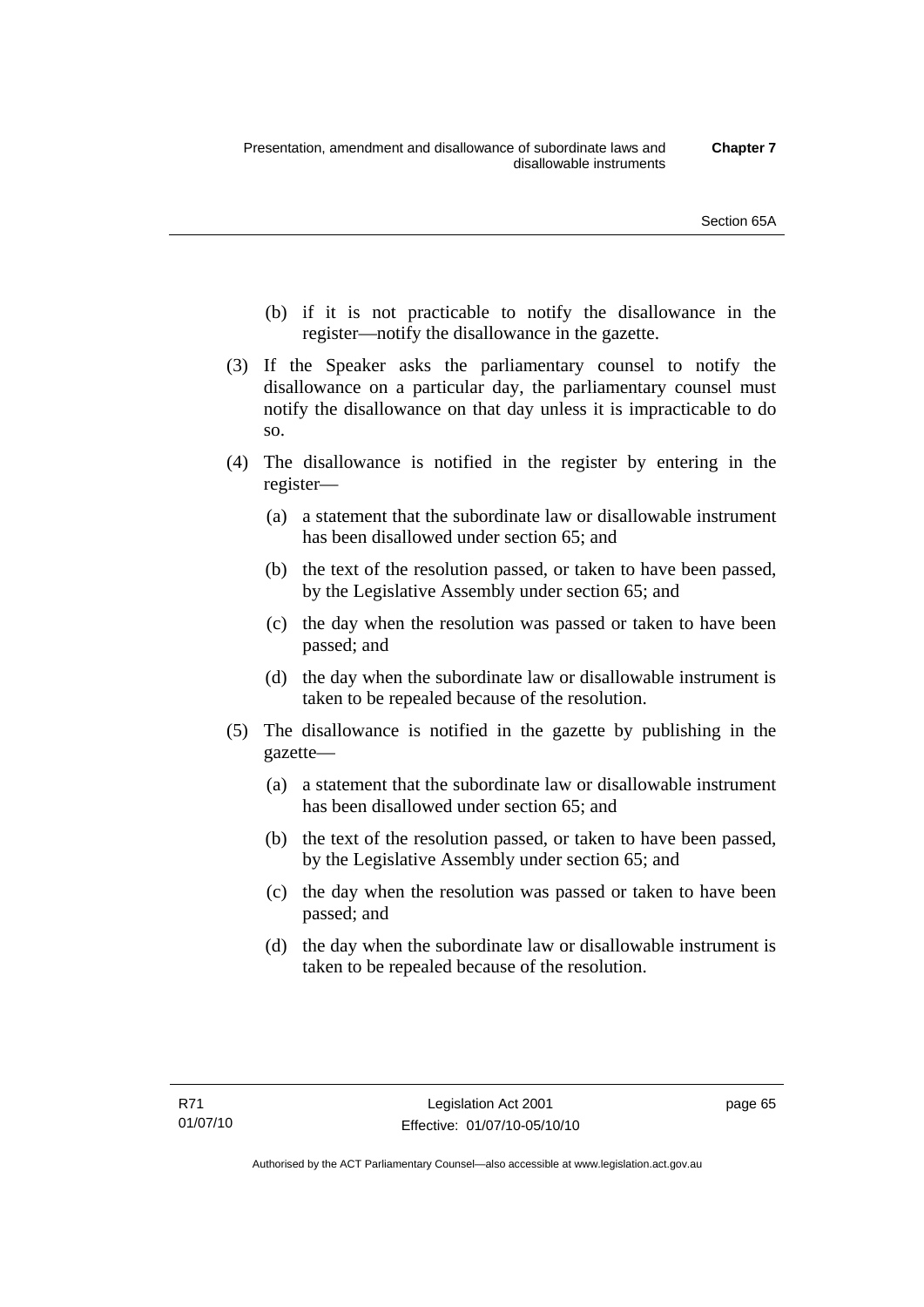#### **Chapter 7** Presentation, amendment and disallowance of subordinate laws and disallowable instruments

#### Section 66

- (6) If the disallowance is notified in the gazette, the parliamentary counsel must enter in the register—
	- (a) a statement that the subordinate law or disallowable instrument has been disallowed under section 65; and
	- (b) a statement that the disallowance was notified in the gazette on a stated date; and
	- (c) the text of the resolution passed, or taken to have been passed, under section 65; and
	- (d) the day when the resolution was passed or taken to have been passed; and
	- (e) the day when the subordinate law or disallowable instrument is taken to be repealed because of the resolution.
- (7) This section is a determinative provision.
	- *Note* See s 5 for the meaning of determinative provisions, and s 6 for their displacement.

## **66 Revival of affected laws**

- (1) This section applies if—
	- (a) a subordinate law or disallowable instrument (the *disallowed law*) is taken to be repealed under section 64 (Presentation of subordinate laws and disallowable instruments) or section 65 (Disallowance by resolution of Assembly); and
	- (b) the disallowed law repealed or amended an Act or statutory instrument (the *affected law*); and
	- (c) the repeal or amendment has commenced.
- (2) The affected law is revived, from the beginning of the day after the disallowed law is taken to have been repealed, as if the disallowed law had never been made.

R71 01/07/10

Authorised by the ACT Parliamentary Counsel—also accessible at www.legislation.act.gov.au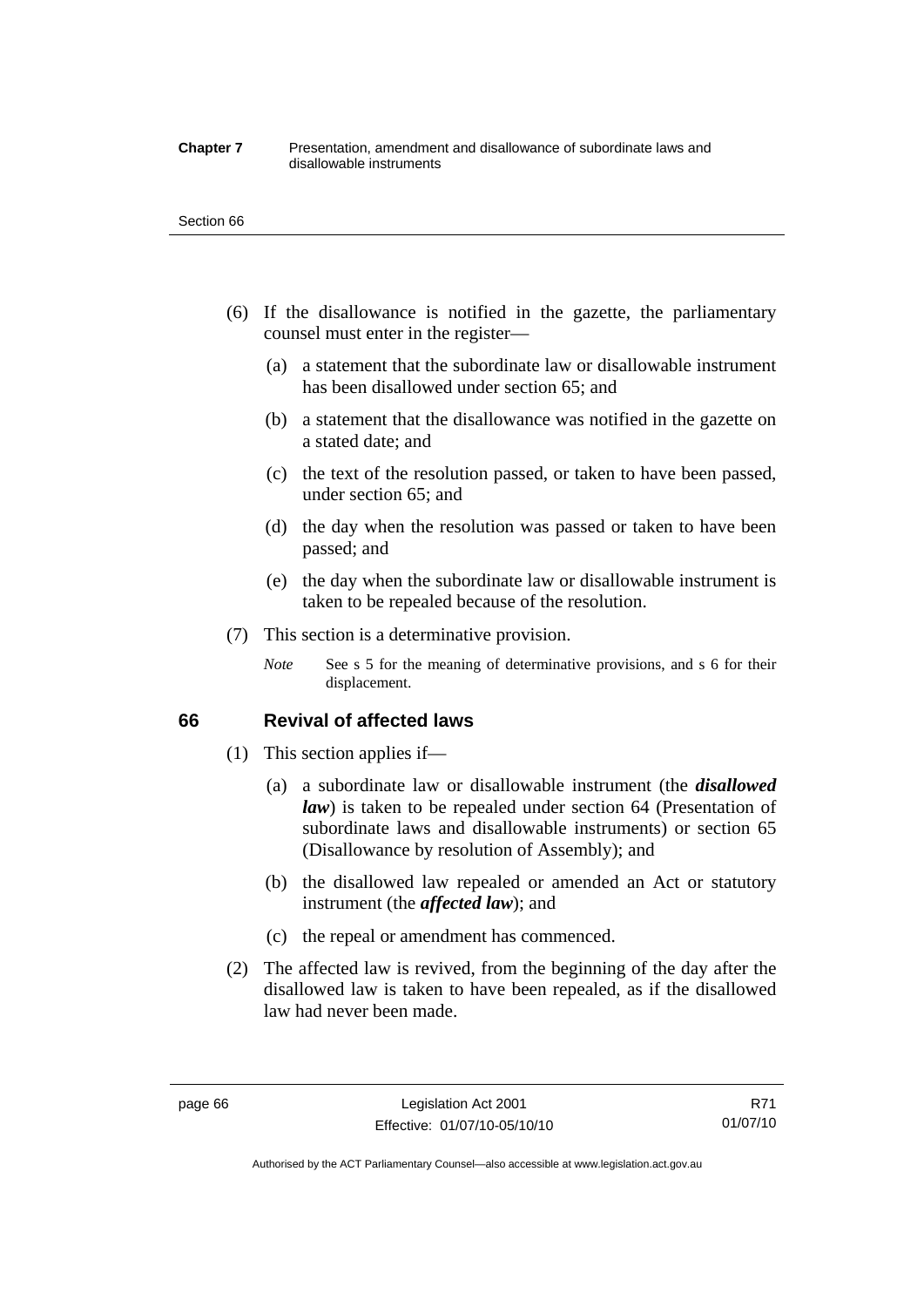- (3) This section is a determinative provision.
	- *Note* See s 5 for the meaning of determinative provisions, and s 6 for their displacement.

**67 Making of instrument same in substance within 6 months after disallowance** 

- (1) This section applies if a subordinate law or disallowable instrument (the *disallowed law*) is disallowed under section 65 (Disallowance by resolution of Assembly).
- (2) A subordinate law or disallowable instrument the same in substance must not be made within 6 months beginning on the day of the disallowance unless the Legislative Assembly has—
	- (a) rescinded the resolution that disallowed the disallowed law; or
	- (b) by resolution, approved the making of—
		- (i) a subordinate law or disallowable instrument in those terms; or
		- (ii) a subordinate law or disallowable instrument the same in substance as the disallowed law.
- (3) A subordinate law or disallowable instrument made in contravention of this section is void.
- (4) This section is a determinative provision.
	- *Note* See s 5 for the meaning of determinative provisions, and s 6 for their displacement.

# **68 Amendment by resolution of Assembly**

(1) In this section:

*amendment* does not include an amendment that would have the effect of waiving or changing any fee, charge, penalty or other amount payable to the Territory.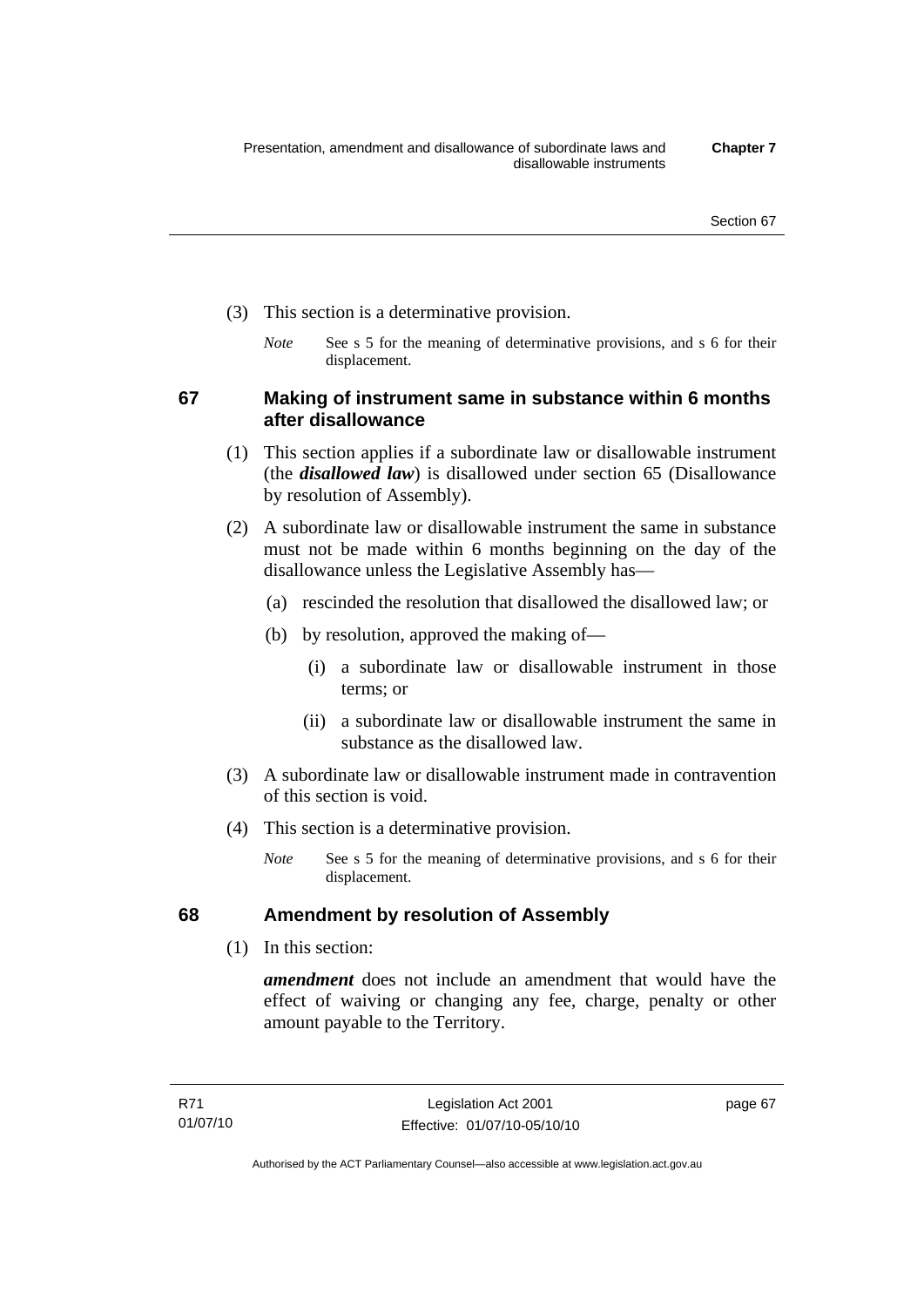#### **Chapter 7** Presentation, amendment and disallowance of subordinate laws and disallowable instruments

#### Section 68

*disallowable instrument* does not include a determination of fees or charges by a Minister under an Act or subordinate law.

- (2) This section applies if notice of a motion to amend a subordinate law or disallowable instrument is given in the Legislative Assembly not later than 6 sitting days after the day it is presented to the Assembly.
- (3) If the Legislative Assembly passes a resolution to amend the subordinate law or disallowable instrument, it is amended accordingly—
	- (a) on the day after the day the amendment is notified; or
	- (b) if the resolution provides that it takes effect on the day the resolution is passed—that day.
- (4) For this chapter, the Legislative Assembly is taken to have passed a resolution to amend the subordinate law or disallowable instrument if, at the end of 6 sitting days after the day the notice is given—
	- (a) the notice has not been withdrawn and the motion has not been called on; or
	- (b) the motion has been called on and moved, but has not been withdrawn or otherwise disposed of.
- (5) If subsection (4) applies, the resolution is taken to be the resolution set out in the motion for the resolution.
- (6) An amendment under this section has effect for all purposes as if it had been made by an Act.
- (7) Without limiting subsection (6), section 83 (Consequences of amendment of statutory instrument by Act) applies to the amendment as if it had been made by an Act.
- (8) This section is a determinative provision.
	- *Note* See s 5 for the meaning of determinative provisions, and s 6 for their displacement.

Authorised by the ACT Parliamentary Counsel—also accessible at www.legislation.act.gov.au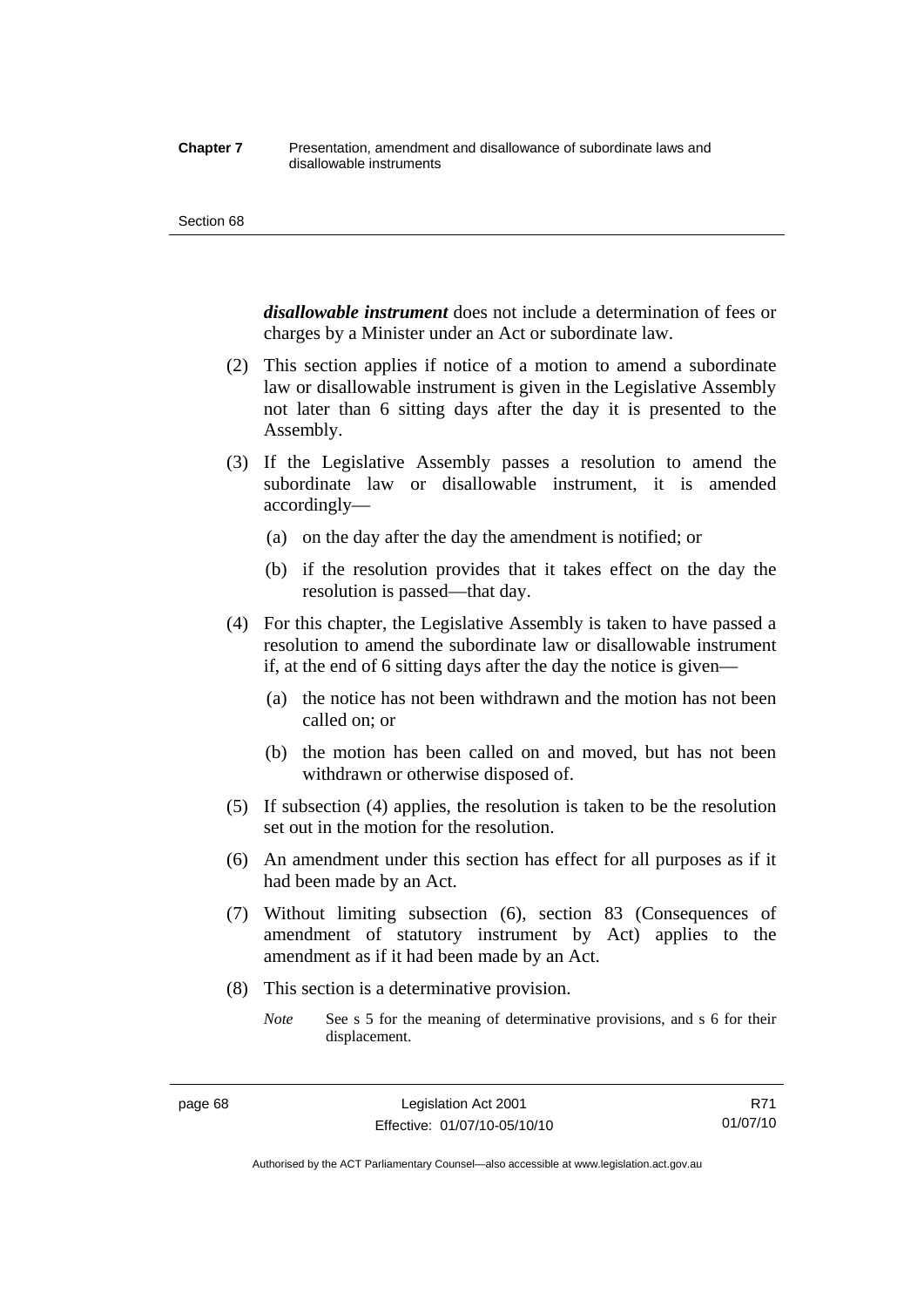# **69 Notification of amendments made by resolution of Assembly**

- (1) If a subordinate law or disallowable instrument (the *amended law*) is amended under section 68, the Speaker must ask the parliamentary counsel to notify the amendment.
- (2) If the Speaker asks the parliamentary counsel to notify the amendment, the parliamentary counsel must—
	- (a) notify the amendment in the register; or
	- (b) if it is not practicable to notify the amendment in the register notify the amendment in the gazette.
- (3) If the Speaker asks the parliamentary counsel to notify the amendment on a particular day, the parliamentary counsel must notify the amendment on that day unless it is impracticable to do so.
- (4) The amendment is notified in the register by entering in the register—
	- (a) a statement that the amendment of the amended law has been made under section 68; and
	- (b) the text of the resolution passed, or taken to have been passed, by the Legislative Assembly under section 68; and
	- (c) the day when the resolution was passed or taken to have been passed; and
	- (d) the day when the subordinate law or disallowable instrument is taken to be amended because of the resolution.
- (5) The amendment is notified in the gazette by publishing in the gazette—
	- (a) a statement that the amendment of the amended law has been made under section 68; and
	- (b) the text of the resolution passed, or taken to have been passed, by the Legislative Assembly under section 68; and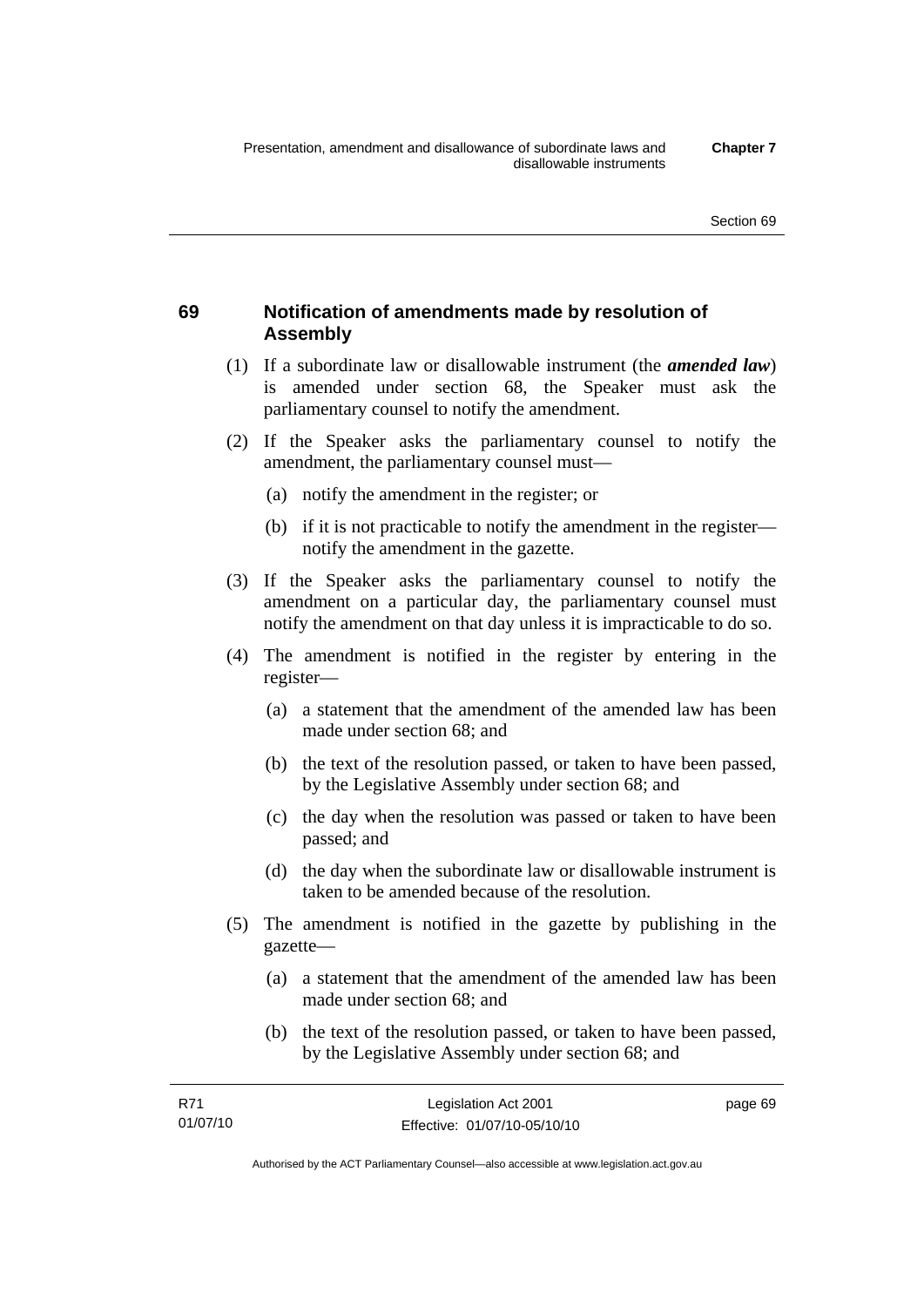#### **Chapter 7** Presentation, amendment and disallowance of subordinate laws and disallowable instruments

#### Section 70

- (c) the day when the resolution was passed or taken to have been passed; and
- (d) the day when the subordinate law or disallowable instrument is taken to be amended because of the resolution.
- (6) If the amendment is notified in the gazette, the parliamentary counsel must enter in the register—
	- (a) a statement that the amendment of the amended law has been made under section 68; and
	- (b) a statement that the amendment was notified in the gazette on a stated date; and
	- (c) the text of the resolution passed, or taken to have been passed, by the Legislative Assembly under section 68; and
	- (d) the day when the resolution was passed or taken to have been passed; and
	- (e) the day when the subordinate law or disallowable instrument is taken to be amended because of the resolution.
- (7) This section is a determinative provision.
	- *Note* See s 5 for the meaning of determinative provisions, and s 6 for their displacement.

# **70 Making of amendment restoring effect of law within 6 months after amendment**

- (1) This section applies if a subordinate law or disallowable instrument (the *amended law*) is amended under section 68 (Amendment by resolution of Assembly).
- (2) A subordinate law or disallowable instrument the same in substance as the amended law before the amendment (the *earlier law*) must not be made within 6 months beginning on the day the amendment is made unless the Legislative Assembly has—
	- (a) rescinded the resolution that made the amendment; or

R71 01/07/10

Authorised by the ACT Parliamentary Counsel—also accessible at www.legislation.act.gov.au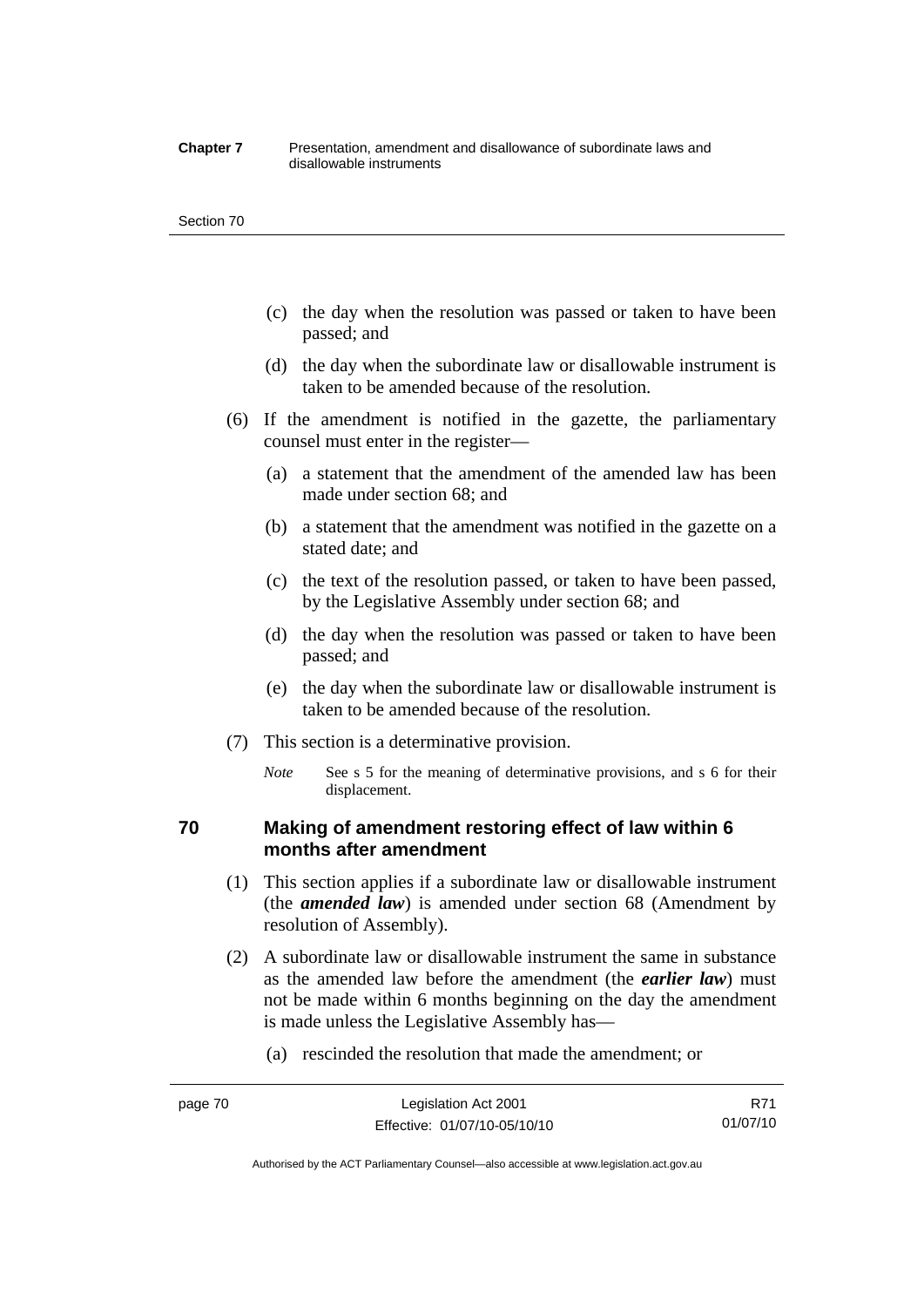- (b) by resolution approved the making of—
	- (i) a subordinate law or disallowable instrument in those terms; or
	- (ii) a subordinate law or disallowable instrument the same in substance as the earlier law.
- (3) A subordinate law or disallowable instrument made in contravention of this section is void.
- (4) This section is a determinative provision.
	- *Note* See s 5 for the meaning of determinative provisions, and s 6 for their displacement.

# **71 Effect of dissolution or expiry of Assembly on notice of motion**

- (1) This section applies if—
	- (a) notice of motion to disallow or amend a subordinate law or disallowable instrument is given in the Legislative Assembly not later than 6 sitting days after the day the instrument is presented to the Assembly; and
	- (b) not later than 6 sitting days after the day the notice is given, the Assembly is dissolved or expires; and
	- (c) at the time of the dissolution or expiry—
		- (i) the notice has not been withdrawn and the motion has not been called on; or
		- (ii) the motion has been called on and moved, but has not been withdrawn or otherwise disposed of.
- (2) For this chapter, the subordinate law or disallowable instrument is taken to have been presented to the Legislative Assembly on the first sitting day of the Assembly after the next general election of members of the Assembly.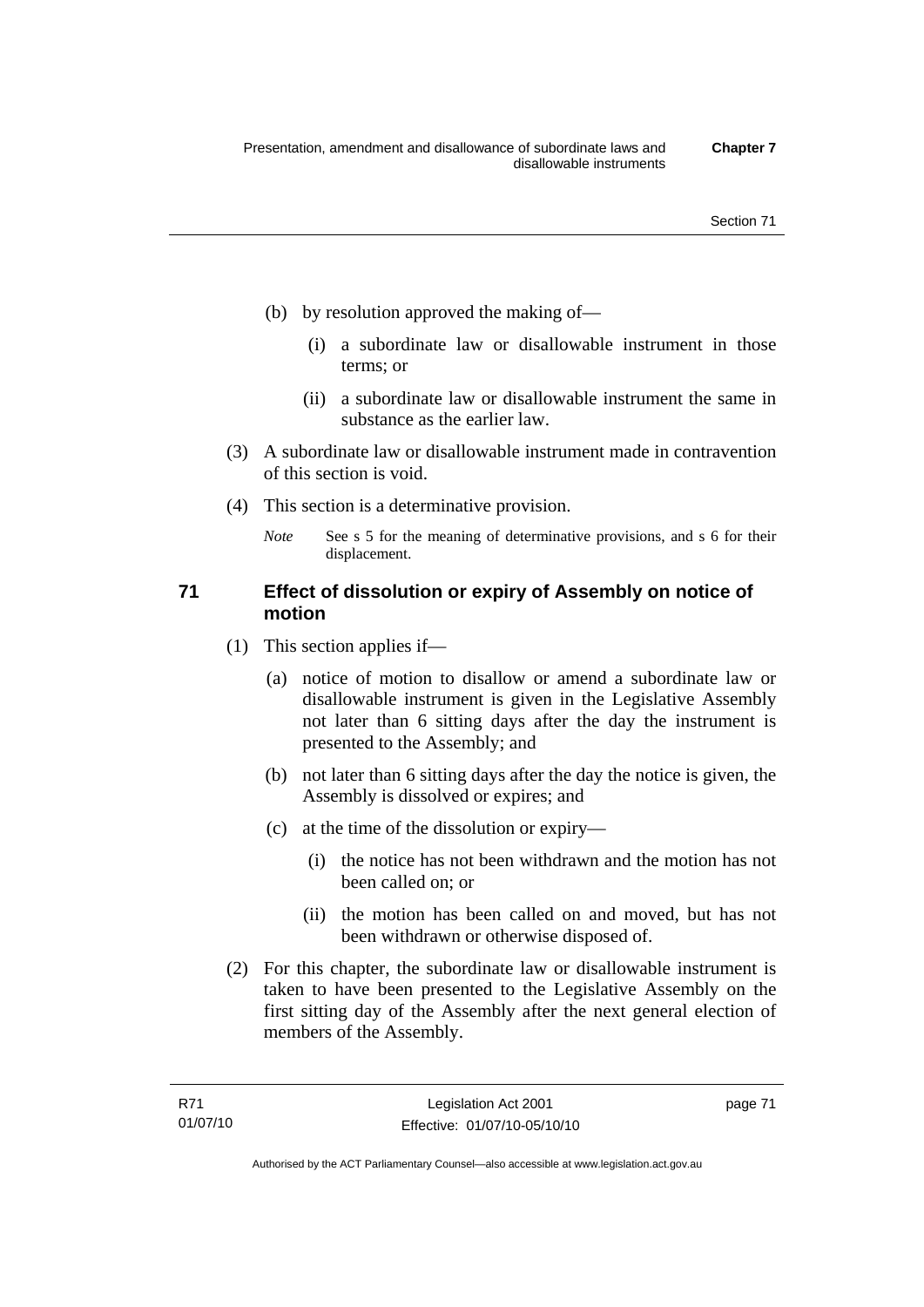#### **Chapter 7** Presentation, amendment and disallowance of subordinate laws and disallowable instruments

## Section 71

- (3) This section is a determinative provision.
	- *Note* See s 5 for the meaning of determinative provisions, and s 6 for their displacement.

page 72 Legislation Act 2001 Effective: 01/07/10-05/10/10

Authorised by the ACT Parliamentary Counsel—also accessible at www.legislation.act.gov.au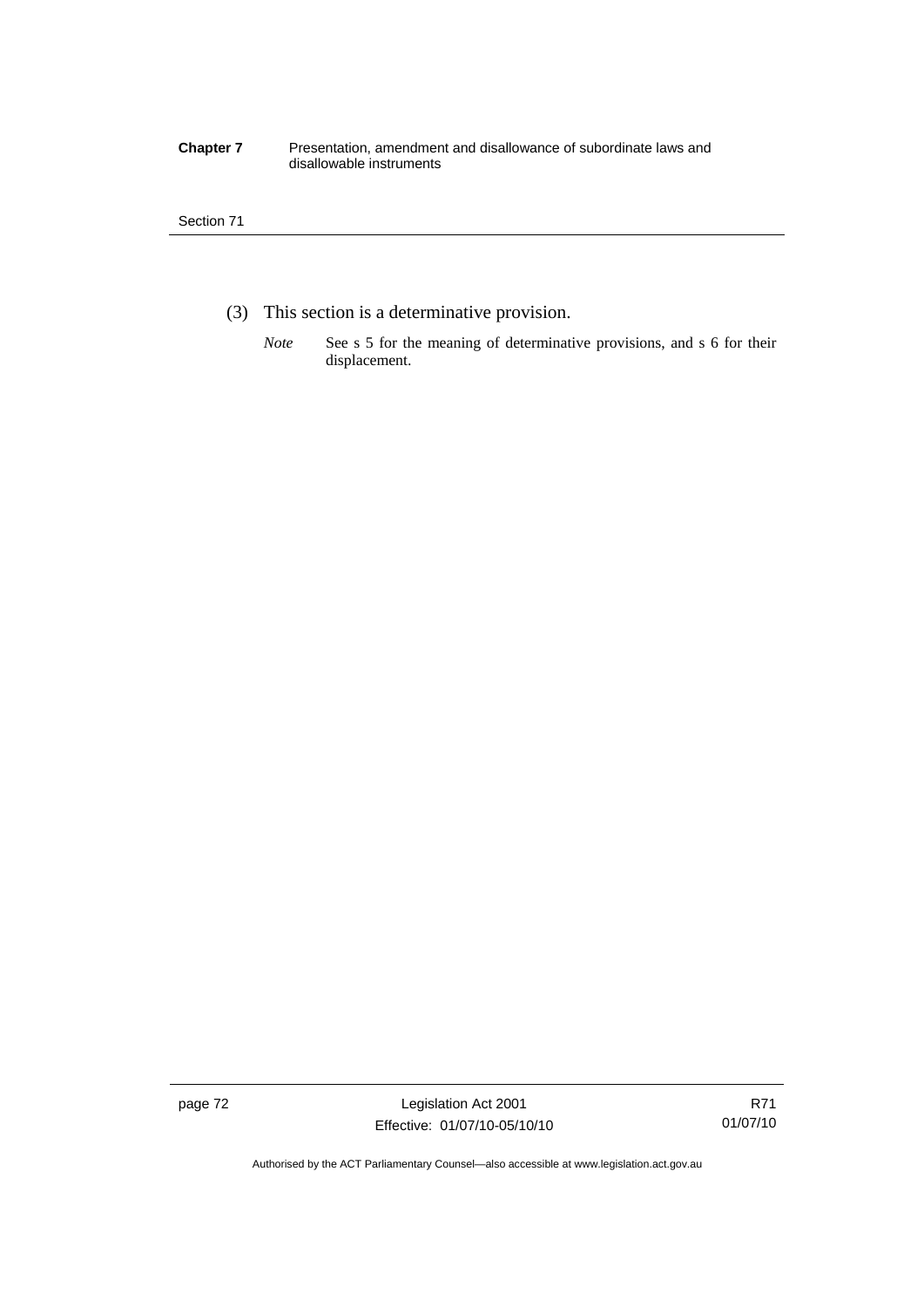# **Chapter 8 Commencement and exercise of powers before commencement**

# **72 Meaning of** *law* **in ch 8**

In this chapter:

*law* means an Act or statutory instrument.

*Note* A reference to an Act or statutory instrument includes a reference to a provision of the Act or instrument (see s 7 and s 13).

# **73 General rules about commencement**

- (1) An Act commences—
	- (a) on the day after its notification day; or
	- (b) if the Act or another Act provides for a different date or time of commencement—on that date or at that time.
- (2) A legislative instrument commences—
	- (a) on the day after its notification day; or
	- (b) if an Act or the instrument provides for a later date or time of commencement—on that date or at that time; or
	- (c) if an Act provides for an earlier date or time of commencement—on that date or at that time; or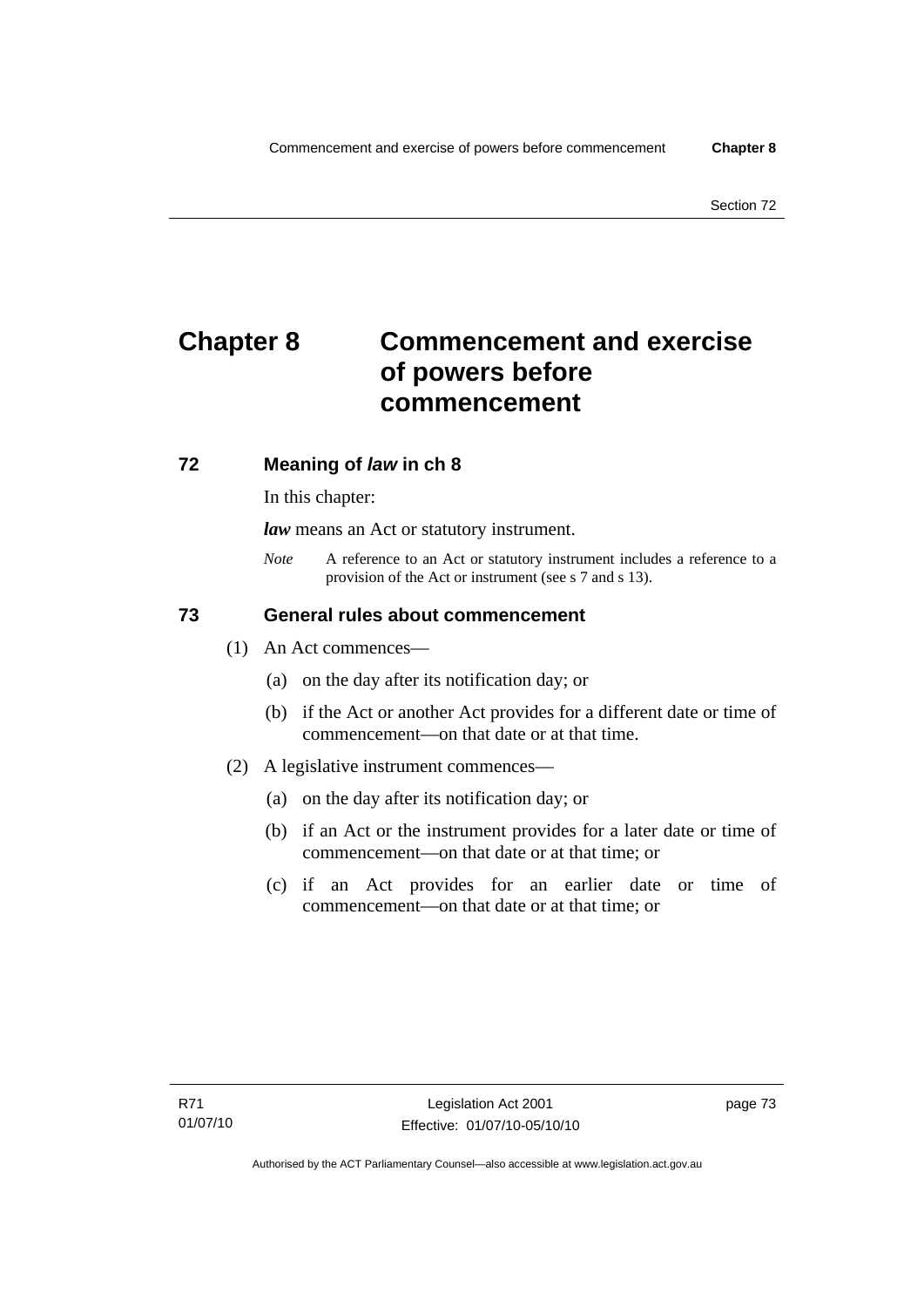(d) if the instrument, under authority given by an Act, provides for an earlier date or time—on that date or at that time.

#### **Examples for par (b)**

- 1 A subordinate law may provide that it commences on a stated future date or at a stated time on a stated future date.
- 2 A disallowable instrument may provide that it commences on the commencement of a stated law or a stated provision of a stated law.
- 3 A notifiable instrument may provide that it commences on the expiry of a stated statutory instrument.
- 4 A notifiable instrument may provide that it commences on the date fixed by a Commonwealth Minister, by notice in the Commonwealth gazette, under a stated Commonwealth Act.
- *Note* An example is part of the Act, is not exhaustive and may extend, but does not limit, the meaning of the provision in which it appears (see s 126 and s 132).
- (3) Without limiting subsection (2), if a legislative instrument is notified on a day after the day or time provided by the instrument for its commencement, and subsection (2) (c) or (d) does not apply to the instrument—
	- (a) the instrument is valid; but
	- (b) the instrument commences on the day after its notification day.
- (4) A statutory instrument that is not a legislative instrument commences—
	- (a) on the day after the day it is made or, if it is required under an Act or statutory instrument to be approved (however described) by the Executive, a Minister or any other entity, the day after the day it is approved; or
	- (b) if an Act or the instrument provides for a later date or time of commencement—on that date or at that time; or
	- (c) if an Act provides for an earlier date or time of commencement—on that date or at that time; or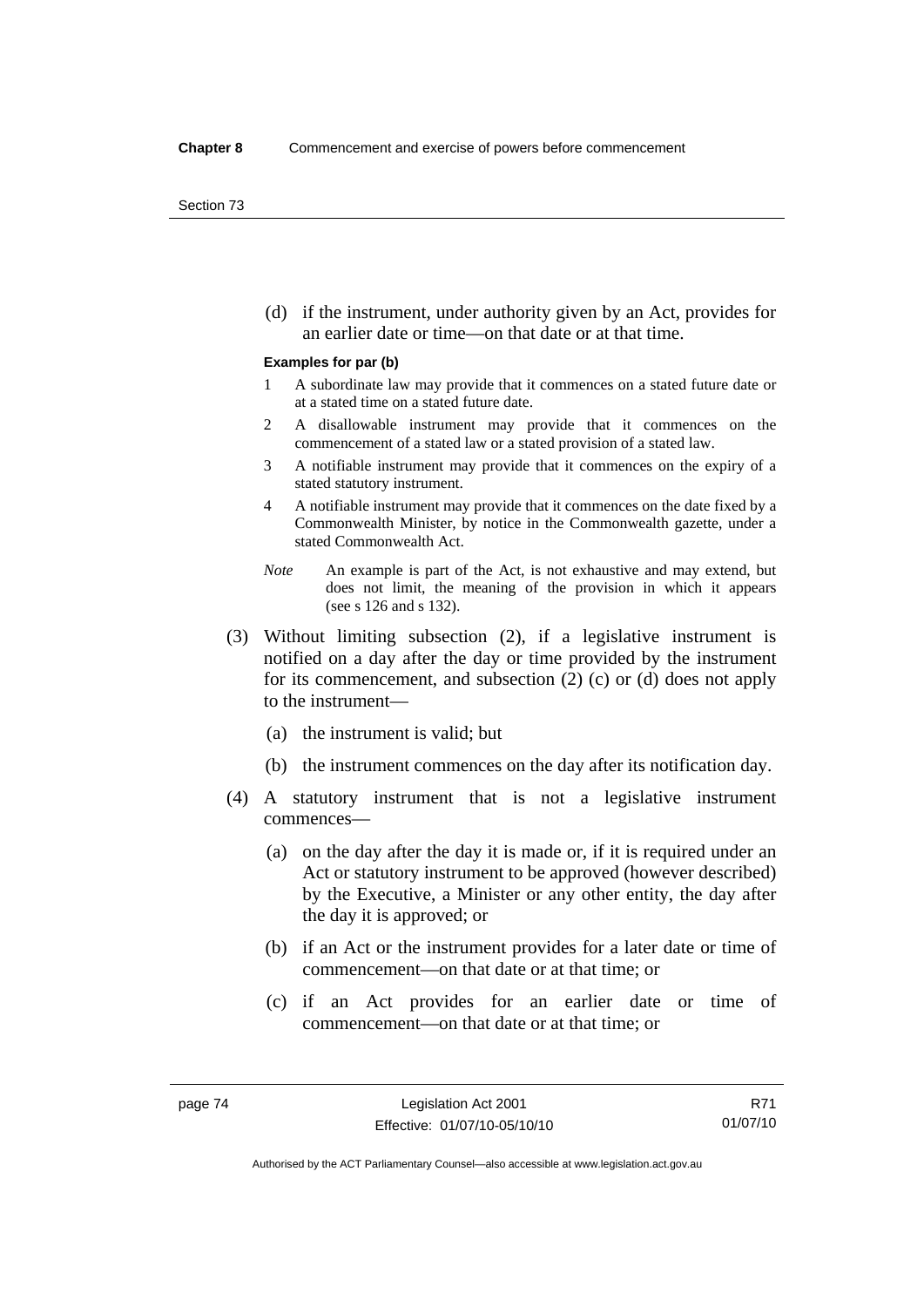- (d) if the instrument, under authority given by an Act, provides for an earlier date or time—on that date or at that time.
- (5) This section is subject to the following sections:
	- (a) section 75 (Commencement of naming and commencement provisions);
	- (b) section 76 (Non-prejudicial provision may commence retrospectively);
	- (c) section 79 (Automatic commencement of postponed law);
	- (d) section 79A (Commencement of amendment of uncommenced law);
	- (e) section 81 (Exercise of powers between notification and commencement).
- (6) This section is a determinative provision.
	- *Note* See s 5 for the meaning of determinative provisions, and s 6 for their displacement.

# **74 Time of commencement**

- (1) If an Act commences on a day, it commences at the beginning of the day unless a different time of commencement is provided by the Act, another Act, or a commencement notice providing for the commencement of the Act.
- (2) If a statutory instrument commences on a day, it commences at the beginning of the day unless a different time of commencement is provided by the instrument, an Act, or a commencement notice providing for the commencement of the instrument.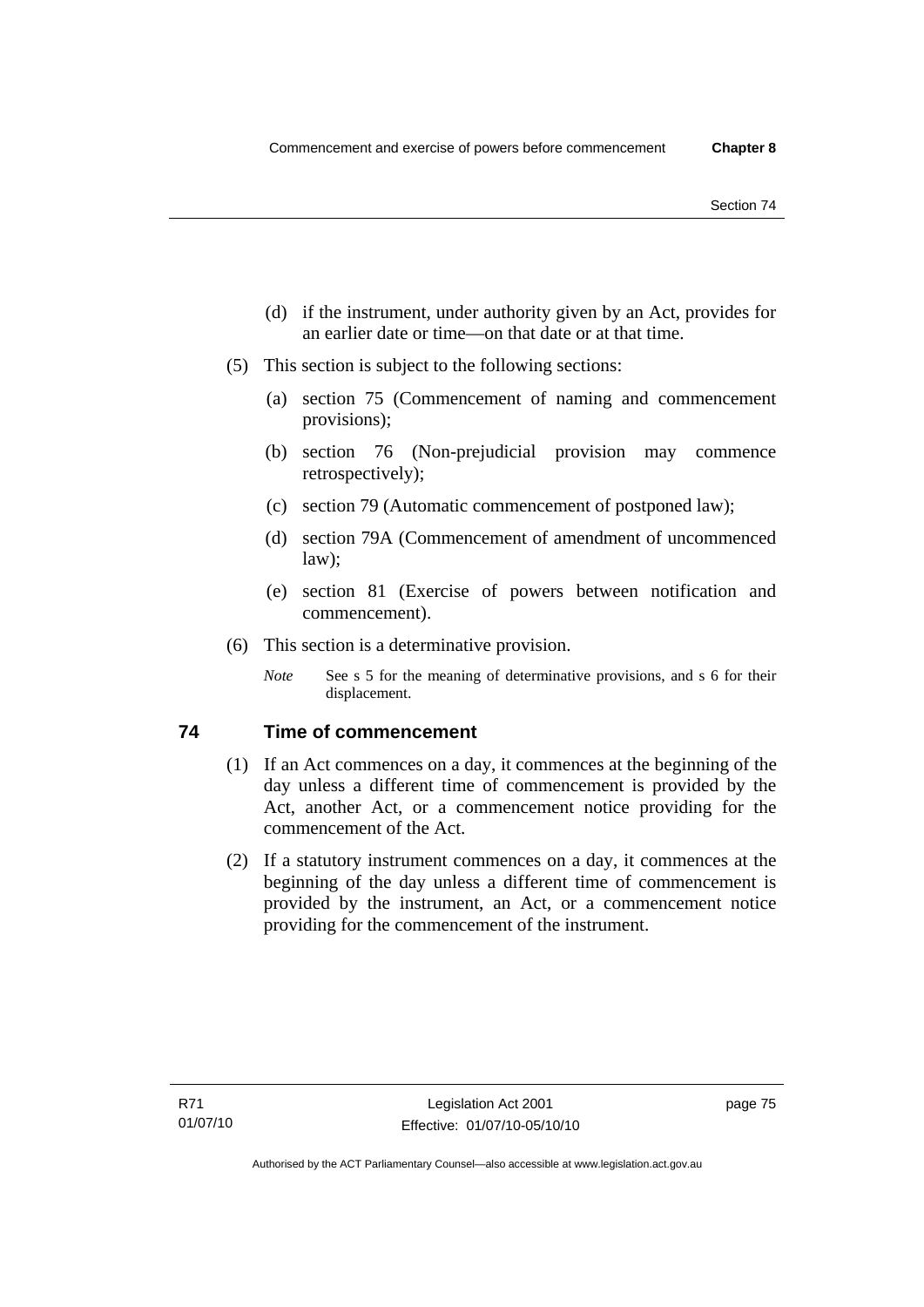# **75 Commencement of naming and commencement provisions**

 (1) The provisions of a law providing for its name and commencement automatically commence on its notification day.

#### **Example**

The *XYZ Act 2002* was notified on 1 October 2002. It contains the following provision:

#### **2 Commencement**

This Act commences on 1 December 2002.

The provisions of the *XYZ Act 2002* providing for its name and commencement commence on 1 October 2002.

- *Note* An example is part of the Act, is not exhaustive and may extend, but does not limit, the meaning of the provision in which it appears (see s 126 and s 132).
- (2) However, if a provision of the law commences before the law's notification day, the naming and commencement provisions are taken to have automatically commenced—
	- (a) on that commencement; or
	- (b) if 2 or more provisions of the law commence at different times before the notification day—on the earlier or earliest of the commencements.

#### **Example**

## **2 Commencement**

(1) This Act, other than section 9 and section 10, commences on a day fixed by the Minister by written notice.

- (2) Section 9 is taken to have commenced on 1 July 2001.
- (3) Section 10 is taken to have commenced on 1 August 2001.

The provisions of the *XYZ Act 2001* providing for its name and commencement are taken to have commenced on 1 July 2001.

 (3) In the application of this section to a statutory instrument that is not a legislative instrument, a reference to the instrument's *notification*  day is a reference to the day after the day it is made or, if it is

R71 01/07/10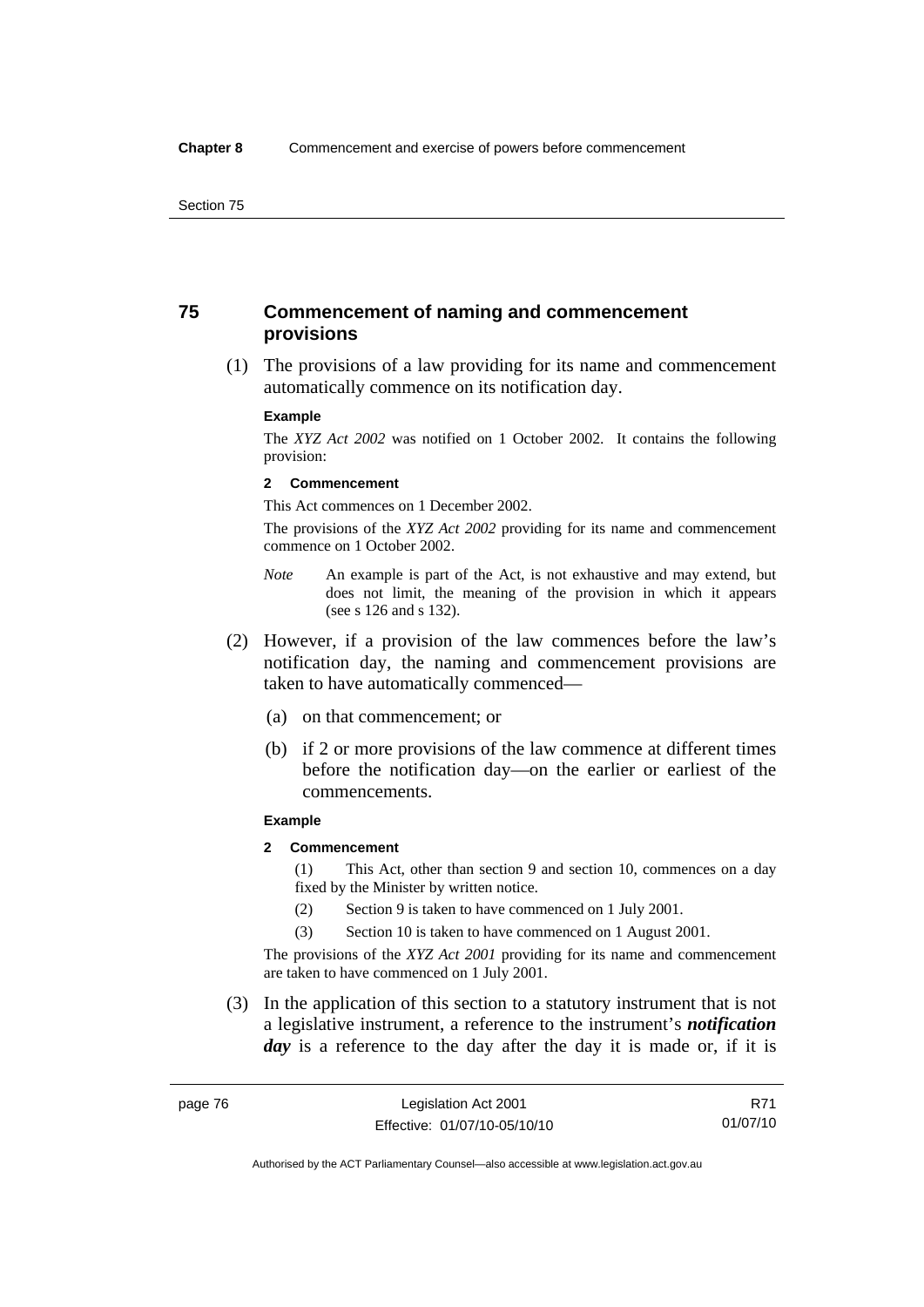required under an Act or statutory instrument to be approved (however described) by the Executive, a Minister or any other entity, the day after the day it is approved.

- (4) This section is a determinative provision.
	- *Note* See s 5 for the meaning of determinative provisions, and s 6 for their displacement.

# **75AA Commencement of provisions identifying amended laws**

- (1) This section applies if a law amends another law and includes a provision (a *legislation amended provision*) identifying the amended law.
- (2) The legislation amended provision automatically commences (or is taken to have automatically commenced)—
	- (a) on the commencement of the amendments; or
	- (b) if the amendments commence at different times—on the commencement of the earlier or earliest of the amendments.
- (3) This section is a determinative provision.
	- *Note* See s 5 for the meaning of determinative provision, and s 6 for their displacement.

# **75A Meaning of commences** *retrospectively*

- (1) An Act or legislative instrument commences *retrospectively* if it commences on a day or at a time earlier than the day after its notification day.
	- *Note* A reference to an Act or legislative instrument includes a reference to a provision of an Act or legislative instrument (see s 7 (3) and s 12 (2)).
- (2) A statutory instrument that is not a legislative instrument commences *retrospectively* if it commences on a day or at a time earlier than the day after the day it is made or, if it is required under an Act or statutory instrument to be approved (however described)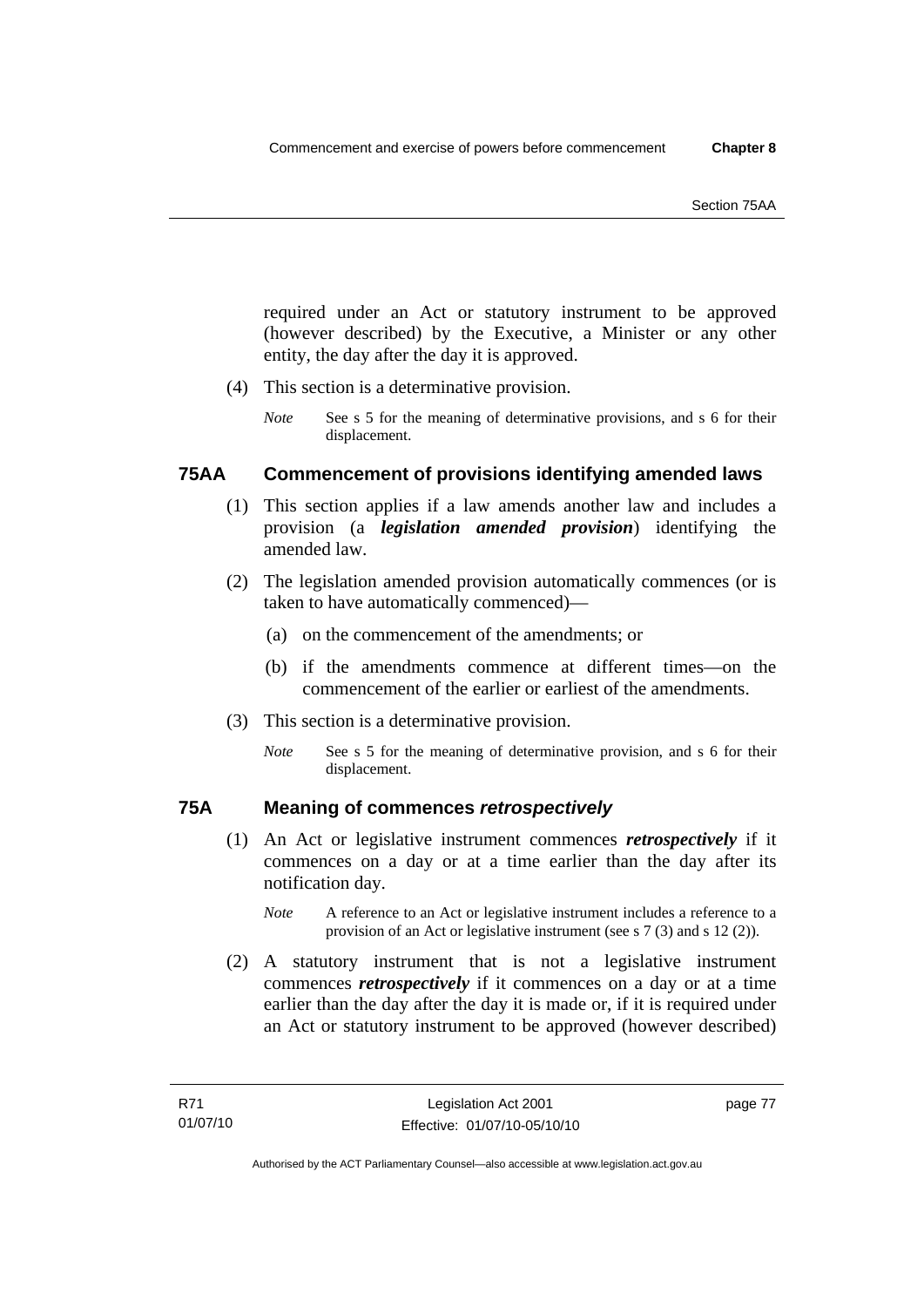by the Executive, a Minister or any other entity, the day after the day it is approved.

#### **75B Retrospective commencement requires clear indication**

 (1) A law must not be taken to provide for the law (or another law) to commence retrospectively unless the law clearly indicates that it is to commence retrospectively.

#### **Example**

The *XYZ Act 2003* was notified on 1 July 2003. It contains the following provision:

#### **2 Commencement**

This Act is taken to have commenced on 17 October 2001.

Section 2 clearly indicates that the Act is to commence retrospectively.

- *Note* An example is part of the Act, is not exhaustive and may extend, but does not limit, the meaning of the provision in which it appears (see s 126 and s 132).
- (2) This section is a determinative provision.
	- *Note* See s 5 for the meaning of determinative provisions, and s 6 for their displacement.

# **76 Non–prejudicial provision may commence retrospectively**

- (1) A statutory instrument may provide that a non-prejudicial provision of the instrument commences retrospectively.
- (2) Unless this subsection is displaced by, or under authority given by, an Act, a statutory instrument cannot provide that a prejudicial provision of the instrument commences retrospectively.

#### **Example**

The *Locust Damage Compensation Determination 2003* (a hypothetical disallowable instrument) sets out (among other things) the people who are eligible for compensation under a compensation fund. Previously, there was no restriction on who was eligible. The determination provides that it is taken to have commenced on 1 July 2003, but it is not notified until 15 August 2003. There is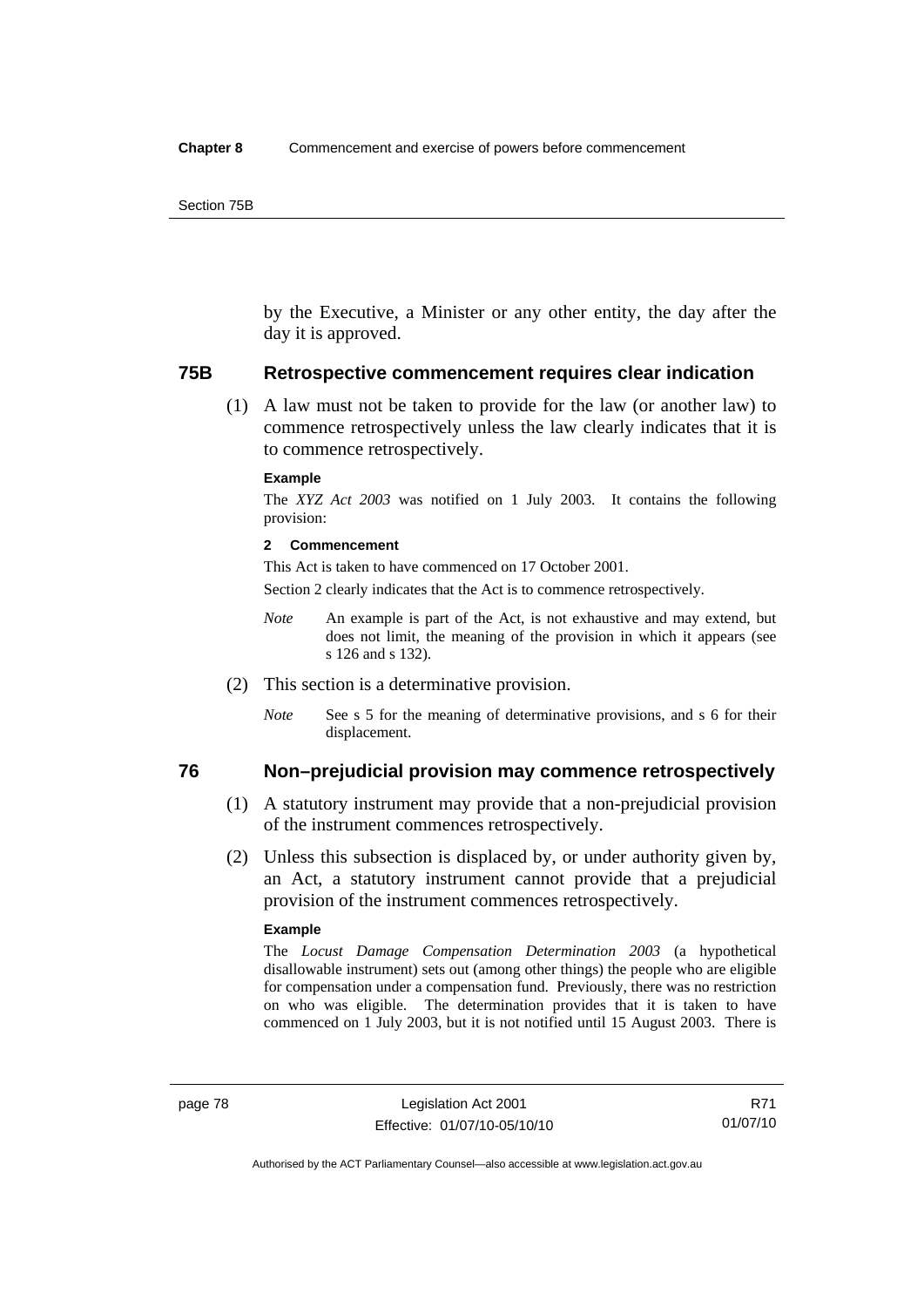nothing in the Act under which the determination is made (or any other Act) that authorises the retrospective commencement.

The provision of the determination that limits who can apply for compensation is a prejudicial provision (ie it adversely affects some people's right to receive compensation) and cannot commence retrospectively. Instead, it would commence on the day after the determination's notification day (see s 73 (3)).

(3) This section is a determinative provision.

*Note* See s 5 for the meaning of determinative provisions, and s 6 for their displacement.

(4) In this section:

*non-prejudicial provision* means a provision that is not a prejudicial provision.

*prejudicial provision* means a provision that operates to the disadvantage of a person (other than the Territory or a territory authority or instrumentality) by—

- (a) adversely affecting the person's rights; or
- (b) imposing liabilities on the person.

## **77 Commencement by commencement notice**

- (1) If a law is expressed to commence on a day fixed or otherwise determined by a notice—
	- (a) a single day, or a time on a single day, may be fixed or determined; or
	- (b) different days or times may be fixed or determined for different provisions.

#### **Example**

The *Hypothetical Act 2001* is expressed to commence on a day to be fixed by the Minister by written notice. Unless the Act has commenced automatically in accordance with section 79 (Automatic commencement of postponed law), any of the following arrangements for commencement would be possible:

(a) a notice could fix a single day (eg 5 June 2001) for the entire Act to commence;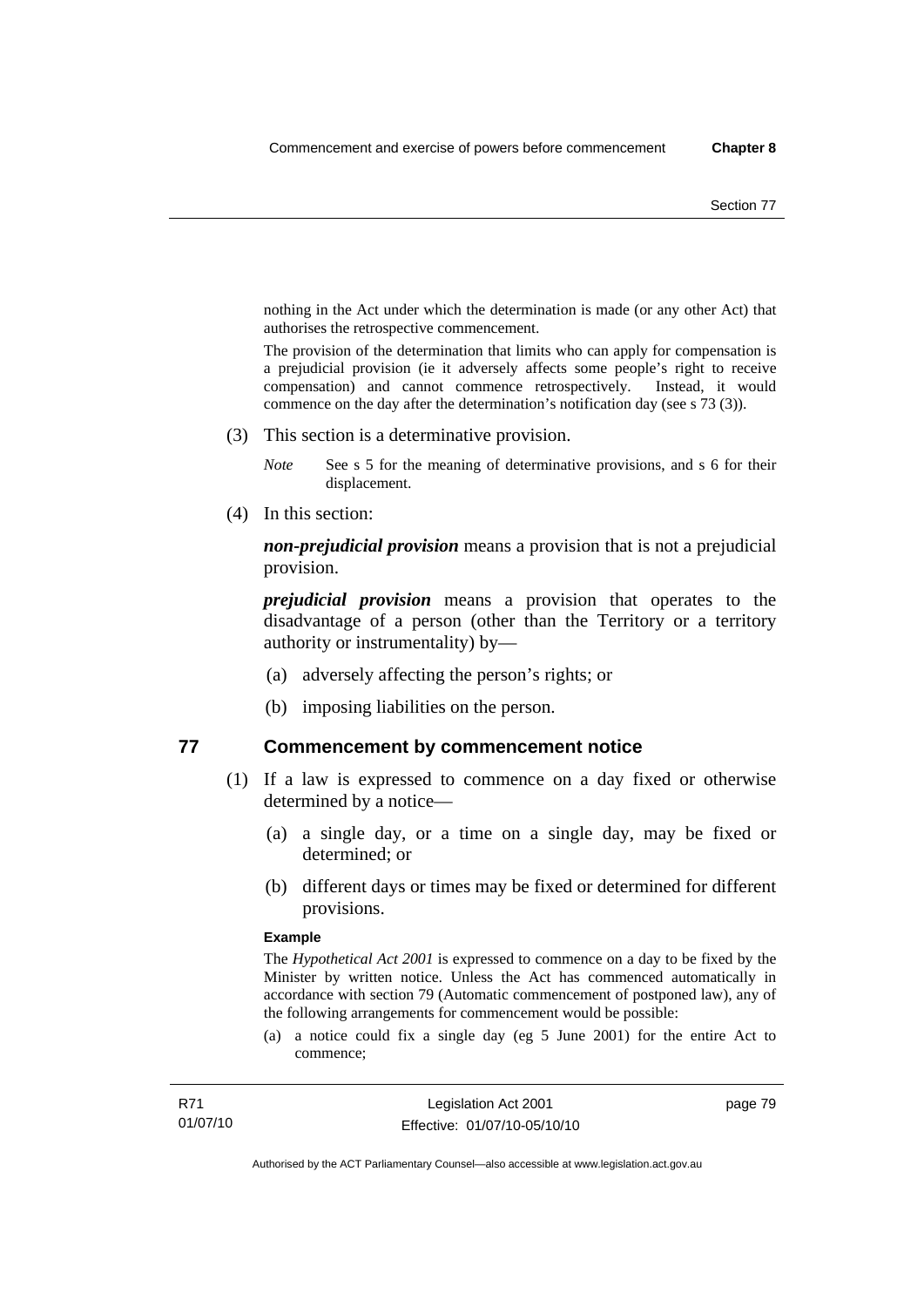- (b) a notice could fix a time on a single day (eg 8 pm on 5 June 2001) for the entire Act to commence;
- (c) a notice could fix different days or times for the different provisions of the Act to commence (eg part 7, part 9 and schedule 4 commence on 5 June 2001, part 11 commences at 5 pm on 30 June 2001, and the remaining provisions of the Act commence on 1 July 2001);
- (d) a notice could fix a single day (eg 5 June 2001) or a time on a single day (eg 8 pm on 5 June 2001) for the provisions of the Act not already commenced to come into operation.
- *Note* An example is part of the Act, is not exhaustive and may extend, but does not limit, the meaning of the provision in which it appears (see s 126 and s 132).
- (2) A commencement notice for a law is valid even if the day or time fixed or otherwise determined by the notice happens before the notice's notification day.
- (3) If the day or time fixed or otherwise determined by a commencement notice for a law happens on or before the notice's notification day, the law commences on the day after the notice's notification day.
- (4) However, subsection (3) does not apply to the commencement notice if—
	- (a) the notice clearly indicates that the law is to commence at an earlier date or time; and
	- (b) the notice provides for the earlier date or time under authority given by an Act.

#### **Example for par (a)**

the commencement notice provides that the law or statutory instrument is 'taken to have commenced' at the earlier date or time

- (5) This section is a determinative provision.
	- *Note* See s 5 for the meaning of determinative provisions, and s 6 for their displacement.

R71 01/07/10

Authorised by the ACT Parliamentary Counsel—also accessible at www.legislation.act.gov.au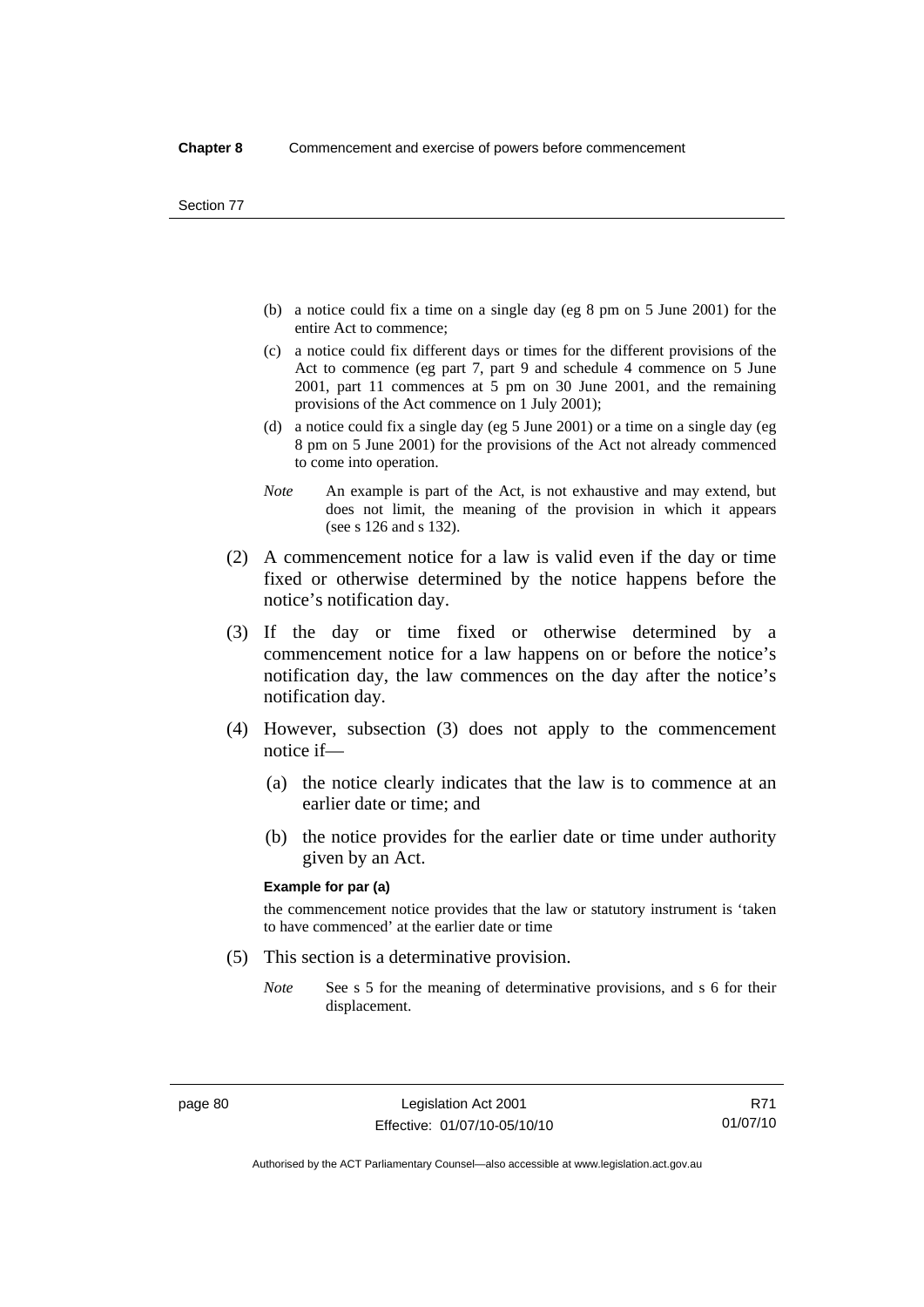# **78 Separate commencement of amendments**

 (1) Amendments made by a provision of a law may be given separate commencements, whether or not the provision is self-contained.

#### **Examples**

- 1 A provision of an amending law inserts 2 sections. The sections may be given separate commencements.
- 2 A provision of an amending law inserts a section that is divided into paragraphs. The paragraphs may be given separate commencements.
- *Note* An example is part of the Act, is not exhaustive and may extend, but does not limit, the meaning of the provision in which it appears (see s 126 and s 132).
- (2) This section is a determinative provision.
	- *Note* See s 5 for the meaning of determinative provisions, and s 6 for their displacement.

**79 Automatic commencement of postponed law** 

 (1) If a postponed law has not commenced within 6 months beginning on its notification day, it automatically commences on the first day after that period.

#### **Example**

The *Hypothetical Act 2001* was notified on 5 July 2001 and was expressed to commence on a day to be fixed by the Minister by written notice. If the Act had not commenced by notice on or before 4 January 2002, it would automatically commence on 5 January 2002.

- *Note* An example is part of the Act, is not exhaustive and may extend, but does not limit, the meaning of the provision in which it appears (see s 126 and s 132).
- (2) This section applies to a law unless it is displaced by, or under authority given by, an Act or, if the postponed law is a subordinate law or disallowable instrument, the postponed law.
- (3) This section is a determinative provision.
	- *Note* See s 5 for the meaning of determinative provisions, and s 6 for their displacement.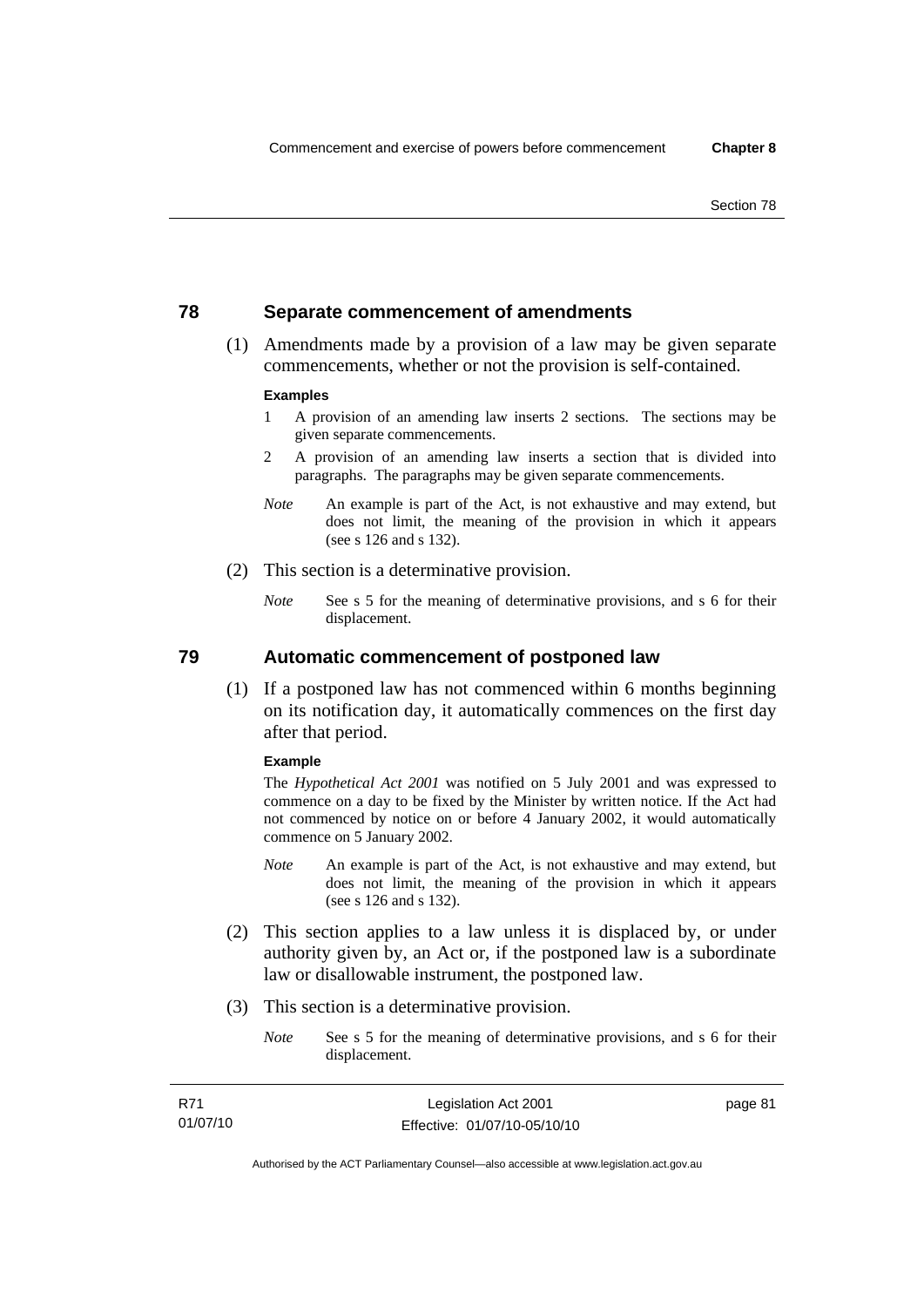(4) In this section:

*enact* includes make.

*law* means an Act, subordinate law, disallowable instrument or notifiable instrument.

*Note* A reference to an Act, subordinate law, disallowable instrument or notifiable instrument includes a reference to a provision of the Act, law or instrument (see s 7, s 8, s 9 and s 10).

*notification day*, for a postponed law, means the notification day of—

- (a) if the postponed law is a law—the law; or
- (b) if the postponed law is a provision of a law—the law that enacts the provision.

*postponed law* means a law that does not commence on its notification day because a law postpones its commencement until a day or time fixed or determined by a commencement notice.

## **79A Commencement of amendment of uncommenced law**

- (1) This section applies if a law (the *amending law*) amends a law that has not commenced (the *uncommenced law*).
- (2) The amendment of the uncommenced law does not of itself commence that law.
- (3) The amendment made by the amending law commences on the commencement of the uncommenced law.
- (4) This section is a determinative provision.
	- *Note* See s 5 for the meaning of determinative provisions, and s 6 for their displacement.

Authorised by the ACT Parliamentary Counsel—also accessible at www.legislation.act.gov.au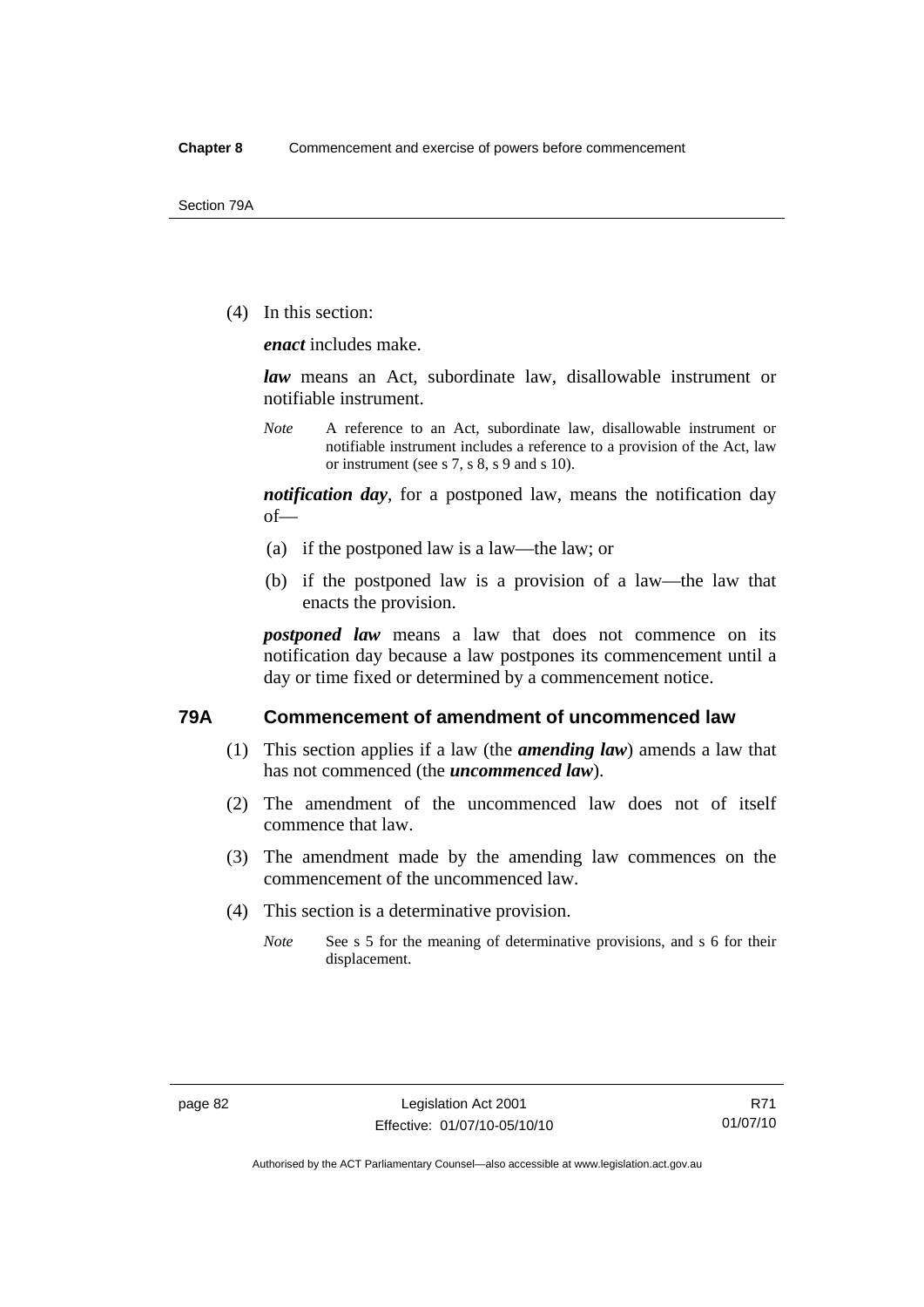## **80 References to** *commencement* **of law**

In a law, a reference to the *commencement* of the law, or another law, (the *law concerned*) is a reference to—

- (a) if the provisions of the law concerned (other than those providing for its name and commencement) commence, or are required to commence, on a single day or at a single time—the commencement of the remaining provisions; or
- (b) if paragraph (a) does not apply and the reference is in a provision of the law concerned—the commencement of the provision; or
- (c) in any other case—the commencement of the relevant provision of the law concerned.

# **81 Exercise of powers between notification and commencement**

- (1) This section applies to a power to make an appointment or statutory instrument, or to do anything else, in the following situations:
	- (a) the power is given by a law (the *authorising law*) that has been notified but has not commenced;
	- (b) the power is given by a law (the *authorising law*) as amended by another law (the *amending law*) and the laws have been notified, but all or any of them have not commenced.

#### **Examples of powers to which section applies**

- 1 power to delegate a function
- 2 power to give or issue an approval, consent, licence, permit or other authority (however described)
- 3 power to make an acting appointment
- 4 power to issue guidelines
- *Note* An example is part of the Act, is not exhaustive and may extend, but does not limit, the meaning of the provision in which it appears (see s 126 and s 132).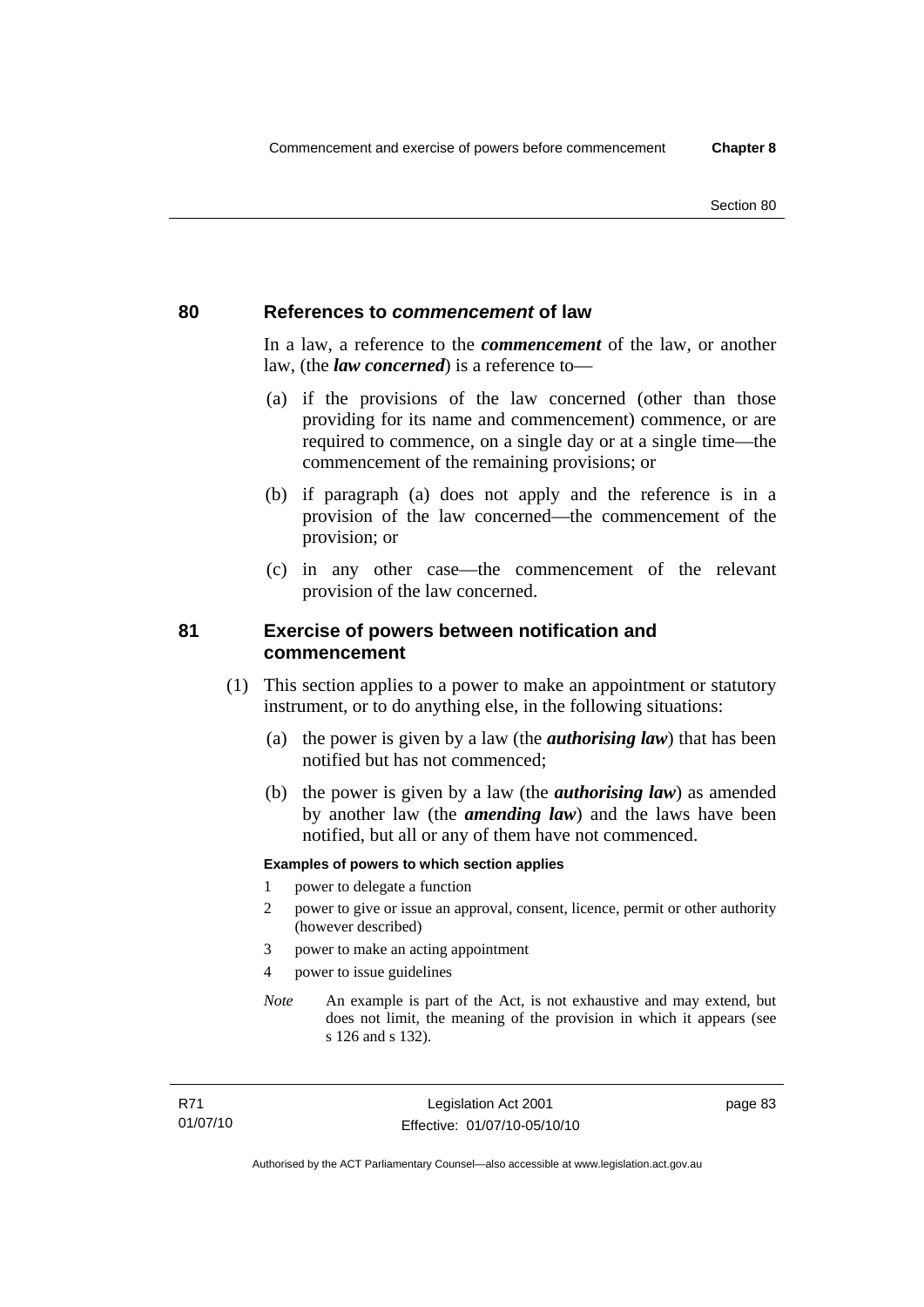- (2) To remove any doubt and without limiting subsection (1), this section applies to any of the following powers if the power is to be exercised in relation to an entity to be established by the authorising law or the authorising law as amended by the amending law:
	- (a) a power to make an appointment to the entity;
	- (b) a power to make a statutory instrument for the purposes of the entity;
	- (c) a power to do anything else in relation to the entity.

#### **Example**

This section applies to powers under an authorising law to be exercised in relation to the conduct of an election for members of a board to be established as a corporation by the authorising law.

- *Note* An example is part of the Act, is not exhaustive and may extend, but does not limit, the meaning of the provision in which it appears (see s 126 and s 132).
- (3) The power may be exercised at any time even though the authorising law, or the authorising law and amending law (or either of them), is not in force at the time.
- (4) For the exercise of the power, the authorising law, or the authorising law and amending law, are taken to be in force at the time of the exercise of the power.
- (5) Also, anything else may be done under the power at any time for the purpose of bringing, or in relation to bringing, the authorising law, or the authorising law as amended by the amending law, into operation.
- (6) If an appointment or statutory instrument made under this section declares that this subsection applies to it, then, unless the appointment or instrument commences on a different date or at a different time under another provision of this chapter, the appointment or instrument commences on—

Authorised by the ACT Parliamentary Counsel—also accessible at www.legislation.act.gov.au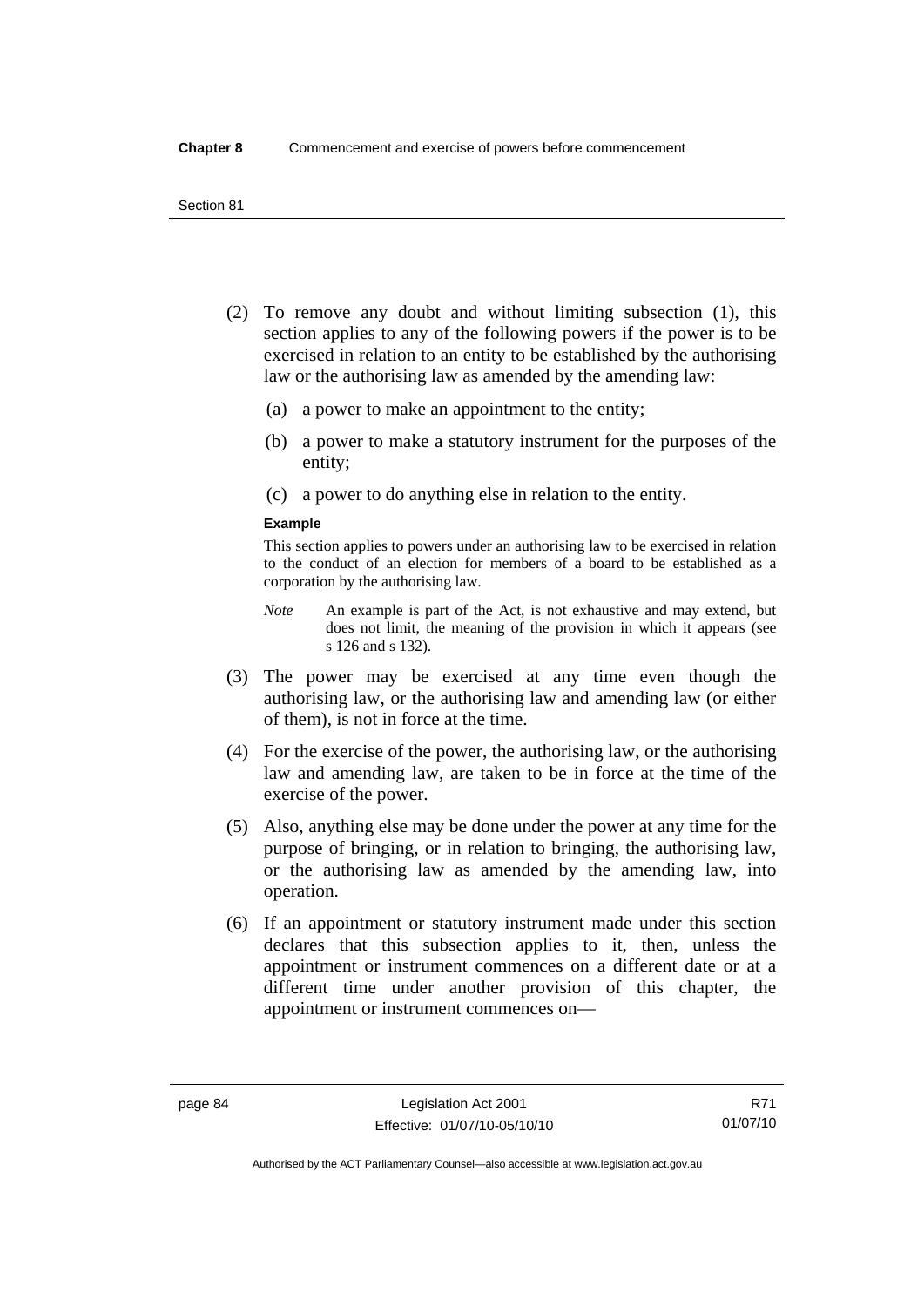- (a) for an appointment or statutory instrument that is a legislative instrument—the day after its notification day; or
- (b) for any other appointment or statutory instrument—the day after the day it is made or, if it is required under an Act or statutory instrument to be approved (however described) by the Executive, a Minister or any other entity, the day after the day it is approved.
- (7) In any other case, an appointment or statutory instrument made under this section commences on the latest of the following:
	- (a) the commencement of the authorising law or, if subsection (1) (b) applies and the amending law commences after the authorising law, the commencement of the amending law;
	- (b) on the day or at the time the appointment or instrument would have commenced if it had not been made under this section.
- (8) In the application of this section to a statutory instrument that is not a legislative instrument, a reference to the instrument being *notified*  is a reference to the instrument being made or, if it is required under an Act or statutory instrument to be approved (however described) by the Executive, a Minister or any other entity, to the instrument being approved.
- (9) This section is a determinative provision.
	- *Note* See s 5 for the meaning of determinative provisions, and s 6 for their displacement.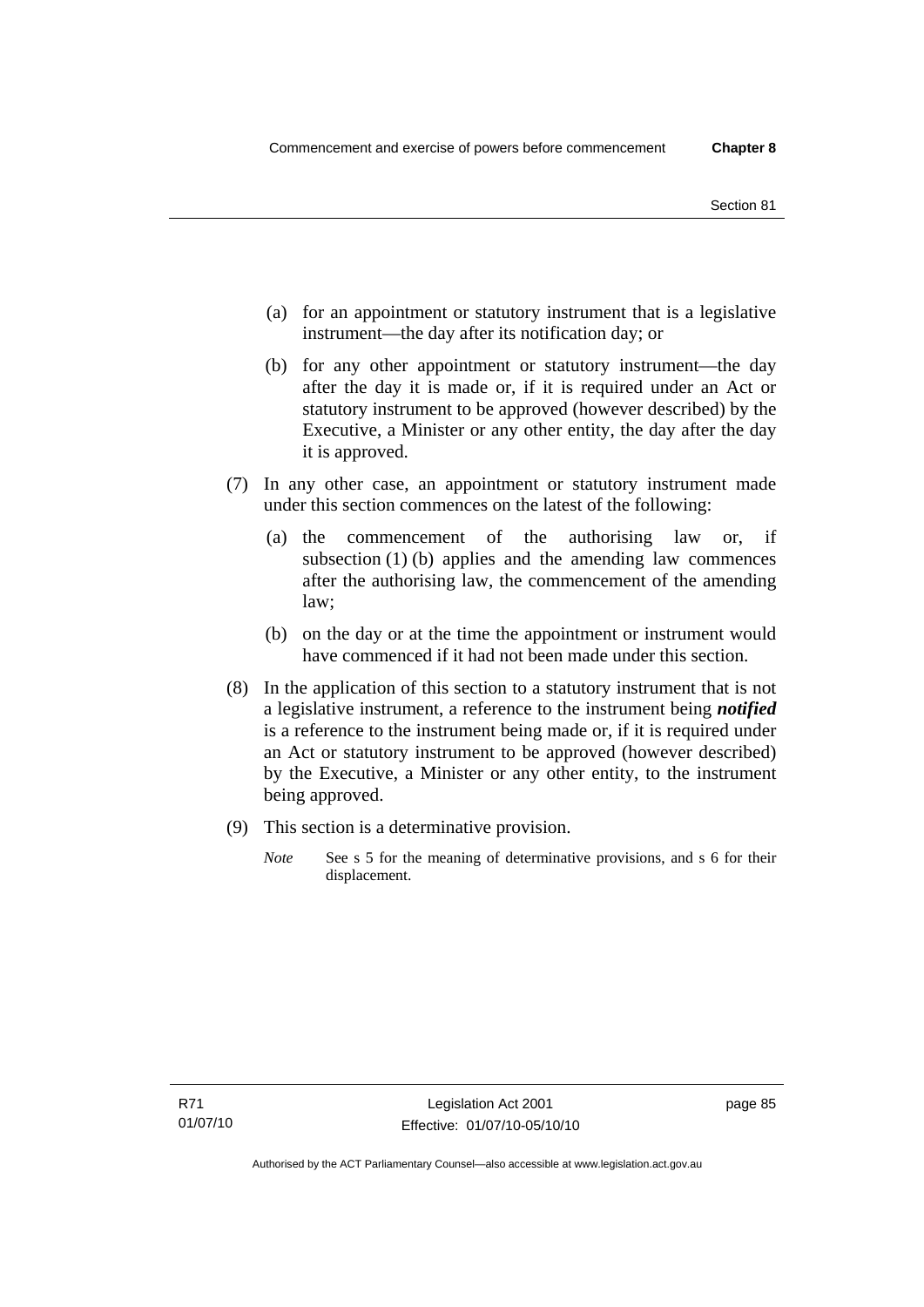Section 82

# **Chapter 9 Repeal and amendment of laws**

# **Part 9.1 General**

# **82 Definitions for ch 9**

In this chapter:

*amend* includes modify.

*law* means an Act or statutory instrument.

*Note* A reference to an Act or statutory instrument includes a reference to a provision of the Act or instrument (see s 7 and s 13).

*repeal* includes lapse and expire.

# **83 Consequences of amendment of statutory instrument by Act**

- (1) If an Act amends a statutory instrument, the instrument may be amended or repealed as if the amendment had been made by another statutory instrument of that kind.
- (2) This section is a determinative provision.
	- *Note* See s 5 for the meaning of determinative provisions, and s 6 for their displacement.

# **84 Saving of operation of repealed and amended laws**

- (1) The repeal or amendment of a law does not—
	- (a) revive anything not in force or existing when the repeal or amendment takes effect; or
	- (b) affect the previous operation of the law or anything done, begun or suffered under the law; or

Authorised by the ACT Parliamentary Counsel—also accessible at www.legislation.act.gov.au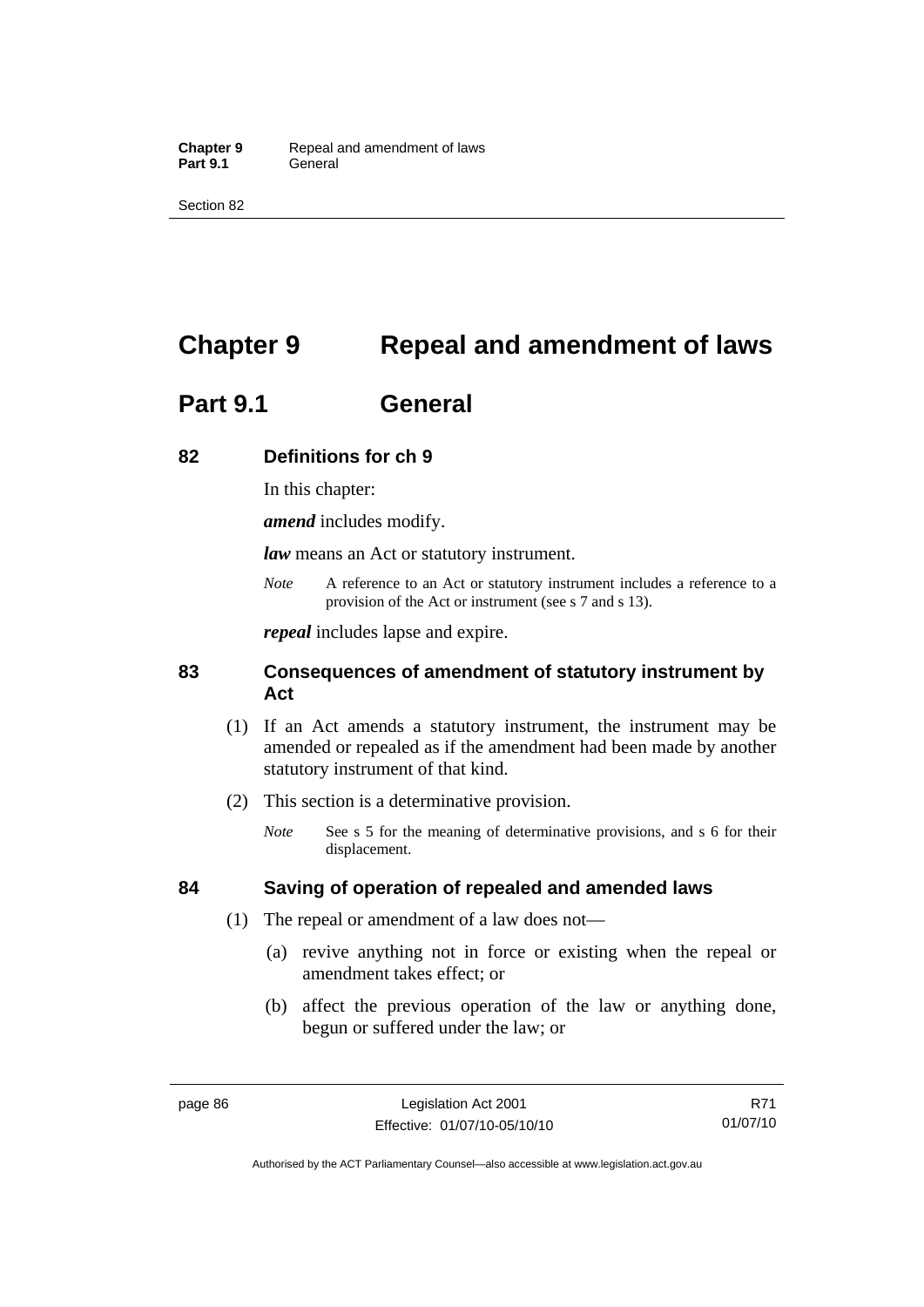- (c) affect an existing right, privilege or liability acquired, accrued or incurred under the law.
- (2) An investigation, proceeding or remedy in relation to an existing right, privilege or liability under the law may be started, exercised, continued or completed, and the right, privilege or liability may be enforced and any penalty imposed, as if the repeal or amendment had not happened.
- (3) Without limiting subsections (1) and (2), the repeal or amendment of a law does not affect—
	- (a) the proof of anything that has happened; or
	- (b) any right, privilege or liability saved by the law.
- (4) This section does not limit any other provision of this chapter and is in addition to any provision of the law by which the repeal or amendment is made.
- (5) This section is a determinative provision.

*Note* See s 5 for the meaning of determinative provisions, and s 6 for their displacement.

(6) In this section:

*liability* includes liability to penalty for an offence against the law.

*penalty* includes punishment and forfeiture.

*privilege* includes immunity.

*right* includes capacity, interest, status and title.

# **84A Creation of offences and changes in penalties**

- (1) If a law makes an act or omission an offence, the act or omission is only an offence if done or not done after the law commences.
- (2) If a law increases the maximum or minimum penalty, or the penalty, for an offence, the increase applies only to an offence committed after the law commences.

| R71      | Legislation Act 2001         |
|----------|------------------------------|
| 01/07/10 | Effective: 01/07/10-05/10/10 |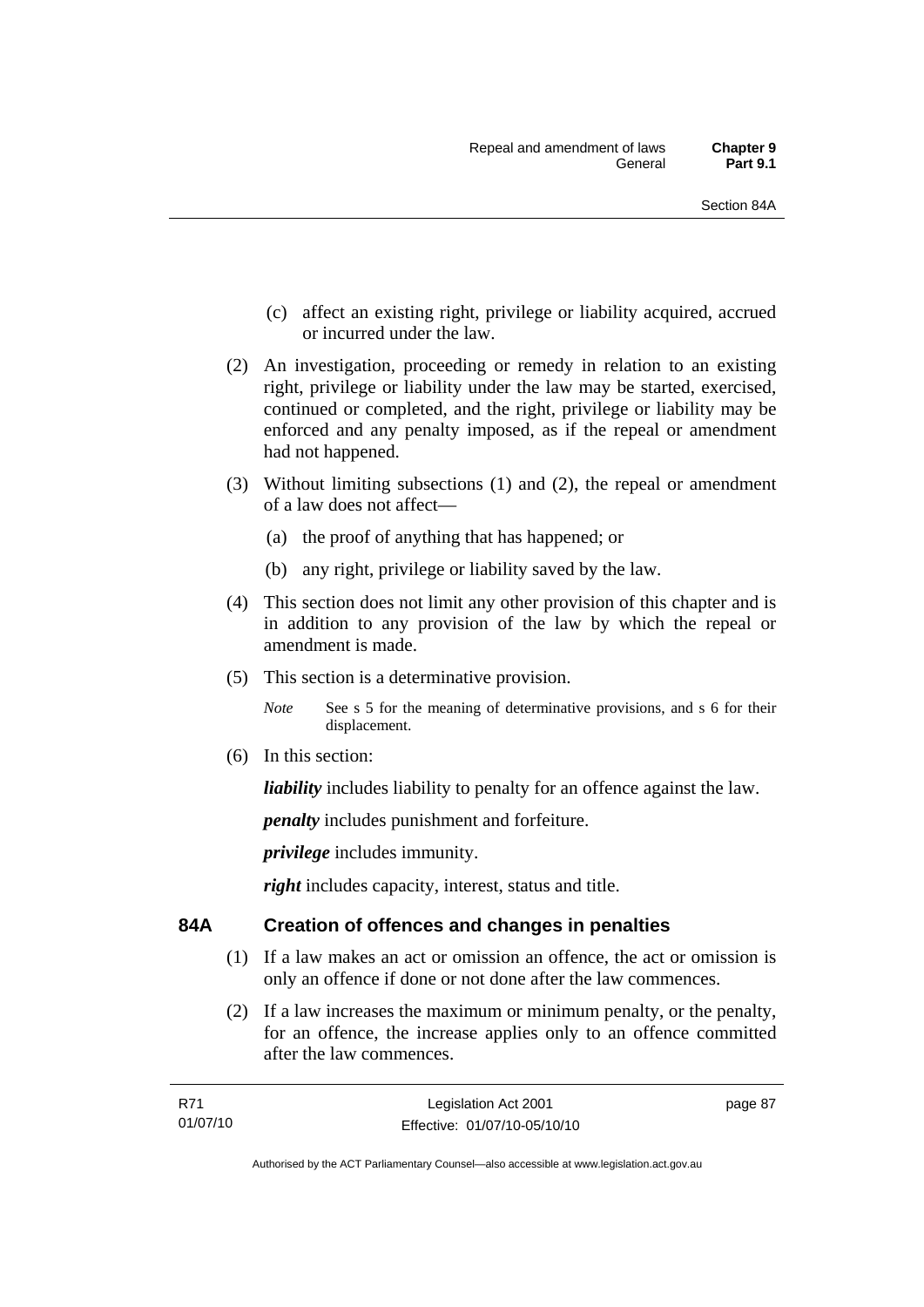| <b>Chapter 9</b> | Repeal and amendment of laws |
|------------------|------------------------------|
| <b>Part 9.1</b>  | General                      |

Section 84A

- (3) If a law reduces the maximum or minimum penalty, or the penalty, for an offence, the reduction applies to an offence committed before or after the law commences, but does not affect any penalty imposed before the law commences.
- (4) In this section:

*law* means an Act or subordinate law.

- *Note* A reference to an Act or statutory instrument includes a reference to a provision of the Act or instrument (see s 7 and s 8).
- (5) This section is a determinative provision.
	- *Note* See s 5 for the meaning of determinative provisions, and s 6 for their displacement.

page 88 Legislation Act 2001 Effective: 01/07/10-05/10/10

Authorised by the ACT Parliamentary Counsel—also accessible at www.legislation.act.gov.au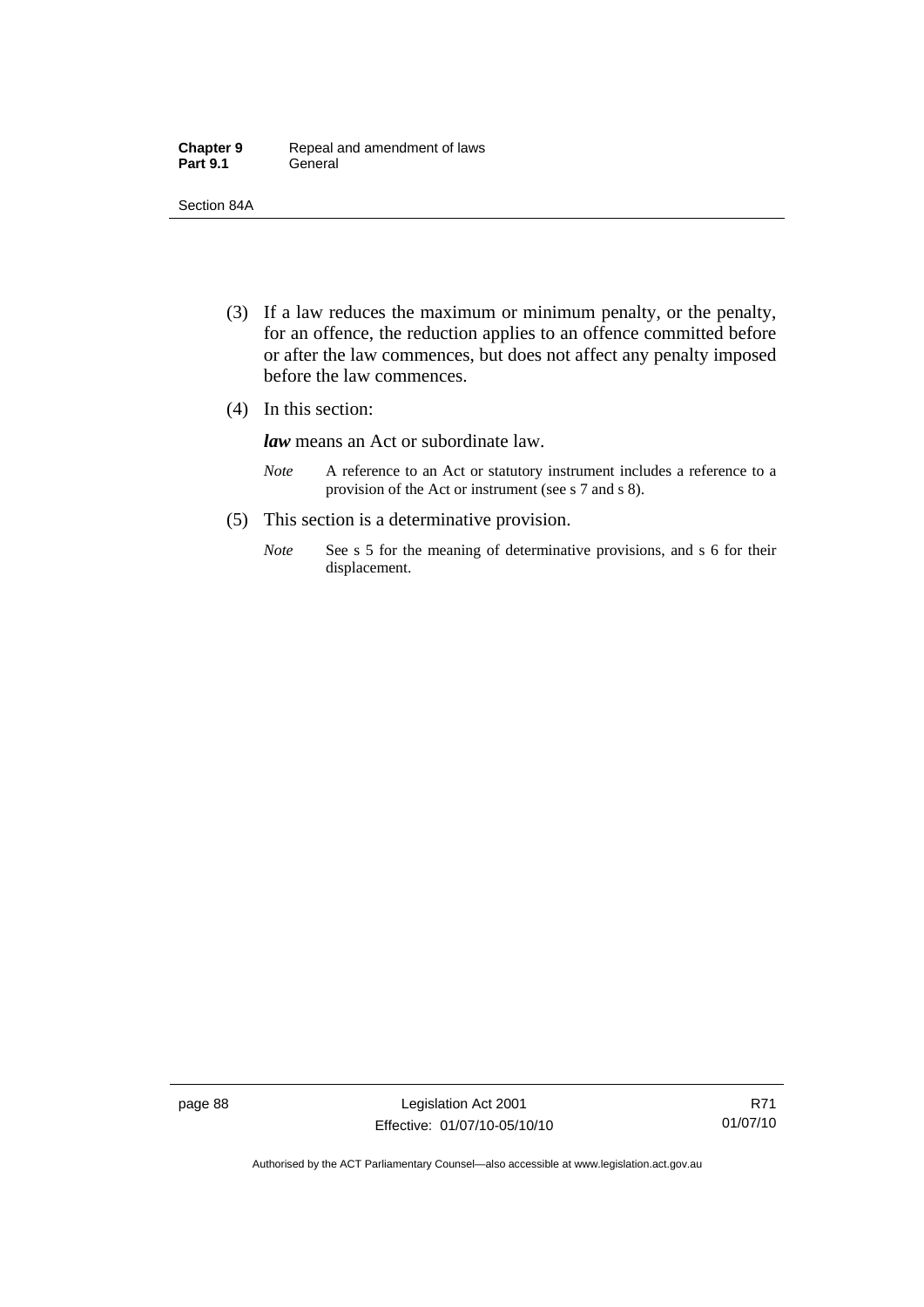# **Part 9.2 Repeal**

#### **85 When repeal takes effect**

- (1) This section applies if a law is repealed on a day.
- (2) If the law is remade on that day (with or without changes), the repeal takes effect when the remade law commences.

 (3) If the law is not remade on that day (with or without changes), the law continues in force until the end of the day and the repeal takes effect at midnight on the day.

# **86 Repealed and amended laws not revived on repeal of repealing and amending laws**

 (1) If a law (the *first law*) is repealed by another law (the *other law*), the first law is not revived only because the other law is repealed.

#### **Examples**

- 1 Act A repeals Act B. Act A is repealed. The repeal of Act A does not revive Act B.
- 2 Act A repeals Act B. Act A is automatically repealed under this Act, section 89 (Automatic repeal of certain laws and provisions). The repeal of Act A does not revive Act B.
- *Note* An example is part of the Act, is not exhaustive and may extend, but does not limit, the meaning of the provision in which it appears (see s 126 and s 132).

*Note* Under s 74, if a law commences on a day, it commences at the beginning of the day unless otherwise provided.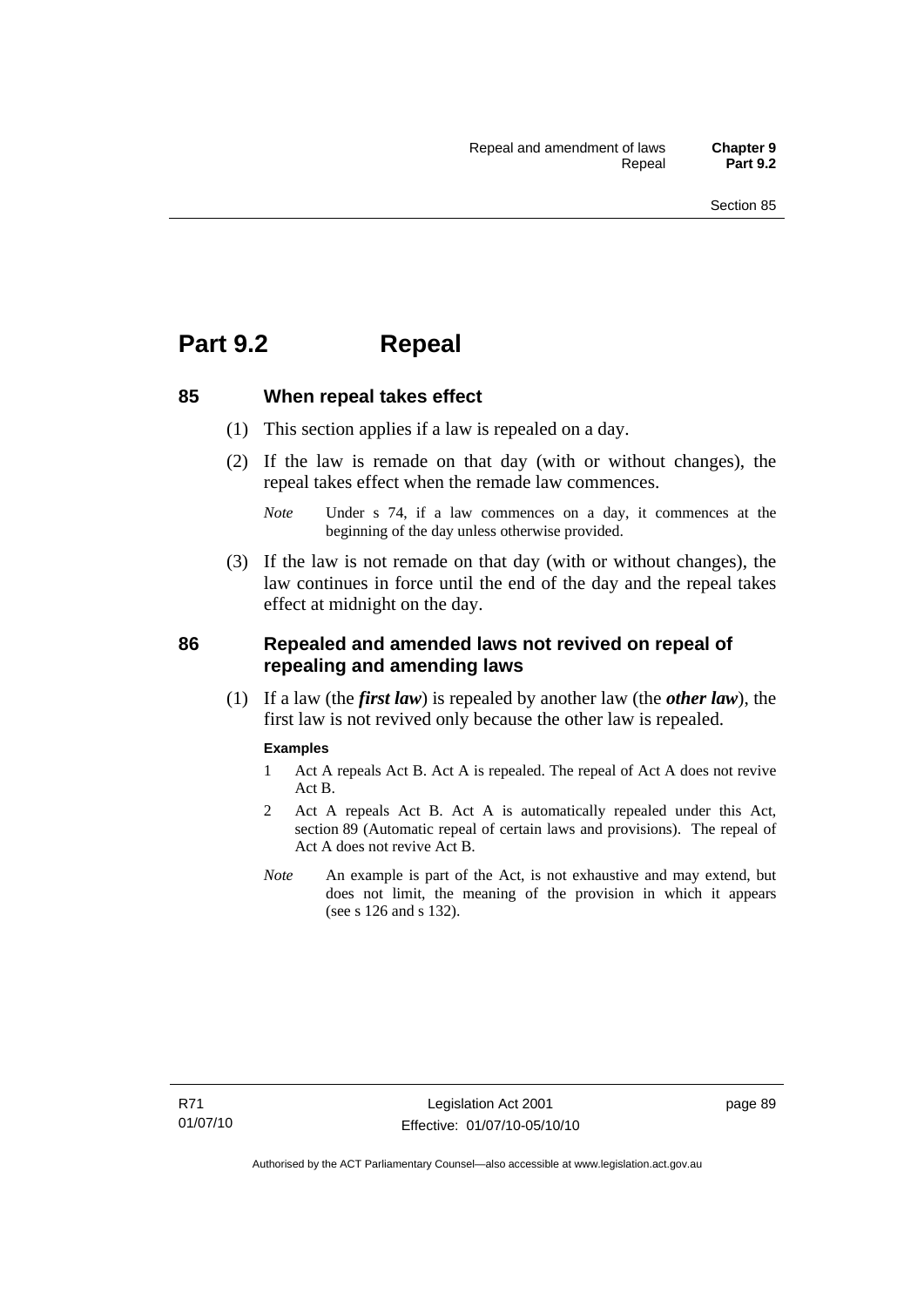Section 87

 (2) If a law (the *first law*) is amended by another law (the *other law*), the continuing operation of the amendments made by the other law is not affected only because the other law is repealed and, in particular, the first law is not revived in the form in which it was in before the amendments took effect only because of the repeal.

#### **Examples**

- 1 Act A amends Act B. Act A is repealed after it has commenced by a later Act C. The amendments made by Act A continue to operate, even though Act A has been repealed.
- 2 Act A amends Act B. Act A is automatically repealed under this Act, section 89. The amendments made by Act A continue to operate, even though Act A has been repealed.
- (3) This section does not limit any other provision of this chapter and is in addition to any provision of the law by which the repeal is made.
- (4) This section is a determinative provision.
	- *Note* See s 5 for the meaning of determinative provisions, and s 6 for their displacement.
- (5) In this section:

*amended* does not include modified.

*law* includes a rule of the common law (including equity).

## **Examples**

- 1 a common law offence
- 2 a common law rule of practice or procedure
- 3 a right to equitable relief

# **87 Commencement not undone if repealed**

- (1) If a provision of a law providing for the commencement of the law is repealed after the law has commenced, the repeal of the provision does not affect the continuing operation of the law.
- (2) If a commencement notice providing for the commencement of a law is repealed after the law has commenced, the repeal of the notice does not affect the continuing operation of the law.

R71 01/07/10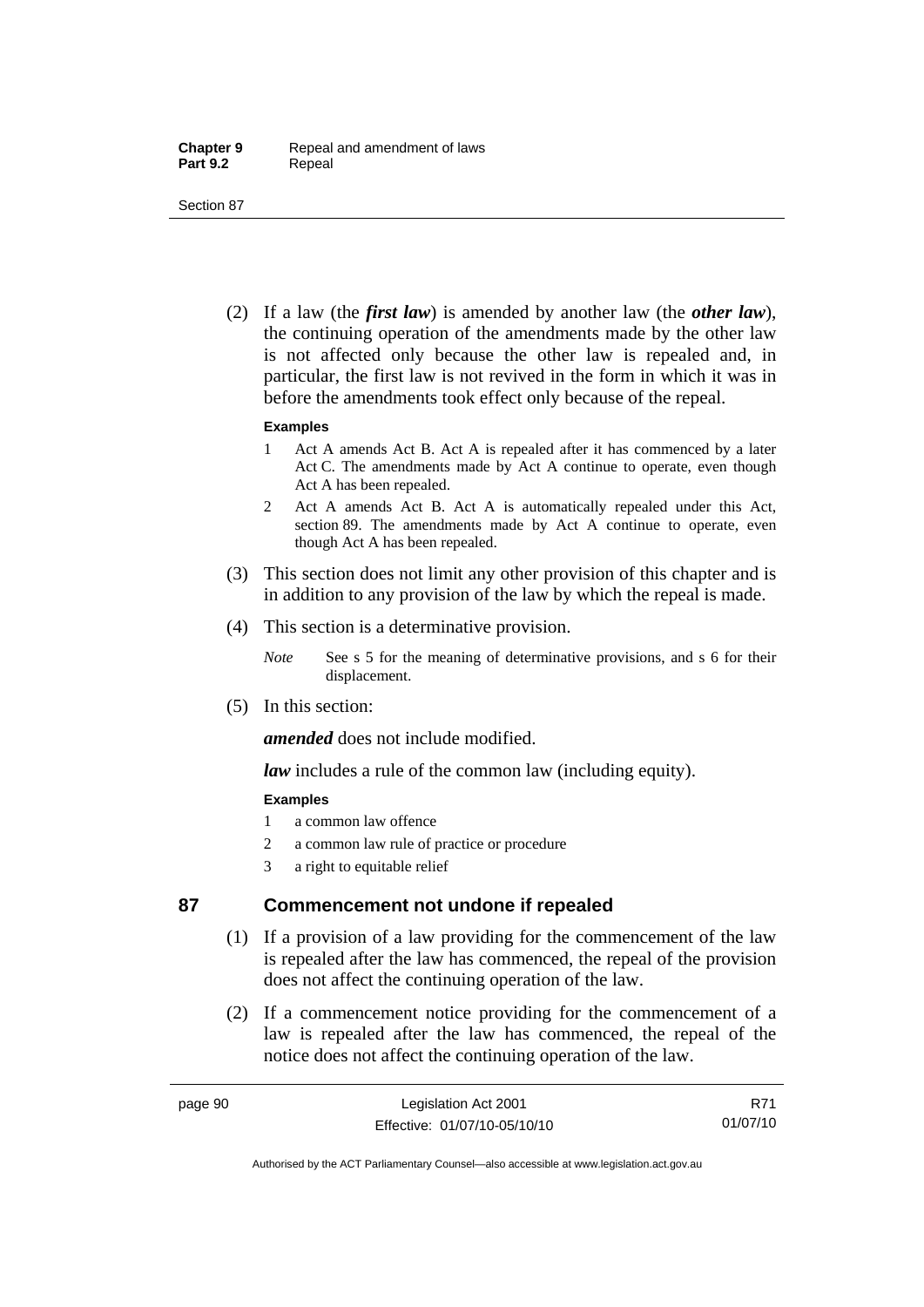- (3) This section does not limit any other provision of this chapter and is in addition to any provision of the law by which the repeal is made.
- (4) This section is a determinative provision.
	- *Note* See s 5 for the meaning of determinative provisions, and s 6 for their displacement.

## **88 Repeal does not end effect of transitional laws etc**

- (1) The continuing operation of a transitional law or validating law is not affected only because the law is repealed.
- (2) Subsection (1) does not apply to a law that is a transitional law or validating law because of modifications that it makes to another law.
- (3) If a law (the *savings law*) declares a law (the *declared law*) to be a law to which this section applies—
	- (a) the effect of the declared law does not end only because of its repeal; and
	- (b) the effect of the savings law does not end only because of its repeal.
- (4) A declaration may be made for subsection (3) about a law whether or not the Act is a law to which subsection (1) applies.
- (5) A declaration made for subsection (3) about a law does not imply that, in the absence of a declaration about it, another law is not a law to which this section applies.
- (6) This section does not limit any other provision of this chapter and is in addition to any provision of the law by which the repeal is made.
- (7) This section is a determinative provision.
	- *Note* See s 5 for the meaning of determinative provisions, and s 6 for their displacement.
- (8) To remove any doubt and without limiting section 6 (Legislation Act provisions must be applied), the application of this section to a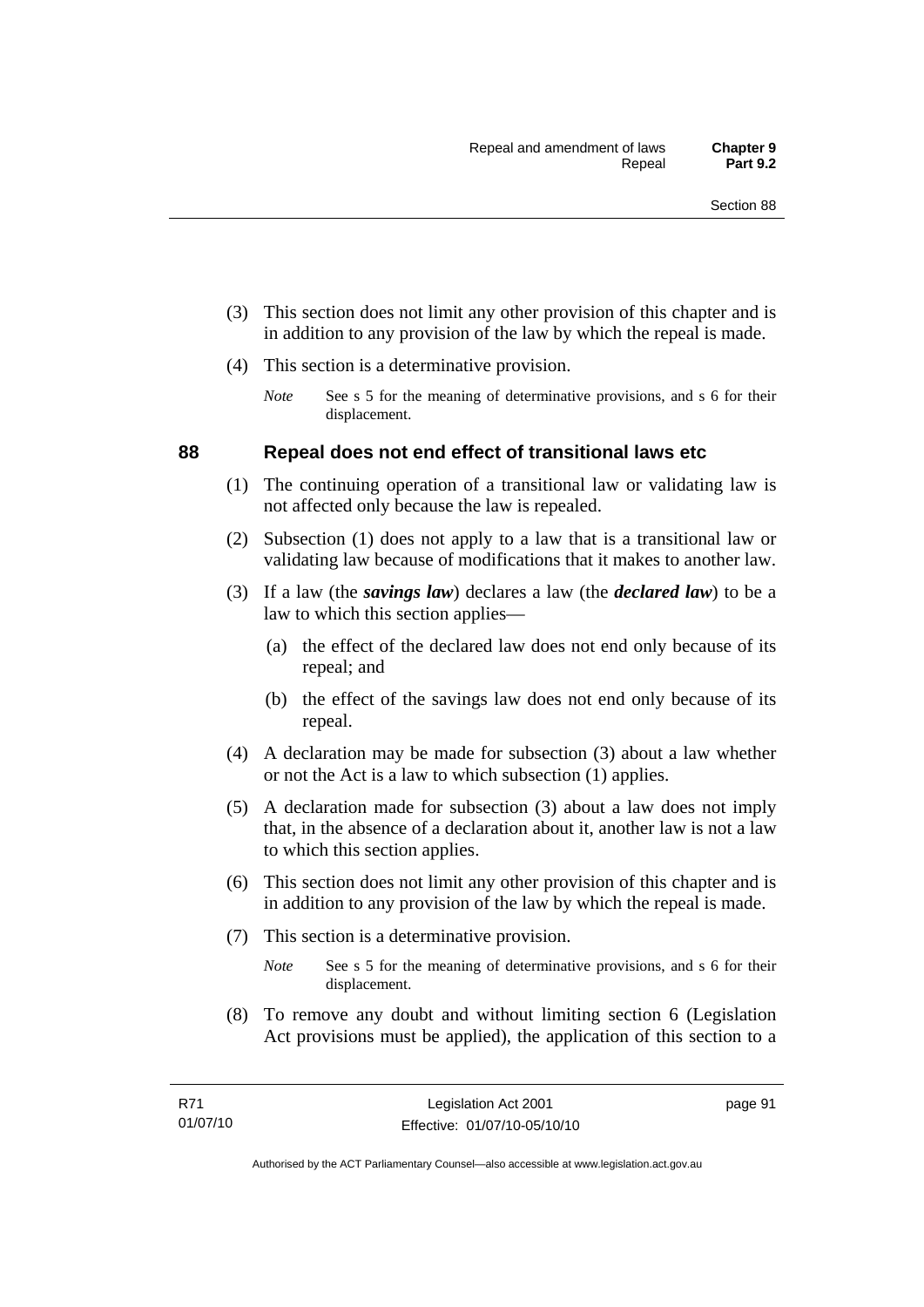#### **Chapter 9** Repeal and amendment of laws Part 9.2 **Repeal**

Section 88

law is not displaced only because the law is repealed and, in particular, the repeal of the law does not of itself imply an intention to displace the application of this section to the law.

(9) In this section:

#### *transitional law* means—

- (a) a law made or expressed to be made for a transitional purpose; or
- (b) a law that makes provision consequential on a law mentioned in paragraph (a).

#### **Examples**

- 1 a provision stating that an existing licence under a repealed Act is taken to be a licence of a particular kind under another Act and authorising the imposition of conditions under the other Act
- 2 a provision stating that a provision applies to certain applications made before the commencement of an amendment or only to applications made after the commencement of an amendment
- 3 a declaration made for subsection (3)
- *Note 1 Transitional* is defined in the dictionary to include application and savings.
- *Note 2* An example is part of the Act, is not exhaustive and may extend, but does not limit, the meaning of the provision in which it appears (see s 126 and s 132).

#### *validating law* means—

- (a) a law that validates something that is or may be invalid; or
- (b) a law that makes provision consequential on a law mentioned in paragraph (a).

#### **Examples**

- 1 a provision declaring an instrument to have been validly made and acts done in reliance on the instrument to have been validly done
- 2 a provision stating that an instrument that is declared valid is taken to have been amended in a particular way

Authorised by the ACT Parliamentary Counsel—also accessible at www.legislation.act.gov.au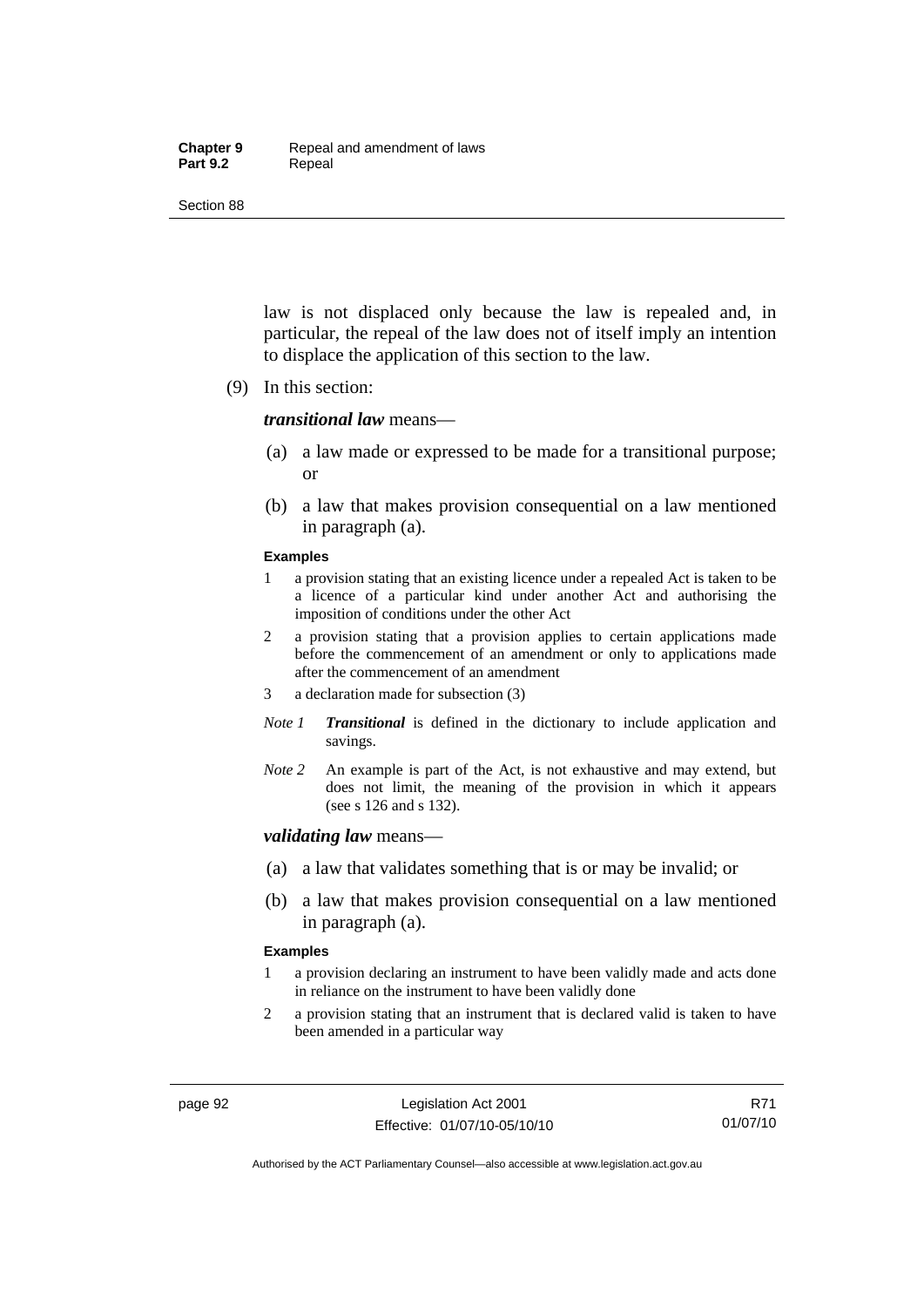#### **89 Automatic repeal of certain laws and provisions**

- (1) An amending law is automatically repealed on the day after—
	- (a) all of its provisions have commenced; or
	- (b) the last of its provisions that have not commenced are omitted or cannot commence.

#### **Example of provision that can no longer commence**

The *ABC Act 2005* includes a provision that amends the *XYZ Act 2000*. Before the provision commences, the *XYZ Act 2000* is repealed. The provision can, therefore, no longer commence.

- *Note* An example is part of the Act, is not exhaustive and may extend, but does not limit, the meaning of the provision in which it appears (see s 126 and s 132).
- (2) An appropriation Act is automatically repealed on the last day of the financial year for which it makes appropriations.
- (3) An amending provision of a law is automatically repealed immediately after all of the amendments and repeals made by it (or to which it relates) have commenced.
- (4) A commencement provision of a law is automatically repealed immediately after all of the provisions of the law have commenced.
- (5) A commencement notice is automatically repealed on the day after the day, or the last of the days, fixed or otherwise determined by the notice for the commencement of a law.
- (6) If an instrument making, or evidencing, an appointment (including an acting appointment) is a legislative instrument, the instrument is automatically repealed—
	- (a) on the day the appointment ends; or
	- (b) if the instrument makes 2 or more appointments that end on different days—on the day the last-ending appointment ends.
- (7) A repeal under this section has effect for all purposes, including, for example, any other provisions of this chapter about repeals.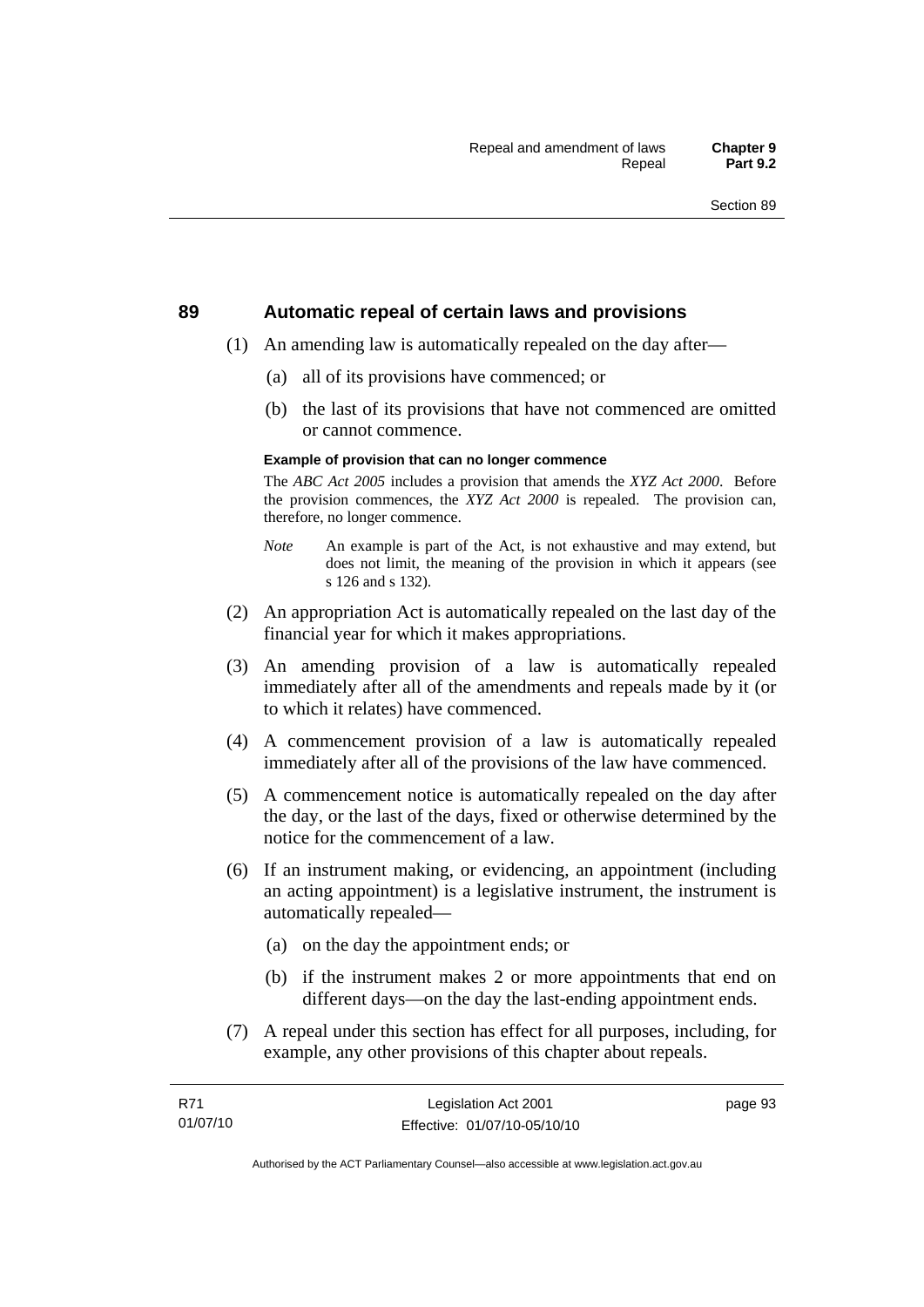- (8) If apart from this subsection a law would be automatically repealed on a day that is earlier than its notification day, the law is instead automatically repealed on the day after its notification day.
- (9) In the application of subsection (8) to a statutory instrument that is not a legislative instrument, a reference to the instrument's *notification day* is a reference to the day after the day it is made or, if it is required under an Act or statutory instrument to be approved (however described) by the Executive, a Minister or any other entity, the day after the day it is approved.
- (10) This section does not limit any other provision of this chapter.
- (11) This section is a determinative provision.
	- *Note* See s 5 for the meaning of determinative provisions, and s 6 for their displacement.
- (12) In this section:

*amend* does not include modify.

*amending law* means a law that consists only of provisions of the following kinds:

- (a) for an Act—the Act's long title;
- (b) a preamble or recital (however described);
- (c) a provision about the law's name;
- (d) a provision about the law's commencement;
- (e) a provision about the purposes of the law or any of its provisions;
- (f) a provision about the effect of notes;
	- *Note* A note itself is not part of an Act or statutory instrument (see s 127).

Authorised by the ACT Parliamentary Counsel—also accessible at www.legislation.act.gov.au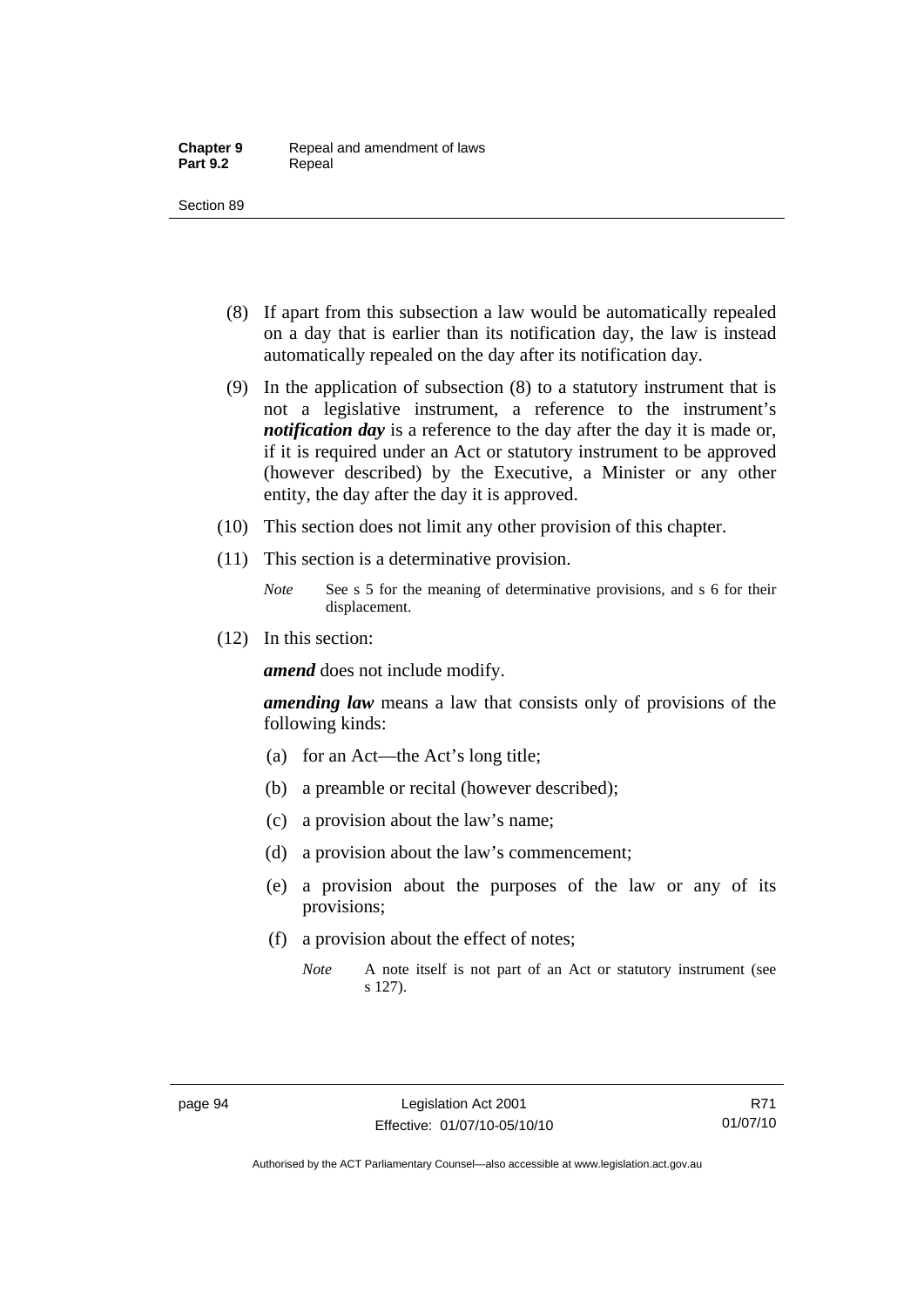- (g) a provision providing for the amendment or repeal of a law (including a provision identifying the amended or repealed law);
- (h) a provision declaring a law to be a law to which section 88 (Repeal does not end effect of transitional laws etc) applies;
- (i) a provision about the renumbering of a law;
- (j) a provision authorising or requiring something to be done under chapter 11 (Republication of Acts and statutory instruments).

#### **Example for par (e)**

an objects provision

*amending provision*, of a law, means a provision of the law that only amends or repeals a law, and includes—

- (a) any other provision (for example, a schedule) of the law that only identifies the law amended or repealed; and
- (b) any other provision (for example, a part heading) of the law that only identifies (or groups) provisions that are amended or repealed.

*appropriation Act*—see the *Financial Management Act 1996*, dictionary.

*commencement provision*, of a law, means a provision of the law that only provides for the commencement of the law.

#### **Example 1 for s 89**

The *Hypothetical Amending Act 2002* repeals and amends a number of Acts. The Act contains the following provisions:

- a long title
- a provision about the Act's name
- a provision about the Act's commencement
- repealing provisions (that is, a provision stating that the Act repeals the Acts mentioned in schedule 1 and a schedule (schedule 1) setting out the names of the repealed Acts)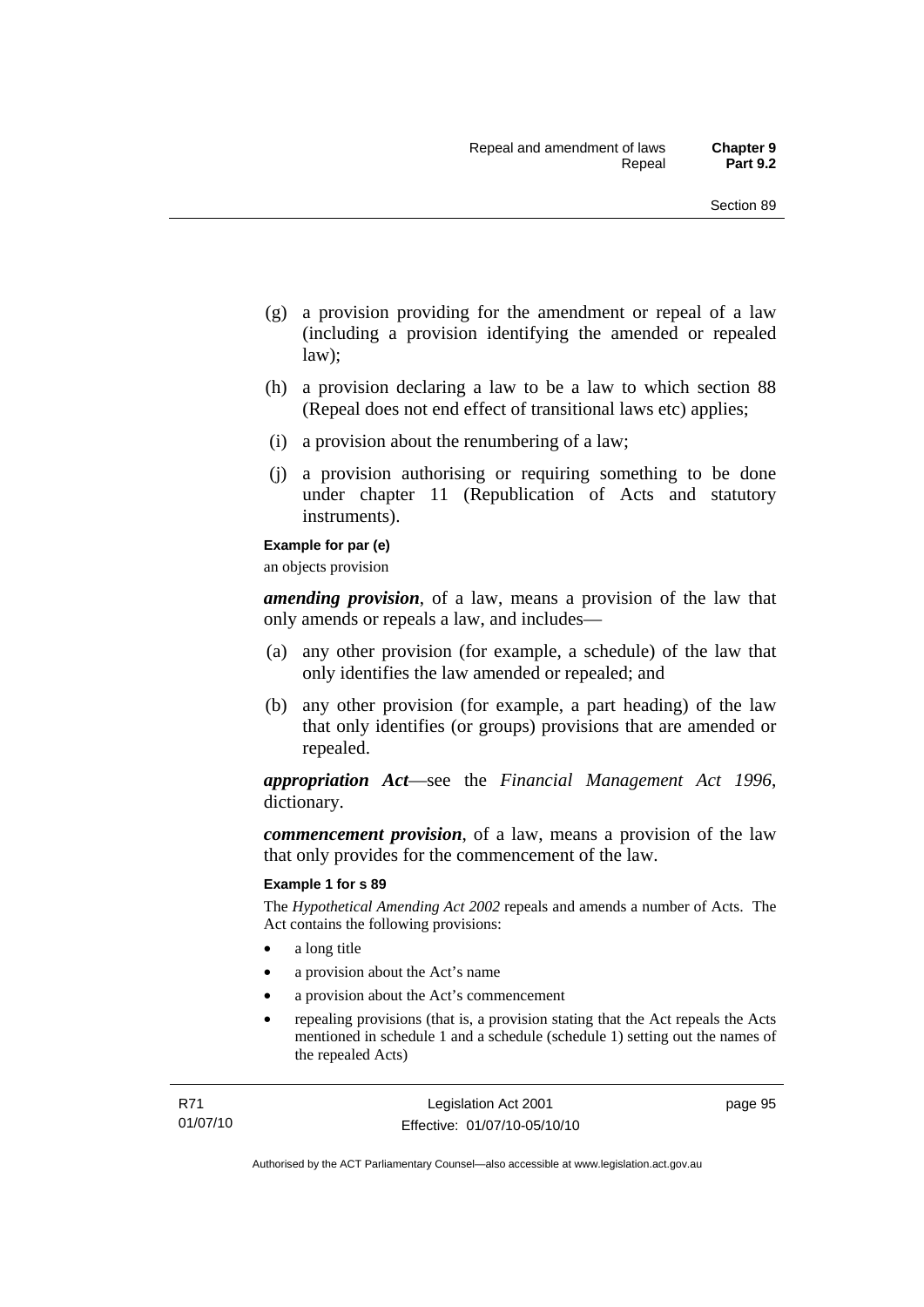- amending provisions (that is, a provision stating that the Act amends the Acts mentioned in schedule 2 and a schedule (schedule 2) setting out the amended Acts and the amendments of them)
- a provision about the application of this Act, section 88 (Repeal does not end effect of transitional laws etc) to a provision being repealed
- a provision requiring an amended Act (the *XYZ Act 1990*), or a provision of the *XYZ Act 1990*, to be renumbered in the next republication of the Act under this Act.

The Act contains no other provisions. Its repealing provisions, and its other provisions apart from the naming provision, the commencement provision and the amending provisions, commence on the day after its notification day, 22 March 2002. Its amending provisions commence on a date fixed by the Minister by written notice, 12 April 2002. The Act is automatically repealed under section 89 on the day after all of its provisions have commenced, 13 April 2002.

#### **Example 2 for s 89**

The *Example Act 2001* contains provisions establishing a new licensing scheme. It also amends several Acts and repeals others. Because it contains the scheme provisions, it is not an amending law covered by subsection (1). It is, therefore, not automatically repealed under section 89.

#### **Example 3 for s 89—see s (12), def** *amending provision*

The *Plant Diseases Act 2003* (hypothetical), part 6 is as follows:

#### Part 6 Repeals and consequential amendment

- **42 Repeal of Plant Diseases Act 1934**
	- The *Plant Diseases Act 1934* A1934-21 is repealed.
- **43 Repeal of Plant Diseases Regulation 1938** The *Plant Diseases Regulation 1938* (made on 11 February 1938) is repealed.
- **44 Administrative Decisions (Judicial Review) Act 1989, schedule 1, new item 6**  *insert* 
	- 6 This Act does not apply to decisions of the Minister under the *Plant Diseases Act 2003*, part 3 (Measures for the control of diseases and pests).

Under the definition of *amending provision*, the heading to part 6, as well as the contents of part 6, are automatically repealed under section 89.

*Note* An example is part of the Act, is not exhaustive and may extend, but does not limit, the meaning of the provision in which it appears (see s 126 and s 132).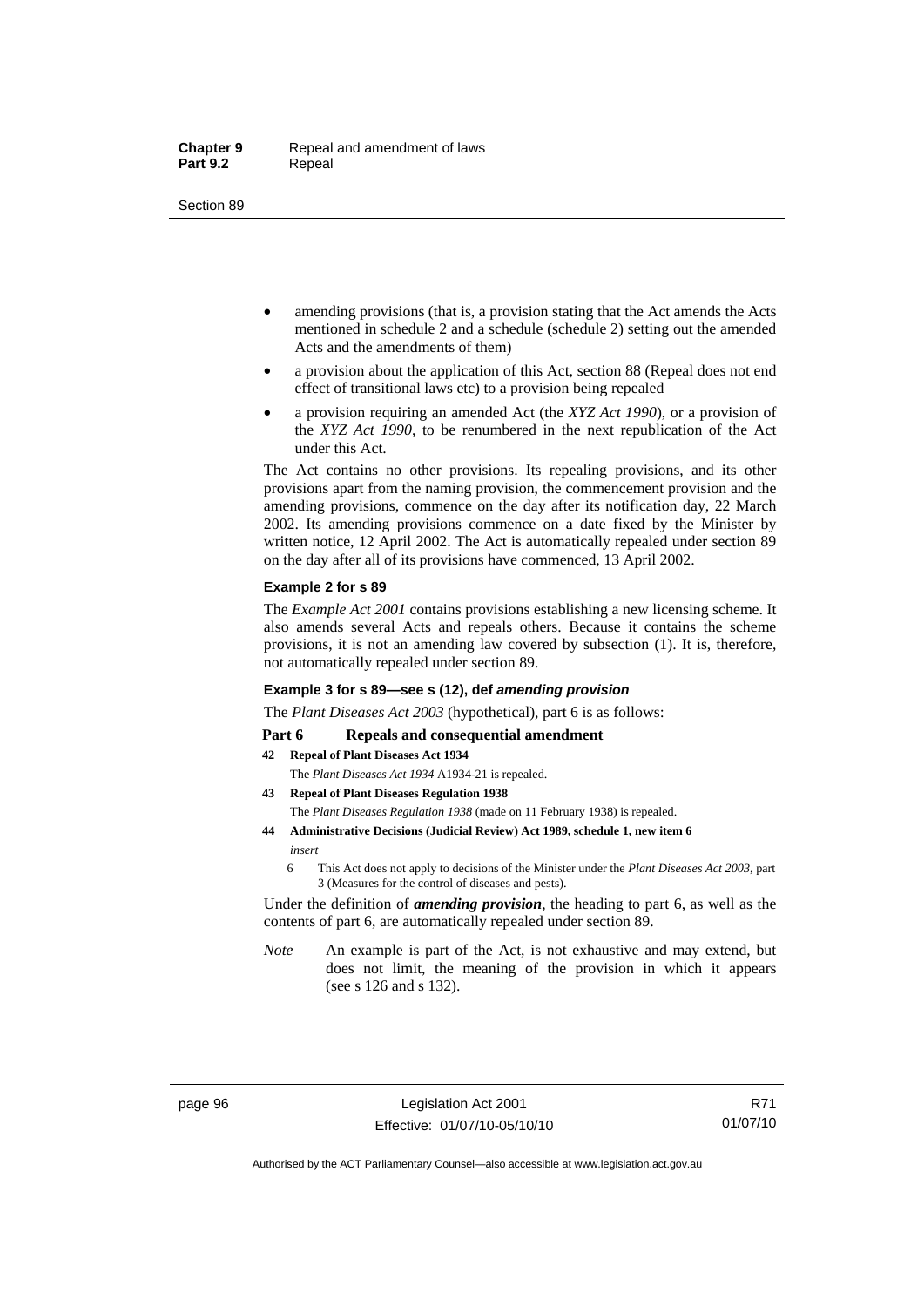## **Part 9.3 Amendment**

## **90 Law and amending laws to be read as one**

A law and all laws amending it are to be read as one.

## **91 Insertion of provisions by amending law**

- (1) This section applies if a law (the *amending law*) amends another law (the *amended law*) by inserting any of the following provisions, and does not exactly specify the position in the amended law where it is to be inserted:
	- (a) a chapter, part, division, subdivision, section or subsection (an *inserted chapter, part, division, subdivision, section* or *subsection*);
	- (b) a paragraph (an *inserted paragraph*);
	- (c) a subparagraph (an *inserted subparagraph*);
	- (d) a sub-subparagraph (an *inserted sub-subparagraph*);
	- (e) a definition (an *inserted definition*);
	- (f) any other provision (a *miscellaneous inserted provision*).
- (2) An inserted chapter, part, division, subdivision, section or subsection is inserted in the appropriate numerical or alphanumerical position in the amended law.
- (3) An inserted paragraph is inserted in the appropriate alphabetical position in the amended law.
- (4) An inserted subparagraph is inserted in the appropriate numerical or alphanumerical position in the amended law.
- (5) An inserted sub-subparagraph is inserted in the appropriate alphabetical position in the amended law.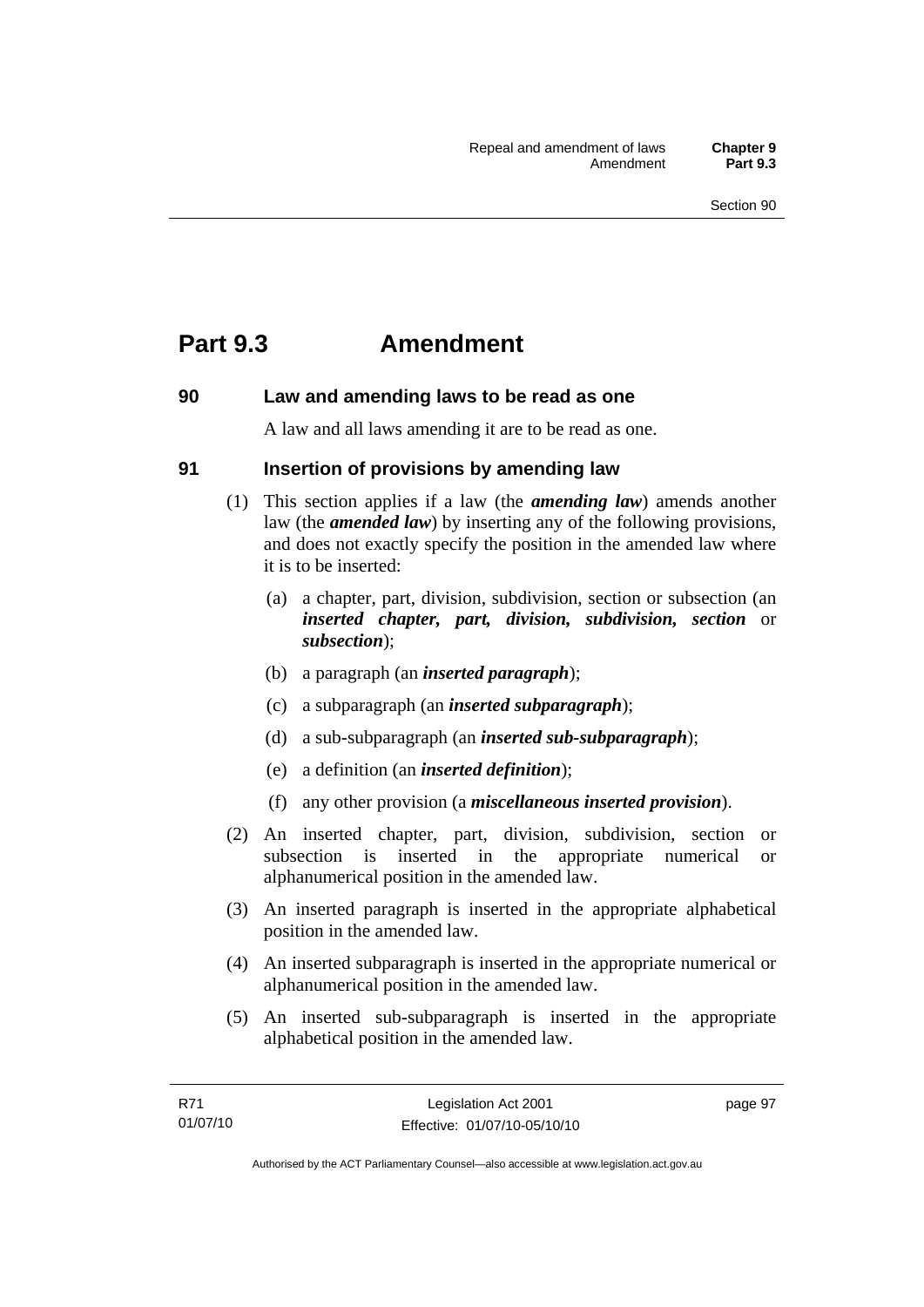- (6) An inserted definition is inserted in the appropriate alphabetical position (worked out on a letter-by-letter basis) in a series of definitions in the amended law.
- (7) A miscellaneous inserted provision is inserted in the appropriate position in the amended law.
- (8) In applying this section to a law that is divided otherwise than into sections, a reference to a section or subsection is a reference to a corresponding provision of the law.
- (9) In working out the appropriate position where a provision is to be inserted in the amended law, regard may be had to the following:
	- (a) the provision number or letter;
	- (b) the heading of the relevant amending provision of the amending law;
	- (c) any other amendments in the amending law including the order of amendments;
	- (d) anything else in the amending law or amended law;
	- (e) current legislative drafting practice.

#### **Examples**

- 1 If a part numbered '3' is to be inserted into an amended law with an existing sequence of parts 'part 1—part 2—part 4', inserted part 3 is inserted between parts 2 and 4.
- 2 If a division numbered '2.2A' is to be inserted into an amended law with an existing sequence of divisions in part 2 'division 2.1—division 2.2 division 2.3', inserted division 2.2A is inserted between divisions 2.2 and 2.3.
- 3 If a section numbered '6AA' is to be inserted into an amended law with an existing sequence of sections 'section 6—section 6A—section 6B', inserted section 6AA is inserted between sections 6A and 6B.
- 4 If a section numbered '7A' is to be inserted (by an amending section headed 'New section 7A', with the command '*in division 2.2, insert*') into an amended law with an existing sequence 'section 7 [in division 2.2] division 2.3 heading—section 8', inserted section 7A is inserted between section 7 and the division 2.3 heading (that is, at the end of division 2.2).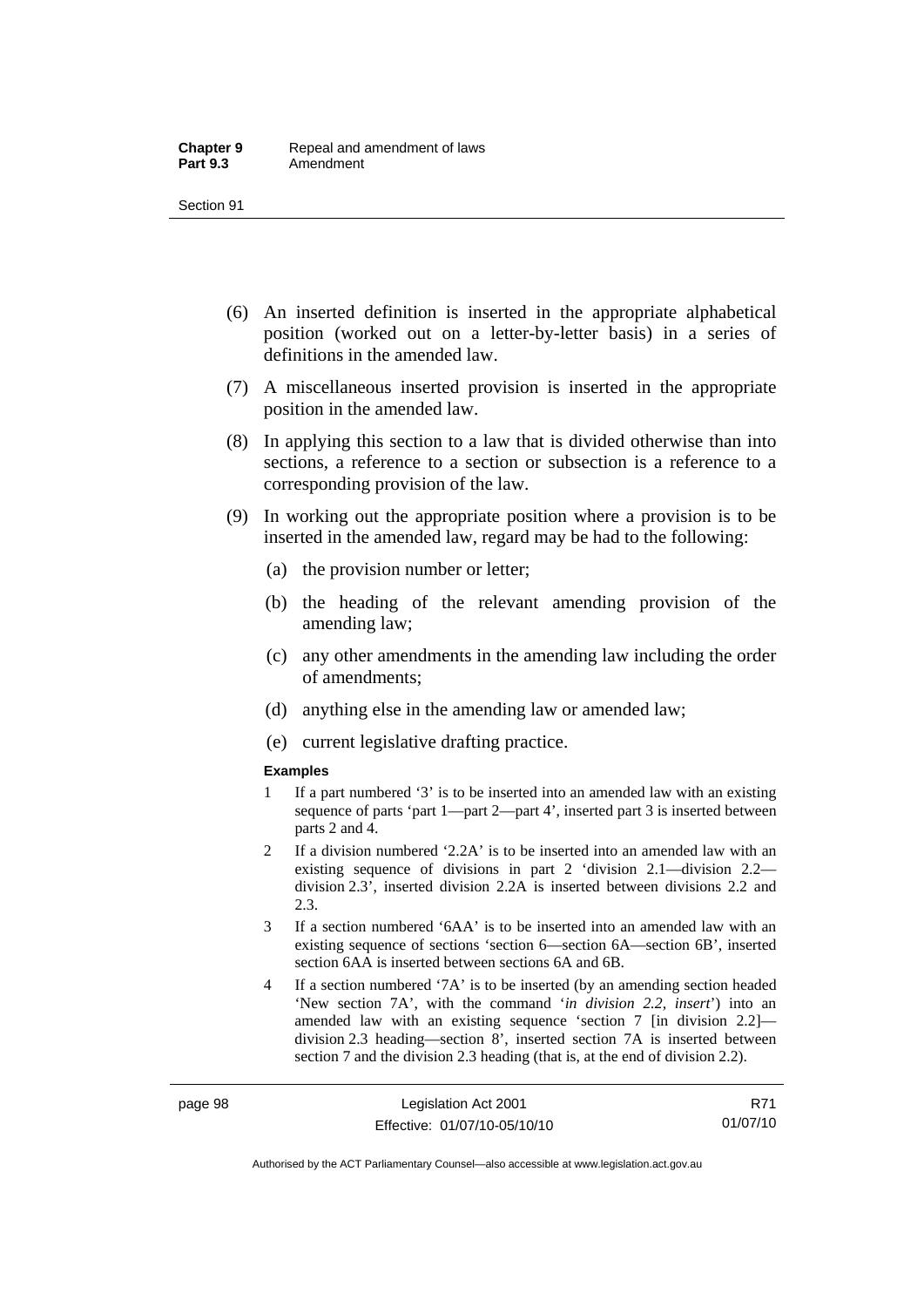- 5 If a section numbered '7A' is to be inserted (by an amending section headed 'New section 7A', with the command '*in division 2.3, insert*') into an amended law with an existing sequence 'section 7 [in division 2.2] division 2.3 heading—section 8', inserted section 7A is inserted between the division 2.3 heading and section 8 (that is, at the beginning of division 2.3).
- *Note* An example is part of the Act, is not exhaustive and may extend, but does not limit, the meaning of the provision in which it appears (see s 126 and s 132).
- (10) This section is a determinative provision.
	- *Note* See s 5 for the meaning of determinative provisions, and s 6 for their displacement.
- (11) In this section:

*insert* includes relocate.

#### **92 Amendment to be made wherever possible**

- (1) If a law amends another law—
	- (a) by omitting a word; or
	- (b) by substituting a word for another word; or
	- (c) by inserting a word before or after a particular word;

the amendment is to be made wherever possible in the other law.

#### **Example**

The *XYZ Amendment Act 2002* is expressed to omit the word 'authorised' from the *ABC Act 1998*, section 20. The word 'authorised' is used once in the section 20 heading, 3 times in section 20 (1), twice in section 20 (3), once in an example to section 20 (4) and twice in a note to section 20 (5). The amendment omits each of those references to the word 'authorised'.

- *Note* An example is part of the Act, is not exhaustive and may extend, but does not limit, the meaning of the provision in which it appears (see s 126 and s 132).
- (2) This section is a determinative provision.
	- *Note* See s 5 for the meaning of determinative provisions, and s 6 for their displacement.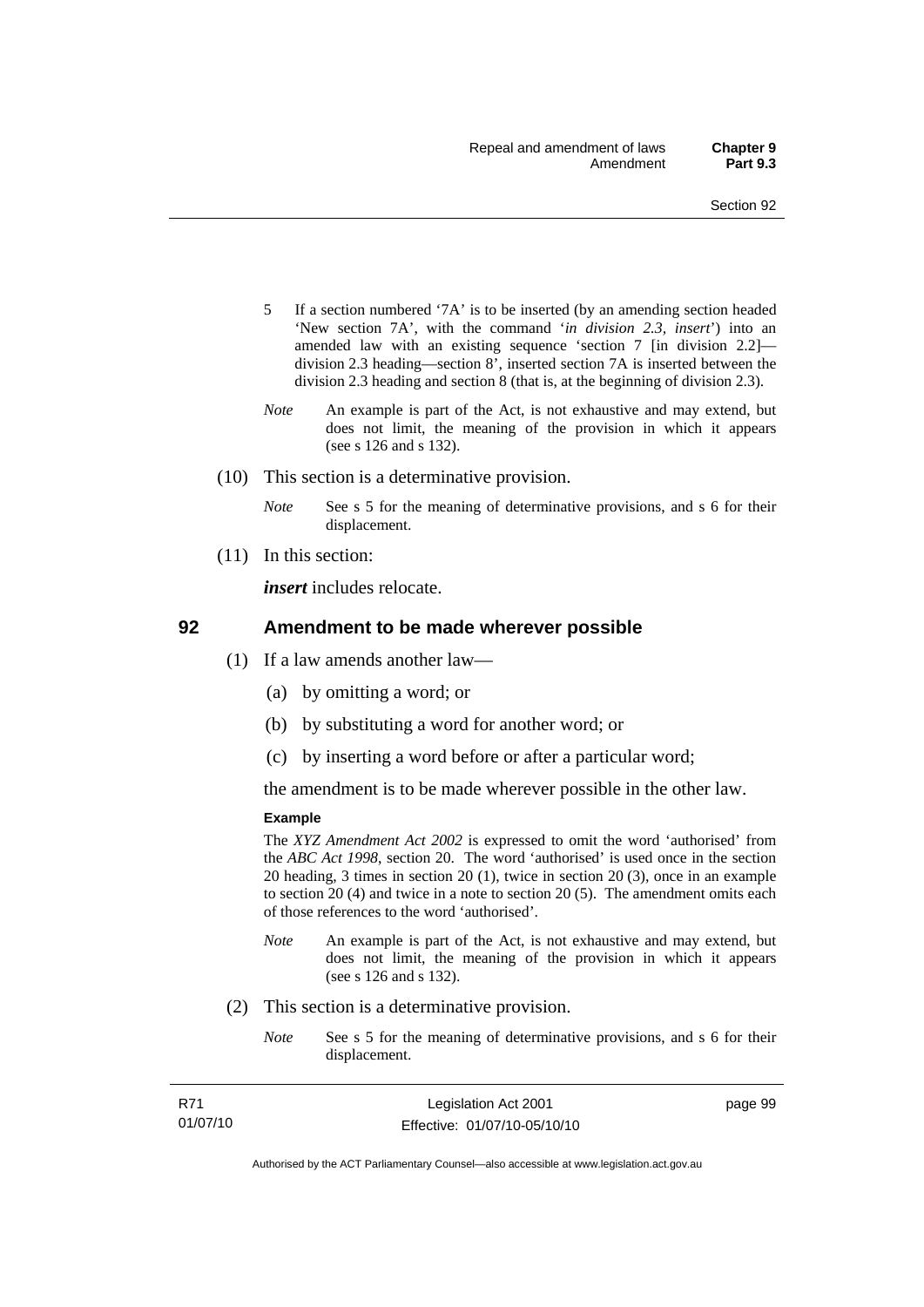## **93 Provisions included in another provision for amendment purposes**

- (1) This section applies for the purpose of amending a law.
- (2) The heading to a chapter, part, division, subdivision, schedule, dictionary, section or any other provision of the law forms part of the provision to which it is a heading.
- (3) An example at the end of a provision of the law is part of the provision unless the example is expressed in a way that indicates that it applies only to another provision.
- (4) A note at the end of a provision of the law is taken, for this section, to be part of the provision unless the note is expressed in a way that indicates that it applies only to another provision.
- (5) However, a note in a law is not, for any other purpose, part of the law.

*Note* Section 127 (Material that is not part of Act or statutory instrument) deals with the status of notes.

- (6) A penalty at the end of a subsection of the law—
	- (a) is part of the subsection unless the penalty is expressed in a way that indicates that it applies only to other subsections of the section; or
	- (b) if the penalty is expressed in a way that indicates that it applies only to other subsections—is part of the section.
- (7) A penalty at the end of a section of the law that is not divided into subsections is part of the section.
- (8) The word 'and', 'or' or 'but', or a similar word, at the end of a paragraph, subparagraph, sub-subparagraph or another provision of the law is part of the provision.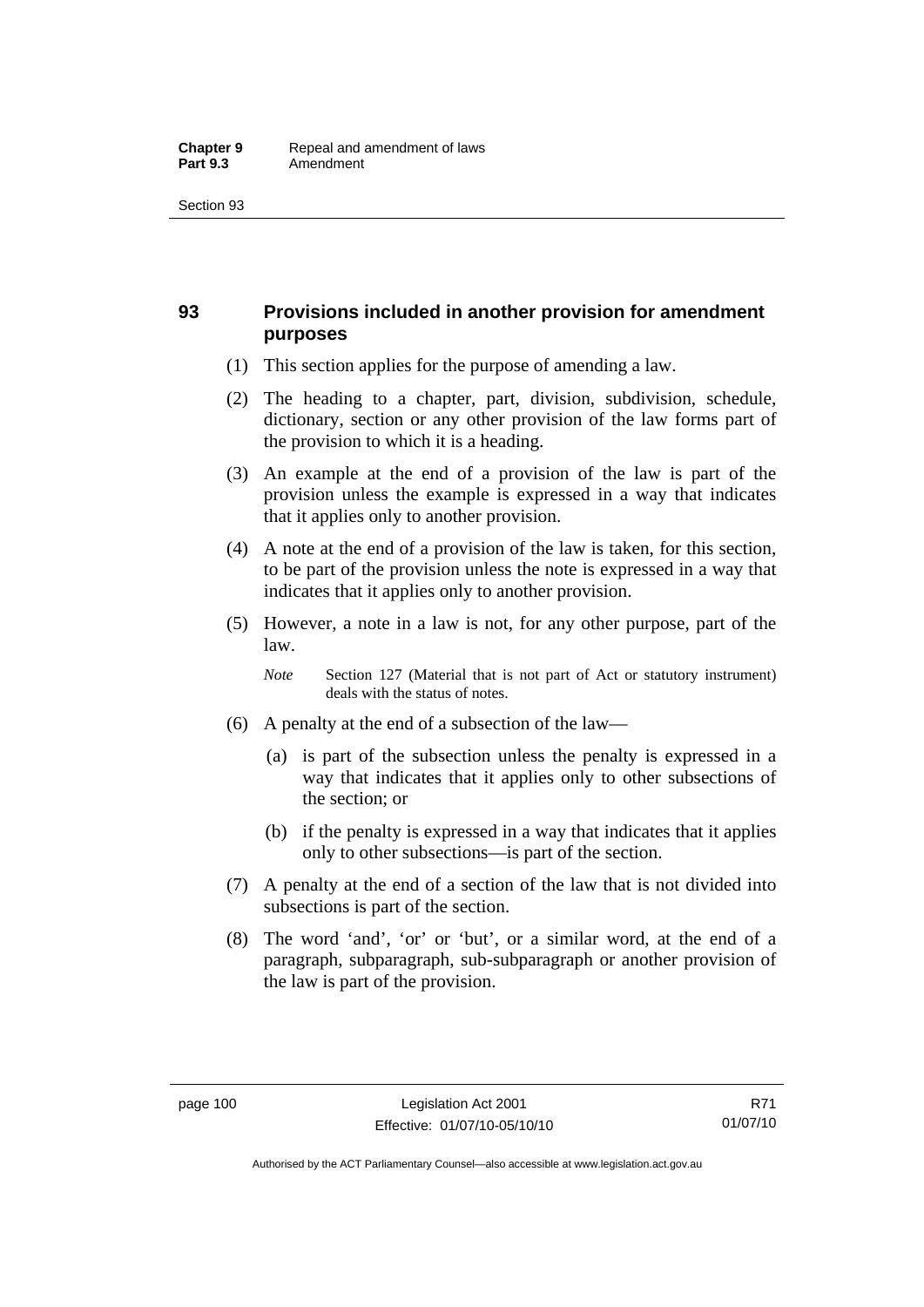- (9) In working out whether an example or note is at the end of a provision of the law, any penalty is to be disregarded, and, for an example, any note is to be disregarded.
- *Note* According to current legislative drafting practice, examples, notes and penalties to a provision are arranged in the following order at the end of provisions:
	- 1 penalty (first)
	- 2 examples
	- 3 notes (last).
- (10) In applying this section to a law that is divided otherwise than into sections, a reference to a section or subsection is a reference to a corresponding provision of the law.
- (11) This section is a determinative provision.
	- *Note* See s 5 for the meaning of determinative provisions, and s 6 for their displacement.

#### **94 Continuance of appointments etc made under amended provisions**

- (1) This section applies if—
	- (a) a law expressly or impliedly authorises or requires—
		- (i) the making of an appointment or statutory instrument; or
		- (ii) the delegation of a function; or
		- (iii) the issue of a licence or permit (however described); or
		- (iv) the doing (however described) of anything else; and
	- (b) the law is amended by another law; and
	- (c) under the amended law—
		- (i) the appointment or statutory instrument may be made; or
		- (ii) the function may be delegated; or
		- (iii) the licence or permit may be issued; or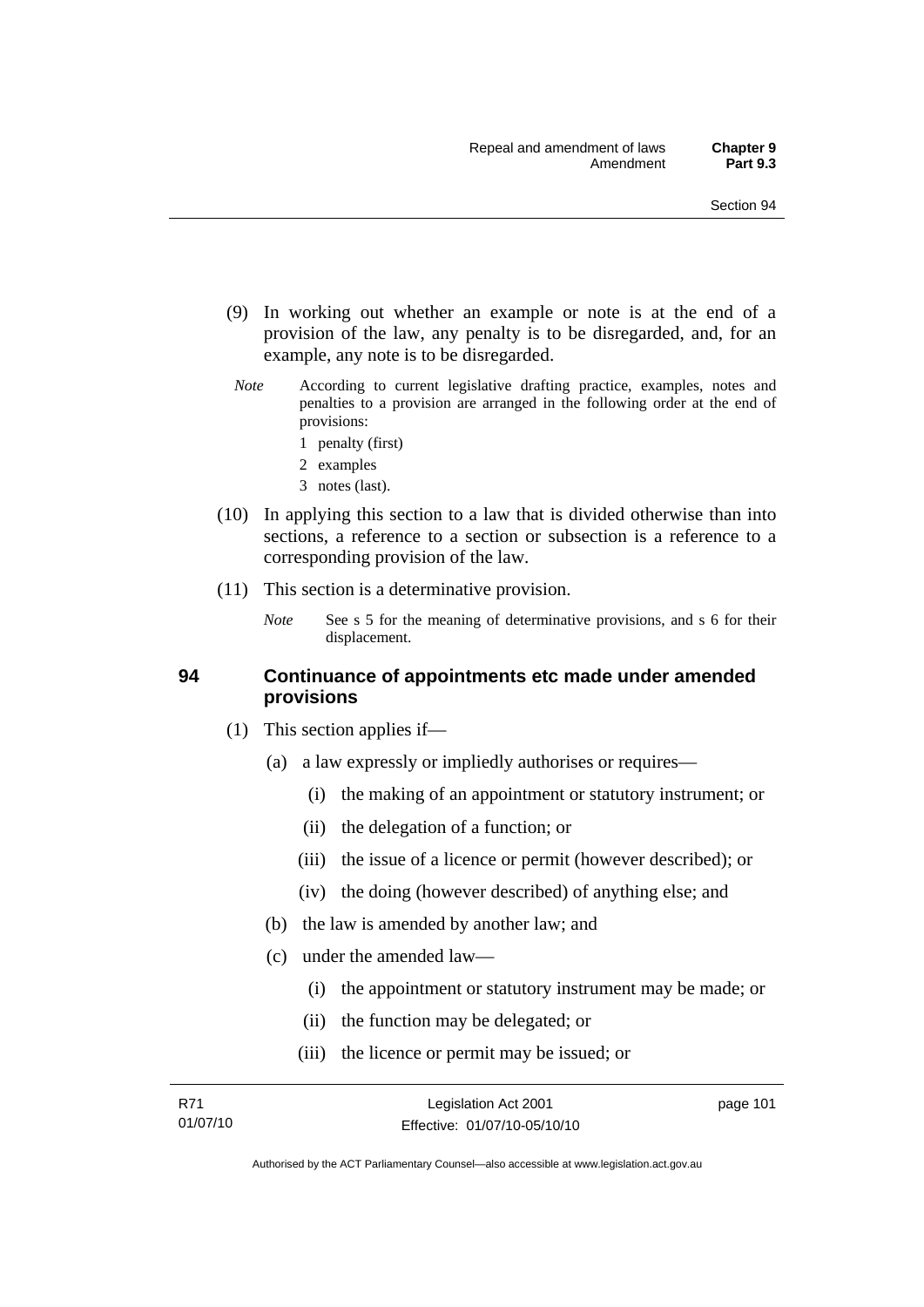(iv) the thing may be done;

whether by the same or a different entity.

#### **Examples for par (a) (iv)**

- 1 the giving of an approval, consent or permission
- 2 the making of a recommendation
- *Note* An example is part of the Act, is not exhaustive and may extend, but does not limit, the meaning of the provision in which it appears (see s 126 and s 132).
- (2) An appointment, statutory instrument, delegation, licence, permit or anything else mentioned in subsection (1) that was in force immediately before the commencement of the amendment continues to have effect as if it had been made, issued or done (however described) under the amended law.
- (3) This section is a determinative provision.
	- *Note* See s 5 for the meaning of determinative provisions, and s 6 for their displacement.
- (4) In this section:

*amend* includes omit and re-enact in the same law (with or without changes), but does not include omit and re-enact in another law.

*appointment* includes acting appointment.

#### **95 Status of modifications**

- (1) If a law is modified by another law, the law operates as modified but the modification does not amend the text of the law.
- (2) This section is a determinative provision.
	- *Note* See s 5 for the meaning of determinative provisions, and s 6 for their displacement.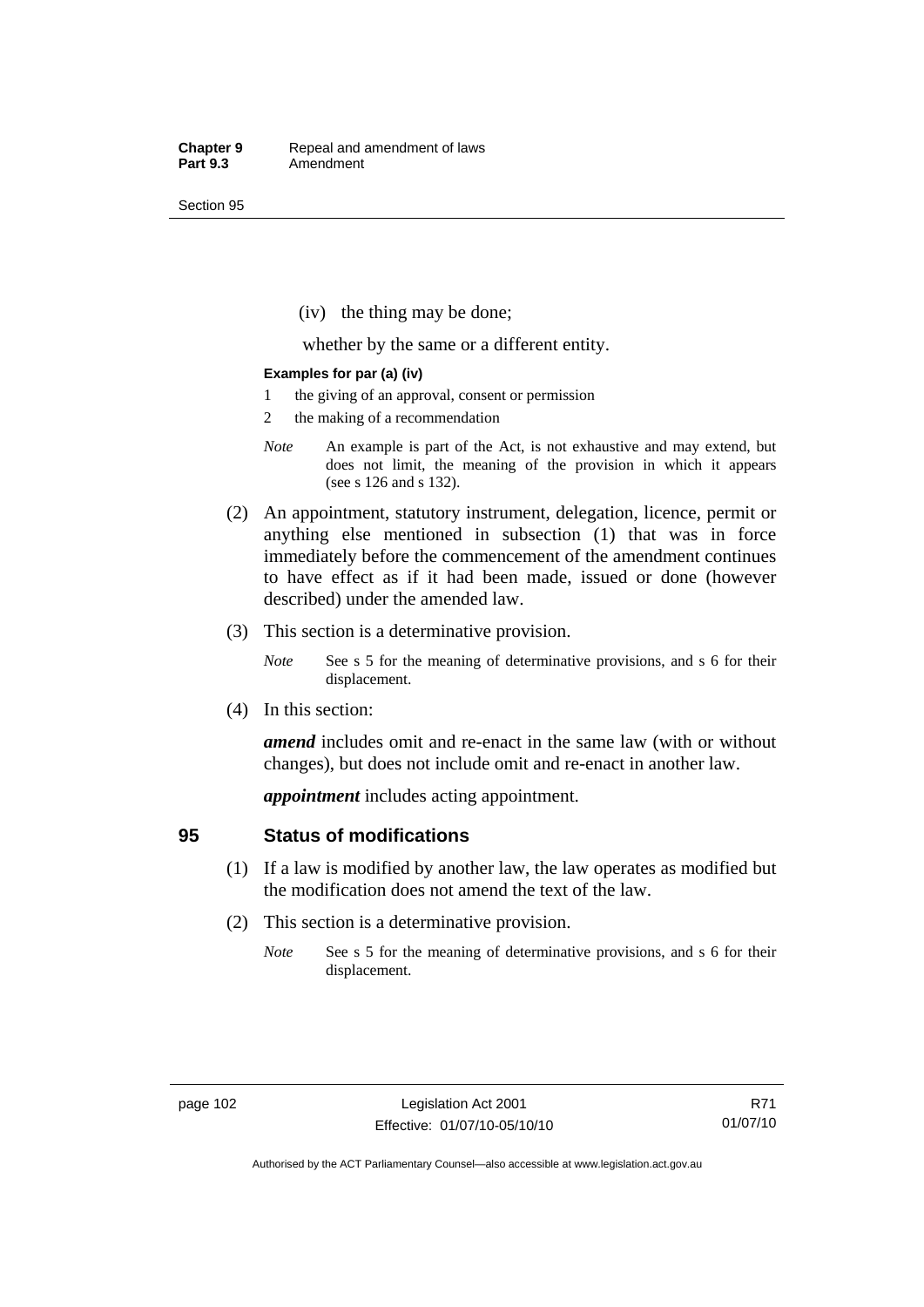### **96 Relocated provisions**

- (1) This section applies if a provision of a law is relocated (with or without changes) to a different place in the same law or to a different law.
- (2) The operation or meaning of the provision is not affected only because of the provision's relocation.
- (3) Without limiting subsection (2), if before its relocation the provision was to be interpreted in a particular way, it is to be interpreted in that way in its new location.

#### **Example**

If a provision of an Act is to be interpreted as if it were a law consolidating the provisions of other laws and it is relocated into another Act, it is to be interpreted in the same way in its new location.

- *Note* An example is part of the Act, is not exhaustive and may extend, but does not limit, the meaning of the provision in which it appears (see s 126 and s 132).
- (4) However, the provision has effect subject to any changes made to, or in relation to, it.
- (5) This section is a determinative provision.
	- *Note* See s 5 for the meaning of determinative provisions, and s 6 for their displacement.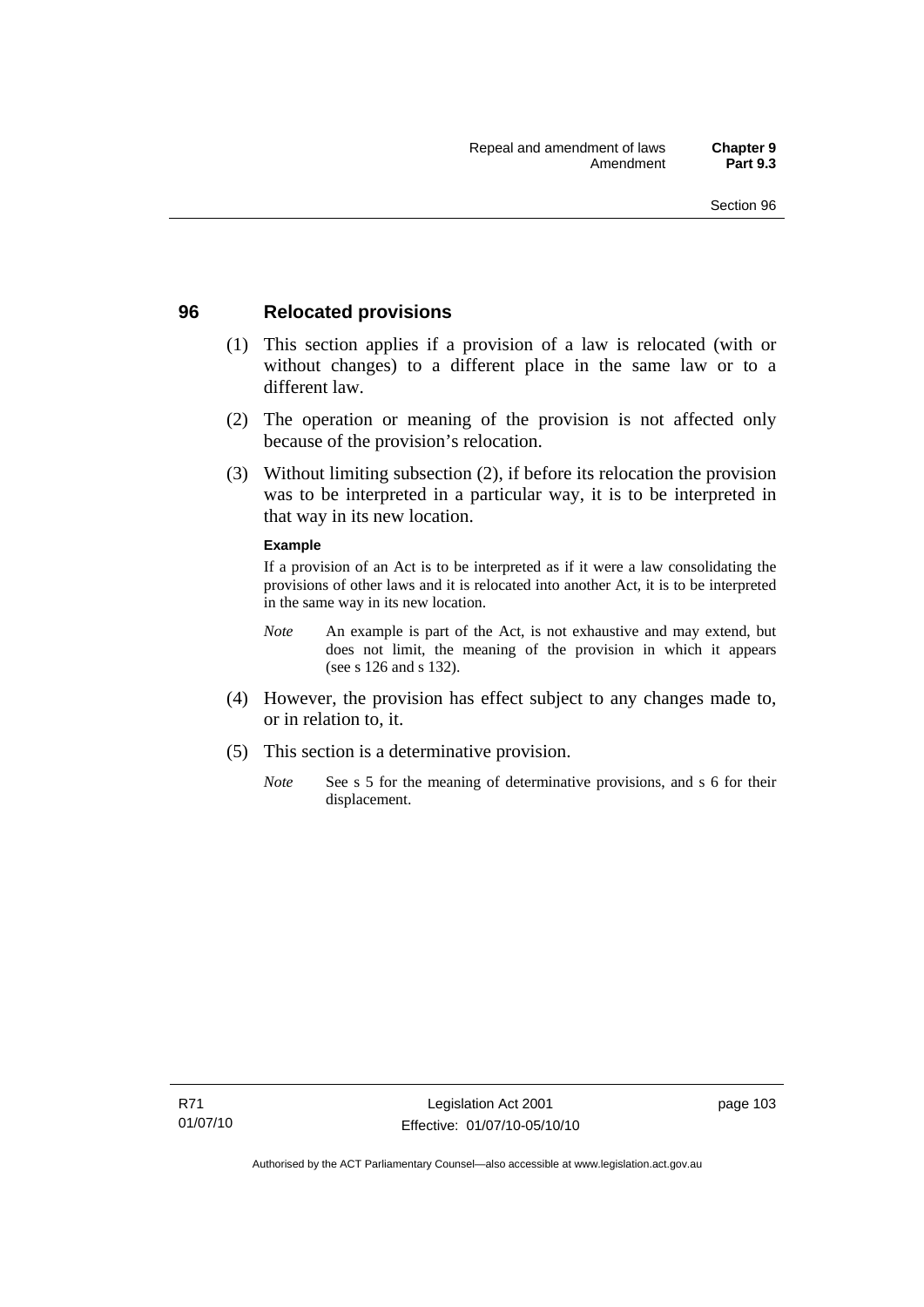# **Chapter 10 Referring to laws**

#### **97 Definitions for ch 10**

(1) In this chapter:

*ACT law* means an Act or statutory instrument.

*Note* A reference to an Act or statutory instrument includes a reference to a provision of the Act or instrument (see s 7 and s 13).

*law* means an ACT law or a law of another jurisdiction.

*law of another jurisdiction* means an Act or statutory instrument of another jurisdiction, and includes a provision of an Act or statutory instrument of another jurisdiction.

- *Note Another jurisdiction* means the Commonwealth, a State, another Territory, the United Kingdom or New Zealand (see dict, pt 2).
- (2) In this section:

*Act*, in relation to another Territory, includes ordinance.

*statutory instrument*, of another jurisdiction, means an instrument (whether or not legislative in nature) made under—

- (a) an Act of the other jurisdiction; or
- (b) another statutory instrument of the other jurisdiction; or
- (c) power given by an Act or statutory instrument of the other jurisdiction and also power given otherwise by law.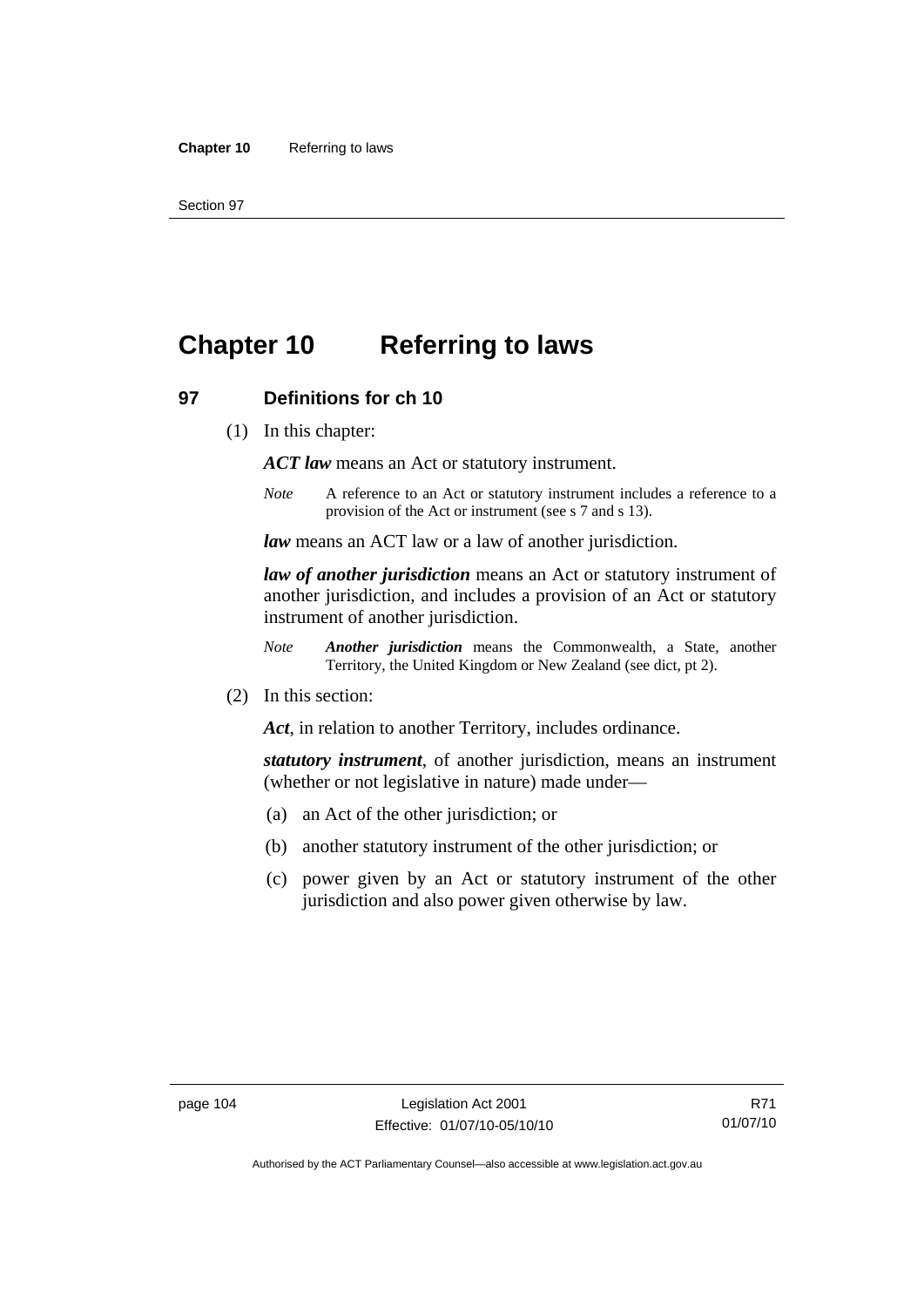#### **98 References to ACT law include law containing reference**

In an ACT law, a reference in general terms to an ACT law of the same kind includes a reference to the law itself.

#### **Example**

The *ABC Act 2001*, section 27 gives a power to confiscate property under certain circumstances. Section 93 of the same Act provides 'If an Act authorises the confiscation of property, the owner of the property has a right of appeal to the Magistrates Court.' The right of appeal under section 93 also applies to the power given by section 27 because the reference to 'an Act' in section 93 includes a reference to the *ABC Act 2001*.

*Note* An example is part of the Act, is not exhaustive and may extend, but does not limit, the meaning of the provision in which it appears (see s 126 and s 132).

#### **99 References in ACT statutory instruments to** *the Act*

In a statutory instrument, a reference to *Act* or *the Act*, without mentioning a particular Act, is a reference to the Act under which the instrument is made or in force.

#### **100 Referring to particular ACT laws**

- (1) An Act may be referred to by—
	- (a) the name the Act gives to itself; or
	- (b) the year it was passed and its number, together with a reference (if necessary) to indicate that it is an Act.

#### **Example of reference to indicate Act**

An Act may be referred to using the word Act or the letter 'A' (eg 'A1993-1' is a reference to Act No 1 of 1993).

- *Note* An example is part of the Act, is not exhaustive and may extend, but does not limit, the meaning of the provision in which it appears (see s 126 and s 132).
- (2) A statutory instrument may be referred to by—
	- (a) any name the instrument gives to itself; or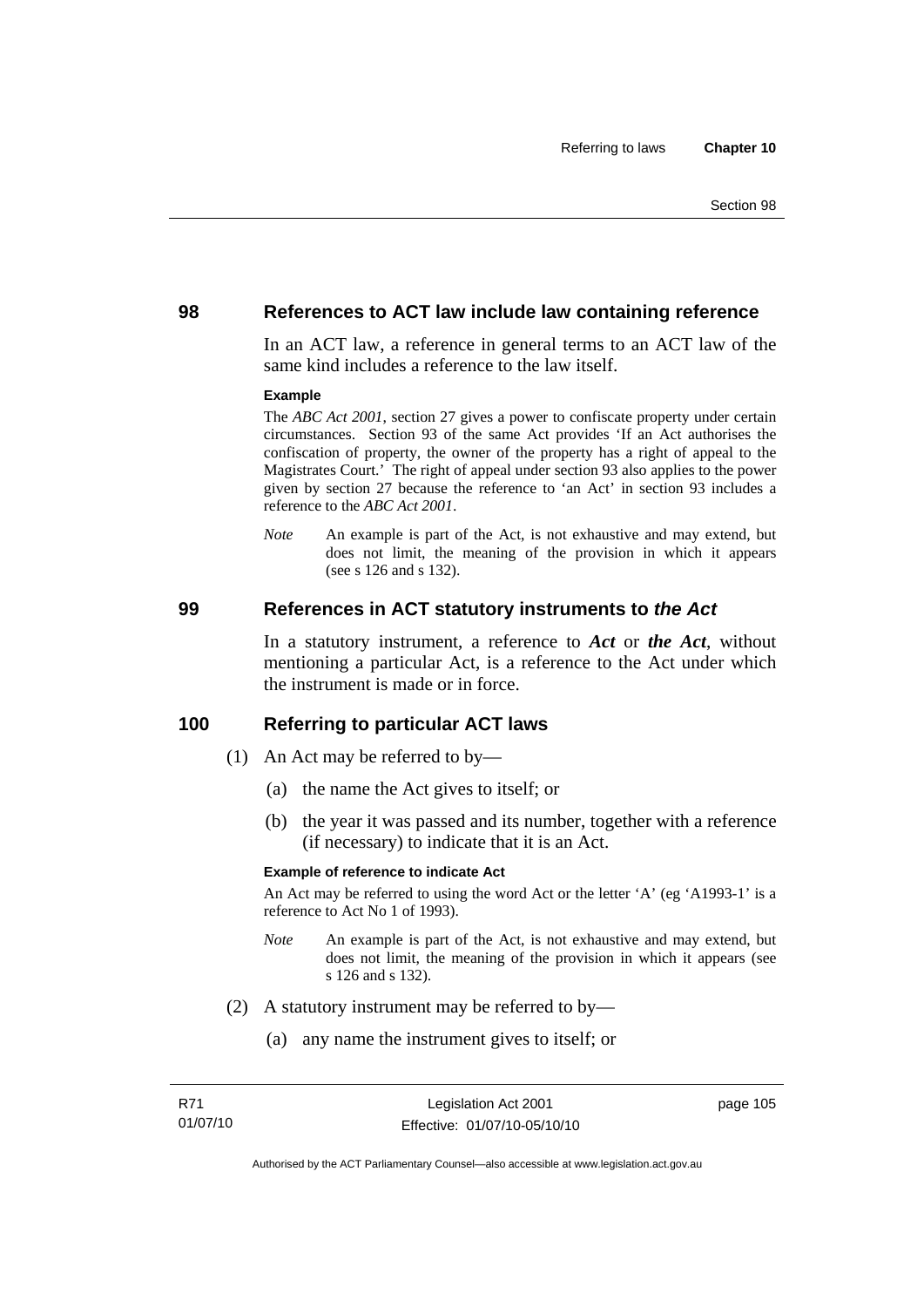- (b) if the instrument was notified in the register or gazette and was numbered under this Act or another territory law—the year it was notified and its number, together with a reference (if necessary) to the kind of instrument; or
- (c) if the instrument was not notified but was numbered under a territory law—the year it was made and its number, together with a reference (if necessary) to the kind of instrument; or
- (d) if the instrument was notified in the gazette before the commencement of this Act—the number, date and page of the gazette where it was notified; or
- (e) the date it was made, together with a reference to the Act or statutory instrument under which it was made.

#### **Examples of references to kind of instrument for par (b)**

- 1 A subordinate law may be referred to using the letters 'SL' (eg 'SL2000-11' is a reference to subordinate law No 11 of 2000).
- 2 A disallowable instrument may be referred to using the letters 'DI' (eg 'DI1997-101' is a reference to disallowable instrument No 101 of 1997).
- 3 A notifiable instrument that is not an approved form may be referred to using the letters 'NI' (eg 'NI2002-226' is a reference to notifiable instrument No 226 of 2002).
- 4 An approved form may be referred to using the letters 'AF' (eg 'AF2003-1' is a reference to approved form No 1 of 2003).
- 5 A commencement notice may be referred to using the letters 'CN' (eg 'CN2002-3' is a reference to commencement notice No 3 of 2002).
- *Note* An example is part of the Act, is not exhaustive and may extend, but does not limit, the meaning of the provision in which it appears (see s 126 and s 132).

## **101 Referring to particular laws of other jurisdictions etc**

- (1) In an ACT law, a law of another jurisdiction (the *relevant law*) may be referred to—
	- (a) by the name the relevant law gives to itself; or

Authorised by the ACT Parliamentary Counsel—also accessible at www.legislation.act.gov.au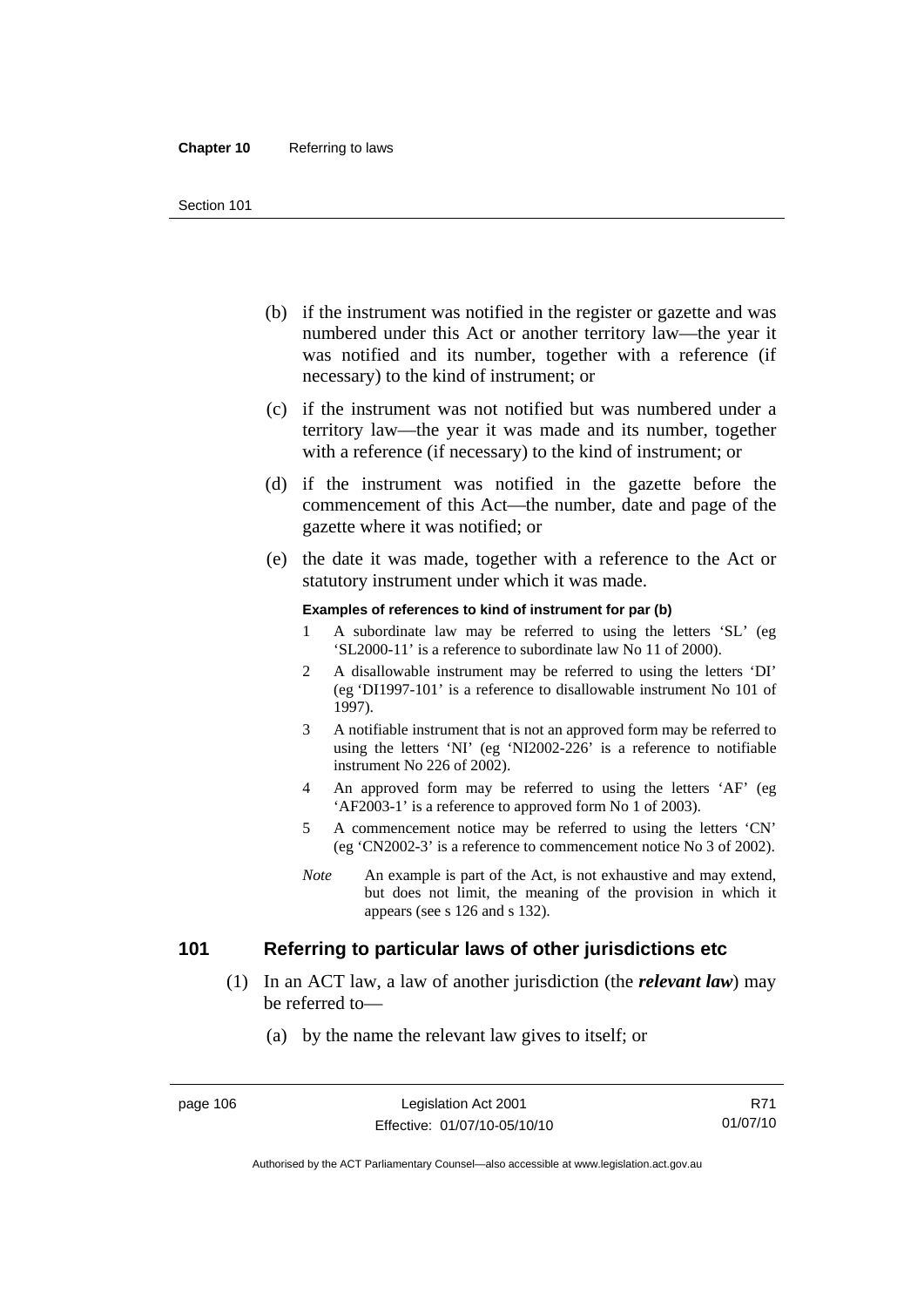- (b) in any other way sufficient in a law of the other jurisdiction for referring to the relevant law; or
- (c) in any way that, under current legislative drafting practice, would be sufficient for referring to the relevant law if it were an ACT law;

together with a reference to the jurisdiction (or an abbreviation of the jurisdiction).

- (2) In an ACT law, a provision of a law of another jurisdiction may be referred to—
	- (a) in a way sufficient in a law of the other jurisdiction for referring to the provision; or
	- (b) in any way that, under current legislative drafting practice, would be sufficient for referring to the provision if it were a provision of an ACT law.
- (3) Subsection (2) does not limit any other provision of this chapter.

## **102 References to laws include references to laws as in force from time to time**

- (1) In an ACT law, a reference to a law includes a reference to the following:
	- (a) the law as originally made, and as amended from time to time since it was originally made;
	- (b) if the law has been repealed and remade (with or without changes) since the reference was made—the law as remade (or last remade), and as amended from time to time since it was remade (or last remade);
	- (c) if a relevant provision of the law has been omitted and remade (with or without changes) in another law since the reference was made—the law in which the provision was remade (or last remade), as in force when the provision was remade (or last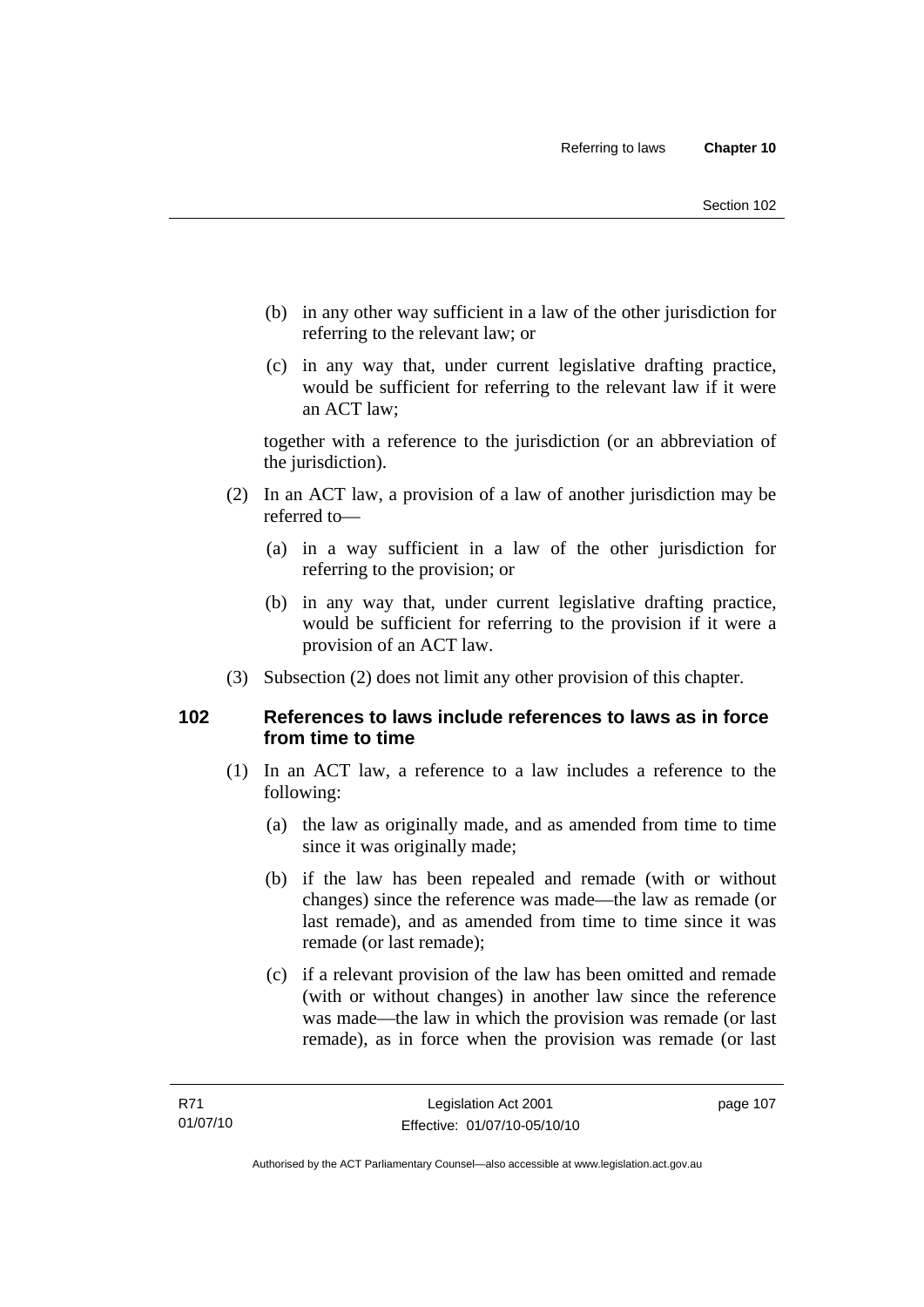remade), and as amended from time to time since the provision was remade (or last remade).

- (2) In an ACT law, a reference to a provision of a law includes a reference to the following:
	- (a) the provision as originally made, and as amended from time to time since it was originally made;
	- (b) if the provision has been omitted and remade (with or without changes and whether in the law or another law) since the reference was made—the provision as remade (or last remade), and as amended from time to time since it was remade (or last remade).
- (3) To remove any doubt, if the name of a law is amended, a reference in an ACT law to the law by its name before the amendment includes a reference to the law by its name as amended.
- (4) This section is subject to section 47 (Statutory instrument may make provision by applying law or instrument).
- (5) In this section:

*made* includes enacted.

## **103 References to repealed laws**

In an ACT law, a reference to a law as repealed is a reference to the law as in force immediately before it was repealed.

#### **Example**

A reference to the '*XYZ Act 2000* (repealed)' is a reference to the *XYZ Act 2000* immediately before it was repealed.

*Note* An example is part of the Act, is not exhaustive and may extend, but does not limit, the meaning of the provision in which it appears (see s 126 and s 132).

Authorised by the ACT Parliamentary Counsel—also accessible at www.legislation.act.gov.au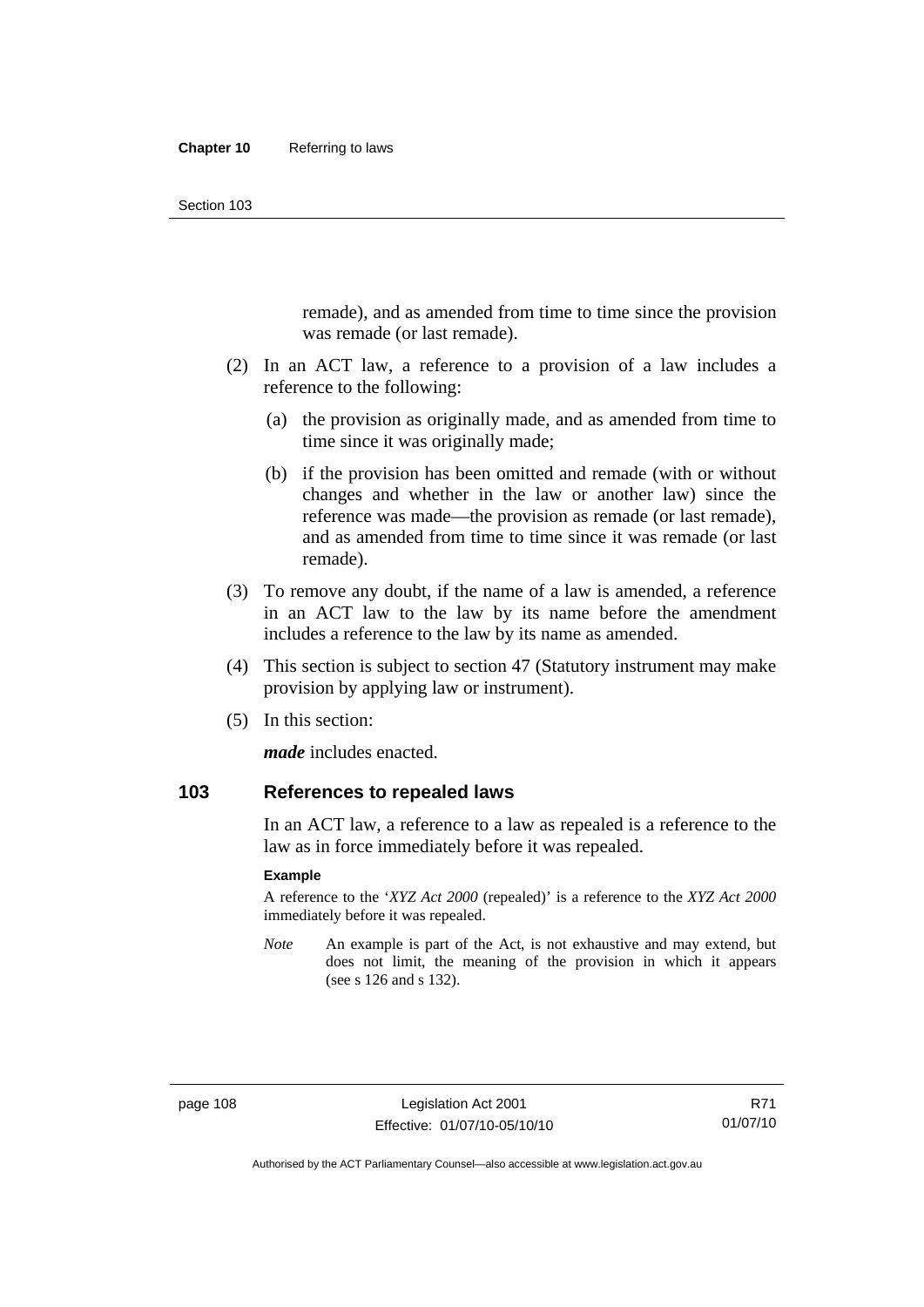## **104 References to laws include references to instruments under laws**

- (1) In an ACT law, a reference (either generally or specifically) to a law includes a reference to the statutory instruments made or in force under the law.
- (2) In subsection (1), a reference to the statutory instruments made or in force under the law includes a reference to any law or instrument applied, adopted or incorporated (with or without change) under the law.
- (3) This chapter applies to an instrument applied, adopted or incorporated under a law as if—
	- (a) the instrument were a law; and
	- (b) any other necessary changes were made.
- (4) In this section:

*statutory instrument*, of another jurisdiction—see section 97 (2).

## **105 Referring to provisions of laws**

In an ACT law, a provision of a law may be referred to by reference to the provision of the law in which it is contained.

#### **Example**

Paragraph (b) of subsection (2) of section 10 of an Act may be referred to by reference to the section, subsection and paragraph, that is, as section 10 (2) (b).

*Note* An example is part of the Act, is not exhaustive and may extend, but does not limit, the meaning of the provision in which it appears (see s 126 and s 132).

#### **106 References to provisions of laws are inclusive**

In an ACT law, a reference to any part of a law is a reference to the following:

(a) the provision of the law that begins the part;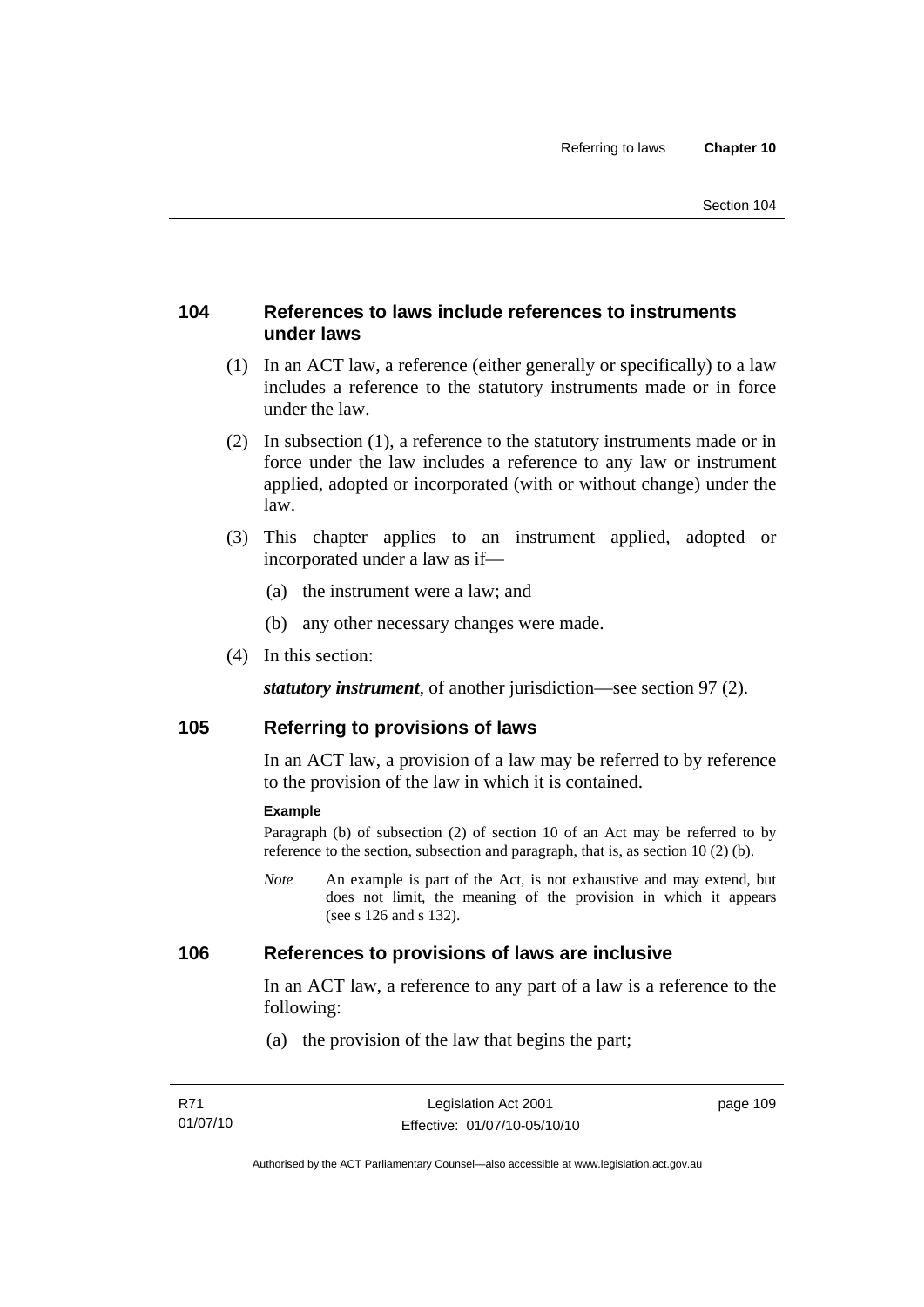- (b) the provision of the law that ends the part;
- (c) any provision of the law between the beginning and end of the part.

#### **Examples**

- 1 A reference to 'sections 5 to 9' includes both section 5 and section 9.
- 2 A reference to 'sections 260 to 264' includes a provision such as a part heading between section 260 and section 261.
- 3 A reference to '*from* child *to* adult' includes both the word 'child' and the word 'adult'.
- *Note* An example is part of the Act, is not exhaustive and may extend, but does not limit, the meaning of the provision in which it appears (see s 126 and s 132).

#### **106A References to paragraphs etc of laws**

 (1) In an ACT law, a reference to a paragraph of a provision of a law includes any words in the provision before or after the paragraph that are necessary or desirable to make the reference meaningful.

#### **Example**

A subsection may be divided into paragraphs as follows:

- '(2) An application must be—
	- (a) in writing; and
	- (b) accompanied by a copy of the advertisement of the applicant's intention to apply.'

Paragraphs form part of the sentence in which they are contained. A reference to paragraph (a) in this example that did not include the preceding words 'An application must be' would be meaningless. Section 106A therefore allows the paragraph to be read with those words so that it makes sense.

- *Note 1* Although this section contains a reference to an ACT law and a reference to a law, s 98 makes it clear that the references can be to the same law.
- *Note 2* An example is part of the Act, is not exhaustive and may extend, but does not limit, the meaning of the provision in which it appears (see s 126 and s 132).

page 110 Legislation Act 2001 Effective: 01/07/10-05/10/10

R71 01/07/10

Authorised by the ACT Parliamentary Counsel—also accessible at www.legislation.act.gov.au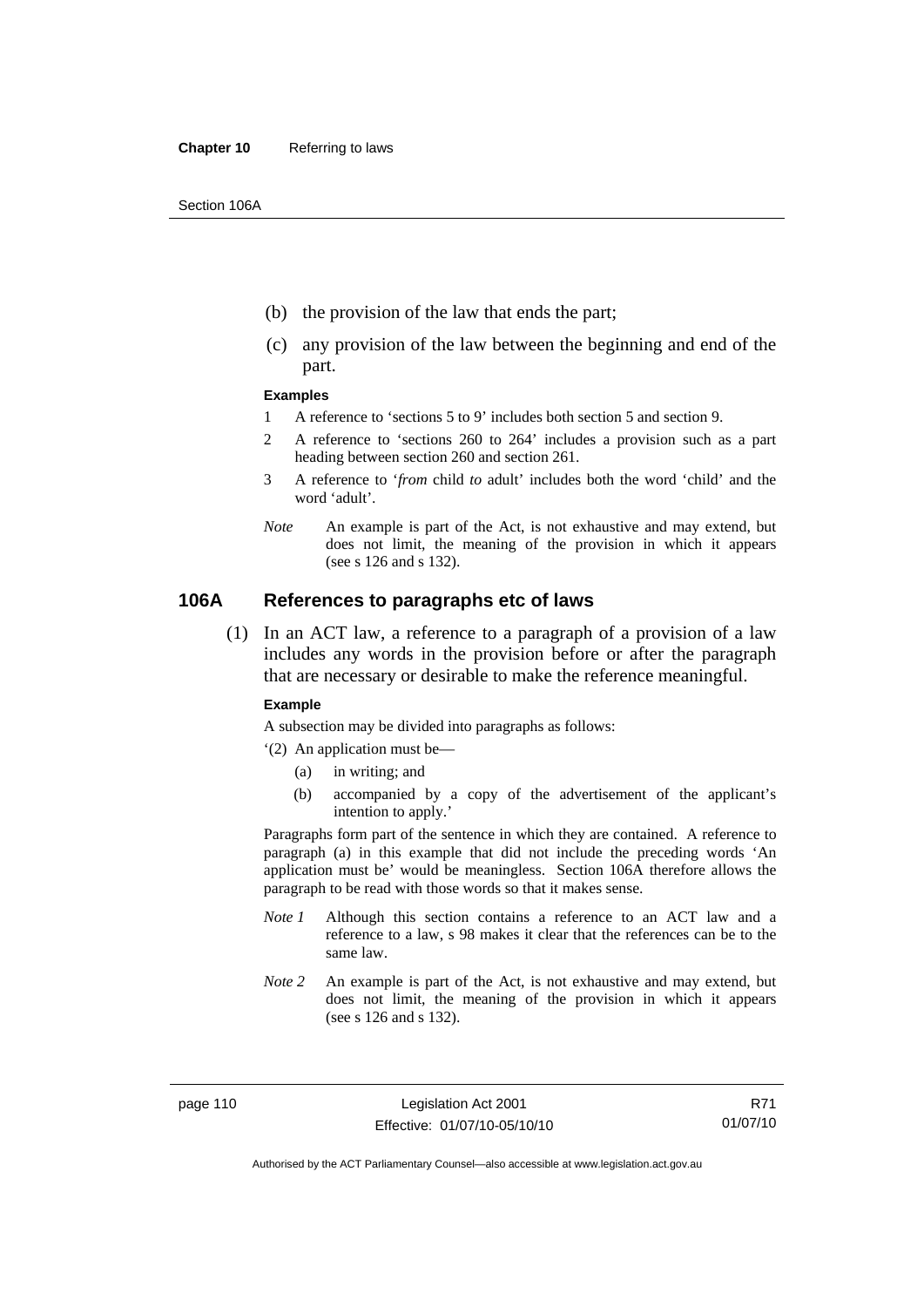Section 106A

(2) In this section:

*paragraph* includes a subparagraph and a sub-subparagraph.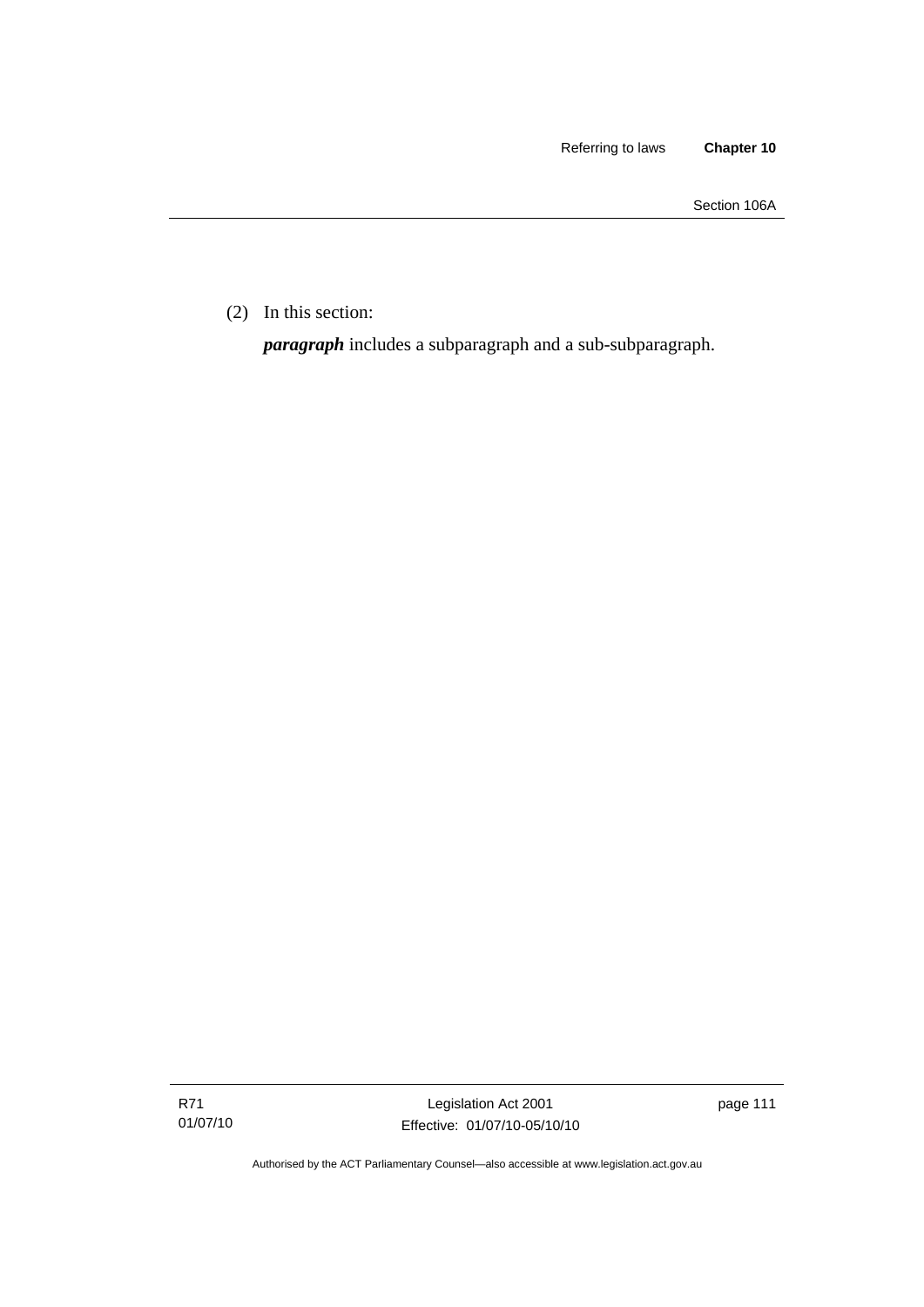# **Chapter 11 Republication of Acts and statutory instruments**

## **Part 11.1 General**

## **107 Definitions for ch 11**

In this chapter:

*law* means an Act or statutory instrument, whether or not it has been amended, and includes—

- (a) a collection of 2 or more Acts or statutory instruments; or
- (b) all or part of an agreement or other instrument that has the force of law or is in, or attached to, an Act or statutory instrument.
- *Note* A reference to an Act or statutory instrument includes a reference to a provision of the Act or instrument (see s 7 and s 13).

*republication* means a republication of a law.

## **108 Republication in register**

- (1) The parliamentary counsel may republish a law by entering the text of the law in the register.
- (2) This section does not limit the ways in which the parliamentary counsel may republish a law.

## **109 Republications may be published with other information**

The parliamentary counsel may publish information not required by this chapter with a written or electronic version of an authorised republication if the parliamentary counsel considers that the information is likely to be useful to users of the republication.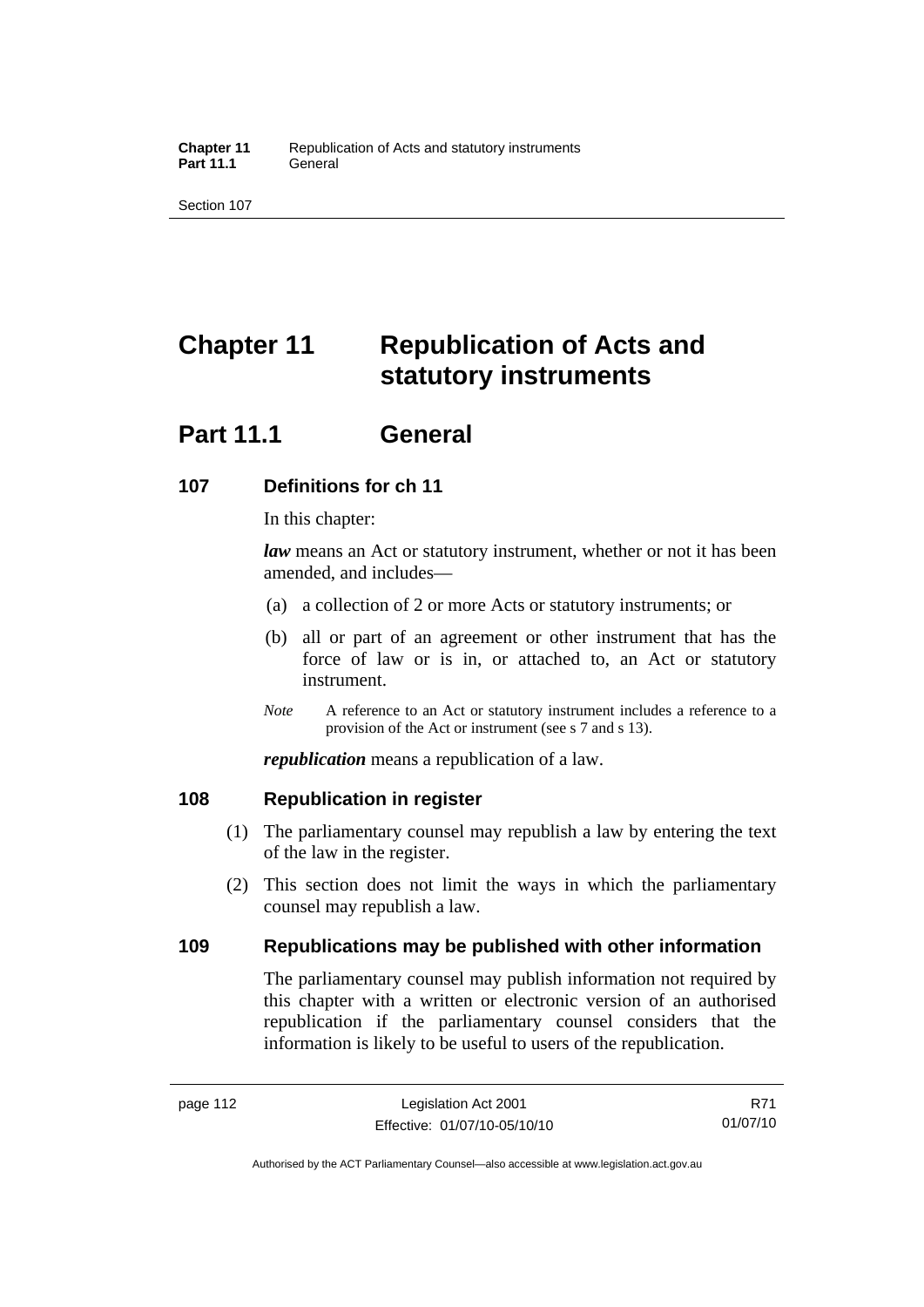## **110 Collections of laws**

- (1) If the parliamentary counsel authorises under this Act the republication of 2 or more laws in a collection, this chapter applies to each of the laws in the collection as if it were republished separately.
- (2) This section does not prevent the use of—
	- (a) a single contents for the collection; or
	- (b) information applying to 2 or more laws in the collection.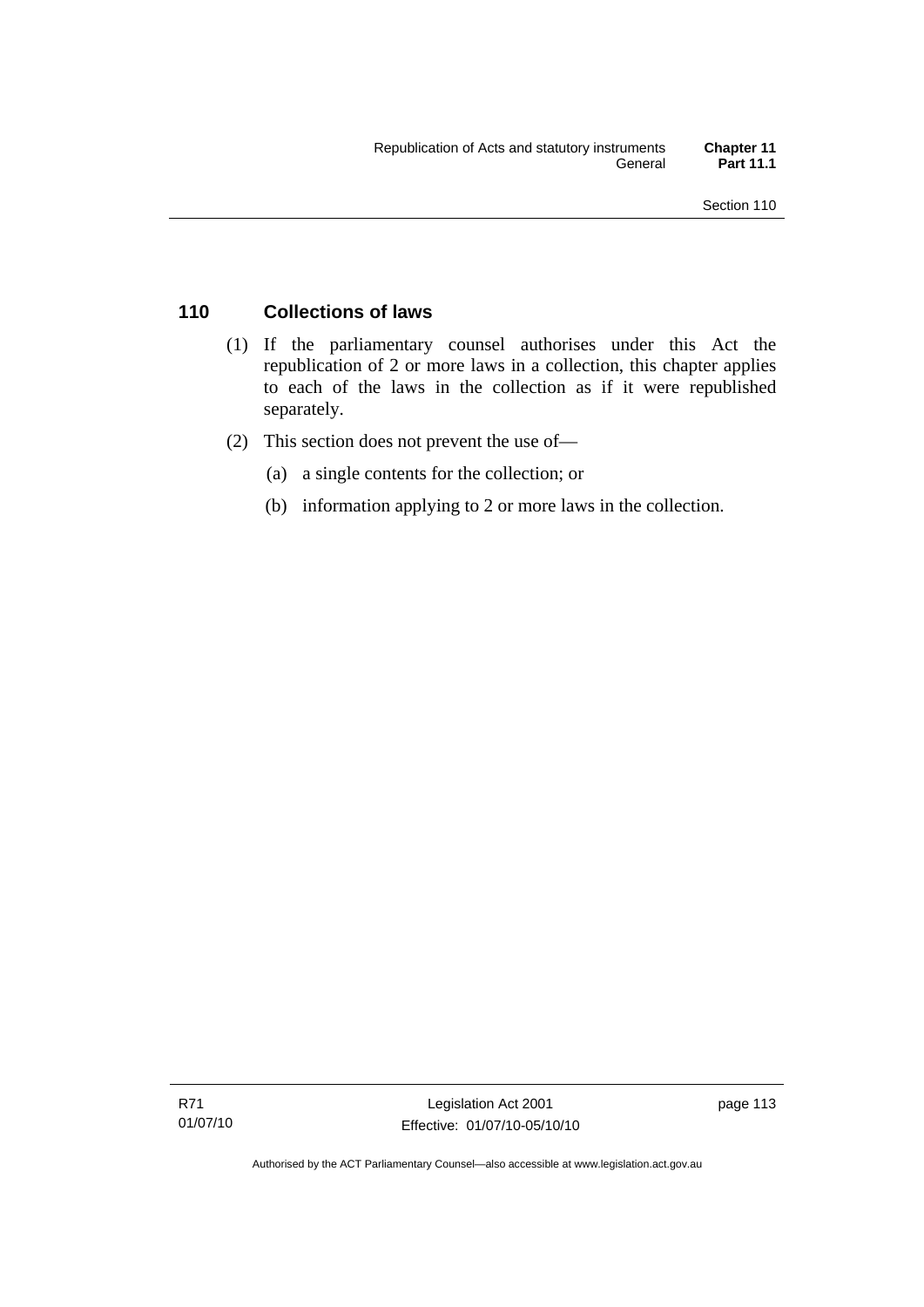# **Part 11.2 Substantive amendments made by laws**

#### **111 Incorporation of amendments**

- (1) This section applies to a law if the law has been amended by another law by the omission, insertion, substitution, renumbering or relocation of provisions.
- (2) An authorised republication of the law must show the law as amended by all amendments that commenced on or before the day stated in the republication as the republication date.
- (3) This section does not prevent an authorised republication of the law showing the law as it would be amended by amendments that have not commenced on or before the republication date if the republication indicates, in a suitable place, that the amendments have not commenced.

## **112 Reference to amending laws**

An authorised republication of a law that shows the law as amended must include, in a suitable place, a reference to the law by which each amendment was made.

## **113 Provisions not republished or relocated**

- (1) This part does not require—
	- (a) every provision of a law to be shown in an authorised republication of the law; or
	- (b) each provision of a law to be shown in an authorised republication of the law in the place in the law where it was located when the provision was made.

Authorised by the ACT Parliamentary Counsel—also accessible at www.legislation.act.gov.au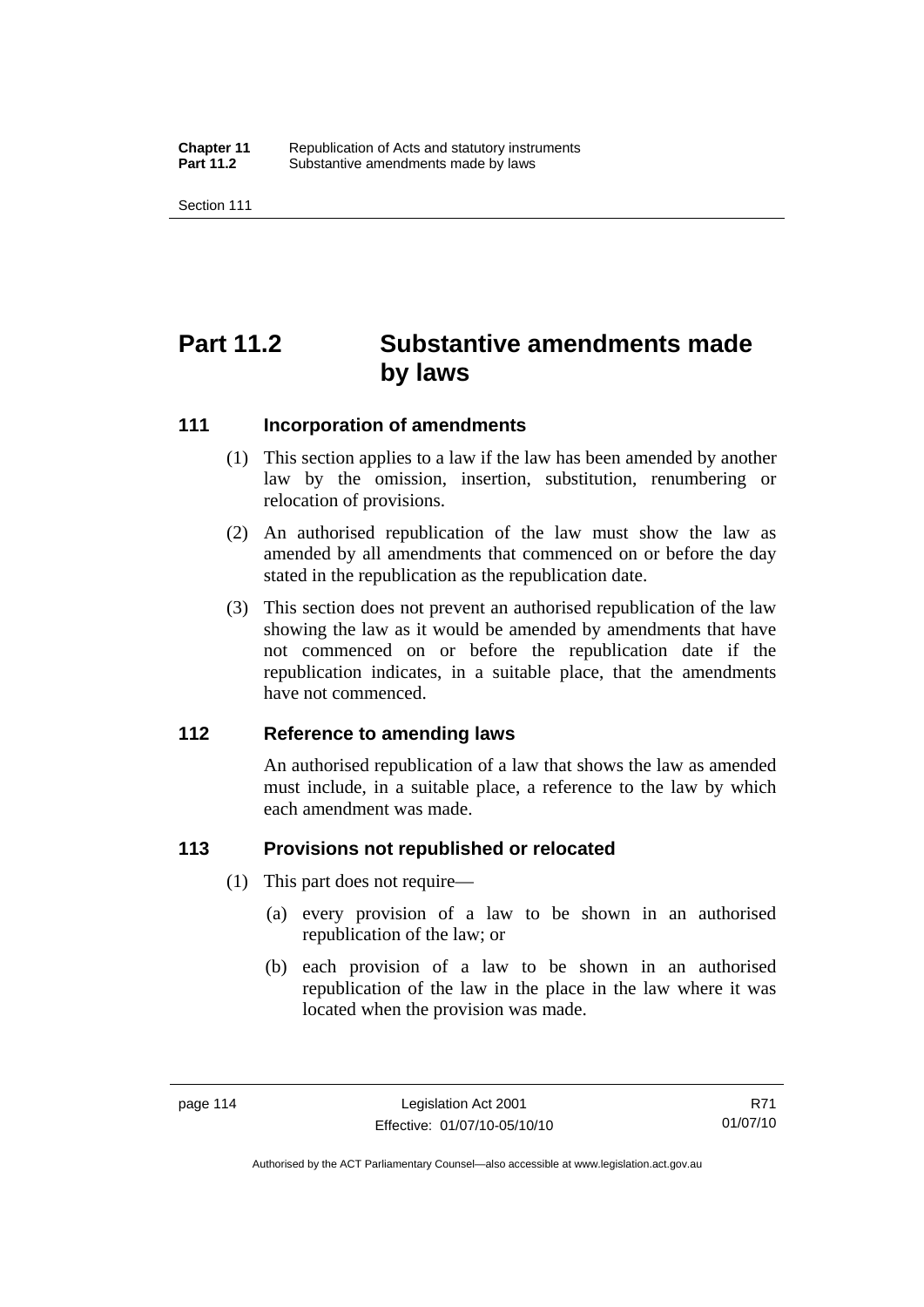- (2) If a provision of a law is not shown in an authorised republication, the republication must indicate that fact in a suitable place.
- (3) If a provision of a law is shown in an authorised republication in a different place in the law to the place where it was located when the provision was made, the republication must indicate that fact in a suitable place.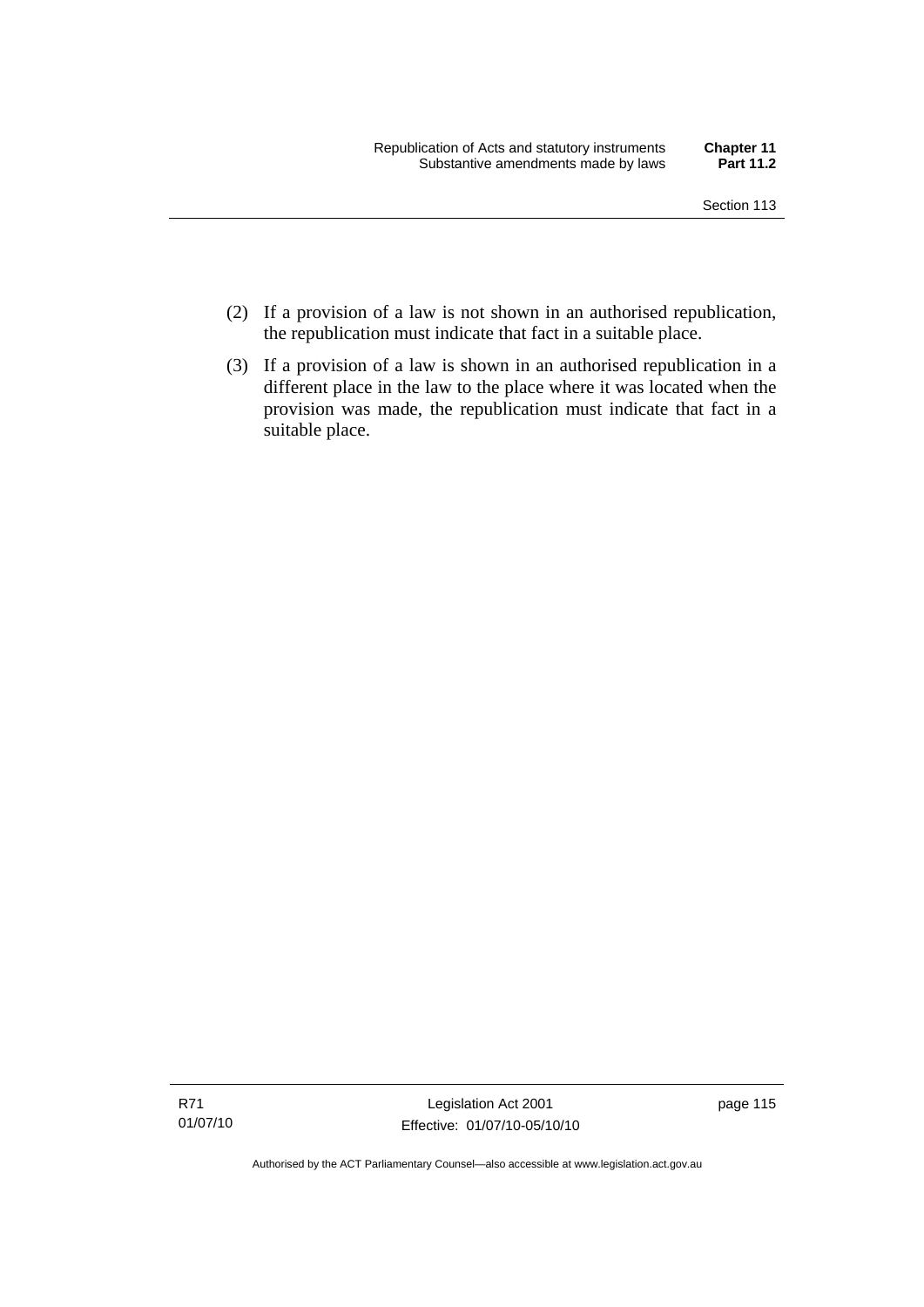## **Part 11.3 Editorial changes**

#### **114 Authorisation for parliamentary counsel**

In preparing a law for republication, the parliamentary counsel is authorised—

- (a) to make editorial amendments and other textual amendments of a formal nature that the parliamentary counsel considers desirable to bring the law into line, or more closely into line, with current legislative drafting practice; and
- (b) to make other editorial changes by way of format, layout or printing style, or in any other presentational respect, that the parliamentary counsel considers desirable to bring the law into line, or more closely into line, with current legislative drafting practice.

## **115 Amendments not to change effect**

This part does not permit the making of an amendment of a law that would change the effect of the law.

## **116 Ambit of editorial amendments**

- (1) An *editorial amendment* of a law is an amendment that—
	- (a) corrects a typographical error; or
	- (b) corrects or updates a reference to a law, position, entity, place or thing; or
	- (c) goes only to a matter of spelling, punctuation, grammar or syntax or the use of conjunctives and disjunctives; or
	- (d) changes the name of the law or a provision of the law; or
	- (e) numbers or renumbers a provision of the law; or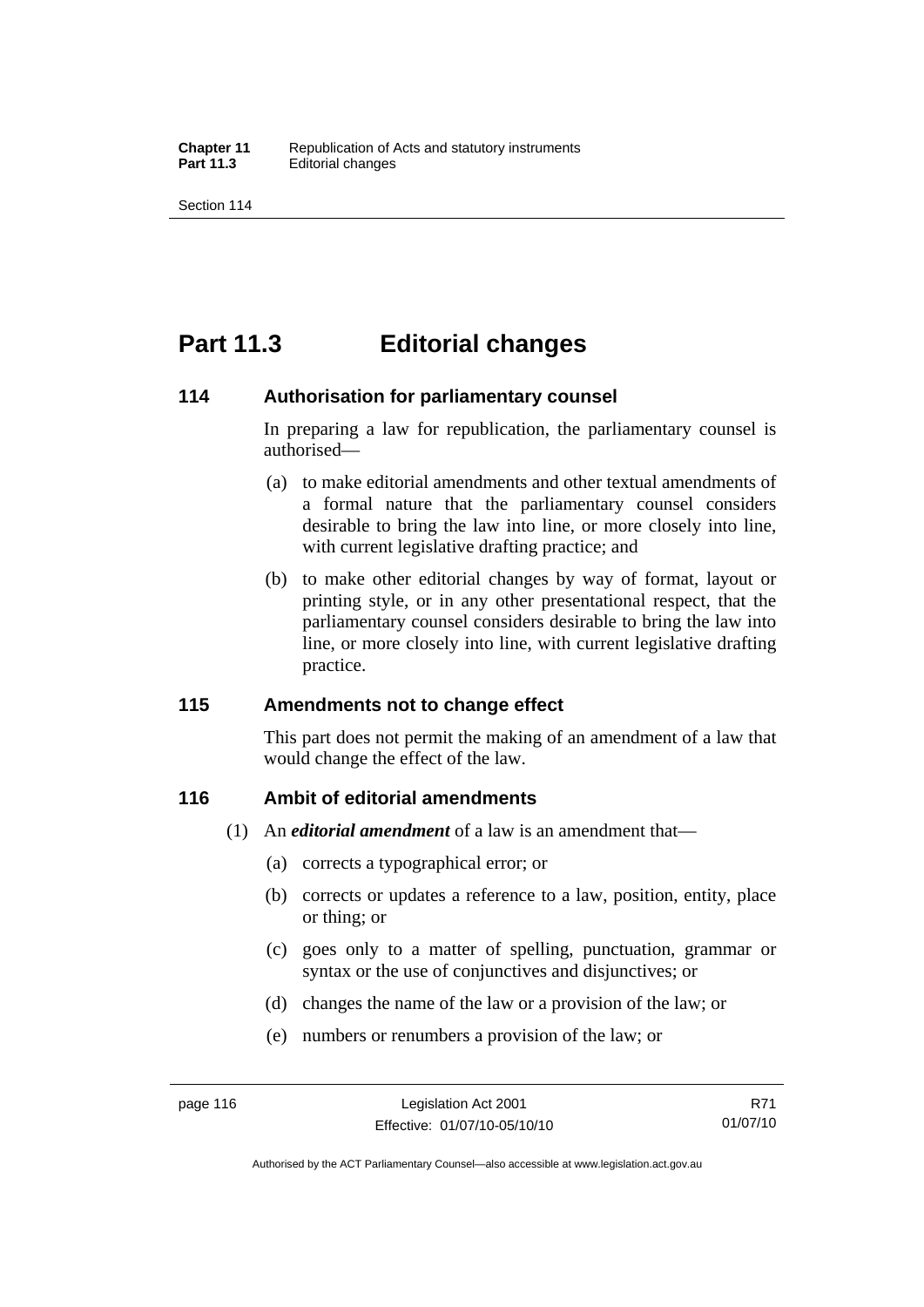- (f) changes the order of definitions or other provisions of the law; or
- (g) replaces a reference to a provision of a law with a different form of reference to the provision; or
- (h) changes the way of referring to or expressing a number, year, date, time, amount of money, penalty, quantity, measurement, or other matter, idea or concept; or
- (i) replaces a word indicating gender or that could be taken to indicate gender in accordance with current legislative drafting practice; or
- (j) replaces a reference to the Queen, the King or the Crown with a reference to the Sovereign or the Territory; or
- (k) omits—
	- (i) the enacting words or the law-making words (including any signatures); or
	- (ii) a provision that consists only of a description of how the law is arranged into groups of provisions; or
	- (iii) a provision that has expired, the operation of which is exhausted or spent or that is otherwise obsolete or redundant; or
- (l) omits, inserts or changes a referential term; or
- (m) inserts, omits or changes a note; or
- (n) updates a reference to the heading to a provision; or
- (o) is consequential on any amendment made to the law by another law; or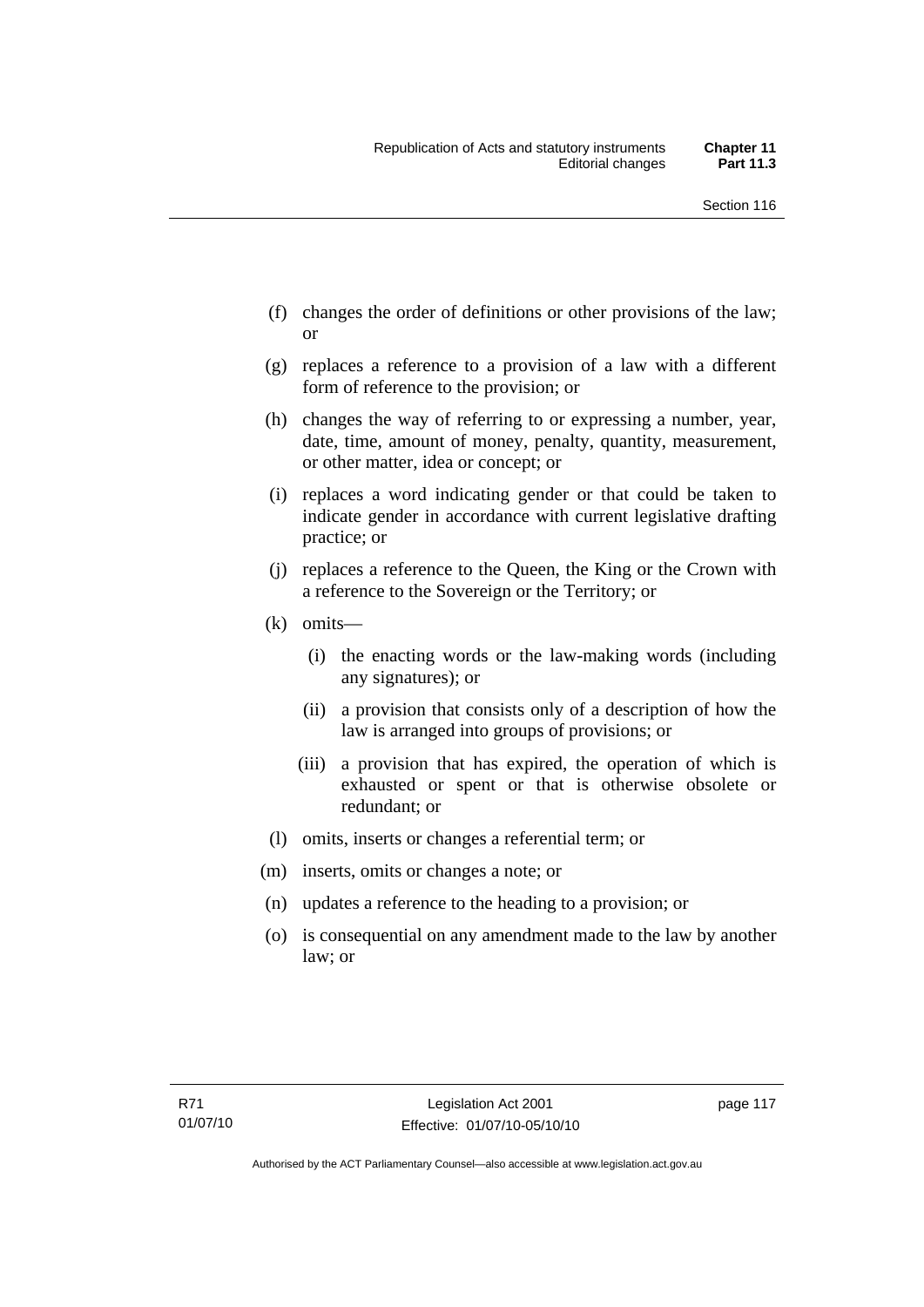(p) is consequential on any other editorial amendment (whether made to that law or another law).

#### **Examples of consequential amendments for par (o)**

- 1 If an amendment adds 1 or more subsections to a section that is not already divided into subsections, the subsection number (1) may be inserted.
- 2 If an amendment omits subsection (1) from a section with 2 subsections, the subsection number (2) may be omitted.
- 3 If an amendment omits subsection (2) from a series of 4 subsections (subsections  $(1)$  to  $(4)$ ), subsections  $(3)$  and  $(4)$  may be renumbered as subsections (2) and (3).
- 4 If an amendment adds a new subsection (3A) to a series of 5 subsections (subsections  $(1)$  to  $(5)$ ), the new subsection and subsections  $(4)$  and  $(5)$  may be renumbered as subsections (4), (5), and (6).
- 5 If an amendment omits paragraph (b) from a series of 4 paragraphs (paragraphs (a) to (d)), paragraphs (c) and (d) may be renumbered as paragraphs (b) and (c).
- 6 If an amendment adds a new paragraph (aa) to a series of 3 paragraphs (paragraphs (a) to (c)), the paragraphs may be renumbered as paragraphs (a), (b), (c) and (d).
- 7 If an amendment makes a change mentioned in any of examples 1 to 6, a cross-reference in any law to any of the provisions that have been renumbered may be correspondingly renumbered.
- 8 If an amendment adds a paragraph as the last paragraph in a series of paragraphs that end in a full stop, the full stop may be changed to a semicolon and, if the series of paragraphs is joined by a conjunction (eg 'and'), the conjunction may be added after the semicolon.
- 9 If an amendment omits a section example from a section that has 2 section examples, the number of the remaining example may be omitted.
- 10 If an amendment adds a subsection note to a subsection that already has a subsection note, the notes may be numbered.
- *Note* An example is part of the Act, is not exhaustive and may extend, but does not limit, the meaning of the provision in which it appears (see s 126 and s 132).
- (2) In this section:

*law* includes a law of another jurisdiction.

*law of another jurisdiction*—see section 97 (1).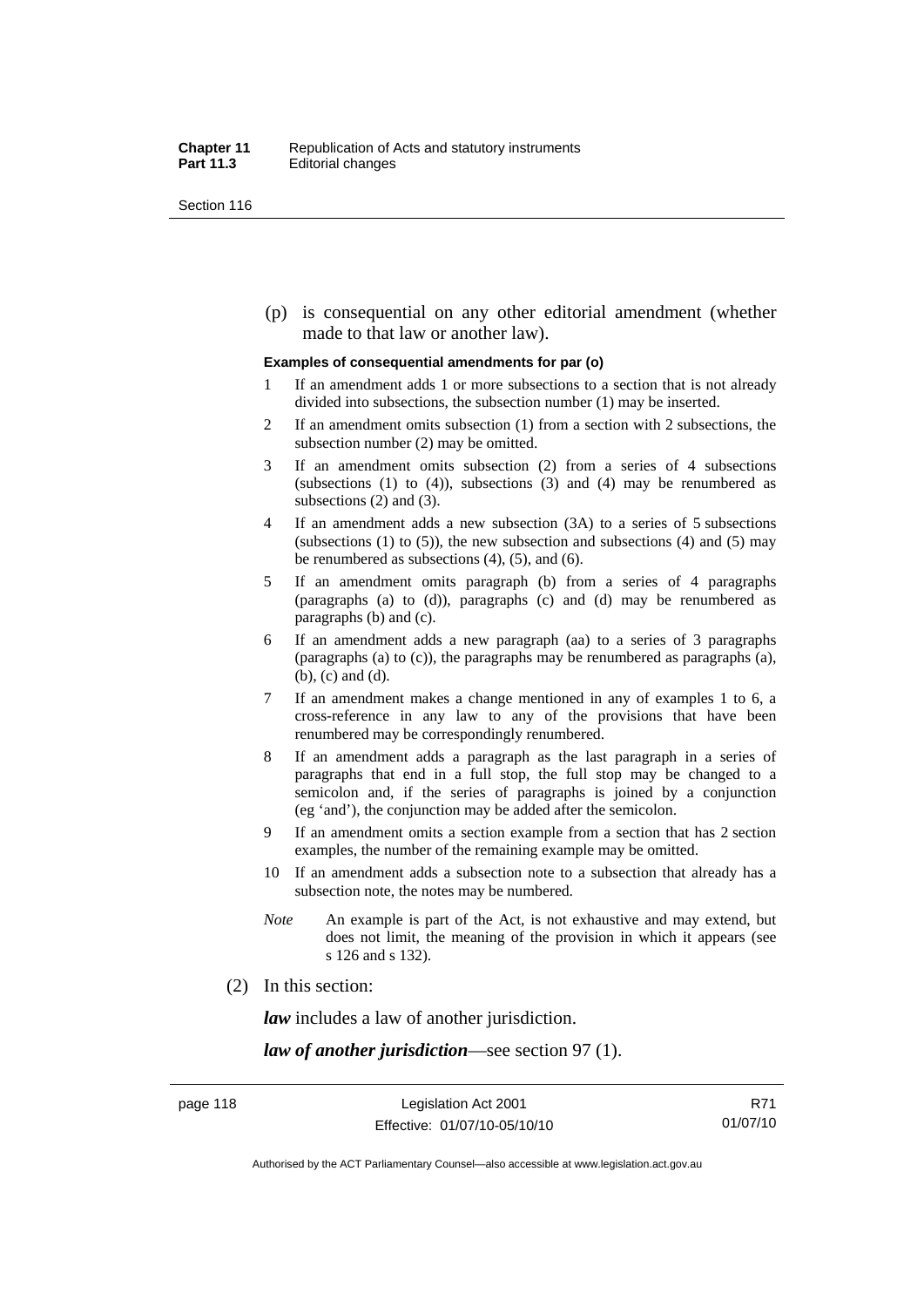*referential term* means a term that identifies a provision as a provision, or part of a provision, of the Act, statutory instrument or provision in which it appears.

#### **Examples**

- 1 of this Act
- 2 of this section
- 3 hereof
- 4 said
- *Note* An example is part of the Act, is not exhaustive and may extend, but does not limit, the meaning of the provision in which it appears (see s 126 and s 132).

## **117 Legal effect of editorial changes**

- (1) A law that is amended or otherwise changed under this part in preparing an authorised republication of the law has effect for all purposes, on and after the republication date, as if the changes had been made by an Act that commenced on the republication date.
- (2) Without limiting subsection (1), section 83 (Consequences of amendment of statutory instrument by Act) applies to an amendment made under this part as if the amendment had been made by an Act.
- (3) This section is subject to section 115 (Amendments not to change effect).

## **118 Reference to editorial amendments**

If a law is amended under this part in preparing an authorised republication of the law, the republication must indicate that fact in a suitable place.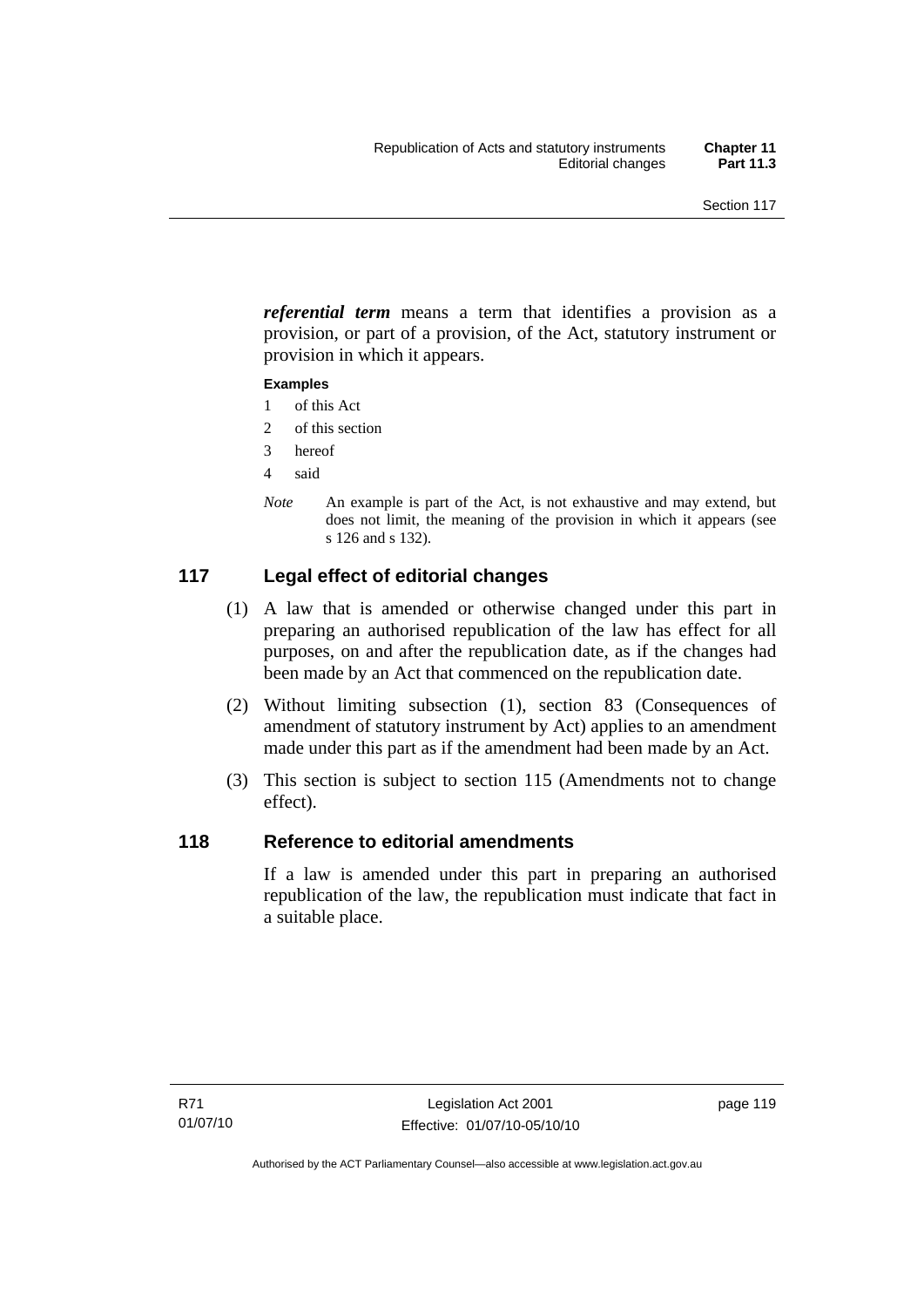# **Chapter 12 Scope of Acts and statutory instruments**

### **120 Act to be interpreted not to exceed legislative powers of Assembly**

- (1) An Act is to be interpreted as operating to the full extent of, but not to exceed, the legislative power of the Legislative Assembly.
- (2) Without limiting subsection (1), if a provision of an Act would, apart from this section, be interpreted as exceeding the legislative power of the Legislative Assembly—
	- (a) the provision is valid to the extent to which it does not exceed power; and
	- (b) the remainder of the Act is not affected.
- (3) Without limiting subsection (1), if the application of a provision of an Act to a matter would, apart from this section, be interpreted as exceeding power, the provision's application to other matters is not affected.
- (4) This section is in addition to any provision of the Act itself.
	- *Note* For the equivalent provision for statutory instruments, see s 43.
- (5) This section is a determinative provision.
	- *Note* See s 5 for the meaning of determinative provisions, and s 6 for their displacement.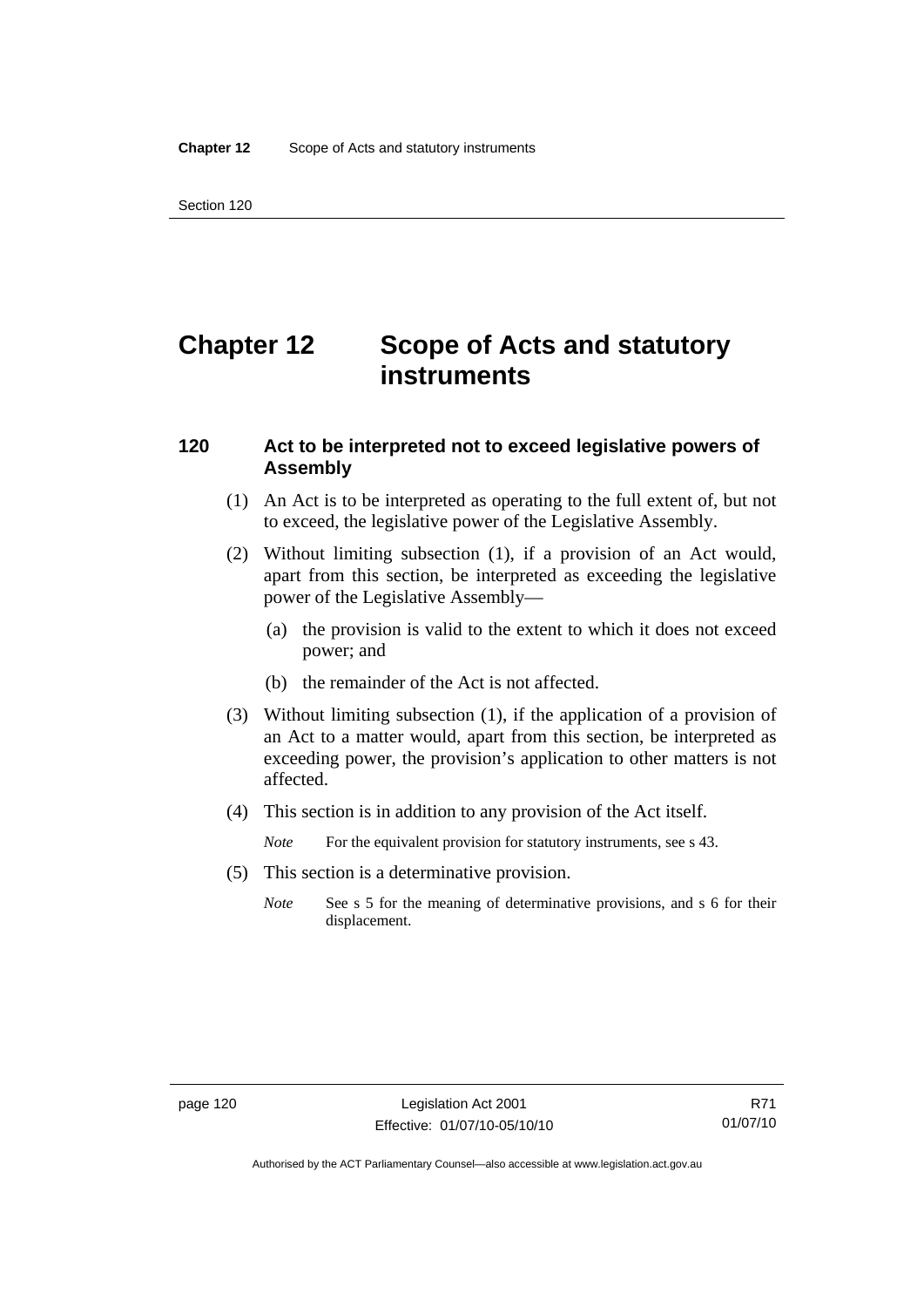## **121 Binding effect of Acts**

- (1) An Act binds everyone, including people who are not Australian citizens and all governments.
	- *Note* See the Self-Government Act, s 27 which provides that, except as provided by the regulations under that Act, an ACT enactment does not bind the Crown in right of the Commonwealth. See also s 120.
- (2) However, an Act does not bind the Territory to the extent that it requires or otherwise provides for the payment of money that, on payment, would form part of the public money of the Territory.
- (3) Also, subsection (1) does not make a government liable to be prosecuted for an offence.
- (4) To the extent that an Act does not bind a government, the same degree of immunity extends to a government entity in relation to an authorised act or omission of the entity.
- (5) This section is a determinative provision.
	- *Note* See s 5 for the meaning of determinative provisions, and s 6 for their displacement.
- (6) In this section:

*authorised*—an act or omission of a government entity is *authorised* if—

- (a) for an instrumentality—the act or omission relates to a matter within the scope of the instrumentality's functions; and
- (b) for an officer or employee of the government—the act or omission relates to a matter within the scope of the duties of the officer or employee; and
- (c) for a contractor who exercises a function on behalf of the government—the act or omission relates to a matter within the scope of the contract; and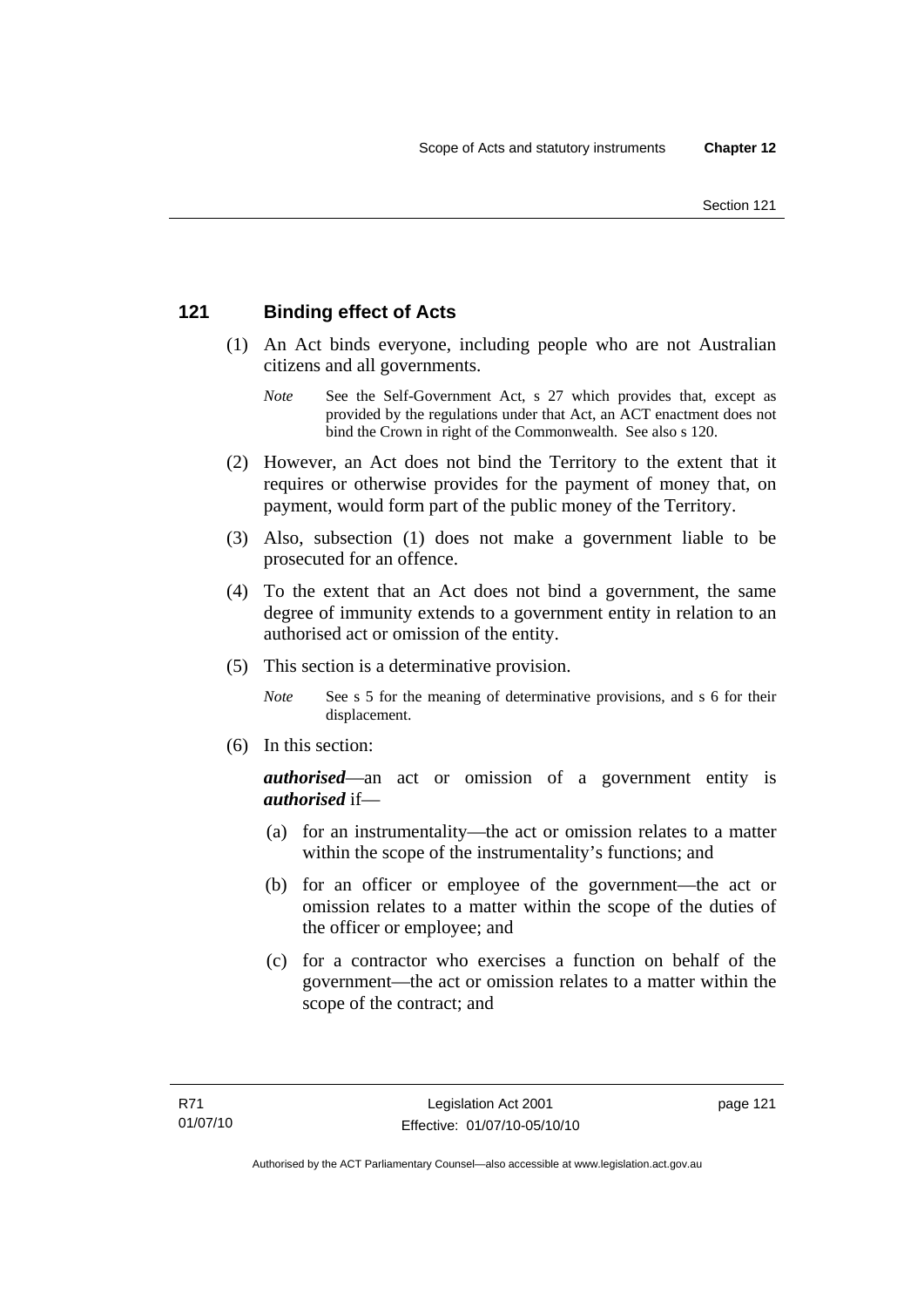(d) for anyone else who exercises a function on behalf of the government—the act or omission relates to a matter within the scope of the person's engagement.

*government* includes the Territory, the Commonwealth, a State, another Territory or New Zealand.

*government entity* includes—

- (a) an instrumentality, officer or employee of the government; and
- (b) a contractor or anyone else who exercises a function on behalf of the government.

#### **122 Application to Territory**

- (1) In an Act or statutory instrument—
	- (a) a reference to an entity or position by name or description is a reference to the entity or position of that name or description in or for the Territory; and
	- (b) a reference to a place, jurisdiction or anything else by name or description is a reference to the place, jurisdiction or thing of that name or description in or for the Territory.
- (2) If the name of an entity or position established under an Act or statutory instrument includes the words 'of the Australian Capital Territory', 'for the Australian Capital Territory', '(ACT)', or words having a similar effect, a reference in an Act or statutory instrument to the entity or position need not include the words.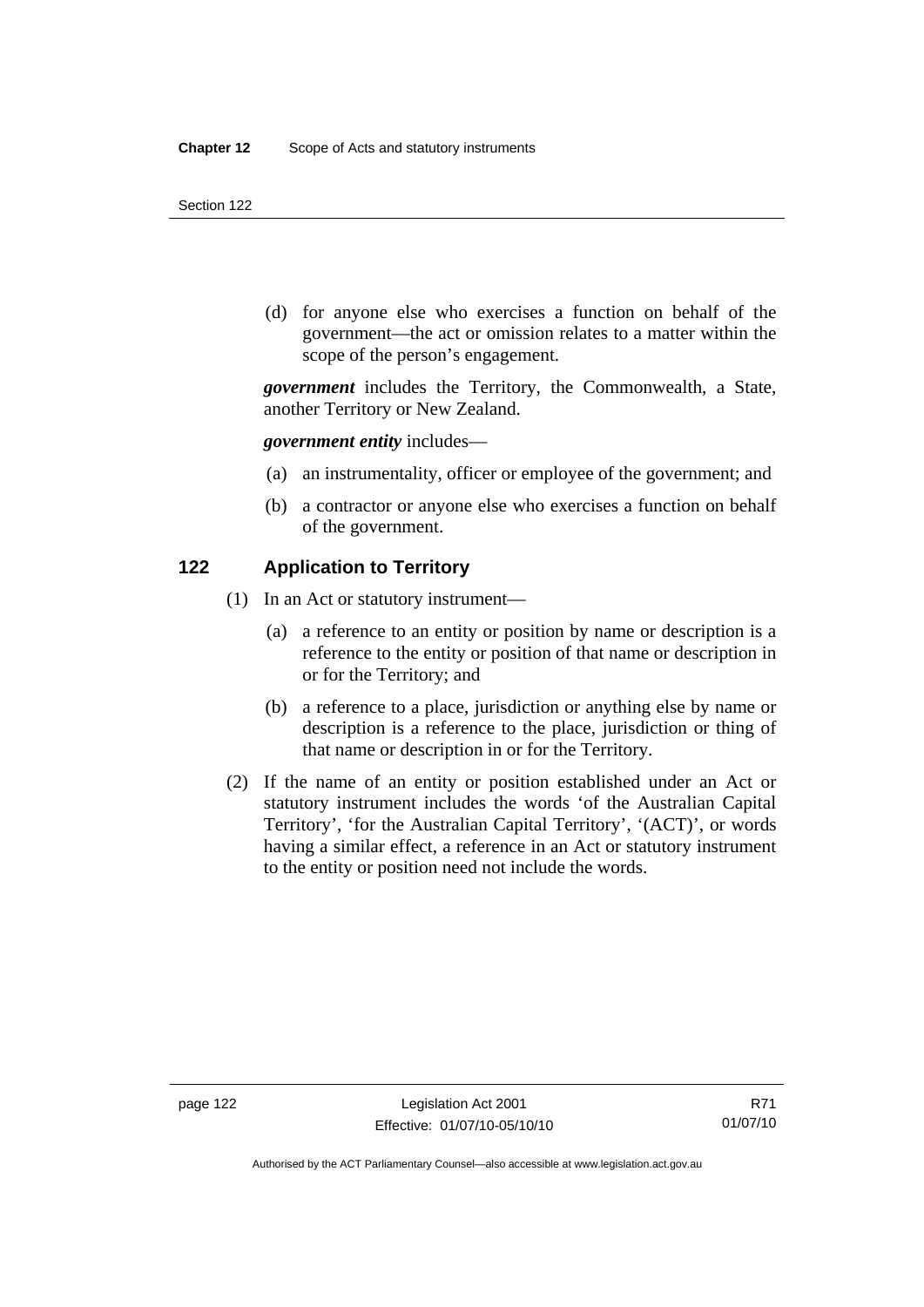# **Chapter 13 Structure of Acts and statutory instruments**

## **Part 13.1 General**

## **125 Meaning of** *law* **in ch 13**

In this chapter:

*law* means an Act, subordinate law or disallowable instrument.

*Note* A reference to an Act, subordinate law or disallowable instrument includes a reference to a provision of the Act, law or instrument (see s 7, s 8 and s 9).

## **126 Material that is part of Act or statutory instrument**

- (1) A heading to a chapter, part, division, subdivision, schedule, or another provision (other than a section or subsection), of or to an Act or statutory instrument is part of the Act or instrument.
- (2) A heading to a section or subsection of an Act or statutory instrument is part of the Act or instrument if—
	- (a) the Act was enacted, or the instrument was made, after 1 January 2000; or
	- (b) the heading was amended or inserted into the Act or instrument after 1 January 2000.
- (3) A preamble or other recital to an Act or statutory instrument is part of the Act or instrument.
- (4) An example or diagram in an Act or statutory instrument is part of the Act or instrument.
- (5) A schedule, dictionary or appendix to an Act or statutory instrument is part of the Act or instrument.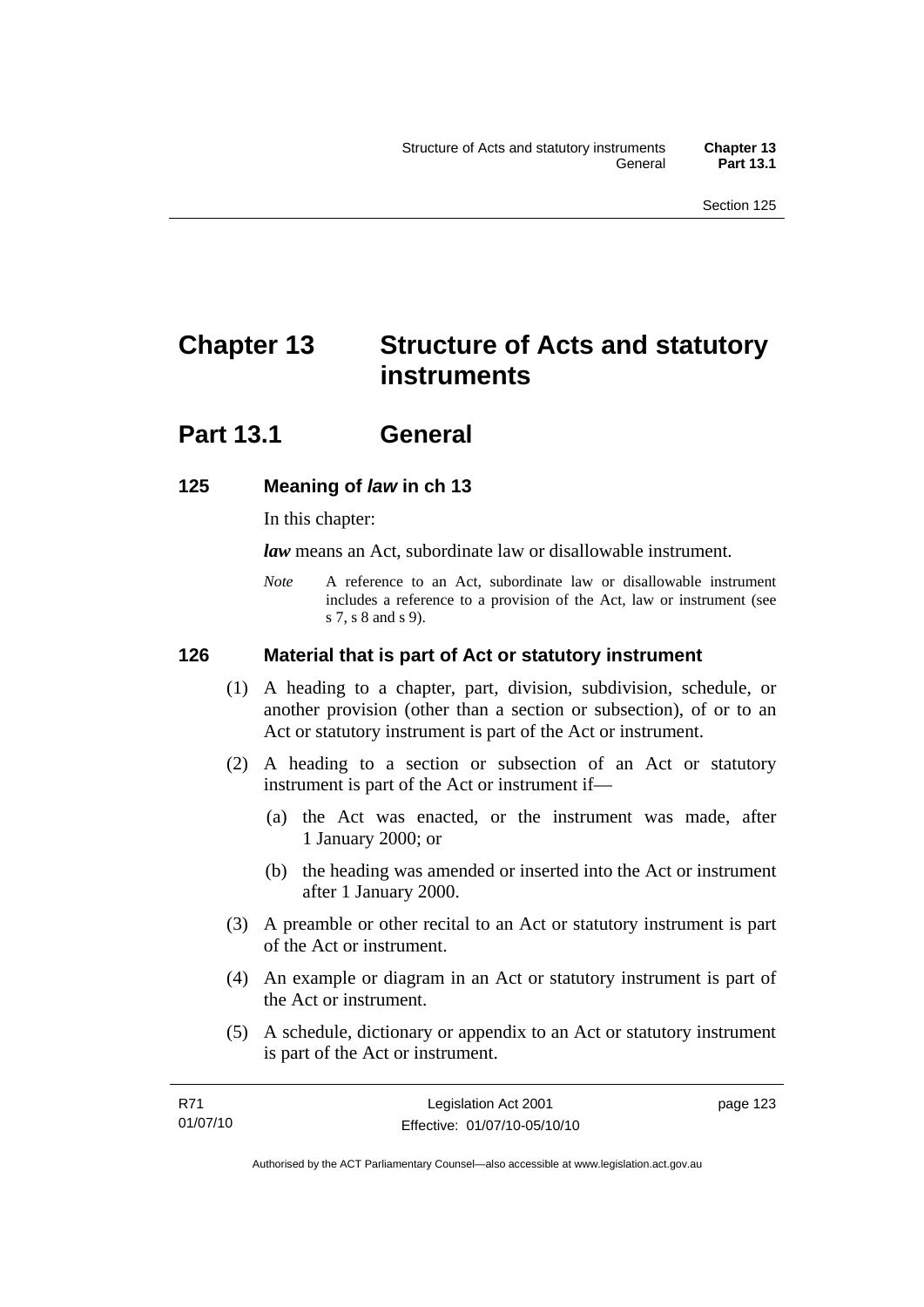- (6) Punctuation in an Act or statutory instrument is part of the Act or instrument.
- (7) A provision number in an Act or statutory instrument is part of the Act or instrument.
- (8) In applying this section to an Act or statutory instrument that is divided otherwise than into sections, a reference to a section or subsection is a reference to a corresponding provision of the Act or instrument.
	- *Note* A reference to an Act or statutory instrument includes a reference to a provision of the Act or instrument (see s 7 and s 13).
- (9) This section is a determinative provision.
	- *Note* See s 5 for the meaning of determinative provisions, and s 6 for their displacement.

### **127 Material that is not part of Act or statutory instrument**

- (1) A footnote, endnote, or other note, in or to an Act or statutory instrument is not part of the Act or instrument.
- (2) A table of contents (however described), or reader's guide or index, in or to an Act or statutory instrument is not part of the Act or instrument.
- (3) A heading to a section or subsection of an Act or statutory instrument is not part of the Act or instrument if section 126 (2) does not apply to the heading.
- (4) This section does not prevent the amendment of a note, table, guide, index or heading mentioned in subsection (1), (2) or (3).
- (5) However, such a note, table, guide or index does not become part of the Act or statutory instrument because it is amended or inserted by an Act or instrument.
- (6) In applying this section to an Act or statutory instrument that is divided otherwise than into sections, a reference to a section or

R71 01/07/10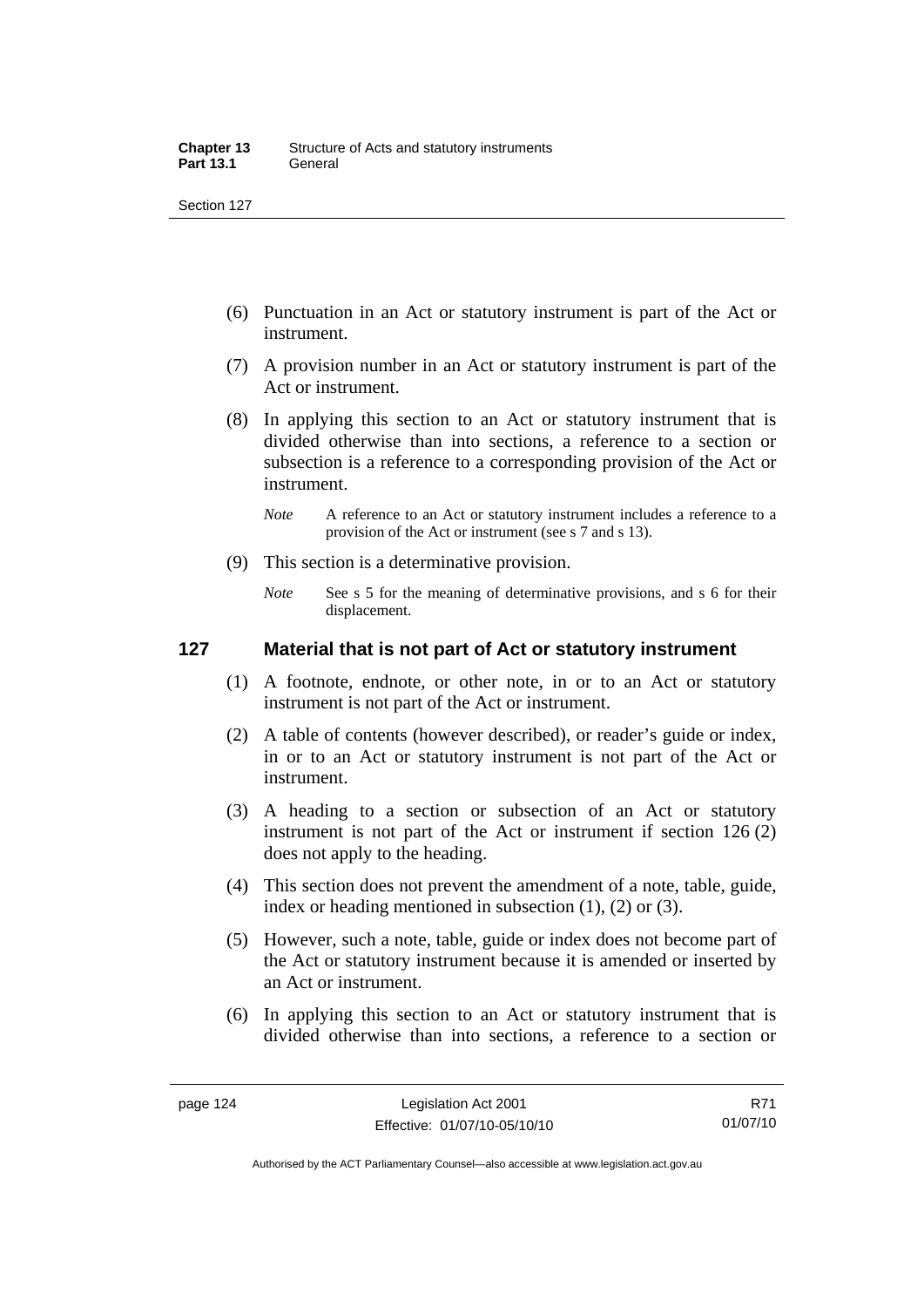subsection is a reference to a corresponding provision of the Act or instrument.

- *Note* A reference to an Act or statutory instrument includes a reference to a provision of the Act or instrument (see s 7 and s 13).
- (7) This section is a determinative provision.
	- *Note* See s 5 for the meaning of determinative provisions, and s 6 for their displacement.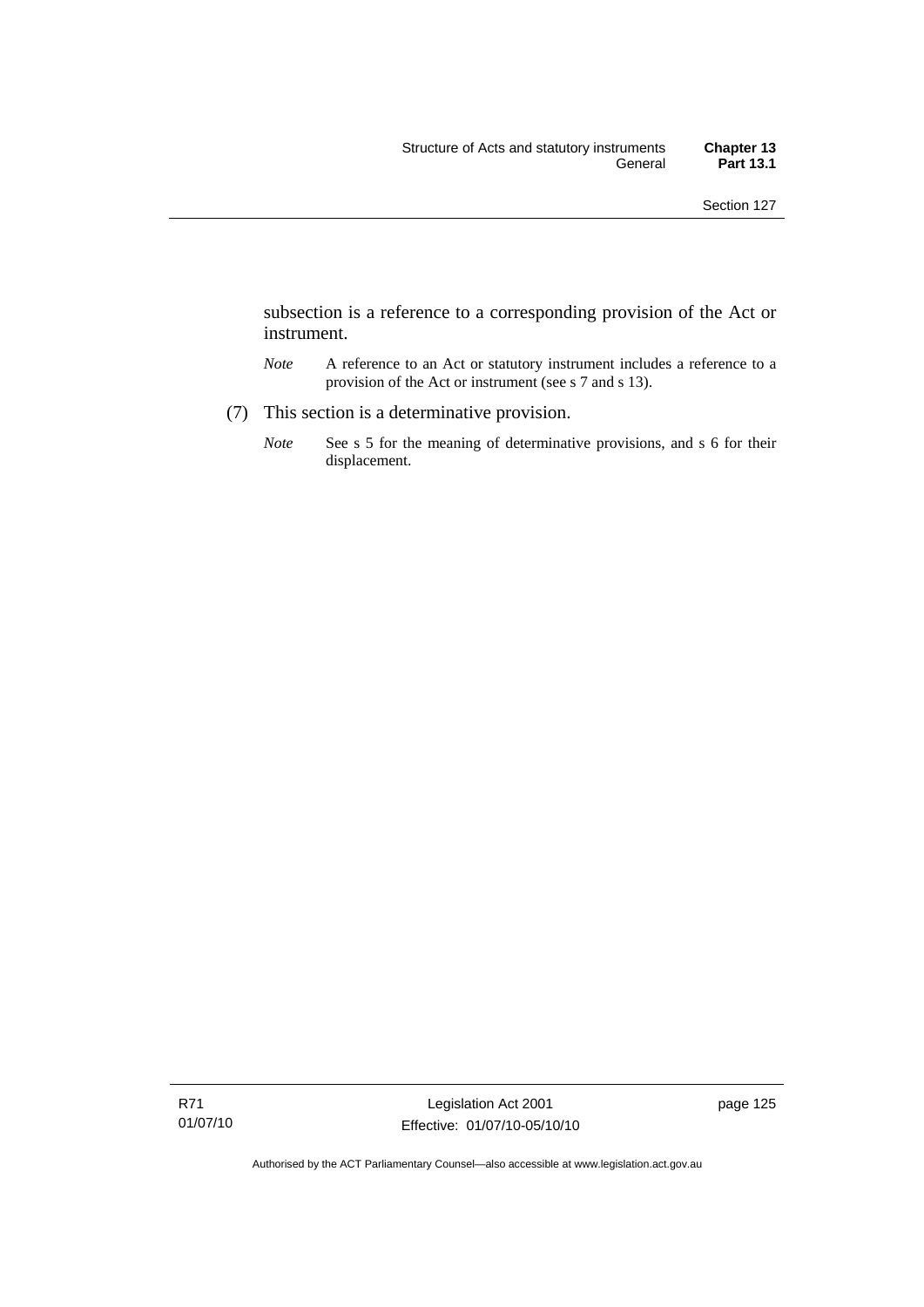## **Part 13.2 Particular kinds of provisions**

#### **130 What is a definition?**

A *definition* is a provision (however expressed) of an Act or statutory instrument that—

- (a) gives a meaning to a term; or
- (b) limits or extends the meaning of a term.

#### **Examples of definitions**

- 1 *X* means Y.
- 2 *X* includes Y.
- 3 *X* means Y, and includes Z.
- 4 A reference to *X* is a reference to Y.
- 5 *X*—see section Y.
- 6 *X*—see the *XYZ Act 1999*, section Y.
- 7 In a proceeding against a person (the *retailer*), it is a defence if the retailer establishes that the goods were bought honestly.
- 8 *excluded*—a claim is *excluded* if the claim is not brought within 1 year after the day the claimant becomes aware of the failure to account to which the claim relates.
- 9 A term used in the *XYZ Act 2003* has the same meaning in this Act.
- 10 A term defined in the *XYZ Act 2003* has the same meaning in this Act.
- *Note 1* Examples 5 and 6 illustrate signpost definitions, that is, definitions that do not themselves directly define a term but point the reader to the place where the term is defined (see s 131).
- *Note 2* Example 7 illustrates a tagged-term definition (*retailer*) that takes its meaning from the context of the provision where the defined term is found.
- *Note 3* Example 8 illustrates a definition that does not begin with the defined term.
- *Note 4* For other provisions about definitions, see pt 15.2.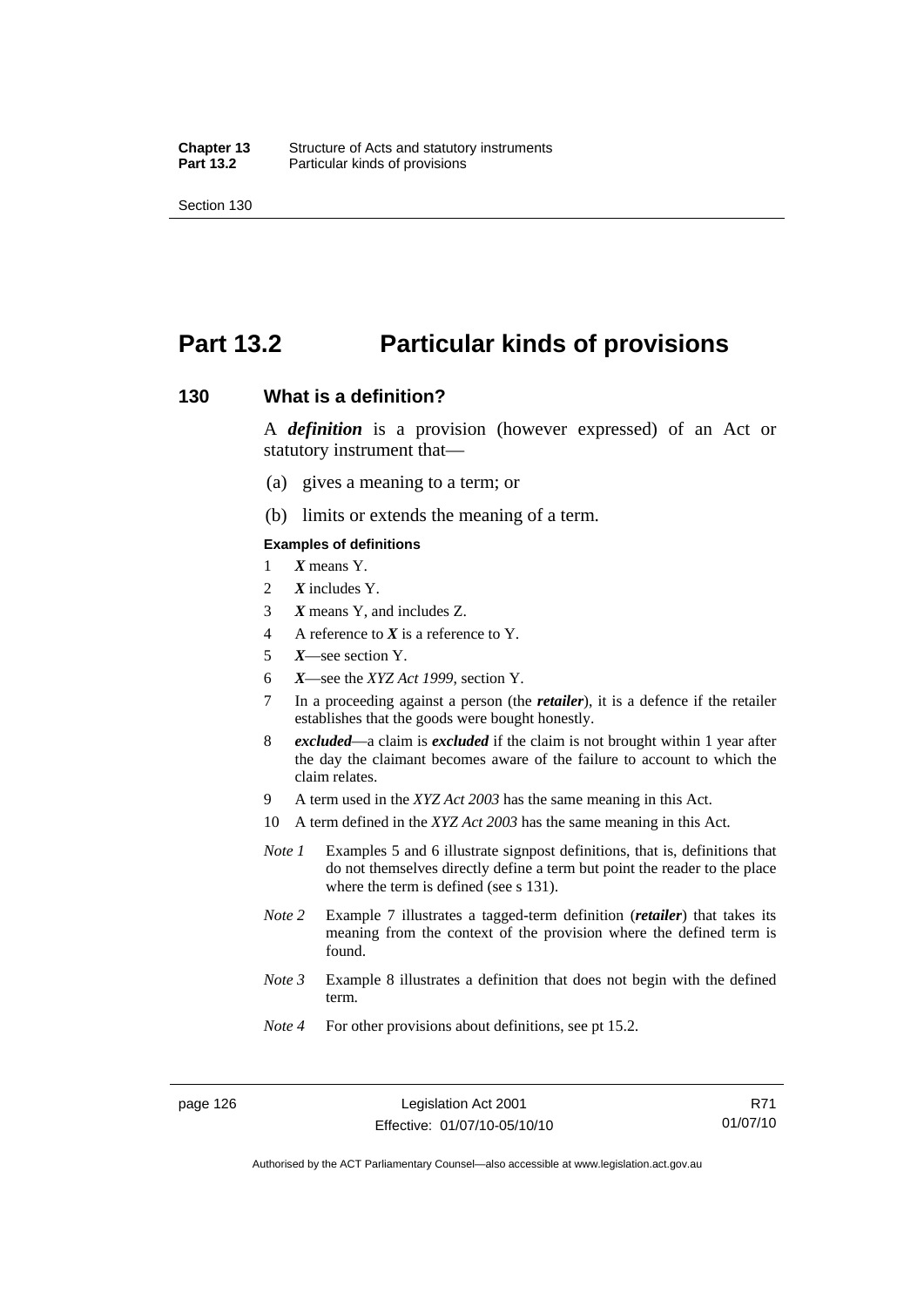*Note* 5 An example is part of the Act, is not exhaustive and may extend, but does not limit, the meaning of the provision in which it appears (see s 126 and s 132).

#### **131 Signpost definitions**

 (1) In an Act or statutory instrument, a definition of a term that includes the word 'see' followed by a reference to a law or instrument (a *signpost definition*) means the term has the same meaning as the term (or, if the reference includes a reference to the definition of another term, that term) has in the law or instrument, as in force from time to time.

#### **Examples**

- 1 A signpost definition '*food*—see section 10.' in the dictionary to an Act means that the word 'food' when used in the Act has the same meaning as it has in section 10, as in force from time to time.
- 2 A signpost definition '*injury*—see the *XYZ Act 2001*, dictionary.' in the dictionary to another Act means that the word 'injury', when used in the other Act, has the same meaning as it has in the definition of *injury* in the *XYZ Act 2001*, dictionary, as in force from time to time.
- 3 A signpost definition 'Work Safety Council—see the *XYZ Act 2000*, dictionary, definition of *council*.' means that the expression 'Work Safety Council' has the same meaning as the word 'council' has in the definition of *council* in the *XYZ Act 2000*, dictionary, as in force from time to time.
- *Note* An example is part of the Act, is not exhaustive and may extend, but does not limit, the meaning of the provision in which it appears (see s 126 and s 132).
- (2) This section is subject to section 47 (Statutory instrument may make provision by applying law or instrument).
- (3) In this section:

*instrument* includes a provision of an instrument.

*law* includes a law, or a provision of a law, of the Commonwealth, a State or another Territory.

*Note* For other provisions about definitions, see pt 15.2.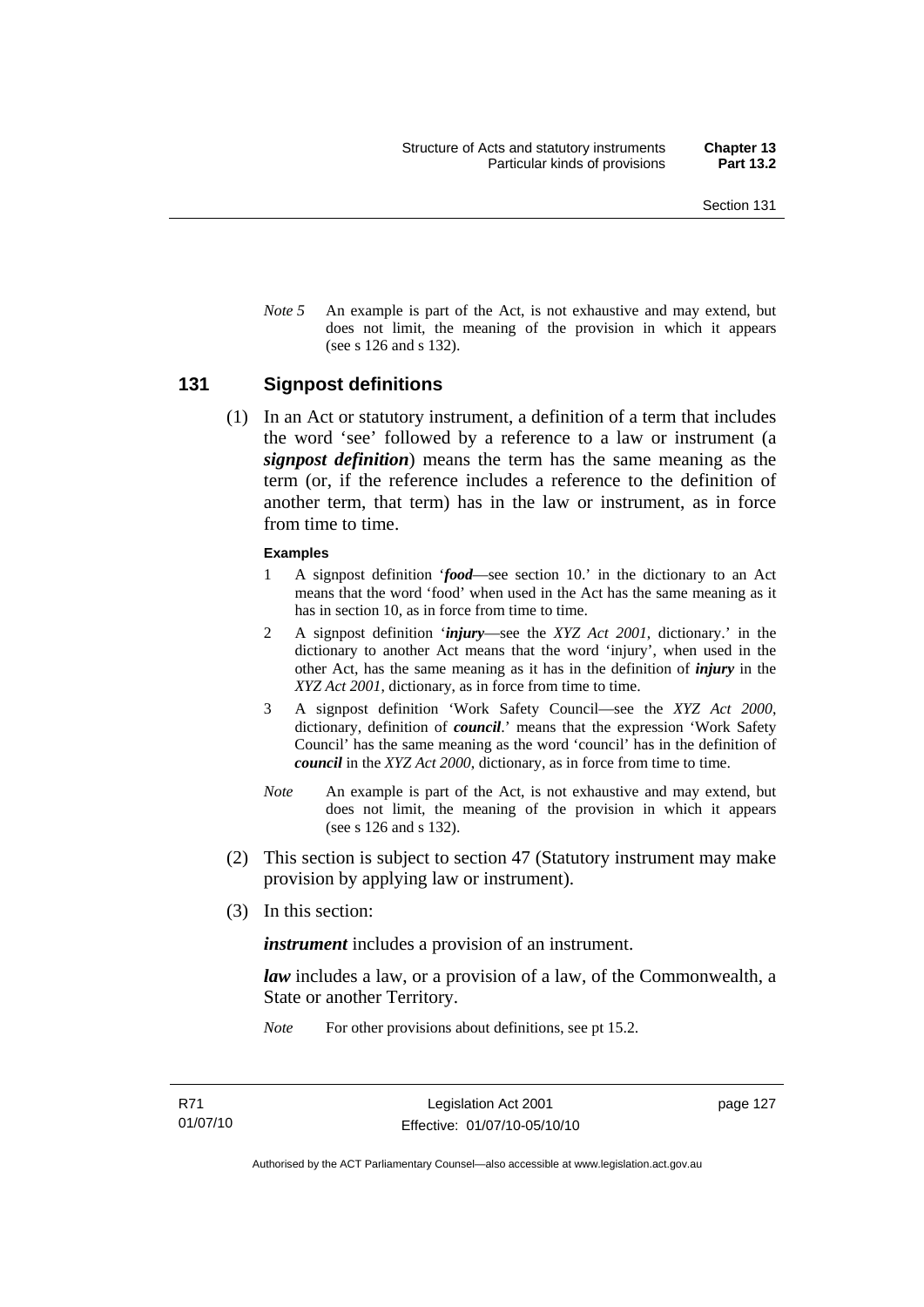| Chapter 13       | Structure of Acts and statutory instruments |
|------------------|---------------------------------------------|
| <b>Part 13.2</b> | Particular kinds of provisions              |

## **132 Examples**

- (1) An example in an Act or statutory instrument—
	- (a) is not exhaustive; and
	- (b) may extend, but does not limit, the meaning of the Act or instrument, or the particular provision to which it relates.

#### **Examples**

- 1 A specific case (which may be fictional) that helps to give meaning to the more abstract language of a provision. See the examples in section 43.
- 2 An example (which may be fictional) that clarifies the scope of a provision by illustrating cases that fall within the provision or cases that fall outside the provision, or both. See the examples in section 86.
- *Note 1* These examples may overlap.
- *Note* 2 An example in an Act or statutory instrument is part of the Act or instrument (see s 126 (4)).
- (2) An example may take either of the following forms:
	- (a) a statement at the end of the provision it illustrates (or at the end of a provision containing the provision it illustrates);
	- (b) a statement forming part of the text of a provision that illustrates the operation of the provision, whether or not the words 'for example' are used.

#### **Examples for par (a)**

the examples in section 130 or this section, subsection (1)

#### **Example for par (b)**

the statement beginning 'for example' in section 36 (1) (a)

- (3) Subsection (2) does not limit the form that an example may take.
- (4) This section is a determinative provision.
	- *Note* See s 5 for the meaning of determinative provisions, and s 6 for their displacement.

R71 01/07/10

Authorised by the ACT Parliamentary Counsel—also accessible at www.legislation.act.gov.au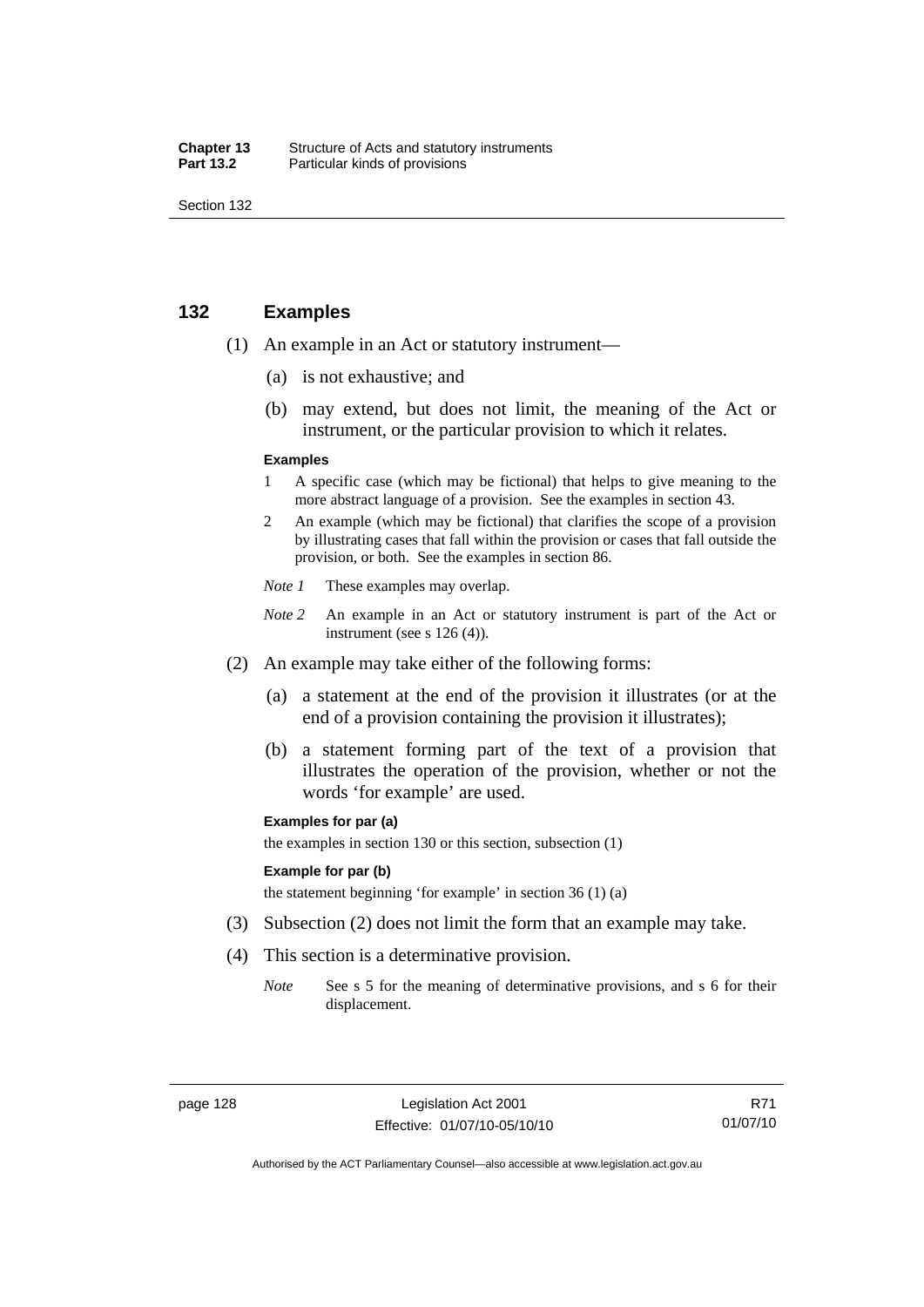## **133 Penalty units**

- (1) In a law, if a penalty for an offence is expressed as a number (whether whole or fractional) of penalty units, the penalty for the offence is a fine of that number of penalty units.
- (2) A *penalty unit* is—
	- (a) for an offence committed by an individual—\$110; or
	- (b) for an offence committed by a corporation—\$550.

#### **Example**

'Maximum penalty: 10 penalty units.' means that a person who is convicted of the relevant offence is liable to a maximum fine of 10 penalty units.

- If the person is an individual, the maximum fine is, therefore, \$1 100 (\$110 x 10).
- If the person is a corporation, the maximum fine is, therefore, \$5 500 (\$550 x 10).
- *Note* An example is part of the Act, is not exhaustive and may extend, but does not limit, the meaning of the provision in which it appears (see s 126 and s 132).
- (3) This section is a determinative provision.
	- *Note* See s 5 for the meaning of determinative provisions, and s 6 for their displacement.

## **134 Penalties at end of sections and subsections**

- (1) This section applies if a penalty (however expressed) is stated in a law—
	- (a) at the end of a section (whether or not the section is divided into subsections) and not expressed in a way that indicates that it applies only to a provision of the section; or
	- (b) at the end of a subsection (but not at the end of a section) and not expressed in a way that indicates that it applies only to a provision of the subsection; or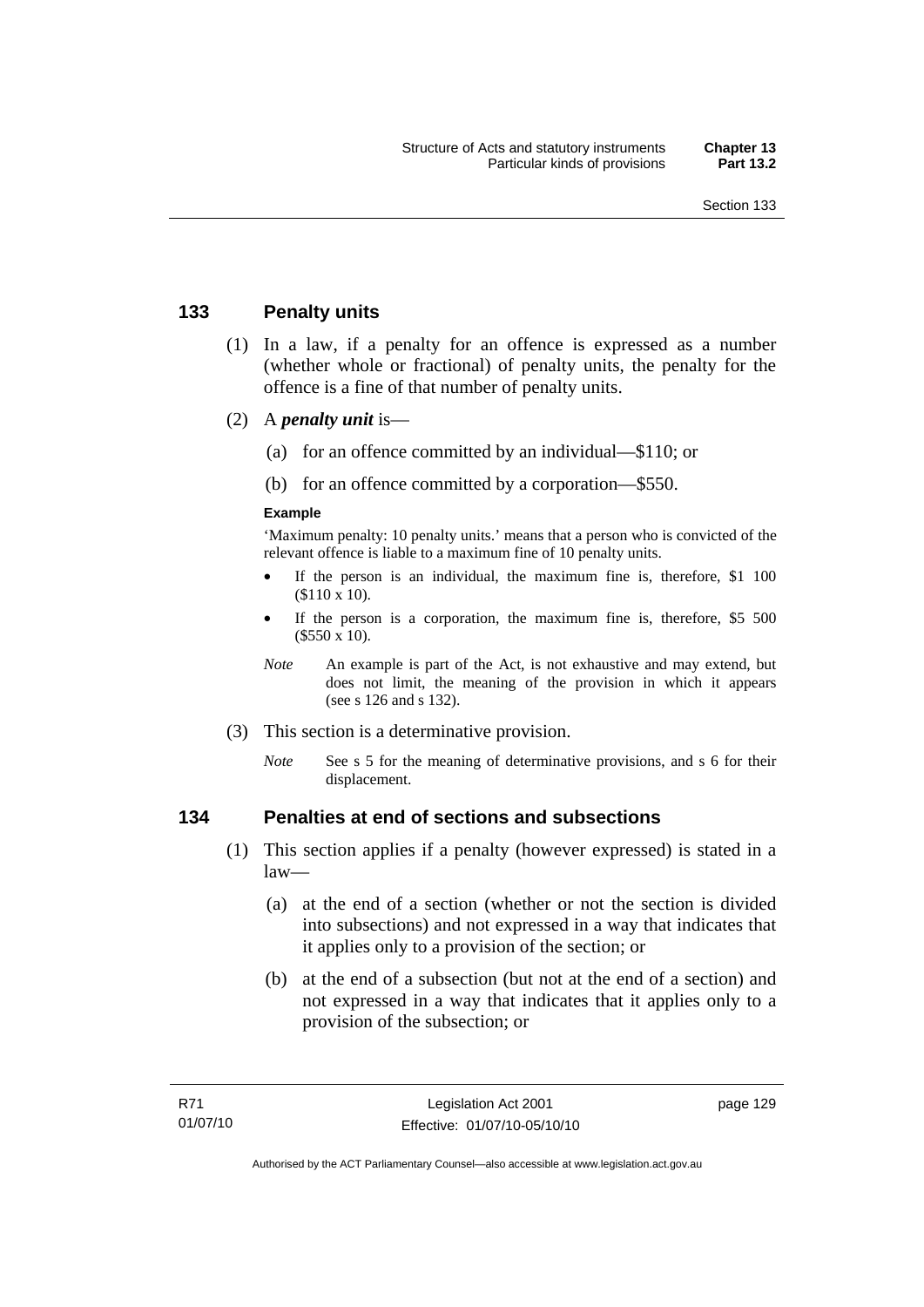(c) at the end of a section or subsection and expressed in a way that indicates that it applies only to a provision of the section or subsection (the *relevant provision*).

#### **Example for par (a)**

the following penalty at the end of a section:

'Maximum penalty: 20 penalty units.'

#### **Example for par (b)**

the following penalty at the end of a subsection, but not at the end of a section: 'Maximum penalty: 20 penalty units.'

#### **Examples for par (c)**

- 1 the following penalty at the end of a section divided into subsections: 'Maximum penalty (subsection (3)): 20 penalty units.'.
- 2 the following penalty at the end of a subsection, but not at the end of a section:

'Maximum penalty:

- (a) for paragraph (b)—20 penalty units; or
- (b) for another paragraph—50 penalty units, imprisonment for 6 months or both.'
- *Note* An example is part of the Act, is not exhaustive and may extend, but does not limit, the meaning of the provision in which it appears (see s 126 and s 132).
- (2) If an offence is not expressly mentioned in the section, subsection or relevant provision, the penalty indicates that contravention of the section, subsection or relevant provision is an offence punishable on conviction as provided by subsection (4).

#### **Example of a penalty applying to entire section or subsection**

A person must not contravene a notice. Maximum penalty: 20 penalty units.

#### **Example of a penalty applying to a stated provision**

- (2) The register of transactions—
	- (a) may be kept in electronic form; and
	- (b) must contain the particulars mentioned in section 91C.

Maximum penalty (paragraph (b)): 20 penalty units.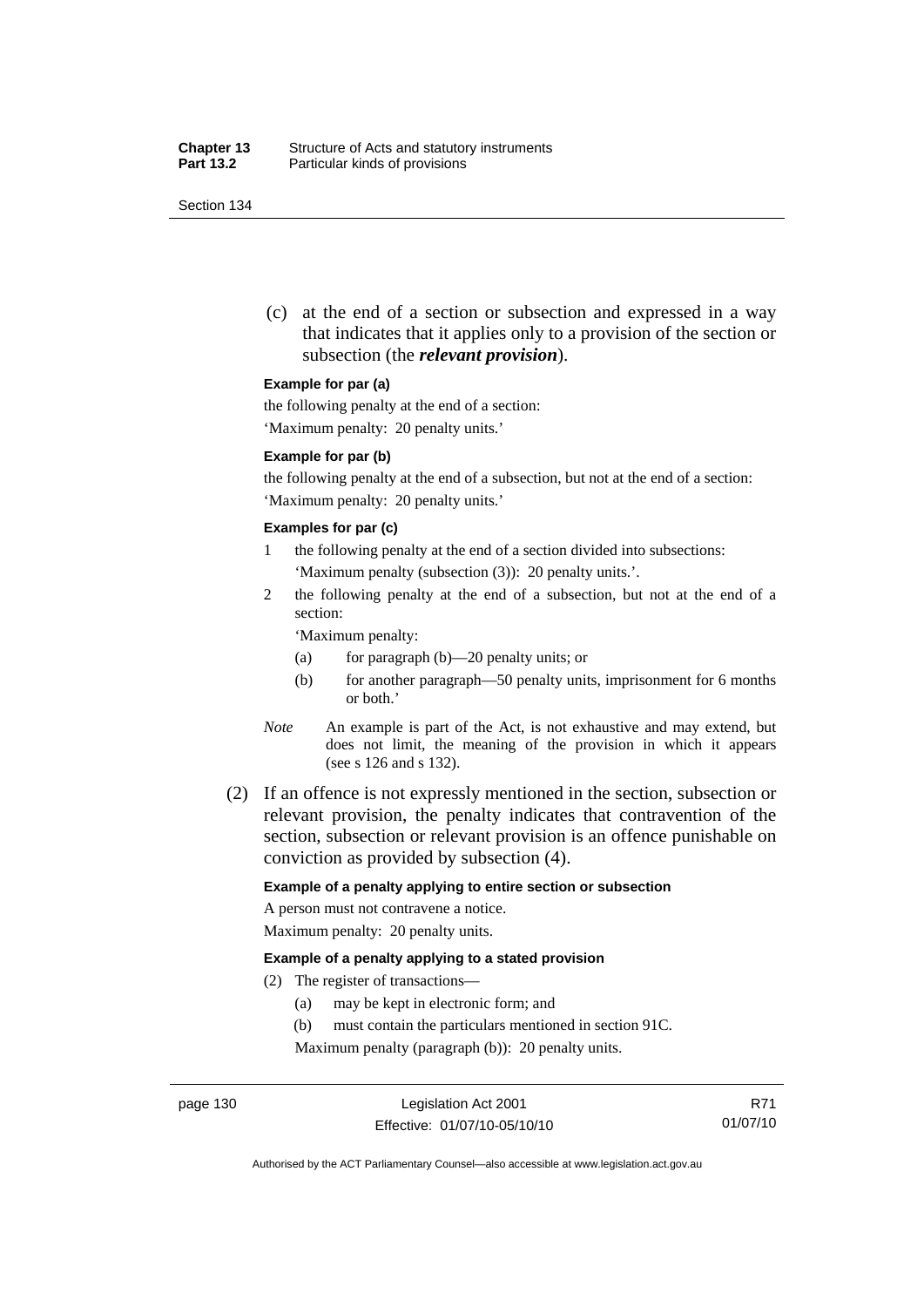(3) If an offence is expressly mentioned in the section, subsection or relevant provision, the penalty indicates that the offence is punishable on conviction as provided by subsection (4).

#### **Example of a penalty applying to entire section or subsection**

A person who contravenes a notice commits an offence.

Maximum penalty: 20 penalty units.

#### **Example of a penalty applying to a stated provision**

- (2) If a person keeps the person's identity card after ceasing to be an officer—
	- (a) the person commits an offence; and
	- (b) the identity card is forfeited to the Territory.

Maximum penalty (paragraph (a)): 20 penalty units.

- (4) The penalty that may be imposed for the offence is—
	- (a) if only a single penalty is stated (whether as a maximum penalty or a penalty)—not more than the stated penalty; or
	- (b) if a minimum as well as a maximum penalty is stated—not less than the minimum and not more than the maximum.
- $(5)$  If—
	- (a) a penalty (however expressed) is stated in a law at the end of a section divided into subsections; and
	- (b) another penalty (however expressed) is stated at the end of another subsection of the section; and
	- (c) the first penalty is not expressed in a way that indicates that it applies only to a particular provision of the last subsection;

the first penalty is taken, for this section, to be expressed in a way that indicates that it applies only to the last subsection.

#### **Example**

In the following example, subsection (4) is the last subsection and the penalty stated at the end applies only to that subsection:

'(2) A permit holder must record all transactions under this Act. Maximum penalty: 20 penalty units.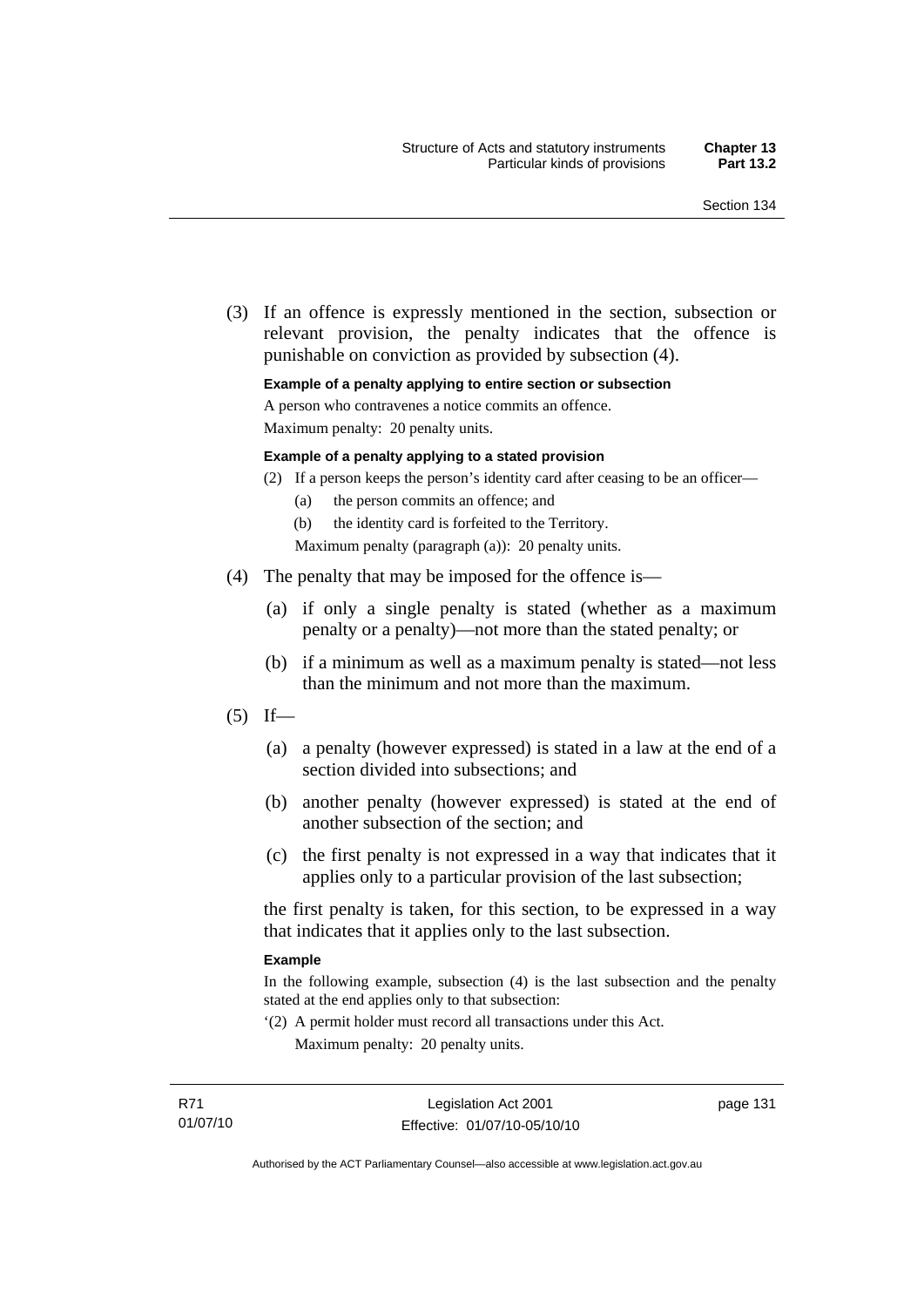- (3) If a permit holder is convicted of an offence against subsection (2), the registrar must cancel the permit.
- (4) A permit holder must not sell a declared substance in contravention of this Act.

Maximum penalty: 100 penalty units, imprisonment for 1 year or both.'.

- (6) In working out for this section whether a penalty is at the end of a section or subsection, the position of any example or note is to be disregarded.
- (7) This section is a determinative provision.
	- *Note* See s 5 for the meaning of determinative provisions, and s 6 for their displacement.

#### **135 Penalties not at end of sections and subsections**

- (1) This section applies if a penalty (however expressed) is stated in a provision of a law other than at the end of a section or subsection.
- (2) If an offence is expressly mentioned in the provision, the penalty indicates that the offence is punishable on conviction as provided by subsection (4).

#### **Example**

A person who contravenes subsection (3) commits an offence punishable by a fine of not more than 20 penalty units.

- *Note* An example is part of the Act, is not exhaustive and may extend, but does not limit, the meaning of the provision in which it appears (see s 126 and s 132).
- (3) If an offence is not expressly mentioned in the provision, the penalty indicates that contravention of the provision (or a stated part of the provision) is an offence punishable on conviction as provided by subsection (4).

#### **Example**

A person who contravenes subsection (3) must pay a fine of not more than 20 penalty units.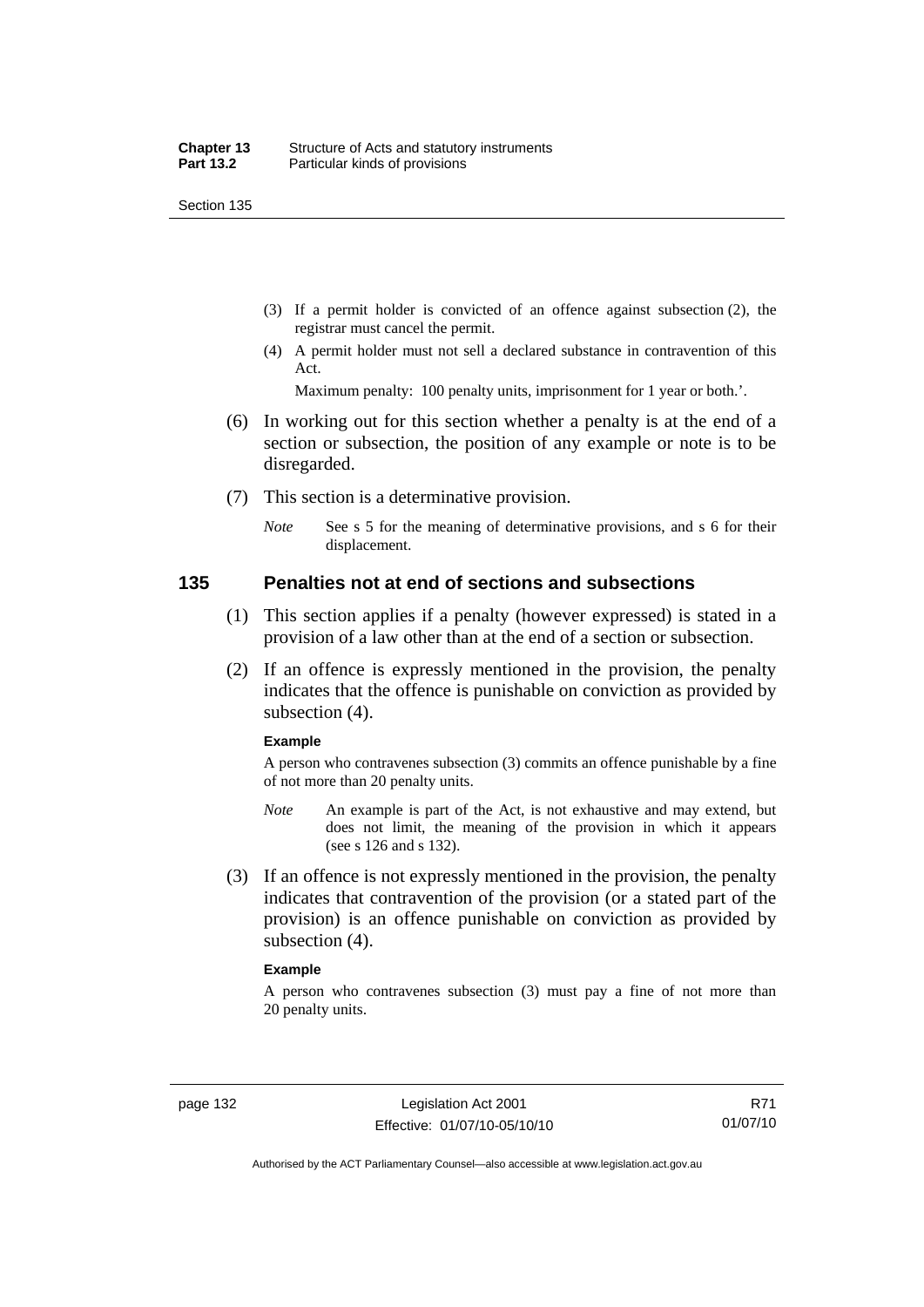- (4) The penalty that may be imposed for the offence is—
	- (a) if only a single penalty is stated (whether as a maximum penalty or a penalty)—not more than the stated penalty; or
	- (b) if a minimum as well as a maximum penalty is stated—not less than the minimum and not more than the maximum.
- (5) In working out for this section whether a penalty is at the end of a section or subsection, the position of any example or note is to be disregarded.
- (6) This section is a determinative provision.
	- *Note* See s 5 for the meaning of determinative provisions, and s 6 for their displacement.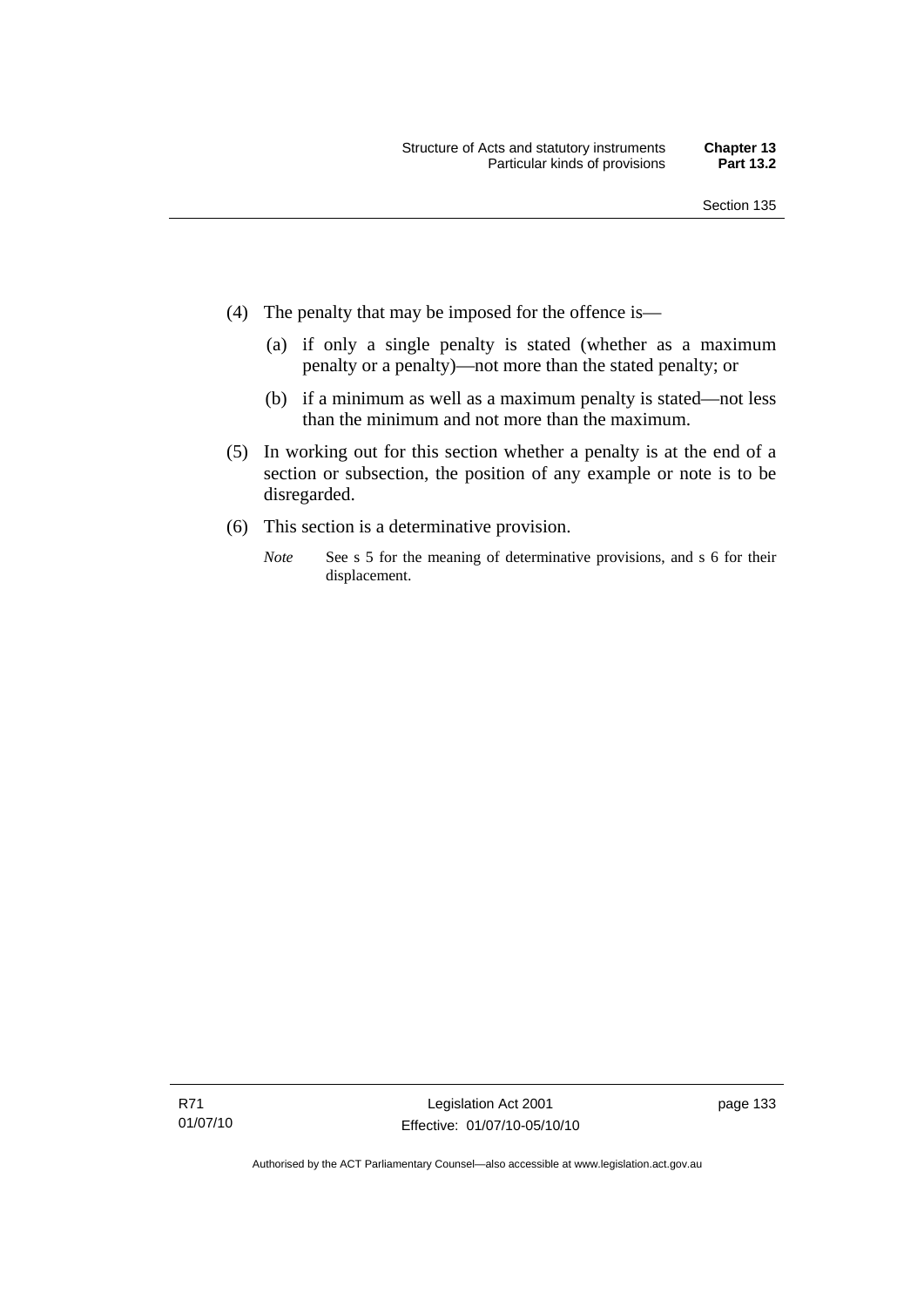**Chapter 14** Interpretation of Acts and statutory instruments<br>**Part 14.1** Purpose and scope Purpose and scope

Section 136

# **Chapter 14 Interpretation of Acts and statutory instruments**

## **Part 14.1 Purpose and scope**

#### **136 Meaning of** *Act* **in ch 14**

In this chapter:

*Act* includes a statutory instrument.

*Note* Section 7 (3) provides that a reference to an Act includes a reference to a provision of an Act. Section 13 (3) provides that a reference to a statutory instrument includes a reference to a provision of a statutory instrument.

## **137 Purpose and scope of ch 14**

- (1) The purpose of this chapter is to provide guidance about the interpretation of Acts.
- (2) This chapter is not intended to be a comprehensive statement of the law of interpretation applying to Acts.
- (3) In particular, this chapter assumes that common law presumptions operate in conjunction with this chapter.
- (4) Subsection (3) also applies to common law presumptions that come into existence after the commencement of this chapter.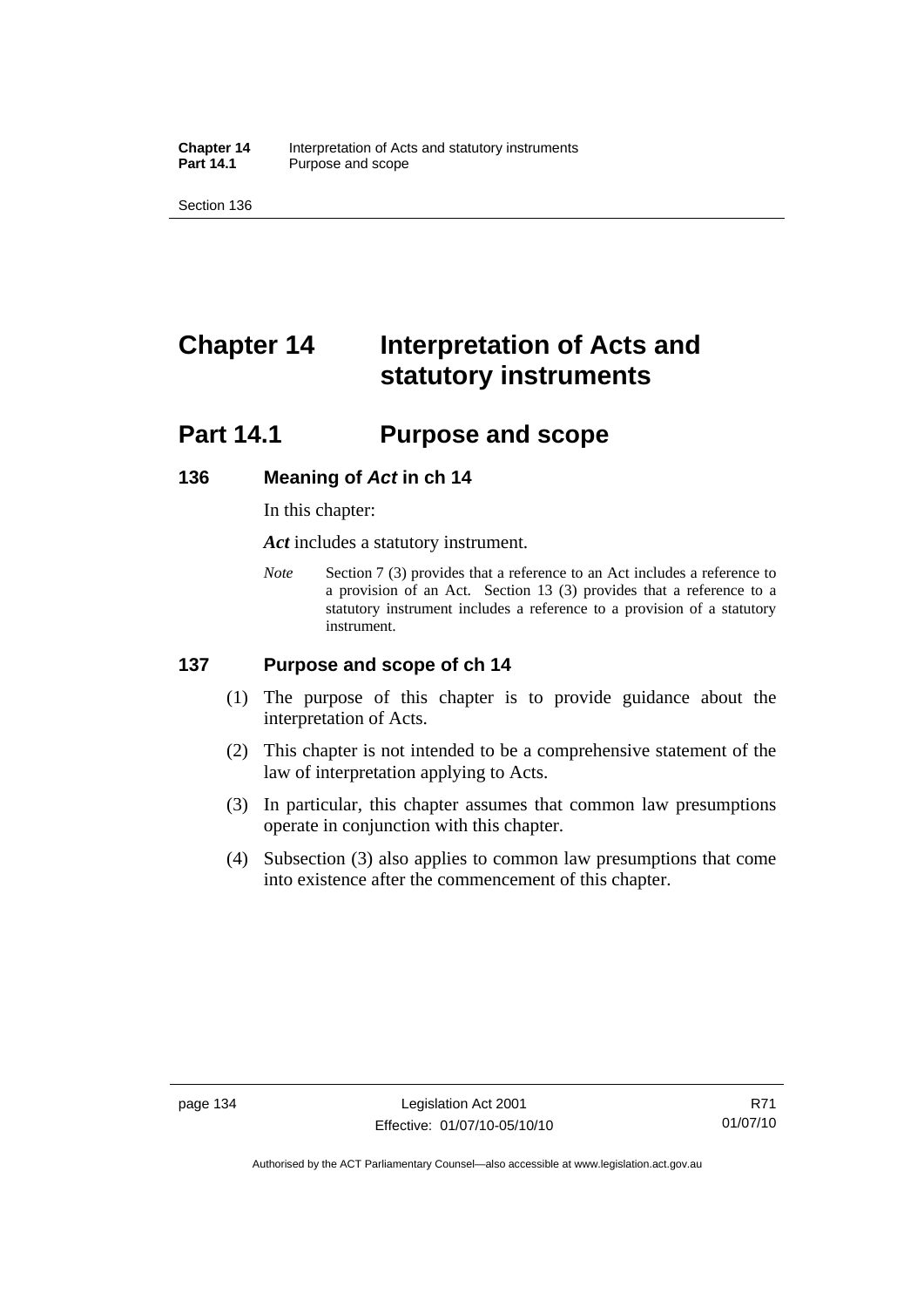## **Part 14.2 Key principles of interpretation**

## **138 Meaning of** *working out the meaning of an Act*

In this part:

*working out the meaning of an Act* means—

- (a) resolving an ambiguous or obscure provision of the Act; or
- (b) confirming or displacing the apparent meaning of the Act; or
- (c) finding the meaning of the Act when its apparent meaning leads to a result that is manifestly absurd or is unreasonable; or
- (d) finding the meaning of the Act in any other case.

## **139 Interpretation best achieving Act's purpose**

- (1) In working out the meaning of an Act, the interpretation that would best achieve the purpose of the Act is to be preferred to any other interpretation.
- (2) This section applies whether or not the Act's purpose is expressly stated in the Act.
	- *Note T*he *Human Rights Act 2004*, s 30 (1) (which is about interpreting legislation to be consistent with human rights) is also relevant to interpreting territory laws.

## **140 Legislative context**

In working out the meaning of an Act, the provisions of the Act must be read in the context of the Act as a whole.

#### **Examples**

1 The long title of an Act provides that it is an Act to give certain benefits to the holders of pensioner cards. Section 4 provides 'This Act applies to a holder of a pensioner card'. Section 22 provides that the commissioner may grant 'a person' an exemption from payment of rates. The Act does not contain a definition of 'person'. Section 22 must be read in the context of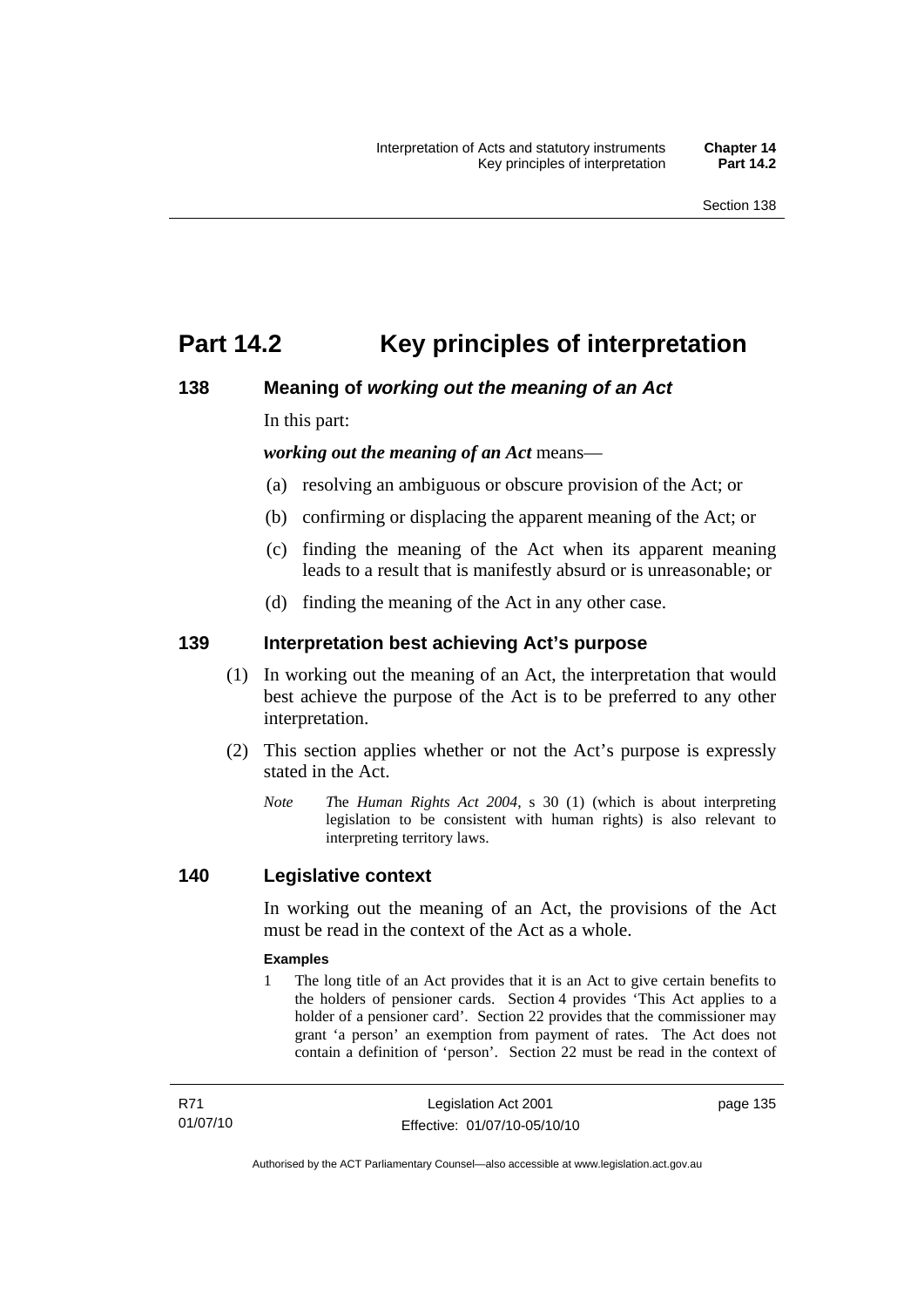the Act as a whole so that the commissioner may only grant exemptions to people who are holders of pensioner cards.

2 The *Drug Testing Regulation 2001* (made under the *Drug Testing Act 2000* (hypothetical)), section 6 contains the following heading:

#### **6 Corresponding law—Act, s 100, def** *corresponding law*

The heading indicates that the section has been made for the definition of *corresponding law* in the *Drug Testing Act 2000*, section 100.

- 3 Section 12 (1) of a subordinate law refers to 'a non-conviction order under the *Crimes (Sentencing) Act 2005*'. No other kind of order is mentioned in the section and the word 'order' is not otherwise defined in the subordinate law. Subsections (2), (4), (7) and (9) of the same section, which only refer to 'the order', are to be understood as referring to the order mentioned in subsection  $(1)$ .
- *Note 1* See s 126 and s 127 for material that is, or is not, part of an Act or statutory instrument.
- *Note 2* An example is part of the Act, is not exhaustive and may extend, but does not limit, the meaning of the provision in which it appears (see s 126 and s 132).

## **141 Non-legislative context generally**

- (1) In working out the meaning of an Act, material not forming part of the Act may be considered.
	- *Note 1* See s 146 for the meaning of *may* and *must*.
	- *Note* 2 See s 126 and s 127 for material that is, or is not, part of an Act or statutory instrument.
	- *Note 3* See s 142 for material that may be considered in working out the meaning of an Act or statutory instrument.
- (2) In deciding whether material not forming part of an Act should be considered in working out the meaning of the Act, and the weight to be given to the material, the following matters must be taken into account:
	- (a) the desirability of being able to rely on the ordinary meaning of the Act, having regard to the purpose of the Act and the provisions of the Act read in the context of the Act as a whole;

R71 01/07/10

Authorised by the ACT Parliamentary Counsel—also accessible at www.legislation.act.gov.au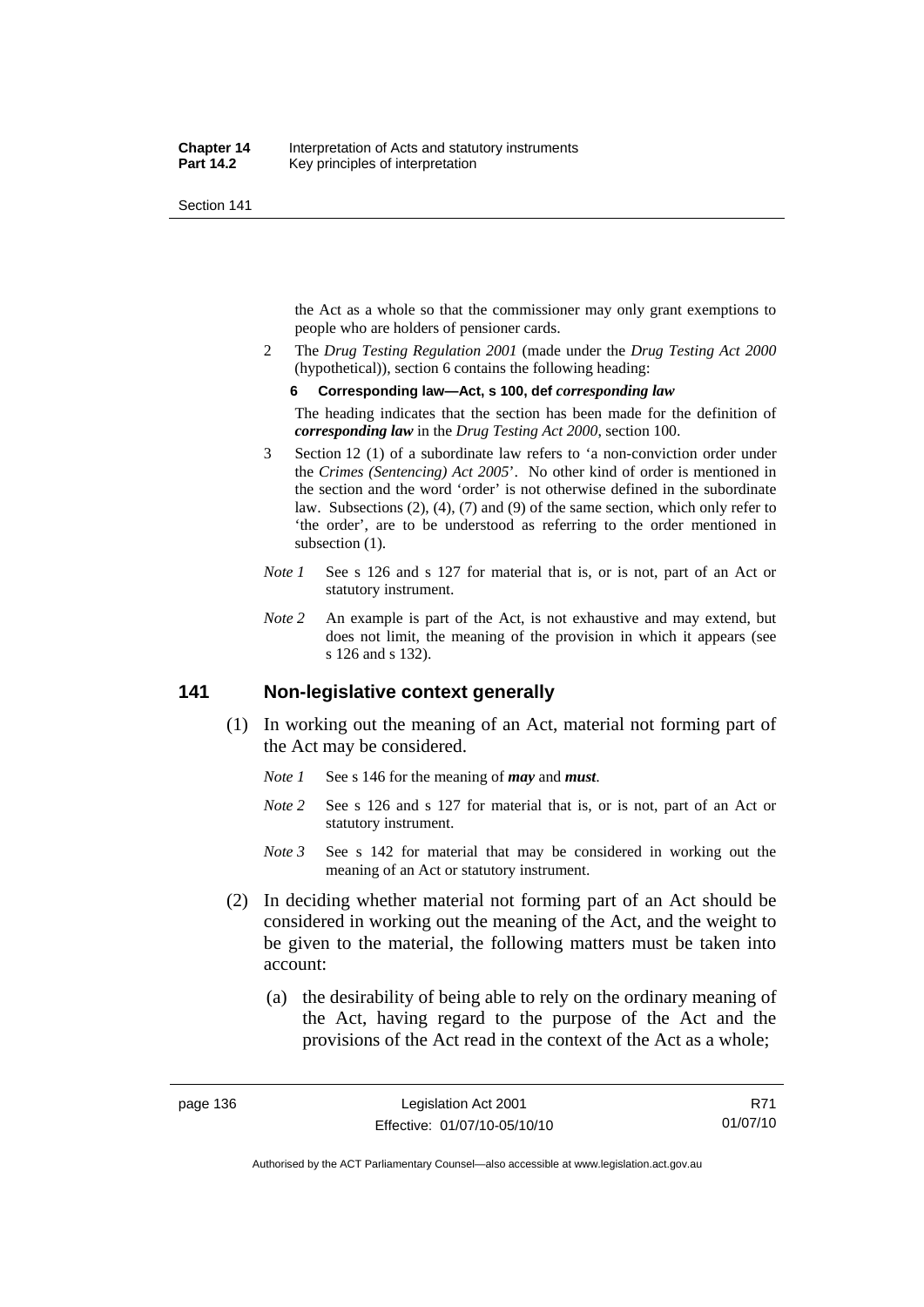- (b) the undesirability of prolonging proceedings without compensating advantage;
- (c) the accessibility of the material to the public.
- (3) Subsection (2) does not limit the matters that may be taken into account.
- (4) For subsection (2) (c), material in the register is taken to be accessible to the public.

*Note* The register is the ACT legislation register (see dict, pt 2, def *register*).

#### **142 Non-legislative context—material that may be considered**

- (1) In working out the meaning of an Act, material mentioned in table 142, column 2 may be considered.
- (2) In working out the meaning of a statutory instrument, material mentioned in table 142, column 3 may be considered.
- (3) This section does not limit the material that may be considered in working out the meaning of an Act or statutory instrument.

| column 1<br>item | column 2<br>Act                                                                                                                    | column 3<br>statutory instrument                                                                                                                           |
|------------------|------------------------------------------------------------------------------------------------------------------------------------|------------------------------------------------------------------------------------------------------------------------------------------------------------|
|                  | material not forming<br>part of the Act contained<br>in an authorised version<br>of the Act<br>See ch 3 (Authorised<br><b>Note</b> | material not forming part of<br>the statutory instrument<br>contained in an authorised<br>version of the instrument<br><b>Note</b><br>See ch 3 (Authorised |
|                  | versions<br>and<br>evidence of laws and<br>legislative material).                                                                  | versions and evidence of<br>legislative<br>laws<br>and<br>material).                                                                                       |

#### **Table 142**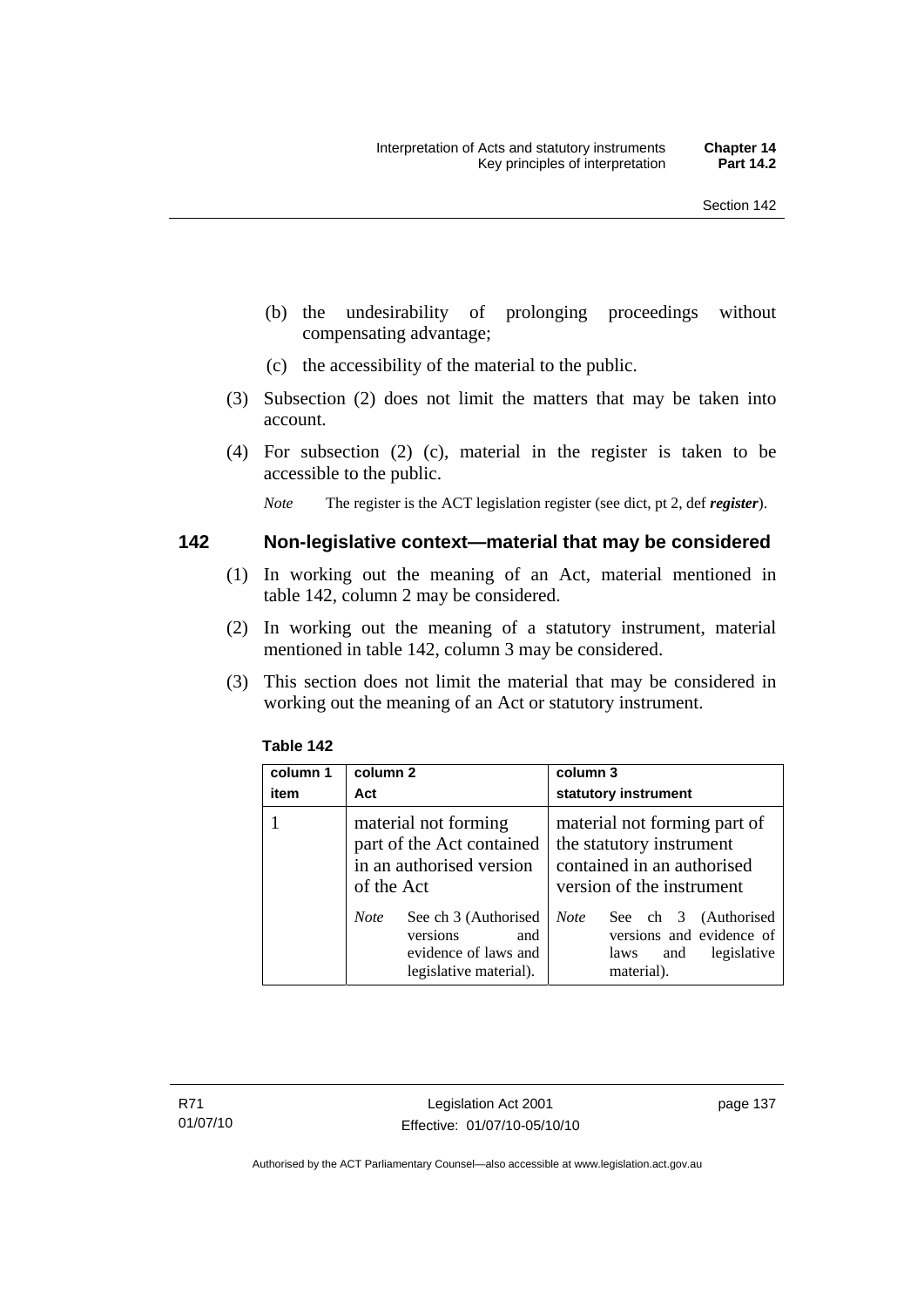#### **Chapter 14** Interpretation of Acts and statutory instruments **Part 14.2** Key principles of interpretation

Section 142

| column 1<br>item | column <sub>2</sub><br>Act                                                                                                                                                                                             | column 3<br>statutory instrument                                                                                                                                                                                                                                                                                                                                              |
|------------------|------------------------------------------------------------------------------------------------------------------------------------------------------------------------------------------------------------------------|-------------------------------------------------------------------------------------------------------------------------------------------------------------------------------------------------------------------------------------------------------------------------------------------------------------------------------------------------------------------------------|
| 2                | any relevant report of a<br>royal commission, law<br>reform commission,<br>committee of inquiry or<br>other similar entity that<br>was presented to the<br><b>Legislative Assembly</b><br>before the Act was<br>passed | any relevant report of a royal<br>commission, law reform<br>commission, committee of<br>inquiry or other similar<br>entity that was presented to<br>the Legislative Assembly—<br>if the statutory<br>(a)<br>instrument was<br>presented to the<br>Assently—<br>before the end of<br>6 sitting days<br>after the day the<br>instrument was<br>presented to the<br>Assembly; or |
|                  |                                                                                                                                                                                                                        | (b)<br>in any other<br>case—before the<br>instrument was<br>made                                                                                                                                                                                                                                                                                                              |

page 138 Legislation Act 2001 Effective: 01/07/10-05/10/10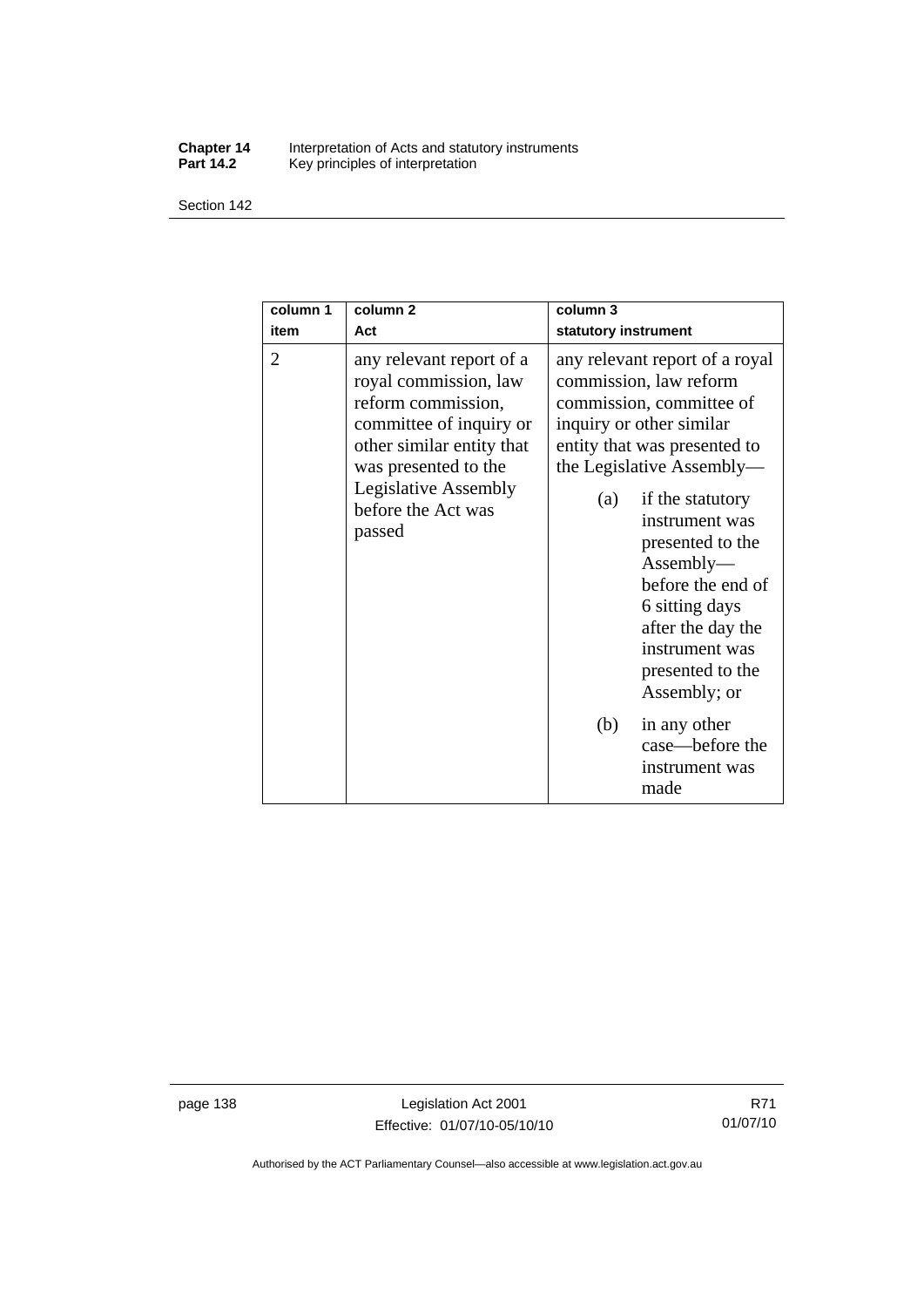#### Interpretation of Acts and statutory instruments **Chapter 14**  Key principles of interpretation **Part 14.2**

| column 1<br>item | column <sub>2</sub><br>Act                                                                                                                                                                                                 | column 3<br>statutory instrument                                                                                                                                                                                                                                                                                                            |
|------------------|----------------------------------------------------------------------------------------------------------------------------------------------------------------------------------------------------------------------------|---------------------------------------------------------------------------------------------------------------------------------------------------------------------------------------------------------------------------------------------------------------------------------------------------------------------------------------------|
| 3                | any relevant report of a<br>committee of the<br>Legislative Assembly<br>that was made to the<br>Assembly before the<br>Act was passed                                                                                      | any relevant report of a<br>committee of the Legislative<br>Assembly that was made to<br>the Assembly-                                                                                                                                                                                                                                      |
|                  |                                                                                                                                                                                                                            | if the statutory<br>(a)<br>instrument was<br>presented to the<br>$\text{Assembly}\text{---}$<br>before the end of<br>6 sitting days<br>after the day the<br>instrument was<br>presented to the<br>Assembly; or                                                                                                                              |
|                  |                                                                                                                                                                                                                            | (b)<br>in any other<br>case-before the<br>instrument was<br>made                                                                                                                                                                                                                                                                            |
| $\overline{4}$   | any explanatory<br>statement (however<br>described) for the bill<br>that became the Act, or<br>any other relevant<br>document, that was<br>presented to the<br><b>Legislative Assembly</b><br>before the Act was<br>passed | if the statutory instrument<br>was presented to the<br>Legislative Assembly—any<br>explanatory statement<br>(however described) for the<br>instrument, or any other<br>relevant document, that was<br>presented to the Legislative<br>Assembly before the end of<br>6 sitting days after the<br>instrument was presented to<br>the Assembly |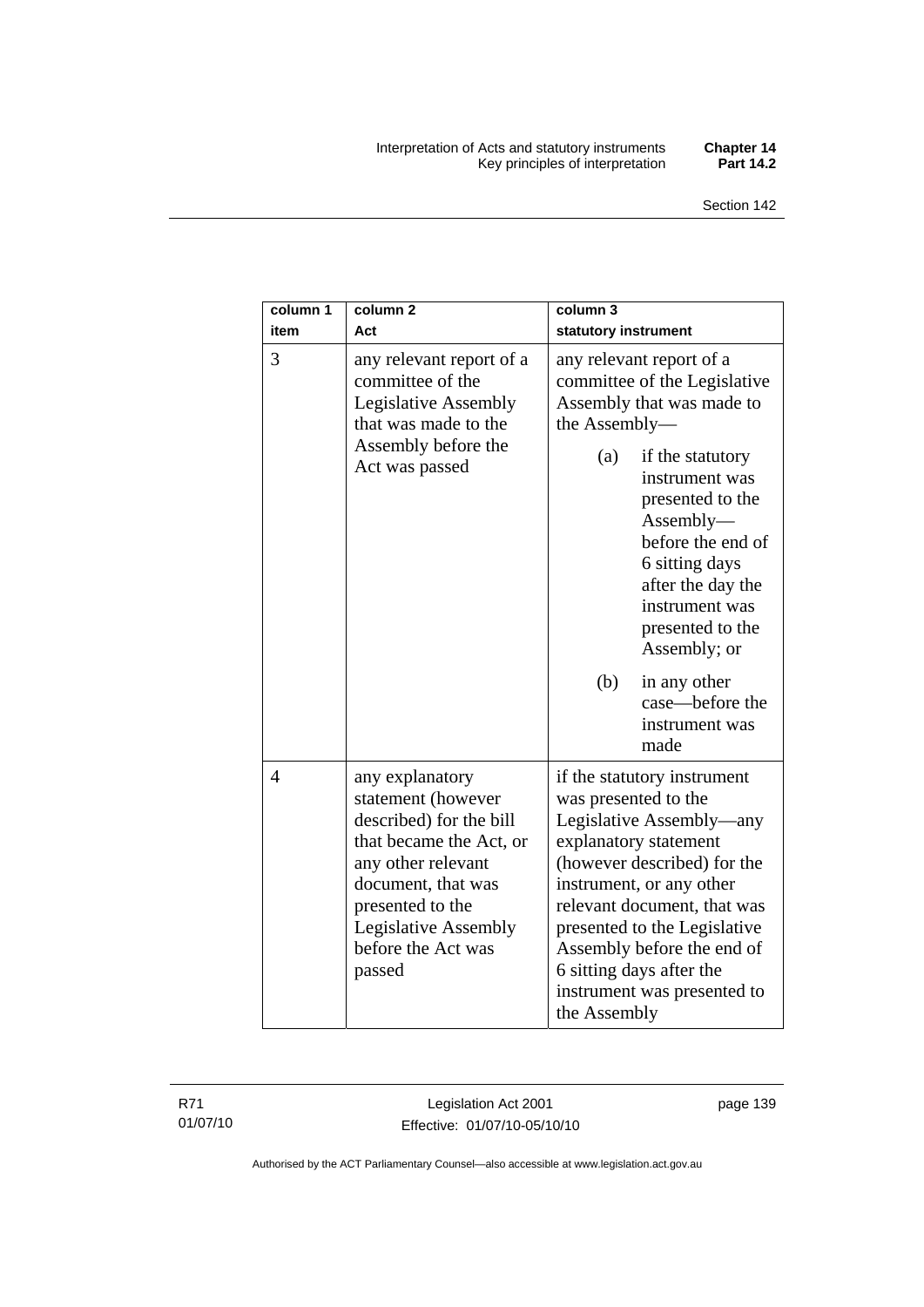#### **Chapter 14** Interpretation of Acts and statutory instruments<br>**Part 14.2** Key principles of interpretation Key principles of interpretation

Section 143

| column 1<br>item | column <sub>2</sub><br>Act                                                                                              | column 3<br>statutory instrument                                                                                                                                                                |
|------------------|-------------------------------------------------------------------------------------------------------------------------|-------------------------------------------------------------------------------------------------------------------------------------------------------------------------------------------------|
| 5                | the presentation speech<br>made to the Legislative<br>Assembly during the<br>passage of the bill that<br>became the Act | if the statutory instrument<br>was presented to the<br>Legislative Assembly by a<br>member of the Assembly-<br>any presentation speech<br>made to the Assembly                                  |
| 6                | official reports of<br>proceedings in the<br>Legislative Assembly in<br>relation to the bill that<br>became the Act     | if the statutory instrument<br>was presented to the<br>Legislative Assembly-<br>official reports of<br>proceedings in the<br>Legislative Assembly in<br>relation to the statutory<br>instrument |
| 7                | any relevant treaty or<br>other international<br>agreement to which<br>Australia is a party                             | any relevant treaty or other<br>international agreement to<br>which Australia is a party                                                                                                        |

## **143 Law stating material for consideration in working out meaning**

 (1) If a relevant law provides that stated material may or must be considered in working out the meaning of an Act or statutory instrument, that does not by implication prevent other material of the same or similar kind being considered in working out the meaning of the Act or instrument.

#### **Example**

The *Computer Crime Act 2000* (hypothetical) contains the following provision:

**4 Report may be used as an aid to interpretation** 

The *Community Law Reform Report on Computer Crime* (CLRC No X) may be considered in working out the meaning of this Act.

page 140 Legislation Act 2001 Effective: 01/07/10-05/10/10

R71 01/07/10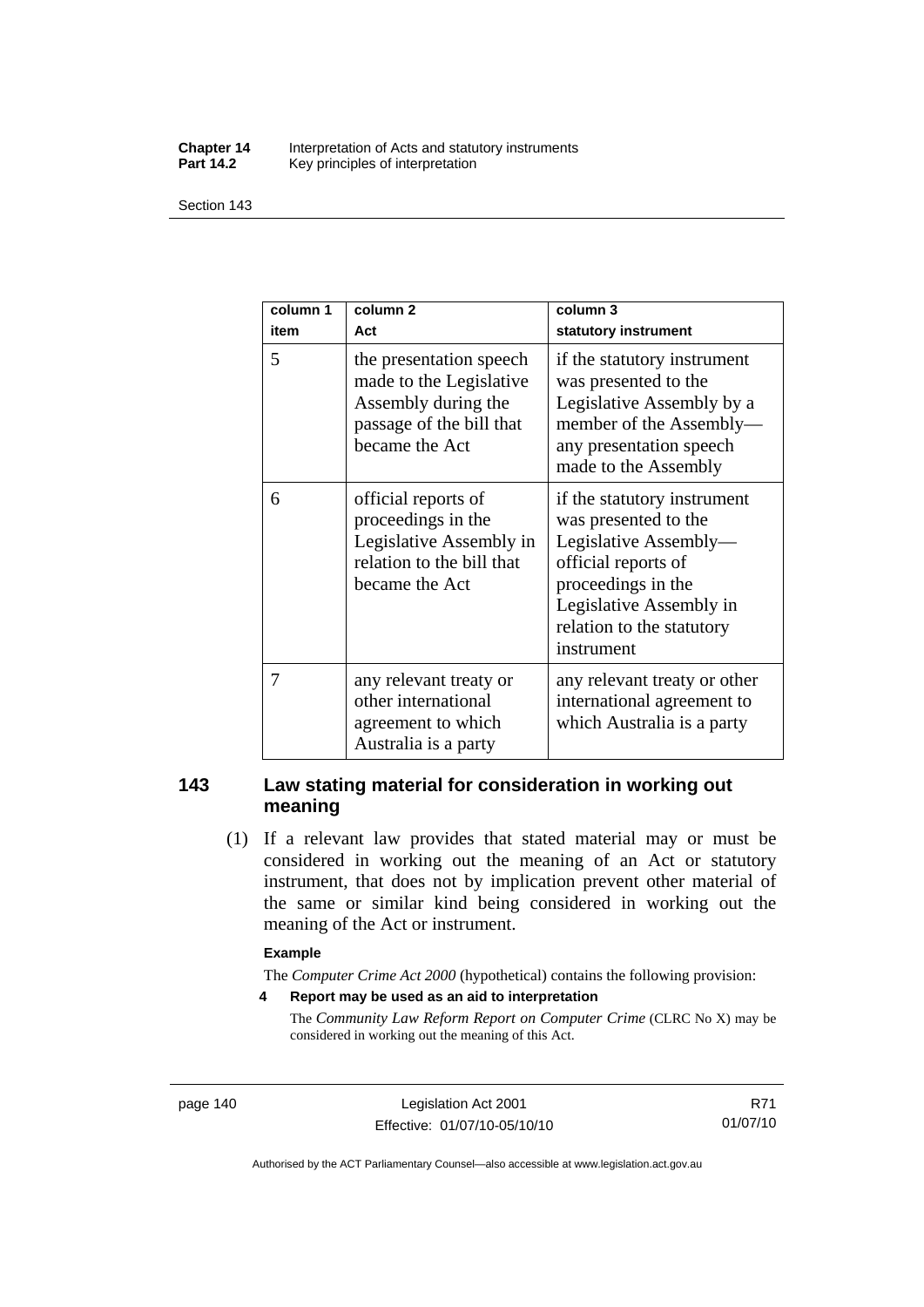This does not limit access to other non-legislative material of the same or a similar kind for working out the meaning of the *Computer Crime Act 2000*.

- *Note* An example is part of the Act, is not exhaustive and may extend, but does not limit, the meaning of the provision in which it appears (see s 126 and s 132).
- (2) In this section:

*relevant law* means—

- (a) in working out the meaning of an Act—the Act or another Act; or
- (b) in working out the meaning of a statutory instrument made under an Act—the Act, another Act or the instrument; or
- (c) in working out the meaning of a statutory instrument made under another statutory instrument—an Act or either instrument.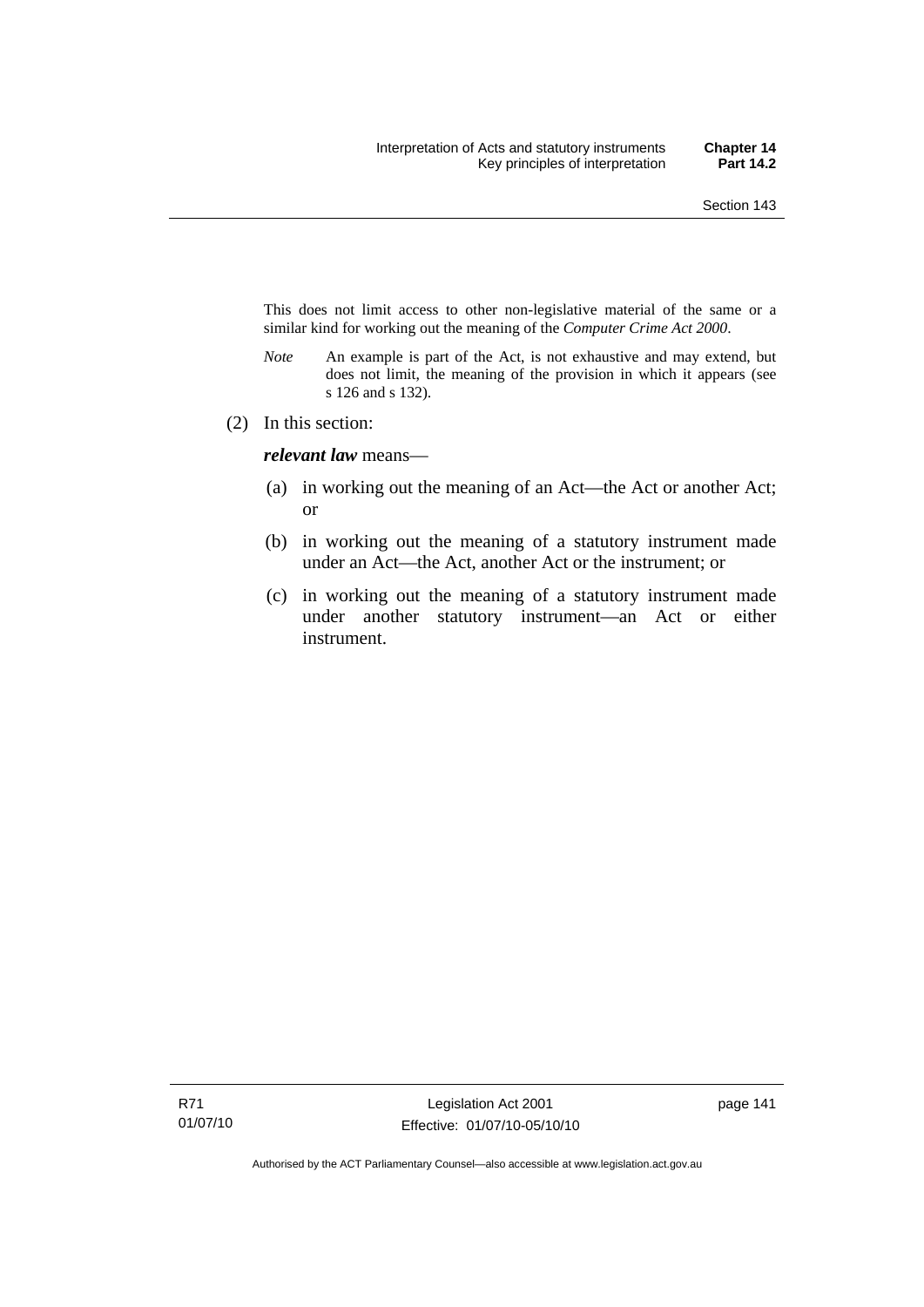**Chapter 15** Aids to interpretation **Part 15.1** General

Section 144

## **Chapter 15 Aids to interpretation**

## **Part 15.1 General**

#### **144 Meaning of commonly-used terms**

A definition in the dictionary, part 1 applies to all Acts and statutory instruments.

*Note* See s 130 for the definition of *definition* and s 131 for provisions about signpost definitions.

#### **145 Gender and number**

In an Act or statutory instrument—

- (a) words indicating a gender include every other gender; and
- (b) words in the singular number include the plural and words in the plural number include the singular.

#### **146 Meaning of** *may* **and** *must*

- (1) In an Act or statutory instrument, the word *may*, or a similar term, used in relation to a function indicates that the function may be exercised or not exercised, at discretion.
	- *Note Function* is defined in the dict, pt 1 to include authority, duty and power.
- (2) In an Act or statutory instrument, the word *must*, or a similar term, used in relation to a function indicates that the function is required to be exercised.
- (3) This section is a determinative provision so far as it applies to an applicable law or an applicable provision.
	- *Note* See s 5 for the meaning of determinative provisions, and s 6 for their displacement.

R71 01/07/10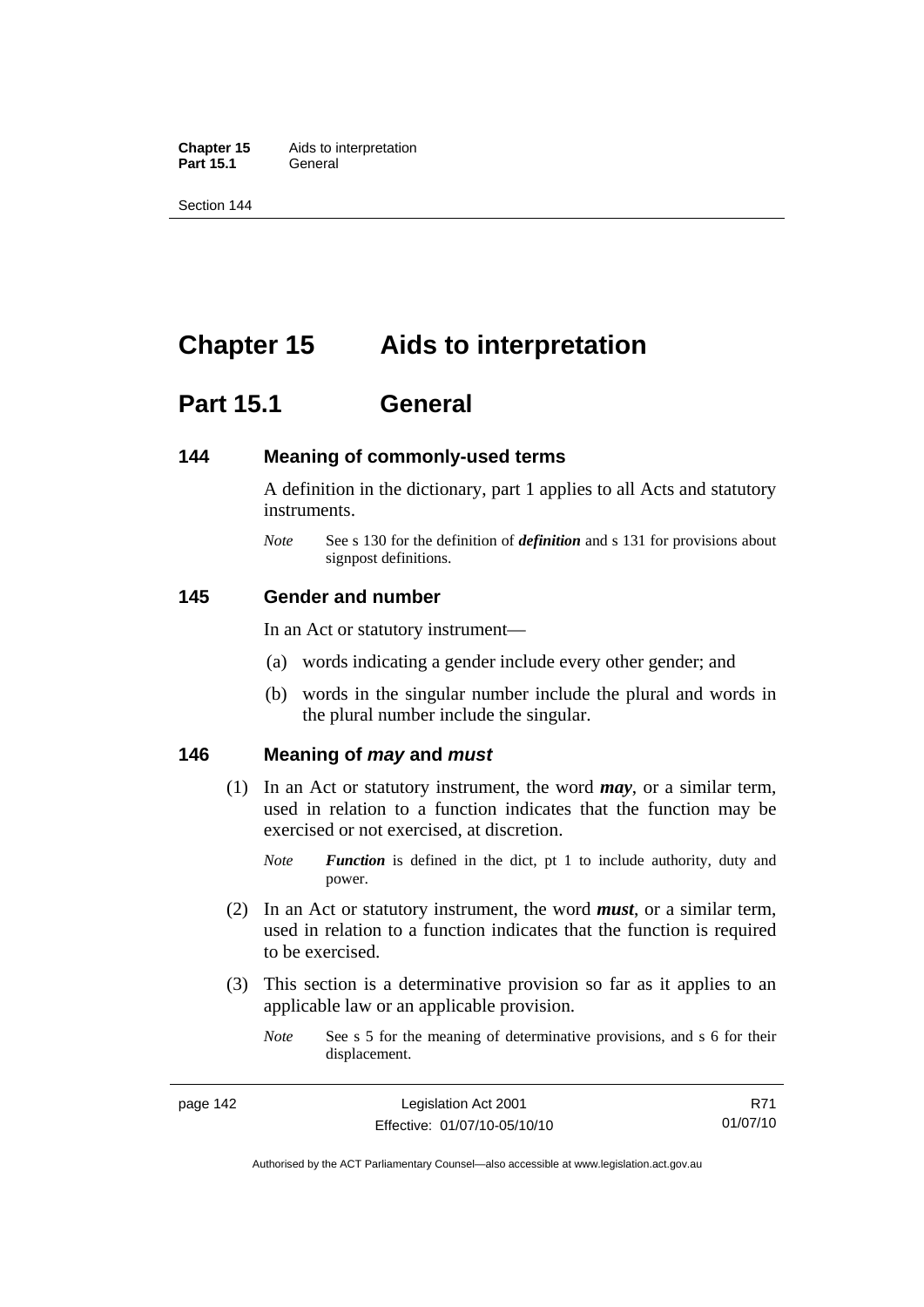(4) In this section:

*applicable law* means an Act enacted, or statutory instrument made, after the application date.

*applicable provision* means a provision inserted after the application date into an Act or statutory instrument that is not an applicable law.

*application date* means—

- (a) for an Act, subordinate law or disallowable instrument— 1 January 2000; and
- (b) for any other statutory instrument—1 January 2006.

*inserted*, for a provision, includes inserted in substitution for another provision.

## **147 Changes of drafting practice not to affect meaning**

 (1) The purpose of this section is to encourage the making of progressive improvements in the form of the statute book without inadvertently changing the substantive effect of the law.

*Note* See also s 96 (Relocated provisions).

- (2) This is to be achieved particularly by updating the language and structure of Acts and statutory instruments to replace older forms of legislative expression with forms reflecting current legislative drafting practice.
- (3) If an Act or statutory instrument is amended so that it contains an older form of legislative expression in a provision and a newer form in another, the ideas in the 2 provisions must not be regarded as different only because different words are used or the provisions are structured in different ways.
- (4) Subsection (3) also applies if the provisions are in different Acts or statutory instruments.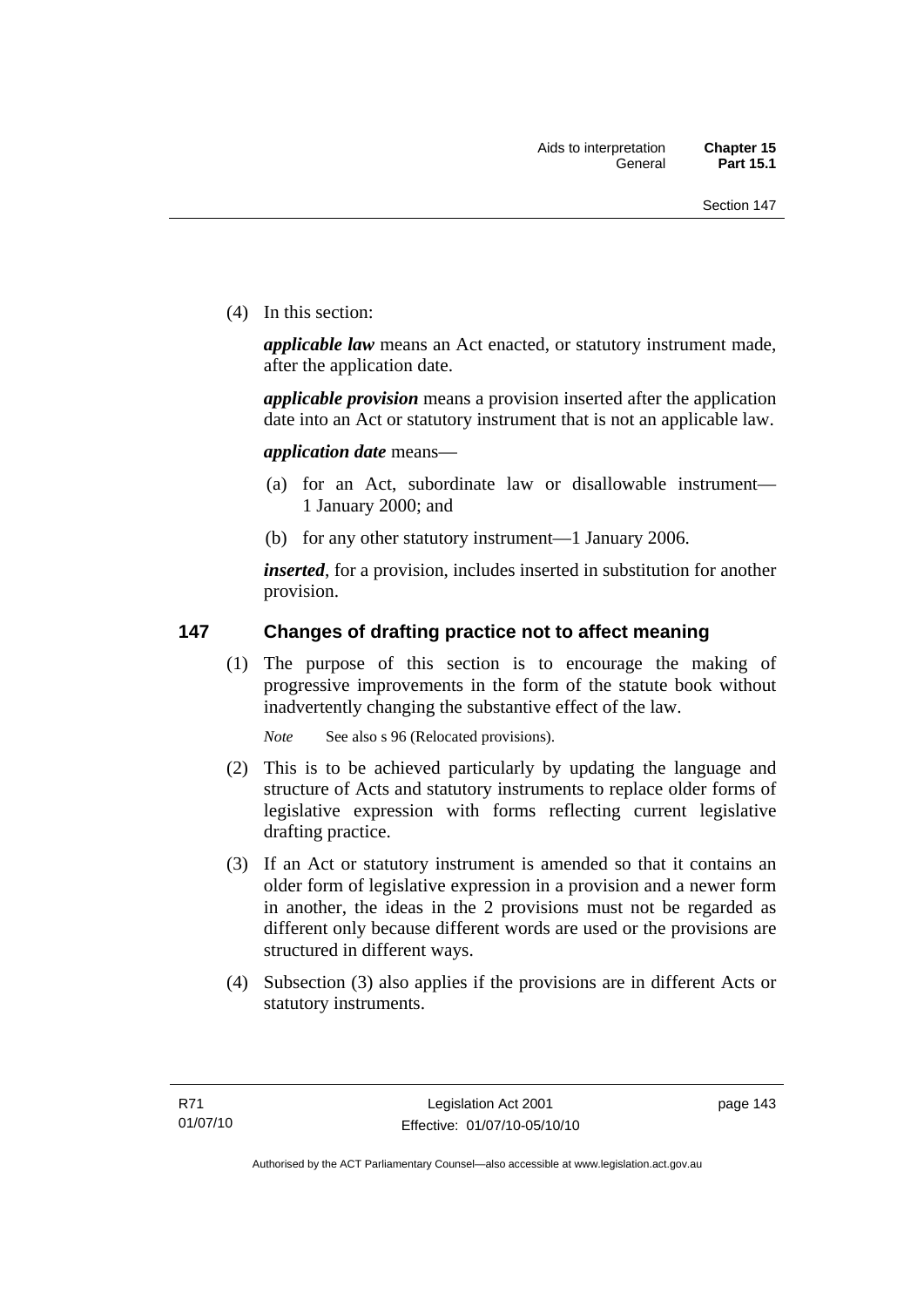- (5) Also, if an Act or statutory instrument is amended so that a provision containing an older form of legislative expression is replaced (whether or not in the same position) by a provision in a newer form, the ideas in the 2 provisions must not be regarded as different only because different words are used or the provisions are structured in different ways.
- (6) In deciding whether the ideas are different, regard must be had to the context and history of the 2 provisions.
- (7) Subsection (6) does not limit the matters to which regard may be had.
- (8) This section is a determinative provision.
	- *Note* See s 5 for the meaning of determinative provisions, and s 6 for their displacement.

## **148 Terms used in instruments have same meanings as in authorising laws**

Terms used in a statutory instrument have the same meanings as they have, from time to time, in the Act or statutory instrument (the *authorising law*), or the relevant provisions of the authorising law, under which the instrument is made or in force.

## **149 Age in years**

For an Act or statutory instrument, a person is an age in years at the beginning of the person's birthday for the age.

## **150 Measurement of distance**

In applying an Act or statutory instrument, distance is to be measured in a straight line on a horizontal plane.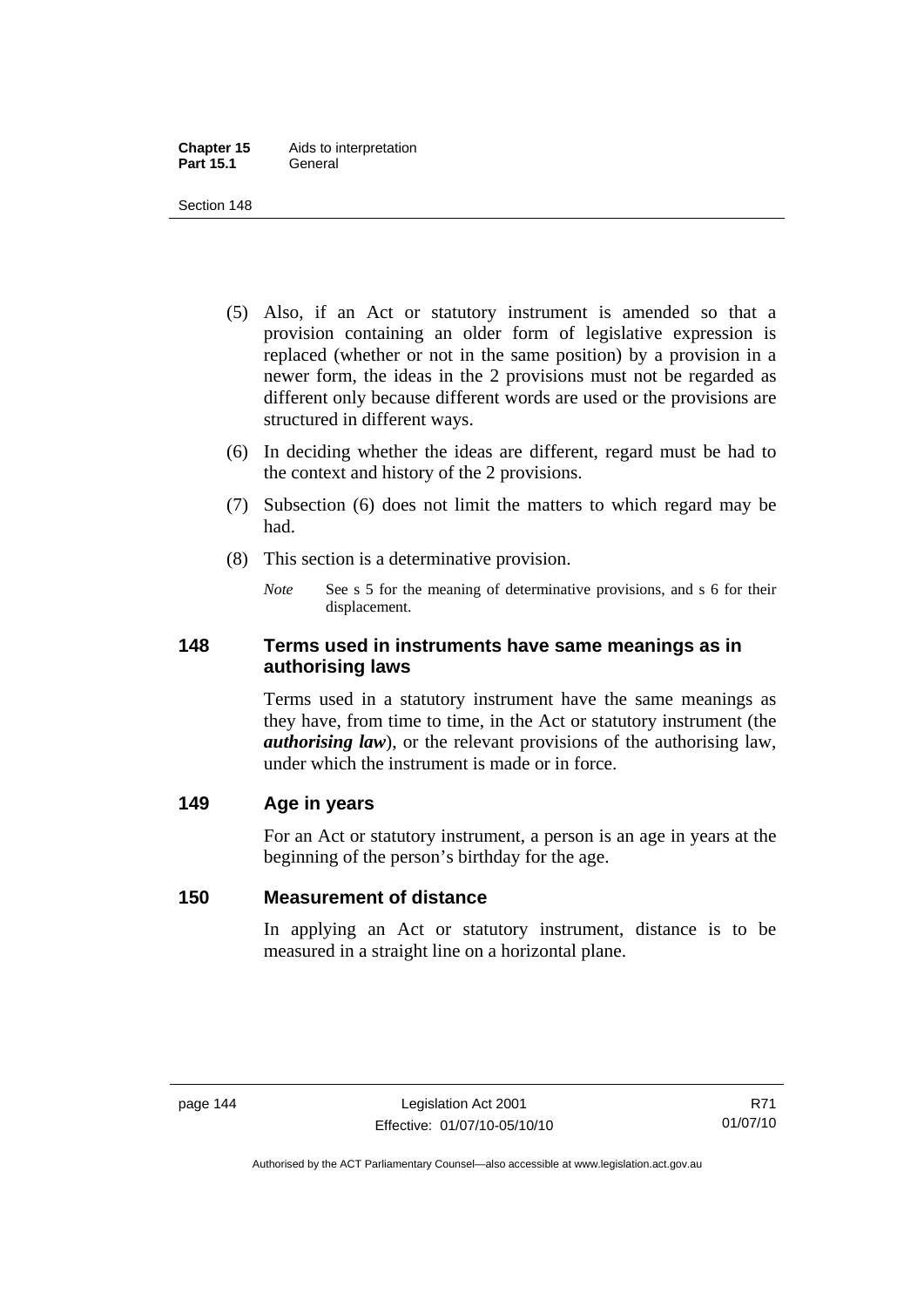## **151 Working out periods of time generally**

- (1) This section applies in working out periods of 1 day or longer for an Act or statutory instrument, whether the period is a period in the future or the past.
	- *Note 1* The following definitions in the dictionary, pt 1 are also relevant to periods of time:
		- *business day*
		- *calendar month*
		- *calendar year*
		- *financial year*
		- *midnight*
		- *month*
		- *named month*
		- *quarter*
		- *working day*
		- *year*.
	- *Note 2* The *Standard Time and Summer Time Act 1972* deals with the meaning of a reference to a time.
- (2) A period of time described as beginning at, on or with a stated day, act or event includes the stated day or the day of the stated act or event.
- (3) A period of time described as beginning from or after a stated day, act or event does not include the stated day or the day of the stated act or event.
- (4) A period of time described as ending at, by, on or with, or as continuing to or until, a stated day, act or event includes the stated day or the day of the stated act or event.
- (5) A period of time described as ending before a stated day, act or event does not include the stated day or the day of the stated act or event.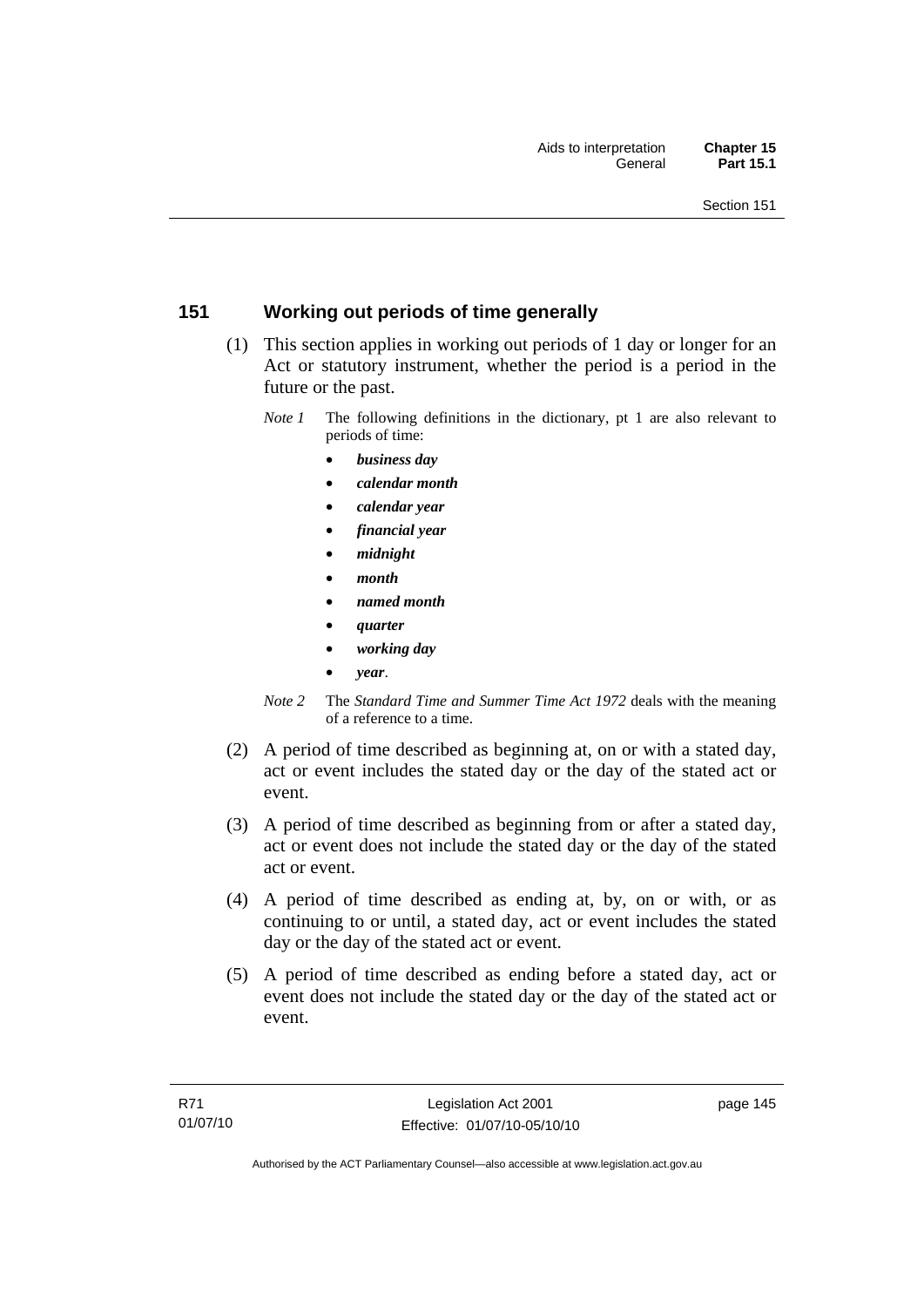#### **Chapter 15** Aids to interpretation **Part 15.1** General

Section 151

 (6) A reference to a number of days between 2 events does not include the days when the events happen.

#### **Example**

A court rule requires a notice of motion to be served 2 days before the return date for the application. If the return date is Friday, that day and the day the application is served are not counted in working out the 2 days. For service to be valid, the application must be served on or before the Tuesday before the return date.

- *Note* An example is part of the Act, is not exhaustive and may extend, but does not limit, the meaning of the provision in which it appears (see Legislation Act, s 126 and s 132).
- (7) Despite subsection (3), if, under an Act or statutory instrument, something must or may be done within a particular period of time after a stated day, the thing may be done on the stated day.
- (8) This section is a determinative provision so far as it applies to an applicable law or applicable provision.
	- *Note* See s 5 for the meaning of determinative provisions, and s 6 for their displacement.
- (9) In this section:

*applicable law* means an Act enacted, or statutory instrument made, after 1 January 2006.

*applicable provision* means a provision inserted after 1 January 2006 into an Act or statutory instrument that is not an applicable law.

*inserted*, for a provision, includes inserted in substitution for another provision.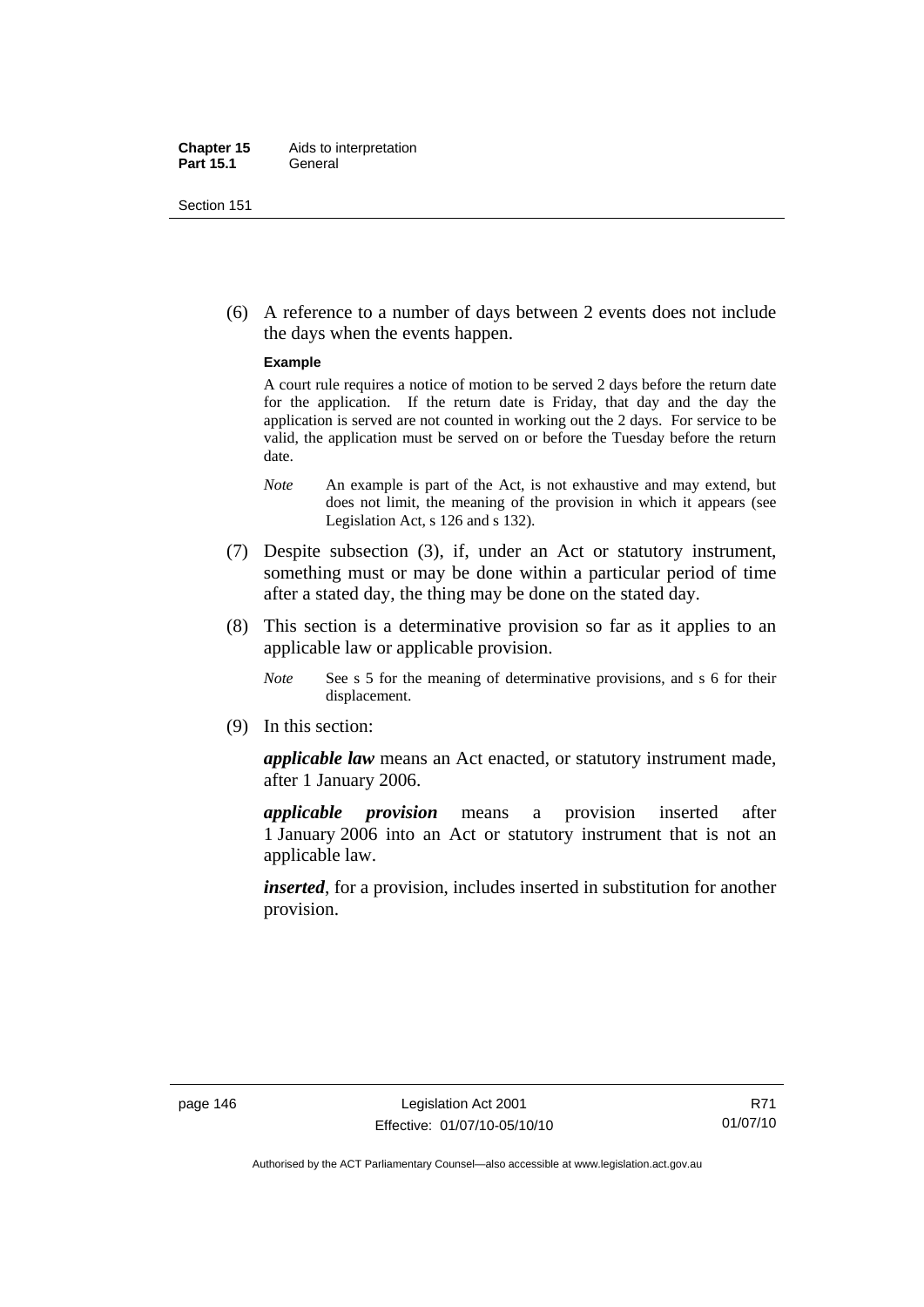## **151A Periods of time ending on non-working days**

- (1) This section applies if—
	- (a) under an Act or statutory instrument, something must or may be done on a particular day or within a particular period of time; and
	- (b) the day, or the last day of the period, is not a working day.
- (2) The thing must or may be done on the next day that is a working day.
- (3) This section is a determinative provision so far as it applies to an applicable law or applicable provision.
	- *Note* See s 5 for the meaning of determinative provisions, and s 6 for their displacement.
- (4) In this section:

*applicable law* means an Act enacted, or statutory instrument made, after 1 January 2006.

*applicable provision* means a provision inserted after 1 January 2006 into an Act or statutory instrument that is not an applicable law.

*inserted*, for a provision, includes inserted in substitution for another provision.

*public entity* means—

- (a) a court or tribunal; or
- (b) an administrative unit; or
- (c) a statutory-office holder; or
- (d) any other entity established for a public purpose under a law.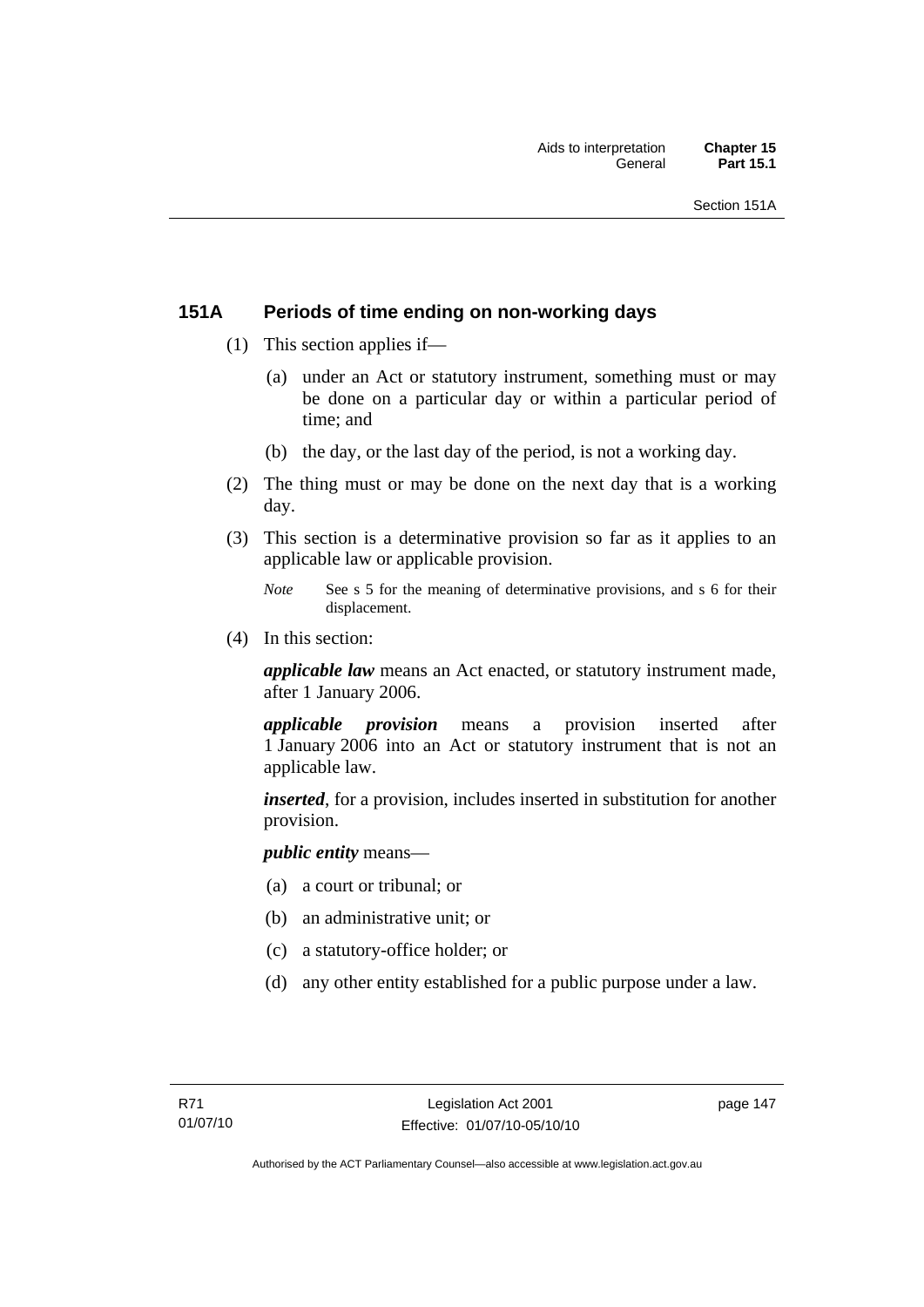Section 151B

#### *working day* means—

- (a) for doing something at an office (however described) of a public entity where the thing must or may be done—a day when the office is open; and
- (b) for doing anything else—a day that is not—
	- (i) a Saturday or Sunday; or
	- (ii) a public holiday at the place where the thing must or may be done; or
	- (iii) if the thing is to be done by or in relation to an authorised deposit-taking institution—a day observed by the institution as a bank holiday at the place where the thing must or may be done.

#### **Example for par (a)**

filing a document at a court registry

*Note* An example is part of the Act, is not exhaustive and may extend, but does not limit, the meaning of the provision in which it appears (see Legislation Act, s 126 and s 132).

## **151B Doing things for which no time is fixed**

- (1) This section applies if—
	- (a) under an Act or statutory instrument, something must or may be done; but
	- (b) no time is provided for doing the thing.
- (2) The thing must or may be done as soon as possible and as often as needed.

## **151C Power to extend time**

- (1) This section applies if, under an Act or statutory instrument—
	- (a) something must or may be done on a particular day or within a particular period of time; but

R71 01/07/10

Authorised by the ACT Parliamentary Counsel—also accessible at www.legislation.act.gov.au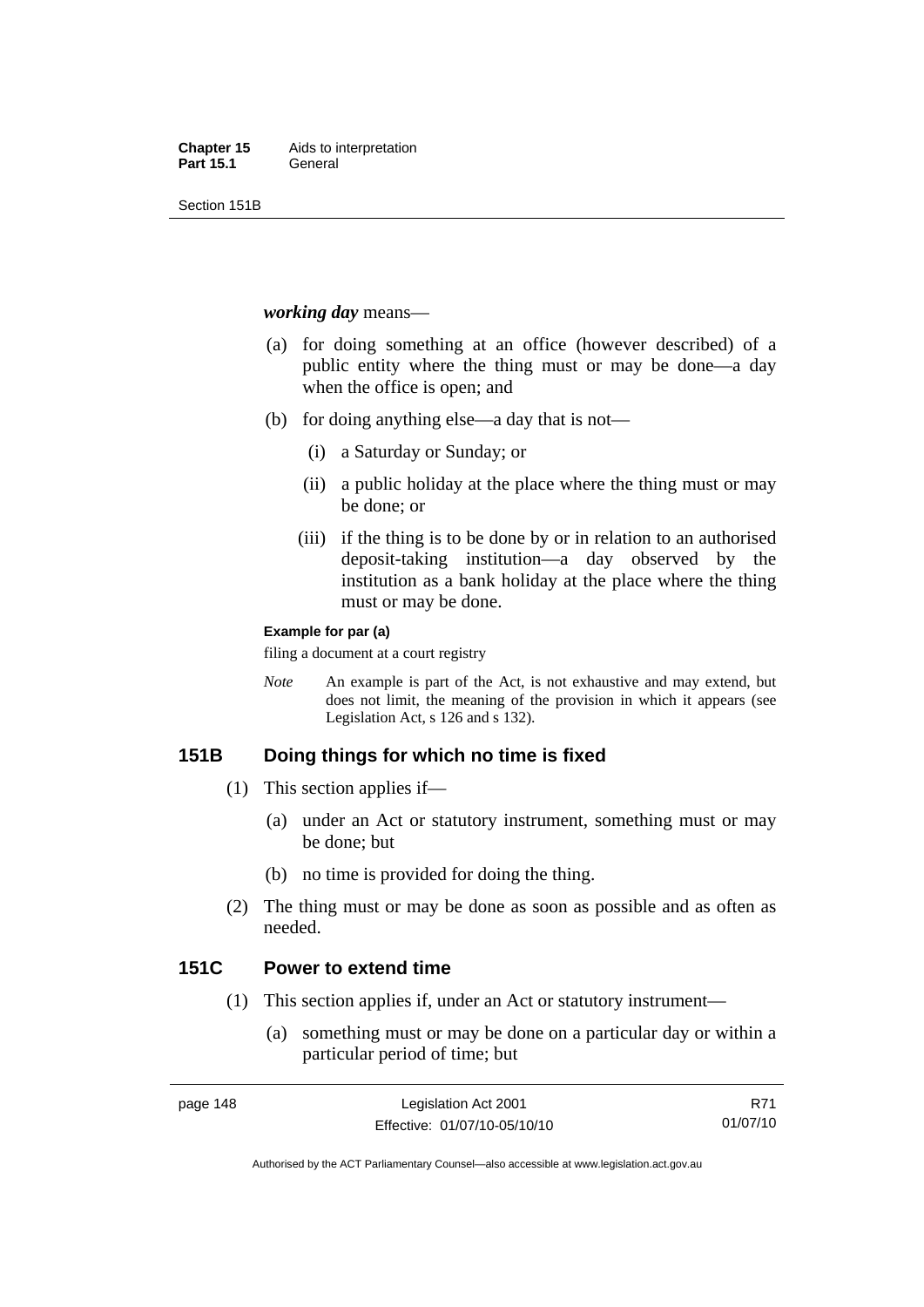- (b) a court or other entity has power to extend the time (the *relevant time*) for doing the thing.
- (2) A person may apply to the court or other entity for the relevant time to be extended even though the relevant time has ended.
- (3) The court or other entity may extend the relevant time even though the relevant time has ended.
- (4) This section is a determinative provision.
	- *Note* See s 5 for the meaning of determinative provisions, and s 6 for their displacement.
- (5) This section applies only to an applicable law or applicable provision.
- (6) In this section:

*applicable law* means an Act enacted, or statutory instrument made, after 1 January 2006.

*applicable provision* means a provision inserted after 1 January 2006 into an Act or statutory instrument that is not an applicable law.

*inserted*, for a provision, includes inserted in substitution for another provision.

## **152 Continuing effect of obligations**

If, under a provision of an Act or statutory instrument, an act is required to be done, the obligation to do the act continues until the act is done even if—

- (a) the provision required the act to be done within a particular period or before a particular time, and the period has ended or the time has passed; or
- (b) someone has been convicted of an offence in relation to failure to do the act.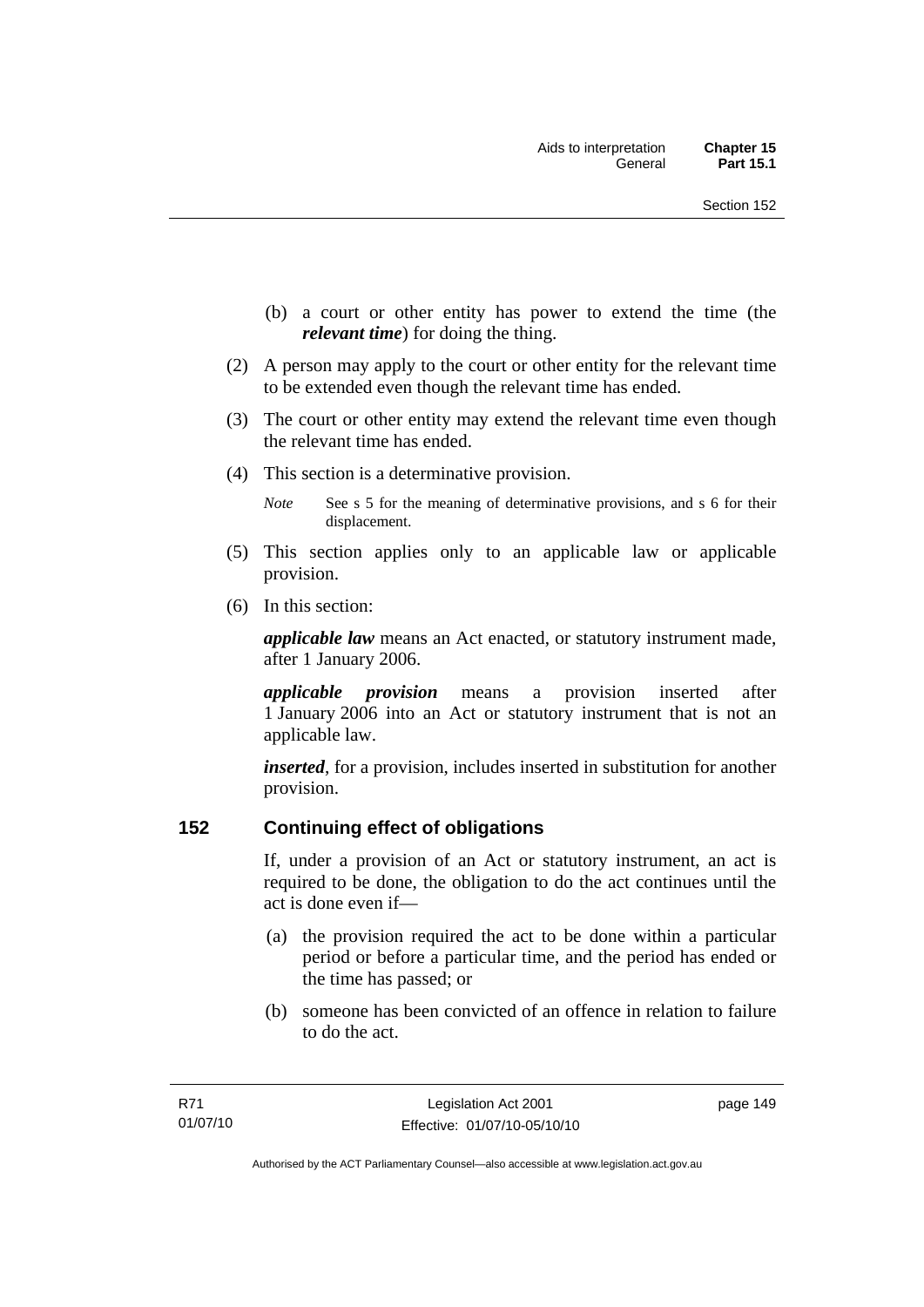**Chapter 15** Aids to interpretation<br>**Part 15.2** Definitions **Definitions** 

Section 155

## **Part 15.2 Definitions**

*Note to pt 15.2* 

See also s 130 (What is a definition?), s 131 (Signpost definitions) and s 148 (Terms used in instruments have same meanings as in authorising laws).

#### **155 Definitions apply subject to contrary intention**

- (1) A definition in an Act or statutory instrument applies except so far as the contrary intention appears.
- (2) This section is a determinative provision.
	- *Note* See s 5 for the meaning of determinative provisions, and s 6 for their displacement.

#### **156 Application of definitions in dictionaries and sections**

 (1) A definition in the dictionary to an Act or statutory instrument applies to the entire Act or instrument unless the Act or instrument provides for the definition to have a more limited application.

#### **Examples**

- 1 The dictionary to the *ABC Act 1999* includes the signpost definition '*x*—see the *XYZ Act 1998*, section 3.'. There is nothing in the *ABC Act 1999* indicating the intended application of the definition of  $x$ . The definition of  $x$ in the *XYZ Act 1998*, section 3, therefore, applies to the entire *ABC Act 1999*.
- 2 In an Act, the word *z* is defined in the dictionary. The definition provides, in part, that '*z*, in part 4 (Registration of vehicles), means ...'. The definition of *z* applies only to part 4.
- 3 In part 6 of an Act (which is headed 'Part 6 Complaints'), the word *a* is defined in section 50. The section is not divided into subsections but contains a number of definitions. Section 50 begins with the words 'In this part:'. However, the dictionary to the Act contains the following definition:

*a*—see section 50.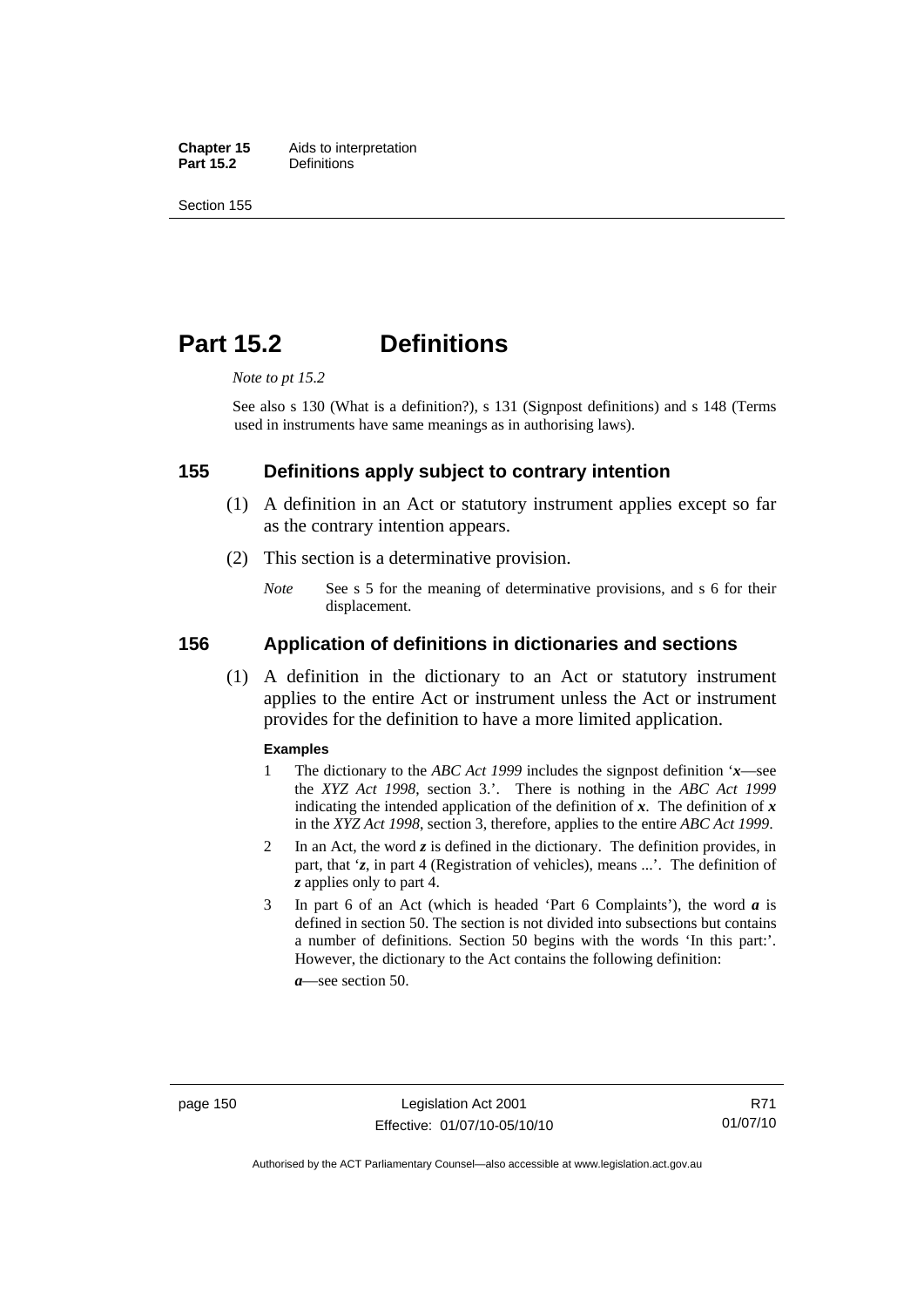The definition of *a* applies to the entire Act (compare s (2) eg 2).

- *Note 1* See s 144 (Meaning of commonly-used terms) for the application of the definitions in this Act, dict, pt 1.
- *Note 2* Section 148 (Terms used in instruments have same meanings as in authorising laws) provides that terms used in a statutory instrument have the same meaning as they have in the Act or statutory instrument under which the statutory instrument is made.
- *Note 3* An example is part of the Act, is not exhaustive and may extend, but does not limit, the meaning of the provision in which it appears (see s 126 and s 132).
- (2) A definition in a section of an Act or statutory instrument applies only to the section unless the Act or instrument provides for the definition to have a broader application.

#### **Examples**

- 1 This Act, section 255 (7) (Forms) contains definitions of *form 1* and *form 2* as tagged terms. There is nothing in this Act indicating that the definitions apply outside section 255. The definitions apply only to section 255.
- 2 In part 6 of an Act (which is headed 'Part 6 Complaints'), the word *a* is defined in section 50. The section is not divided into subsections but contains a number of definitions. Section 50 begins with the words 'In this part:'. However, the dictionary to the Act contains the following definition:

*a*, for part 6 (Complaints)—see section 50.

The definition of *a* applies to all of part 6, but not to provisions of the Act outside part 6 (compare s (1) eg 3).

- 3 In an Act, the word *b* is defined in a section, which is not divided into subsections but contains a number of definitions. The section begins with the words 'In this Act:'. The definition of *b* applies to the entire Act.
- (3) A definition in a section of an Act or statutory instrument applies to the entire section unless the Act or instrument provides for the definition to have a more limited application.

#### **Example**

In a subsection of a section of an Act, the word  $c$  is defined. The subsection begins with the words 'In subsection  $(3)$ :'. The definition of  $c$  applies only to subsection (3) of that section.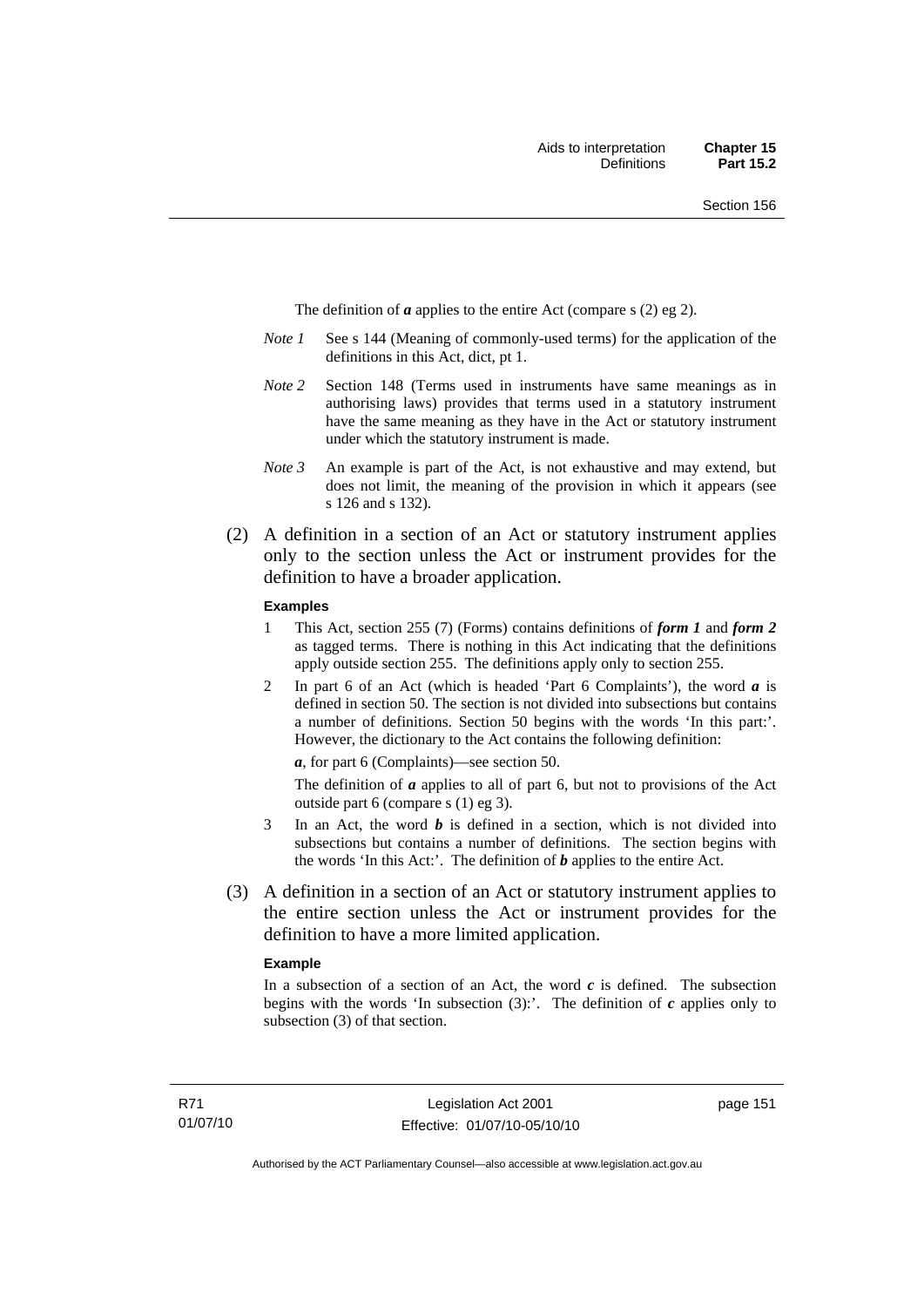- (4) In applying this section to an Act or statutory instrument that is divided otherwise than into sections, a reference to a section is a reference to a corresponding provision of the Act or instrument.
	- *Note* A reference to an Act or statutory instrument includes a reference to a provision of the Act or instrument (see s 7 and s 13).

## **157 Defined terms—other parts of speech and grammatical forms**

If an Act or statutory instrument defines a term, other parts of speech and grammatical forms of the term have corresponding meanings.

#### **Example**

The *Publication (Grants) Act 2001* contains a definition of *publish* and also contains other forms of the same word ('published', 'publisher', 'publishes', 'publishing' and 'publication'). Because of this section, all forms of the word will have the same meaning except so far as the Act otherwise expressly provides or a contrary intention appears (see s 6 (3)).

*Note* An example is part of the Act, is not exhaustive and may extend, but does not limit, the meaning of the provision in which it appears (see s 126 and s 132).

page 152 Legislation Act 2001 Effective: 01/07/10-05/10/10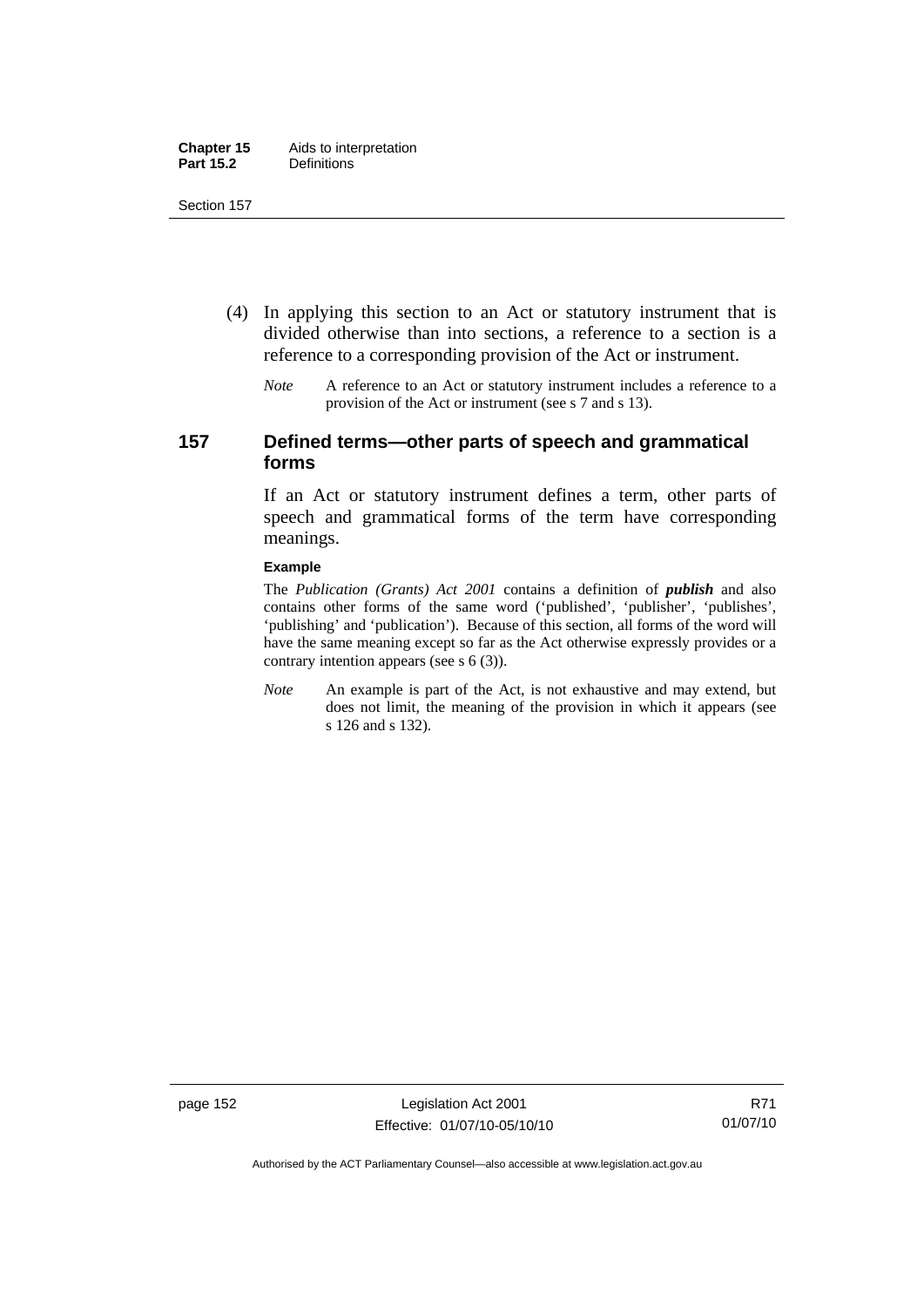# **Part 15.3 References to various entities and things**

*Note to pt 15.3* 

See also ch 10 (Referring to laws).

#### **160 References to people generally**

- (1) In an Act or statutory instrument, a reference to a *person* generally includes a reference to a corporation as well as an individual.
- (2) Subsection (1) is not displaced only because there is an express reference to either an individual or a corporation elsewhere in the Act or statutory instrument.

#### **Examples of references to a person generally**

- 1 another person
- 2 anyone else
- 3 party
- 4 someone else
- 5 employer

#### **Examples of express references to a corporation**

- 1 body corporate
- 2 company

#### **Examples of express references to an individual**

- 1 adult
- 2 child
- 3 spouse
- 4 driver
- (3) Subsection (2) does not limit the operation of section 6.

*Note* Section 6 deals with the displacement of a provision of this Act.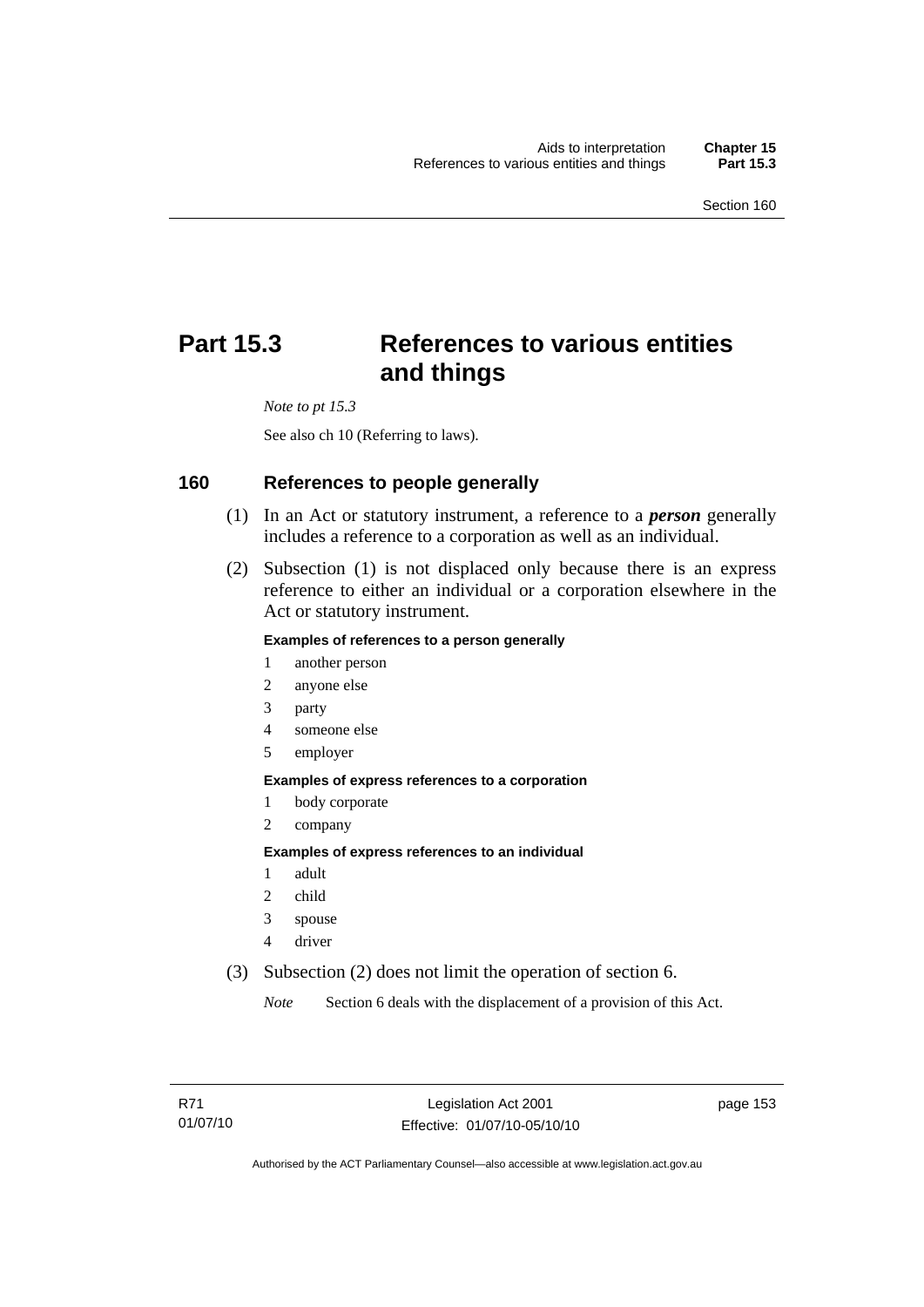## **161 Corporations liable to offences**

- (1) A provision of a law that creates an offence (whether indictable or summary) applies to corporations as well as to individuals.
- (2) A provision of a law that creates an offence can apply to a corporation even though contravention of the provision is punishable by imprisonment (with or without another penalty).

#### **Example**

A provision of an Act contains the following penalty: 'Maximum penalty: 100 penalty units, imprisonment for 1 year or both.' The provision can apply to a corporation.

- (3) If a corporation is convicted of an offence and, apart from this subsection, the penalty for the offence is a period of imprisonment only, the court may impose a maximum penalty of—
	- (a) if the period of imprisonment is not longer than 6 months— 50 penalty units; and
	- (b) if the period of imprisonment is longer than 6 months but not longer than 1 year—100 penalty units; and
	- (c) if the period of imprisonment is longer than 1 year but not longer than 2 years—200 penalty units; and
	- (d) if the period of imprisonment is longer than 2 years but not longer than 5 years—500 penalty units; and
	- (e) if the period of imprisonment is longer than 5 years but not longer than 10 years—1 000 penalty units; and
	- (f) if the period of imprisonment is longer than 10 years—1 500 penalty units.

*Note* Section 133 explains the meaning and value of penalty units.

(4) In this section:

*law* means an Act, subordinate law or disallowable instrument.

Authorised by the ACT Parliamentary Counsel—also accessible at www.legislation.act.gov.au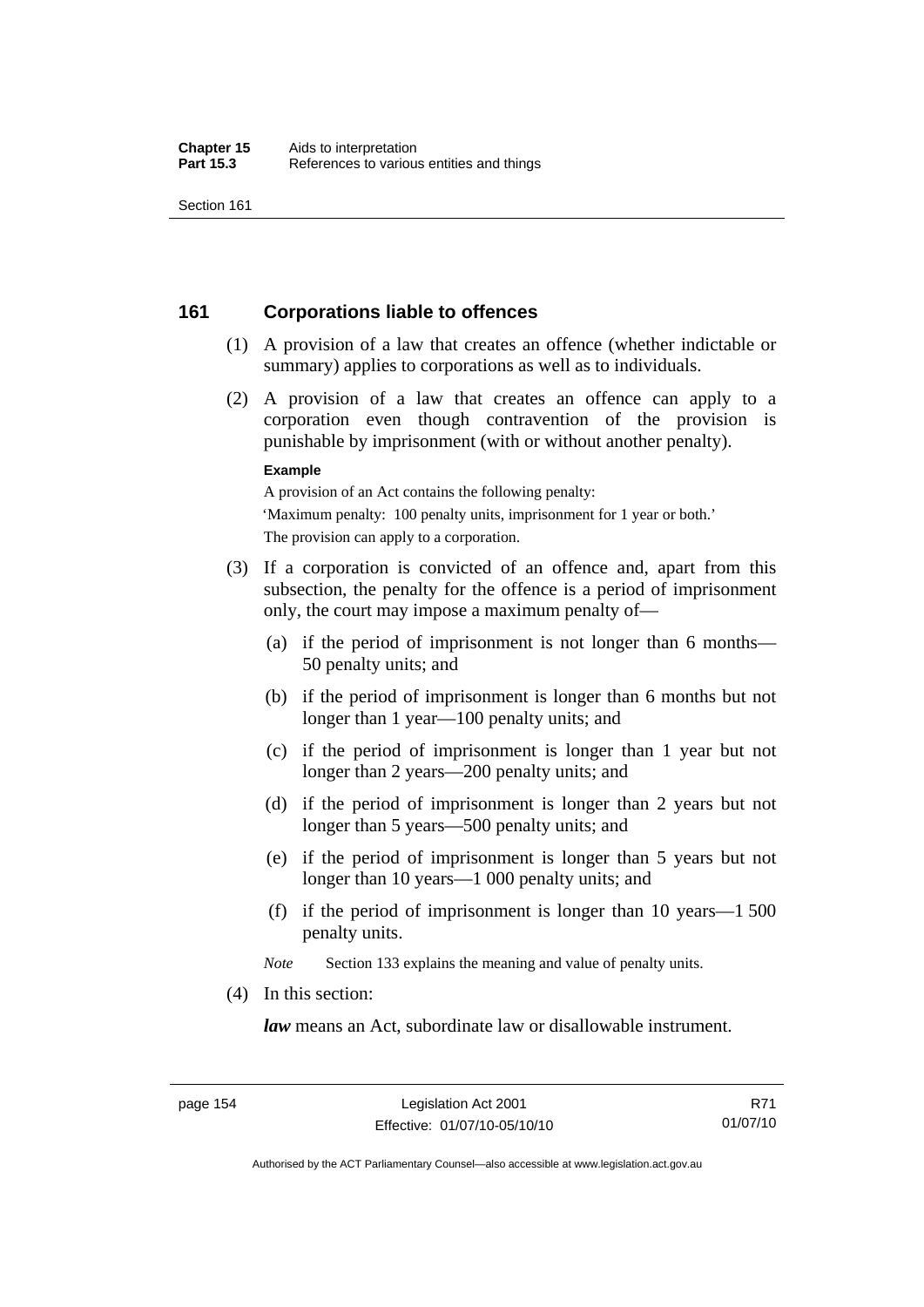## **162 References to** *a Minister* **or** *the Minister*

 (1) In an Act or statutory instrument, a reference to *a Minister* is a reference to the Chief Minister or a Minister appointed under the Self-Government Act, section 41.

*Note* See dict, pt 1, def *Chief Minister*.

- (2) In a provision of an Act or statutory instrument, a reference to *the Minister* without identifying the Minister's title or portfolio is a reference to—
	- (a) the Minister for the time being administering the provision; or
	- (b) if, for the time being, different Ministers administer the provision in relation to different matters—
		- (i) if only 1 Minister administers the provision in relation to the relevant matter—the Minister; or
		- (ii) if 2 or more Ministers administer the provision in relation to the relevant matter—any of the Ministers; or
	- (c) if paragraph (b) does not apply and, for the time being, 2 or more Ministers administer the provision—any of the Ministers.
- (3) In subsection (2):

*Minister* includes a Minister for the time being acting on behalf of the Minister or 2 or more Ministers.

 (4) If an Act or statutory instrument mentions a Minister and identifies the Minister by reference to the fact that the Minister administers a stated Act, statutory instrument or provision, subsection (2) applies as if references in paragraphs (a) to (c) to the provision were references to the stated Act, instrument or provision.

*Note* See also dict, pt 1, defs *Attorney-General* and *Treasurer*.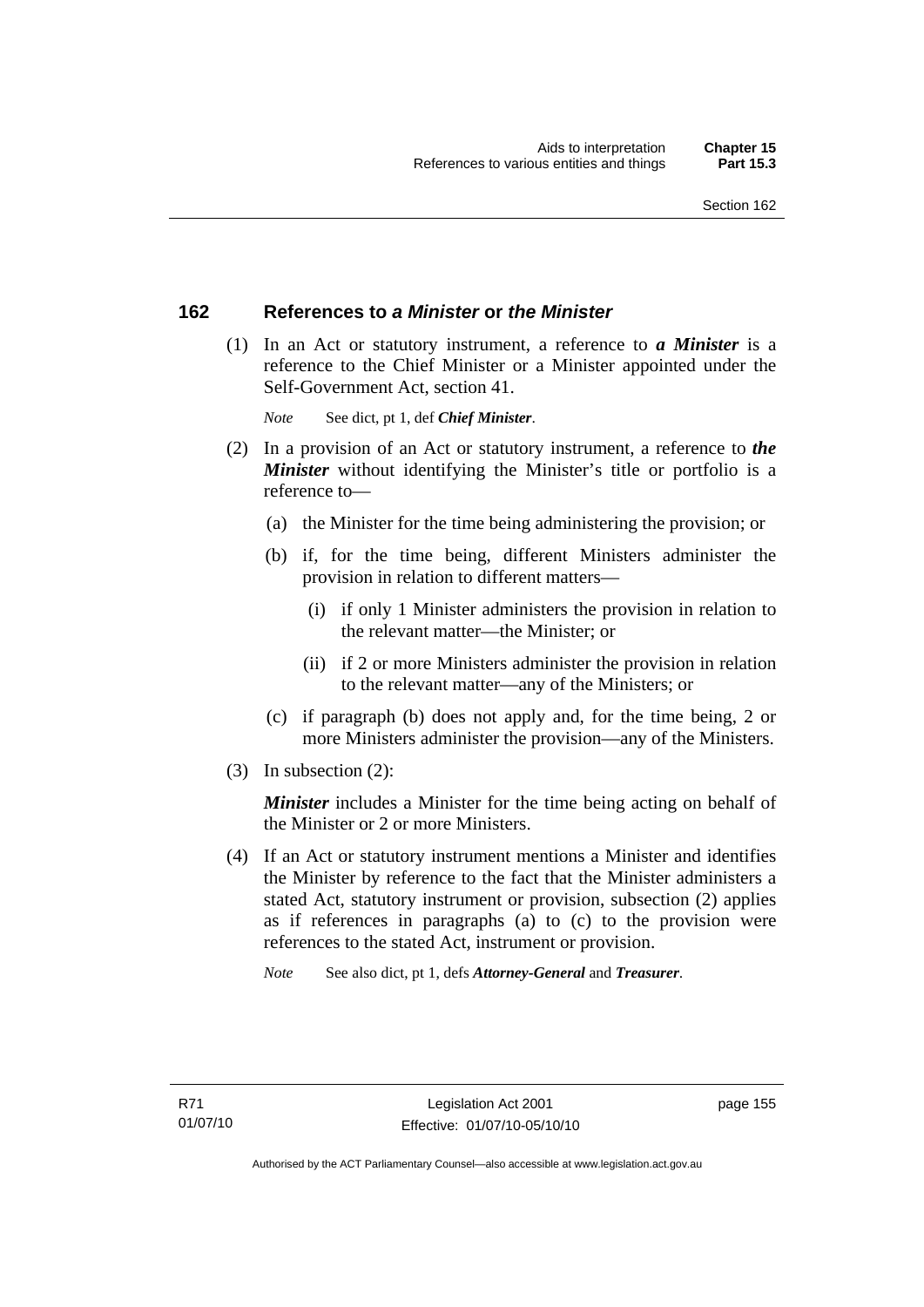## **163 References to** *a chief executive* **or** *the chief executive*

- (1) In an Act or statutory instrument, a reference to *a chief executive* is a reference to a person employed under the Public Sector Management Act, section 28 (Chief executives—engagement) or section 30 (Chief executives—temporary contracts) to perform the duties of an office of chief executive.
- (2) In a provision of an Act or statutory instrument, a reference to *the chief executive* without identifying the chief executive's title is a reference to—
	- (a) the chief executive of the administrative unit responsible for the provision; or
	- (b) if, for the time being, different administrative units are responsible for the provision in relation to different matters—
		- (i) if only 1 administrative unit is responsible for the provision in relation to the relevant matter—the chief executive of the administrative unit; or
		- (ii) if 2 or more administrative units are responsible for the provision in relation to the relevant matter—the chief executive of any of the administrative units; or
	- (c) if paragraph (b) does not apply and, for the time being, 2 or more administrative units are responsible for the provision the chief executive of any of the administrative units.

*Note* See dict, pt 1, def *administrative unit*.

 (3) If an Act or statutory instrument mentions a chief executive and identifies the chief executive by reference to the fact that the chief executive is the chief executive of the administrative unit responsible for a stated Act, statutory instrument or provision, subsection (2) applies as if references in paragraphs (a) to (c) to the provision were references to the stated Act, instrument or provision.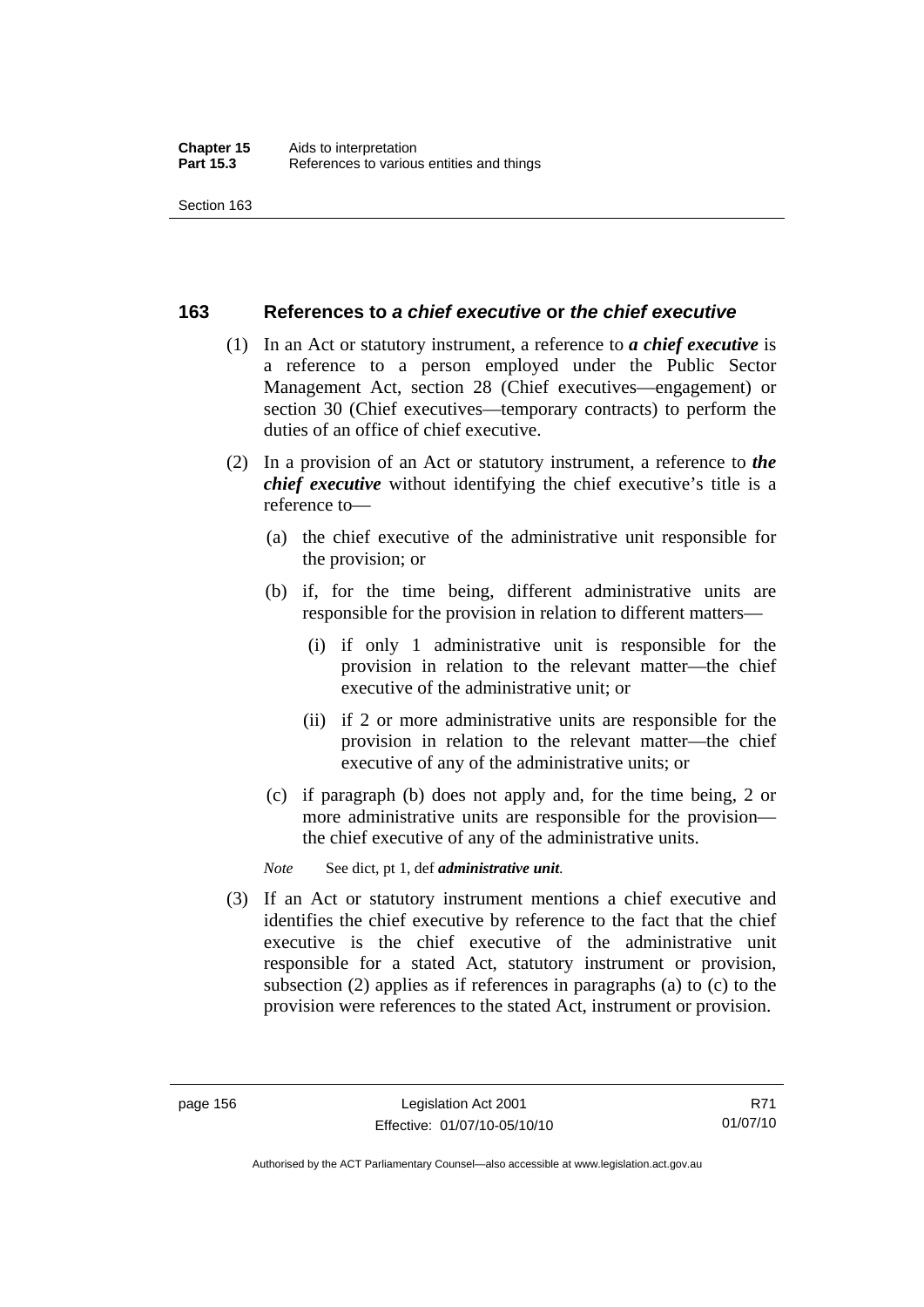(4) In this section:

*chief executive*, of an administrative unit, means the person who is employed under the Public Sector Management Act, section 28 or section 30 to perform the duties of the office of chief executive in the administrative unit.

*Public Sector Management Act* means the *Public Sector Management Act 1994*.

*responsible*, for a provision, means allocated responsibility for the provision under the Public Sector Management Act, section 14 (1) (b) (Ministerial responsibility and functions of administrative units).

## **164 References to Australian Standards etc**

- (1) In an Act or statutory instrument, a reference consisting of the words 'Australian Standard' or 'AS' followed by a number is a reference to the standard so numbered published by or on behalf of Standards Australia.
- (2) In an Act or statutory instrument, a reference consisting of the words 'Australian/New Zealand Standard' or 'AS/NZS' followed by a number is a reference to the standard so numbered published jointly by or on behalf of Standards Australia and Standards New Zealand.

#### **Examples for s 164**

1 AS 4608-1999

- 2 AS/NZS 4906: 1994
- *Note* An example is part of the Act, is not exhaustive and may extend, but does not limit, the meaning of the provision in which it appears (see s 126 and s 132).

#### **165 References to Assembly committees that no longer exist**

In an Act or statutory instrument, a reference (whether by name or description) to a committee of the Legislative Assembly that no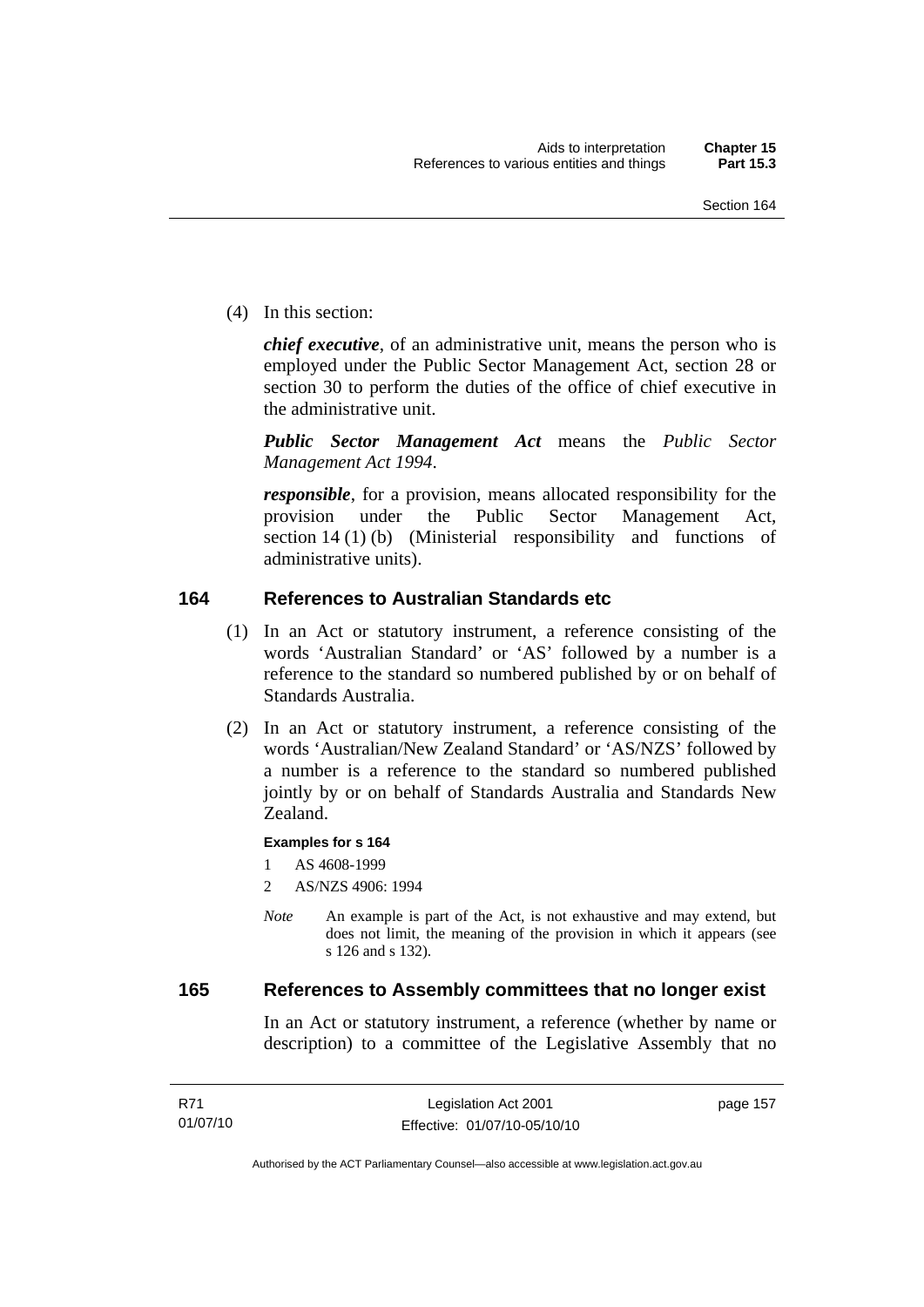| Chapter 15       | Aids to interpretation                    |
|------------------|-------------------------------------------|
| <b>Part 15.3</b> | References to various entities and things |

longer exists is a reference to the committee of the Assembly nominated by the Speaker either generally or for the provision containing the reference.

## **168 References to person with interest in land include personal representative etc**

In an Act or statutory instrument, a reference to a person with an interest in land or other property includes a reference to the person's personal representatives, successors and assigns.

#### **Examples of references to people with interests in land**

- 1 proprietor
- 2 transferor or transferee
- 3 mortgagor or mortgagee
- 4 lessor or lessee
- 5 sublessor or sublessee
- 6 trustee
- *Note* An example is part of the Act, is not exhaustive and may extend, but does not limit, the meaning of the provision in which it appears (see s 126 and s 132).

## **169 References to** *domestic partner* **and** *domestic partnership*

- (1) In an Act or statutory instrument, a reference to a person's *domestic partner* is a reference to someone who lives with the person in a domestic partnership, and includes a reference to a spouse or civil partner of the person.
	- *Note* The Macquarie dictionary, (1997) defines spouse as 'either member of a married pair in relation to the other; one's husband or wife'.
- (2) In an Act or statutory instrument, a *domestic partnership* is the relationship between 2 people, whether of a different or the same sex, living together as a couple on a genuine domestic basis.

#### **Example of indicators to decide whether 2 people are in a domestic partnership**

1 the length of their relationship

Authorised by the ACT Parliamentary Counsel—also accessible at www.legislation.act.gov.au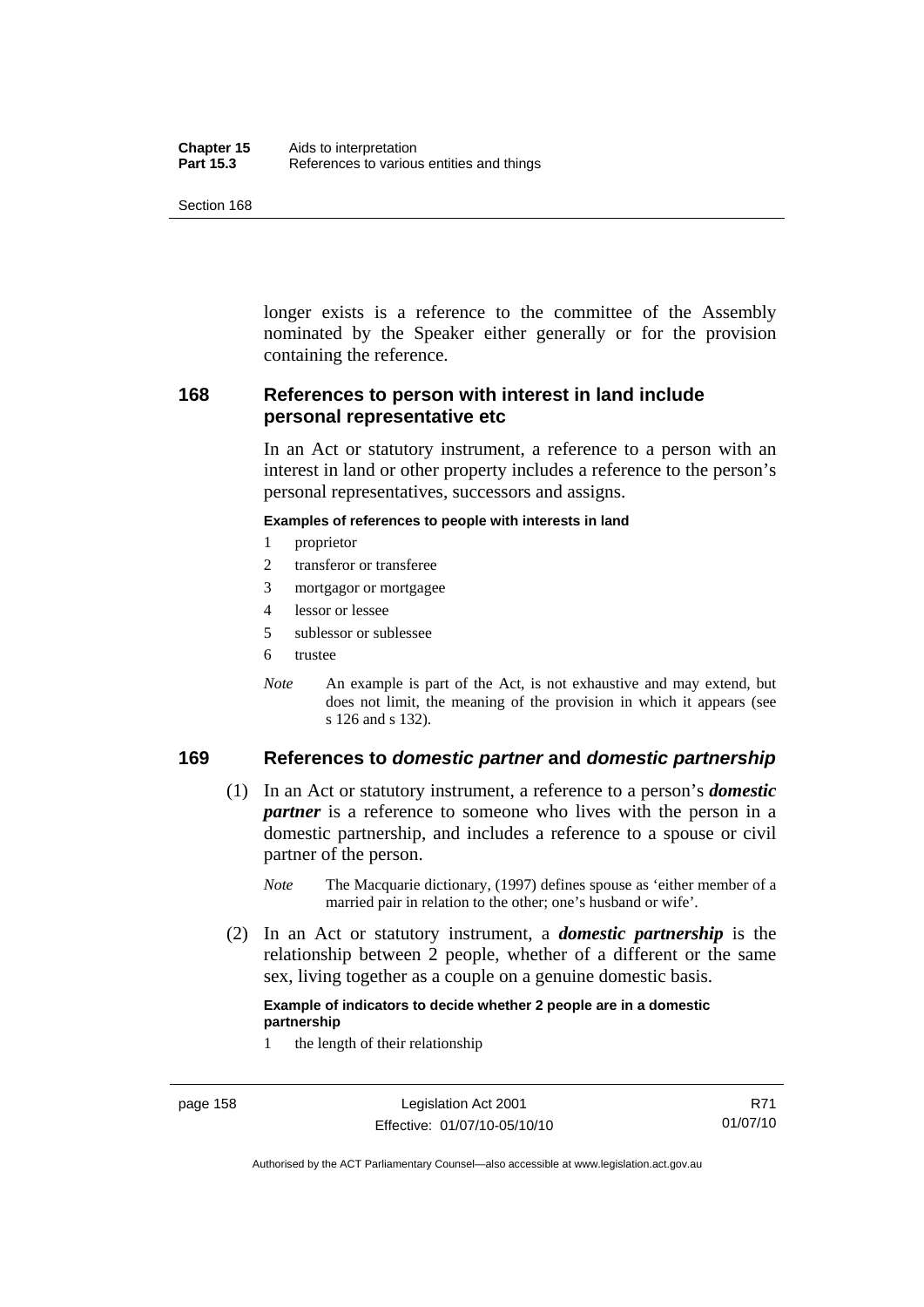- 2 whether they are living together
- 3 if they are living together—how long and under what circumstances they have lived together
- 4 whether there is a sexual relationship between them
- 5 their degree of financial dependence or interdependence, and any arrangements for financial support, between or by them
- 6 the ownership, use and acquisition of their property, including any property that they own individually
- 7 their degree of mutual commitment to a shared life
- 8 whether they mutually care for and support children
- 9 the performance of household duties
- 10 the reputation, and public aspects, of the relationship between them
- *Note* An example is part of the Act, is not exhaustive and may extend, but does not limit, the meaning of the provision in which it appears (see s 126 and s 132).
- (3) In an Act or statutory instrument, a reference to a *domestic partnership* includes a reference to a marriage and a civil partnership.

## **169A References to** *transgender people*

- (1) A *transgender person* is a person who—
	- (a) identifies as a member of a different sex by living, or seeking to live, as a member of that sex; or
	- (b) has identified as a member of a different sex by living as a member of that sex;

whether or not the person is a recognised transgender person.

 (2) A *transgender person* includes a person who is thought of as a transgender person, whether or not the person is a recognised transgender person.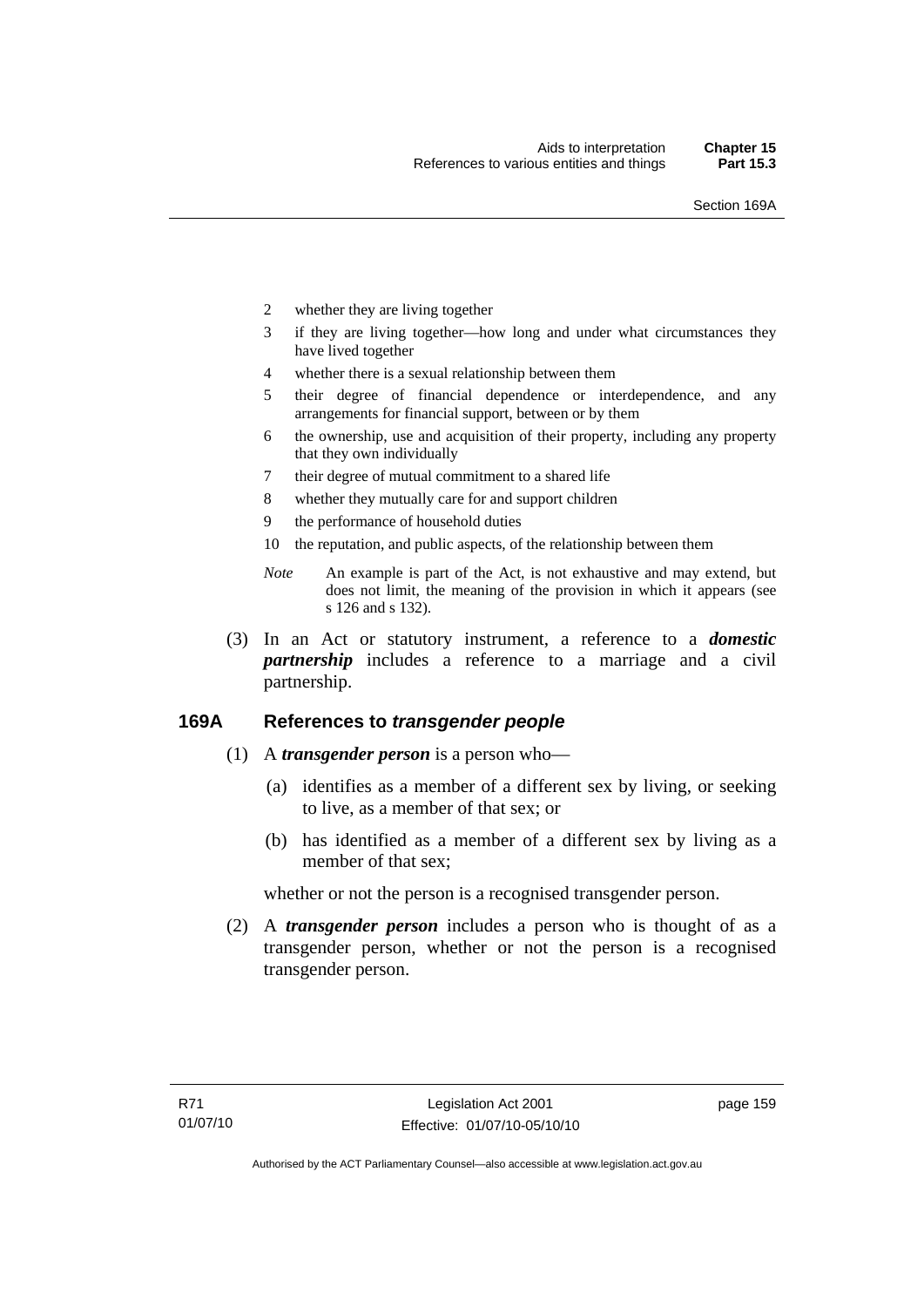Section 169B

 (3) A *recognised transgender person* is a person the record of whose sex is altered under the *Births, Deaths and Marriages Registration Act 1997*, part 4 or the corresponding provisions of a law of a State or another Territory.

## **169B References to** *intersex people*

An *intersex person* is a person who, because of a genetic condition, was born with reproductive organs or sex chromosomes that are not exclusively male or female.

page 160 Legislation Act 2001 Effective: 01/07/10-05/10/10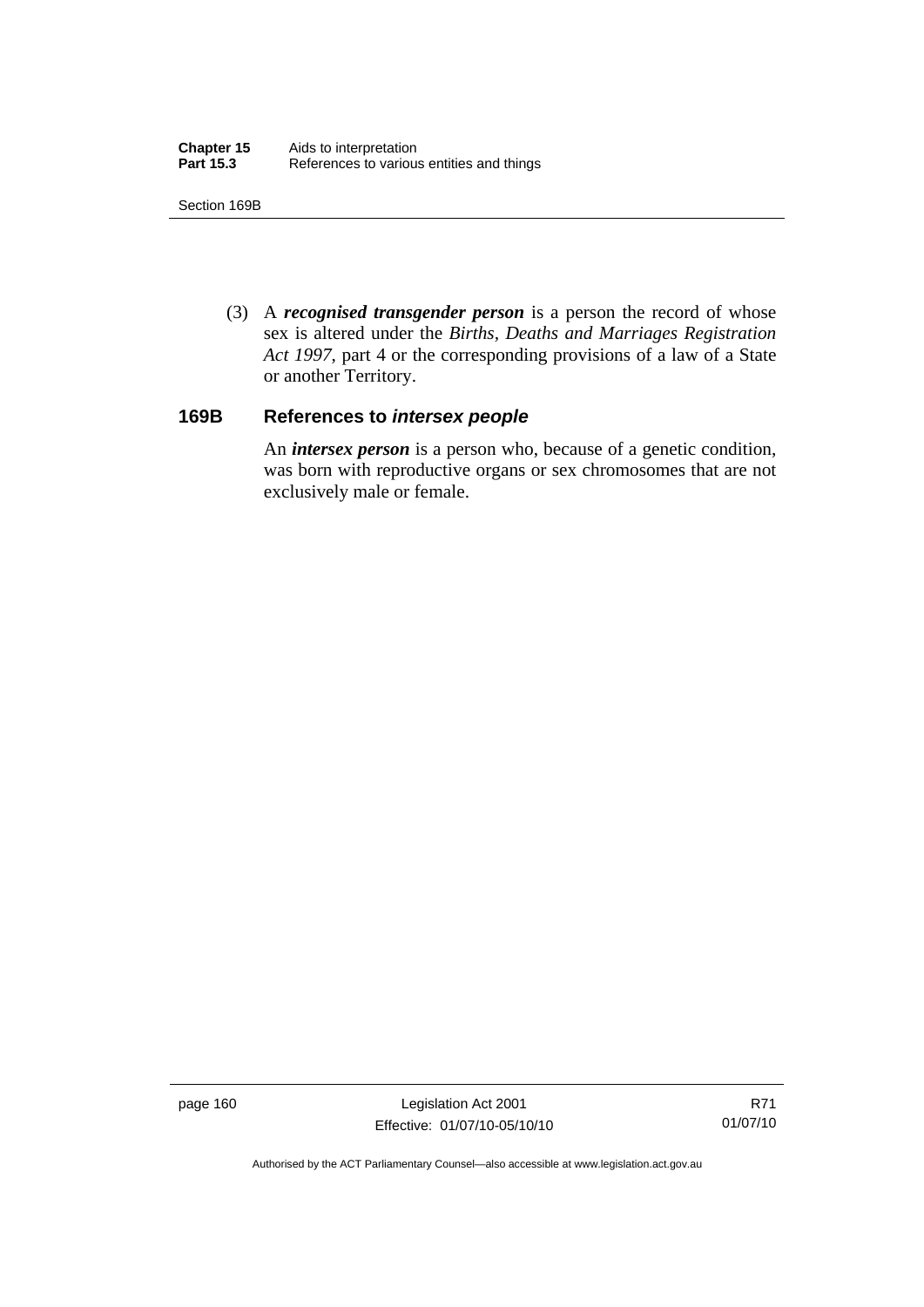# **Part 15.4 Preservation of certain common law privileges**

## **170 Privileges against selfincrimination and exposure to civil penalty**

- (1) An Act or statutory instrument must be interpreted to preserve the common law privileges against selfincrimination and exposure to the imposition of a civil penalty.
- (2) However, this section does not affect the operation of the *Evidence Act 1995* (Cwlth).
	- *Note* The *Evidence Act 1995* (Cwlth), s 128 contains provisions that apply if a witness raises these privileges in a proceeding. The section applies to proceedings in ACT courts (see *Evidence Act 1995* (Cwlth), s 4). However, the privileges have been abolished for bodies corporate (see *Evidence Act 1995* (Cwlth), s 187).
- (3) This section is a determinative provision.
	- *Note* See s 5 for the meaning of determinative provisions, and s 6 for their displacement.

## **171 Client legal privilege**

- (1) An Act or statutory instrument must be interpreted to preserve the common law privilege in relation to client legal privilege (also known as legal professional privilege).
- (2) However, this section does not affect the operation of the *Evidence Act 1995* (Cwlth).
	- *Note* The *Evidence Act 1995* (Cwlth), pt 3.10, div 1 contains provisions about client legal privilege. The provisions apply to proceedings in ACT courts (see *Evidence Act 1995* (Cwlth), s 4).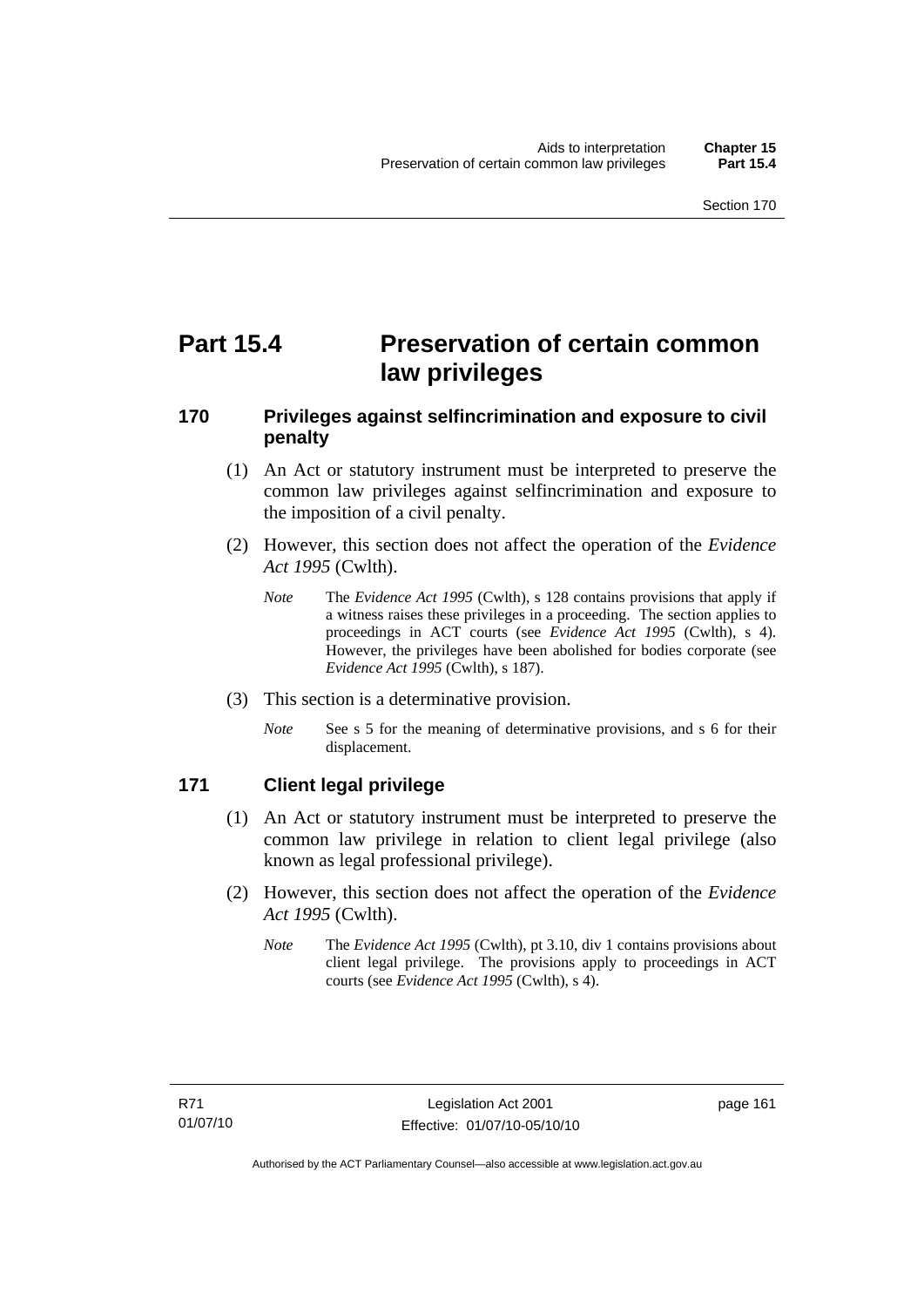- (3) This section is a determinative provision.
	- *Note* See s 5 for the meaning of determinative provisions, and s 6 for their displacement.

page 162 Legislation Act 2001 Effective: 01/07/10-05/10/10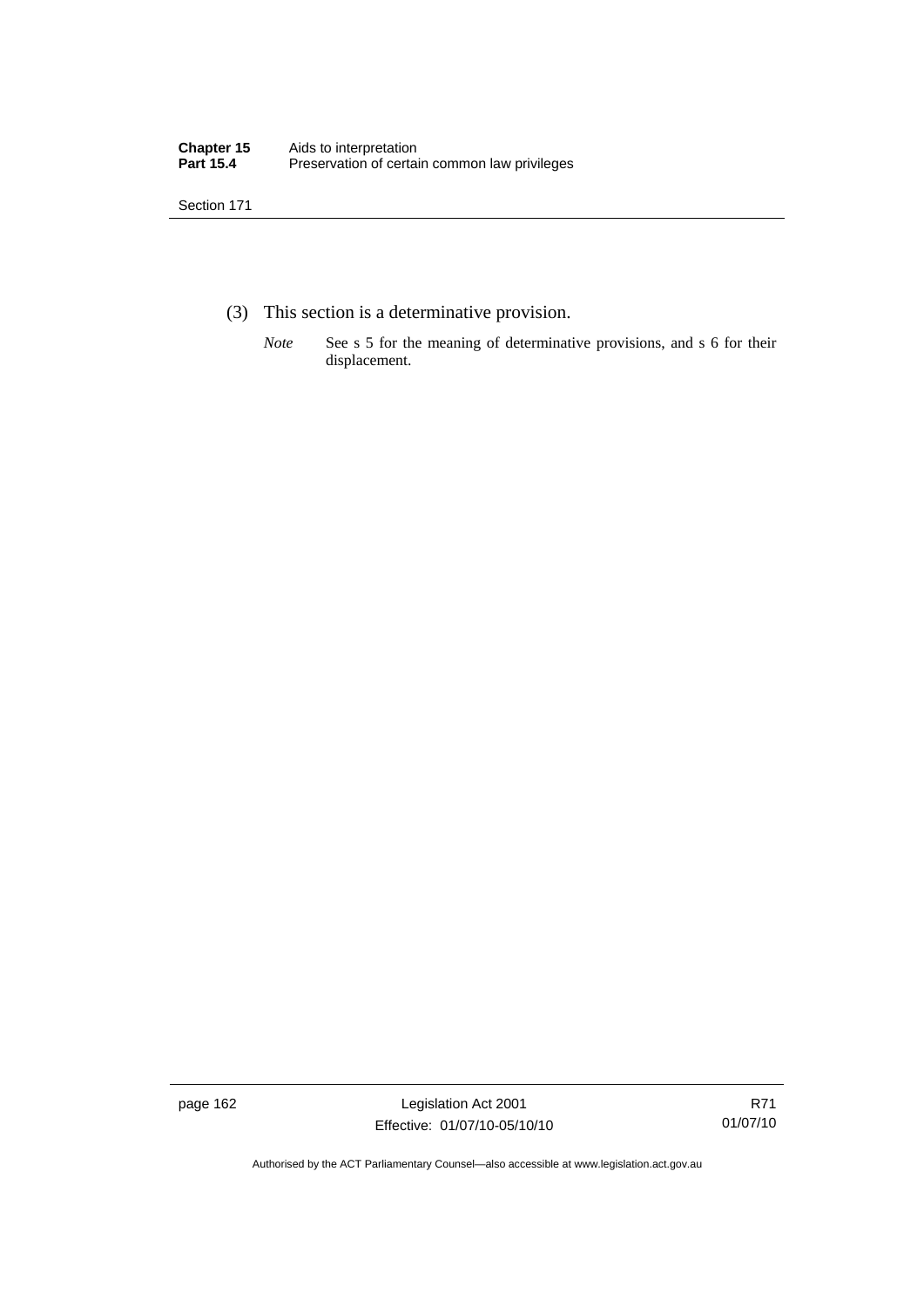# **Chapter 16 Courts, tribunals and other decision-makers**

## **175 Meaning of** *law* **in ch 16**

In this chapter:

*law* means an Act, subordinate law or disallowable instrument.

*Note* A reference to an Act, subordinate law or disallowable instrument includes a reference to a provision of the Act, law or instrument (see s 7, s 8 and s 9).

## **176 Jurisdiction of courts and tribunals**

- (1) This section applies if a law, whether expressly or by implication, authorises a proceeding (whether civil or criminal) to be brought in a particular court or tribunal in relation to a matter.
- (2) The law vests the court or tribunal with jurisdiction in the matter.
- (3) The jurisdiction so vested is not limited by any limits to which any other jurisdiction of the court or tribunal may be subject.
	- *Note* See also s 45 which relates to the making of rules carrying out or giving effect to the jurisdiction of the court or tribunal.

## **177 Recovery of amounts owing under laws**

If an amount is owing under a law to a person (the *creditor*) by another person (the *debtor*), the creditor may recover the amount as a debt owing by the debtor to the creditor in a court of competent jurisdiction or the ACAT.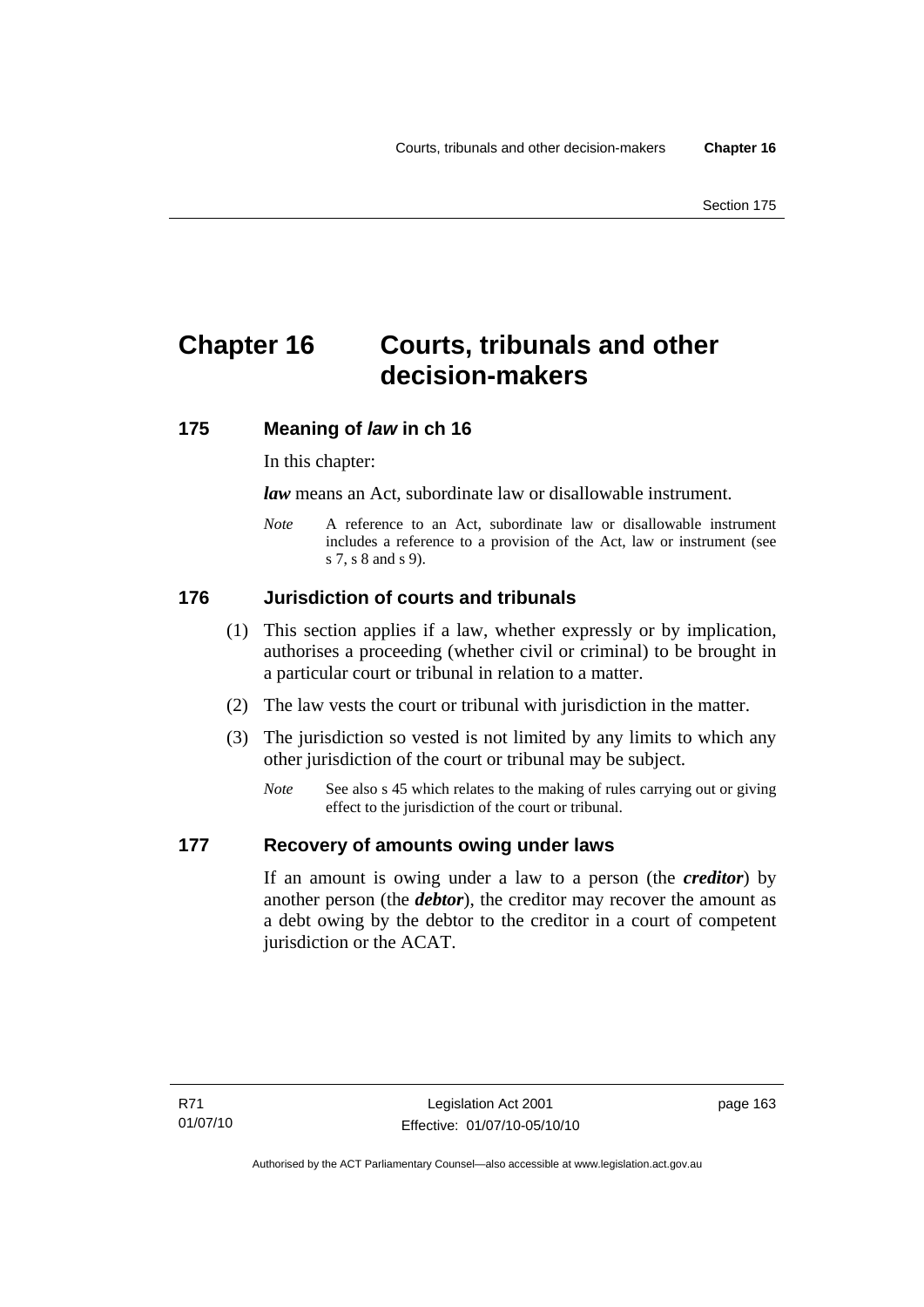#### **178 Power to decide includes power to take evidence etc**

- (1) A court, tribunal or other entity authorised by law to hear and decide a matter (however expressed) has power—
	- (a) to take evidence, including evidence on oath; and
	- (b) to examine witnesses; and
	- (c) to administer oaths to witnesses.
- (2) The court, tribunal or other entity may authorise a person to administer an oath to a witness.
- (3) This section does not limit any other power of the court, tribunal or other entity.

## **179 Content of statements of reasons for decisions**

- (1) This section applies if a law requires a tribunal or other entity making a decision to give written reasons for the decision, whether the term 'reasons', 'grounds' or any other term is used.
- (2) The document giving the reasons must also set out the findings on material questions of fact and refer to the evidence or other material on which the findings were based.
- (3) This section is a determinative provision.
	- *Note* See s 5 for the meaning of determinative provisions, and s 6 for their displacement.

## **180 Power to make decision includes power to reverse or change**

 (1) Power given by a law to make a decision includes power to reverse or change the decision.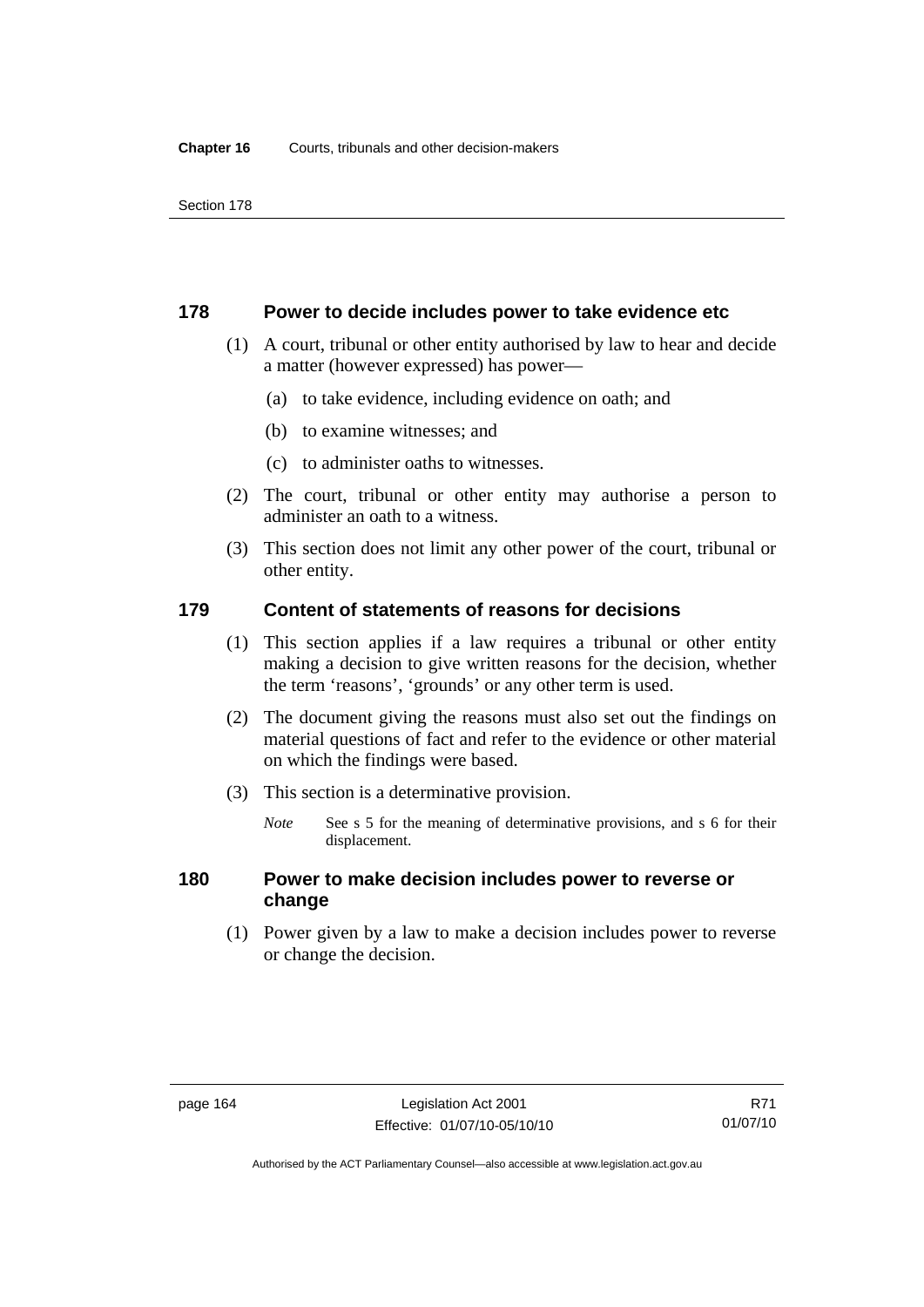(2) The power to reverse or change the decision is exercisable in the same way, and subject to the same conditions, as the power to make the decision.

#### **Example**

If the power to include land in a special reserve is exercisable only on the resolution of the Legislative Assembly, the power to excise land from a special reserve is exercisable only on the resolution of the Assembly.

*Note* An example is part of the Act, is not exhaustive and may extend, but does not limit, the meaning of the provision in which it appears (see s 126 and s 132).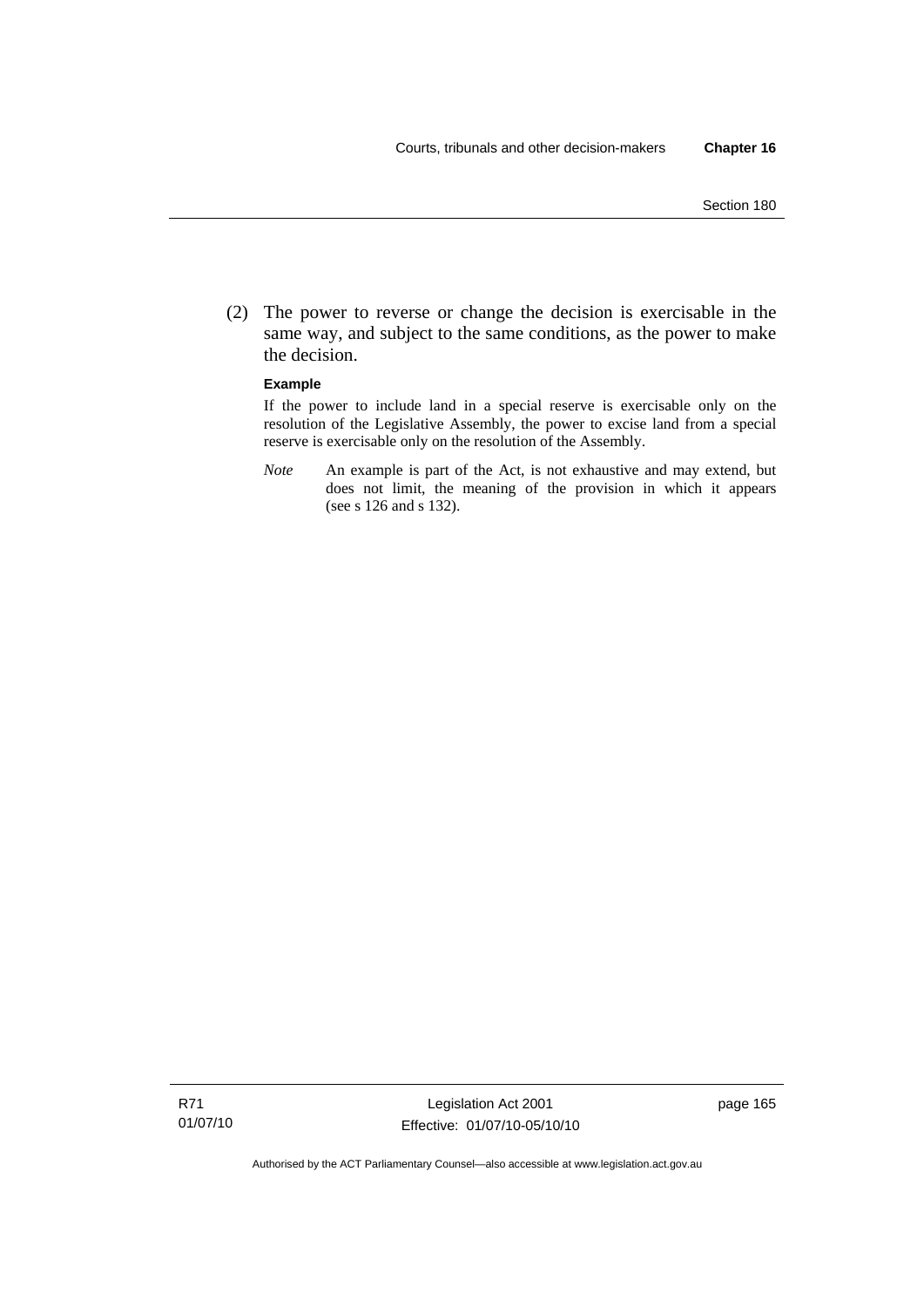# **Chapter 17 Entities and positions**

#### **182 Meaning of** *law* **in ch 17**

In this chapter:

*law* means an Act or statutory instrument.

*Note* A reference to an Act or statutory instrument includes a reference to a provision of the Act or instrument (see s 7 and s 13).

#### **183 Change of name of entity**

- (1) If a law changes the name of an entity established under a law, the entity continues in existence under the new name and its identity is not affected by the change.
- (2) If the name of an entity is changed, a reference in a law to the entity by its previous name is taken, after the change, to be a reference to the entity by its new name.
- (3) To remove any doubt, subsection (2) applies to all entities, whether or not in or for the Territory, including entities established under a law of another jurisdiction.
	- *Note Another jurisdiction* means the Commonwealth, a State, another Territory, the United Kingdom or New Zealand (see dict, pt 2).

#### **184 Change in constitution of entity**

- (1) This section applies if a law changes how an entity established under a law is constituted.
- (2) The entity continues in existence as newly constituted and its identity is not affected by the change.

R71 01/07/10

Authorised by the ACT Parliamentary Counsel—also accessible at www.legislation.act.gov.au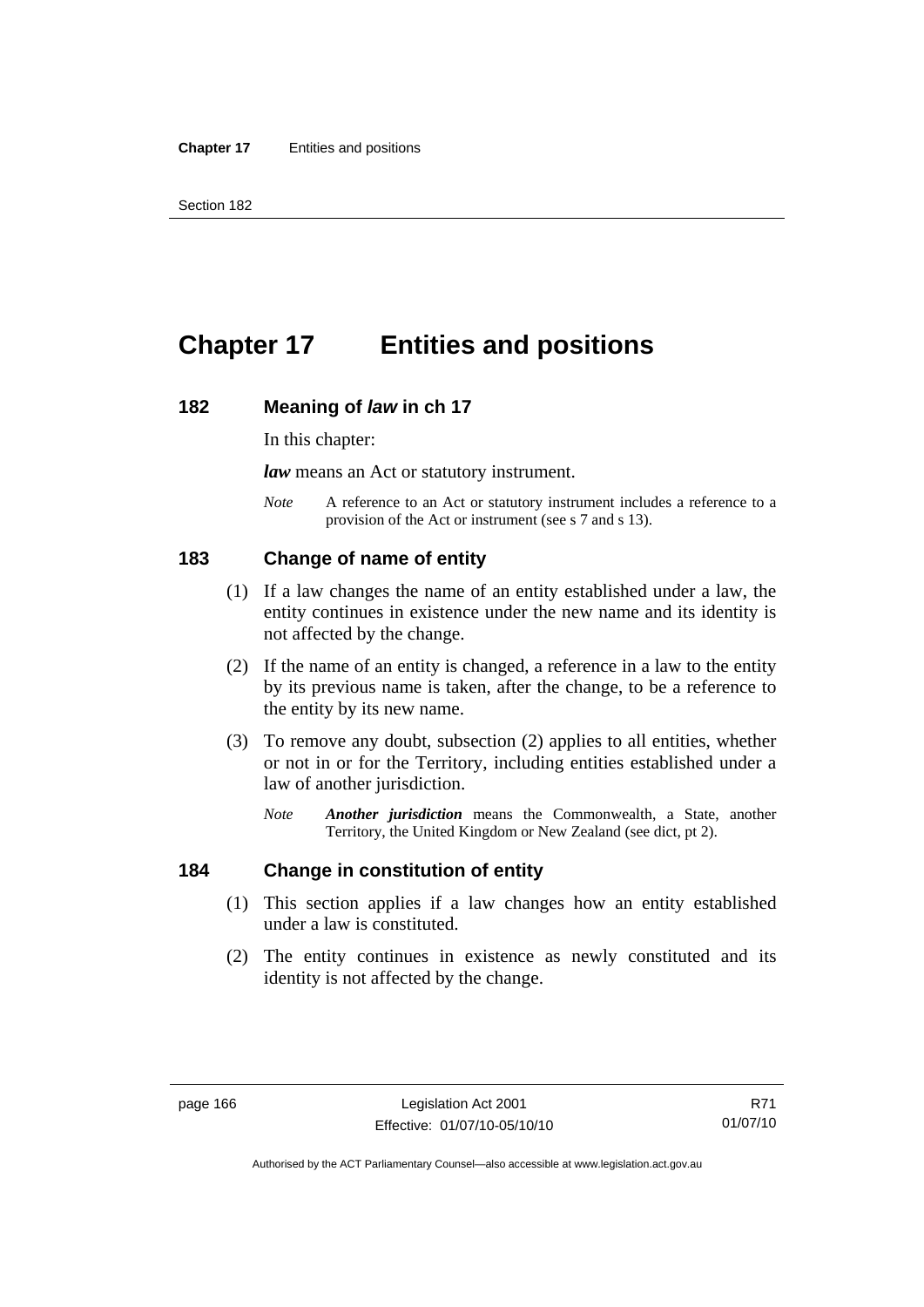- (3) Without limiting subsection (2), the change does not affect—
	- (a) any function, right, privilege, liability or property of the entity; or
	- (b) the bringing of a proceeding, or the continuation of a proceeding, by or against the entity; or
	- (c) the carrying out of an investigation or inquiry, or the continuation of an investigation or inquiry, in relation to anything done or not done by or in relation to the entity.
	- *Note Function* is defined in the dict, pt 1 to include authority, duty and power.

## **184A References to entity**

- (1) In a law, a reference to an entity includes a reference to a person exercising a function of the entity, whether under a delegation, subdelegation or otherwise.
- (2) To remove any doubt, this section applies to all entities, whether or not in or for the Territory, including entities established under a law of another jurisdiction.

#### **185 References to occupant of position**

- (1) In a law, a reference to the occupant of a position (however expressed) includes a reference to anyone for the time being occupying the position.
- (2) To remove any doubt, this section applies to all positions, whether or not in or for the Territory, including positions established under a law of another jurisdiction.
	- *Note* See s 200 (1) (Functions of occupants of positions) and the definitions of *occupy* and *position* in the dict, pt 1.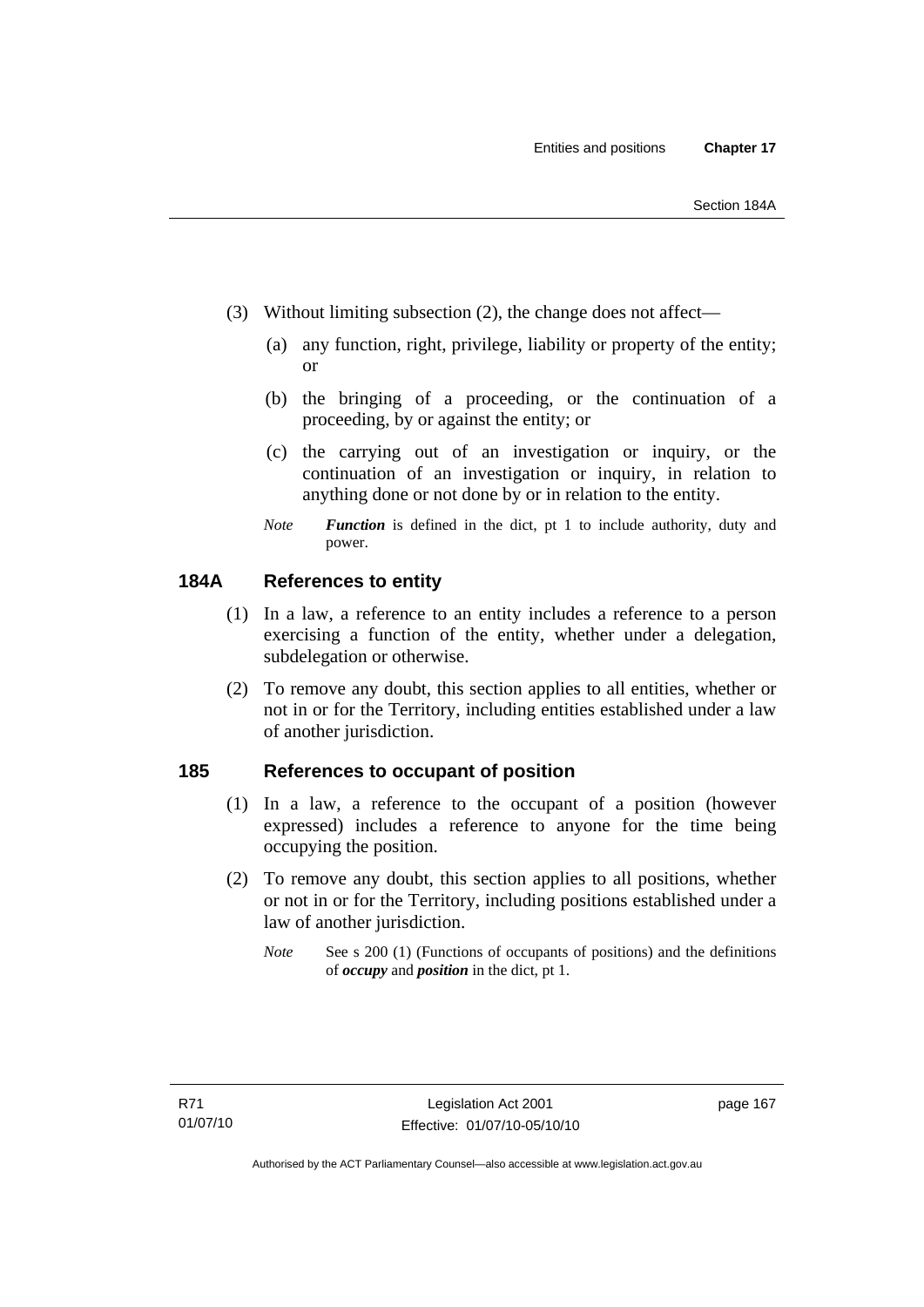# **186 Change of name of position**

- (1) If a law changes the name of a position established under a law, the position continues in existence under the new name and its identity is not affected by the change.
- (2) If the name of a position is changed, a reference in a law to the position by its previous name is taken, after the change, to be a reference to the position by its new name.
- (3) To remove any doubt, subsection (2) applies to all positions, whether or not in or for the Territory, including positions established under a law of another jurisdiction.

# **187 Chair and deputy chair etc**

- (1) If a law establishes a position of chair or chairperson of an entity, the chair or chairperson may be referred to as chairman, chairwoman, chairperson or chair.
- (2) If a law establishes a position of deputy chair or deputy chairperson of an entity, the deputy chair or deputy chairperson may be referred to as deputy chairman, deputy chairwoman, deputy chairperson or deputy chair.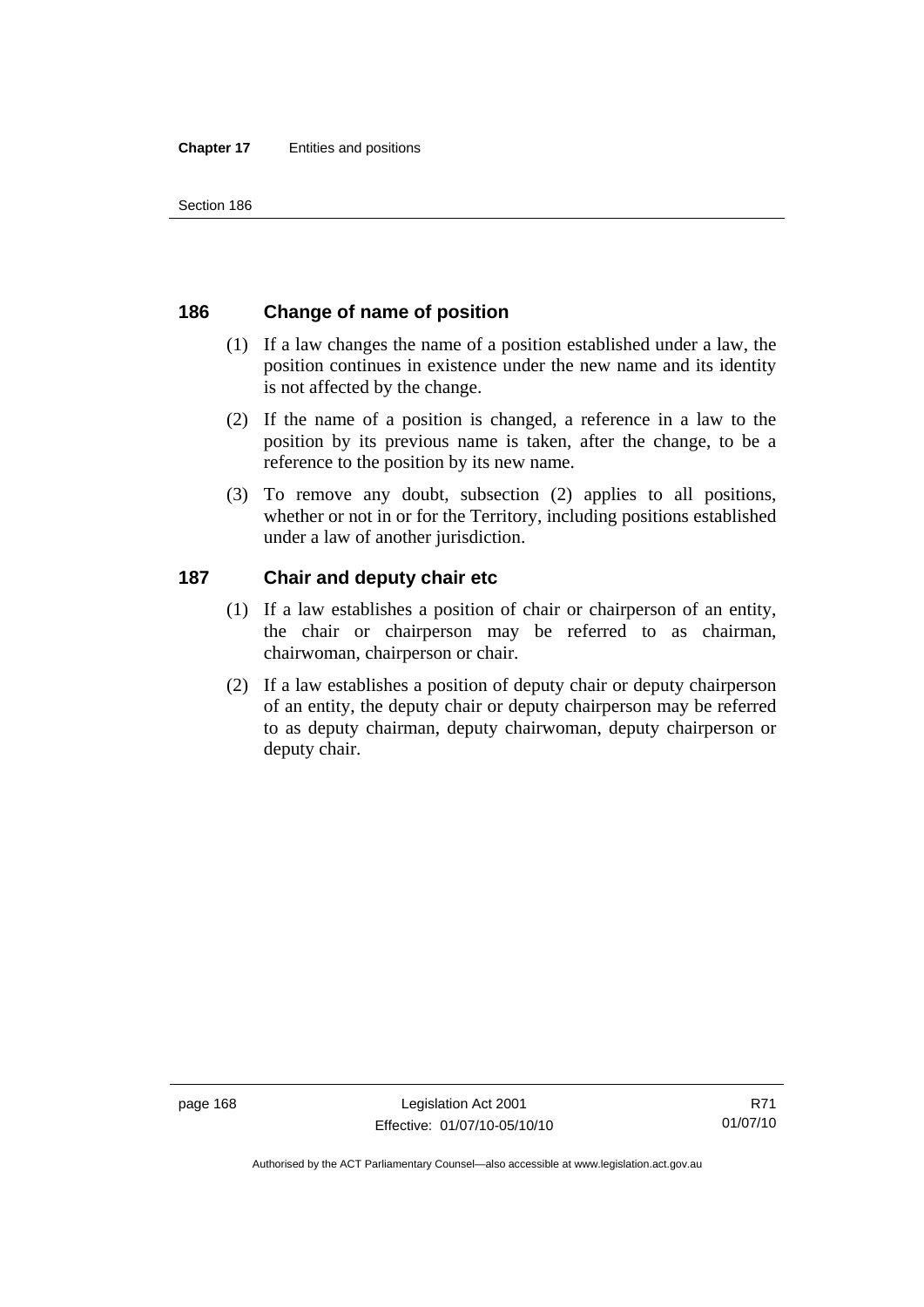# **Chapter 18 Offences**

#### *Note to ch 18*

See also s 133 to s 135 (which relate to penalty units and penalty provisions) and s 161 (Corporations liable to offences).

#### **188 Meaning of** *ACT law* **in ch 18**

In this chapter:

*ACT law* means an Act or subordinate law.

*Note* A reference to an Act or subordinate law includes a reference to a provision of the Act or law (see s 7 and s 8).

#### **189 Reference to offence includes reference to related ancillary offences**

A reference to an offence against an ACT law includes a reference to an offence against the Criminal Code, part 2.4 (Extensions of criminal responsibility) or section 717 (Accessory after the fact) that relates to the ACT law.

#### **Example**

X is the holder of a licence under the *Plant Development Act 2001* (hypothetical). The Plant Development Act, section 23 provides for the cancellation of a licence if a licence holder commits an offence against the Act. While his business premises are being inspected, X incites an employee to obstruct the inspector. As a result, the employee obstructs the inspector (which is an offence against the Act). X is later convicted of the offence of incitement against the Criminal Code, section 47 (which is an offence in the Criminal Code, pt 2.4). Because of the Legislation Act, section 189, X is taken to have committed an offence against the Plant Development Act and is therefore liable to have his licence cancelled.

*Note 1* The result would be the same if X had been convicted of conspiracy relating to the offence of obstruction in the Plant Development Act.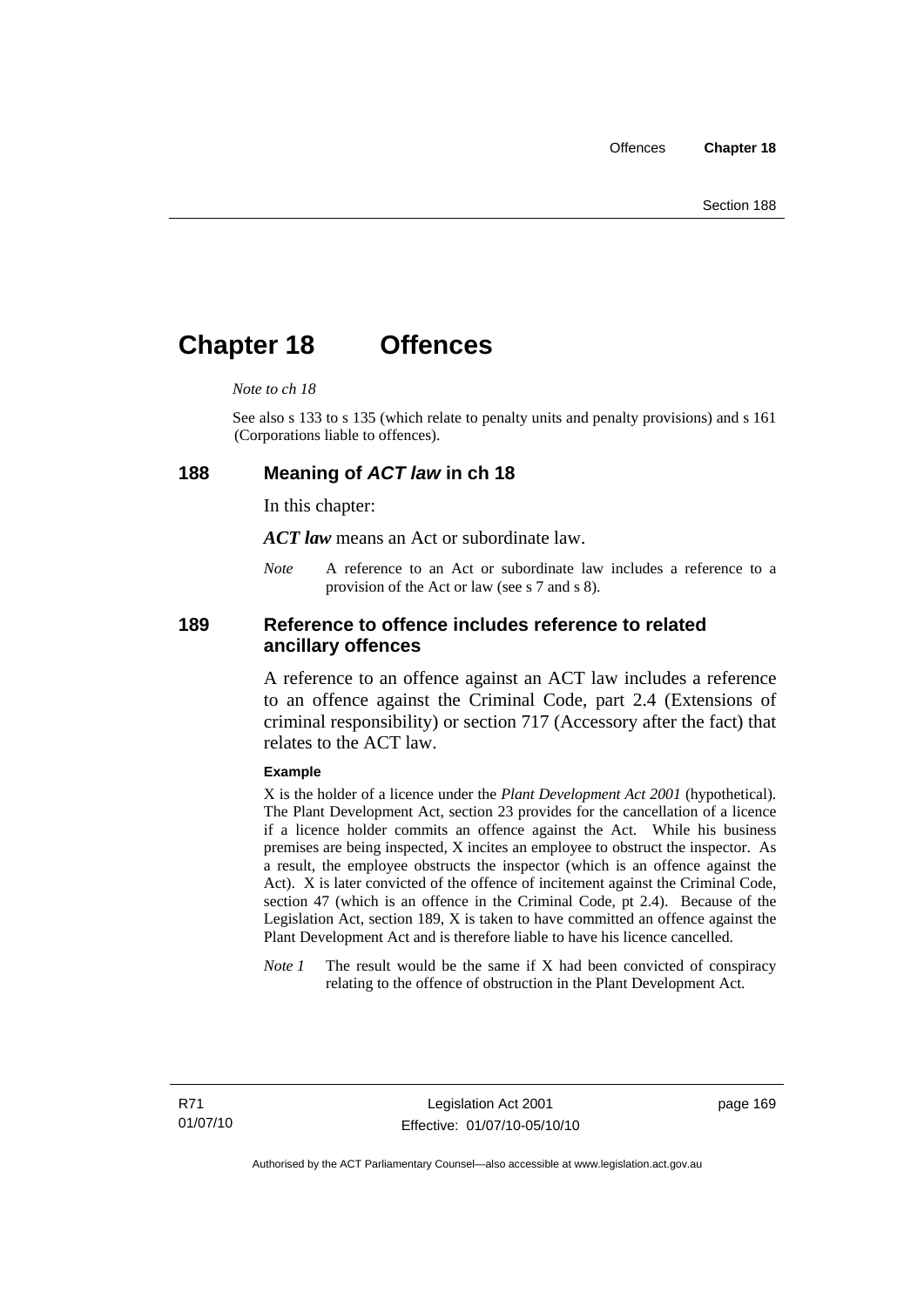Apart from the Legislation Act, section 189, the following offences in the Criminal Code*,* pt 2.4 could also apply to the offence in the Plant Development Act:

- attempt (s 44 (Attempt))
- aiding and abetting (s 45 (Complicity and common purpose)).
- *Note* 2 An example is part of the Act, is not exhaustive and may extend, but does not limit, the meaning of the provision in which it appears (see s 126 and s 132).

#### **190 Indictable and summary offences**

- (1) An offence is an *indictable offence* if—
	- (a) it is punishable by imprisonment for longer than 2 years; or
	- (b) it is declared by an ACT law to be an indictable offence.
- (2) An *indictable offence* includes an indictable offence that is or may be dealt with summarily.
- (3) Any other offence is a *summary offence* and is punishable on summary conviction.

#### **191 Offences against 2 or more laws**

- (1) If an act or omission by a person is an offence against 2 or more ACT laws, the person may be prosecuted for and convicted of any of the offences, but is not liable to be punished more than once for the act or omission.
- $(2)$  If—
	- (a) an act or omission by a person is an offence against both an ACT law and a law of another jurisdiction; and
	- (b) the person has been punished for the offence against the law of the other jurisdiction:

the person is not liable to be punished for the offence against the ACT law.

R71 01/07/10

Authorised by the ACT Parliamentary Counsel—also accessible at www.legislation.act.gov.au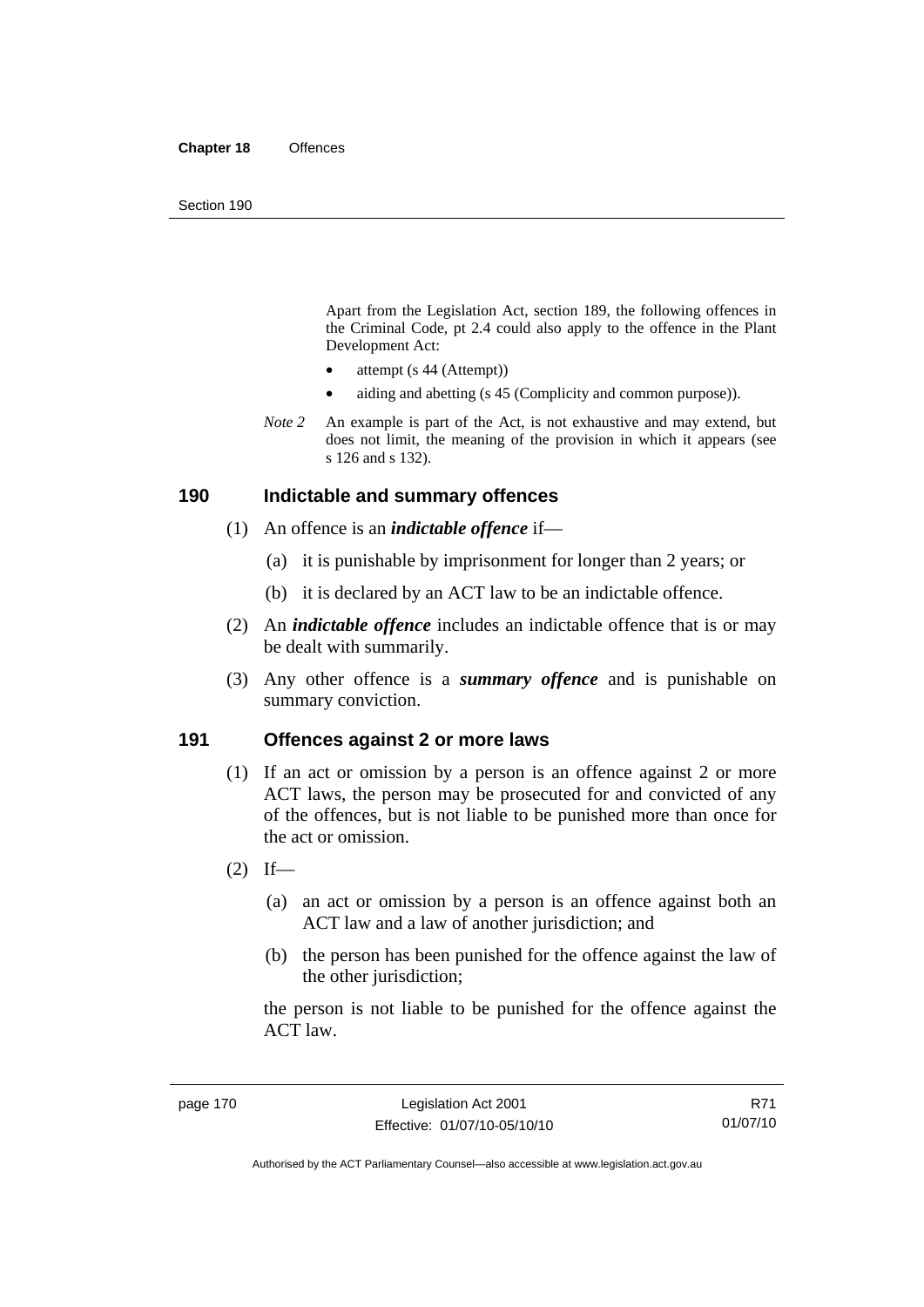# **192 When must prosecutions begin?**

- (1) A prosecution for the following offences against an ACT law may be begun at any time:
	- (a) an offence by an individual punishable by imprisonment for longer than 6 months;
	- (b) an offence by a corporation punishable by a prescribed fine;
		- *Note* See s 161 for the fines that may be imposed on a corporation for offences punishable only by imprisonment.
	- (c) an aiding and abetting offence by an individual in relation to an offence by a corporation punishable by a prescribed fine.
- (2) A prosecution for any other offence against an ACT law must be begun not later than—
	- (a) 1 year after the day of commission of the offence; or
	- (b) if an ACT law provides for another period—that period.
- (3) However, if a coroner's inquest or inquiry, or an inquiry under the *Inquiries Act 1991* or the *Royal Commissions Act 1991*, is held into a matter that discloses or is otherwise found to relate to an offence mentioned in subsection (2), a prosecution for the offence may be begun not later than 1 year after the day when—
	- (a) the coroner's report is made; or
	- (b) the report of the board of inquiry or royal commission is given to the Chief Minister.
- (4) In this section:

*aiding and abetting offence* means an offence against the Criminal Code, section 45 (Complicity and common purpose).

*prescribed fine*, for an offence, means—

 (a) if the penalty for the offence is expressed in penalty units— 100 penalty units or more; or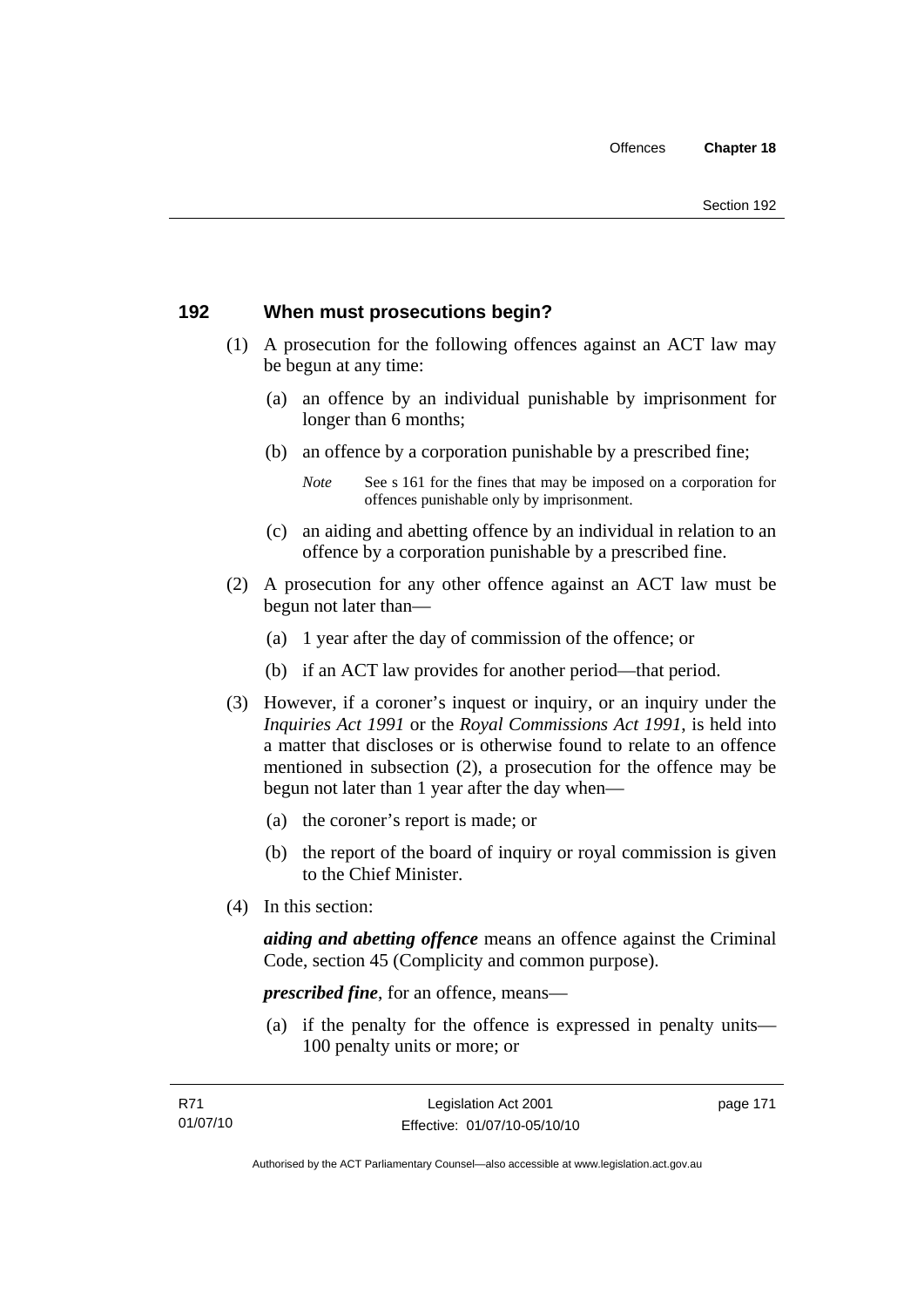(b) if the penalty for the offence is expressed as an amount of money—\$50 000 or more.

#### **193 Continuing offences**

- (1) This section applies to a requirement to do an act if—
	- (a) the act is required to be done under an ACT law within a particular period or before a particular time; and
	- (b) failure to comply with the requirement is an offence against the law.
- (2) A person who fails to comply with the requirement commits an offence for each day until the act is done.
- (3) A day mentioned in subsection (2) includes any day of conviction for an offence and any later day.

*Note* See also s 152 (Continuing effect of obligations).

page 172 Legislation Act 2001 Effective: 01/07/10-05/10/10

Authorised by the ACT Parliamentary Counsel—also accessible at www.legislation.act.gov.au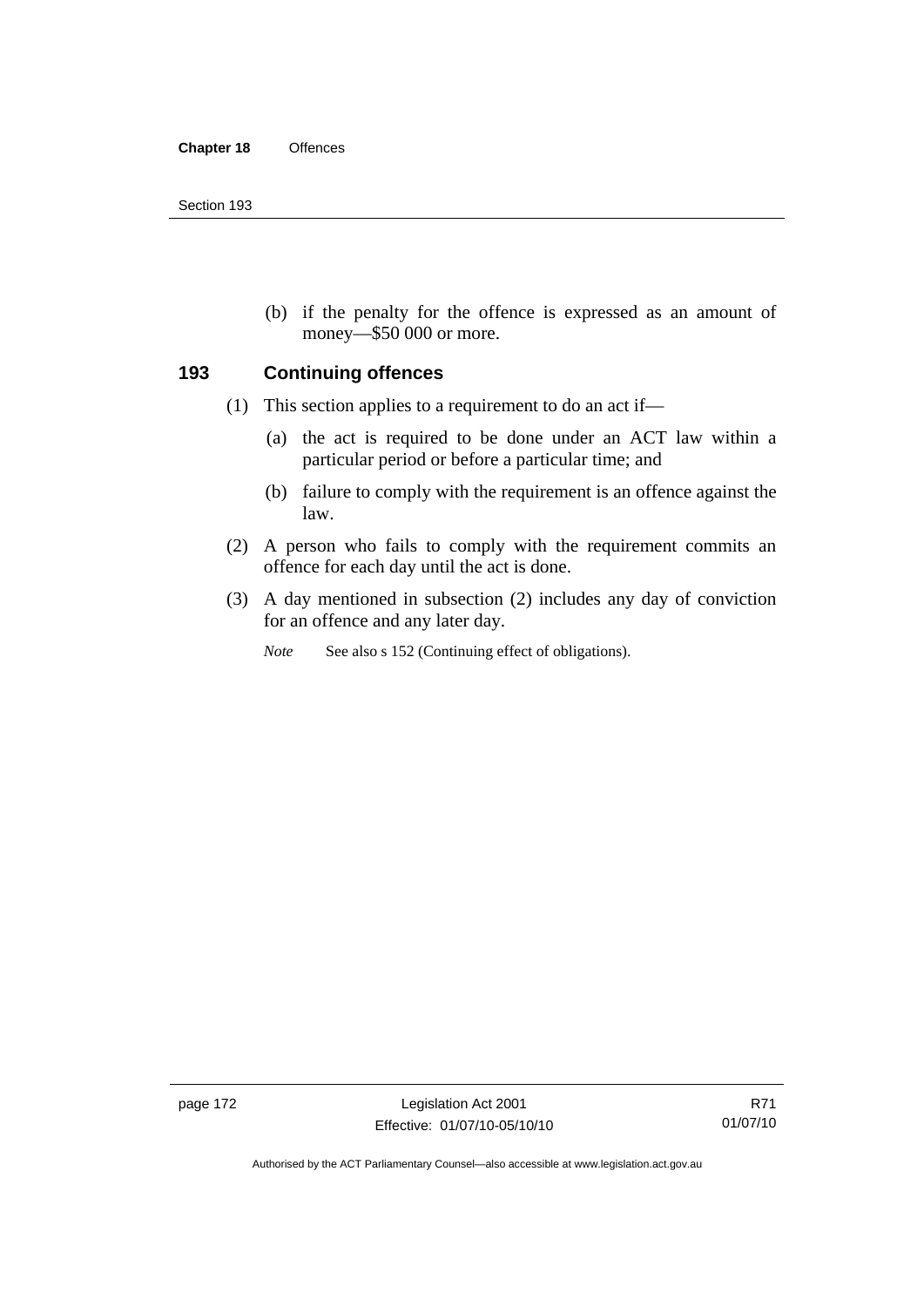# **Chapter 19 Administrative and machinery provisions**

# Part 19.1 **Introductory**

## **195 Meaning of** *law* **in ch 19**

In this chapter:

*law* means an Act, subordinate law or disallowable instrument.

*Note* A reference to an Act, subordinate law or disallowable instrument includes a reference to a provision of the Act, law or instrument (see s 7, s 8 and s 9).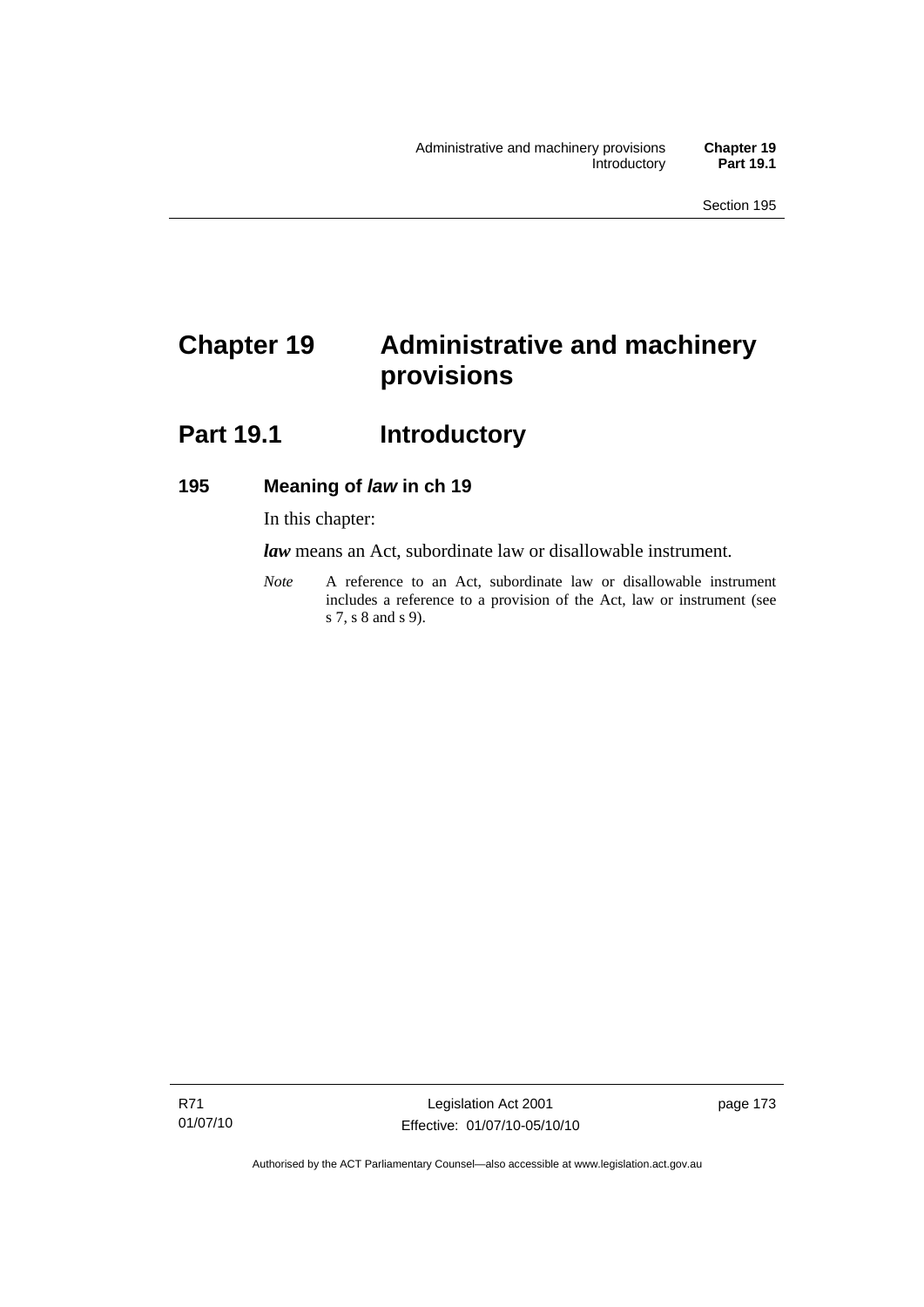# **Part 19.2 Functions**

*Note to pt 19.2* 

*Function* is defined in the dict, pt 1 to include authority, duty and power.

## **196 Provision giving function gives power to exercise function**

 (1) A provision of a law that gives a function to an entity also gives the entity the powers necessary and convenient to exercise the function.

*Note* See dict, pt 1, defs *entity* and *exercise*.

 (2) The powers given to the entity under subsection (1) are in addition to any other powers of the entity under the law.

## **197 Statutory functions may be exercised from time to time**

If a law gives a function to an entity, the function may be exercised from time to time.

*Note* See also s 42 (3) (Power to make statutory instruments).

### **199 Functions of bodies**

 (1) If a law authorises or requires a body to exercise a function, it may do so by resolution.

*Note* See dict, pt 1, def *body*.

- (2) To remove any doubt, subsection (1) applies in relation to a function even though a law authorises or requires the function to be exercised in writing.
- (3) If a law authorises or requires a signature by a person and the person is a body, the signature of a person authorised by the body for the purpose is taken to be the signature of the body.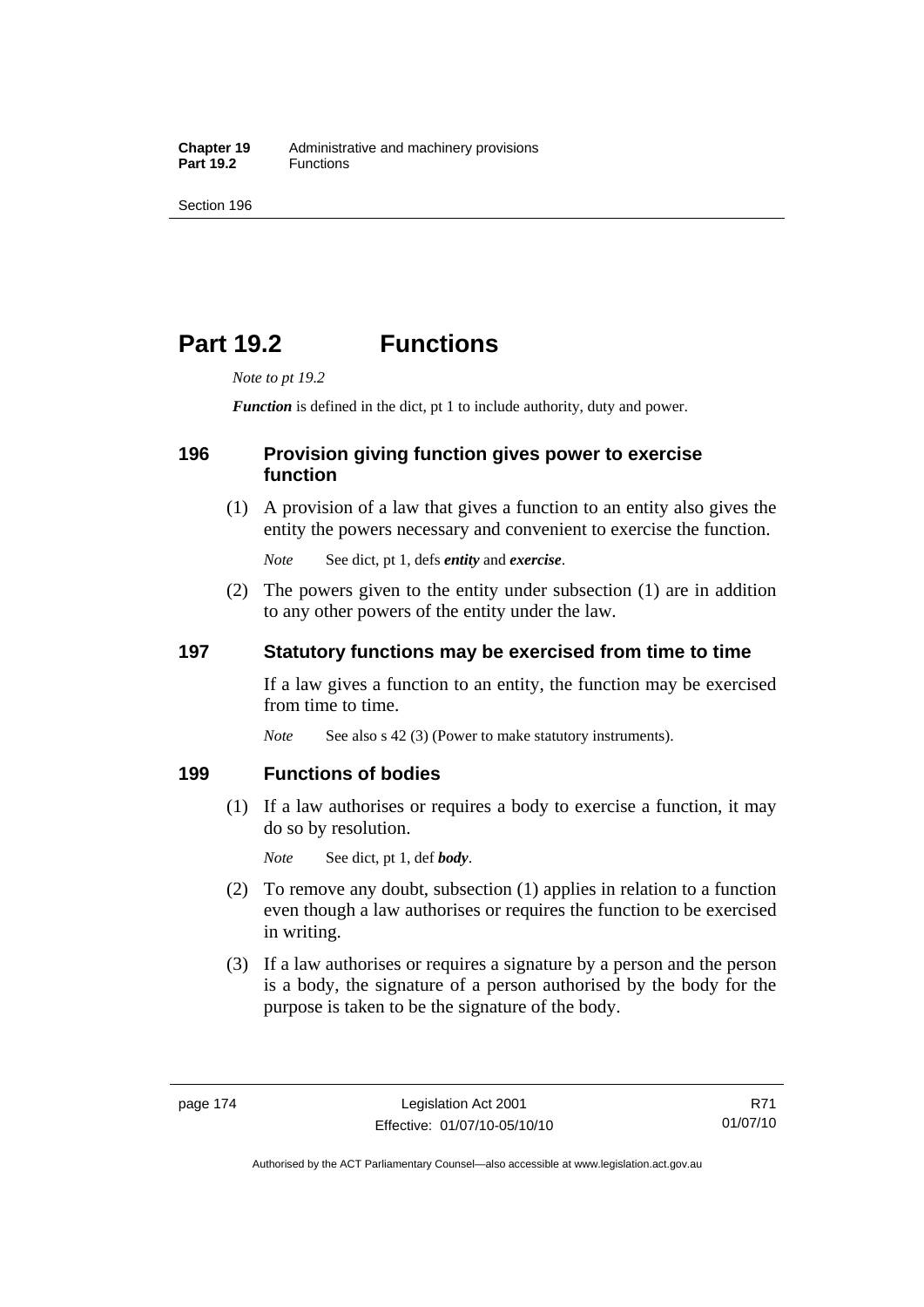(4) If a law gives a function to a body, the function may be exercised by the body as constituted for the time being.

#### **Example**

The ACT Conference Organisers Registration Board is a statutory body consisting of 5 members. At a meeting of the board it is agreed to exempt a conference organiser from registration on certain conditions. On the day after the meeting, 1 of the members of the board (X) resigns and another person (Y) is appointed to the board in  $X$ 's place. At the next meeting of the board, the board considers additional information submitted by the conference organiser and agrees to amend the conditions of exemption. Because of subsection (4), the board's ability to use its power of exemption is not affected by a change in the membership of the board.

- *Note* An example is part of the Act, is not exhaustive and may extend, but does not limit, the meaning of the provision in which it appears (see s 126 and s 132).
- (5) The exercise of the function is not affected only because of vacancies in the body's membership.
- (6) Subsections (4) and (5) do not affect any quorum requirement applying to the body.

#### **Example**

The Act establishing the board mentioned in the example to subsection (4) provides that the quorum for a meeting of the board is the chair or deputy chair and 2 other members. If the quorum requirement was complied with at each meeting mentioned in the example, the result mentioned in the example would be the same whether or not X attended the first meeting and whether or not Y attended the second meeting.

- (7) If a body as constituted for the time being does something in exercise of a function given to the body under a law, the effect of the thing done by the body does not end only because the membership of the body changes.
	- *Note* See also s 211 (Appointment not affected by appointer changes), s 224 (Acting appointment not affected by appointer changes), and s 241 (Delegation not affected by appointer changes).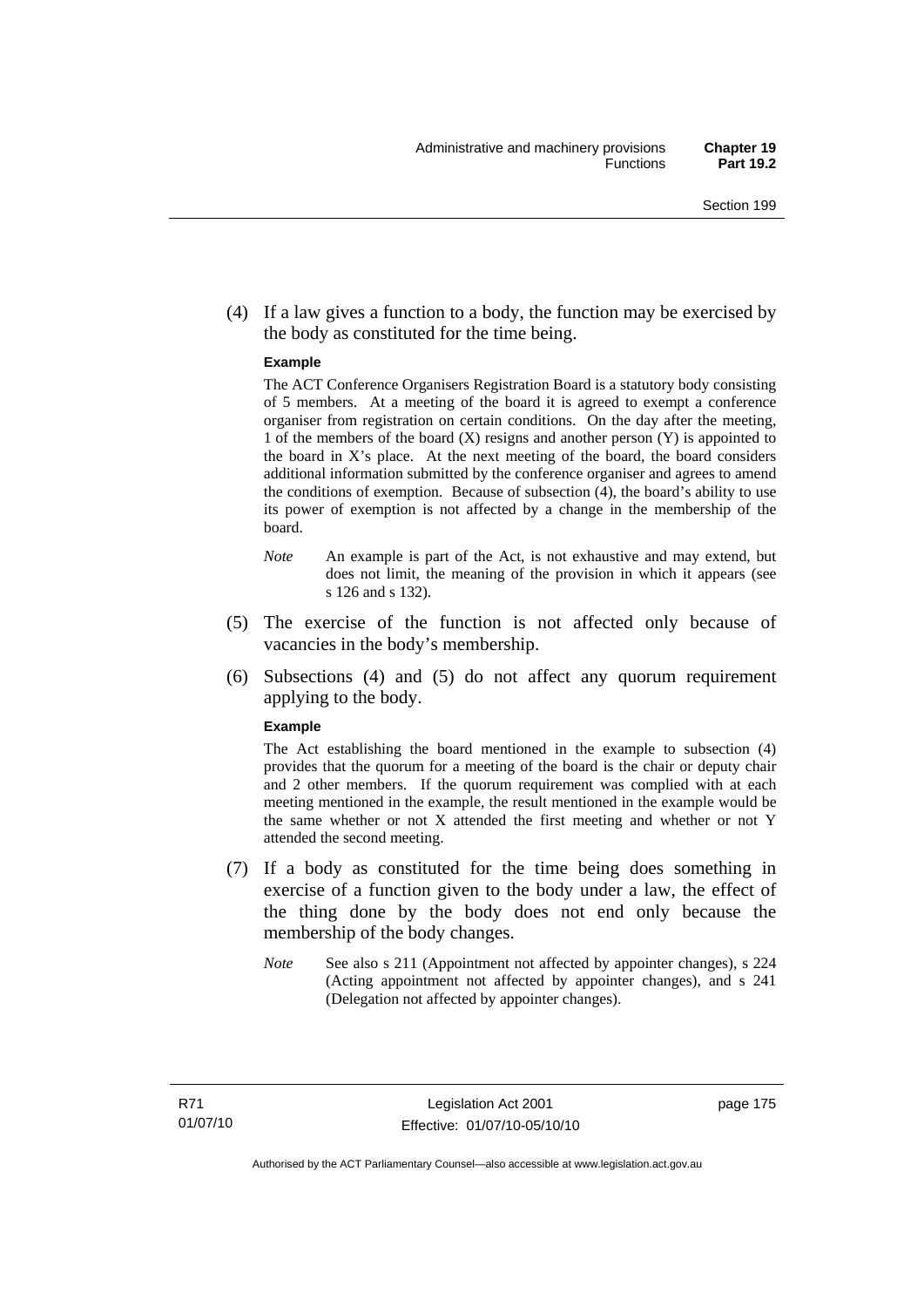#### **Chapter 19** Administrative and machinery provisions Part 19.2 **Functions**

Section 200

 (8) Subsection (7) does not prevent the thing done by the body being ended or changed by the body as subsequently constituted for the time being.

#### **200 Functions of occupants of positions**

 (1) If a law gives a function to the occupant of a position, the function may be exercised by the person for the time being occupying the position.

- (2) If the person for the time being occupying a position does something in exercise of a function given to the occupant of the position under a law, the thing done by the person does not end only because the person ceases to be the occupant of the position.
	- *Note* See also s 211 (Appointment not affected by appointer changes), s 224 (Acting appointment not affected by appointer changes), and s 241 (Delegation not affected by appointer changes).
- (3) Subsection (2) does not prevent the thing done by the person being ended or changed by any person subsequently occupying the position for the time being.

*Note* See s 185 (References to occupant of position) and dict, pt 1, defs *occupy* and *position*.

Authorised by the ACT Parliamentary Counsel—also accessible at www.legislation.act.gov.au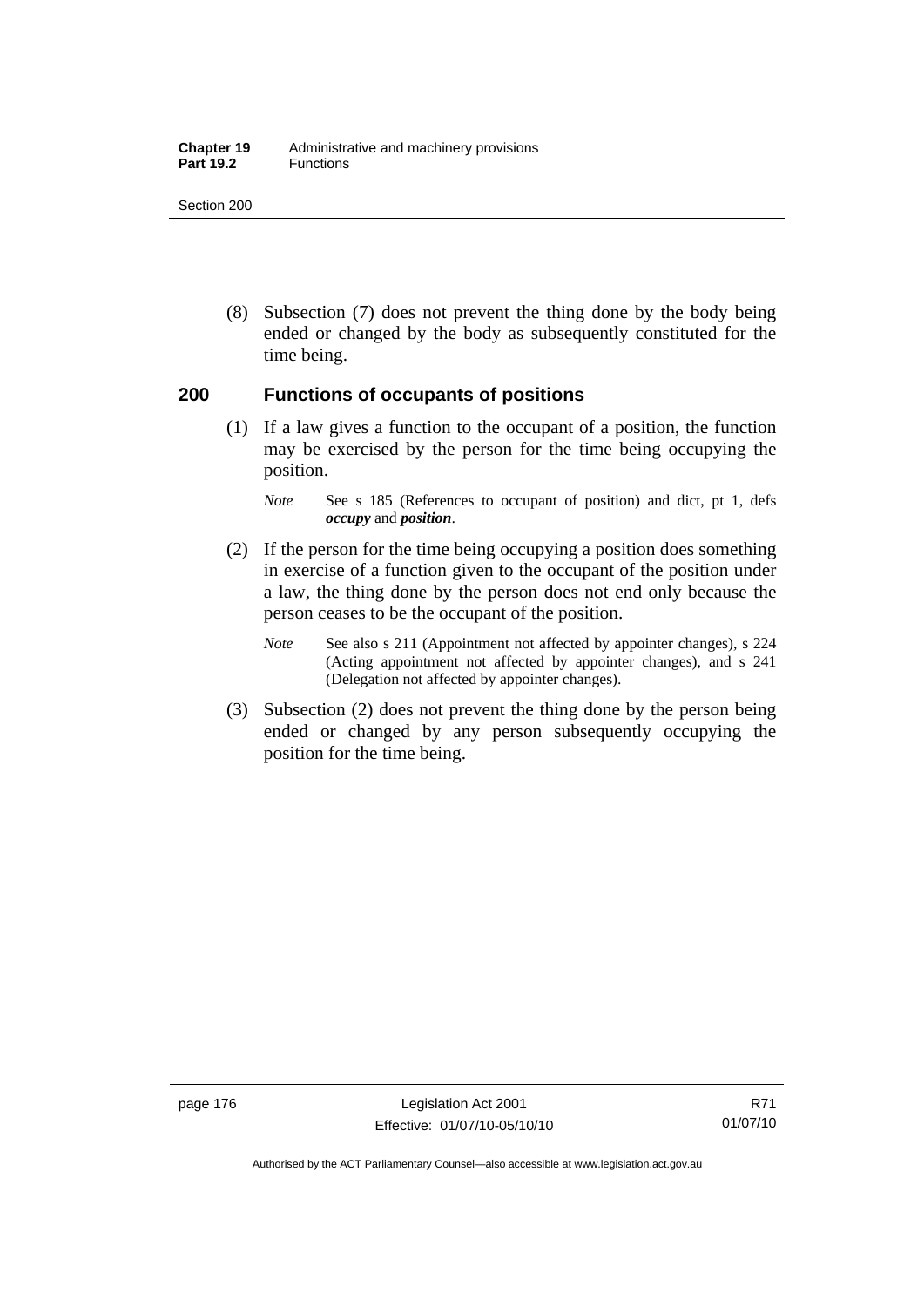# **Part 19.3 Appointments**

# **Division 19.3.1 Appointments—general**

*Note to div 19.3.1* 

Certain statutory appointments made by a Minister require consultation with a Legislative Assembly committee and are disallowable (see div 19.3.3) (Appointments—Assembly consultation)).

# **205 Application of div 19.3.1**

This division applies if a law authorises or requires an entity (the *appointer*) to appoint a person—

- (a) to a position under a law; or
- (b) to exercise a function or do anything else under a law.
- *Note Function* is defined in the dict, pt 1 to include authority, duty and power.

#### **206 Appointments must be in writing etc**

- (1) An appointment must be made, or evidenced, by writing (the *instrument of appointment*) signed by the appointer.
- (2) If a law provides for a maximum or minimum period of appointment, the instrument of appointment must state the period for which the appointment is made.

#### **Examples of stated appointment periods**

- 1 2 years
- 2 until age 65
- *Note* An example is part of the Act, is not exhaustive and may extend, but does not limit, the meaning of the provision in which it appears (see s 126 and s 132).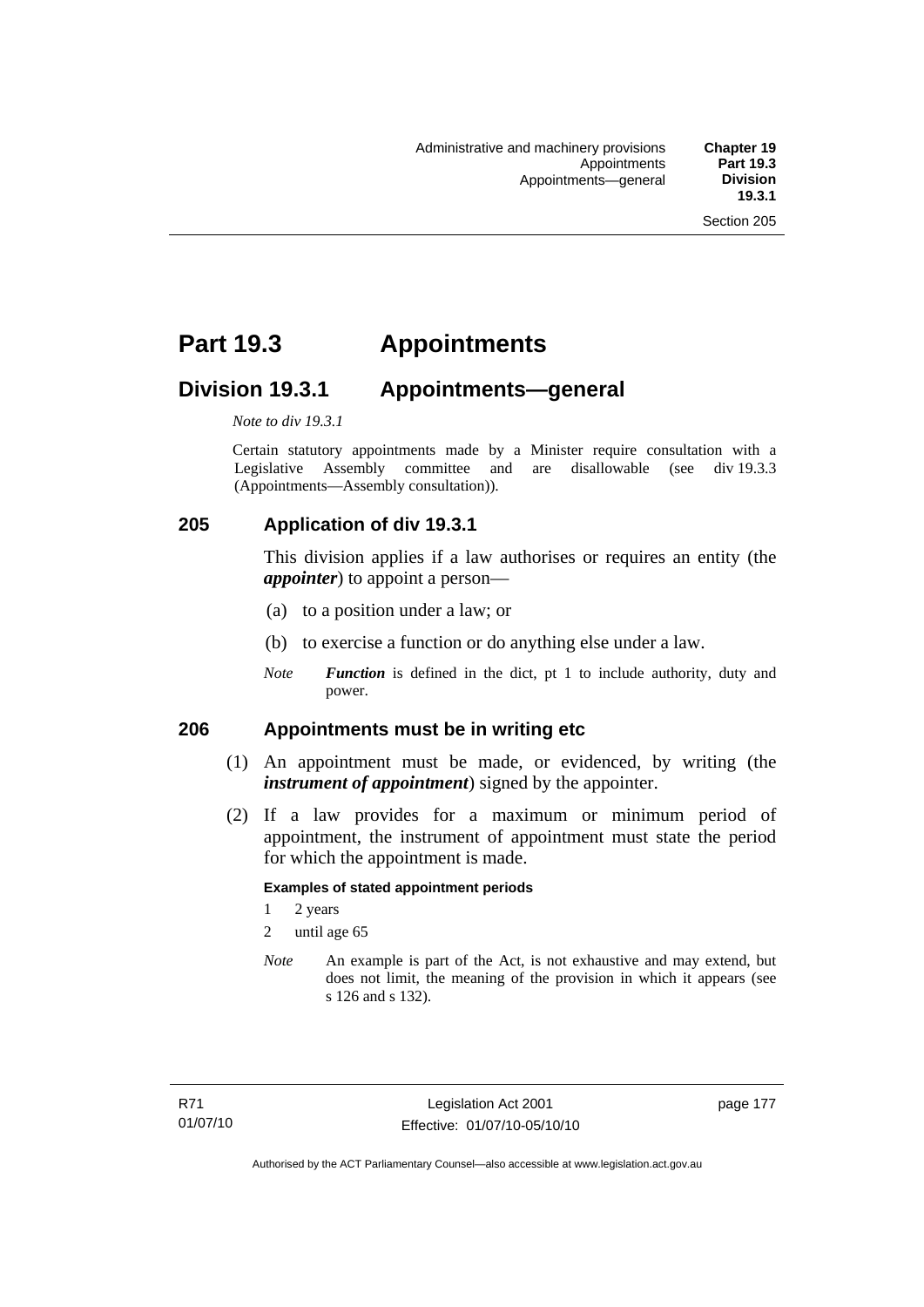## **207 Appointment may be by name or position**

- (1) The appointer may make an appointment by—
	- (a) naming the person appointed; or
	- (b) nominating the occupant of a position (however described), at a particular time or from time to time.
- (2) For this division, the person named, or the occupant of the position nominated, is the *appointee*.

## **208 Power of appointment includes power to suspend etc**

- (1) The appointer's power to make the appointment includes the power—
	- (a) to suspend the appointee, and end the suspension; or
	- (b) to end the appointment, and appoint someone else or reappoint the appointee if the appointee is eligible to be appointed to the position; or
	- (c) to reappoint the appointee if the appointee is eligible to be appointed to the position.
- (2) The power to suspend the appointee, end the appointment or reappoint the appointee is exercisable in the same way, and subject to the same conditions, as the power to make the appointment.

#### **Example**

If the appointment power is exercisable only on the recommendation of a body, the power to suspend, end the appointment or reappoint is exercisable only on the recommendation of the body.

*Note* An example is part of the Act, is not exhaustive and may extend, but does not limit, the meaning of the provision in which it appears (see s 126 and s 132).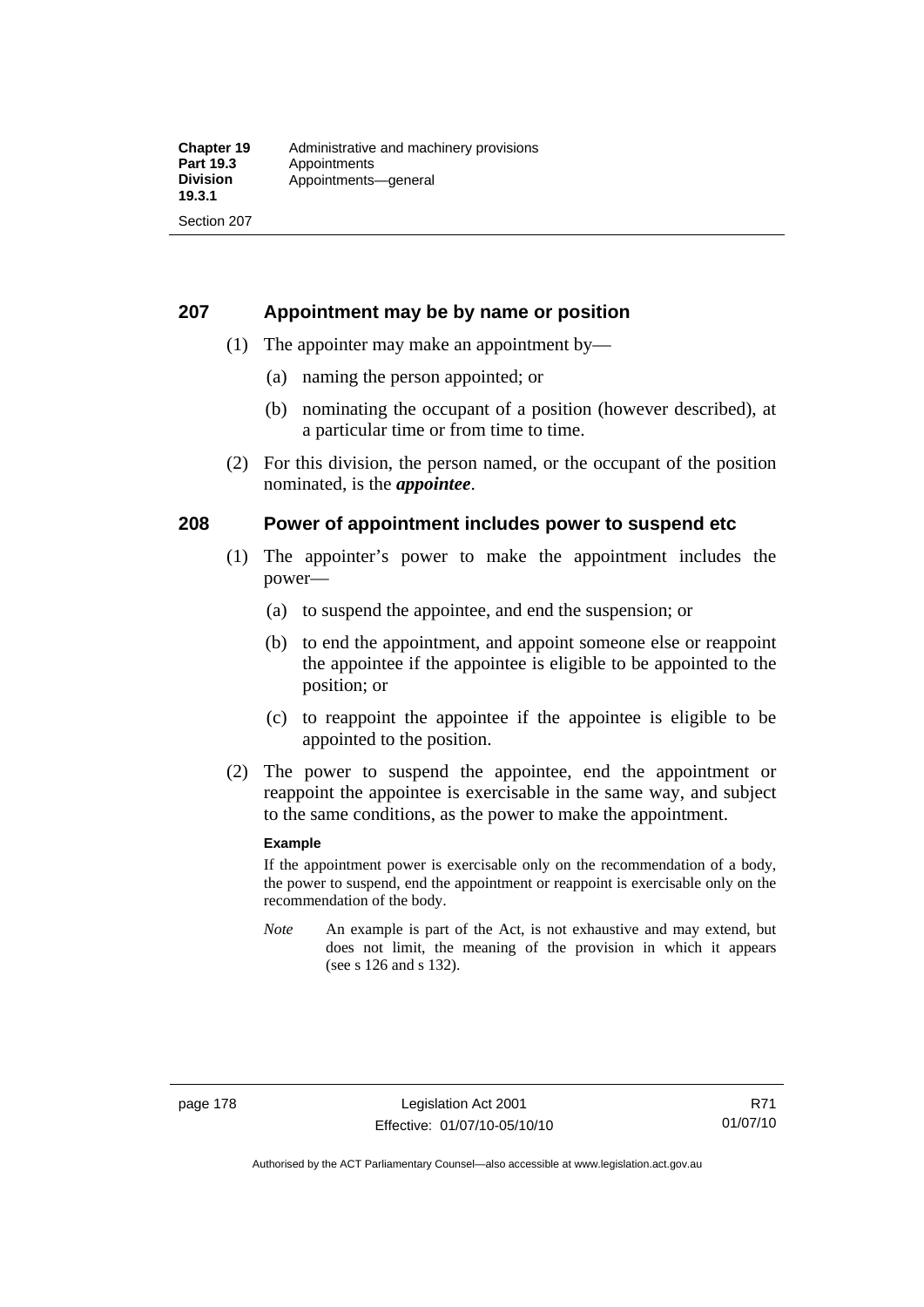## **209 Power of appointment includes power to make acting appointment**

- (1) If the appointer's power is the power to make an appointment to a position, the power to make the appointment also includes power to appoint a person, or 2 or more people, to act in the position—
	- (a) during any vacancy, or all vacancies, in the position, whether or not an appointment has previously been made to the position; or
	- (b) during any period, or all periods, when the appointee cannot for any reason exercise functions of the position.

#### **Examples for par (b)**

- 1 the appointee is ill or on leave
- 2 the appointee is acting in another position
- 3 the appointee is outside the ACT or Australia
- *Note 1 Function* is defined in the dict, pt 1 to include authority, duty and power.
- *Note* 2 An example is part of the Act, is not exhaustive and may extend, but does not limit, the meaning of the provision in which it appears (see s 126 and s 132).
- (2) The power to appoint a person to act is exercisable in the same way, and subject to the same conditions, as the power to make the appointment.

#### **Example**

If the appointment power is exercisable only on the recommendation of a body, the power to appoint a person to act is exercisable only on the recommendation of the body.

- (3) Without limiting subsection (2), if the law (or another law) requires—
	- (a) the appointee to hold a qualification; or
	- (b) the appointer (or someone else) to be satisfied about the appointee's suitability (whether in terms of knowledge,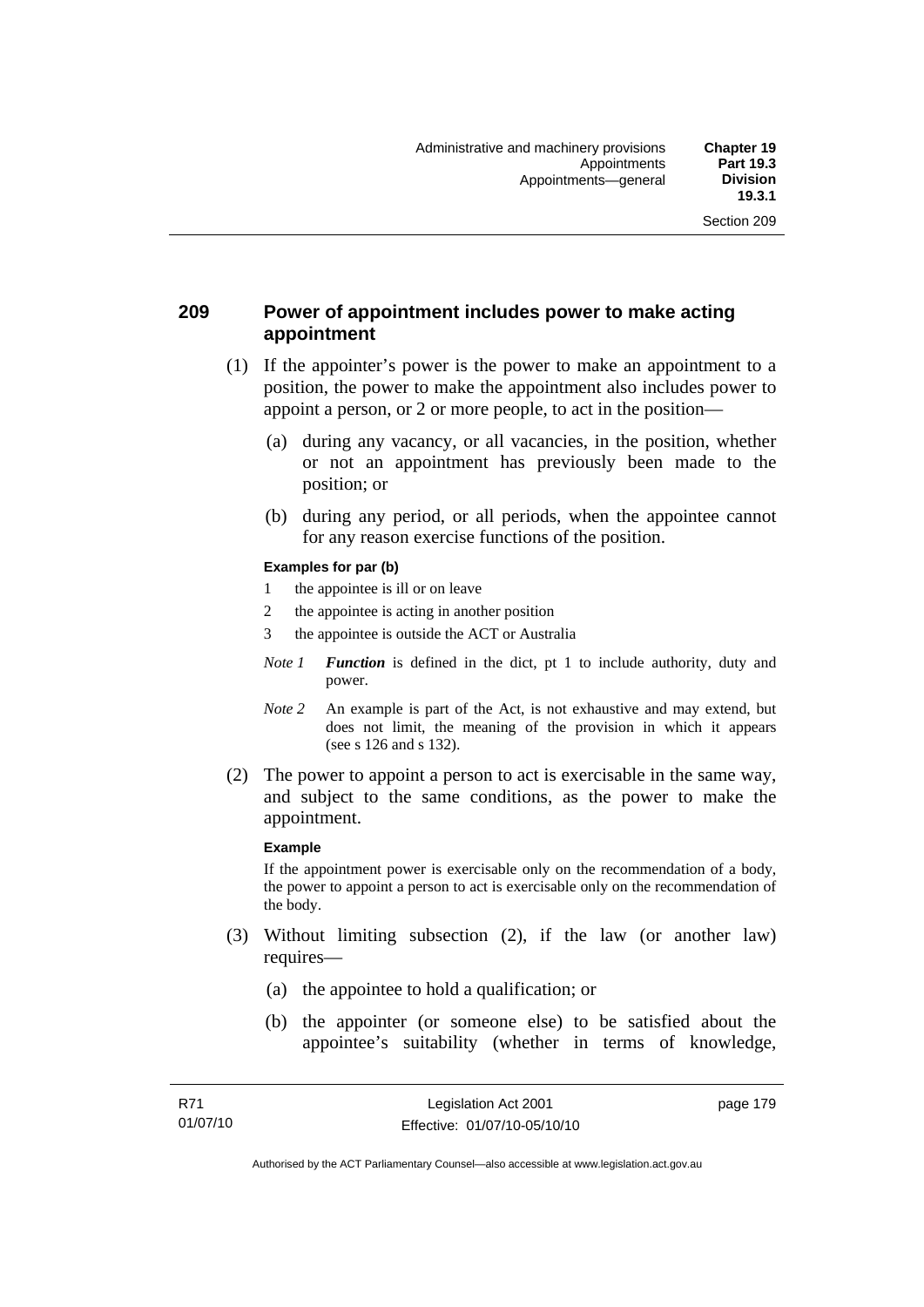experience, character or any other personal quality) before appointing the appointee to the position;

a person may only be appointed to act in the position if the person holds the qualification or the appointer (or other person) is satisfied about the person's suitability.

#### **Examples**

- 1 If an Act requires the appointee to be a magistrate, a person can be appointed to act in the position only if the person is a magistrate.
- 2 If a regulation requires the appointee to be a lawyer of at least 5 years standing, a person can be appointed to act in the position only if the person is a lawyer of at least 5 years standing.
- 3 If an Act requires the appointee to have, in the Executive's opinion, appropriate expertise, training or experience in relation to the needs of a particular group of people, a person can be appointed to act in the position only if the person has, in the Executive's opinion, that expertise, training or experience.

# **210 Resignation of appointment**

- (1) An appointment ends if the appointee resigns by signed notice of resignation given to the appointer.
- (2) However, if the appointer is the Executive, the notice of resignation may be given to a Minister.

#### **211 Appointment not affected by appointer changes**

- (1) If the appointer is a body, an appointment made by the body does not end only because the membership of the body changes.
- (2) If the appointer is the person for the time being occupying a position, an appointment made by the person does not end only because the person ceases to be the occupant of the position.
- (3) This section does not limit the following sections:
	- section 199 (Functions of bodies)
	- section 200 (Functions of occupants of positions).

Authorised by the ACT Parliamentary Counsel—also accessible at www.legislation.act.gov.au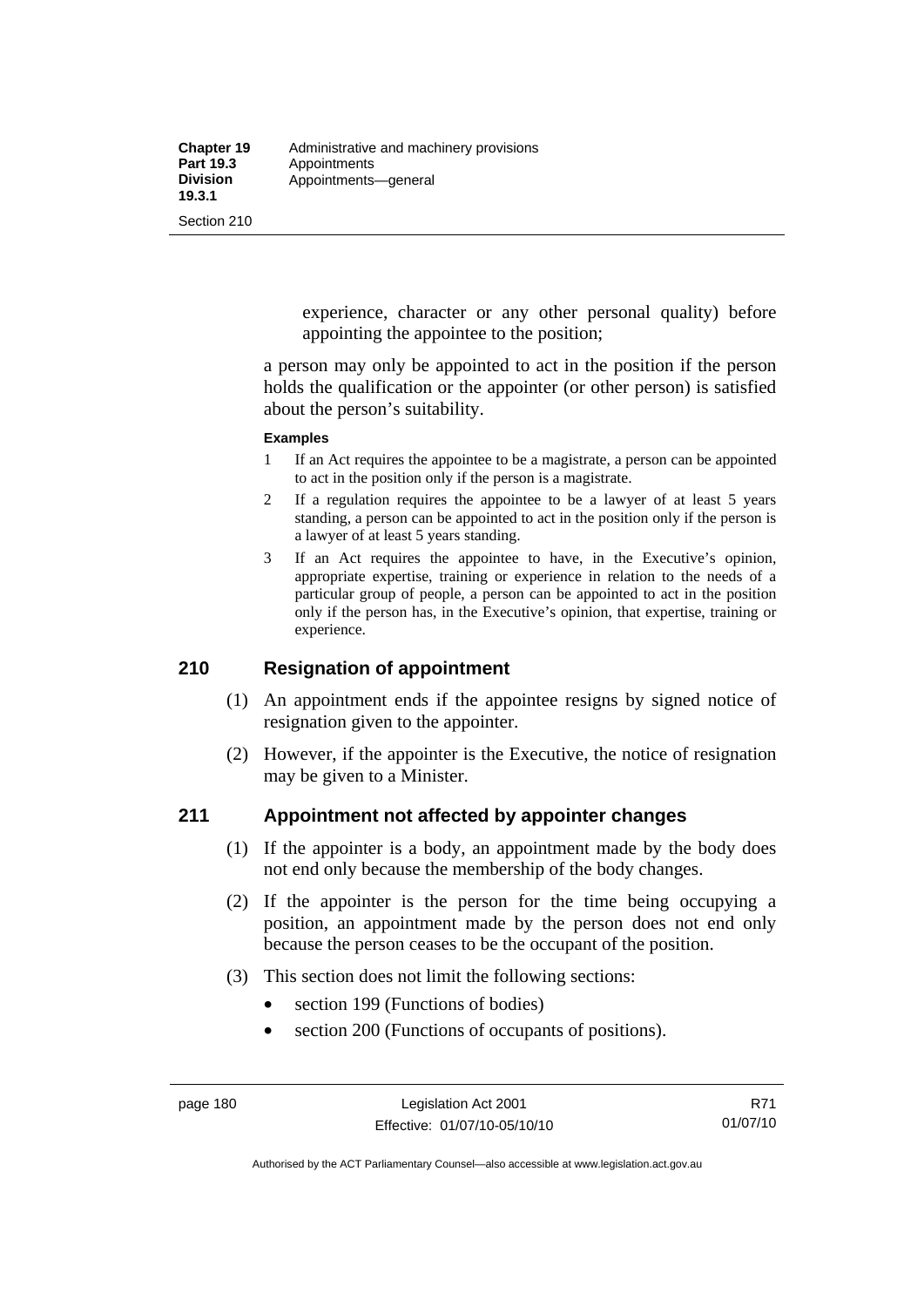# **212 Appointment not affected by defect etc**

An appointment, or anything done under an appointment, is not invalid only because of a defect or irregularity in or in relation to the appointment.

# **Division 19.3.2 Acting appointments**

## **215 Application of div 19.3.2**

This division applies if a law gives an entity (the *appointer*) power to appoint a person to act in a position under a law.

*Note* A power to make an appointment includes power to make an acting appointment (see s 209).

## **216 Acting appointments must be in writing etc**

- (1) An acting appointment must be made, or evidenced, by writing (the *instrument of appointment*) signed by the appointer.
- (2) If a law provides for a maximum or minimum period of appointment, the instrument of appointment must state the period for which the acting appointment is made.

#### **Examples of stated appointment periods**

- 1 1 year
- 2 until 31 December 2002 (a period of 9 months)
- *Note 1* See also s 219 (Appointer may decide terms of acting appointment etc) and s 221 (How long does an acting appointment operate?)
- *Note 2* An example is part of the Act, is not exhaustive and may extend, but does not limit, the meaning of the provision in which it appears (see s 126 and s 132).

#### **217 Acting appointment may be made by name or position**

- (1) The appointer may make an acting appointment by—
	- (a) naming the person appointed; or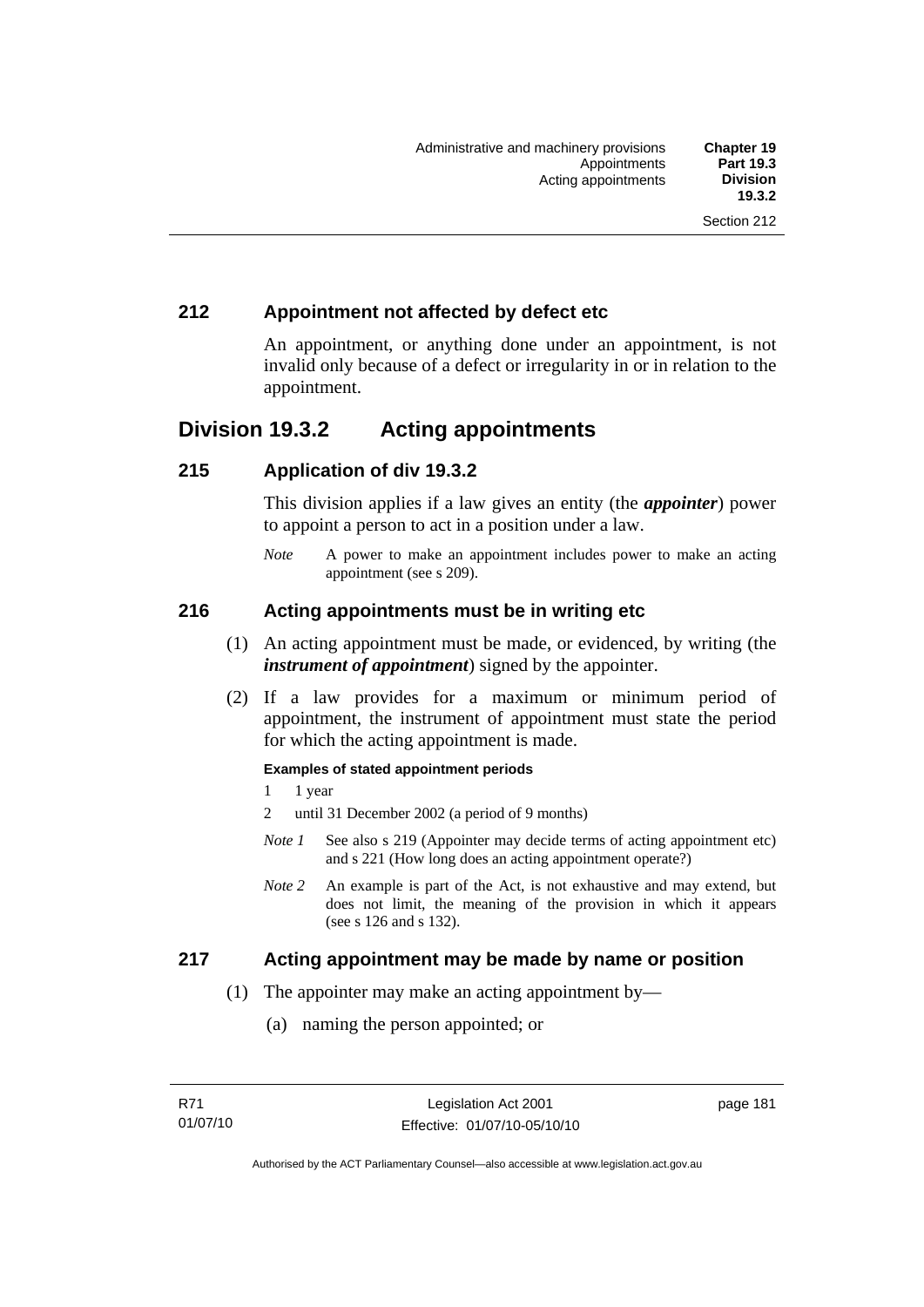- (b) nominating the occupant of a position (however described), at a particular time or from time to time.
- (2) For this division, the person named, or the occupant of the position nominated, is the *appointee*.

#### **218 Instrument may provide when acting appointment has effect etc**

The instrument making or evidencing the acting appointment may provide that the appointment has effect only in stated circumstances or subject to stated conditions or limitations.

#### **Examples**

- 1 The instrument relating to a standing (or dormant) acting appointment for a position provides that when the substantive occupant of the position (Y) is overseas X may act in the position, but may exercise stated powers of the position only with Y's approval.
- 2 X is appointed to act in Y's position if Y is out of the ACT and a declaration of acute fire danger is published under the *ABC Act 2000*.
- *Note* An example is part of the Act, is not exhaustive and may extend, but does not limit, the meaning of the provision in which it appears (see s 126 and s 132).

#### **219 Appointer may decide terms of acting appointment etc**

- (1) The appointer may—
	- (a) decide the terms of the acting appointment, including any remuneration and allowances; and
	- (b) end the appointment at any time.

#### **Example for par (b)**

A appoints  $X$  to act in a position for 10 months. Two months after  $X$  begins to act, A ends the appointment.

- *Note 1* See also s 221 (How long does an acting appointment operate?)
- *Note 2* An example is part of the Act, is not exhaustive and may extend, but does not limit, the meaning of the provision in which it appears (see s 126 and s 132).

R71 01/07/10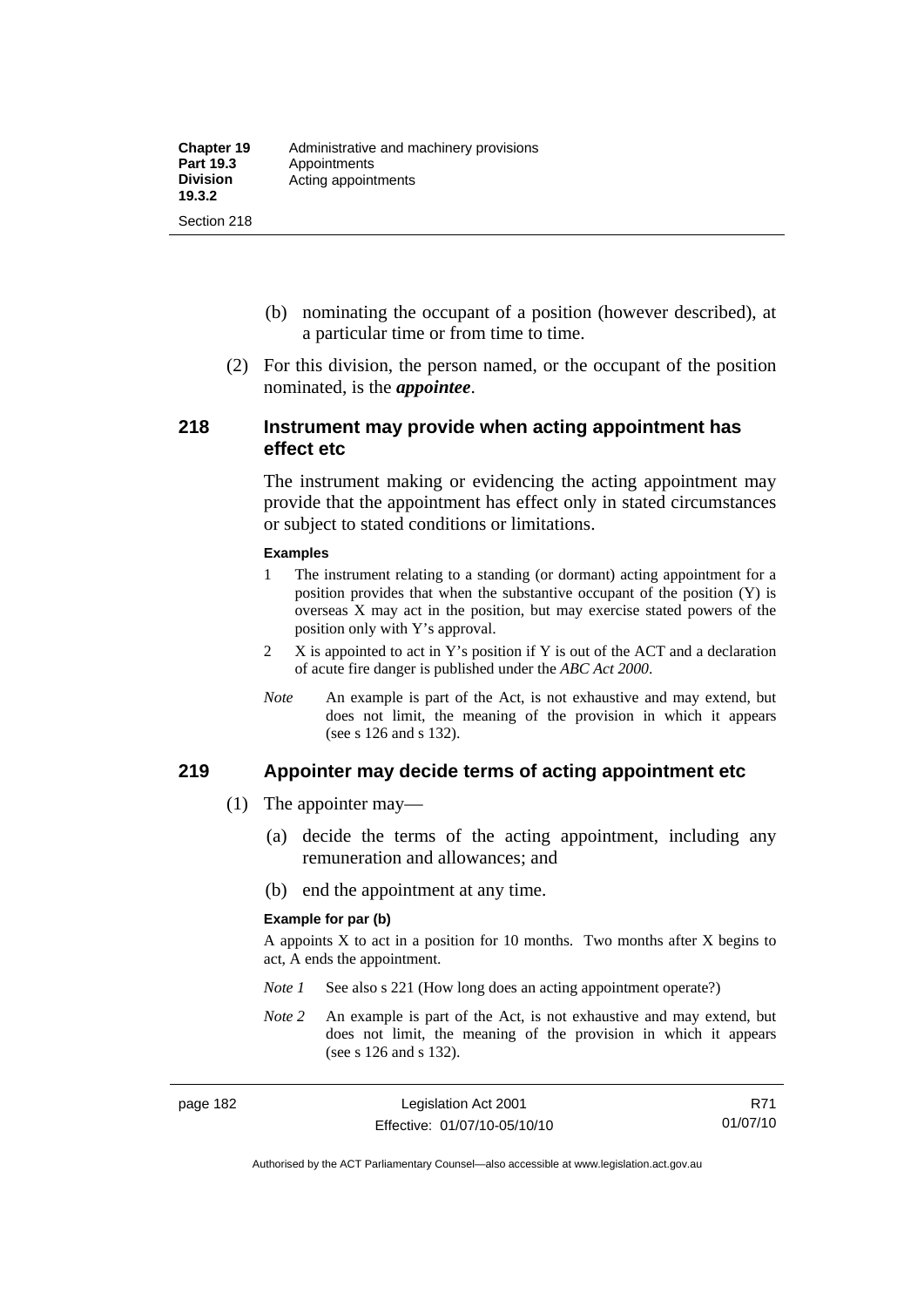(2) The power to end the acting appointment is exercisable in the same way, and subject to the same conditions, as the power to make the acting appointment.

#### **Example**

If the power to make the acting appointment is exercisable only on the recommendation of a body, the power to end the appointment is exercisable only on the recommendation of the body.

### **220 Appointee may exercise functions under acting appointment etc**

While the appointee is acting in the position—

- (a) the appointee has, subject to the instrument making or evidencing the appointment, all the functions of the occupant of the position; and
- (b) all territory laws apply in relation to the appointee as if the appointee were the occupant of the position.
- *Note Function* is defined in the dict, pt 1 to include authority, duty and power.

#### **221 How long does an acting appointment operate?**

 (1) If the appointee acts in the position because it is vacant, the appointee may not act for more than 1 year after the position became vacant.

*Note* See also s 219 (Appointer may decide terms of acting appointment etc)

- (2) If the appointee is acting in a position that becomes vacant while the appointee is acting, the appointee may continue to act until the first of the following happens:
	- (a) the appointer ends the appointment;
	- (b) the vacancy is filled;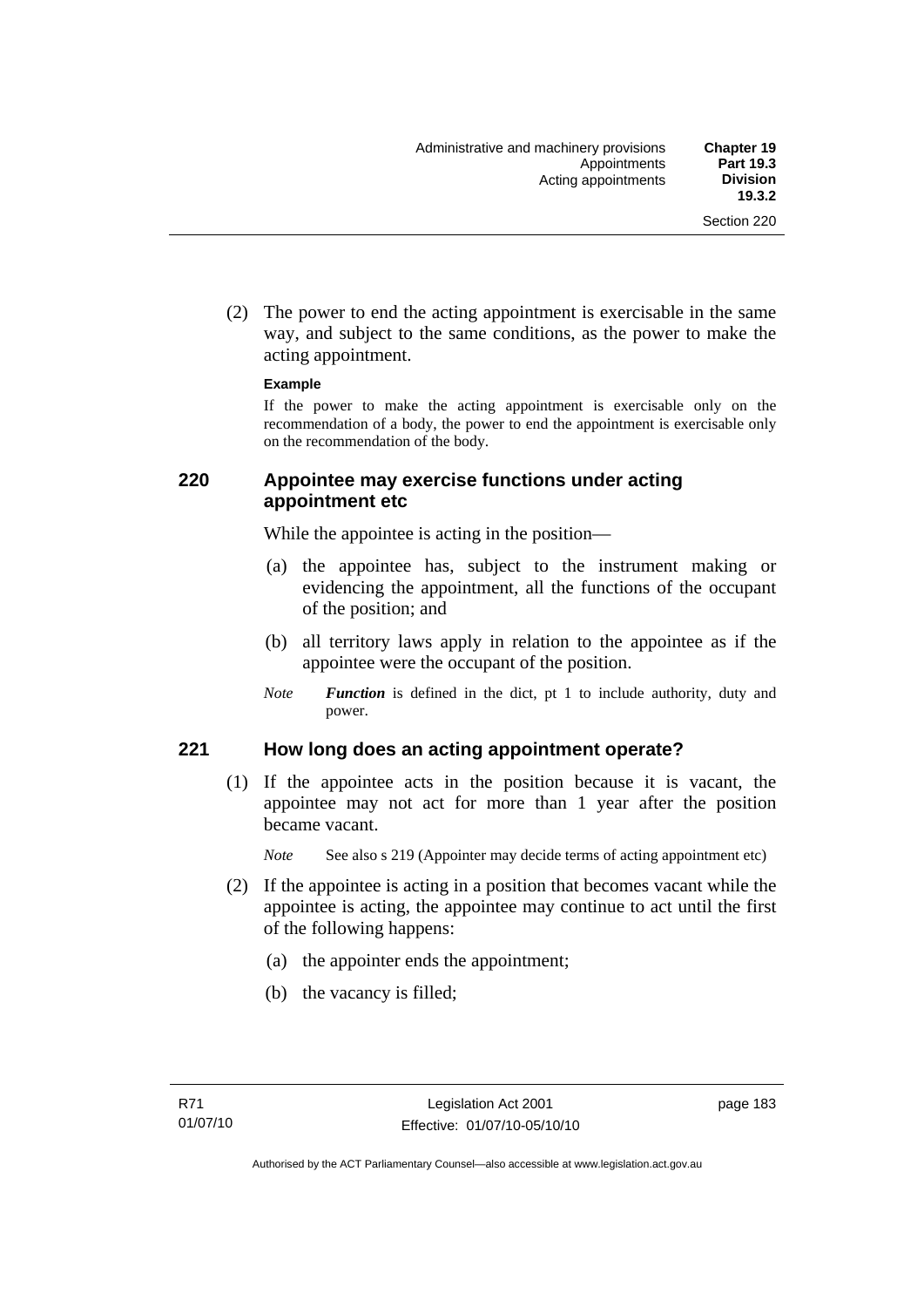(c) 1 year after the position became vacant.

#### **Example**

A appoints  $X$  to act in Y's position for a year while Y is on secondment in another agency. Three months after X begins to act, Y is permanently transferred to the other agency. One month later, Z is appointed to the position in which X is acting. The appointment of Z brings X's acting appointment to an end.

- *Note* An example is part of the Act, is not exhaustive and may extend, but does not limit, the meaning of the provision in which it appears (see s 126 and s 132).
- (3) If the appointee acts in the position because the occupant of the position cannot exercise functions and the occupant resumes the exercise of the functions, the appointment no longer authorises the appointee to act on that occasion.
	- *Note Function* is defined in the dict, pt 1 to include authority, duty and power.

#### **222 Resignation of acting appointment**

- (1) An acting appointment ends if the appointee resigns by signed notice of resignation given to the appointer.
- (2) However, if the appointer is the Executive, the notice of resignation may be given to a Minister.

## **223 Effect of acting appointment on substantive appointment etc**

- (1) If the appointee is the occupant of another position under a law (the *substantive position*), the appointee does not cease to occupy the substantive position only because of the appointee's appointment or because the appointee acts under the appointment.
- (2) This section does not prevent an acting appointment being made to the substantive position.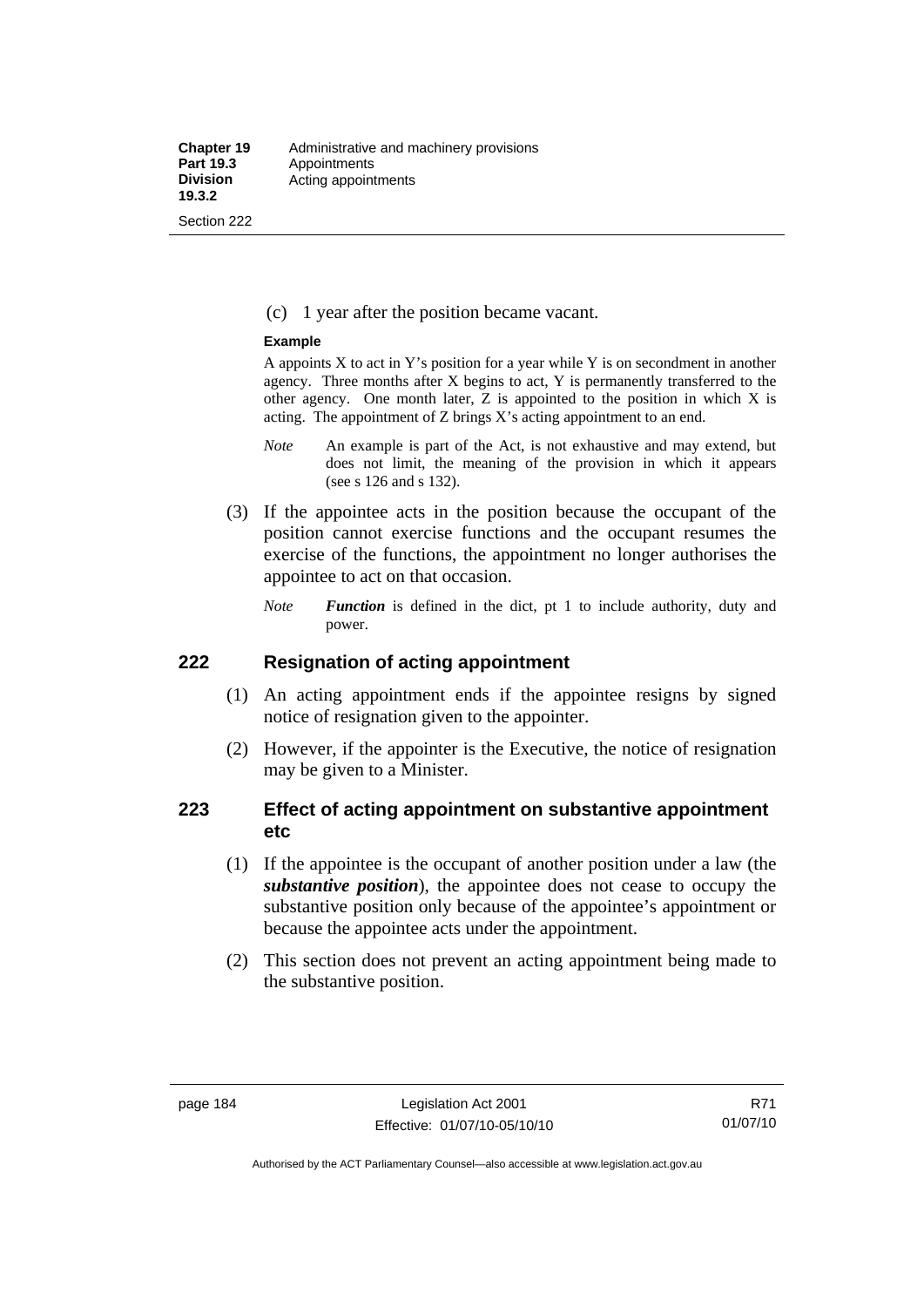### **224 Acting appointment not affected by appointer changes**

- (1) If the appointer is a body, an acting appointment made by the body does not end only because the membership of the body changes.
- (2) If the appointer is the person for the time being occupying a position, an acting appointment made by the person does not end only because the person ceases to be the occupant of the position.
- (3) This section does not limit the following sections:
	- section 199 (Functions of bodies)
	- section 200 (Functions of occupants of positions).

#### **225 Acting appointment not affected by defect etc**

- (1) An acting appointment, or anything done under an acting appointment, is not invalid only because of a defect or irregularity in or in relation to the appointment.
- (2) Anything done by or in relation to the appointee while the appointee purports to act in the position is not invalid only because—
	- (a) the occasion for the appointment had not arisen or had ended; or
	- (b) the appointment had ended; or
	- (c) the occasion for the appointee to act had not arisen or had ended.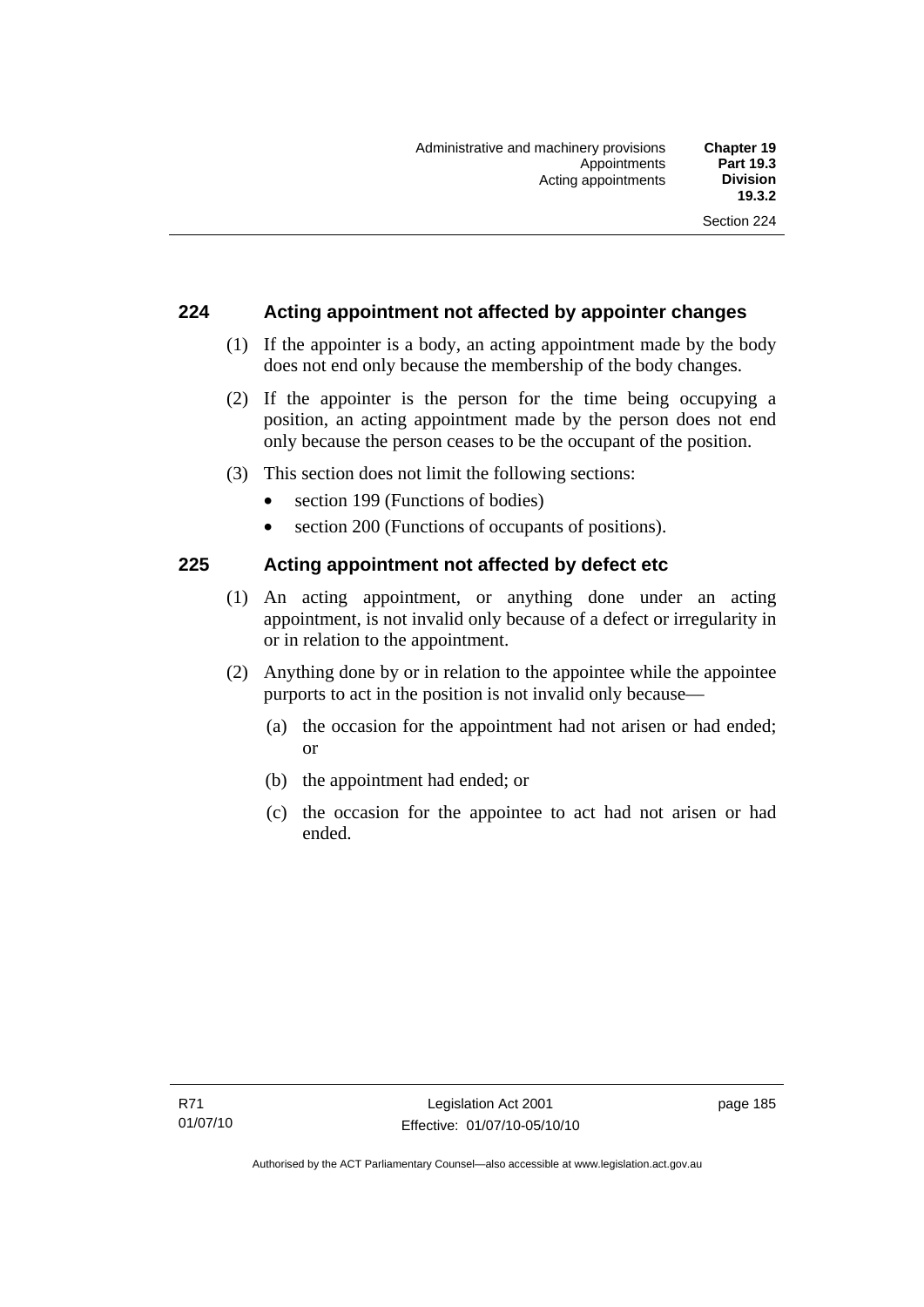Section 225A

# **Division 19.3.2A Standing acting arrangements**

#### **225A Application of div 19.3.2A**

This division applies to a position if a law provides that a person acts in the position in stated circumstances.

#### **Example**

The *Hypothetical Act 2003* provides for the deputy director of the hypothetical entity to act in the position of director of the entity if the position is vacant or the director cannot for any reason exercise the functions of the position.

*Note* An example is part of the Act, is not exhaustive and may extend, but does not limit, the meaning of the provision in which it appears (see s 126 and s 132).

#### **225B Person acting under standing acting arrangement may exercise functions etc**

- (1) A person acting in the position has, subject to the law providing for the acting or any other law, all the functions of the occupant of the position.
	- *Note Function* is defined in the dict, pt 1 to include authority, duty and power.
- (2) All territory laws apply in relation to the person as if the person were the occupant of the position.

# **Division 19.3.3 Appointments—Assembly consultation**

#### **226 Meaning of** *statutory position* **in div 19.3.3**

In this division:

*statutory position* means a position (including as a member of a territory authority) established under an Act.

*Note Position* includes office (see dict, pt 1, def *position*).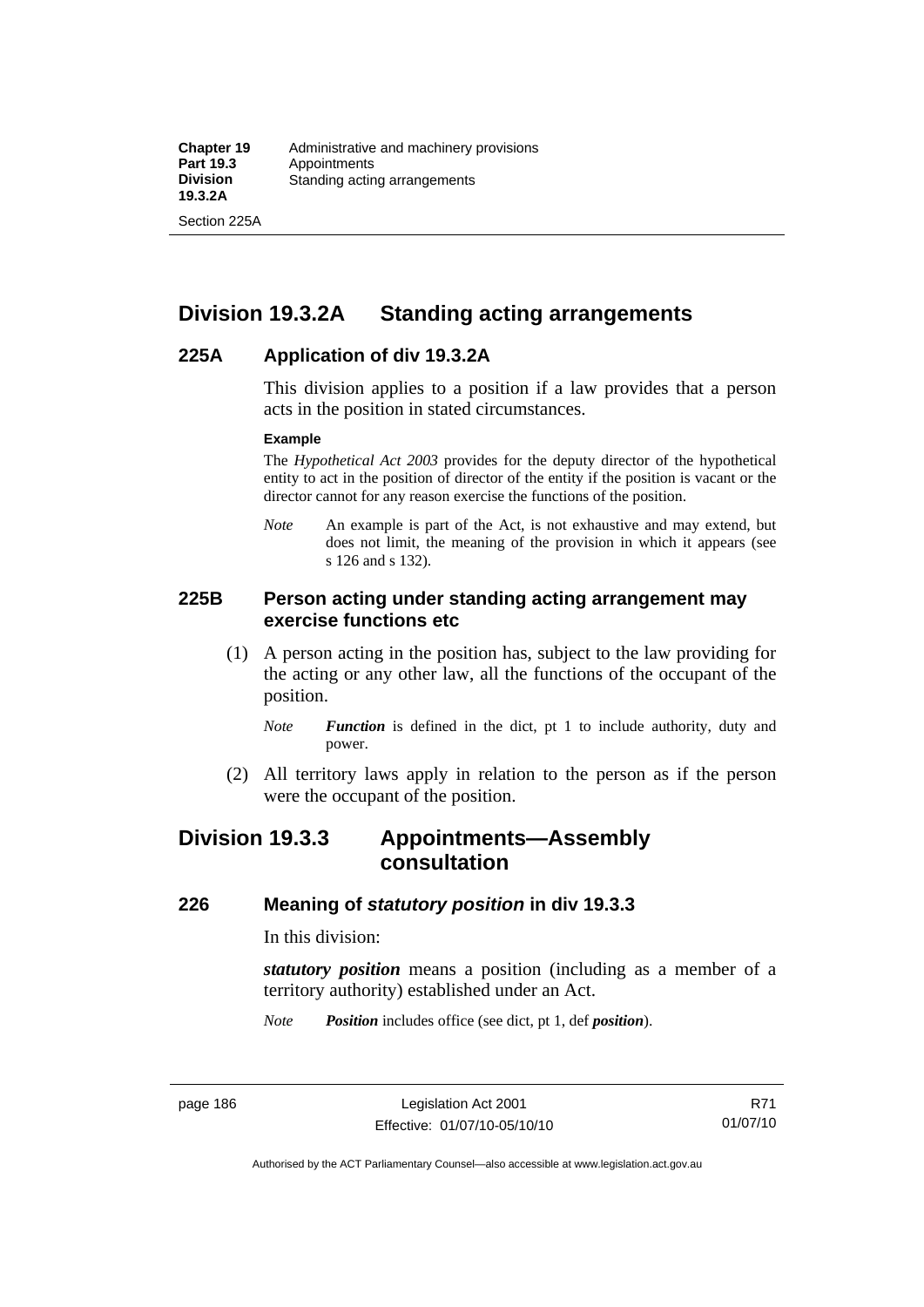# **227 Application of div 19.3.3**

- (1) This division applies if a Minister has the power under an Act to appoint a person to a statutory position.
- (2) However, this division does not apply to an appointment of—
	- (a) a public servant to a statutory position (whether or not the Act under which the appointment is made requires that the appointee be a public servant); or
	- (b) a person to, or to act in, a statutory position for not longer than 6 months, unless the appointment is of the person to, or to act in, the position for a 2nd or subsequent consecutive period; or
	- (c) a person to a statutory position if the only function of the position is to advise the Minister.

#### **228 Consultation with appropriate Assembly committee**

- (1) Before making an appointment to a statutory position, a Minister must consult—
	- (a) a standing committee of the Legislative Assembly nominated by the Speaker for the purpose; or
	- (b) if no nomination under paragraph (a) is in force—the standing committee of the Legislative Assembly responsible for the scrutiny of public accounts.
- (2) The committee may make a recommendation to the Minister about the proposed appointment.
- (3) The Minister must not make the appointment until the Minister has received a recommendation or 30 days have passed since the consultation took place, whichever happens first.
- (4) In making the appointment, the Minister must have regard to any recommendation received.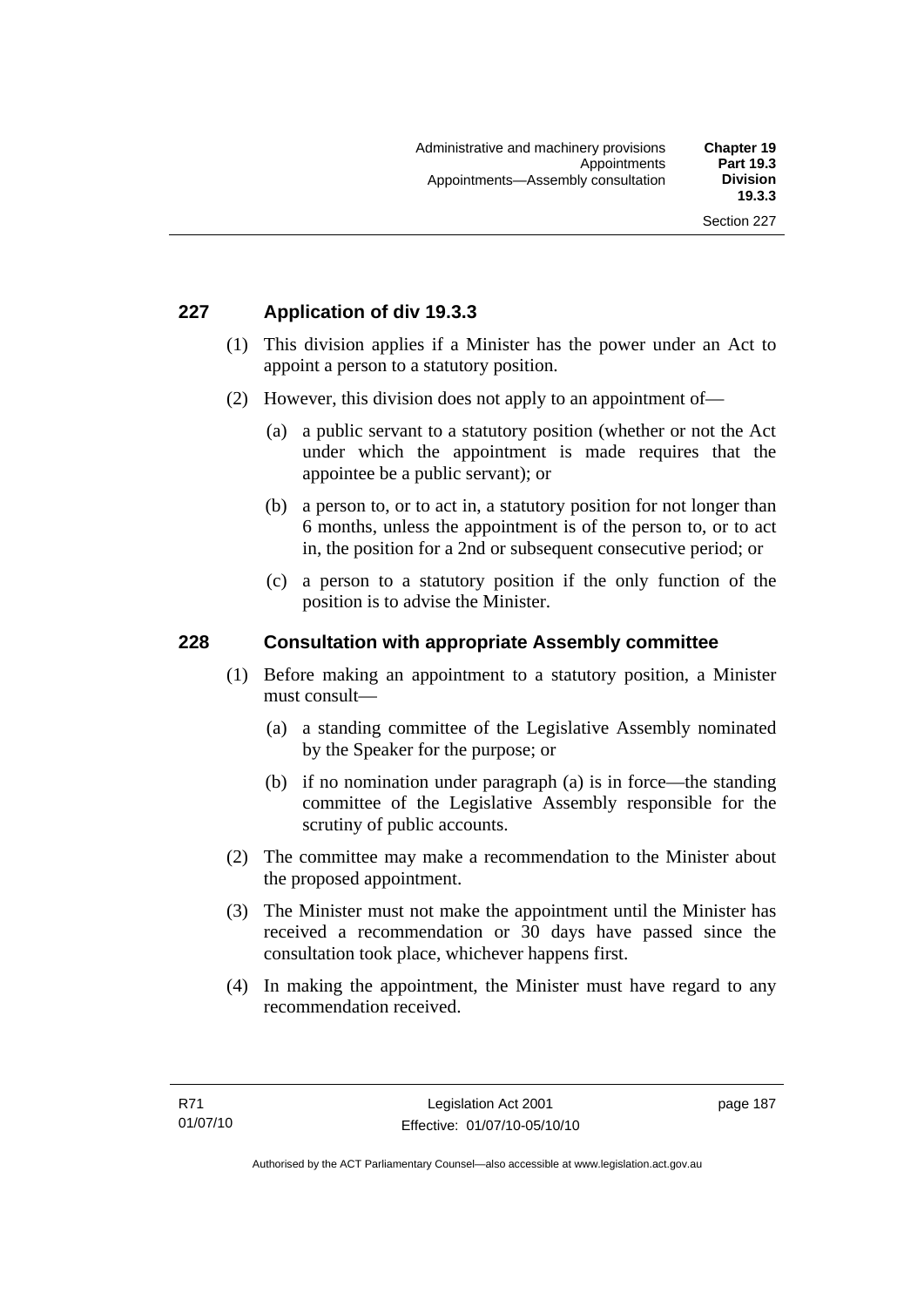## **229 Appointment is disallowable instrument**

The instrument making, or evidencing, an appointment to which this division applies is a disallowable instrument.

*Note* A disallowable instrument must be notified and presented to the Legislative Assembly (see ch 7 (Presentation, amendment and disallowance of subordinate laws and disallowable instruments)).

page 188 Legislation Act 2001 Effective: 01/07/10-05/10/10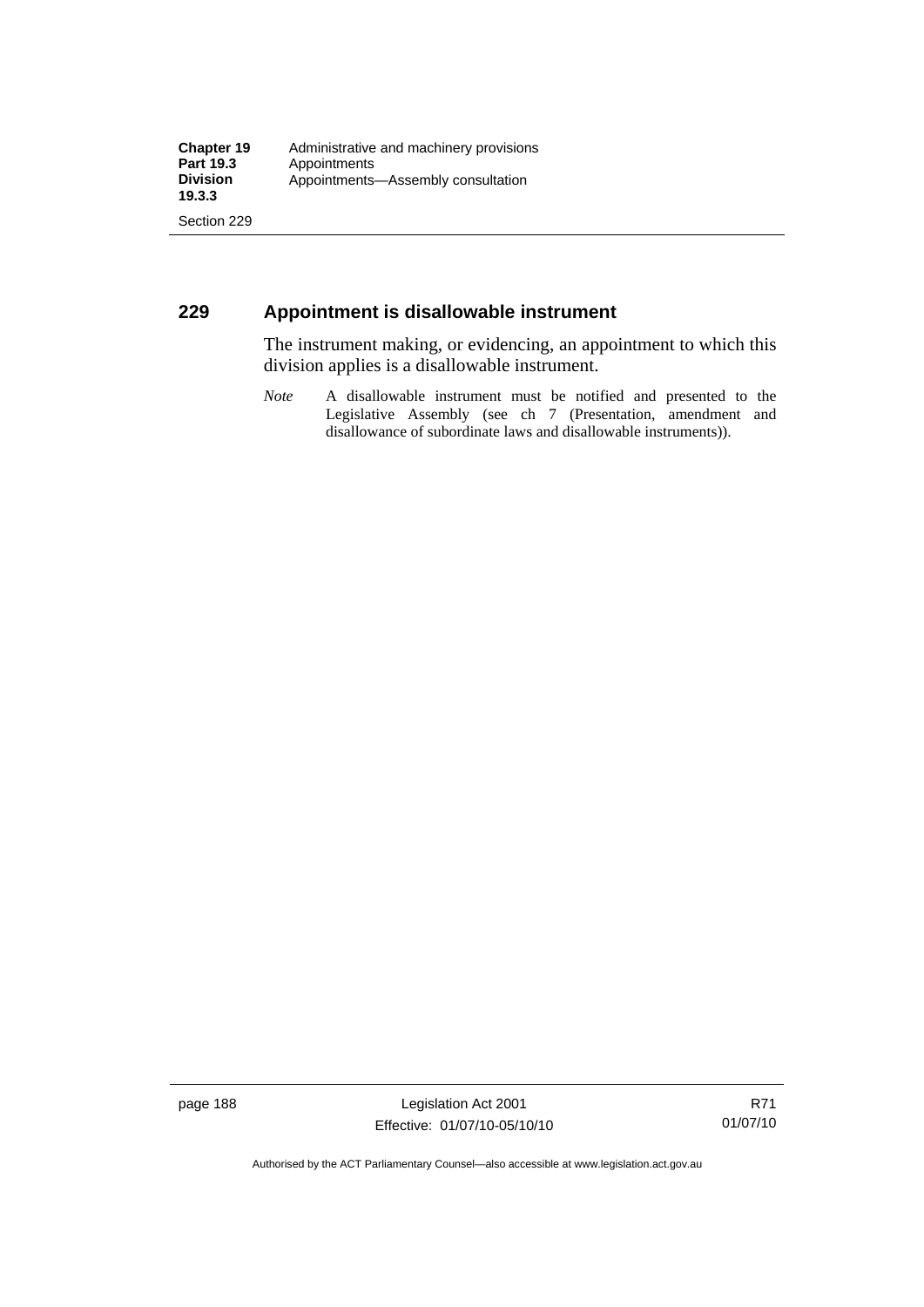# **Part 19.4 Delegations**

#### **230 Application of pt 19.4 generally**

This part applies if a law authorises or requires an entity (the *appointer*) to delegate (or subdelegate) a function.

*Note Function* is defined in the dict, pt 1 to include authority, duty and power.

#### **231 Application of pt 19.4 to subdelegations**

- (1) This part applies to the subdelegation of a function in the same way as it applies to the delegation of the function.
- (2) However, if the appointer delegates a function to a delegate, the delegate may not subdelegate the function.
- (3) Subsection (2) is a determinative provision.

#### **Examples**

- 1 The *ABC Act 2003* provides that an appointer (X) may delegate X's functions to Y. The Act is silent on the subdelegation of the functions. Y may not subdelegate X's functions to Z.
- 2 The *ABC Act 2003* provides that an appointer (X) may delegate X's functions to Y, with authority for Y to subdelegate the functions. Because the Act authorises subdelegation, it expressly displaces this Act, section 231 (2) (see s 6). Y can therefore subdelegate X's functions to  $Z$ (compare s 236, which deals with the subdelegation of a power to delegate)*.*
- *Note 1* See s 5 for the meaning of determinative provisions, and s 6 for their displacement.
- *Note* 2 An example is part of the Act, is not exhaustive and may extend, but does not limit, the meaning of the provision in which it appears (see s 126 and s 132).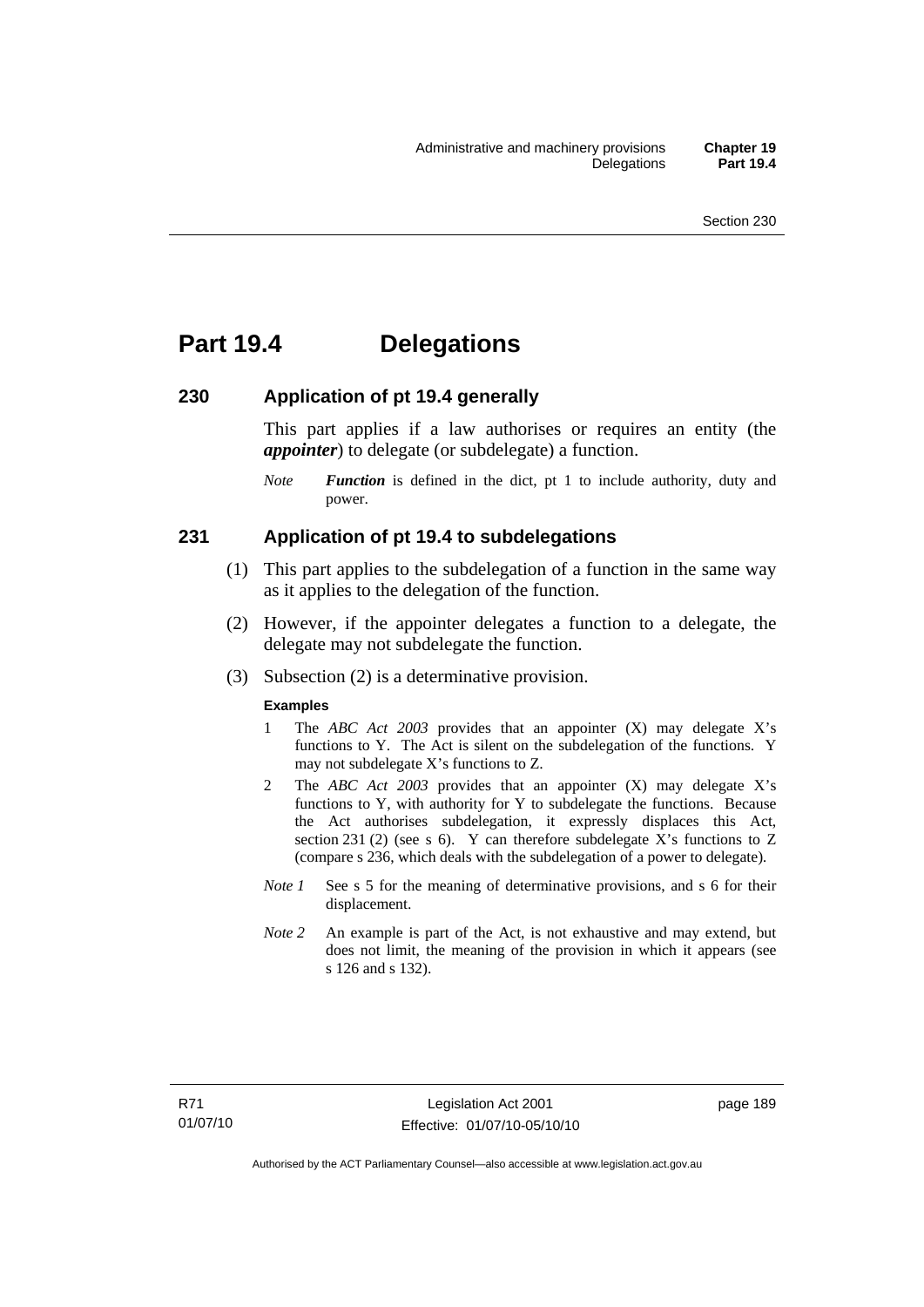### **232 Delegation must be in writing etc**

A delegation must be made, or evidenced, by writing signed by the appointer.

#### **233 Delegation may be made by name or position**

- (1) The appointer may delegate by—
	- (a) naming the person to whom the delegation is made; or
	- (b) nominating the occupant of a position (however described), at a particular time or from time to time.
- (2) For this part, the person named, or the occupant of the position nominated, is the *delegate*.

#### **234 Instrument may provide when delegation has effect etc**

The instrument making or evidencing a delegation may provide—

- (a) that the delegation has effect only in stated circumstances or subject to stated conditions, limitations or directions; or
- (b) that all of a function, or a stated part of the function, is delegated.

#### **Examples**

- 1 The delegation provides that, when the appointer (Y) is outside Australia, the delegate (X) may exercise her functions except that stated functions may only be exercised with Y's approval.
- 2 The delegation provides that X may enter into a contract for the purchase of property of not more than \$50 000 in value.
- 3 The delegation provides that X may grant licences under a stated Act but that, in considering applications, X must take account of the policy of the agency (authorised by the Act) that there should not be more than 100 licences current at any time.
- *Note* An example is part of the Act, is not exhaustive and may extend, but does not limit, the meaning of the provision in which it appears (see s 126 and s 132).

page 190 Legislation Act 2001 Effective: 01/07/10-05/10/10

R71 01/07/10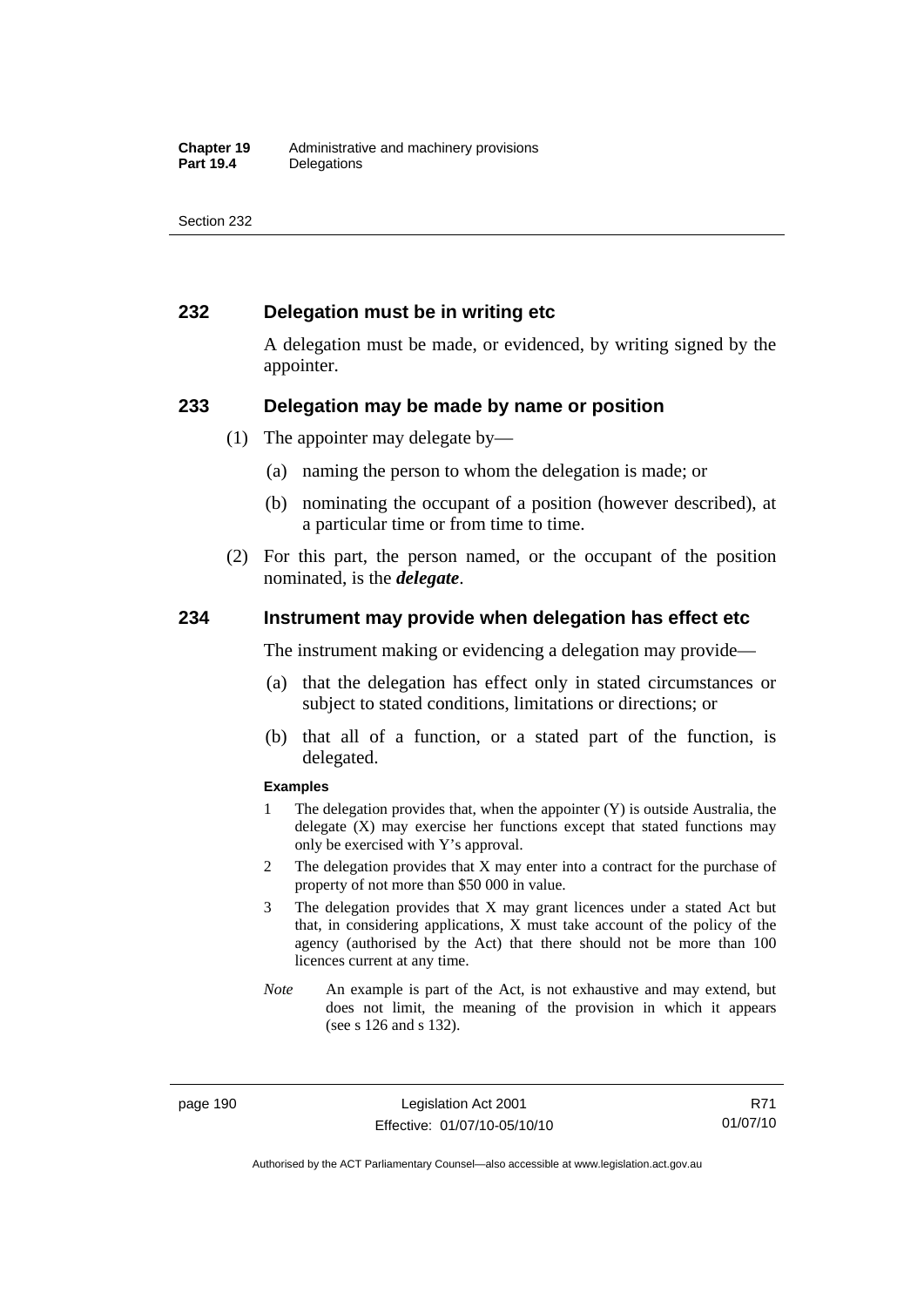#### **235 Delegation may be made to 2 or more delegates**

The appointer may delegate the appointer's function, or any part of the function, to 2 or more delegates.

#### **236 Power to delegate may not be delegated**

- (1) The appointer may not delegate the appointer's power to delegate.
- (2) Subsection (1) is a determinative provision.
	- *Note* See s 5 for the meaning of determinative provisions, and s 6 for their displacement.

#### **Examples**

- 1 The *ABC Act 2003* provides that an appointer (X) may delegate X's functions to Y. The Act is silent on X's power to delegate the power to delegate. X may not delegate X's power to delegate to Y.
- 2 The *ABC Act 2003* provides that an appointer (X) may delegate X's functions to Y, with authority for X to delegate X's power to delegate. Because the Act authorises the delegation of the power to delegate, it expressly displaces this Act, section 236 (1) (see s 6). X can therefore delegate X's power to delegate to Y (compare s 231, which deals with the subdelegation of a delegated function)*.*
- *Note* An example is part of the Act, is not exhaustive and may extend, but does not limit, the meaning of the provision in which it appears (see s 126 and s 132).

#### **237 Delegation may be amended or revoked**

 (1) The appointer may amend a delegation or revoke it completely or partly.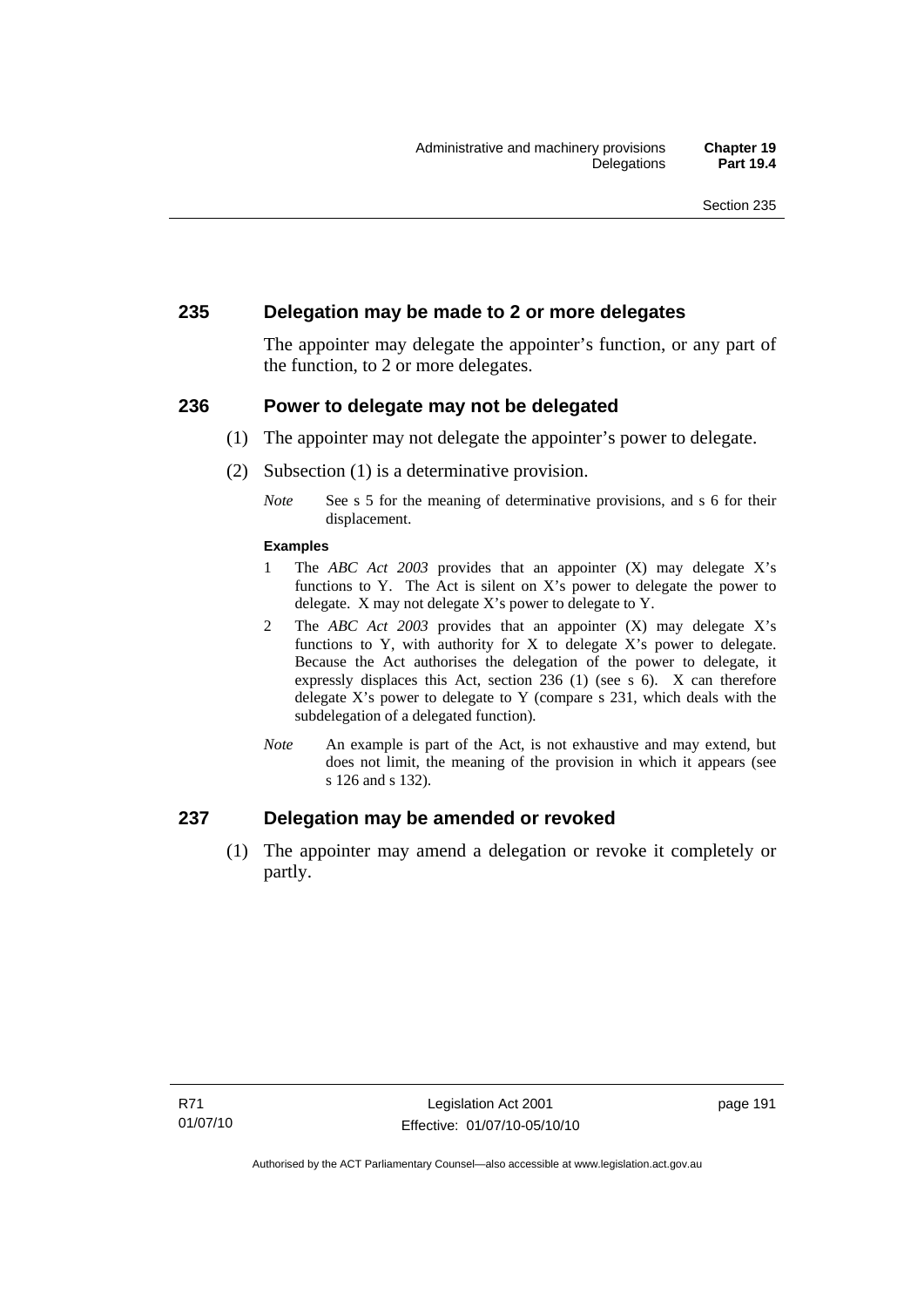(2) The power to amend or revoke a delegation is exercisable in the same way, and subject to the same conditions, as the power to delegate.

#### **Example**

If the power to delegate is exercisable only with the Minister's approval, the power to revoke the delegation is exercisable only with the Minister's approval.

*Note* An example is part of the Act, is not exhaustive and may extend, but does not limit, the meaning of the provision in which it appears (see s 126 and s 132).

#### **238 Appointer responsible for delegated function**

The delegation of a function, or a part of a function, does not relieve the appointer of the appointer's obligation to ensure that the function is properly exercised.

## **239 Exercise of delegation by delegate**

- (1) A delegate must exercise the delegation subject to any conditions, limitations or directions in the instrument making or evidencing the delegation.
- (2) All territory laws apply to the delegate in the exercise of the delegation as if the delegate were the appointer.
- (3) Without limiting subsection (2), if the exercise of a function by the appointer is dependent on the appointer's state of mind and the function is delegated, the function may be exercised by the delegate on the delegate's state of mind.
- (4) Anything done by or in relation to the delegate in the exercise of the delegation is taken to have been done by or in relation to the appointer.
	- *Note 1* Section 94 provides that a delegation under a law that is in force immediately before an amendment of the law continues to have effect as if made under the amended law.
	- *Note* 2 Section 196 gives a delegate the powers necessary or convenient to exercise a delegated function.

Authorised by the ACT Parliamentary Counsel—also accessible at www.legislation.act.gov.au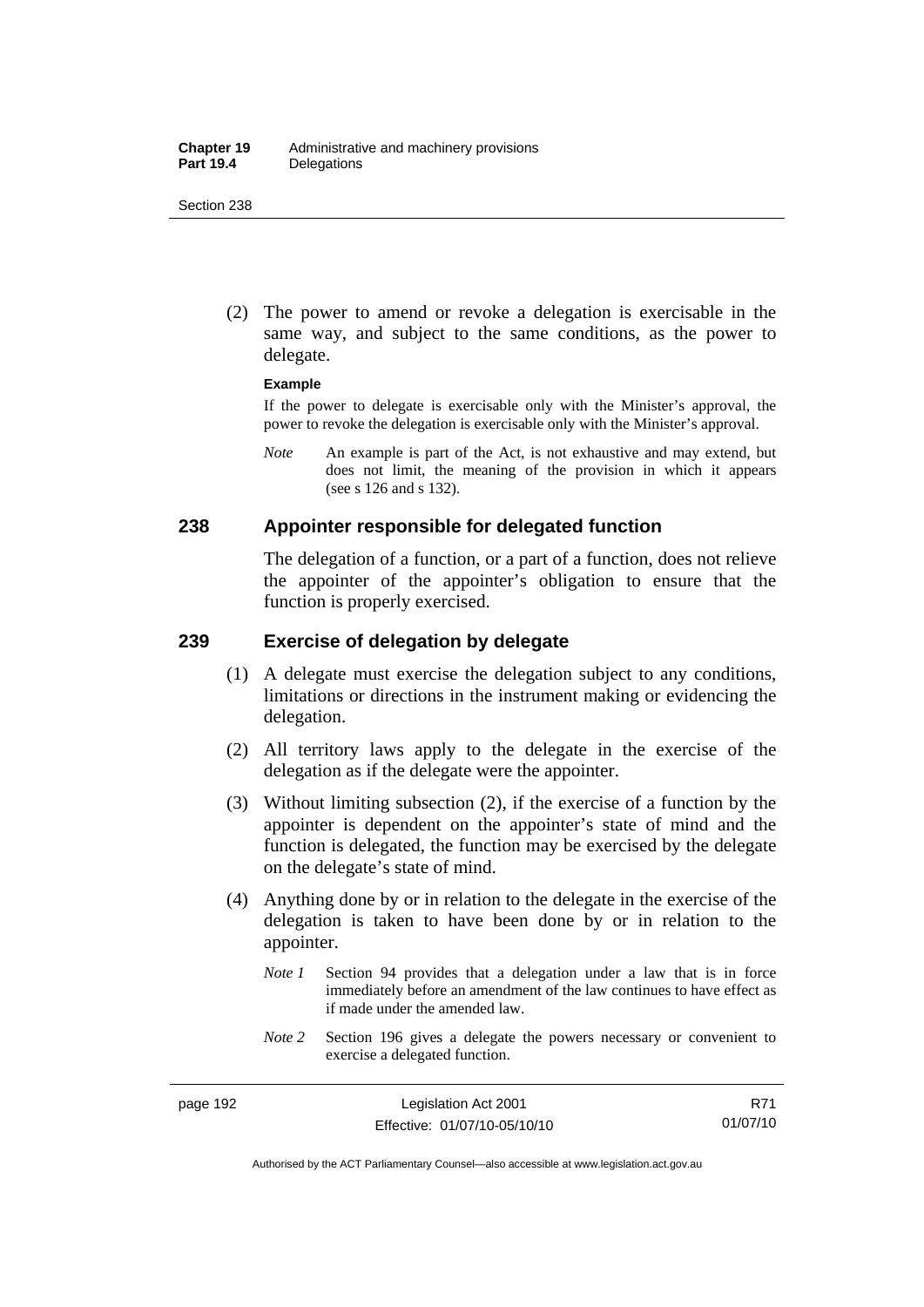(5) In this section:

*state of mind* includes knowledge, intention, opinion, belief or purpose.

# **240 Appointer may exercise delegated function**

A function that has been delegated may, despite the delegation, be exercised by the appointer.

# **241 Delegation not affected by appointer changes**

- (1) If the appointer is a body, a delegation made by the body does not end only because the membership of the body changes.
- (2) If the appointer is the person for the time being occupying a position, a delegation made by the person does not end only because the person ceases to be the occupant of the position.
- (3) This section does not limit the following sections:
	- section 199 (Functions of bodies)
	- section 200 (Functions of occupants of positions).

# **242 Delegation not affected by defect etc**

- (1) A delegation, or anything done under a delegation, is not invalid only because of a defect or irregularity in or in relation to the delegation.
- (2) Anything done by or in relation to the delegate while the delegate purports to exercise the delegation is not invalid only because—
	- (a) the delegation had been amended or revoked; or
	- (b) the occasion for the delegate to exercise the delegation had not arisen or had ended.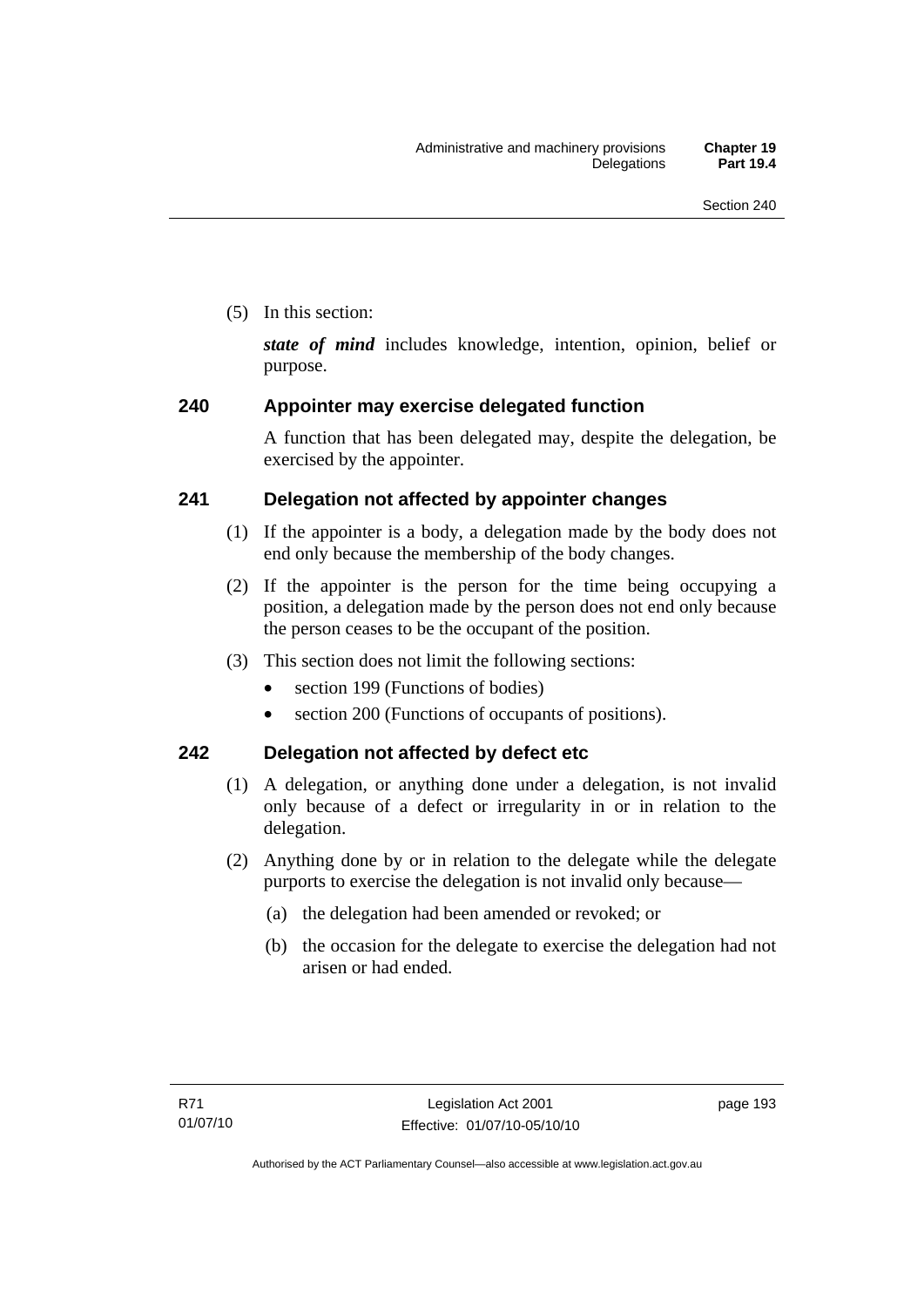# **Part 19.5 Service of documents**

#### **245 Application of pt 19.5**

This part applies to a document that is authorised or required under a law to be served (whether the word 'serve', 'give', 'notify', 'send' or 'tell' or any other word is used).

# **246 Definitions for pt 19.5**

In this part:

*administrator*, of a law, means the entity administering or responsible for the law.

*agency* means—

- (a) an administrative unit; or
- (b) a statutory office-holder; or
- (c) any other entity established for a public purpose under a law;

and includes a member of, or a member of the staff of, the agency.

*business address*, of an individual, corporation or agency in relation to anything done or to be done under a law, includes the latest business address, or address for service of notices (however described), of the individual, corporation or agency (if any) recorded in a register or other records kept by the administrator of the law.

*corporation* does not include an agency.

*document* includes a notice, an article that may be sent by post or anything else.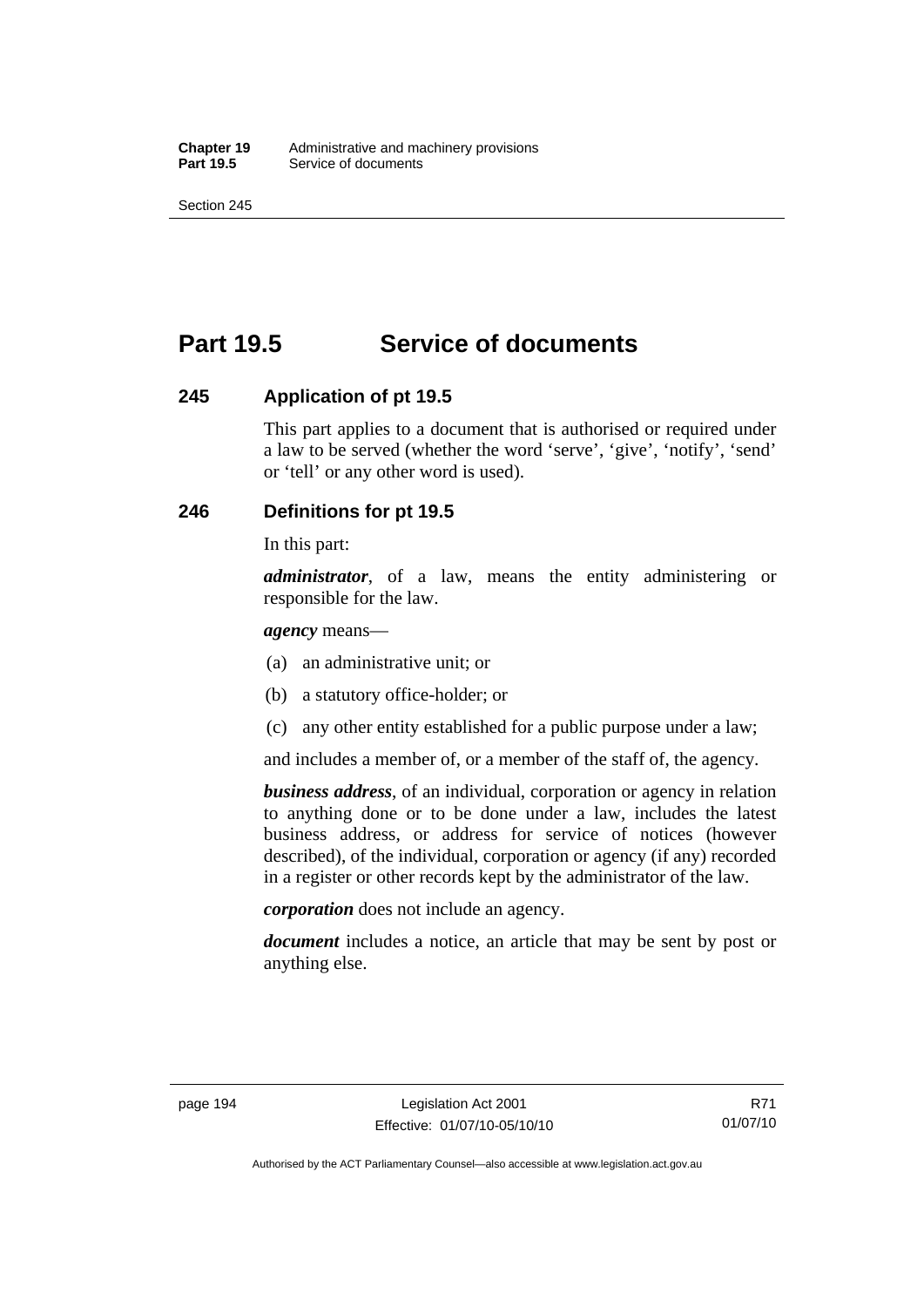*email address*, of an individual, corporation or agency in relation to anything done or to be done under a law, includes the latest email address of the individual, corporation or agency (if any) recorded in a register or other records kept by the administrator of the law.

*executive officer* means—

- (a) for a corporation—a person (however described and whether or not the person is a director of the corporation) who is concerned with, or takes part in, the corporation's management; or
- (b) for an agency that is an administrative unit—the chief executive of the administrative unit; or
- (c) for an agency that is a statutory office-holder—the occupant of the position; or
- (d) for an agency constituted by 2 or more people—the person who is entitled, because of the position occupied by the person, to preside at any meeting of the agency at which the person is present; or
- (e) for any other agency—the chief executive officer (however described) of the agency; or
- (f) for any agency—a person (however described) who is concerned with, or takes part in, the agency's management.

*fax number*, of an individual, corporation or agency in relation to anything done or to be done under a law, includes the latest fax number of the individual, corporation or agency (if any) recorded in a register or other records kept by the administrator of the law.

*home address*, of an individual in relation to anything done or to be done under a law, includes the latest home address, or address for service of notices (however described), of the person (if any) recorded in a register or other records kept by the administrator of the law.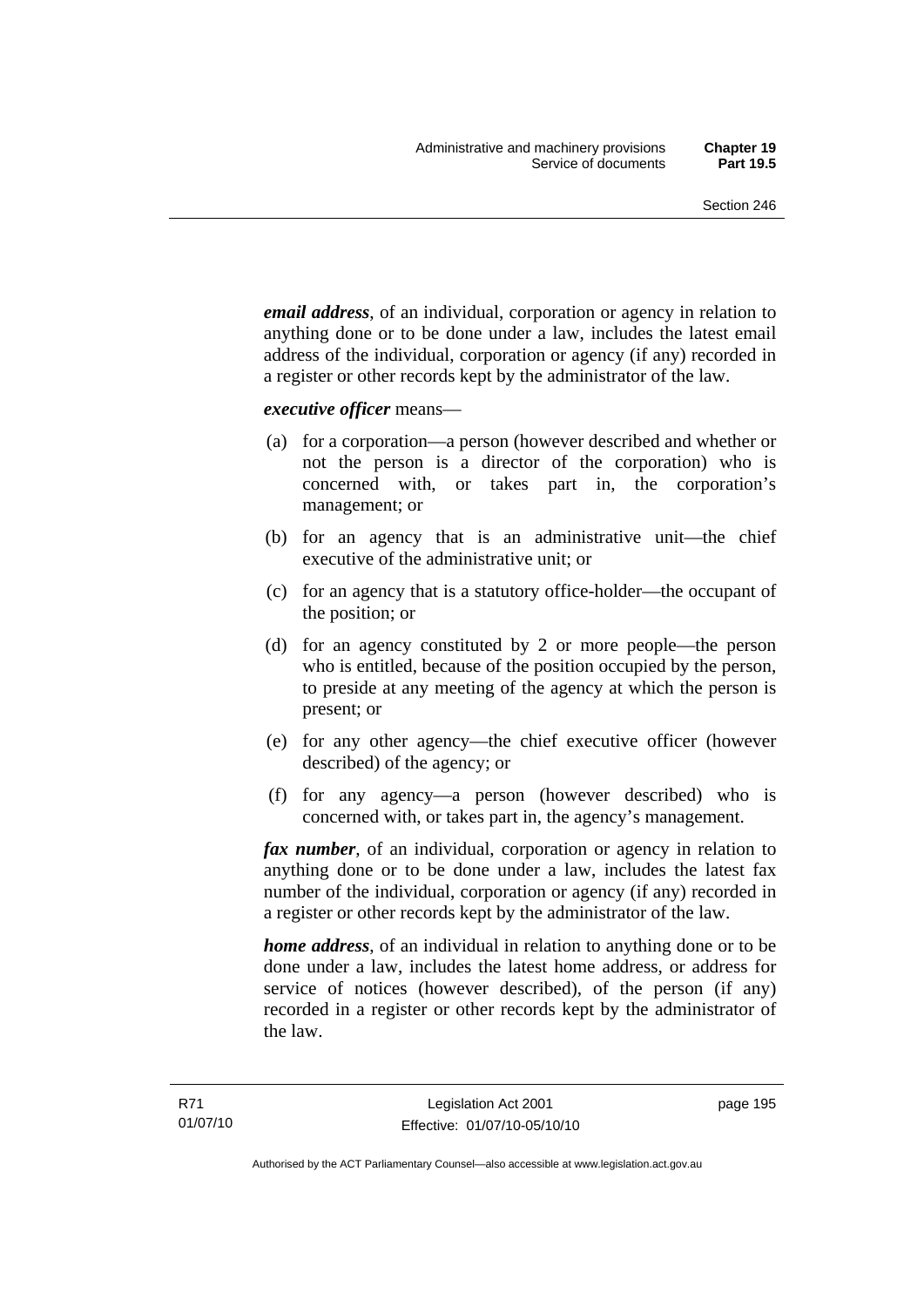#### **Chapter 19** Administrative and machinery provisions<br>**Part 19.5** Service of documents **Service of documents**

Section 247

*responsible*, for a law, means allocated responsibility for the law under the *Public Sector Management Act 1994*, section 14 (1) (b) (Ministerial responsibility and functions of administrative units).

#### **247 Service of documents on individuals**

- (1) A document may be served on an individual—
	- (a) by giving it to the individual; or
	- (b) by sending it by prepaid post, addressed to the individual, to a home or business address of the individual; or
	- (c) by faxing it to a fax number of the individual; or
	- (d) by emailing it to an email address of the individual; or
	- (e) by leaving it, addressed to the individual, at a home or business address of the individual with someone who appears to be at least 16 years old and to live or be employed at the address.

*Note* See s 251 for service of documents under other laws.

 (2) This section applies to service of a document outside the ACT in the same way as it applies to service of the document in the ACT.

#### **248 Service of documents on corporations**

- (1) A document may be served on a corporation—
	- (a) by giving it to an executive officer of the corporation; or
	- (b) by sending it by prepaid post, addressed to the corporation (or an executive officer of the corporation), to the address of any of its registered offices or any other business address of the corporation; or
	- (c) by faxing it to a fax number of the corporation; or
	- (d) by emailing it to an email address of the corporation; or

Authorised by the ACT Parliamentary Counsel—also accessible at www.legislation.act.gov.au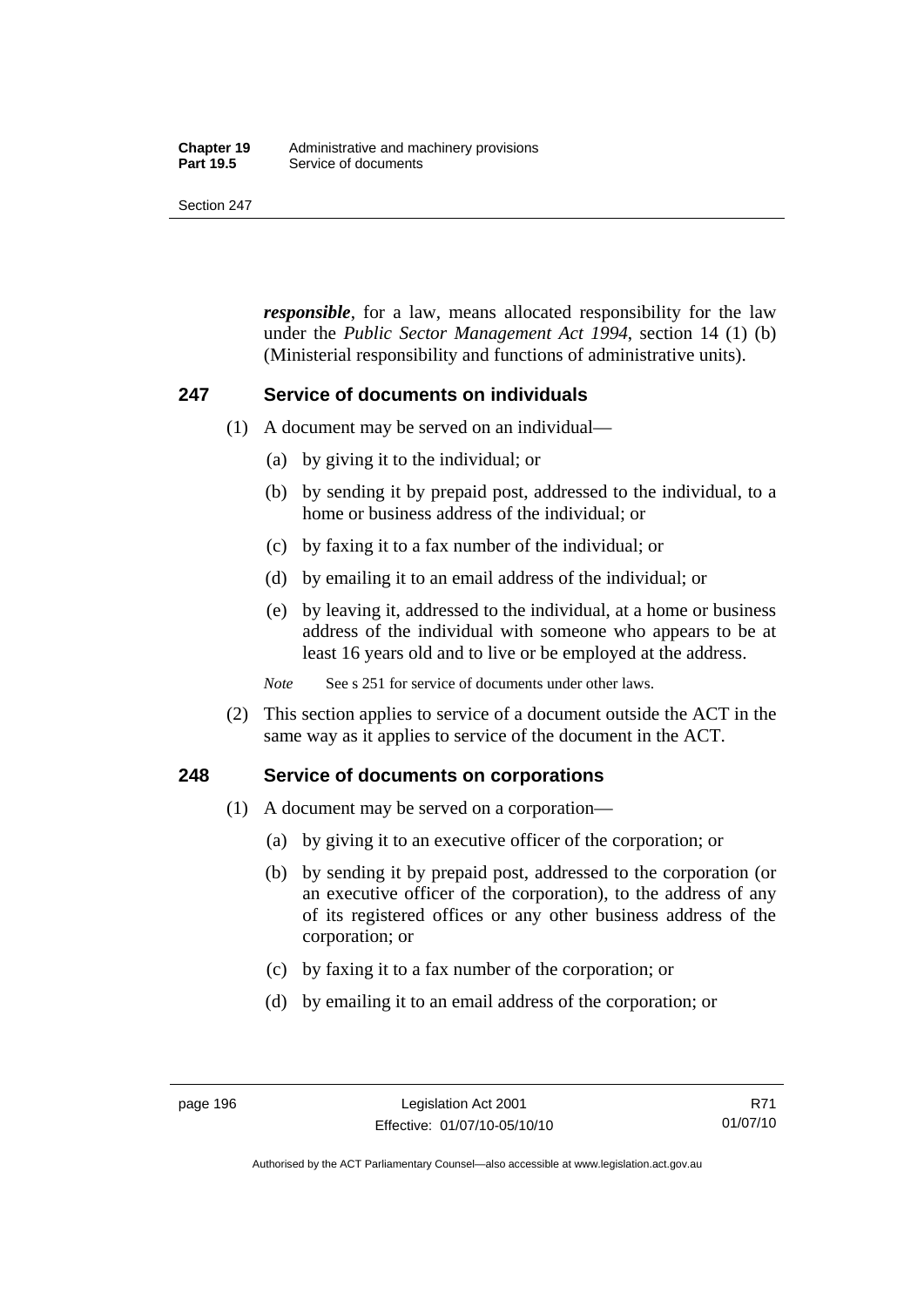(e) by leaving it, addressed to the corporation (or an executive officer of the corporation), at the address of any of the corporation's registered offices, or any other business address of the corporation, with someone who appears to be at least 16 years old and to be employed at the address.

*Note* See s 251 for service of documents under other laws.

 (2) This section applies to service of a document outside the ACT in the same way as it applies to service of the document in the ACT.

#### **249 Service of documents on agencies**

A document may be served on an agency—

- (a) by giving it to an executive officer of the agency; or
- (b) by sending it by prepaid post, addressed to the agency (or an executive officer of the agency), to the address of any office of the agency or any other business address of the agency; or
- (c) by faxing it to a fax number of the agency; or
- (d) by emailing it to an email address of the agency; or
- (e) by leaving it, addressed to the agency (or an executive officer of the agency), at the address of any of the agency's offices or any other business address of the agency with someone who appears to be employed at the agency.
- *Note* See s 251 for service of documents under other laws.

#### **250 When document taken to be served**

 (1) A document served by post under this part is taken to be served when the document would have been delivered in the ordinary course of post.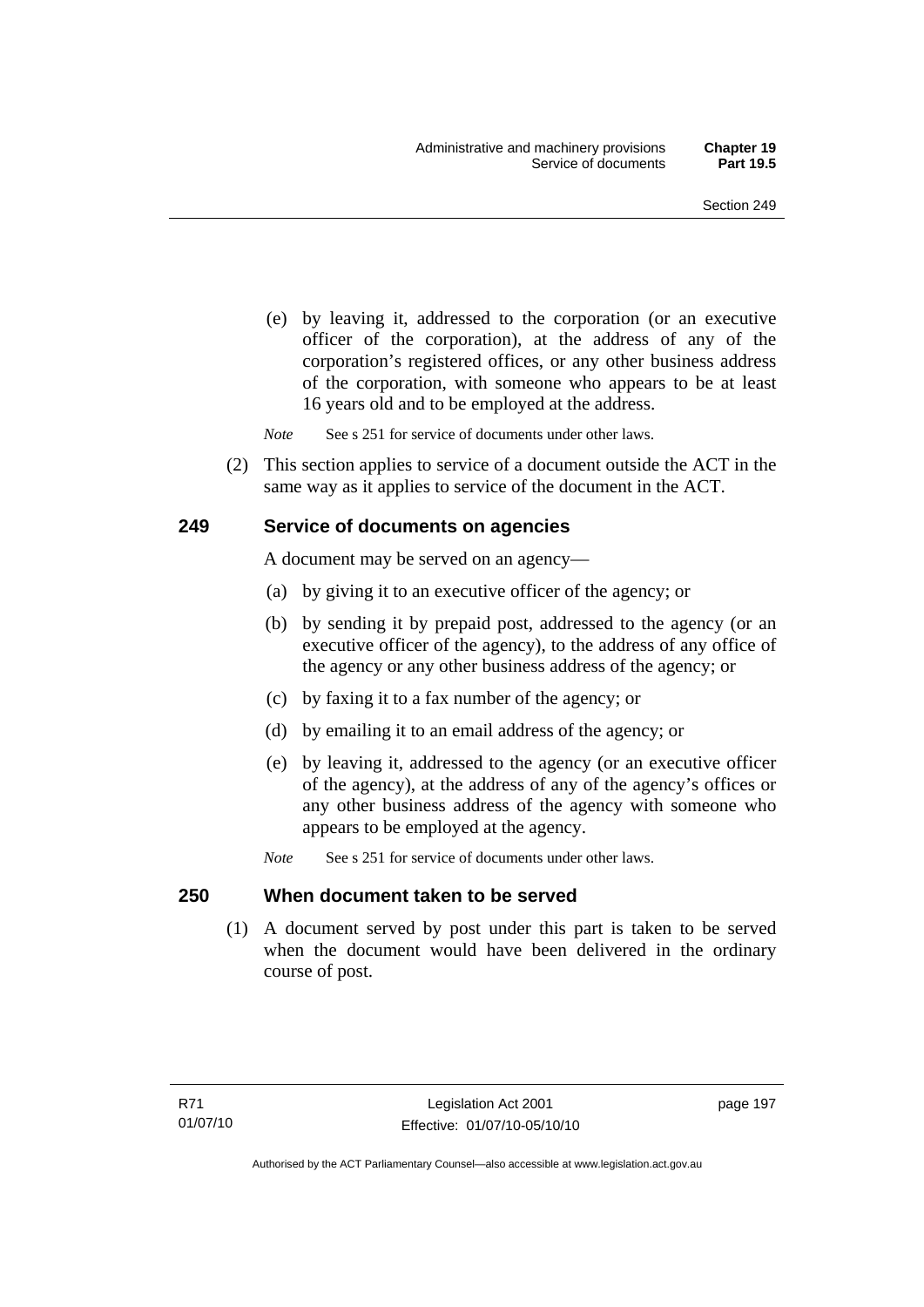- (2) However, subsection (1) does not affect the operation of the *Evidence Act 1995* (Cwlth), section 160.
	- *Note* The *Evidence Act 1995* (Cwlth), s 160 provides a rebuttable presumption that a postal article sent by prepaid post addressed to a person at an address in Australia or an external territory was received on the 4th working day after posting.
- (3) If the sender has no reason to suspect that a document served by fax or email under this part was not received by the recipient when sent, the document is presumed to be served when sent unless evidence sufficient to raise doubt about the presumption is given.
- (4) For subsection (3), the sender has reason to suspect that a document served by fax or email under this part was not received by the recipient when sent only if, on the day the document was sent or on the next working day, the equipment the sender used to send the document indicated by way of a signal or other message that—
	- (a) the equipment did not send the document when the equipment was used to send the document; or
	- (b) for a fax—the number to which the fax was sent to the recipient was not a fax number of the recipient; or
	- (c) for an email—the address to which the email was sent was not an email address of the recipient.
- (5) A document addressed to the recipient, and left for the recipient as mentioned in section 247 (e), section 248 (e) or section 249 (e), is taken to be served when it was left.
- (6) In this section:

*recipient*, for a document, means the individual, corporation or agency on whom the document is intended to be served.

*sender*, for a document served, or to be served, by fax or email, means the person sending, or seeking to send, the document.

Authorised by the ACT Parliamentary Counsel—also accessible at www.legislation.act.gov.au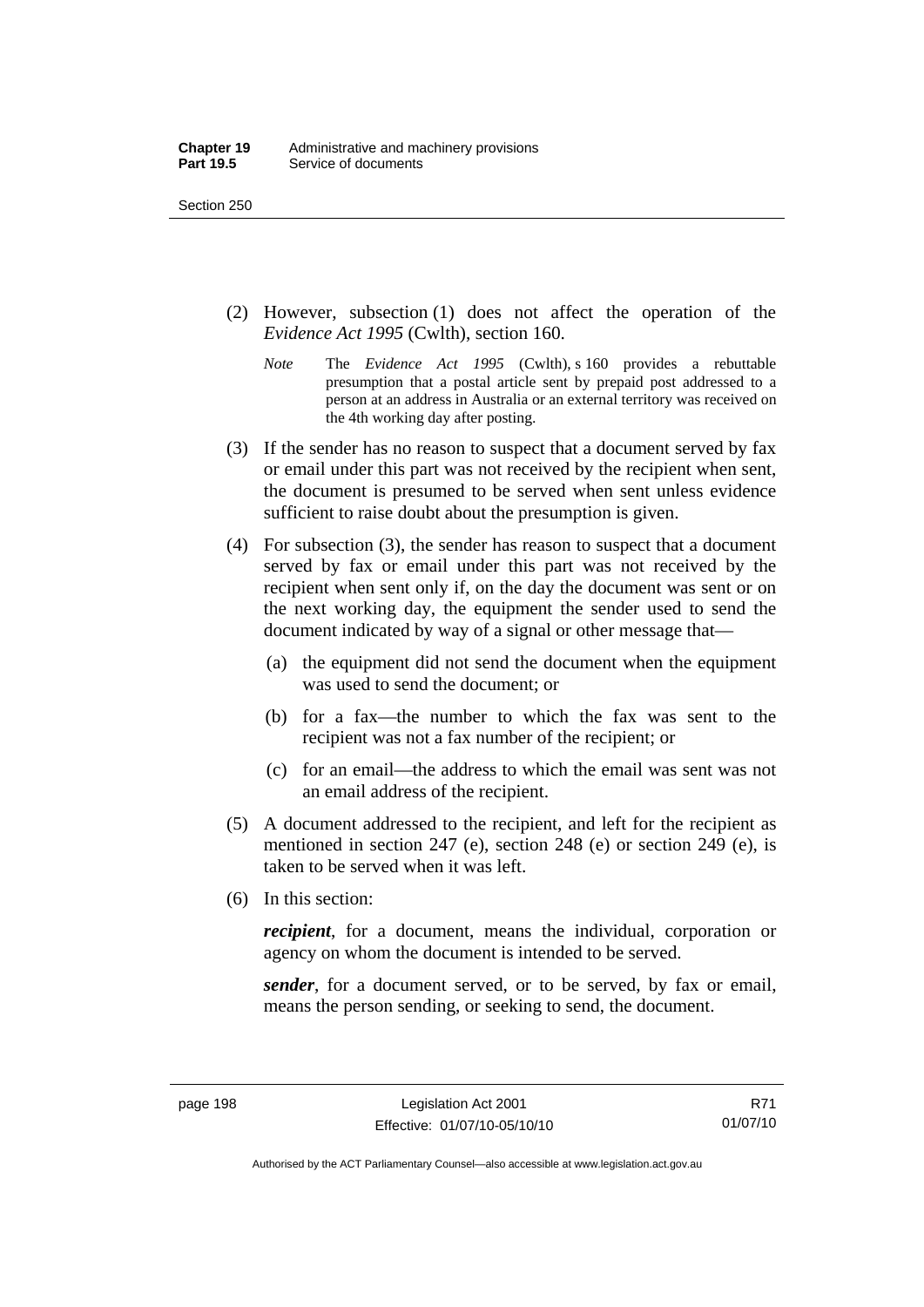## **251 Other laws not affected etc**

- (1) This part does not affect the operation of any other law that authorises or requires service of a document otherwise than as provided under this part.
- (2) Despite this part, a law (or, if the law is an Act, a regulation under the Act) may provide—
	- (a) that a document of a particular kind may or must be served (however described) only in a particular way or to a particular address or number; or
	- (b) for the date (or date and time) when service (however described) of a document is taken to have been made.

## **252 Powers of courts and tribunals not affected**

This part does not affect the power of a court or tribunal to authorise or require service of a document otherwise than as provided under this part.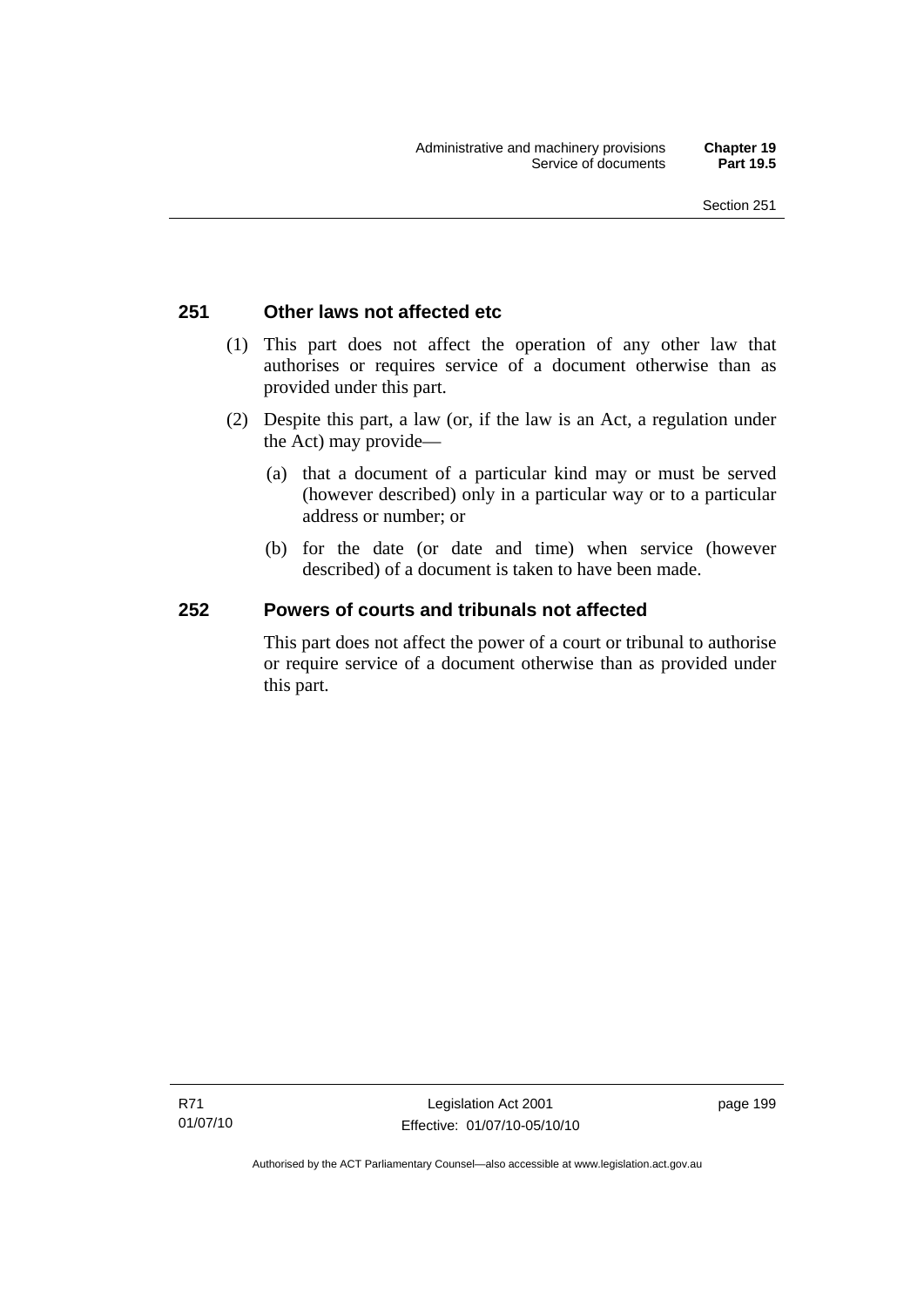# **Part 19.6 Functions of Executive and Ministers**

#### **253 Exercise of functions of Executive**

- (1) A function given to the Executive under an Act may be exercised by any 2 Ministers acting in concert.
- (2) The exercise of a function under subsection (1) is taken to be the exercise of the function by the Executive.
- (3) A statutory instrument (other than a subordinate law or disallowable instrument) is taken to be made by the Executive if it is signed by 2 or more Ministers who are members of the Executive.
- (4) A statutory instrument mentioned in subsection (3) made in accordance with the subsection is taken to be made when it is signed by the second Minister signing.
- (5) This section is subject to section 41 (Making of certain statutory instruments by Executive).
- (6) In this section:

*Act* includes an Act of the Commonwealth.

*statutory instrument* includes an instrument (whether or not legislative in nature) made under—

- (a) an Act of the Commonwealth; or
- (b) another statutory instrument of the Commonwealth ; or
- (c) power given by an Act or statutory instrument of the Commonwealth and also power given otherwise by law.

Authorised by the ACT Parliamentary Counsel—also accessible at www.legislation.act.gov.au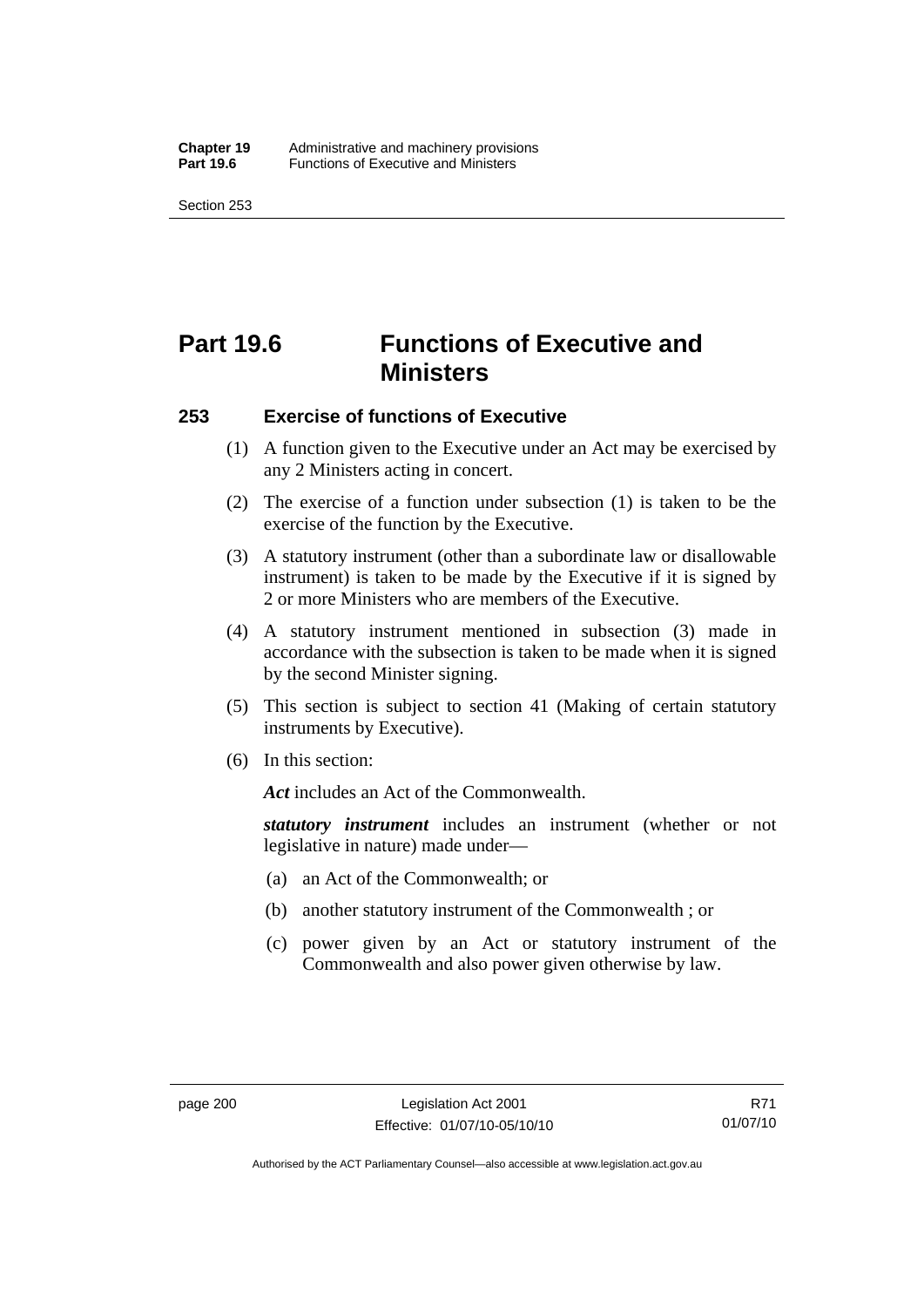## **254 Administration of matters not allocated**

If a matter relating to the Executive's functions is not allocated under the Self-Government Act, section 43 (1), the Chief Minister administers the matter.

## **254A Delegation by Minister**

A Minister may delegate the Minister's functions under an Act or statutory instrument to anyone else.

*Note* For the making of delegations and the exercise of delegated functions, see pt 19.4.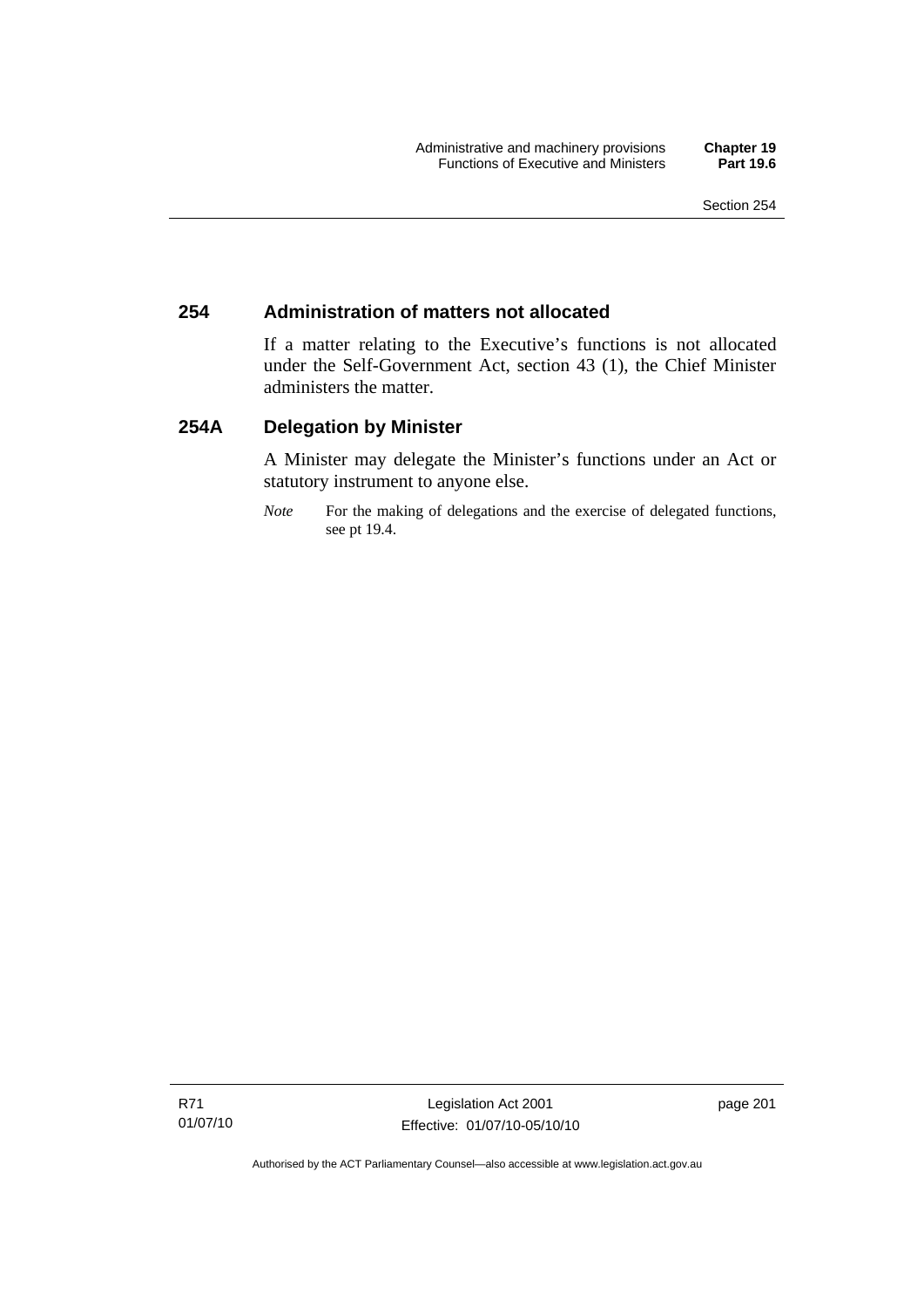**Chapter 19** Administrative and machinery provisions<br>**Part 19.7** Other matters **Other matters** 

Section 255

## **Part 19.7 Other matters**

### **255 Forms**

- (1) This section applies if an Act, subordinate law or disallowable instrument (the *authorising law*) authorises or requires a form to be approved or prescribed under an Act or statutory instrument (the *relevant law*).
	- *Note* See also s 46 (3), which deals with the repeal and replacement of forms that are legislative instruments and prevents their amendment.
- (2) The authorising law authorises a form to be approved or prescribed in relation to any matter under or in relation to the relevant law.
- (3) To remove any doubt, a form may be approved or prescribed for a provision of the relevant law even though the provision does not mention a form.

#### **Example**

The X Act, section 23 provides for a person to apply for registration but makes no mention of a form for the application. However, the Act, section 80 (1) provides:

(1) The Minister may approve forms for this Act.

Section 80 (3) provides that the approval of a form is a notifiable instrument.

Because section 80 (1) permits a form to be approved 'for this Act', this Act, section 255 applies in relation to section 23 and the Minister may, in writing, approve a form for the application.

- *Note 1* Because the approval is a notifiable instrument, it must be in writing (see s 42 (2)).
- *Note 2* An example is part of the Act, is not exhaustive and may extend, but does not limit, the meaning of the provision in which it appears (see s 126 and s 132).
- (4) Substantial compliance with a form is sufficient.

Authorised by the ACT Parliamentary Counsel—also accessible at www.legislation.act.gov.au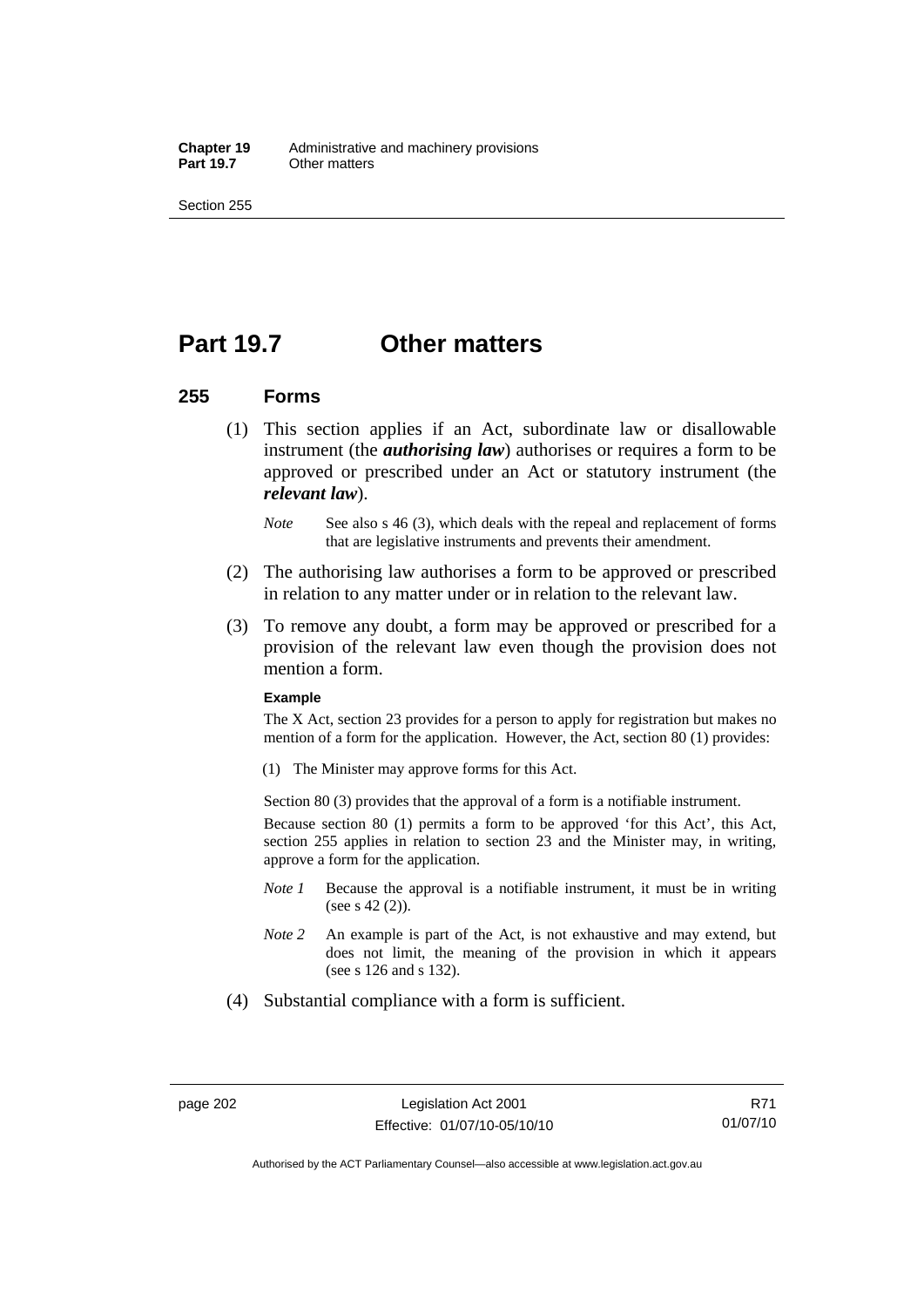- (5) However, if a form requires—
	- (a) the form to be signed; or
	- (b) the form to be prepared in a particular way (for example, on paper of a particular size or quality or in a particular electronic form); or
	- (c) the form to be completed in a particular way; or
	- (d) particular information to be included in the form, or a particular document to be attached to or given with the form; or
	- (e) the form, information in the form, or a document attached to or given with the form, to be verified in a particular way (for example, by statutory declaration);

the form is properly completed only if the requirement is complied with.

- (6) Despite subsection (5), the person need not comply with the requirement mentioned in subsection (5) (d) (and the form is taken to be properly completed despite the noncompliance) if—
	- (a) the form is approved or prescribed for a purpose; and
	- (b) the information or document is not reasonably necessary for the purpose.

### **Examples**

- 1 A person need not comply with a requirement of an approved form to include personal information (eg marital status) irrelevant to a purpose for which the form is required.
- 2 A person need not comply with a requirement of an approved form that has some relevance to a purpose for which the form is required, but intrudes to an unreasonable extent on personal privacy.
- $(7)$  If—
	- (a) a form (*form 1*) may be approved or prescribed for a purpose; and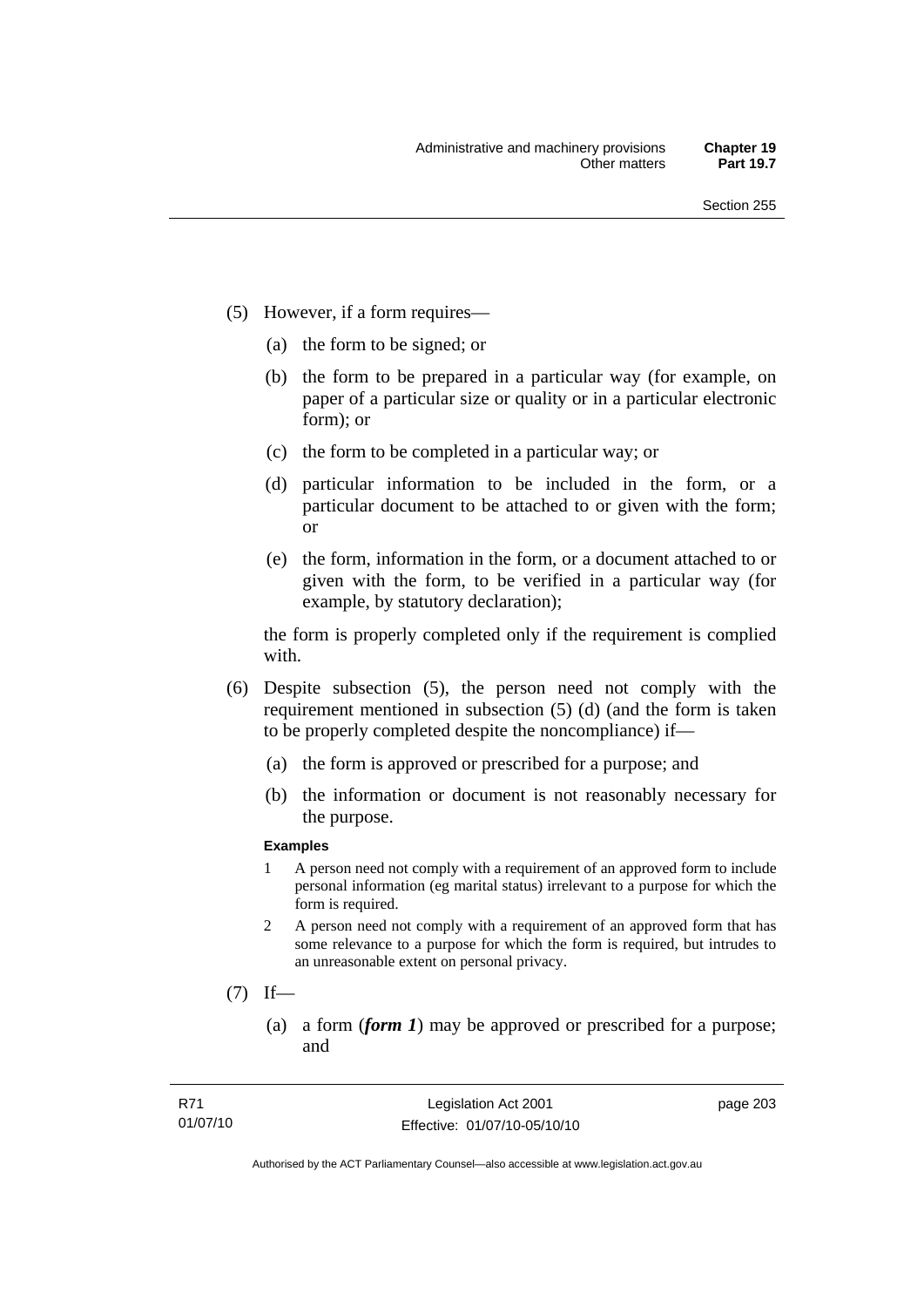Section 256

- (b) another form (*form 2*) may be approved or prescribed for the same or another purpose; and
- (c) separate forms 1 and 2 are approved or prescribed;

a combination form, consisting of forms 1 and 2, may be approved or prescribed and used for the purpose or purposes.

- (8) If, under a law, a form is authorised or required to be filed with (however described), or served on (however described), a person, the form may be filed with, or served on, someone else under arrangements made between them.
- (9) This section is a determinative provision.
	- *Note* See s 5 for the meaning of determinative provisions, and s 6 for their displacement.

## **256 Production of records kept in computers etc**

- (1) This section applies if—
	- (a) a person uses an electronic or other device to keep a record of information; and
	- (b) the person is required under a law (however the law is expressed) to give the information, or a document containing the information, to an authority.
- (2) The requirement obliges the person to give to the authority a document that accurately reproduces or contains the information in a form that can be understood by the authority.
- (3) In this section:

*authority* means a court, tribunal or other entity.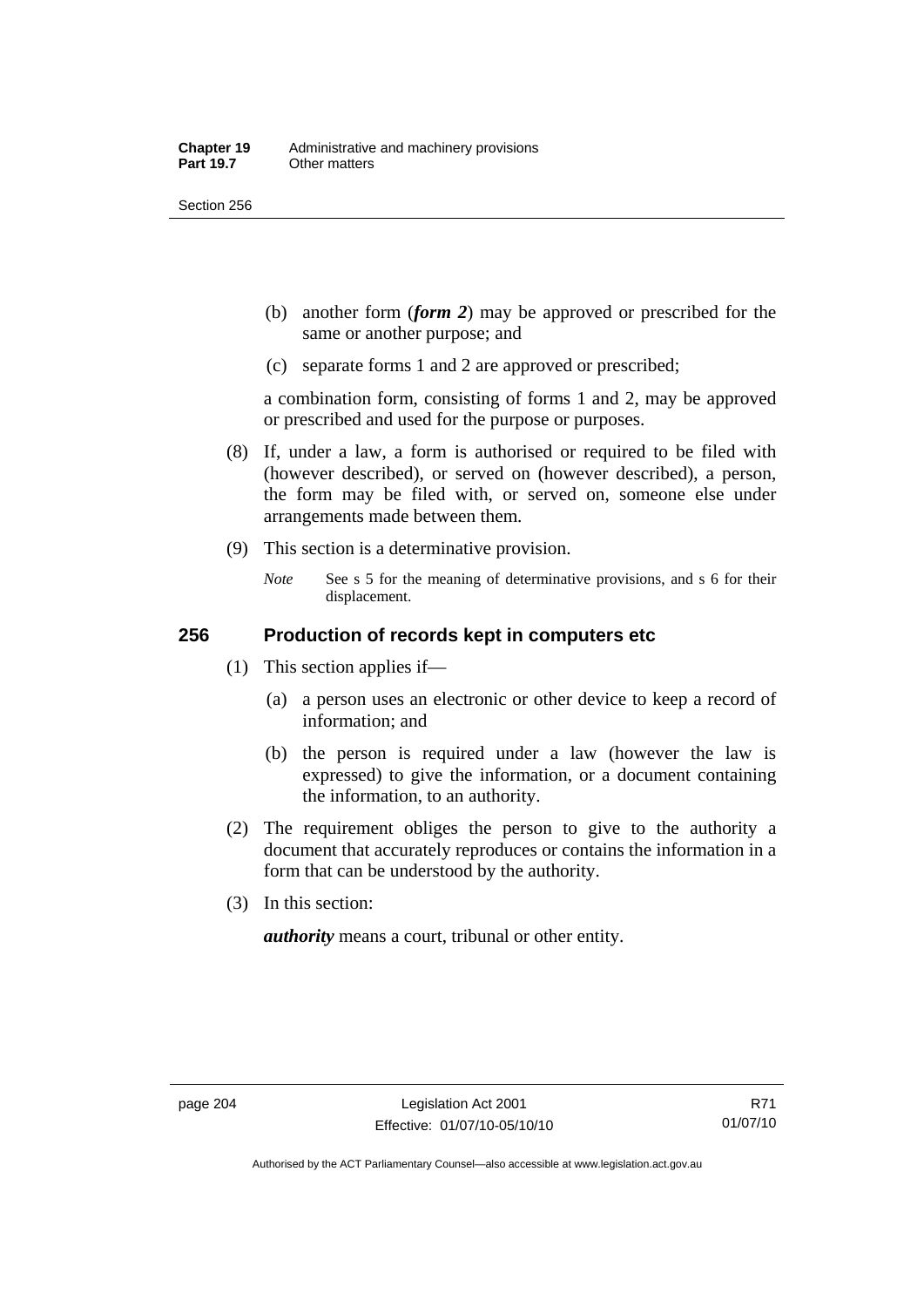# **Chapter 20 Miscellaneous**

## **300 Delegation by parliamentary counsel**

 (1) The parliamentary counsel may delegate the parliamentary counsel's functions under this Act or another territory law to a public servant.

- (2) However, the parliamentary counsel may only delegate a function under part 11.3 (Editorial changes) to—
	- (a) a person performing the duties of deputy parliamentary counsel in the public service; or
	- (b) a public servant prescribed by regulation.

## **301 References to Administration Act 1989 etc**

- (1) In any Act, statutory instrument or document, a reference to the *Administration Act 1989*, the *Interpretation Act 1967*, the *Legislation* (*Republication*) *Act 1996* or the *Subordinate Laws Act 1989* is, in relation to anything dealt with in this Act, a reference to this Act.
- (2) In any Act, statutory instrument or document, a reference to a particular provision of the *Administration Act 1989*, the *Interpretation Act 1967*, the *Legislation (Republication) Act 1996* or the *Subordinate Laws Act 1989* is, in relation to anything dealt with in this Act, a reference to the corresponding provision of this Act.

### **302 Regulation-making power**

- (1) The Executive may make regulations for this Act.
	- *Note* A regulation must be notified, and presented to the Legislative Assembly, under this Act.

*Note* For the making of delegations and the exercise of delegated functions, see pt 19.4.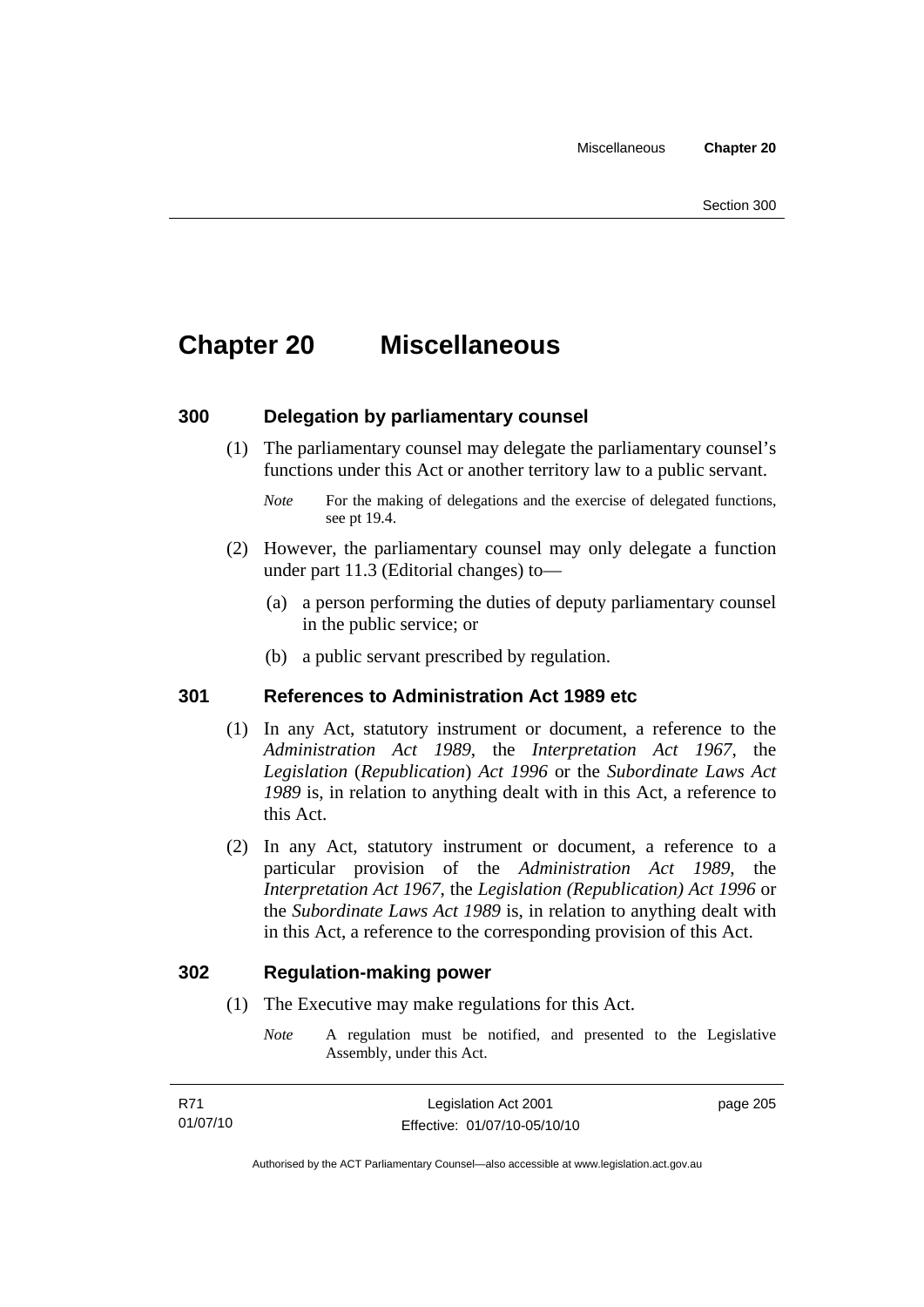#### **Chapter 20** Miscellaneous

- (2) A regulation may make provision in relation to notification in the gazette under the following sections:
	- (a) section 28 (Notification of Acts);
	- (b) section 61 (Notification of legislative instruments):
	- (c) section 65A (Notification of disallowance by resolution of Assembly);
	- (d) section 69 (Notification of amendments made by resolution of Assembly).
- (3) In particular, a regulation may make provision in relation to the form of the gazette and its publication, including how it may or must be published.

page 206 Legislation Act 2001 Effective: 01/07/10-05/10/10

Authorised by the ACT Parliamentary Counsel—also accessible at www.legislation.act.gov.au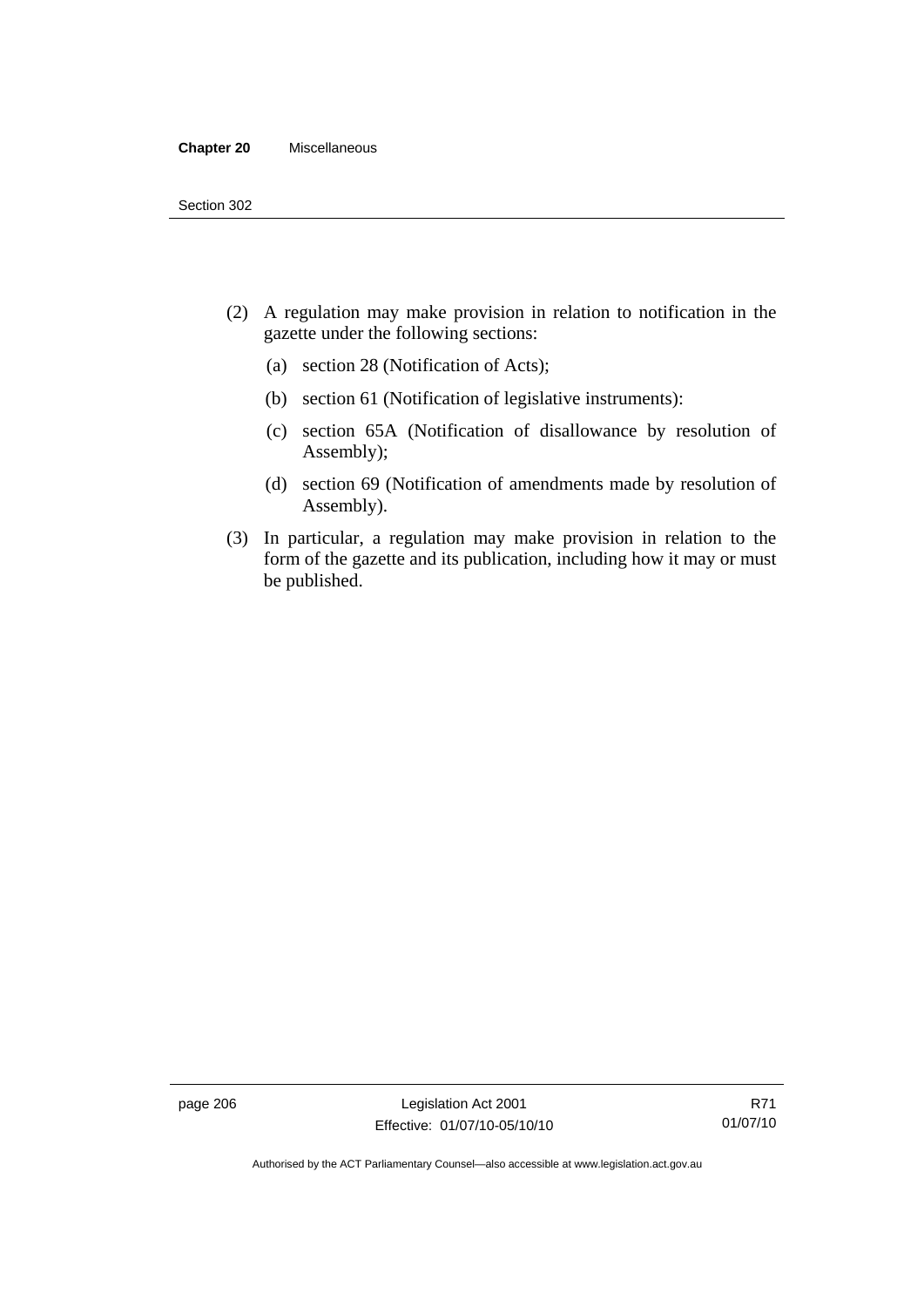# **Schedule 1 Acts included in sources of law in the ACT**

(see s 17)

# **Part 1.1 Former NSW and UK Acts in force before establishment of Territory**

| column 1       | column 2                       | column 3               |
|----------------|--------------------------------|------------------------|
| item           | name of Act                    | number or date of      |
|                |                                | assent and original    |
|                |                                | jurisdiction           |
| 1              | Magna Carta                    | $(1297)$ 25 Edw 1 c 29 |
|                |                                | (UK)                   |
| 2              | Criminal and Civil Justice Act | 25 Edw 3 St 5 c 4 (UK) |
|                | 1351                           |                        |
| 3              | Due Process of Law Act 1354    | 28 Edw 3 c 3 (UK)      |
| $\overline{4}$ | Due Process of Law Act 1368    | 42 Edw 3 c 3 (UK)      |
| 5              | Free Access to Courts Act 1400 | 2 Hen 4 c 1 (UK)       |
| 6              | Petition of Right 1627         | 3 Chas 1 c 1 (UK)      |
| 7              | Bill of Rights 1688            | 1 Will and Mary sess 2 |
|                |                                | $c 2$ (UK)             |
| 8              | Act of Settlement 1700         | 12 and 13 Will 3 c 2   |
|                |                                | (UK)                   |
| 9              | Royal Marriages Act 1772       | 12 Geo 3 c 11 (UK)     |
| 10             | Crimes Act 1900                | 1900 No 40 (NSW)       |
| 11             | Truck Act 1900                 | 1900 No 55 (NSW)       |
| 12             | Pawnbrokers Act 1902           | 1902 No 66 (NSW)       |
| 13             | <b>Public Roads Act 1902</b>   | 1902 No 95 (NSW)       |
| 14             | Anglican Church of Australia   | 24 December 1902       |
|                | <b>Constitutions Act 1902</b>  | (NSW)                  |
|                |                                |                        |

| R71      | Legislation Act 2001         | page 207 |
|----------|------------------------------|----------|
| 01/07/10 | Effective: 01/07/10-05/10/10 |          |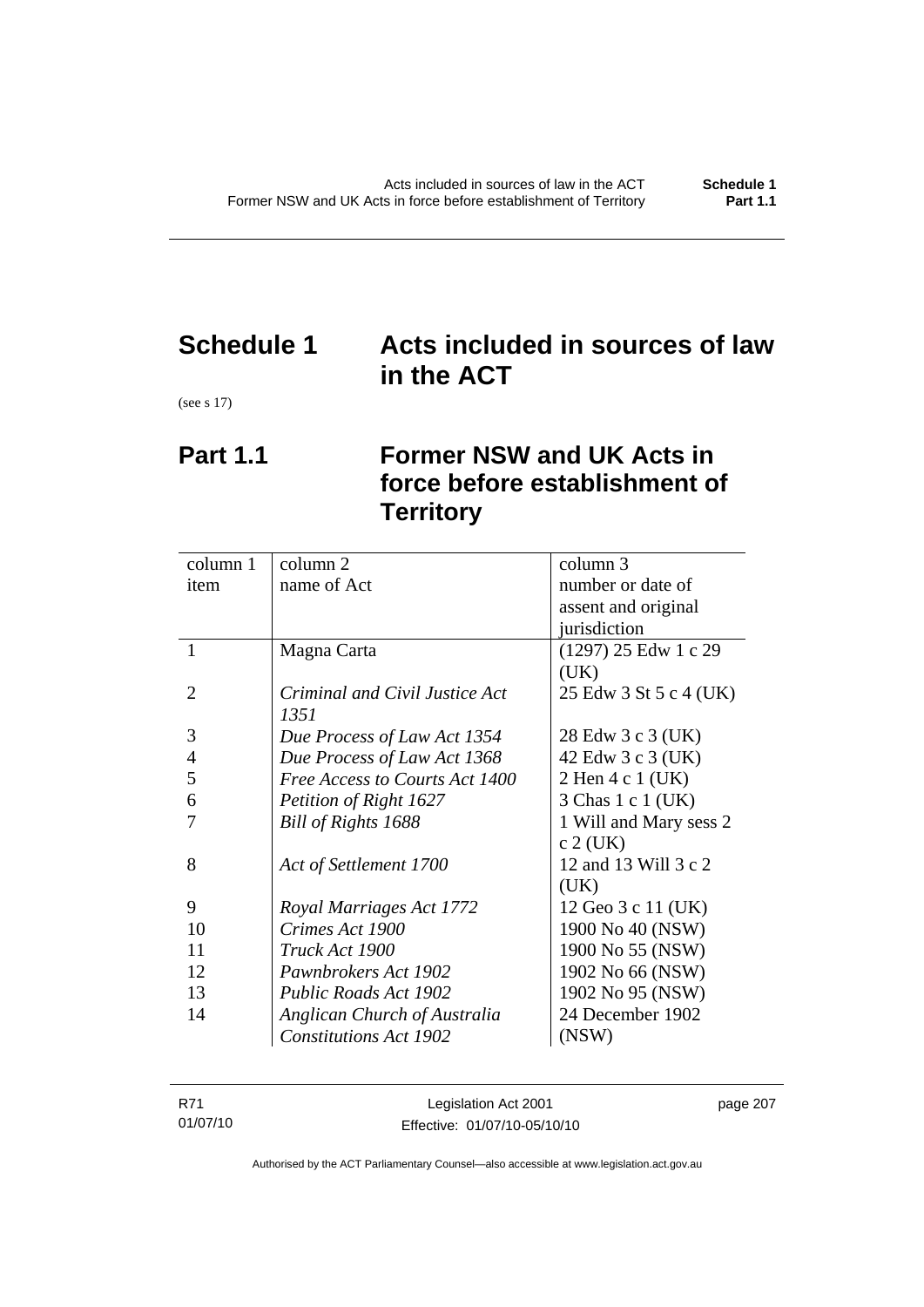| Schedule 1      | Acts included in sources of law in the ACT                        |
|-----------------|-------------------------------------------------------------------|
| <b>Part 1.1</b> | Former NSW and UK Acts in force before establishment of Territory |

| column 1 | column 2                         | column 3            |
|----------|----------------------------------|---------------------|
| item     | name of Act                      | number or date of   |
|          |                                  | assent and original |
|          |                                  | jurisdiction        |
| 15       | Fertilisers (Labelling and Sale) | 1904 No 33 (NSW)    |
|          | Act 1904                         |                     |
| 16       | Second-hand Dealers Act 1906     | 1906 No 30 (NSW)    |

page 208 Legislation Act 2001 Effective: 01/07/10-05/10/10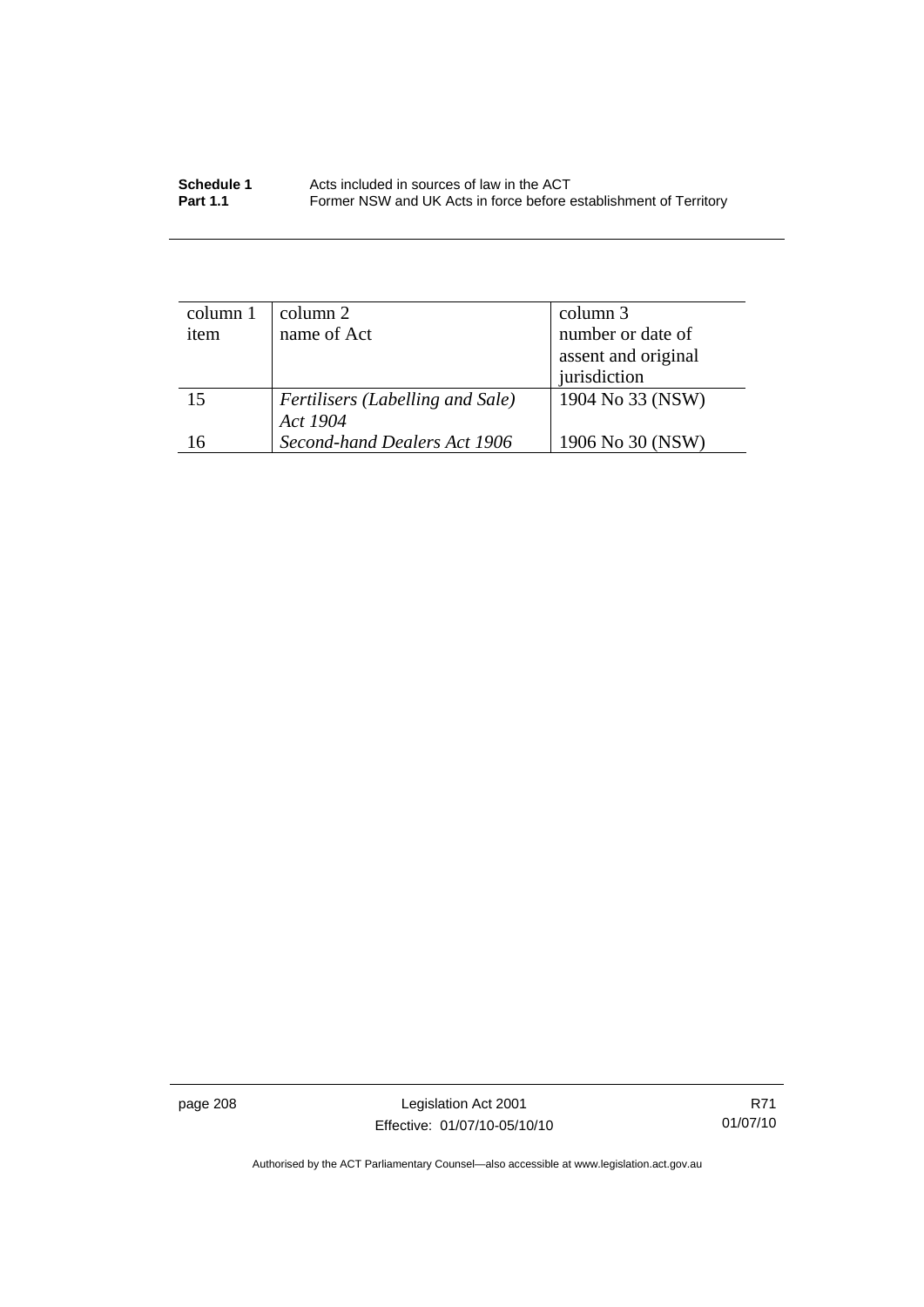# **Part 1.2 Former NSW Acts applied after establishment of Territory**

*Note to pt 1.2* 

The former NSW Acts mentioned in this part are in force in the ACT as Acts of the Legislative Assembly

| column 1       | column <sub>2</sub>                                            | column 3                                                       |
|----------------|----------------------------------------------------------------|----------------------------------------------------------------|
| item           | name of NSW Act                                                | applying Territory Act                                         |
|                | Scaffolding and Lifts Act                                      | Scaffolding and Lifts Act                                      |
|                | 1912                                                           | 1957 (repealed)                                                |
|                | Anglican Church of Australia<br><b>Trust Property Act 1917</b> | Anglican Church of Australia<br><b>Trust Property Act 1928</b> |
|                | Trustee Act 1925                                               | <i>Trustee Act 1957</i> (repealed)                             |
| $\overline{4}$ | Anglican Church of Australia<br><b>Constitution Act 1961</b>   | Anglican Church of Australia<br><b>Trust Property Act 1928</b> |

| <b>Note</b> | The written law of the ACT also includes the following Acts that may<br>not be amended or repealed by the Assembly (see Self-Government Act,<br>$s\,34$ : |
|-------------|-----------------------------------------------------------------------------------------------------------------------------------------------------------|
|             | Life, Fire and Marine Insurance Act 1902 (NSW)                                                                                                            |
|             | Demise of the Crown Act 1760 (UK)                                                                                                                         |
|             | <i>Naval Prize Act 1864</i> (UK)                                                                                                                          |
|             | Naval Prize (Procedure) Act 1916 (UK)                                                                                                                     |
|             | <i>Prize Act (1939)</i> (UK)                                                                                                                              |

 *Prize Courts Act 1894* (UK)

- *Prize Courts Act 1915* (UK)
- *Prize Courts (Procedure) Act 1914* (UK)

 *Territorial Waters Jurisdiction Act 1878* (UK).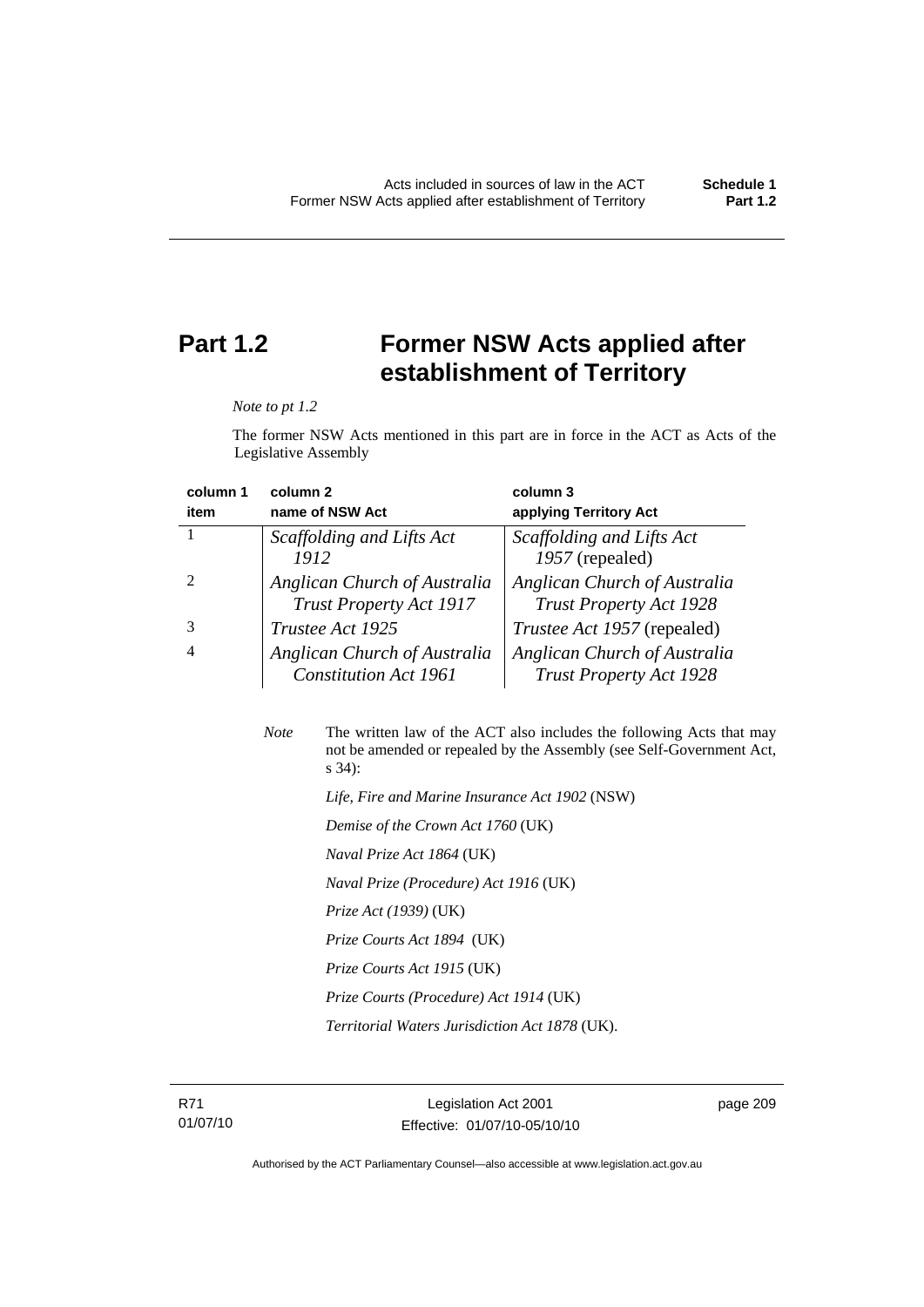# **Dictionary**

(see s 2)

# **Part 1 Meaning of commonly-used terms**

(see s 144)

### *Note for pt 1*

Terms that are defined only for this Act are set out in pt 2.

*ACAT* means the ACT Civil and Administrative Tribunal established under the *ACT Civil and Administrative Tribunal Act 2008*.

*Act*—see the following sections:

- (a) section 7 (Meaning of *Act* generally);
- (b) section 17 (References to Acts include references to former Cwlth enactments etc).
- *Note* See also s 102 (References to laws include references to laws as in force from time to time) and s 104 (References to laws include references to instruments under laws).

*ACT* means the Australian Capital Territory.

*ADI*—see the definition of *authorised deposit-taking institution*.

*administrative unit* means an administrative unit for the time being established under the *Public Sector Management Act 1994*, section 13 (1).

*adult* means an individual who is at least 18 years old.

*ambulance service* means the ACT Ambulance Service established under the *Emergencies Act 2004*.

R71 01/07/10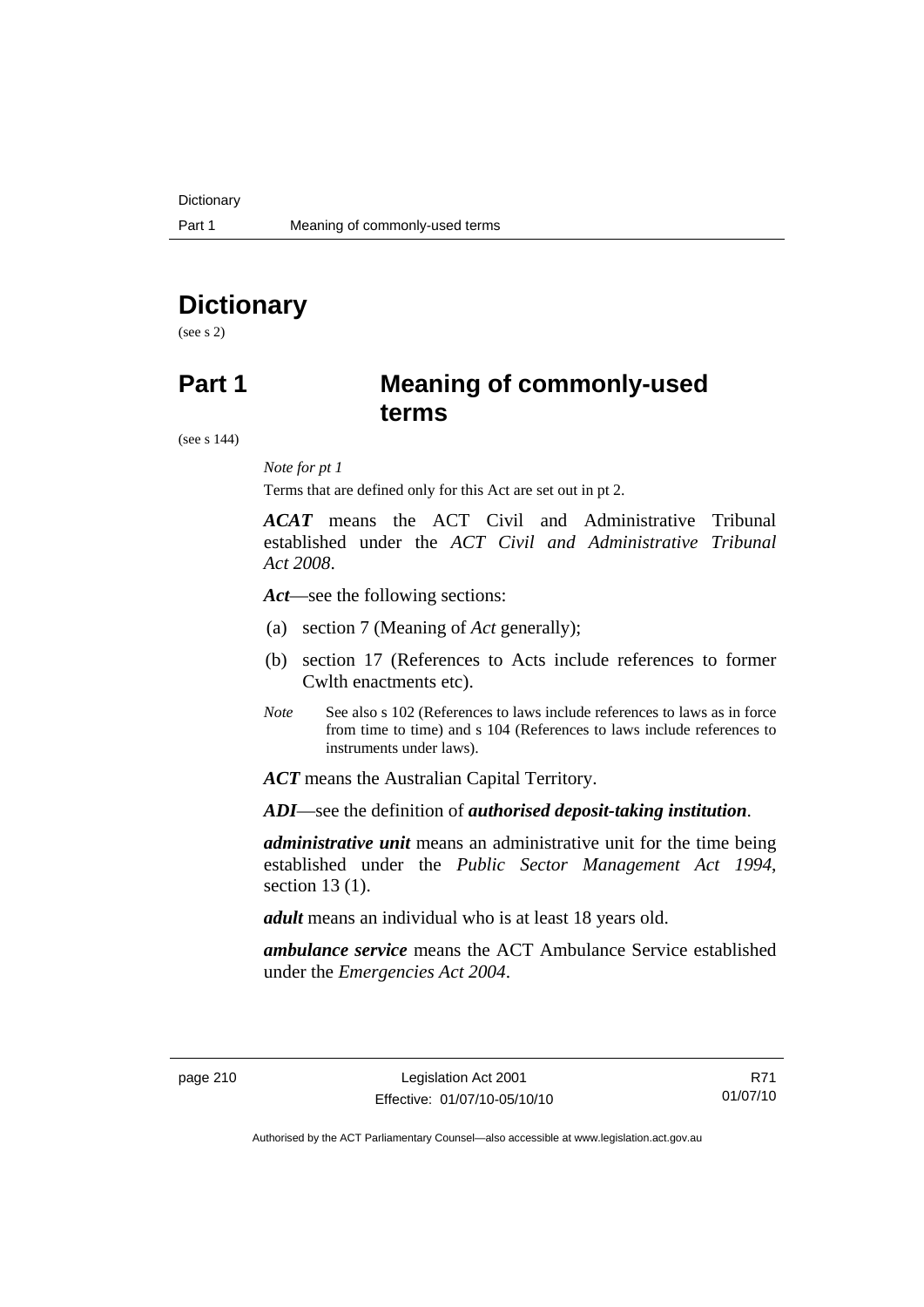*amend* includes—

- (a) for an Act or statutory instrument—omit, insert, substitute, renumber or relocate a provision of the Act or instrument; and
- (b) for an Act or statutory instrument (or a provision of it)—amend by implication; and
- (c) for a provision of an Act or statutory instrument—omit the provision (or a part of it), substitute another provision for the provision (or a part of it), renumber the provision (or a part of it) or relocate the provision (or a part of it); and
- (d) for any other instrument, a provision of an instrument or a decision—change or alter.

*appoint* includes reappoint.

*AS*—see section 164 (1) (References to Australian Standards etc).

*AS/NZS*—see section 164 (2) (References to Australian Standards etc).

*asset* includes property of any kind.

*Attorney-General* means the Minister designated Attorney-General by the Chief Minister, and includes a Minister authorised by the Chief Minister to act on behalf of the Attorney-General.

*auditor-general* means the Auditor-General for the Territory under the *Auditor-General Act 1996*.

*Australia* means the Commonwealth of Australia and, when used in a geographical sense, does not include an external territory.

*Australian driver licence* means an Australian driver licence under the *Road Transport (Driver Licensing) Act 1999*.

*Note Australian driver licence* is defined in that Act, dictionary to mean a driver licence of any kind issued under the law of the Commonwealth or a State or Territory. It includes a driver licence issued under ACT law (see also def *driver licence*).

R71 01/07/10 page 211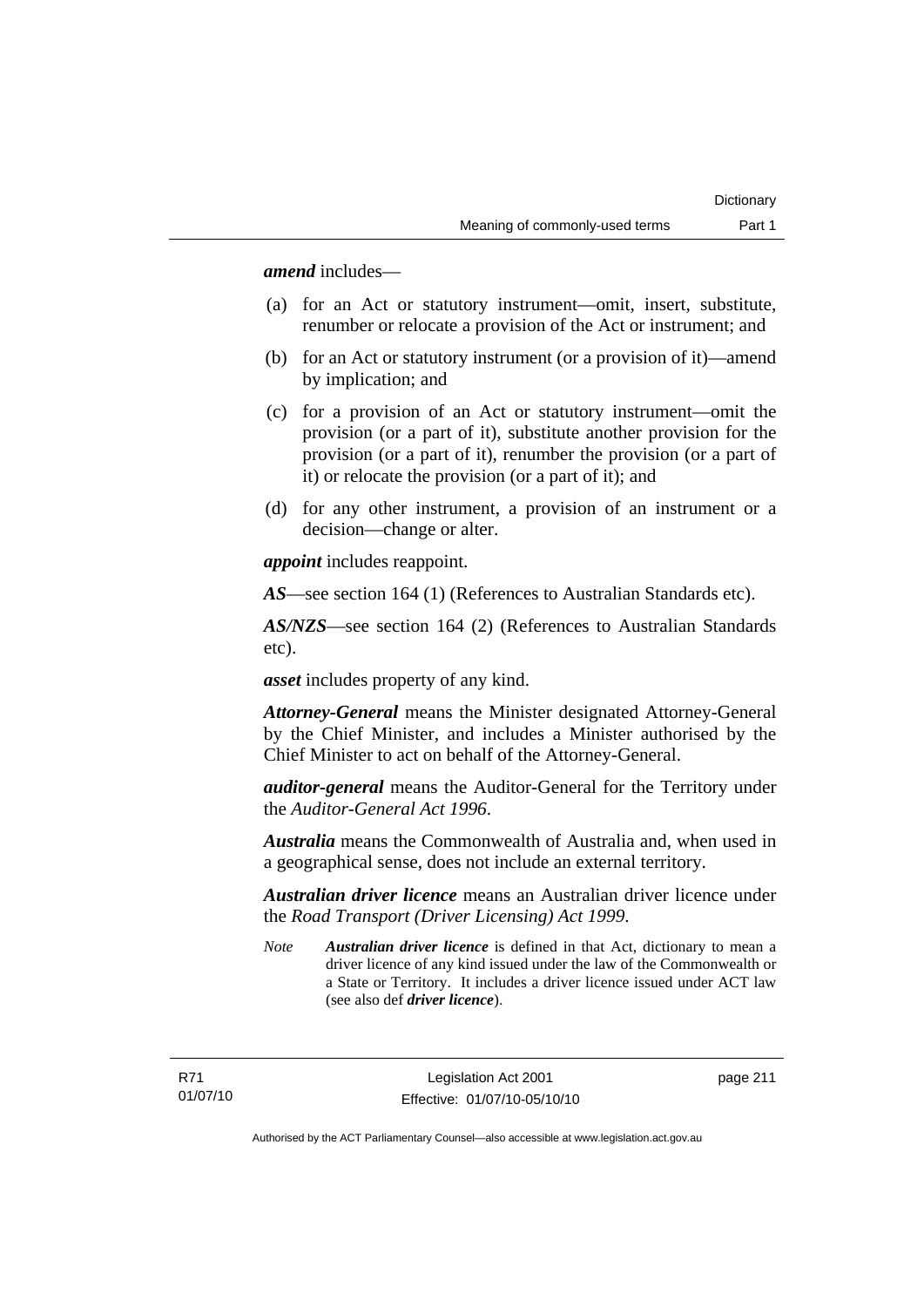*Australian/New Zealand Standard*—see section 164 (2) (References to Australian Standards etc).

*Australian Standard*—see section 164 (1) (References to Australian Standards etc).

*Australian statistician* means the Australian Statistician under the *Australian Bureau of Statistics Act 1975* (Cwlth).

*authorised deposit-taking institution* (or *ADI*) means an authorised deposit-taking institution under the *Banking Act 1959* (Cwlth).

*bank* means an authorised deposit-taking institution that is permitted under the *Banking Act 1959* (Cwlth) to assume or use—

- (a) the word 'bank', 'banker' or 'banking'; or
- (b) any other word (whether or not in English) similar in meaning to a word mentioned in paragraph (a).

*bankrupt or personally insolvent*—an individual is *bankrupt or personally insolvent* if the individual—

- (a) under the *Bankruptcy Act 1966* (Cwlth)—
	- (i) is bankrupt; or
	- (ii) is a party to a debt agreement as a debtor; or
	- (iii) is a party to a personal insolvency agreement as a debtor and the obligations created by the agreement remain undischarged; or
	- (iv) authorises a controlling trustee to control the individual's property, whether or not the individual has entered into a personal insolvency agreement as a debtor; or
- (b) has a status under a law of a foreign country substantially similar to an individual mentioned in paragraph (a); or
- (c) otherwise applies to take the benefit of any law for the relief of bankrupt or insolvent debtors.

R71 01/07/10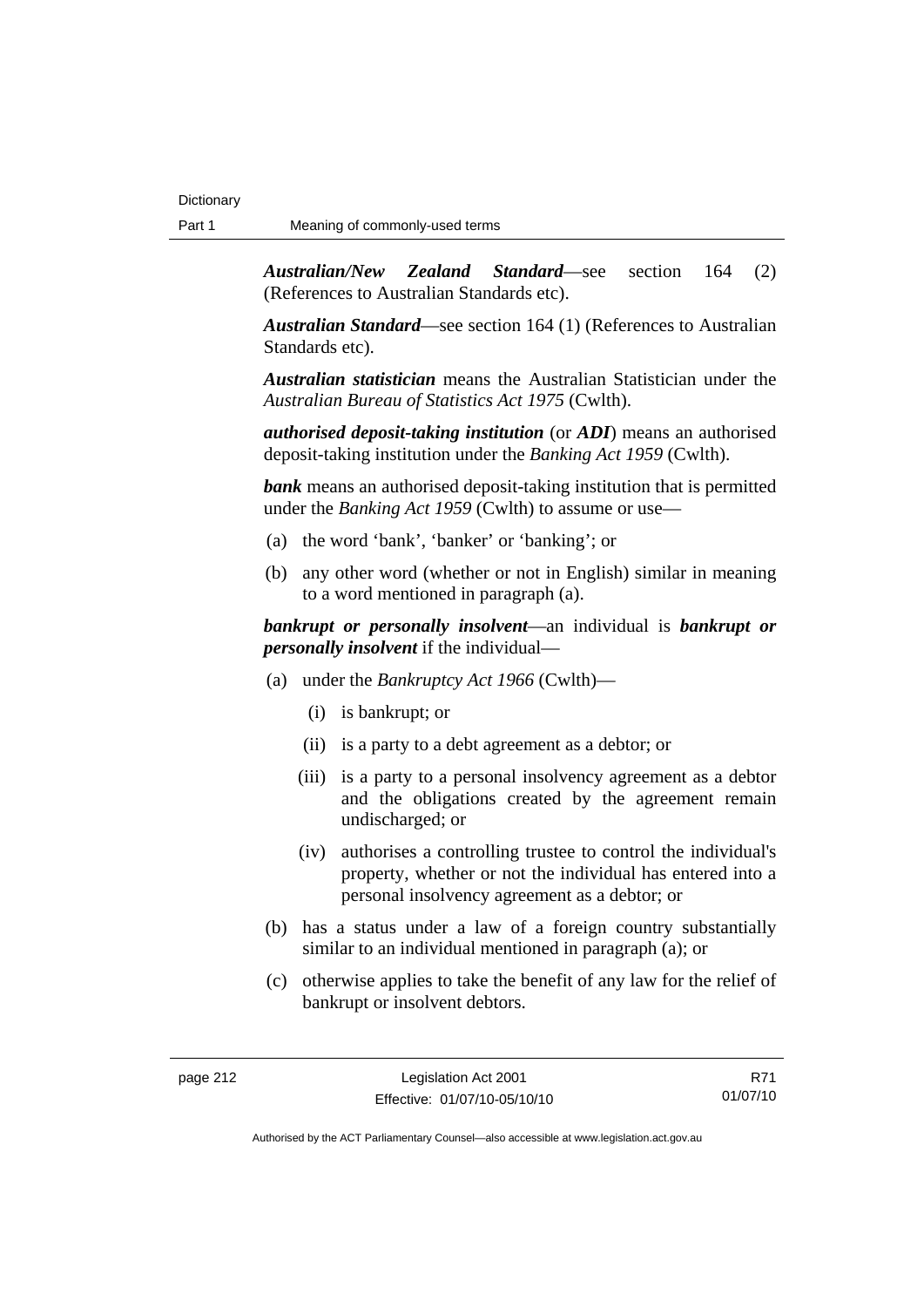*barrister* means a lawyer who practises as a barrister.

*body* includes any group of people joined together for a common purpose, whether or not incorporated.

#### **Examples**

- 1 a company
- 2 a statutory corporation, whether or not it has members
- 3 an association, club or society
- 4 a partnership
- 5 a joint venture
- 6 a corporation sole
- *Note* An example is part of the Act, is not exhaustive and may extend, but does not limit, the meaning of the provision in which it appears (see s 126 and s 132).

*breach* includes contravene.

*building code* means the building code under the *Building Act 2004*, section 136.

*Note* The building code is the Building Code of Australia, as amended from time to time by the Australian Building Codes Board and the Australian Capital Territory Appendix to the Building Code of Australia.

*building society* means an authorised deposit-taking institution that is permitted under the *Banking Act 1959* (Cwlth) to assume or use—

- (a) the term 'building society'; or
- (b) any other term (whether or not in English) similar in meaning.

*business day* means a day that is not—

- (a) a Saturday or Sunday; or
- (b) a public holiday or bank holiday in the ACT under the *Holidays Act 1958*.

*by* regulation includes under a regulation.

*Note* See also def *under*, in relation to an Act or statutory instrument.

page 213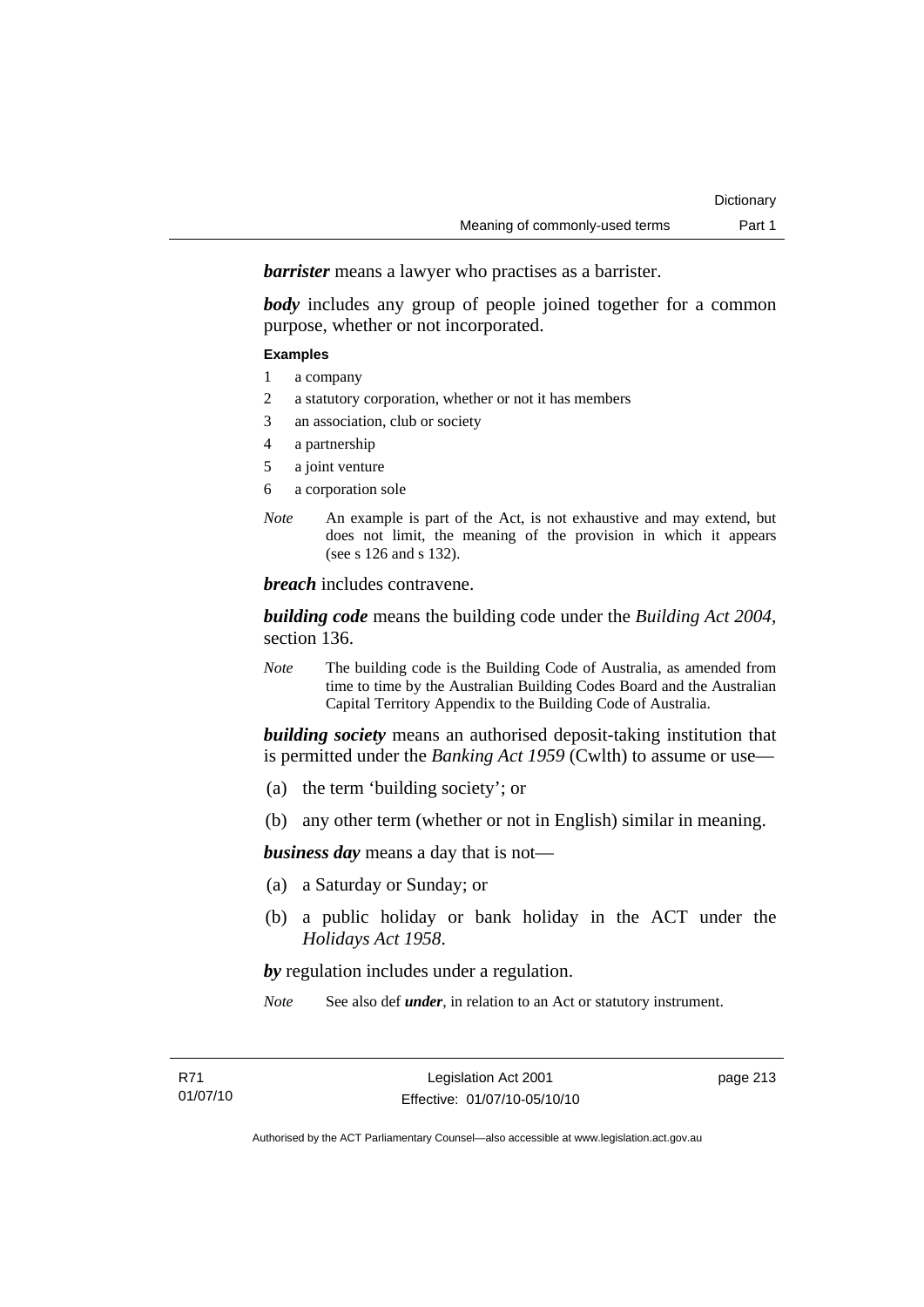*by-law*, in relation to an Act, means a by-law made or in force under the Act.

*calendar month* means a period beginning at the start of any day of a named month and ending—

- (a) at the end of the day before the corresponding day of the next named month; or
- (b) if there is no such corresponding day—at the end of the last day of the next named month.

#### **Examples**

- 1 The period beginning at the start of 5 July 2000 and ending at midnight on 4 August 2000 is a calendar month.
- 2 The period beginning at the start of 30 January 2001 and ending at midnight on 28 February 2001 is a calendar month. The calendar month ends on the last day of February because in that year February does not have a day corresponding to 29 January (because 2001 is not a leap year). If the period began at the start of 30 January 2004 (ie a leap year), the calendar month would end at midnight on 29 February 2004.
- *Note* An example is part of the Act, is not exhaustive and may extend, but does not limit, the meaning of the provision in which it appears (see s 126 and s 132).

*calendar year* means a period of 12 months beginning on 1 January.

*change* includes change by alteration, omission, substitution or addition.

*chief executive*—see section 163.

*chief health officer* means the Chief Health Officer under the *Public Health Act 1997*.

*Chief Justice* means the Chief Justice of the Supreme Court.

*Chief Magistrate* means the Chief Magistrate of the Magistrates Court.

*Chief Minister* means the Chief Minister for the Territory.

*Note* The Chief Minister is elected under the Self-Government Act, s 40.

page 214 Legislation Act 2001 Effective: 01/07/10-05/10/10

R71 01/07/10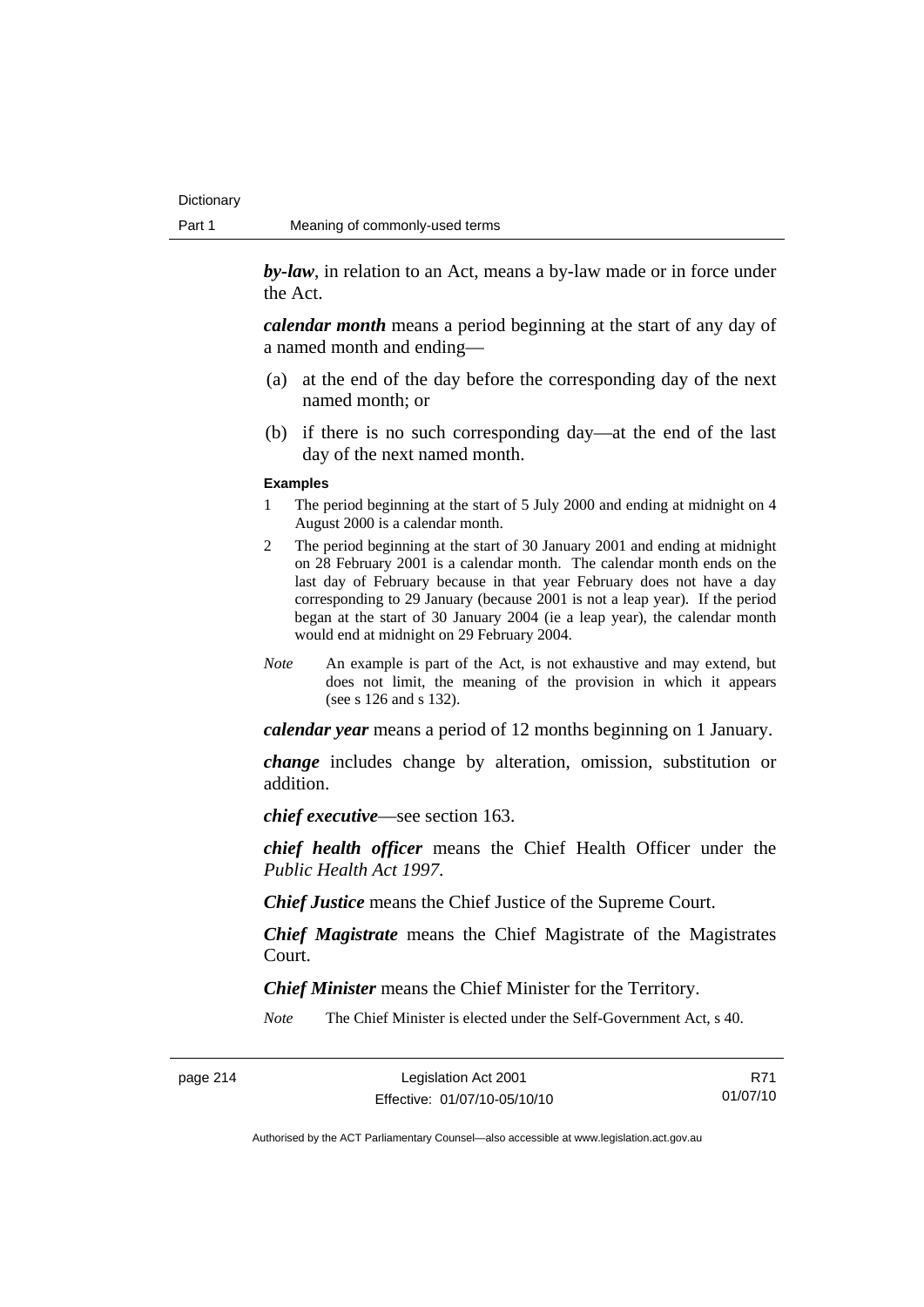*chief officer (ambulance service)* means the chief officer (ambulance service) under the *Emergencies Act 2004*.

*chief officer (fire brigade)* means the chief officer (fire brigade) under the *Emergencies Act 2004*.

*chief officer (rural fire service)* means the chief officer (rural fire service) under the *Emergencies Act 2004*.

*chief officer (SES)* means the chief officer (SES) under the *Emergencies Act 2004*.

*chief planning executive* means the Chief Planning Executive under the *Planning and Development Act 2007*.

*chief police officer* means the police officer responsible to the commissioner of police for the day-to-day administration and control of police services in the ACT.

*chief solicitor* means the chief solicitor under the *Government Solicitor Act 1989*.

*child*, if age rather than descendancy is relevant, means an individual who is under 18 years old.

*children and young people commissioner* means the Children and Young People Commissioner under the *Human Rights Commission Act 2005*.

*Childrens Court* means the Childrens Court under the *Magistrates Court Act 1930*, section 287.

*city area* means the area that was *the City Area* under the *City Area Leases Act 1936* (repealed).

*Note* See s 103 for the meaning of references to repealed laws.

*civil partner*—a person who is in a civil partnership with someone else is the *civil partner* of the other person.

*civil partnership* means a civil partnership under the *Civil Partnerships Act 2008*.

page 215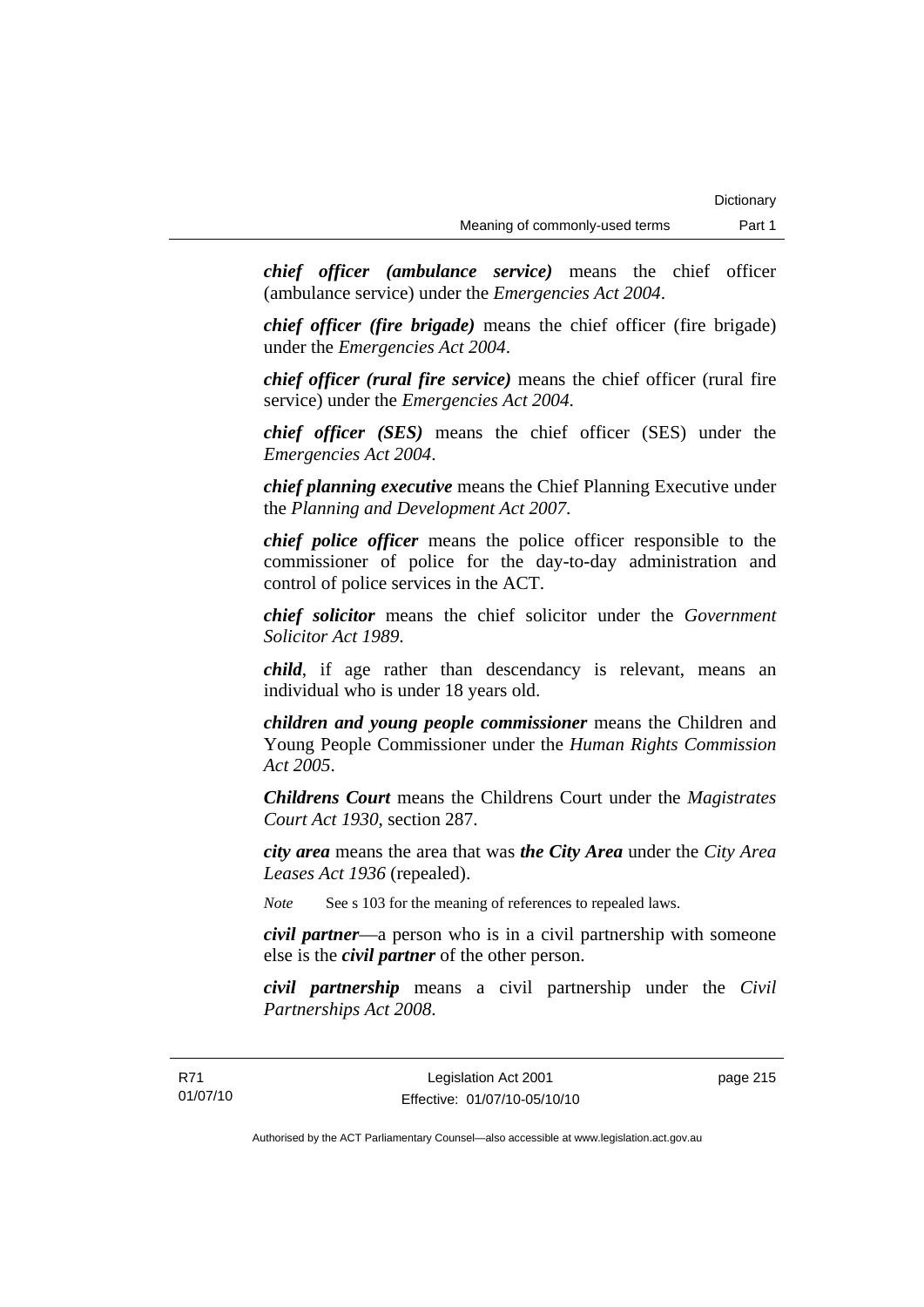*clerk*, in relation to the Legislative Assembly, means the Clerk of the Legislative Assembly.

*Note* The office of Clerk is established under the *Public Sector Management Act 1994*.

*commencement*, of an Act or statutory instrument—see section 80.

*commencement notice*—see section 11.

*commissioner for fair trading* means the Commissioner for Fair Trading of the Australian Capital Territory under the *Fair Trading (Consumer Affairs) Act 1973*.

*commissioner for public administration* means the Commissioner for Public Administration under *the Public Sector Management Act 1994*.

*commissioner for revenue* means the Commissioner for Australian Capital Territory Revenue under the *Taxation Administration Act 1999*.

*commissioner for the environment* means the Commissioner for the Environment under the *Commissioner for the Environment Act 1993.* 

*commissioner of police* means the Commissioner of Police of the Australian Federal Police.

*commit*, a person for trial, means—

- (a) to order that the person be remanded in custody until tried by the Supreme Court; or
- (b) to grant bail to the person to appear and be tried by the Supreme Court.

*Commonwealth* means the Commonwealth of Australia and, when used in a geographical sense, does not include an external territory.

*Commonwealth country* means a country that forms part of the Commonwealth of Nations, and includes a territory for the

R71 01/07/10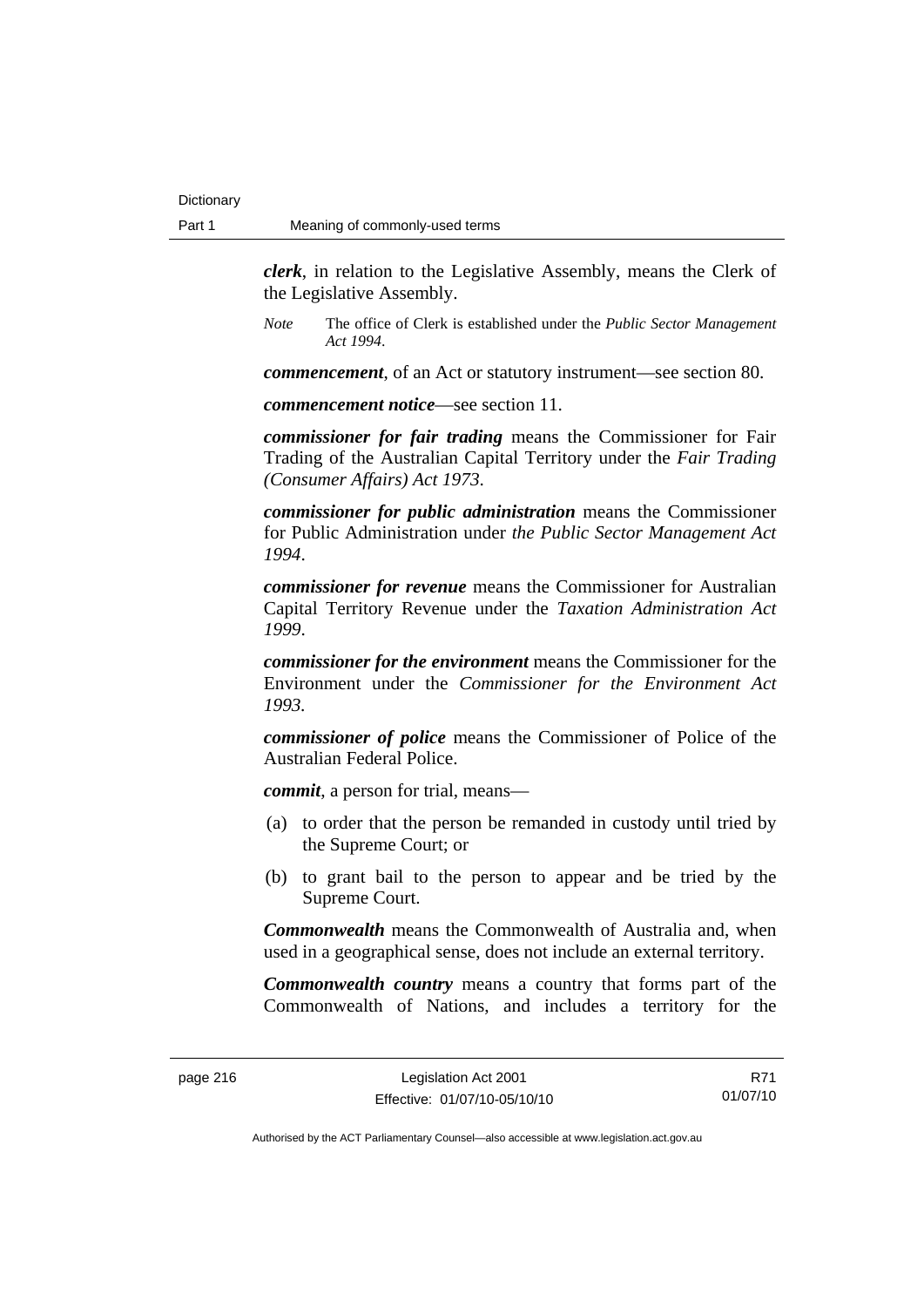international relations of which a Commonwealth country is responsible.

*Commonwealth DPP* means the Director of Public Prosecutions under the *Director of Public Prosecutions Act 1983* (Cwlth).

*Commonwealth gazette* means the *Commonwealth of Australia Gazette* or the *Australian Government Gazette*.

*Note* The *Australian Government Gazette* was published from 1 July 1973 to 30 June 1976.

*confer*, in relation to a function, includes impose.

*conservator of flora and fauna* means the Conservator of Flora and Fauna under the *Nature Conservation Act 1980*.

*construction occupations registrar* means the Australian Capital Territory Construction Occupations Registrar under the *Construction Occupations (Licensing) Act 2004*.

*Consumer Credit (Australian Capital Territory) Code* means the provisions applying because of the *Consumer Credit Act 1995*, section 4.

*Consumer Credit (Australian Capital Territory) Regulations* means the provisions applying because of the *Consumer Credit Act 1995*, section 5.

*contravene* includes fail to comply with.

*converted ordinance* means an enactment that was an ordinance immediately before self-government day.

*Coroner's Court* means the Coroner's Court under the *Coroners Act 1997*.

*corporation* includes a body politic or corporate.

*Corporations Act* means the *Corporations Act 2001* (Cwlth).

*correctional centre* means a correctional centre under the *Corrections Management Act 2007*.

page 217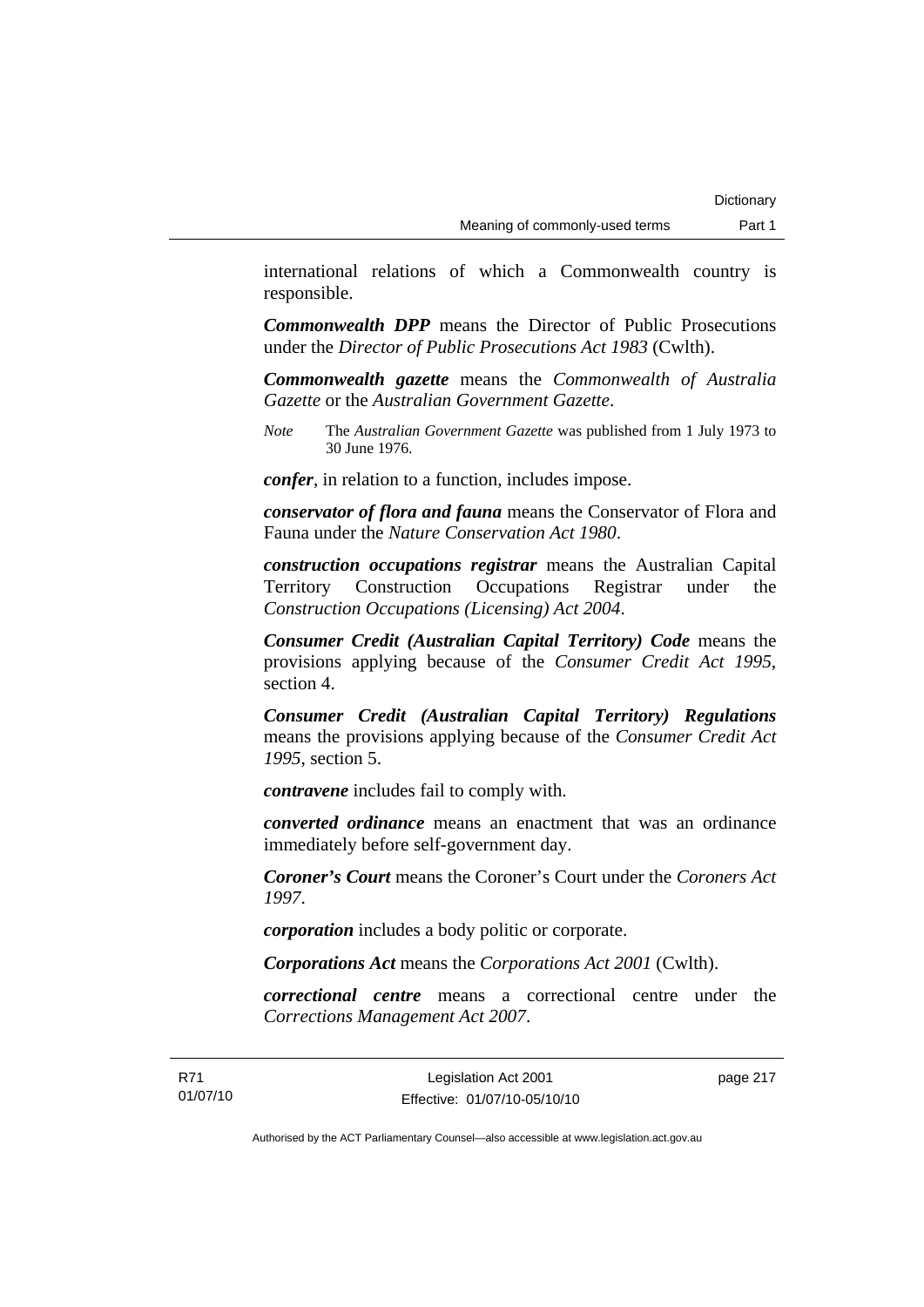*corrections officer* means a corrections officer under the *Corrections Management Act 2007*.

*Court of Appeal* means the Court of Appeal constituted under the *Supreme Court Act 1933*.

*court of summary jurisdiction* means the Magistrates Court.

*credit union* means an authorised deposit-taking institution that is permitted under the *Banking Act 1959* (Cwlth) to assume or use—

- (a) the term 'credit union'; or
- (b) any other term (whether or not in English) similar in meaning.

*Criminal Code* means the *Criminal Code 2002*.

*daily newspaper* means a daily newspaper circulating generally in the ACT.

*daylight* means the period in a day from sunrise to sunset.

*definition*—see section 130.

*dental prosthetist*—

- (a) means a person registered under the *Health Practitioner Regulation National Law (ACT)* to practise the health profession of dental prosthetist (other than as a student); and
- (b) for an activity, includes a person mentioned in paragraph (a) holding limited or provisional registration, to the extent that the person is allowed to do the activity under the person's registration.

*dental technician* means a person registered as a dental technician under the *Health Professionals Act 2004*.

### *dentist*—

 (a) means a person registered under the *Health Practitioner Regulation National Law (ACT)* to practise the health profession of dentist (other than as a student); and

R71 01/07/10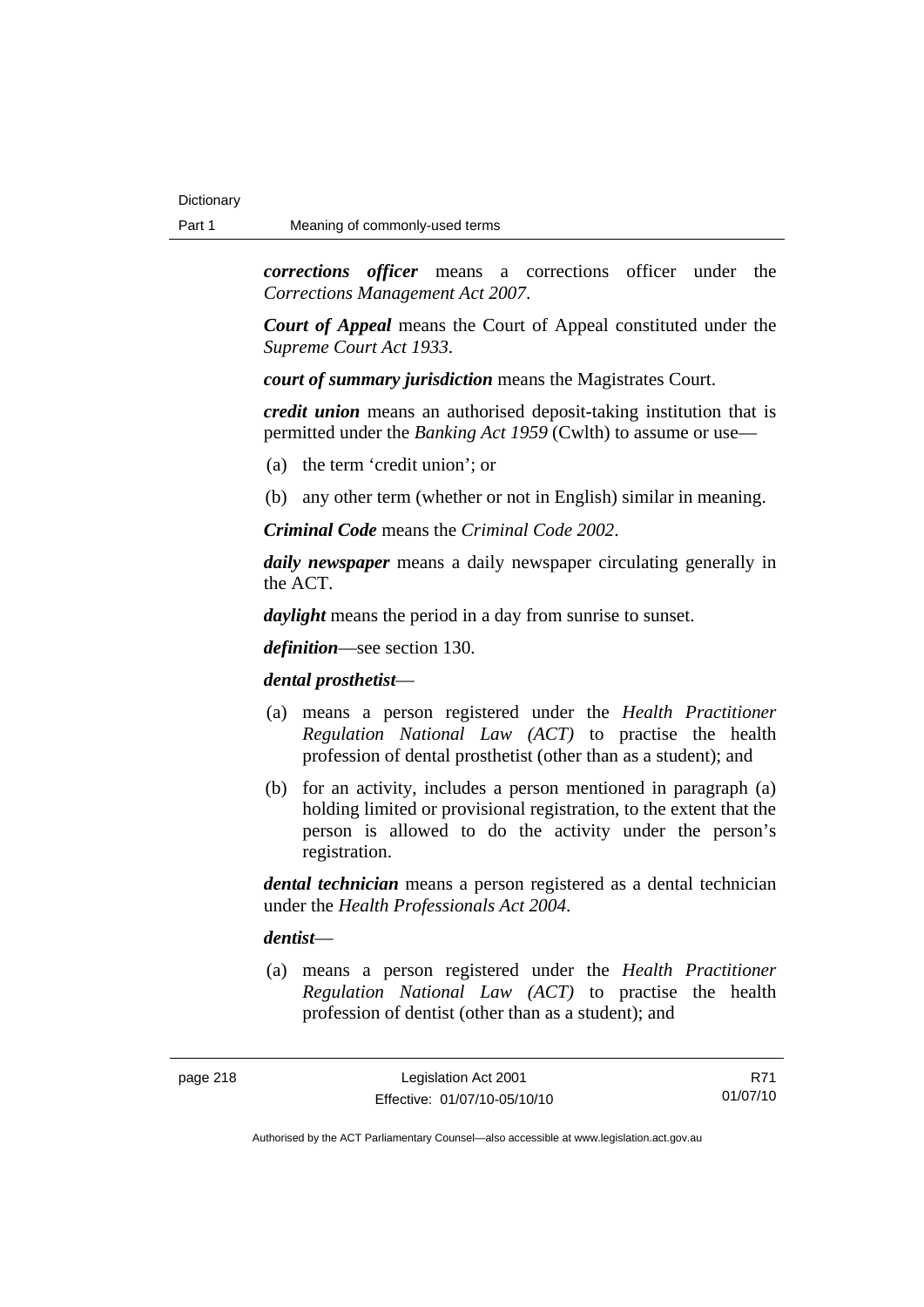(b) for an activity, includes a person mentioned in paragraph (a) holding limited or provisional registration, to the extent that the person is allowed to do the activity under the person's registration.

*Deputy Speaker* means the Deputy Presiding Officer of the Legislative Assembly.

*Note* The Deputy Presiding Officer is elected under the Self-Government Act, s 21 (2).

*designation*, of a position under the *Public Sector Management Act 1994*, includes a designation given under that Act.

*detention place*—see the *Children and Young People Act 2008*, section 142.

*director of public prosecutions* **(**or *DPP***)** means the Director of Public Prosecutions under the *Director of Public Prosecutions Act 1990*.

*disability and community services commissioner* means the Disability and Community Services Commissioner under the *Human Rights Commission Act 2005*.

*disallowable instrument*—see section 9.

*discrimination commissioner* means the Discrimination Commissioner under the *Human Rights Commission Act 2005*.

## *doctor*—

- (a) means a person registered under the *Health Practitioner Regulation National Law (ACT)* to practise in the medical profession (other than as a student); and
- (b) for an activity, includes a person mentioned in paragraph (a) holding limited or provisional registration, to the extent that the person is allowed to do the activity under the person's registration.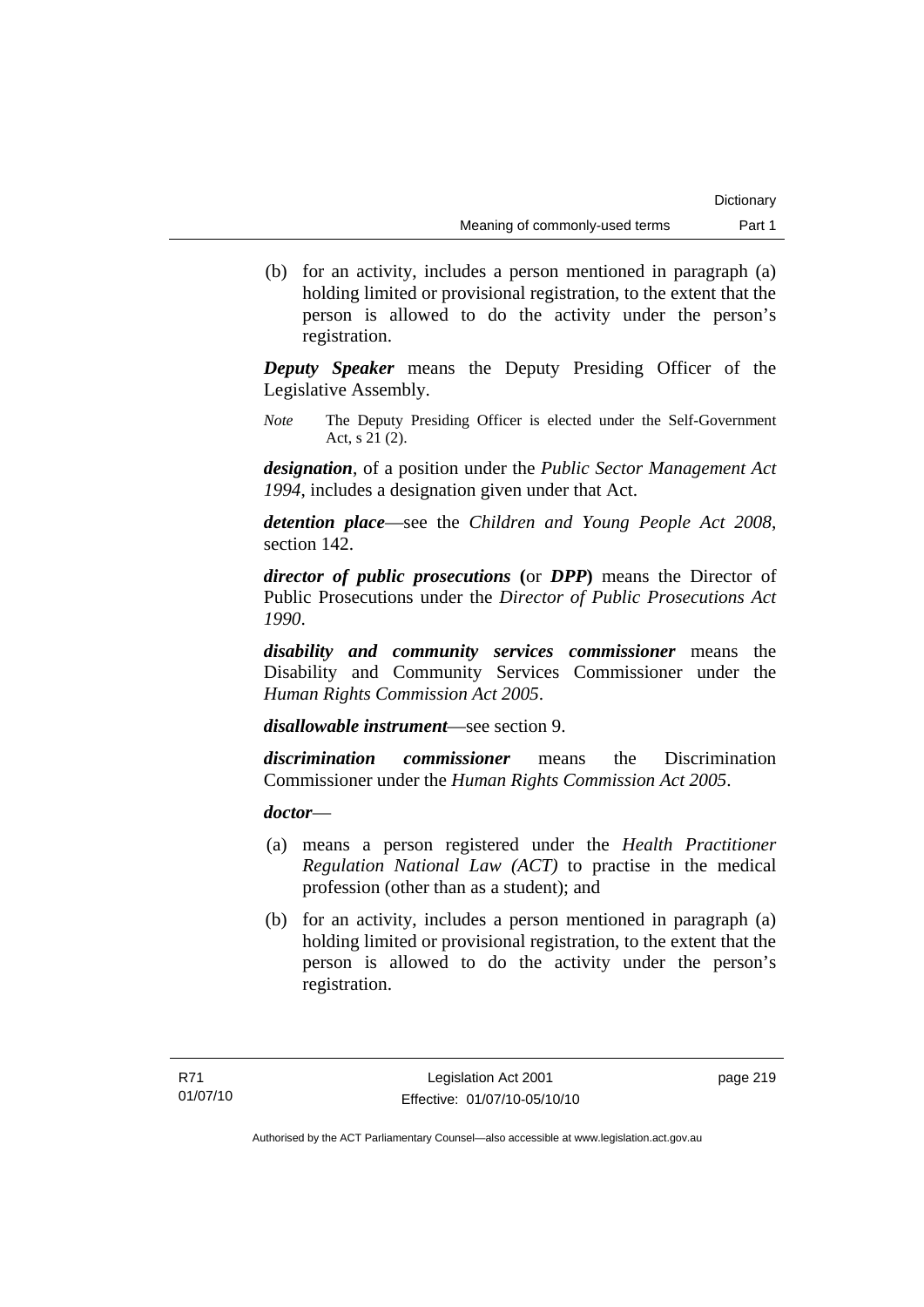*document* means any record of information, and includes—

- (a) anything on which there is writing; or
- (b) anything on which there are figures, marks, numbers, perforations, symbols or anything else having a meaning for people qualified to interpret them; or
- (c) anything from which images, sounds, messages or writings can be produced or reproduced, whether with or without the aid of anything else; or
- (d) a drawing, map, photograph or plan.

*domestic partner*—see section 169 (1).

*domestic partnership*—see section 169 (2).

*DPP*—see the definition of *director of public prosecutions*.

*driver licence* means a driver licence under the *Road Transport (Driver Licensing) Act 1999*.

*Note Driver licence* is defined in that Act, dictionary to mean a driver licence of any kind issued under that Act (see also def *Australian driver licence*).

*electoral commission* means the Australian Capital Territory Electoral Commission established under the *Electoral Act 1992*.

*electoral commissioner* means the Electoral Commissioner under the *Electoral Act 1992*.

*emergency service* means the ambulance service, the fire brigade, the rural fire service or the SES.

*emergency services commissioner* means the ACT Emergency Services Commissioner under the *Emergencies Act 2004*.

*enactment*, of an Act—see section 29 (References to *enactment* or *passing* of Acts).

R71 01/07/10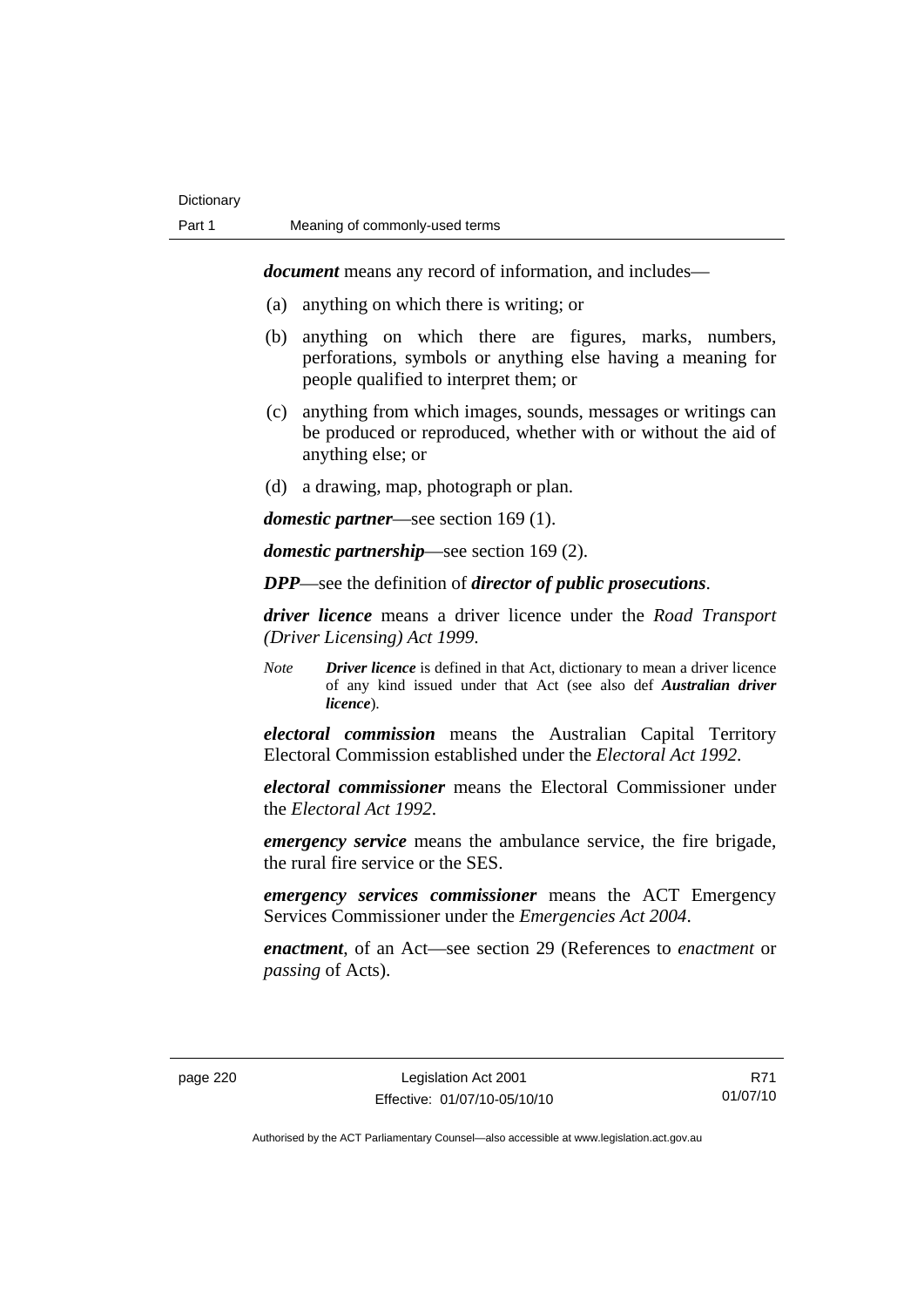### *enrolled nurse*—

- (a) means a person registered under the *Health Practitioner Regulation National Law (ACT)*—
	- (i) to practise in the nursing and midwifery profession (other than as a student); and
	- (ii) in the enrolled nurses (division 2) division; and
- (b) for an activity, includes a person mentioned in paragraph (a) holding limited or provisional registration, to the extent that the person is allowed to do the activity under the person's registration.

*entity* includes an unincorporated body and a person (including a person occupying a position).

*environment protection authority* means the Environment Protection Authority established under the *Environment Protection Act 1997*.

*establish* includes constitute and continue in existence.

*estate* includes any charge, claim, demand, easement, encumbrance, lien, right and title, whether at law or in equity.

*Executive* means the Australian Capital Territory Executive.

*Note* The Executive is established by the Self-Government Act, s 36.

*exercise* a function includes perform the function.

*expire* includes lapse or otherwise cease to have effect.

*external territory* means a Commonwealth territory, other than an internal territory.

*fail* includes refuse.

*Federal Court* means the Federal Court of Australia.

*file* includes lodge.

*financial year* means a period of 12 months beginning on 1 July.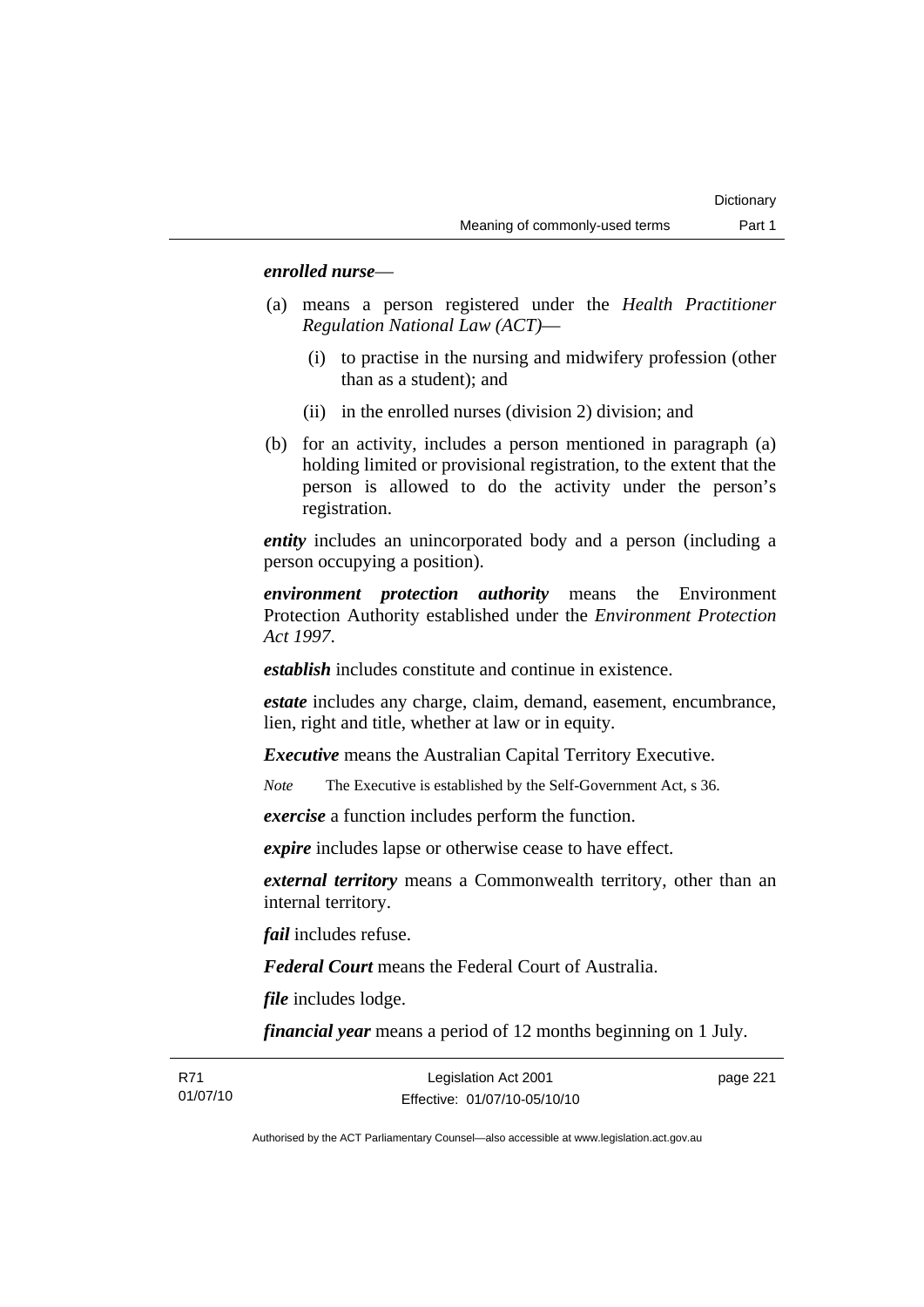*fire brigade* means the ACT Fire Brigade established under the *Emergencies Act 2004*.

*for*, in relation to an Act or statutory instrument, includes for the purposes of the Act or statutory instrument.

*Note* Under s 7 (3) and s 13 (3) a reference to an Act or statutory instrument includes a reference to a provision of an Act or statutory instrument.

*foreign country* means a country (whether or not an independent sovereign country) outside Australia and the external territories, and includes a state, province or other part of such a country.

*former NSW Act* means an Act corresponding to a NSW Act mentioned in schedule 1.

- *Note 1* The *Crimes Act 1900* is taken to have been enacted by the Legislative Assembly because of the *Crimes Legislation (Status and Citation) Act 1992*. The 1992 Act was repealed by the *Law Reform (Miscellaneous Provisions) Act 1999*, but its previous operation was saved (see s 5 (2)).
- *Note 2* The other former NSW Acts are taken to have been enacted by the Legislative Assembly because of the *Interpretation Act 1967*, s 65. Section 65 has expired, but its previous operation was saved (see s 65 (3)).

*former UK Act* means an Act corresponding to a UK Act mentioned in schedule 1.

*Note* Former UK Acts are also taken to have been enacted by the Legislative Assembly because of the *Interpretation Act 1967*, s 65. Section 65 has expired, but its previous operation was saved (see s 65 (3)).

*found guilty*, of an offence, includes—

- (a) having an order made for the offence under the *Crimes (Sentencing) Act 2005*, section 17 (Non-conviction orders general); and
- (b) having the offence taken into account under the *Crimes (Sentencing) Act 2005*, section 57 (Outstanding additional offences taken into account in sentencing).

*function* includes authority, duty and power.

page 222 Legislation Act 2001 Effective: 01/07/10-05/10/10

R71 01/07/10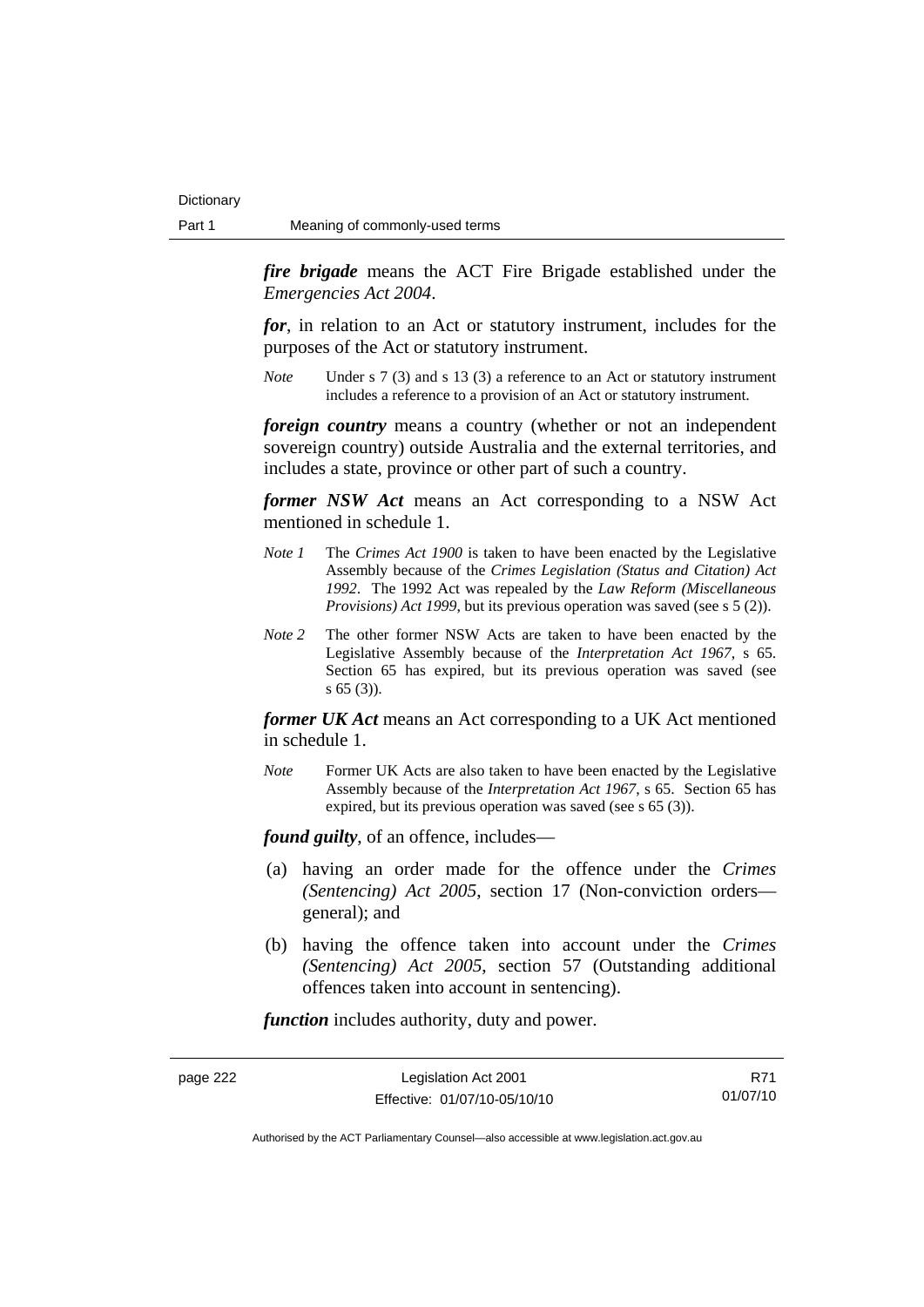*gambling and racing commission* means the Gambling and Racing Commission established under the *Gambling and Racing Control Act 1999*.

*gazette* means—

- (a) the Australian Capital Territory Gazette; or
- (b) for a notice or other information that must or may be notified or published in the gazette under the *Public Sector Management Act 1994*—an internet site approved by the commissioner for public administration.

*give*, in relation to a function, includes impose.

*government printer* includes anyone printing for or by the authority of the Executive.

*government solicitor* means the Government Solicitor under the *Government Solicitor Act 1989*.

*Governor* means—

- (a) for a State (other than the Northern Territory)—the Governor of the State, and includes a person administering the Government of the State; or
- (b) for the Northern Territory—the Administrator of the Northern Territory, and includes a person administering the Government of the Northern Territory.

*Governor-General* means the Governor-General of the Commonwealth, and includes a person administering the Government of the Commonwealth.

*GST*—see the *A New Tax System (Goods and Services Tax) Act 1999* (Cwlth), dictionary.

*health practitioner* means a person registered under the *Health Practitioner Regulation National Law (ACT)* to practise a health profession (other than as a student).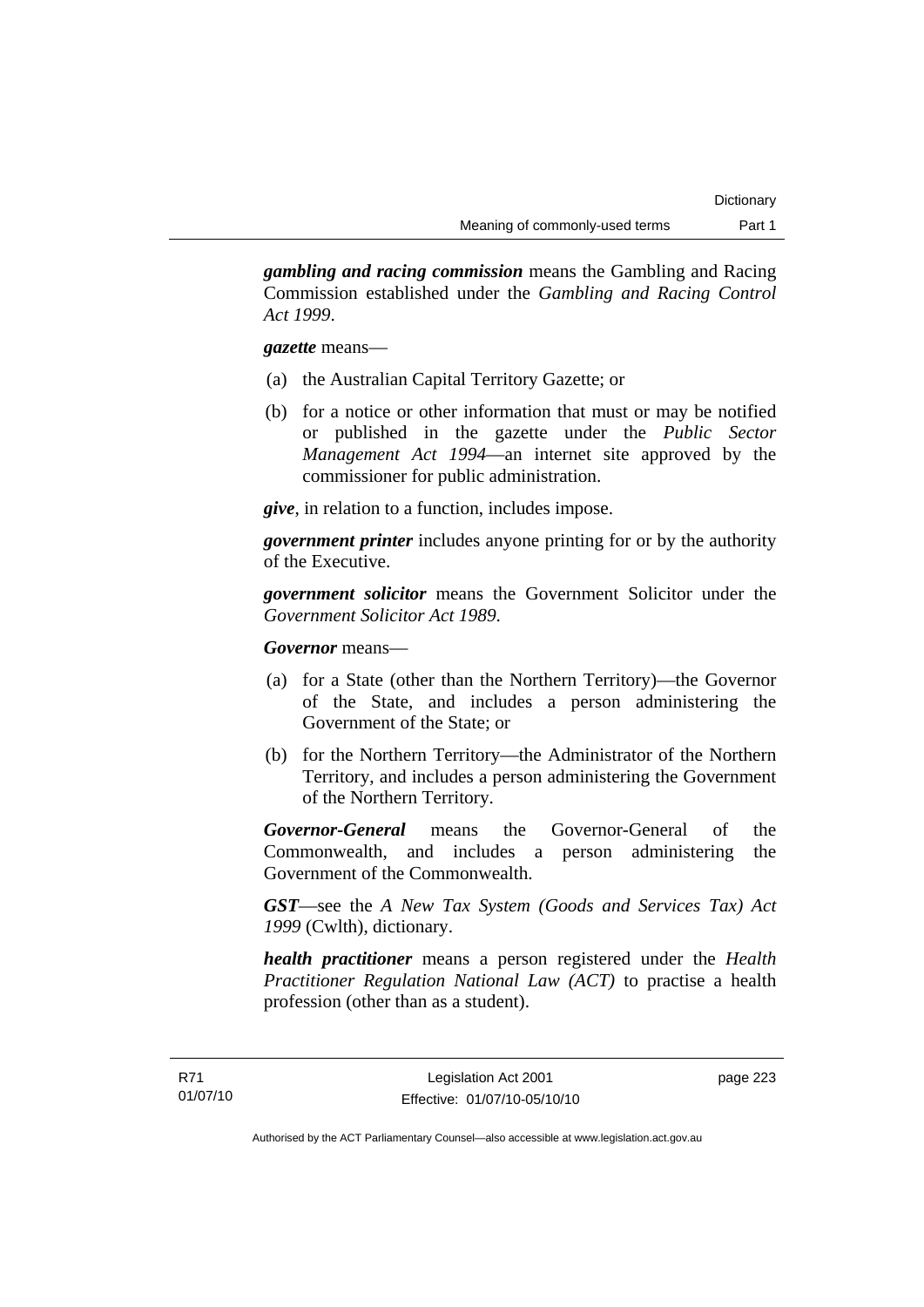*Health Practitioner Regulation National Law (ACT)* means the provisions applying because of the *Health Practitioner Regulation National Law (ACT) Act 2010*, section 6 (Application of Health Practitioner Regulation National Law).

*health services commissioner* means the Health Services Commissioner under the *Human Rights Commission Act 2005*.

*heritage council* means the Australian Capital Territory Heritage Council under the *Heritage Act 2004*.

*heritage register* means the heritage register under the *Heritage Act 2004*.

*High Court* means the High Court of Australia.

*Note* The High Court is established by the Commonwealth Constitution, s 71 and provided for under the *High Court of Australia Act 1979* (Cwlth).

*home address*, for an individual, means the address of the place where the individual usually lives.

*housing commissioner* means the Commissioner for Social Housing under the *Housing Assistance Act 2007*.

*human rights commission* means the Human Rights Commission established under the *Human Rights Commission Act 2005*.

*human rights commissioner* means the Human Rights Commissioner under the *Human Rights Commission Act 2005*.

*Imperial Act* means an Act of the United Kingdom Parliament.

*independent competition and regulatory commission* means the Independent Competition and Regulatory Commission for the Australian Capital Territory established under the *Independent Competition and Regulatory Commission Act 1997*.

*indictable offence*—see section 190.

*indictment* includes information.

*individual* means a natural person.

page 224 Legislation Act 2001 Effective: 01/07/10-05/10/10

R71 01/07/10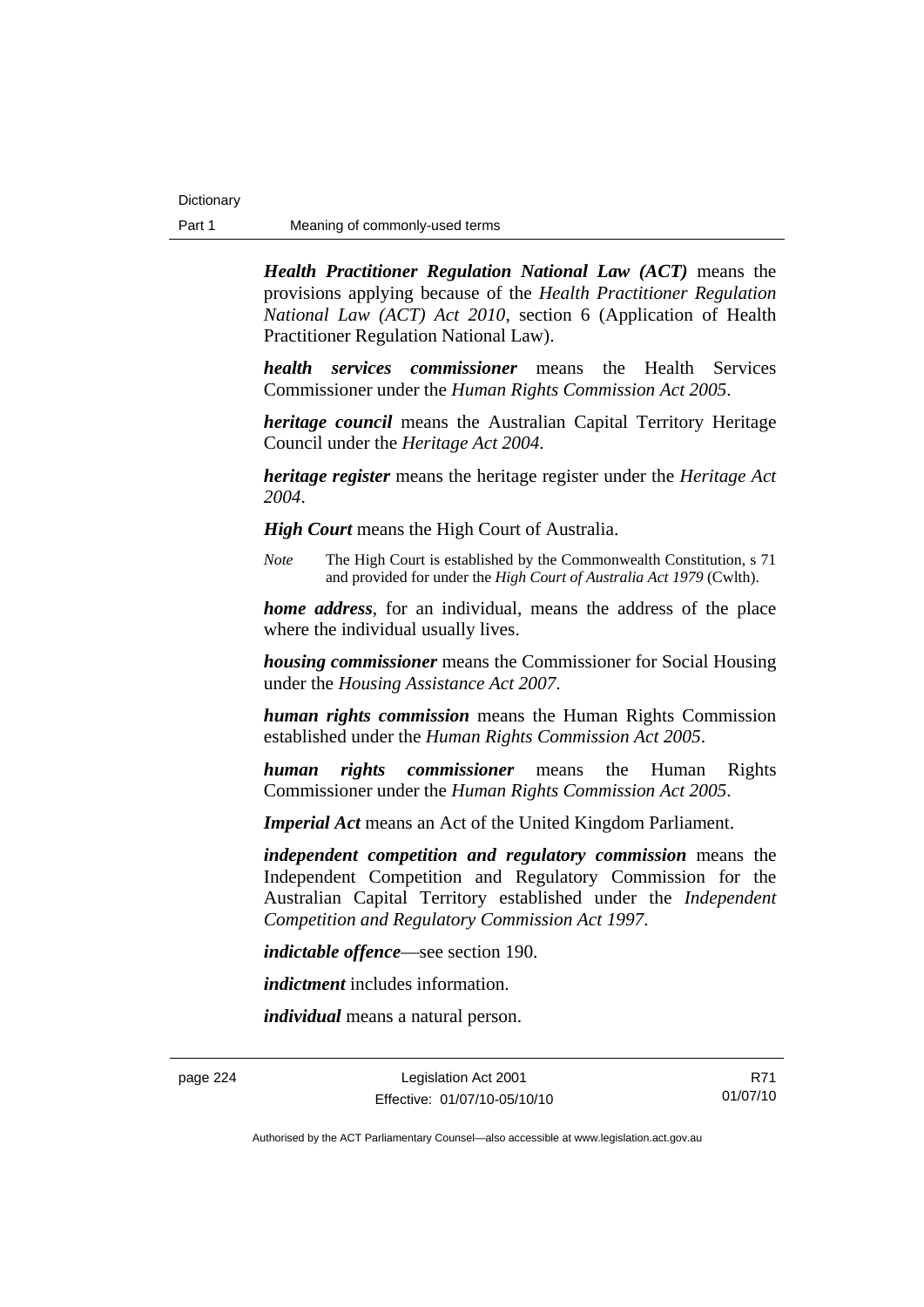*infringement notice* includes an infringement notice under the *Magistrates Court Act 1930* or the *Road Transport (General) Act 1999*.

*in relation to* includes the following:

- (a) in respect of;
- (b) with respect to;
- (c) in connection with;
- (d) in regard to;
- (e) with reference to;
- (f) relating to;
- (g) for or with respect to.

*institute of technology* means the Canberra Institute of Technology under the *Canberra Institute of Technology Act 1987*.

*instrument*—see section 14.

*interest*, in relation to land or other property, means—

- (a) a legal or equitable estate in the land or other property; or
- (b) a right, power or privilege over, or in relation to, the land or other property.

*internal territory* means the Australian Capital Territory, the Jervis Bay Territory or the Northern Territory.

*intersex person*—see section 169B.

*Jervis Bay Territory* means the Territory accepted by the Commonwealth under the *Jervis Bay Territory Acceptance Act 1915* (Cwlth).

*Note* The Jervis Bay Territory is described in the agreement set out in that Act, sch.

page 225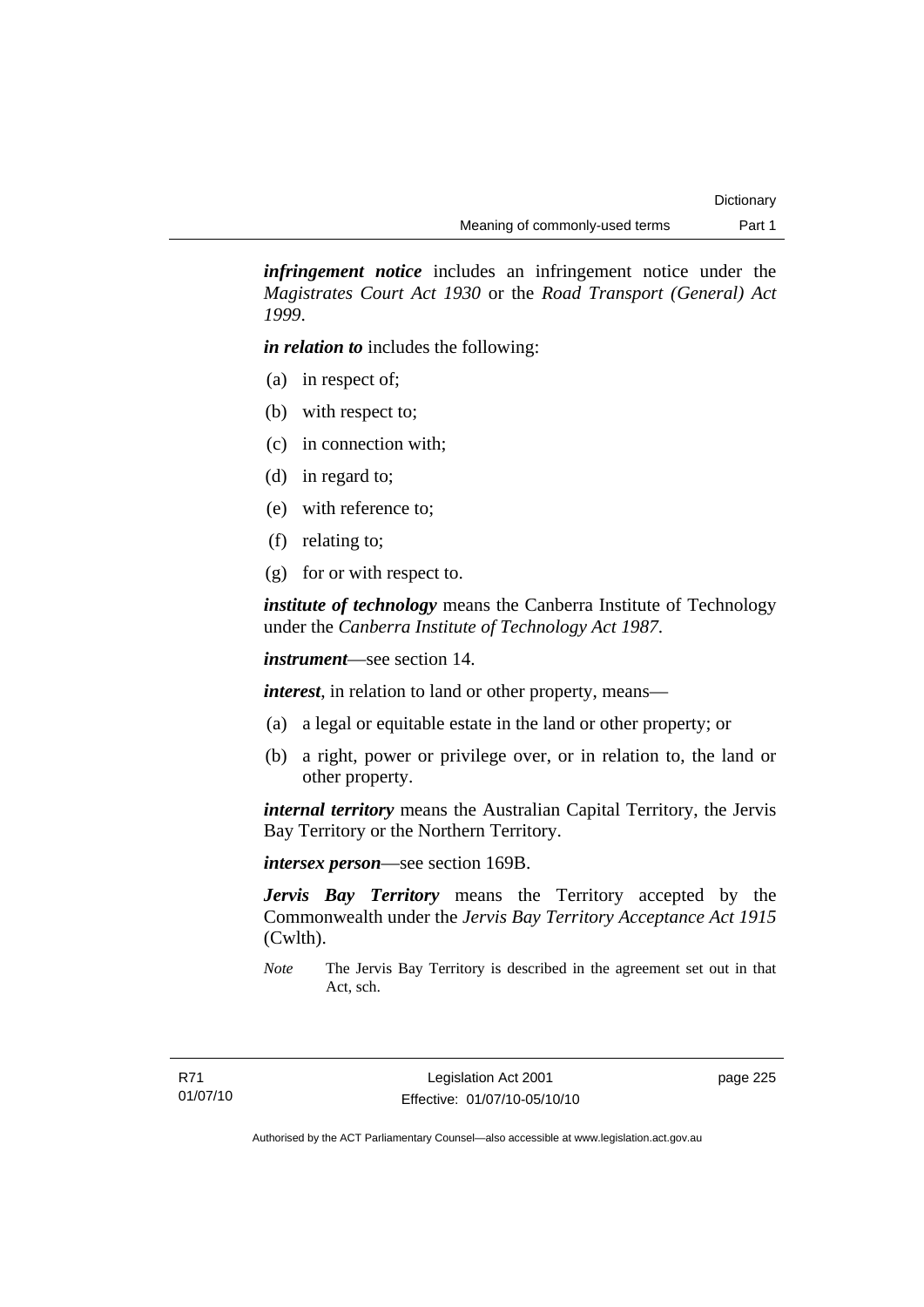*judge* means a resident judge, additional judge or acting judge under the *Supreme Court Act 1933*.

*Lake Burley Griffin* means Lake Burley Griffin as defined in the *Lakes Act 1976*.

*Lake Ginninderra* means Lake Ginninderra as defined in the *Lakes Act 1976*.

*land* includes messuages, tenements and hereditaments, corporeal or incorporeal, of any tenure or description, whatever the interest in the land.

*Note* A number of the terms mentioned in the definition of *land* have a technical meaning at law. A *messuage* is a house together with its gardens, orchards and outbuildings. The term *tenement* signifies land capable of being held in freehold. *Hereditament* refers to real property that can be inherited. Hereditaments may be *corporeal*, that is, tangible things such as lands and buildings, or *incorporeal*, that is, intangible rights attaching to land such as rents, easements, tithes and profits a prendre. (Profits a prendre are the right to take some product of, or part of the soil from, the land of someone else.)

*land development agency* means the Land Development Agency established under the *Planning and Development Act 2007*.

*law*, of the Territory, means—

- (a) an Act; or
- (b) a subordinate law; or
- (c) any other statutory instrument of a legislative nature; or
- (d) the common law.

*lawyer* means a legal practitioner.

*legal aid commission* means the Legal Aid Commission (A.C.T.) established under the *Legal Aid Act 1977*.

*legal practitioner* means a person who is admitted to the legal profession under the *Legal Profession Act 2006* or a law that is a corresponding law for that Act.

| page 226 |  |
|----------|--|
|----------|--|

R71 01/07/10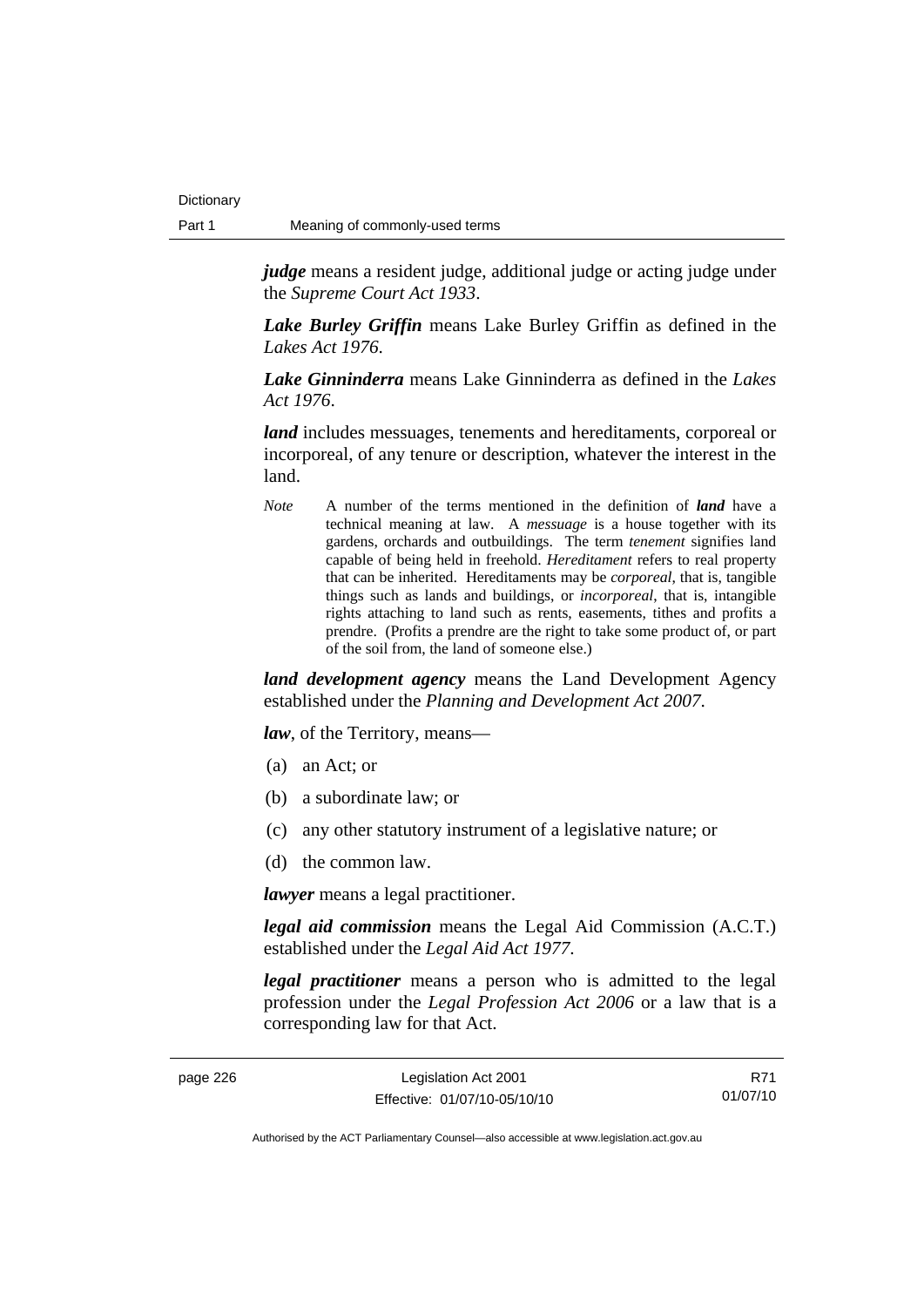*Legislation Act* means the *Legislation Act 2001*.

*Legislative Assembly* means the Legislative Assembly for the Australian Capital Territory.

*Note* The Assembly is established by the Self-Government Act, s 8 (1).

*legislative instrument*—see section 12.

*liability* means any liability or obligation (whether liquidated or unliquidated, certain or contingent, or accrued or accruing).

*magistrate* means a Magistrate under the *Magistrates Court Act 1930*.

*Magistrates Court* means the Magistrates Court established under the *Magistrates Court Act 1930*.

*make* an instrument includes issue and grant the instrument.

*making*, of a statutory instrument, means the signing, sealing, approval or other endorsement of the instrument by the entity authorised or required to make it.

*master*, in relation to the Supreme Court, means the Master of the Supreme Court.

*Note* The office of master is established under the *Supreme Court Act 1933*.

*may*—see section 146.

*medical practitioner* means a doctor.

*midnight*, in relation to a particular day, means the time when the day ends.

## *midwife*—

 (a) means a person registered under the *Health Practitioner Regulation National Law (ACT)* to practise in the nursing and midwifery profession as a midwife (other than as a student); and

page 227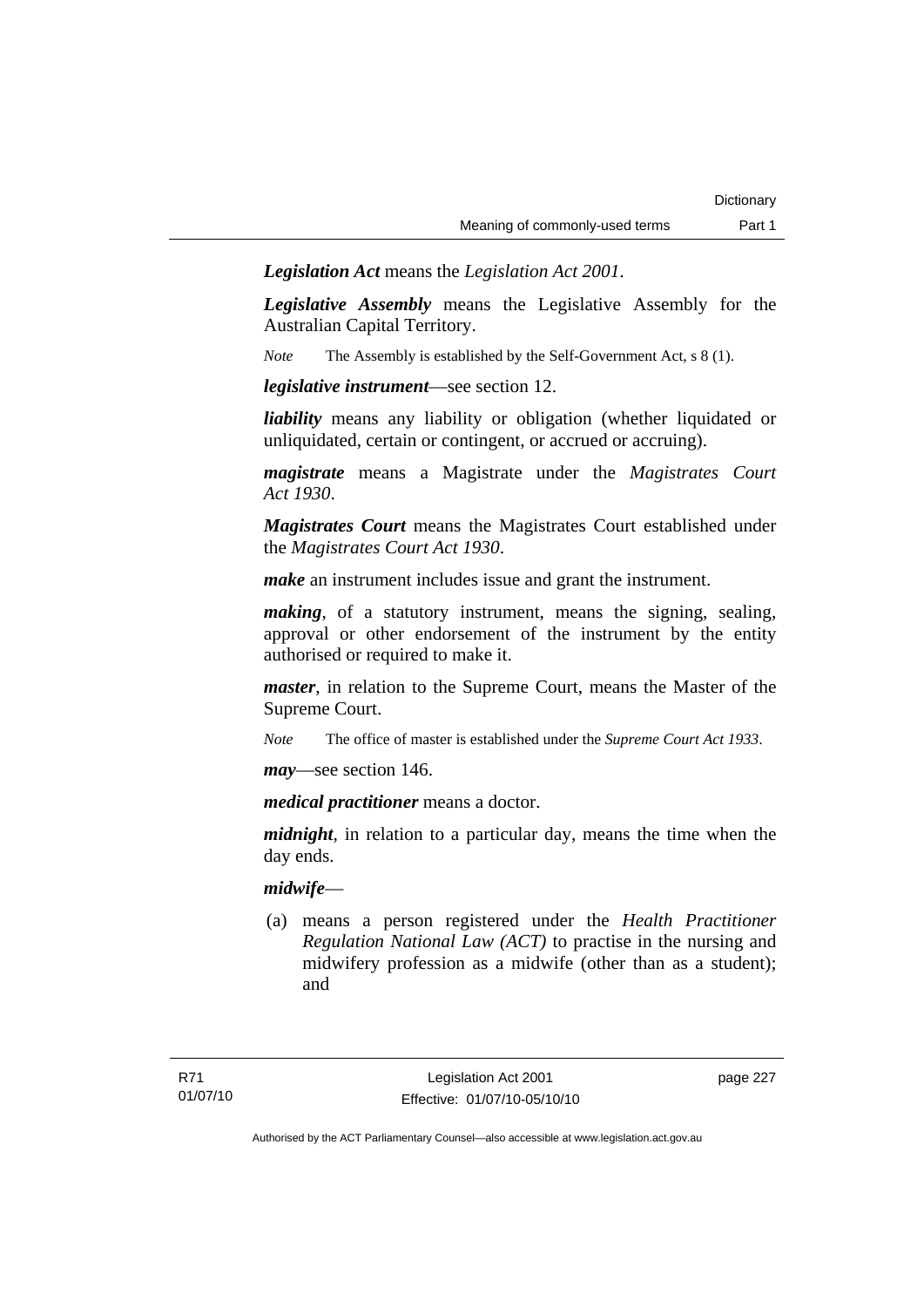(b) for an activity, includes a person mentioned in paragraph (a) holding limited or provisional registration, to the extent that the person is allowed to do the activity under the person's registration.

*Minister*—see section 162.

*modification* includes modification by alteration, omission, substitution and addition.

*month* means calendar month.

*must*—see section 146.

*name* includes—

- (a) for an Act—the Act's short title; and
- (b) for an instrument—the instrument's citation; and
- (c) for a position—the position's title or designation.

*named month* means one of the 12 months of the year.

*national capital authority* means the National Capital Authority established under the *Australian Capital Territory (Planning and Land Management) Act 1988* (Cwlth).

*national capital plan* means the National Capital Plan under the *Australian Capital Territory (Planning and Land Management) Act 1988* (Cwlth).

*National Gas (ACT) Law* means the provisions applying because of the *National Gas (ACT) Act 2008*, section 8 (Application in the ACT of National Gas Law).

*National Gas (ACT) Regulation* means the provisions applying because of the *National Gas (ACT) Act 2008*, section 9 (Application in the ACT of regulations under National Gas Law).

R71 01/07/10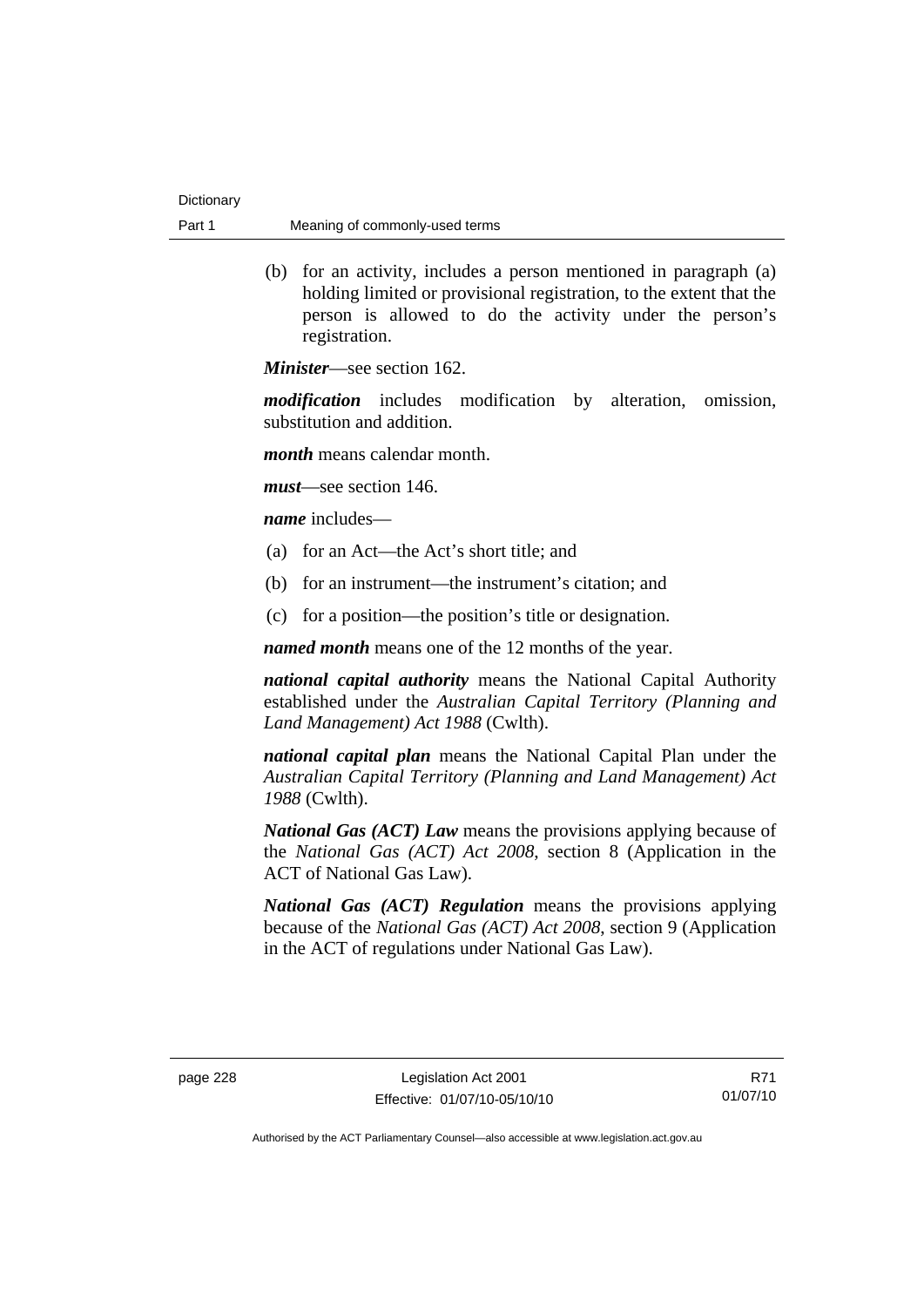*national land* means National Land under the *Australian Capital Territory (Planning and Land Management) Act 1988* (Cwlth).

*Note* If an area of land in the ACT is, or is intended to be, used by or on behalf of the Commonwealth, it may be declared National Land under the *Australian Capital Territory (Planning and Land Management) Act 1988* (Cwlth), s 27.

*night* means the period between sunset on one day and sunrise on the next day.

*Northern Territory* means the Northern Territory of Australia.

*notifiable instrument*—see section 10.

### *notification*—

- (a) of an Act—see section 30; and
- (b) of a legislative instrument—see section 63.

*notification day*, for an Act or statutory instrument, means the day the Act or instrument is notified.

*NSW Act* means an Act of the New South Wales Parliament.

*NSW correctional centre* means a correctional centre (however described) under the *Crimes (Administration of Sentences) Act 1999* (NSW).

*number* means—

- (a) a number expressed in figures or words; or
- (b) a combination of a number expressed in figures or words and of a letter of the alphabet.

### *nurse*—

- (a) means a person registered under the *Health Practitioner Regulation National Law (ACT)* to practise in the nursing and midwifery profession as a nurse (other than as a student); and
- (b) for an activity, includes a person mentioned in paragraph (a) holding limited or provisional registration, to the extent that the

| R71      | Legislation Act 2001         | page 229 |
|----------|------------------------------|----------|
| 01/07/10 | Effective: 01/07/10-05/10/10 |          |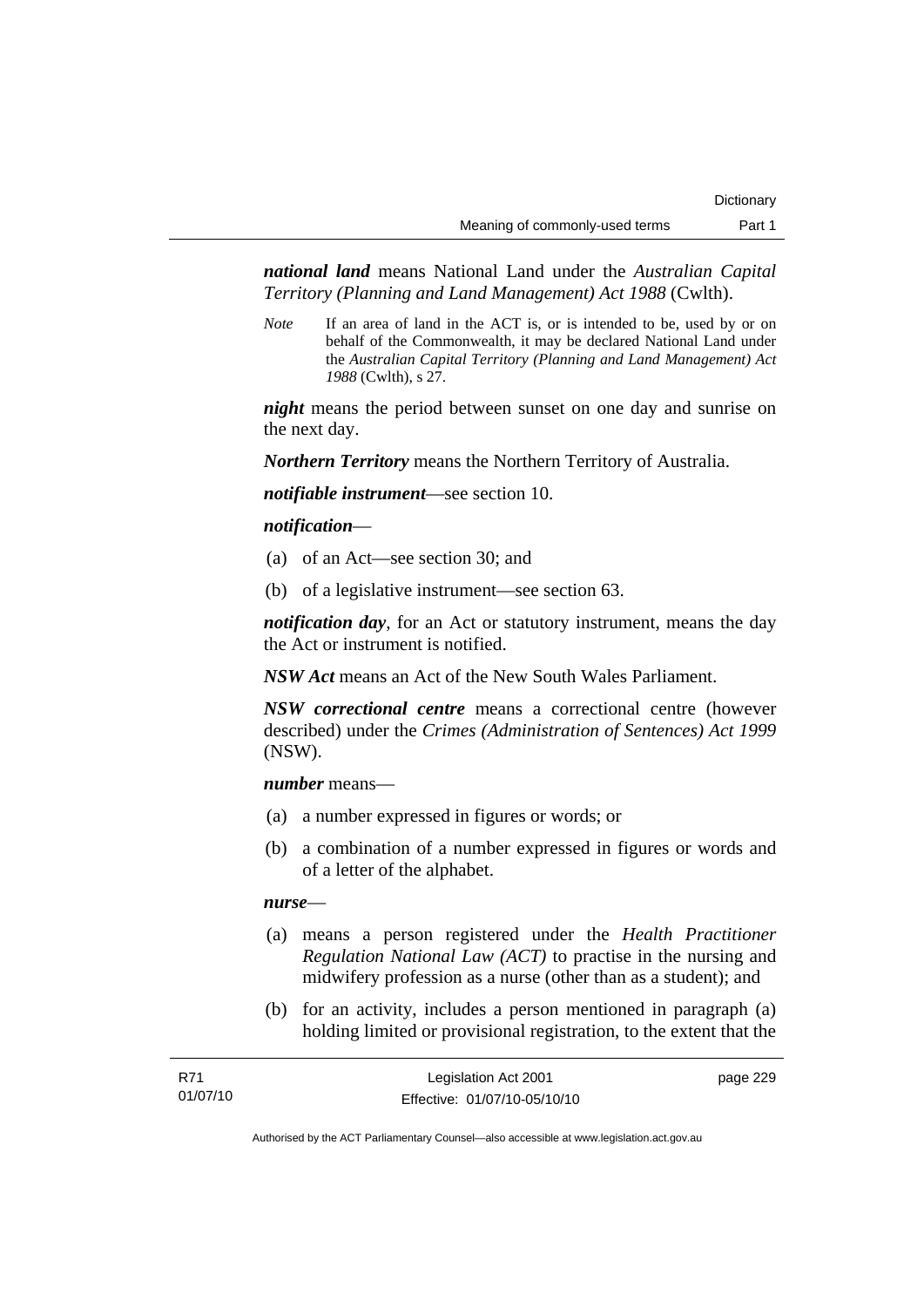person is allowed to do the activity under the person's registration; and

(c) does not include an enrolled nurse.

#### *nurse practitioner*—

- (a) means a person whose registration as a registered health practitioner under the *Health Practitioner Regulation National Law (ACT)* is endorsed as being qualified to practise as a nurse practitioner; and
- (b) for an activity, includes a person mentioned in paragraph (a) holding limited or provisional registration, to the extent that the person is allowed to do the activity under the person's registration.

#### *oath* includes affirmation.

*Note* The *Evidence Act 1995* (Cwlth), ch 2, pt 2.1, div 2 and the *Oaths and Affirmations Act 1984* make provision in relation to oaths and affirmations.

*occupational discipline order* means an order for occupational discipline made by the ACAT.

*Note* Occupational discipline orders are made under the *ACT Civil and Administrative Tribunal Act 2008*, s 66 and under authorising laws (*authorising law*—see *ACT Civil and Administrative Tribunal Act 2008*, dict).

*occupy* a position includes hold the position, act in the position or exercise functions of the position (including under a delegation or subdelegation).

*office* includes position.

*office of fair trading* means the Office of Fair Trading of the Australian Capital Territory established under the *Fair Trading (Consumer Affairs) Act 1973*.

*ombudsman* means the Ombudsman under the *Ombudsman Act 1989*.

| page 230 |  |
|----------|--|
|----------|--|

page 230 Legislation Act 2001 Effective: 01/07/10-05/10/10

R71 01/07/10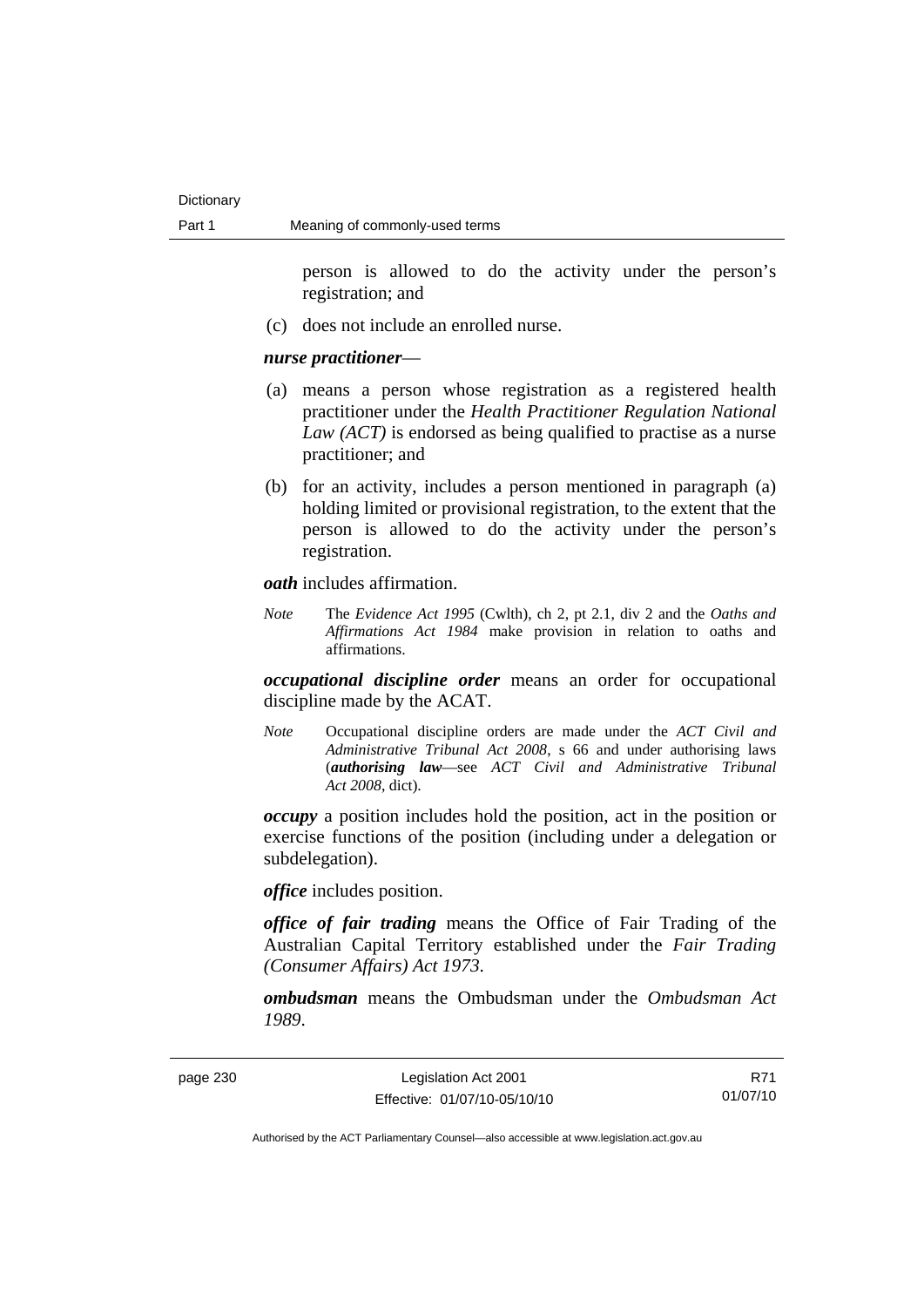*omit*, in relation to a provision of an Act or statutory instrument, includes repeal.

### *optometrist*—

- (a) means a person registered under the *Health Practitioner Regulation National Law (ACT)* to practise in the optometry profession (other than as a student); and
- (b) for an activity, includes a person mentioned in paragraph (a) holding limited or provisional registration, to the extent that the person is allowed to do the activity under the person's registration.

*ordinance* means an ordinance made under the *Seat of Government (Administration) Act 1910* (Cwlth), section 12.

*parent*, of a child, means—

- (a) the child's mother; or
- (b) the child's father; or
- (c) someone else who is presumed under the *Parentage Act 2004*, part 2 to be a parent of the child.
- *Note* A child cannot have more than 2 parents at any one time (see *Parentage Act 2004*, s 14).

*parliamentary counsel* means the person performing the duties of Parliamentary Counsel in the public service.

*passing*, of an Act—see section 29.

*penalty unit*—see section 133.

*person—*see section 160 (References to people generally).

## *pharmacist***—**

 (a) means a person registered under the *Health Practitioner Regulation National Law (ACT)* to practise in the pharmacy profession (other than as a student); and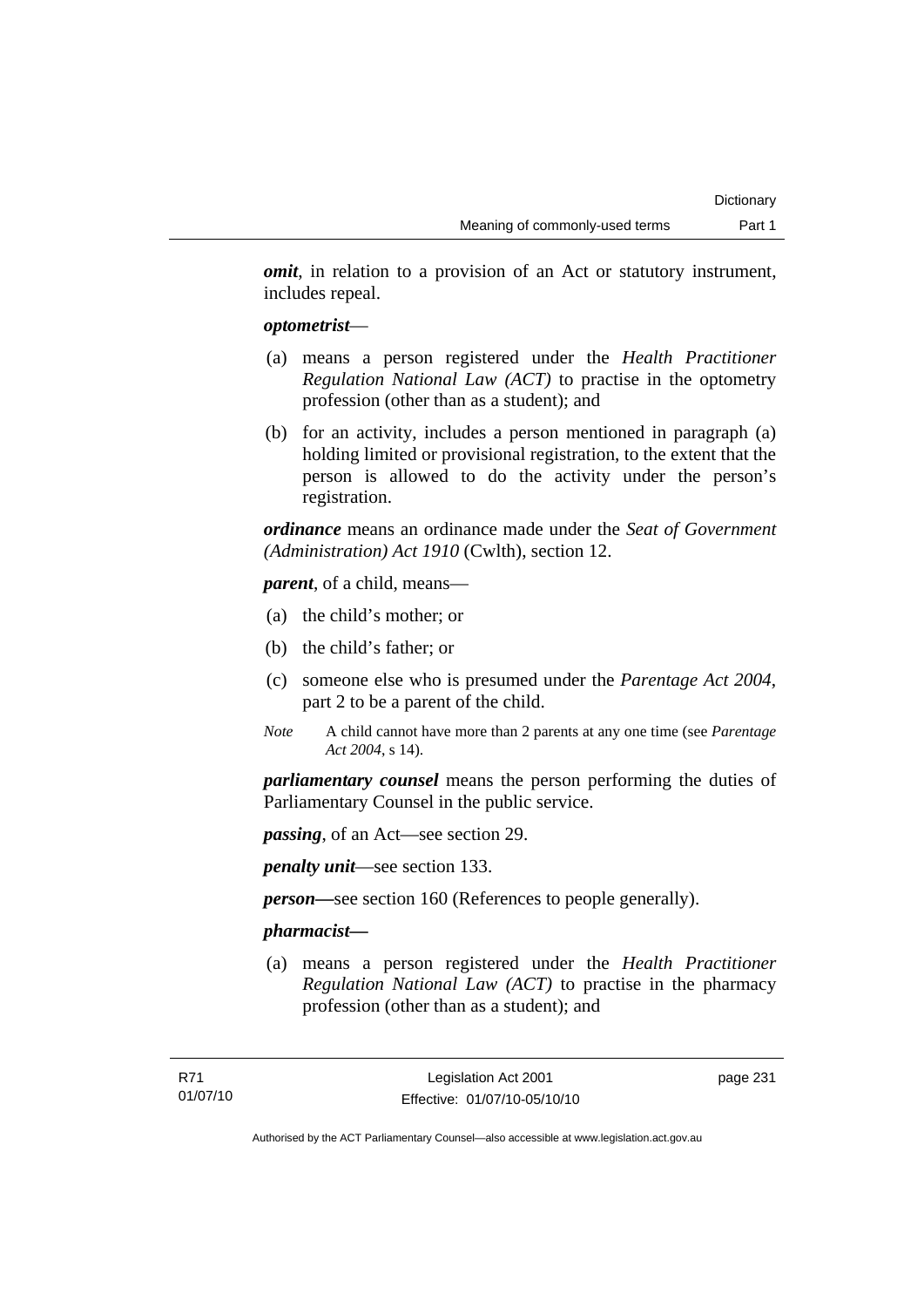(b) for an activity, includes a person mentioned in paragraph (a) holding limited or provisional registration, to the extent that the person is allowed to do the activity under the person's registration.

*planning and land authority* means the Planning and Land Authority established under the *Planning and Development Act 2007*.

*police officer* means a member or special member of the Australian Federal Police.

*position* includes office.

*power* includes authority.

*prescribed*, in an Act, means prescribed by the Act or by regulation under the Act.

*present* an indictment includes lay an information.

*privacy commissioner* means the Privacy Commissioner under the *Privacy Act 1998* (Cwlth).

*proceeding* means a legal or other action or proceeding.

*property* means any legal or equitable estate or interest (whether present or future, vested or contingent, or tangible or intangible) in real or personal property of any description (including money), and includes a thing in action.

*Note* A *thing in action* is an intangible personal property right recognised and protected by the law. Examples include debts, money held in a bank, shares, rights under a trust, copyright and right to sue for breach of contract.

*provision*, of an Act or instrument—see section 16.

*public advocate* means the Public Advocate under the *Public Advocate Act 2005*.

*public employee* means—

(a) a public servant; or

page 232 Legislation Act 2001 Effective: 01/07/10-05/10/10

R71 01/07/10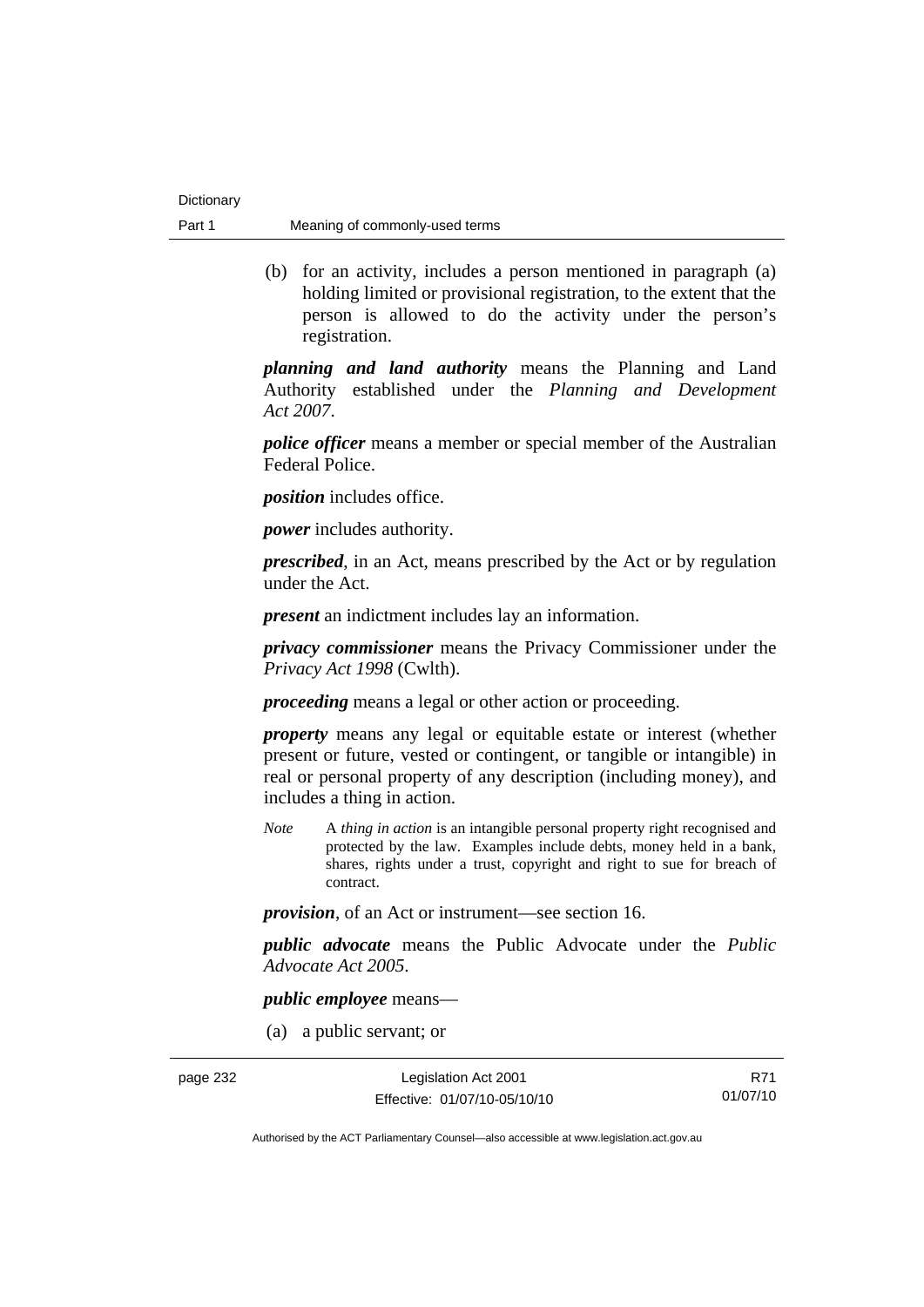- (b) a person employed by a territory instrumentality; or
- (c) a statutory office-holder or a person employed by a statutory office-holder.

*public health officer* means a public health officer under the *Public Health Act 1997.*

*public money*, of the Territory, means revenues, loans and other money received by the Territory.

*public servant* means a person employed in the public service.

*public service* means the Australian Capital Territory Public Service.

*Note* The *Public Sector Management Act 1994*, s 12 deals with the constitution of the public service.

*public trustee* means the Public Trustee for the Australian Capital Territory under the *Public Trustee Act 1985*.

*quarter* means a period of 3 months beginning on 1 January, 1 April, 1 July or 1 October in any year.

*recognised transgender person*—see section 169A (3).

*registered surveyor* means a surveyor under the *Surveyors Act 2007*.

*registrar* means—

- (a) in relation to the Supreme Court—the Registrar of the Supreme Court; or
- (b) in relation to the Magistrates Court—the Registrar of the Magistrates Court; or
- (c) in relation to a tribunal—the registrar of the tribunal.

*registrar-general* means the Registrar-General under the *Registrar-General Act 1993*.

*registrar of firearms* means the Registrar of Firearms under the *Firearms Act 1996*.

page 233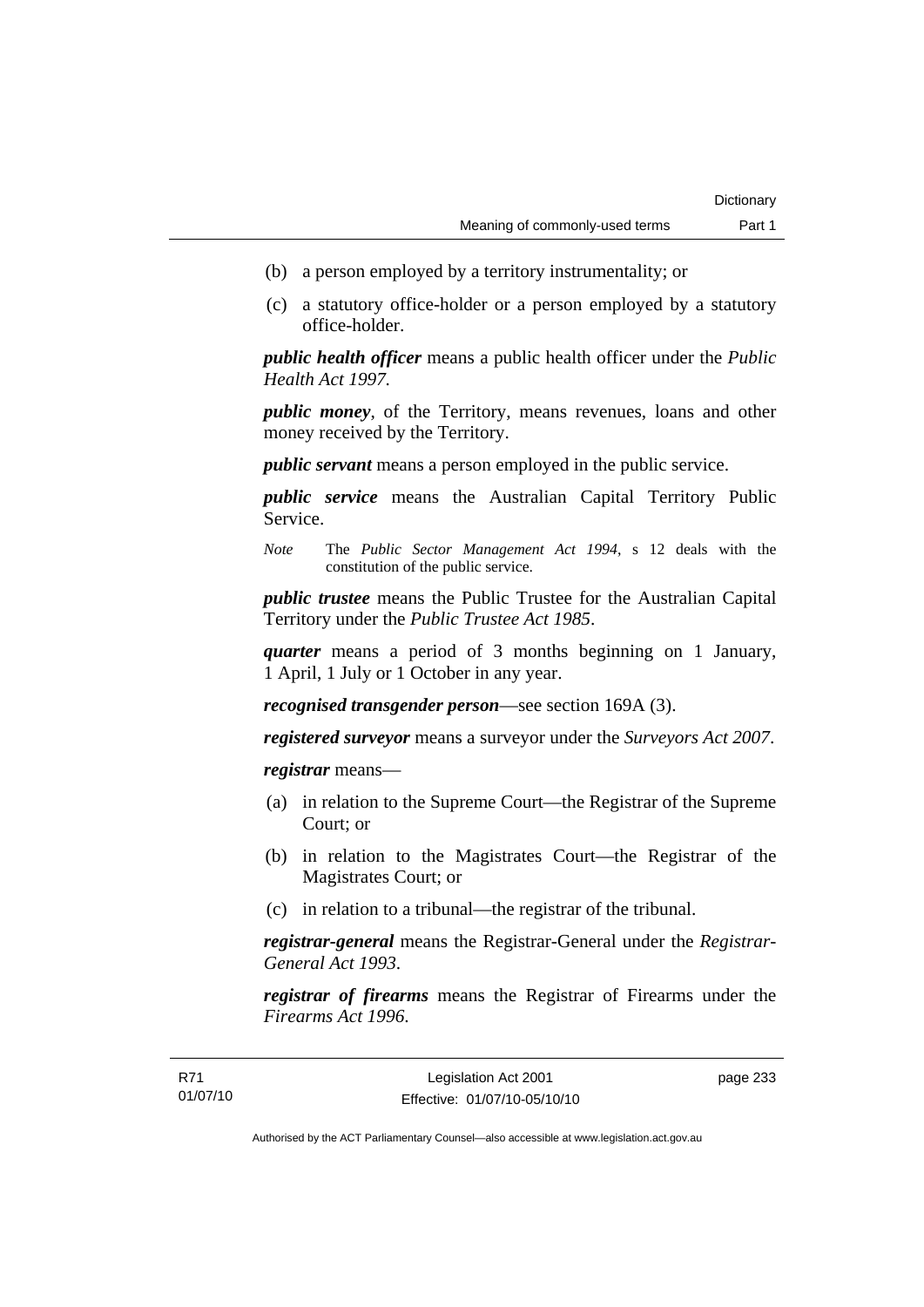*regulation*, in relation to an Act, means a regulation made or in force under the Act.

*remuneration tribunal* means the Remuneration Tribunal established under the *Remuneration Tribunal Act 1995*.

*repeal* includes—

- (a) for an Act or statutory instrument—omit a provision of the Act or instrument; and
- (b) for a provision of an Act or statutory instrument—omit the provision (or a part of it); and
- (c) for an Act or statutory instrument (or a provision of it) abrogate or limit its effect, or exclude from its application any circumstance, matter, person, place or purpose; and
- (d) for an Act or statutory instrument (or a provision of it)—any other implied repeal; and
- (e) for a statutory instrument—revoke the instrument (or part of it); and
- (f) for a decision—revoke it or cancel it.

*resident judge* means a resident judge under the *Supreme Court Act 1933*.

*retrospectively*, for the commencement of legislation—see section 75A.

*reviewable decision notice*—see the *ACT Civil and Administrative Tribunal Act* 2008, section 67A.

*road transport authority* means the Australian Capital Territory Road Transport Authority.

*Note* The chief executive of the department responsible for the *Road Transport (General) Act 1999* is the road transport authority (see *Road Transport (General) Act 1999*, s 16).

R71 01/07/10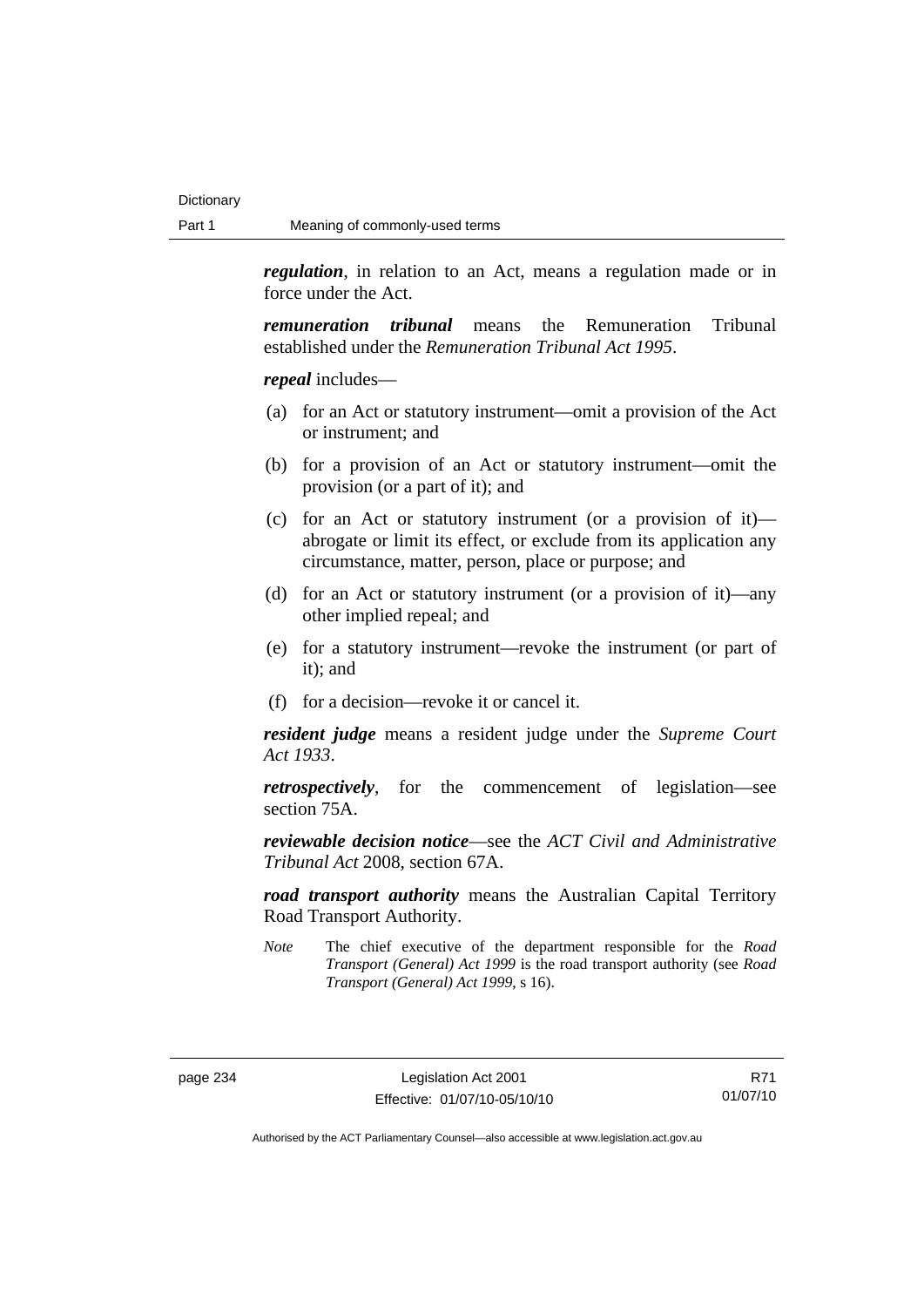*rules* means—

- (a) of a court or tribunal—rules made by the entity having power to make rules (however described) regulating the practice and procedure of the court or tribunal; and
- (b) in relation to an Act—rules made or in force under the Act.

*rural fire service* means the ACT Rural Fire Service under the *Emergencies Act 2004*.

*Self-Government Act* means the *Australian Capital Territory (Self-Government) Act 1988* (Cwlth).

*self-government day* means 11 May 1989.

*Note* This is the day when the remaining provisions of the Self-Government Act commenced and, in particular, the Australian Capital Territory was established as a body politic, the Legislative Assembly was empowered to make laws for the ACT and the Executive was established.

*sentence administration board* means the Sentence Administration Board under the *Crimes (Sentence Administration) Act 2005*.

*SES* means the ACT State Emergency Service established under the *Emergencies Act 2004*.

*sign* includes attach a seal and make a mark.

*signpost definition*—see section 131 (Signpost definition).

*sitting day*, of the Legislative Assembly, means a period that commences on a day the Assembly meets and continues until the Assembly next adjourns.

*Note* A sitting day may continue for 1 or more days.

*solicitor* means a lawyer who practises as a solicitor.

*Speaker* means the Presiding Officer of the Legislative Assembly.

*Note* The Presiding Officer is elected under the Self-Government Act, s 11.

*Standards Australia* means the company named Standards Australia International Limited (ACN 087 326 690).

page 235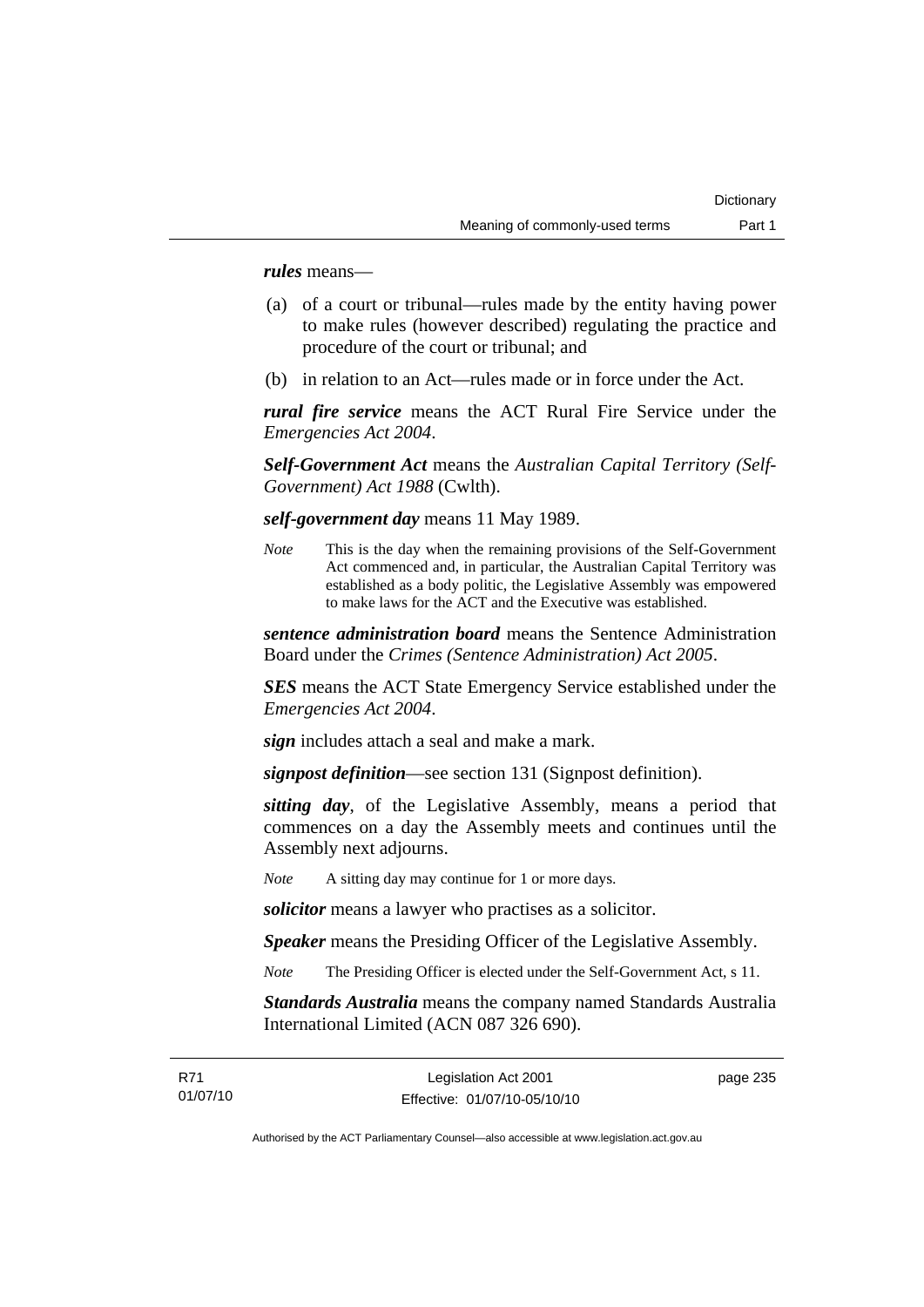*State* means a State of the Commonwealth, and includes the Northern Territory.

*statutory declaration* means a statutory declaration made under the *Statutory Declarations Act 1959* (Cwlth).

*statutory instrument*—see section 13.

*statutory office-holder* means a person occupying a position under an Act or statutory instrument (other than a position in the public service).

*subordinate law*—see section 8.

*summary offence*—see section 190.

*Supreme Court* means the Supreme Court of the Australian Capital Territory.

*Note* The Supreme Court is established by the *Supreme Court Act 1933*, s 3. The Self-Government Act, s 48A deals with the jurisdiction and powers of the court.

*surveyor-general* means the surveyor-general under the *Surveyors Act 2007*.

*swear* an oath includes make an affirmation.

*take* an oath includes make an affirmation.

*territory authority* means a body established for a public purpose under an Act, but does not include a body declared by regulation not to be a territory authority.

*territory instrumentality* means a corporation that—

- (a) is established under an Act or statutory instrument, or under the Corporations Act; and
- (b) is a territory instrumentality under the *Public Sector Management Act 1994*.
- *Note Territory instrumentality* is defined in the *Public Sector Management Act 1994*, dict.

page 236 Legislation Act 2001 Effective: 01/07/10-05/10/10

R71 01/07/10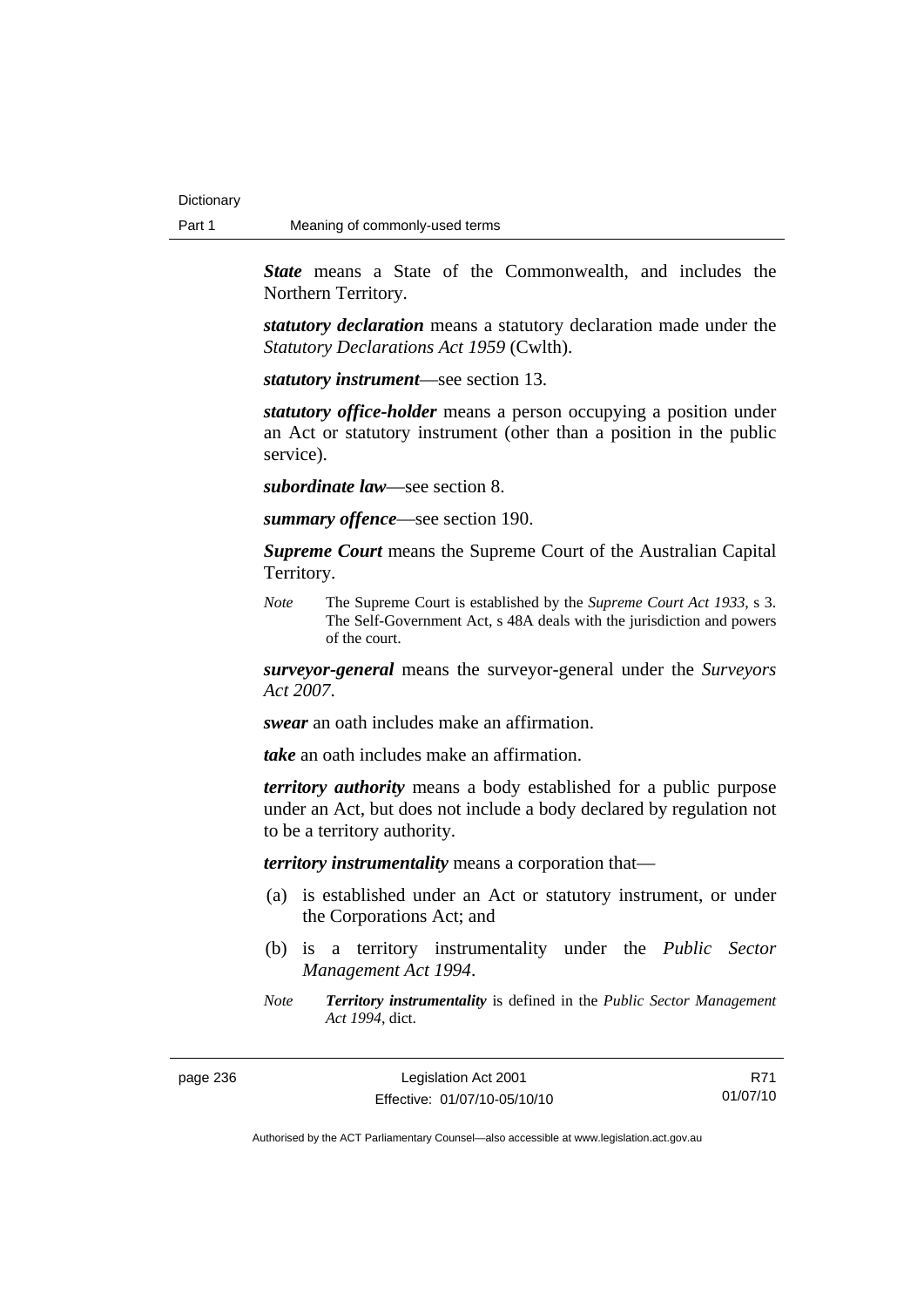*territory land* means Territory Land under the *Australian Capital Territory (Planning and Land Management) Act 1988* (Cwlth).

*Note* The *Australian Capital Territory (Planning and Land Management) Act 1988* (Cwlth), s 28 provides that if land in the ACT is not national land it is territory land.

*territory law—*see *law*, of the Territory.

## *territory lease*—

- (a) means—
	- (i) a lease granted under the *Planning and Development Act 2007*; or
	- (ii) a lease under the *Unit Titles Act 2001*; but
- (b) does not include a sublease.

*territory-owned corporation* means a Territory owned corporation under the *Territory-owned Corporations Act 1990*.

*territory plan* means the territory plan under the *Planning and Development Act 2007*.

*the Territory* means—

- (a) when used in a geographical sense—the Australian Capital Territory; or
- (b) in any other case—the body politic established by the Self-Government Act, section 7.

*transgender person*—see section 169A (1) and (2).

*transitional* includes application and saving.

*Treasurer* means the Minister designated Treasurer by the Chief Minister, and includes a Minister authorised by the Chief Minister to act on behalf of the Treasurer.

*tribunal* includes any entity that is authorised to hear, receive and examine evidence.

page 237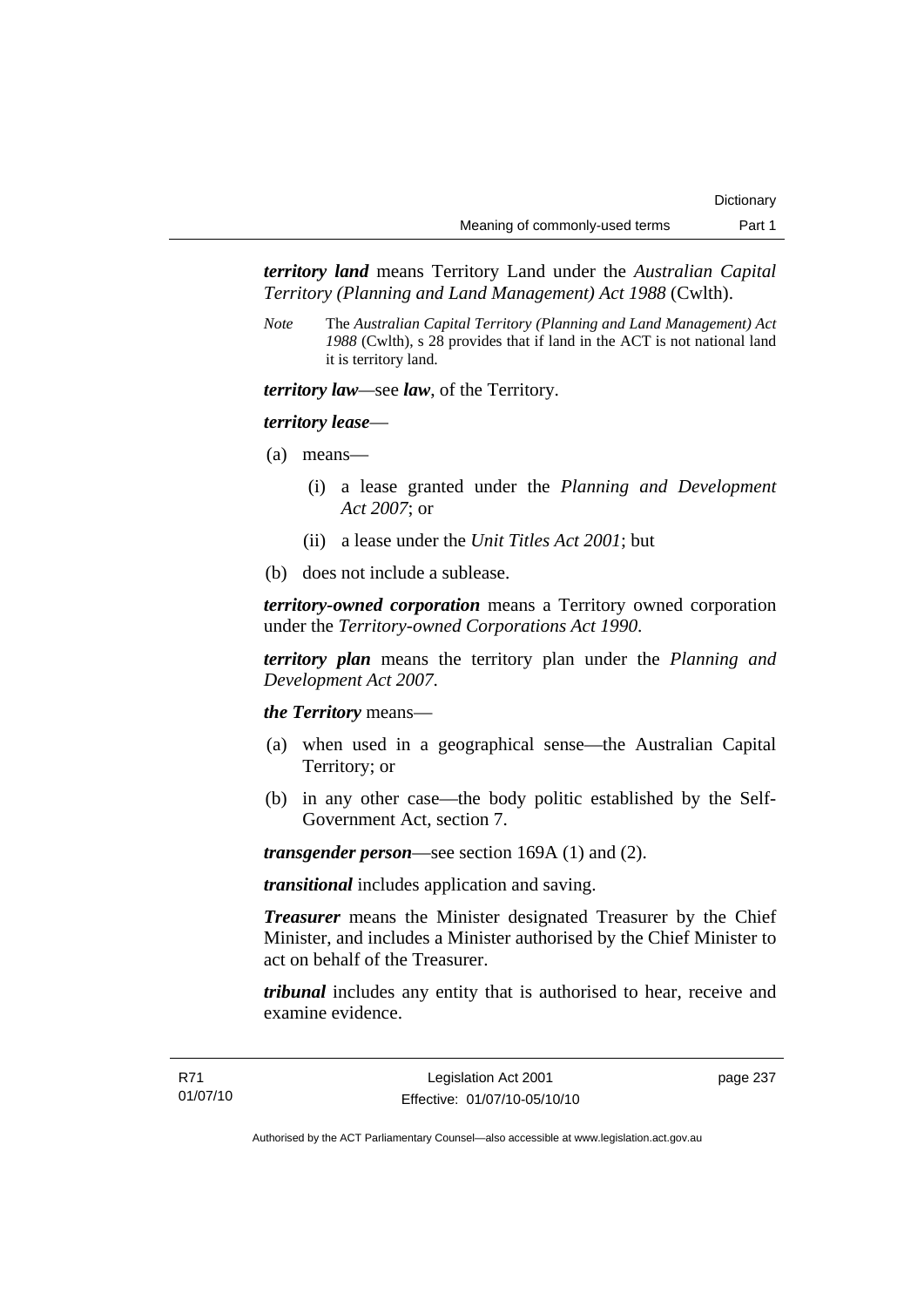*UK Act* means an Act of the United Kingdom Parliament.

*under*, in relation to an Act or statutory instrument, includes the following:

- (a) by;
- (b) by virtue of;
- (c) for or for the purposes of;
- (d) in accordance with;
- (e) in pursuance of;
- (f) pursuant to;
- (g) within the meaning of.
- *Note* A reference to an Act or statutory instrument includes a reference to a provision of the Act or instrument (see s 7 and s 13).

*United Kingdom* means the United Kingdom of Great Britain and Northern Ireland.

*United Kingdom Parliament* means—

- (a) the Parliament of England; or
- (b) the Parliament of Great Britain; or
- (c) the Parliament of the United Kingdom of Great Britain and Ireland; or
- (d) the Parliament of the United Kingdom of Great Britain and Northern Ireland.

## *veterinary surgeon*—

 (a) means a person unconditionally registered as a veterinary surgeon under the *Health Professionals Act 2004*; and

R71 01/07/10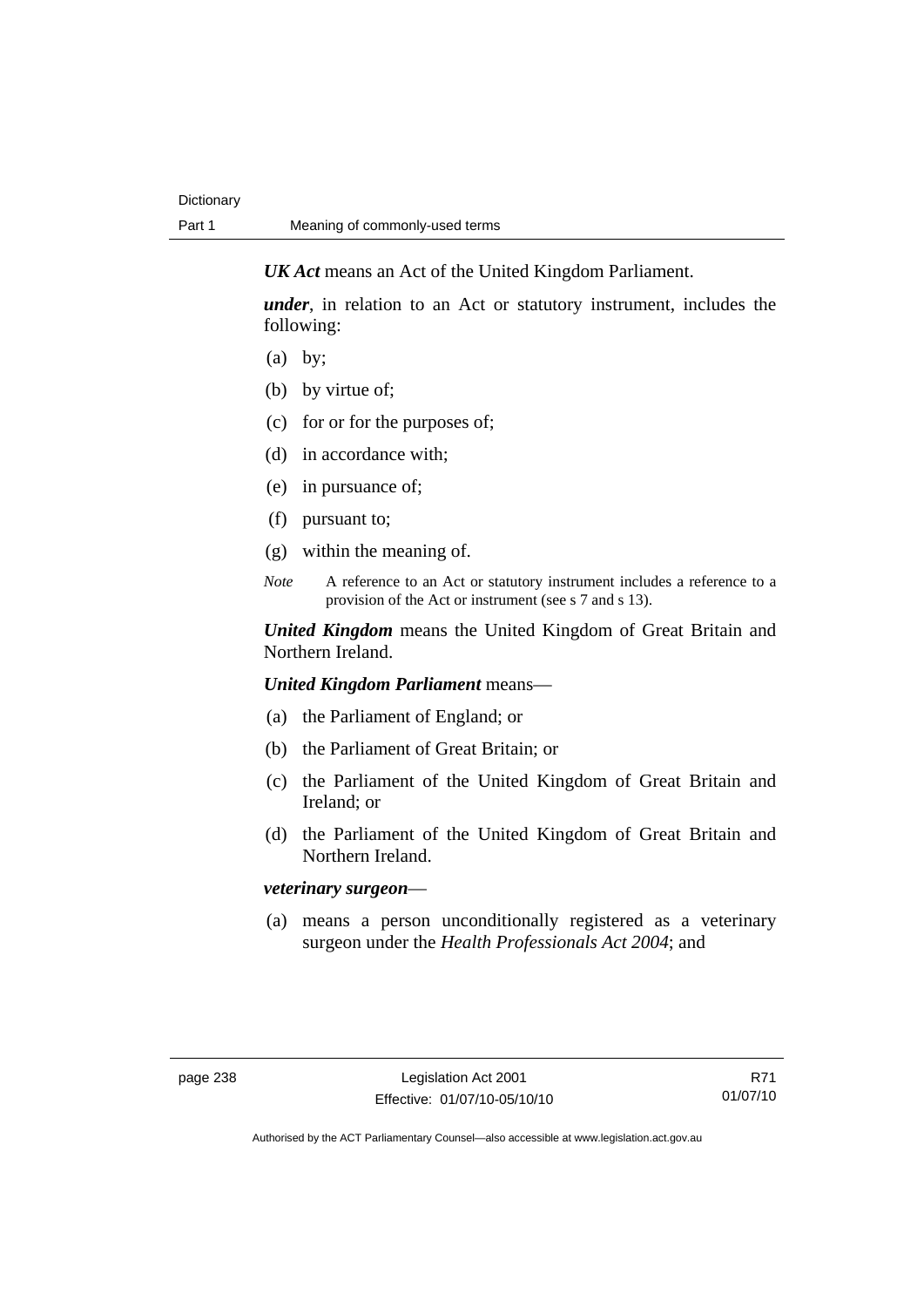(b) for an activity, includes a person conditionally registered as a veterinary surgeon under the *Health Professionals Act 2004* to the extent that the person is allowed to do the activity under the person's conditional registration.

*will* includes a codicil.

*word* includes any drawing, figure, number and symbol.

*working day* means a day that is not—

- (a) a Saturday or Sunday; or
- (b) a public holiday in the ACT under the *Holidays Act 1958*.

*work safety commissioner* means the Work Safety Commissioner under the *Work Safety Act 2008*.

*writing* includes any way of representing or reproducing words in visible form.

## **Examples**

printing, photocopying, photography, typewriting

*Note* An example is part of the Act, is not exhaustive and may extend, but does not limit, the meaning of the provision in which it appears (see s 126 and s 132).

*year*, without specifying the kind of year, means calendar year.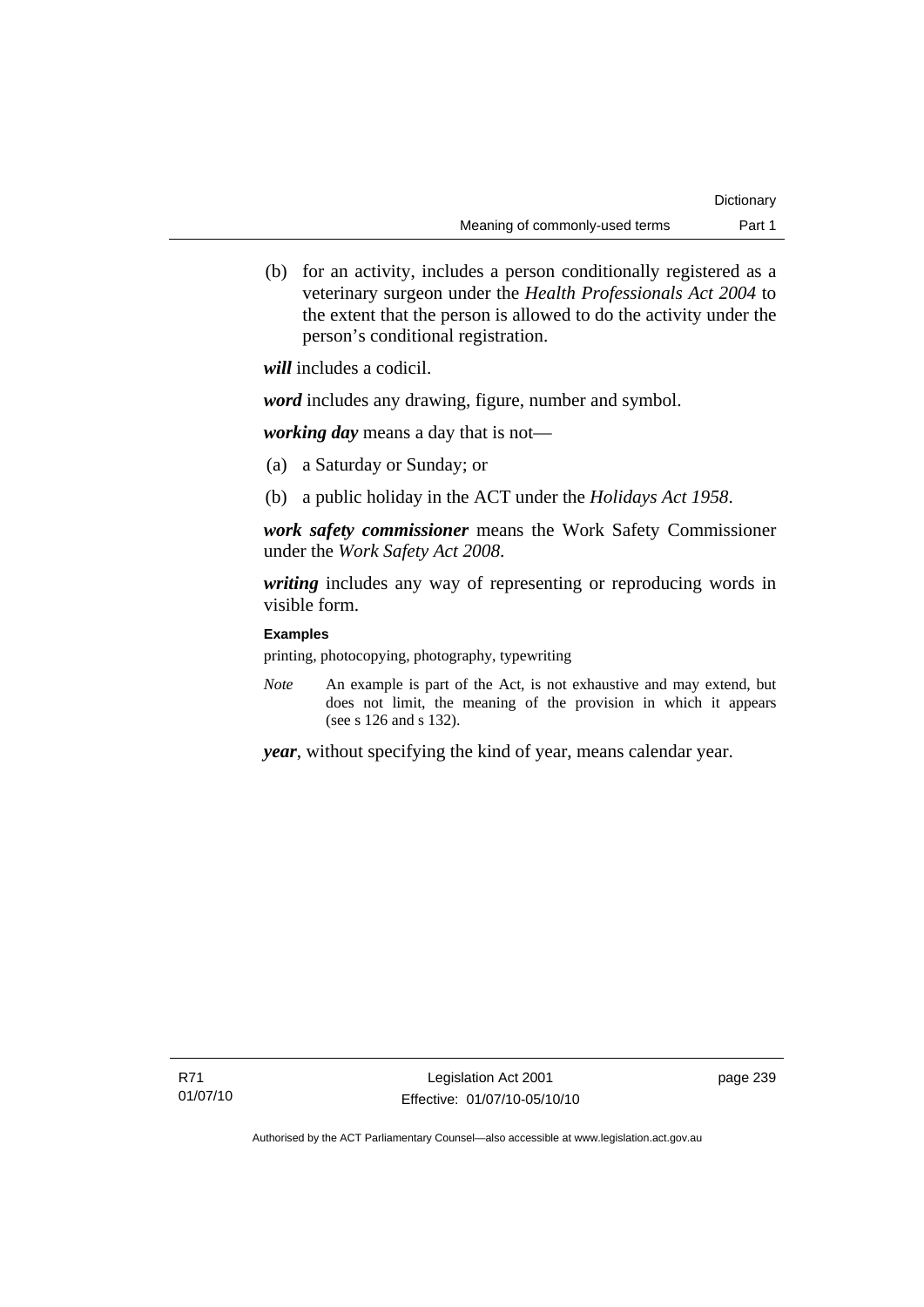# **Part 2 Terms for Legislation Act 2001 only**

*Note for pt 2* 

Terms that apply to all Acts and statutory instruments are set out in pt 1.

*Act*, for chapter 14 (Interpretation of Acts and statutory instruments)—see section 136.

*Note* See also def *Act* in dict, pt 1.

## *ACT law*—

- (a) for chapter 10 (Referring to laws)—see section 97 (1); and
- (b) for chapter 18 (Offences)—see section 188.

*administrator*, for part 19.5 (Service of documents)—see section 246.

*agency*, for part 19.5 (Service of documents)—see section 246.

*amend*, for chapter 9 (Repeal and amendment of laws)—see section 82.

*another jurisdiction* means the Commonwealth, a State, another Territory, the United Kingdom or New Zealand.

#### *appointee*—

- (a) for division 19.3.1 (Appointments—general)—see section 207 (2); and
- (b) for division 19.3.2 (Acting appointments)—see section 217 (2).

## *appointer*—

- (a) for division 19.3.1 (Appointments—general)—see section 205; and
- (b) for division 19.3.2 (Acting appointments)—see section 215; and

| page 240 |  |
|----------|--|
|----------|--|

R71 01/07/10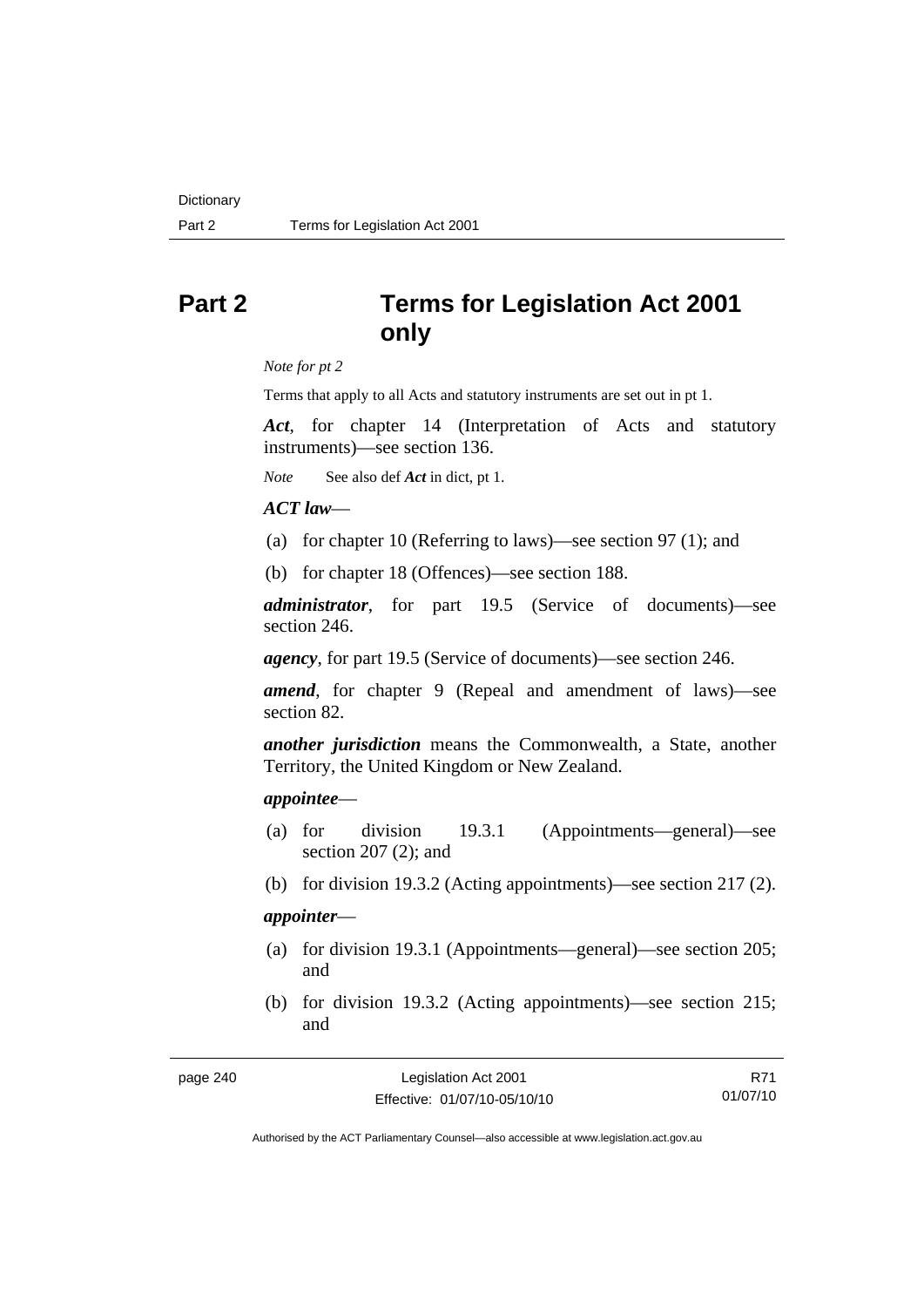(c) for part 19.4 (Delegations)—see section 230 (1).

*approved web site* means an internet site approved under section 21.

*authorised republication*—see section 15.

*authorising law*, for chapter 5 (Regulatory impact statements for subordinate laws and disallowable instruments)—see section 31.

*benefits*, for chapter 5 (Regulatory impact statements for subordinate laws and disallowable instruments)—see section 31.

*business address*, for part 19.5 (Service of documents)—see section 246.

*corporation*, for part 19.5 (Service of documents)—see section 246.

*costs*, for chapter 5 (Regulatory impact statements for subordinate laws and disallowable instruments)—see section 31.

*current legislative drafting practice* means the legislative drafting practices from time to time used in the Parliamentary Counsel's Office.

*delegate*, for part 19.4 (Delegations)—see section 233 (2).

*determinative provision*—see section 5 (2).

*document*, for part 19.5 (Service of documents)—see section 246.

*Note* See also def of *document* in dict, pt 1

*editorial amendment*, of a law—see section 116.

*email address*, for part 19.5 (Service of documents)—see section 246.

*executive officer*, for part 19.5 (Service of documents)—see section 246.

*fax number*, for part 19.5 (Service of documents)—see section 246.

*fee*, for part 6.3 (Making of certain statutory instruments about fees)—see section 55.

page 241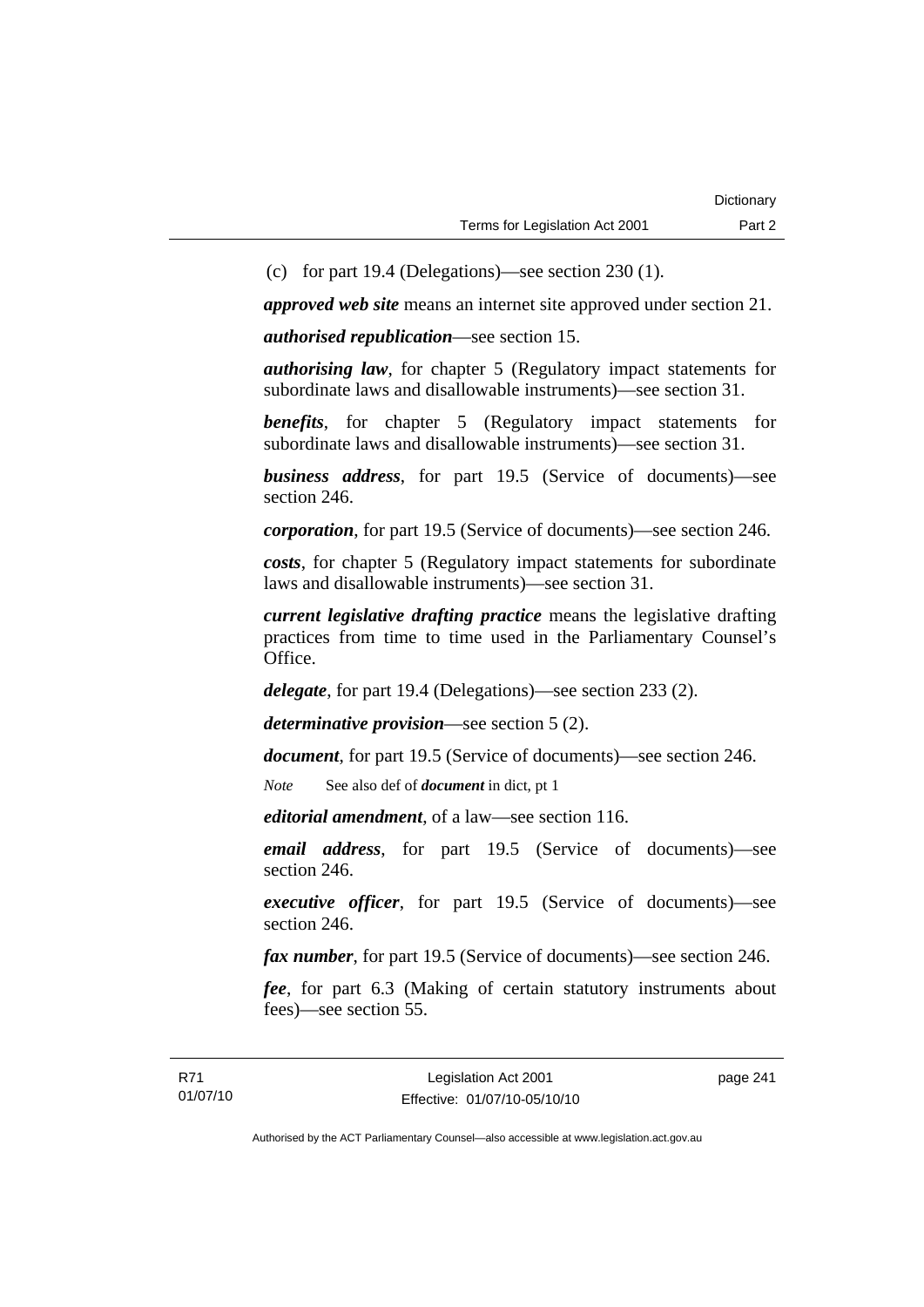*home address*, for part 19.5 (Service of documents)—see section 246.

#### *law*—

- (a) for chapter 3 (Authorised versions and evidence of laws and legislative material)—see section 22A; and
- (b) for chapter 8 (Commencement and exercise of powers before commencement)—see section 72; and
- (c) for chapter 9 (Repeal and amendment of laws)—see section 82; and
- (d) for chapter 10 (Referring to laws)—see section 97 (1); and
- (e) for chapter 11 (Republication of Acts and statutory instruments)—see section 107; and
- (f) for chapter 13 (Structure of Acts and statutory instruments) see section 125; and
- (g) for chapter 16 (Courts, tribunals and other decision-makers) see section 175; and
- (h) for chapter 17 (Entities and positions)—see section 182; and
- (i) for chapter 19 (Administrative and machinery provisions)—see section 195.

*law of another jurisdiction*, for chapter 10 (Referring to laws)—see section 97 (1).

*legislative material*, for chapter 3 (Authorised versions and evidence of laws and legislative material)—see section 22A.

*non-determinative provision*—see section 5 (3).

*provide* a service, for part 6.3 (Making of certain statutory instruments about fees)—see section 55.

*register* means the ACT legislation register.

R71 01/07/10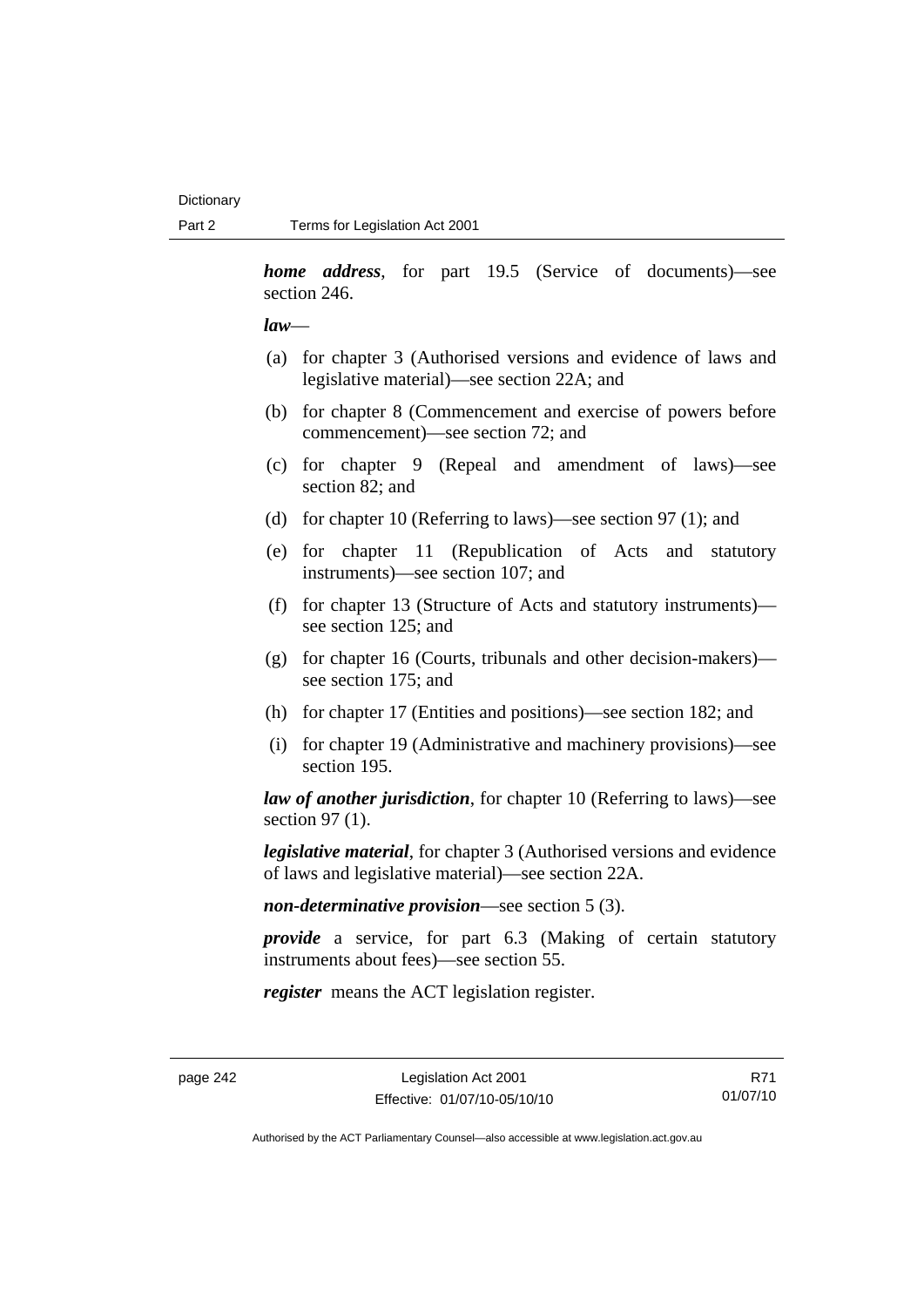*repeal*, for chapter 9 (Repeal and amendment of laws)—see section 82.

## *republication—*

- (a) for chapter 3 (Authorised versions and evidence of laws and legislative material)—see section 22A; and
- (b) for chapter 11 (Republication of Acts and statutory instruments)—see section 107.

*republication date*, for an authorised republication, means the date stated in the republication as the republication date.

*responsible*, for part 19.5 (Service of documents)—see section 246.

*scrutiny committee principles*, for chapter 5 (Regulatory impact statements for subordinate laws and disallowable instruments)—see section 31.

*service*, for part 6.3 (Making of certain statutory instruments about fees)—see section 55.

*working out the meaning of an Act*, for part 14.2 (Key principles of interpretation)—see section 138.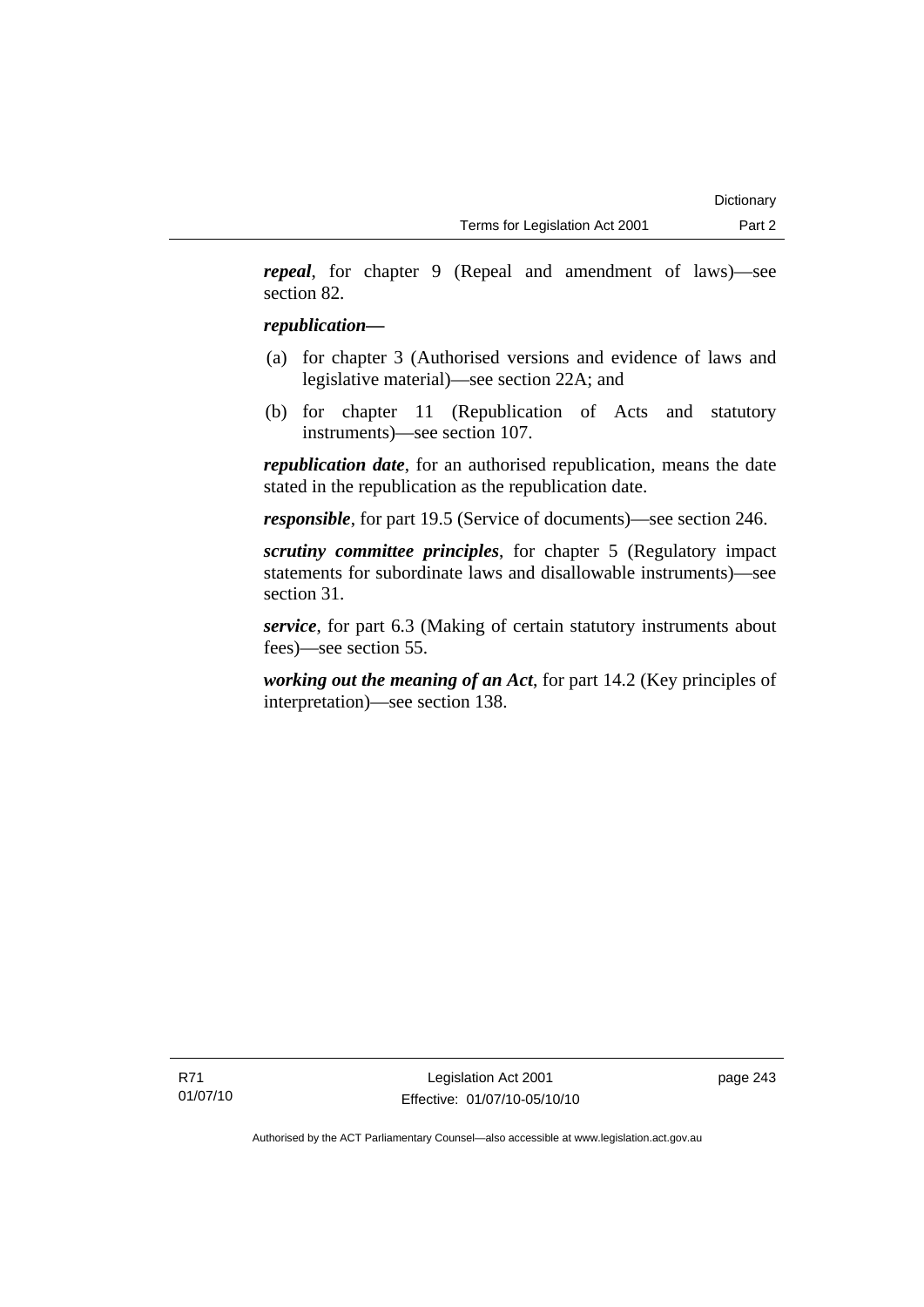1 About the endnotes

## **Endnotes**

## **1 About the endnotes**

Amending and modifying laws are annotated in the legislation history and the amendment history. Current modifications are not included in the republished law but are set out in the endnotes.

Not all editorial amendments made under the *Legislation Act 2001*, part 11.3 are annotated in the amendment history. Full details of any amendments can be obtained from the Parliamentary Counsel's Office.

Uncommenced amending laws and expiries are listed in the legislation history and the amendment history. These details are underlined. Uncommenced provisions and amendments are not included in the republished law but are set out in the last endnote.

If all the provisions of the law have been renumbered, a table of renumbered provisions gives details of previous and current numbering.

The endnotes also include a table of earlier republications.

| $am = amended$                               | $ord = ordinance$                         |
|----------------------------------------------|-------------------------------------------|
| $amdt = amendment$                           | $orig = original$                         |
| $ch = chapter$                               | par = paragraph/subparagraph              |
| $def = definition$                           | $pres = present$                          |
| $dict = dictionary$                          | $prev = previous$                         |
| $disallowed = disallowed by the Legislative$ | $(\text{prev}) = \text{previously}$       |
| Assembly                                     | $pt = part$                               |
| $div = division$                             | $r = rule/subrule$                        |
| $exp = expires/expired$                      | $remum = renumbered$                      |
| $Gaz = gazette$                              | $reloc = relocated$                       |
| $hdg =$ heading                              | $R[X]$ = Republication No                 |
| $IA = Interpretation Act 1967$               | $RI = reissue$                            |
| $ins = inserted/added$                       | $s = section/subsection$                  |
| $LA =$ Legislation Act 2001                  | $sch = schedule$                          |
| $LR =$ legislation register                  | $sdiv = subdivision$                      |
| $LRA =$ Legislation (Republication) Act 1996 | $sub = substituted$                       |
| $mod = modified/modification$                | $SL = Subordinate$ Law                    |
| $o = order$                                  | underlining = whole or part not commenced |
| $om = omitted/report$                        | or to be expired                          |
|                                              |                                           |

## **2 Abbreviation key**

page 244 Legislation Act 2001 Effective: 01/07/10-05/10/10

R71 01/07/10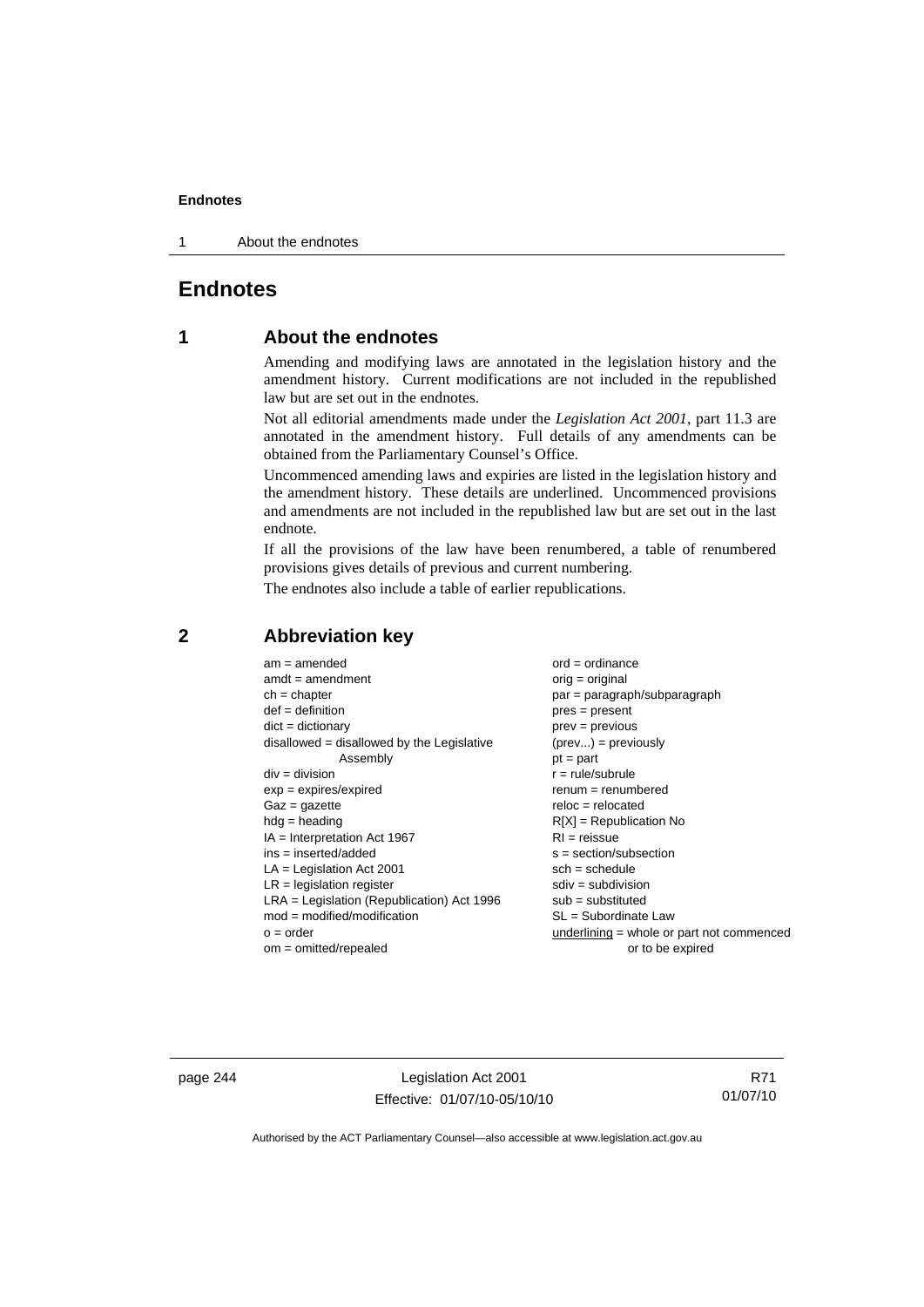## **3 Legislation history**

#### **Legislation Act 2001 No 14**

notified 5 April 2001 (Gaz 2001 No 14) s 1, s 2 commenced 5 April 2001 (IA s 10B) remainder commenced 12 September 2001 (s 2 and Gaz 2001 No S65)

as amended by

## **Legislation (Consequential Amendments) Act 2001 No 44 pt 220**

notified 26 July 2001 (Gaz 2001 No 30) s 1, s 2 commenced 26 July 2001 (IA s 10B) pt 220 commenced 12 September 2001 (s 2 and see Gaz 2001

No S65)

## **Statute Law Amendment Act 2001 (No 2) 2001 No 56 pt 2.2**

notified 5 September 2001 (Gaz 2001 No S65) s 1, s 2 commenced 5 September 2001 (IA s 10B) amdts 2.67, 2.69, 2.78, 2.81 commenced 12 September 2001 (s 2 (2)) pt 2.2 remainder commenced 5 September 2001 (s 2 (1))

as modified by

## **Legislation Regulations 2001 SL 2001 No 34 reg 6**

notified LR 13 September 2001 commenced 13 September 2001 (reg 2)

as amended by

## **Justice and Community Safety Legislation Amendment Act 2001 No 70 sch 1**

notified LR 14 September 2001 amdt commenced 14 September 2001 (s 2 (5))

## **Defamation Act 2001 No 88 s 43 (2)**

notified LR 24 September 2001 s 1, s 2 commenced 24 September 2001 (LA s 75)

s 43 (2) commenced 1 July 2002 (s 2)

R71 01/07/10 page 245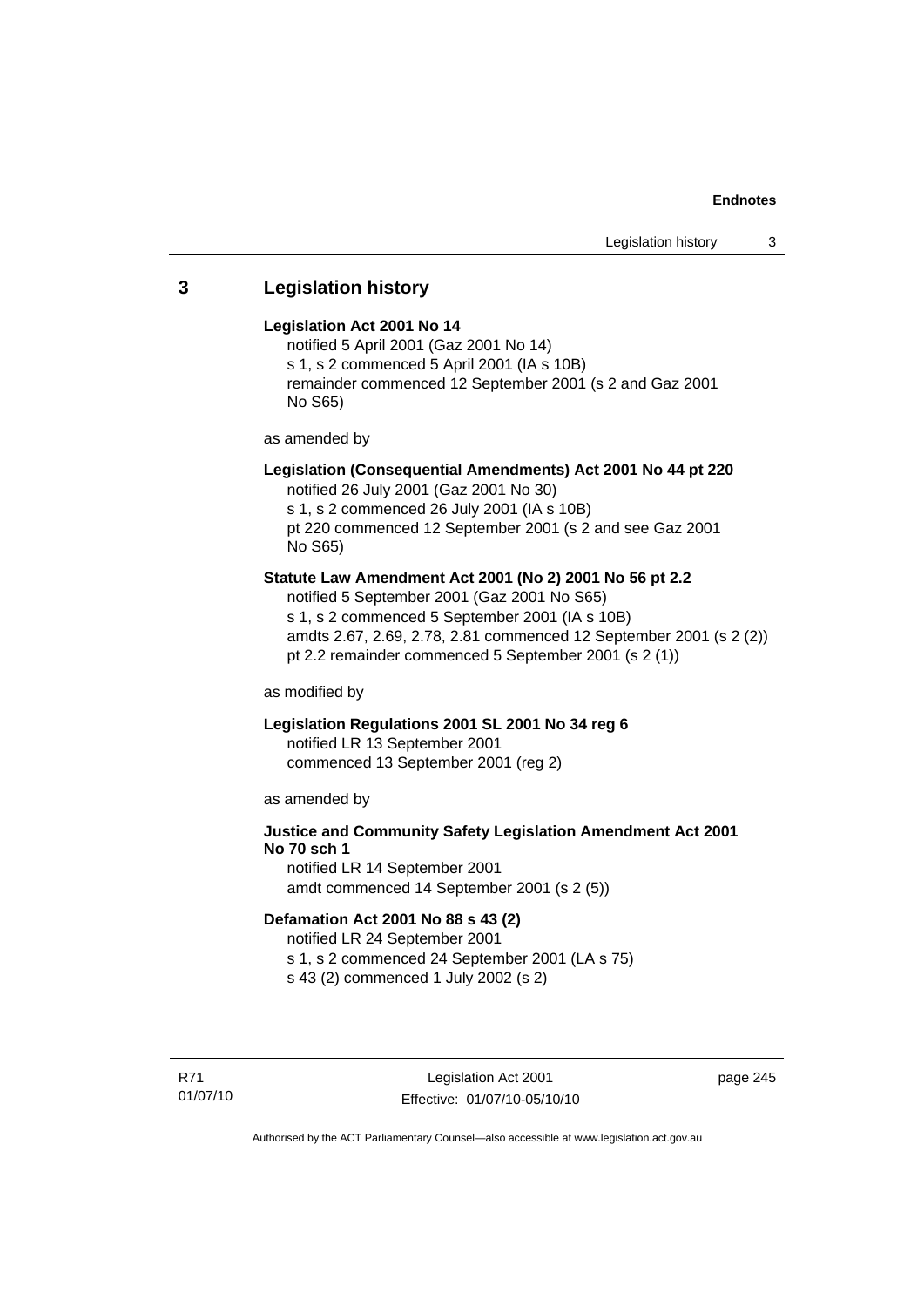3 Legislation history

## **Legislation Amendment Act 2002 No 11 ss 3-29, sch 1, pt 2.29**

notified LR 27 May 2002 s 1, s 2 commenced 27 May 2002 (LA s 75) ss 3-29, sch 1, pt 2.29 commenced 28 May 2002 (s 2 (1))

#### **Justice and Community Safety Legislation Amendment Act 2002 No 27 pt 8**

notified LR 9 September 2002 s 1, s 2 commenced 9 September 2002 (LA s 75) pt 8 commenced 7 October 2002 (s 2 (2))

#### **Statute Law Amendment Act 2002 No 30 pt 2.1**

notified LR 16 September 2002 s 1, s 2 taken to have commenced 19 May 1997 (LA s 75 (2)) amdt 2.3 taken to have commenced 12 September 2001 (s 2 (2)) pt 2.1 remainder commenced 17 September 2002 (s 2 (1))

#### **Civil Law (Wrongs) Act 2002 No 40 div 3.2.8**

notified LR 10 October 2002 s 1, s 2 commenced 10 October 2002 (LA s 75 (1)) div 3.2.8 commenced 1 November 2002 (s 2 (2) and CN2002-13)

## **Statute Law Amendment Act 2002 (No 2) No 49 pt 2.1**

notified LR 20 December 2002

s 1, s 2 taken to have commenced 7 October 1994 (LA s 75 (2)) pt 2.1 commenced 17 January 2003 (s 2 (1))

#### **Criminal Code 2002 No 51 pt 1.12**

notified LR 20 December 2002

s 1, s 2 commenced 20 December 2002 (LA 75 (1))

pt 1.12 commenced 1 January 2003 (s 2 (1))

## **Planning and Land (Consequential Amendments) Act 2002 No 56 pt 3.13**

#### notified LR 20 December 2002

s 1, s 2 commenced 20 December 2002 (LA s 75 (1))

sch 3 pt 3.13 commences 1 July 2003 (s 2 and see Planning and Land Act 2002 A2002-55, s 2)

R71 01/07/10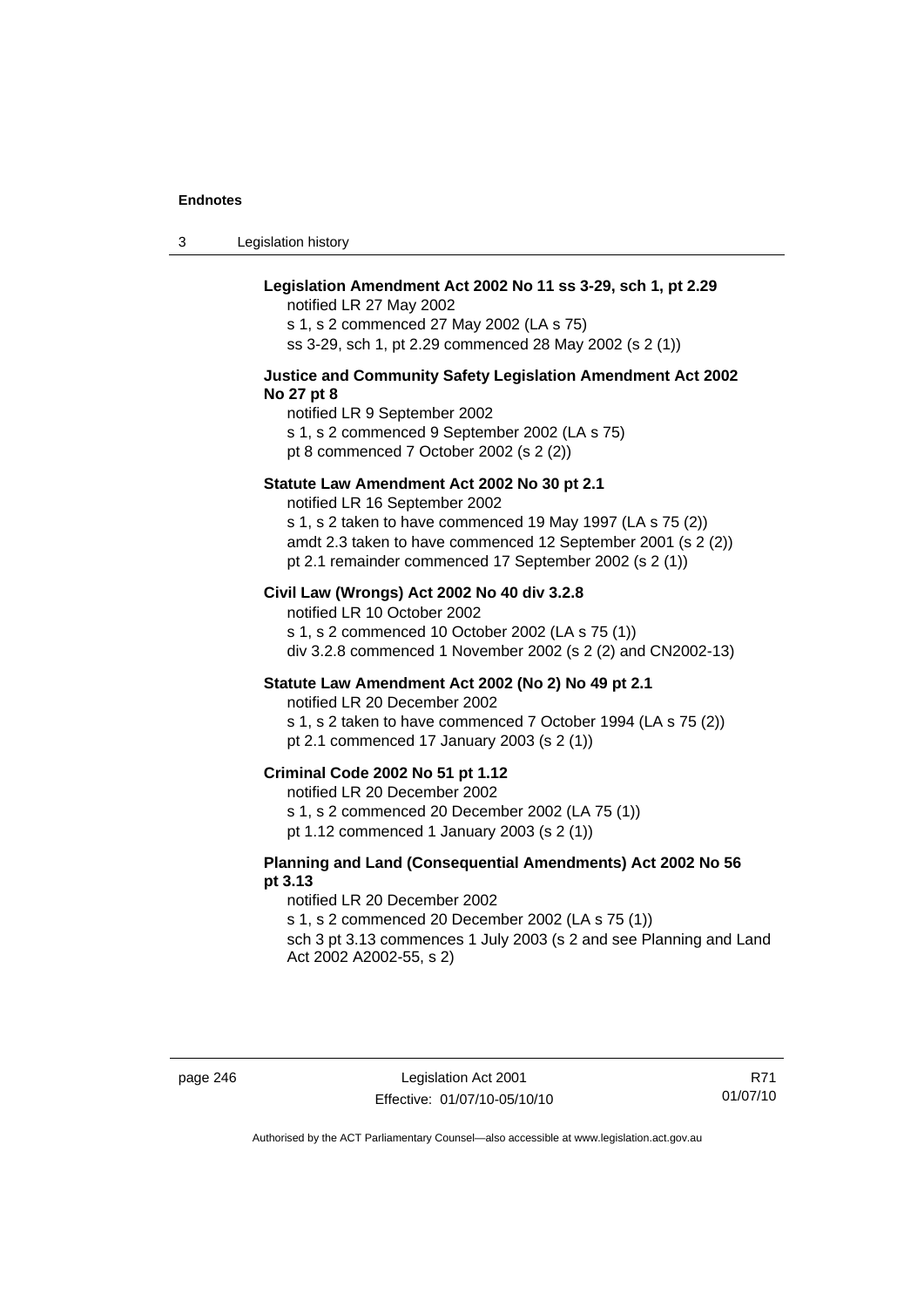## **Legislation (Gay, Lesbian and Transgender) Amendment Act 2003 A2003-14 pt 2**

notified LR 27 March 2003 s 1, s 2 commenced 27 March 2003 (LA s 75 (1)) pt 2 commenced 28 March 2003 (s 2)

#### **Consumer and Trader Tribunal Act 2003 A2003-16 s 70**

notified LR 9 April 2003

s 1, s 2 commenced 9 April 2003 (LA s 75 (1))

s 70 commenced 9 October 2003 (s 2 and LA s 79)

## **Legislation (Statutory Interpretation) Amendment Act 2003 A2003-18**

notified LR 9 April 2003 s 1, s 2 commenced 9 April 2003 (LA s 75 (1)) remainder commenced 10 April 2003 (s 2)

#### **Statute Law Amendment Act 2003 A2003-41 sch 2 pt 2.1**

notified LR 11 September 2003 s 1, s 2 commenced 11 September 2003 (LA s 75 (1)) sch 2 pt 2.1 commenced 9 October 2003 (s 2 (1))

## **Statute Law Amendment Act 2003 (No 2) A2003-56 sch 2 pt 2.1**

notified LR 5 December 2003 s 1, s 2 commenced 5 December 2003 (LA s 75 (1)) sch 2 pt 2.1 commenced 19 December 2003 (s 2)

#### **Parentage Act 2004 A2004-1 sch 1 pt 1.7**

notified LR 18 February 2004 s 1, s 2 commenced 18 February 2004 (LA s 75 (1)) sch 1 pt 1.7 commenced 22 March 2004 (s 2 and CN2004-3)

#### **Human Rights Act 2004 A2004-5 sch 2 pt 2.3**

notified LR 10 March 2004 s 1, s 2 commenced 10 March 2004 (LA s 75 (1)) sch 2 pt 2.3 commenced 1 July 2004 (s 2)

## **Dangerous Substances Act 2004 A2004-7 sch 1 pt 1.4**

notified LR 19 March 2004 s 1, s 2 commenced 19 March 2004 (LA s 75 (1)) sch 1 pt 1.4 commenced 5 April 2004 (s 2 and CN2004-6)

R71 01/07/10 page 247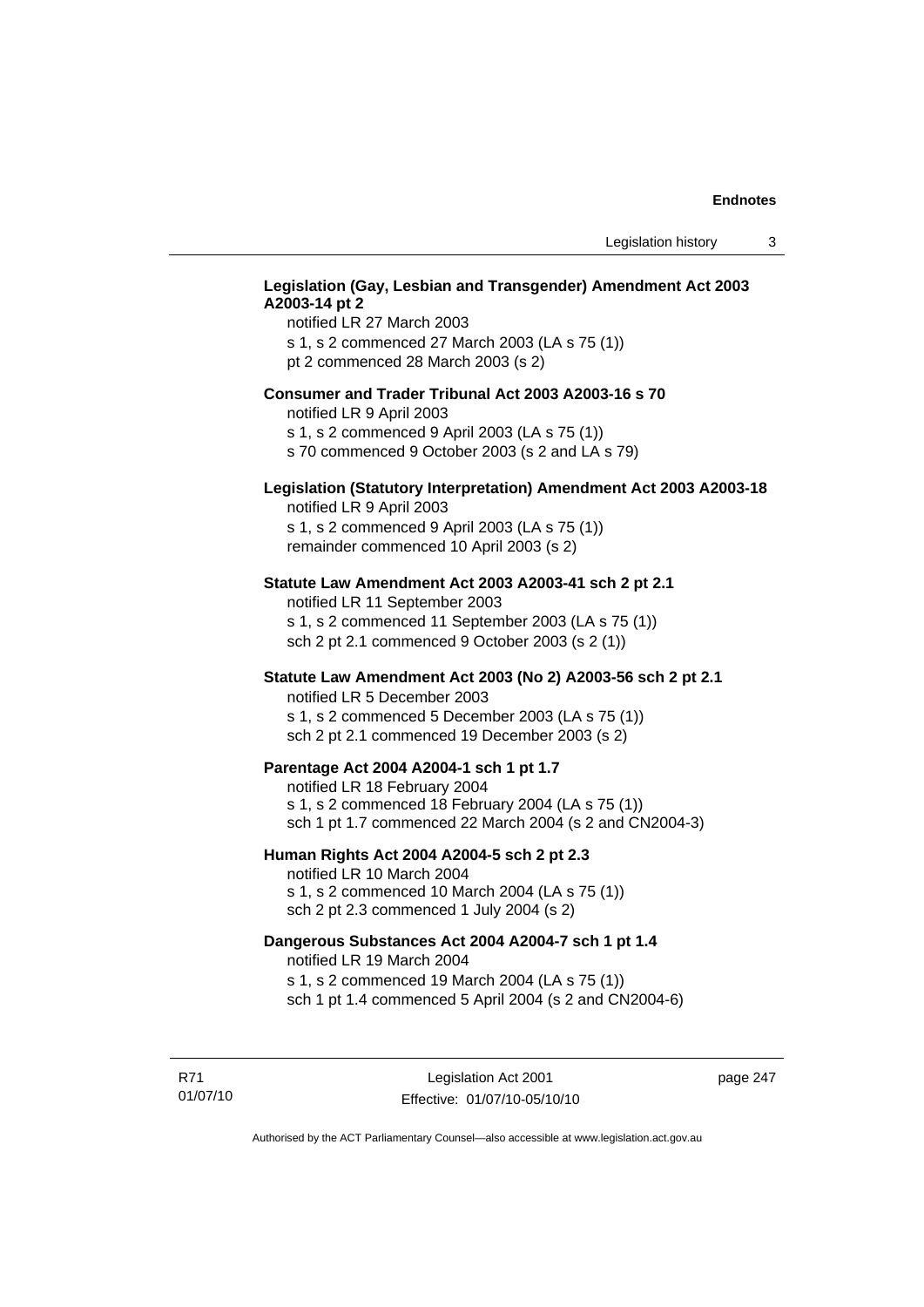3 Legislation history

## **Nurse Practitioners Legislation Act 2004 A2004-10 pt 3**

notified LR 19 March 2004 s 1, s 2 commenced 19 March 2004 (LA s 75 (1)) pt 3 commenced 27 May 2004 (s 2 and CN2004-9)

#### **Construction Occupations Legislation Amendment Act 2004 A2004-13 sch 2 pt 2.20**

notified LR 26 March 2004 s 1, s 2 commenced 26 March 2004 (LA s 75 (1)) sch 2 pt 2.20 commenced 1 September 2004 (s 2 and see Construction Occupations (Licensing) Act 2004 A2004-12, s 2 and CN2004-8)

#### **Education Act 2004 A2004-17 sch 2 pt 2.5**

notified LR 8 April 2004 s 1, s 2 commenced 8 April 2004 (LA s 75 (1))

sch 2 pt 2.5 commenced 1 January 2005 (s 2)

#### **Emergencies Act 2004 A2004-28 sch 3 pt 3.12**

notified LR 29 June 2004

s 1, s 2 commenced 29 June 2004 (LA s 75 (1)) sch 3 pt 3.12 commenced 1 July 2004 (s 2 (1) and CN2004-11)

#### **Justice and Community Safety Legislation Amendment Act 2004 (No 2) A2004-32 pt 13**

notified LR 29 June 2004 s 1, s 2 commenced 29 June 2004 (LA s 75 (1)) pt 13 commenced 13 July 2004 (s 2 (3))

#### **Health Professionals Legislation Amendment Act 2004 A2004-39 sch 3 pt 3.1, sch 4 pt 4.3, sch 5 pt 5.9, sch 6 pt 6.6, sch 8 pt 8.2, sch 11A pt 11A.1 (as am by A2005-28 amdt 1.61)**

notified LR 8 July 2004

s 1, s 2 commenced 8 July 2004 (LA s 75 (1))

sch 5 pt 5.9 commenced 7 July 2005 (s 2 and see Health Professionals Act 2004 A2004-38, s 2 and CN2005-11)

sch 6 pt 6.6 commenced 17 January 2006 (s 2 and see Health Professionals Act 2004 A2004-38, s 2 (as am by A2005-28 amdt 1.1) and CN2006-2)

sch 3 pt 3.1, sch 4 pt 4.3, sch 8 pt 8.2, sch 11A pt 11A.1 commenced 9 January 2007 (s 2 and see Health Professionals Act 2004 A2004-38, s 2 (as am by A2005-28 amdt 1.1; A2006-27 s 12))

page 248 Legislation Act 2001 Effective: 01/07/10-05/10/10

R71 01/07/10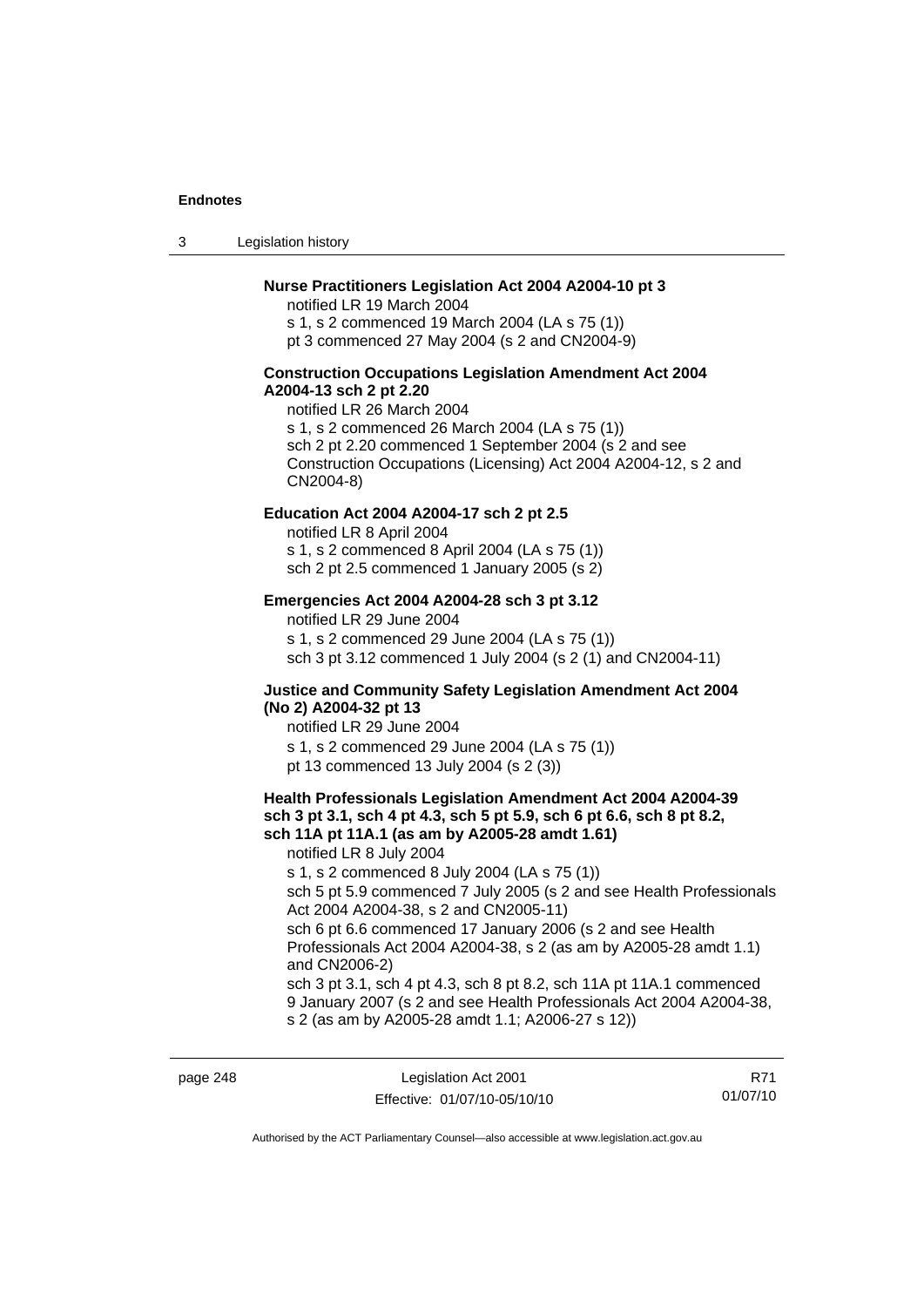#### **Statute Law Amendment Act 2004 A2004-42 sch 2 pt 2.1**

notified LR 11 August 2004 s 1, s 2 commenced 11 August 2004 (LA s 75 (1)) sch 2 pt 2.1 commenced 25 August 2004 (s 2 (1))

#### **Heritage Act 2004 A2004-57 sch 1 pt 1.8**

notified LR 9 September 2004

s 1, s 2 commenced 9 September 2004 (LA s 75 (1))

sch 1 pt 1.8 commenced 9 March 2005 (s 2 and LA s 79)

#### **Court Procedures (Consequential Amendments) Act 2004 A2004-60 sch 1 pt 1.37**

notified LR 2 September 2004 s 1, s 2 commenced 2 September 2004 (LA s 75 (1)) sch 1 pt 1.37 commenced 10 January 2005 (s 2 and see Court Procedures Act 2004 A2004-59, s 2 and CN2004-29)

#### **Justice and Community Safety Legislation Amendment Act 2005 A2005-5 pt 7**

notified LR 23 February 2005

s 1, s 2 commenced 23 February 2005 (LA s 75 (1))

pt 7 commenced 24 February 2005 (s 2 (2))

## **Optometrists Legislation Amendment Act 2005 A2005-9 sch 1 pt 1.1**

notified LR 14 March 2005 s 1, s 2 commenced 14 March 2005 (LA s 75 (1)) sch 1 pt 1.1 commenced 14 September 2005 (s 2 and LA s 79)

#### **Statute Law Amendment Act 2005 A2005-20 sch 2 pt 2.1**

notified LR 12 May 2005 s 1, s 2 taken to have commenced 8 March 2005 (LA s 75 (2)) sch 2 pt 2.1 commenced 2 June 2005 (s 2 (1))

#### **Health Legislation Amendment Act 2005 A2005-28 amdt 1.61**  notified LR 6 July 2005

s 1, s 2 commenced 6 July 2005 (LA s 75 (1))

amdt 1.61 commenced 9 January 2007 (LA s 79A)

*Note* This Act only amends the Health Professionals Legislation Amendment Act 2004 A2004-39.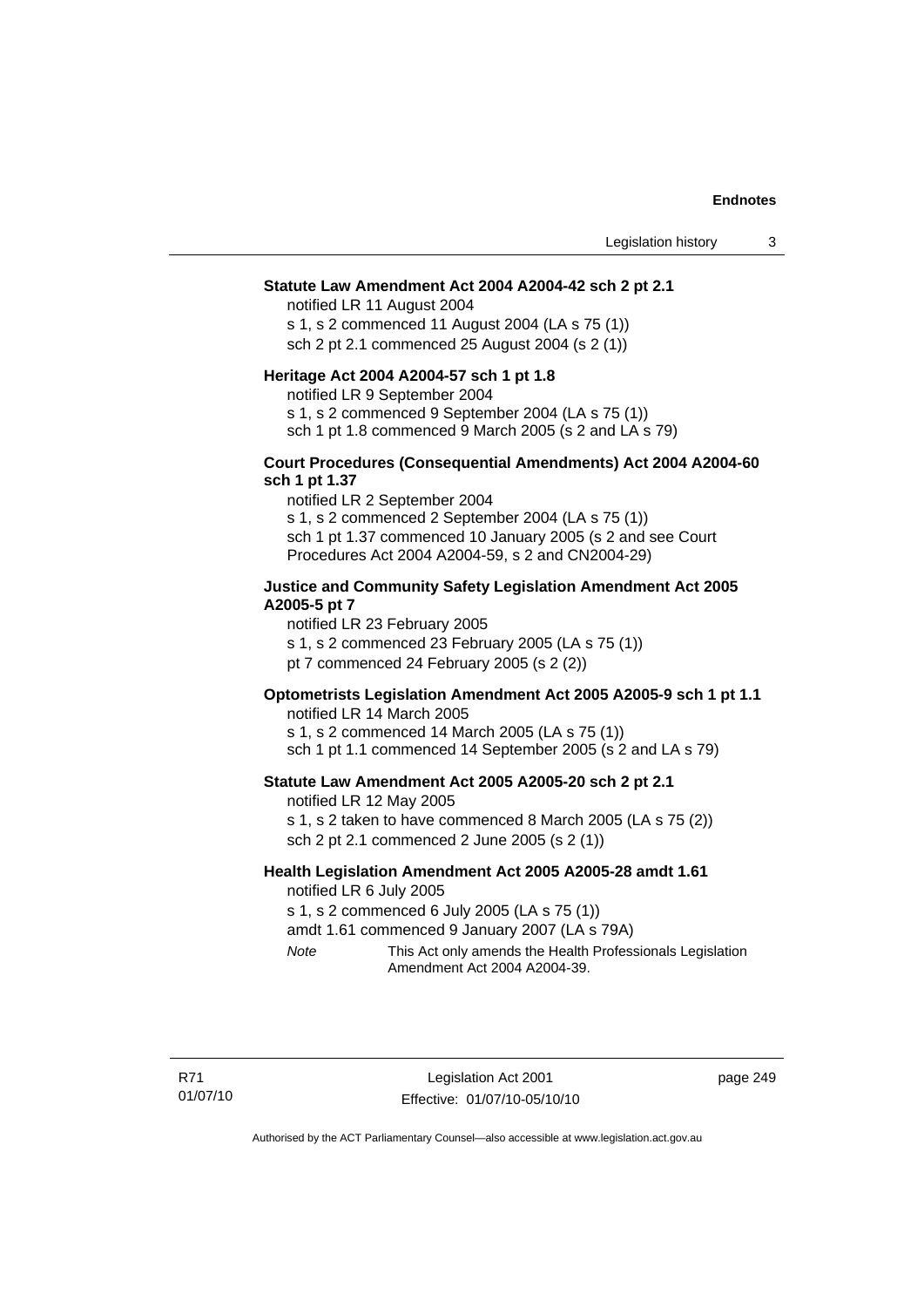3 Legislation history

## **Human Rights Commission Legislation Amendment Act 2005 A2005-41 sch 1 pt 1.8 (as am by A2006-3 amdt 1.3)**

notified LR 1 September 2005

s 1, s 2 commenced 1 September 2005 (LA s 75 (1)) sch 1 pt 1.8 commenced 1 November 2006 (s 2 (3) (as am by A2006-3 amdt 1.3) and see Human Rights Commission Act 2005 A2005-40, s 2 (as am by A2006-3 s 4) and CN2006-21)

#### **Public Sector Management Amendment Act 2005 (No 2) A2005-44 sch 1 pt 1.4**

notified LR 30 August 2005

s 1, s 2 commenced 30 August 2005 (LA s 75 (1))

sch 1 pt 1.4 commenced 8 September 2005 (s 2 and CN2005-19)

## **Human Rights Commission (Children and Young People Commissioner) Amendment Act 2005 A2005-46 sch 1 pt 1.1 (as am by A2006-3 amdt 1.2)**

notified LR 2 September 2005

s 1, s 2 commenced 2 September 2005 (LA s 75 (1)) sch 1 pt 1.1 commenced 1 November 2006 (s 2 (as am by A2006-3 amdt 1.2) and see Human Rights Commission Act 2005 A2005-40, s 2 (as am by A2006-3 s 4) and CN2006-21)

## **Public Advocate Act 2005 A2005-47 sch 1 pt 1.6 (as am by A2006-3 amdt 1.8)**

notified LR 2 September 2005 s 1, s 2 commenced 2 September 2005 (LA s 75 (1)) sch 1 pt 1.6 commenced 1 March 2006 (s 2 (1) as am by A2006-3 amdt 1.8)

## **Criminal Code (Administration of Justice Offences) Amendment Act 2005 A2005-53 sch 1 pt 1.18**

notified LR 26 October 2005 s 1, s 2 commenced 26 October 2005 (LA s 75 (1))

sch 1 pt 1.18 commenced 23 November 2005 (s 2)

## **Statute Law Amendment Act 2005 (No 2) A2005-62 sch 2 pt 2.1**

notified LR 21 December 2005 s 1, s 2 commenced 21 December 2005 (LA s 75 (1))

sch 2 pt 2.1 commenced 11 January 2006 (s 2 (1))

page 250 Legislation Act 2001 Effective: 01/07/10-05/10/10

R71 01/07/10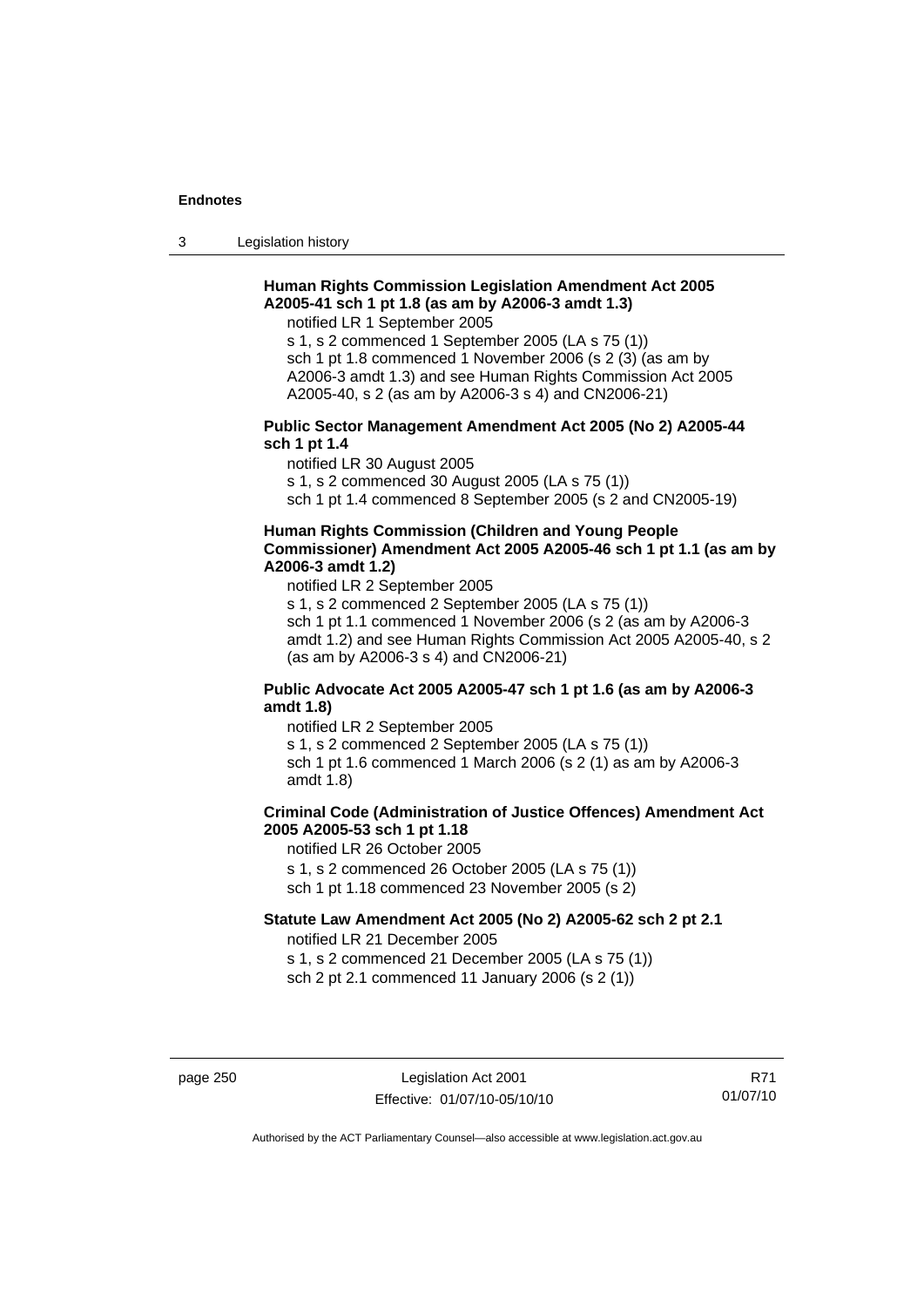## **Human Rights Commission Legislation Amendment Act 2006 A2006-3 amdts 1.2, 1.3, 1.8**

notified LR 22 February 2006

s 1, s 2 commenced 22 February 2006 (LA s 75 (1))

amdts 1.2, 1.3, 1.8 commenced 23 February 2006 (s 2)

*Note* This Act only amends the Human Rights Commission Legislation Amendment Act 2005 A2005-41, Human Rights Commission (Children and Young People Commissioner) Amendment Act 2005 A2005-46 and the Public Advocate Act 2005 A2005-47

## **Civil Unions Act 2006 A2006-22 sch 1 pt 1.21**

notified LR 19 May 2006

s 1, s 2 commenced 19 May 2006 (LA s 75 (1))

sch 1 pt 1.21 never commenced

*Note* Act repealed by disallowance 14 June 2006 (see Cwlth Gaz 2006 No S93)

#### **Sentencing Legislation Amendment Act 2006 A2006-23 sch 1 pt 1.26**  notified LR 18 May 2006

s 1, s 2 commenced 18 May 2006 (LA s 75 (1))

sch 1 pt 1.26 commenced 2 June 2006 (s 2 (1) and see Crimes (Sentence Administration) Act 2005 A2005-59 s 2, Crimes (Sentencing) Act 2005 A2005-58, s 2 and LA s 79)

#### **Legal Profession Act 2006 A2006-25 sch 2 pt 2.8**

notified LR 21 June 2006 s 1, s 2 commenced 21 June 2006 (LA s 75 (1)) sch 2 pt 2.8 commenced 1 July 2006 (s 2)

## **Administrative (Miscellaneous Amendments) Act 2006 A2006-30 sch 1 pt 1.7**

notified LR 16 June 2006 s 1, s 2 commenced 16 June 2006 (LA s 75 (1)) sch 1 pt 1.7 commenced 1 July 2006 (s 2 (1))

## **Civil Law (Property) Act 2006 A2006-38 sch 1 pt 1.6**  notified LR 28 September 2006

s 1, s 2 commenced 28 September 2006 (LA s 75 (1)) sch 1 pt 1.6 commenced 28 March 2007 (s 2 and LA s 79)

R71 01/07/10 page 251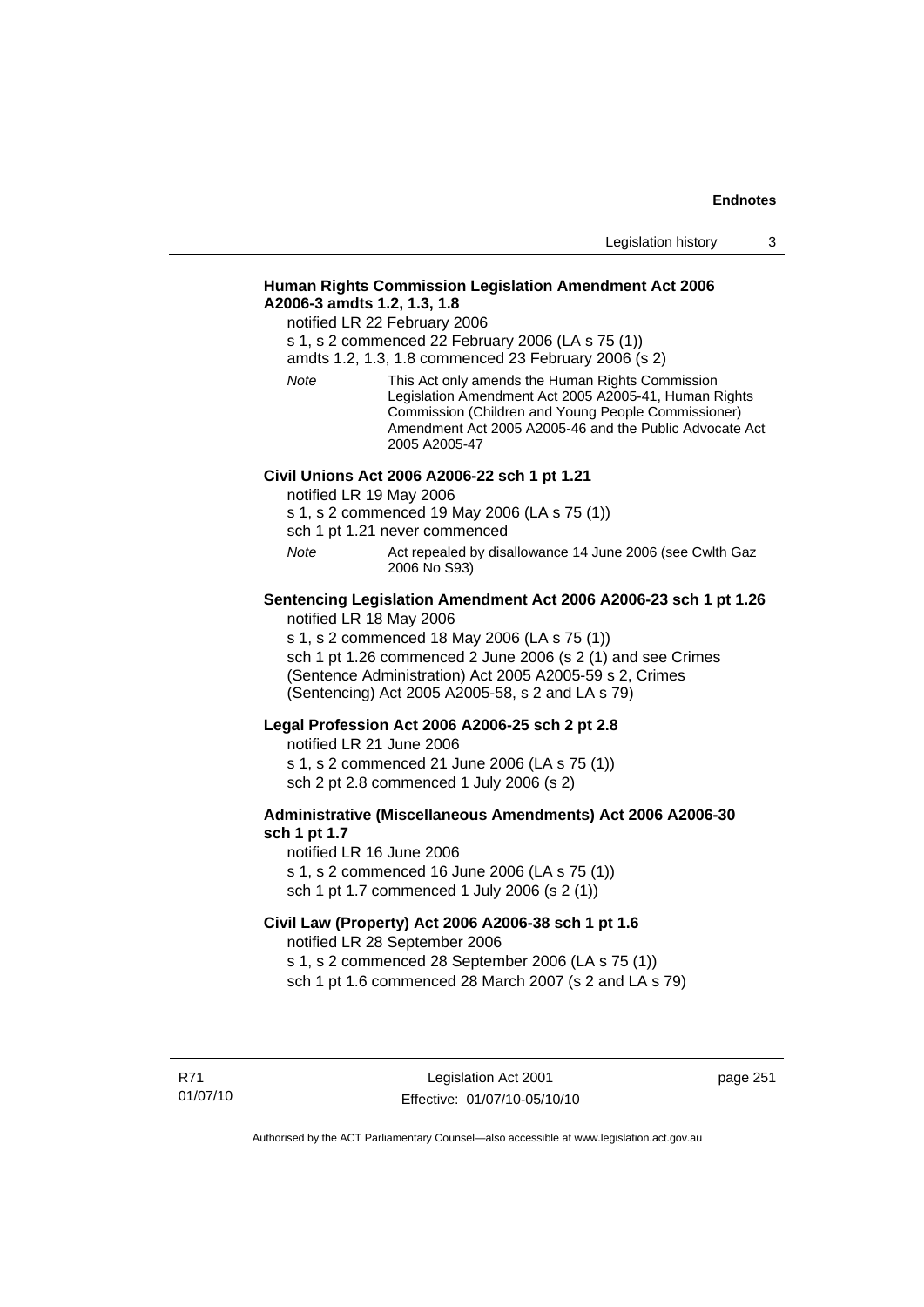3 Legislation history

#### **Statute Law Amendment Act 2006 A2006-42 sch 2 pt 2.1**

notified LR 26 October 2006

s 1, s 2 taken to have commenced 12 November 2005 (LA s 75 (2)) sch 2 pt 2.1 commenced 16 November 2006 (s 2 (1))

#### **Health Legislation Amendment Act 2006 (No 2) A2006-46 sch 2 pt 2.11**

notified LR 17 November 2006

s 1, s 2 commenced 17 November 2006 (LA s 75 (1))

sch 2 pt 2.11 commenced 18 November 2006 (s 2 (1))

## **Statute Law Amendment Act 2007 A2007-3 sch 2 pt 2.1**

notified LR 22 March 2007

s 1, s 2 taken to have commenced 1 July 2006 (LA s 75 (2)) sch 2 pt 2.1 commenced 12 April 2007 (s 2 (1))

#### **Housing Assistance Act 2007 A2007-8 sch 1 pt 1.6**

notified LR 10 May 2007

s 1, s 2 commenced 10 May 2007 (LA s 75 (1)) sch 1 pt 1.6 commenced 10 November 2007 (s 2 and LA s 79)

#### **Statute Law Amendment Act 2007 (No 2) A2007-16 sch 2**  notified LR 20 June 2007

s 1, s 2 taken to have commenced 12 April 2007 (LA s 75 (2)) sch 2 commenced 11 July 2007 (s 2 (1))

#### **Planning and Development (Consequential Amendments) Act 2007 A2007-25 sch 1 pt 1.22**

notified LR 13 September 2007

s 1, s 2 commenced 13 September 2007 (LA s 75 (1)) sch 1 pt 1.22 commenced 31 March 2008 (s 2 and see Planning and Development Act 2007 A2007-24, s 2 and CN2008-1)

## **Surveyors Act 2007 A2007-33 sch 1 pt 1.4**

notified LR 25 October 2007 s 1, s 2 commenced 25 October 2007 (LA s 75 (1)) sch 1 pt 1.4 commenced 14 November 2007 (s 2 and CN2007-15)

#### **Civil Partnerships Act 2008 A2008-14 sch 1 pt 1.17**

notified LR 15 May 2008

s 1, s 2 commenced 15 May 2008 (LA s 75 (1))

sch 1 pt 1.17 commenced 19 May 2008 (s 2 and CN2008-8)

page 252 Legislation Act 2001 Effective: 01/07/10-05/10/10

R71 01/07/10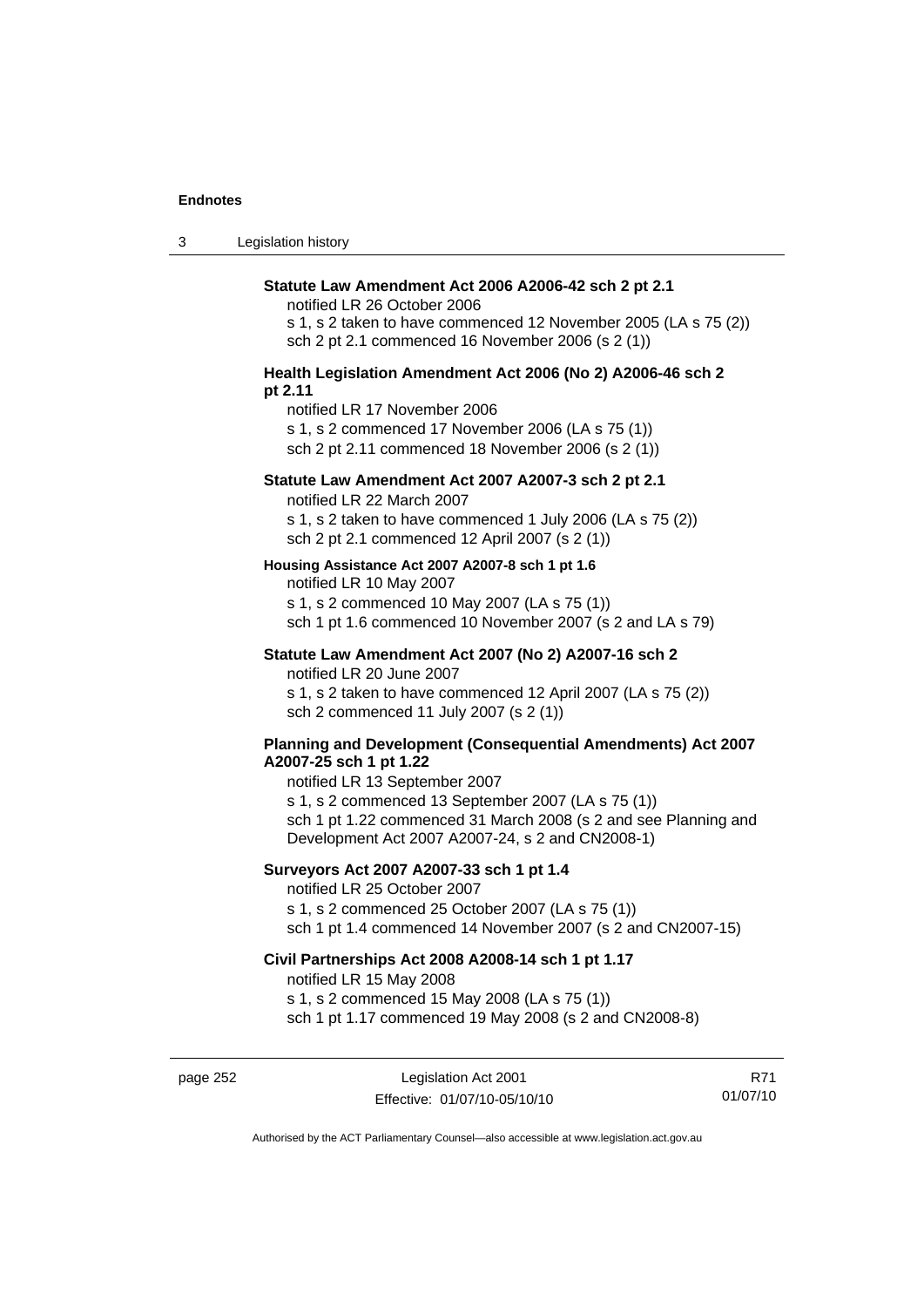## **National Gas (ACT) Act 2008 A2008-15 sch 2 pt 2.3**

notified LR 30 June 2008

s 1, s 2 commenced 30 June 2008 (LA s 75 (1))

sch 2 pt 2.3 commenced 1 July 2008 (s 2 (1) and see National Gas (South Australia) Act 2008 (SA), s 7)

## **Children and Young People (Consequential Amendments) Act 2008 A2008-20 sch 2 pt 2.11, sch 4 pt 4.18**

notified LR 17 July 2008

s 1, s 2 commenced 17 July 2008 (LA s 75 (1))

s 3 commenced 18 July 2008 (s 2 (1))

sch 2 pt 2.11 commenced 9 September 2008 (s 2 (3) and see Children and Young People Act 2008 A2008-19, s 2 and CN2008-13) sch 4 pt 4.18 commenced 27 February 2009 (s 2 (5) and see Children and Young People Act 2008 A2008-19, s 2 and CN2008-17 (and see CN2008-13))

#### **Statute Law Amendment Act 2008 A2008-28 sch 2**

notified LR 12 August 2008

s 1, s 2 commenced 12 August 2008 (LA s 75 (1))

sch 2 commenced 26 August 2008 (s 2)

#### **ACT Civil and Administrative Tribunal Legislation Amendment Act 2008 A2008-36 sch 1 pt 1.34**

notified LR 4 September 2008

s 1, s 2 commenced 4 September 2008 (LA s 75 (1)) sch 1 pt 1.34 commenced 2 February 2009 (s 2 (1) and see ACT Civil and Administrative Tribunal Act 2008 A2008-35, s 2 (1) and CN2009-2)

## **ACT Civil and Administrative Tribunal Legislation Amendment Act 2008 (No 2) A2008-37 sch 1 pt 1.66**

notified LR 4 September 2008

s 1, s 2 commenced 4 September 2008 (LA s 75 (1))

sch 1 pt 1.66 commenced 2 February 2009 (s 2 (1) and see ACT Civil and Administrative Tribunal Act 2008 A2008-35, s 2 (1) and CN2009-2)

## **Crimes Legislation Amendment Act 2008 A2008-44 sch 1 pt 1.10**

notified LR 9 September 2008

s 1, s 2 commenced 9 September 2008 (LA s 75 (1))

sch 1 pt 1.10 commenced 30 May 2009 (s 2 and CN2009-4)

R71 01/07/10 page 253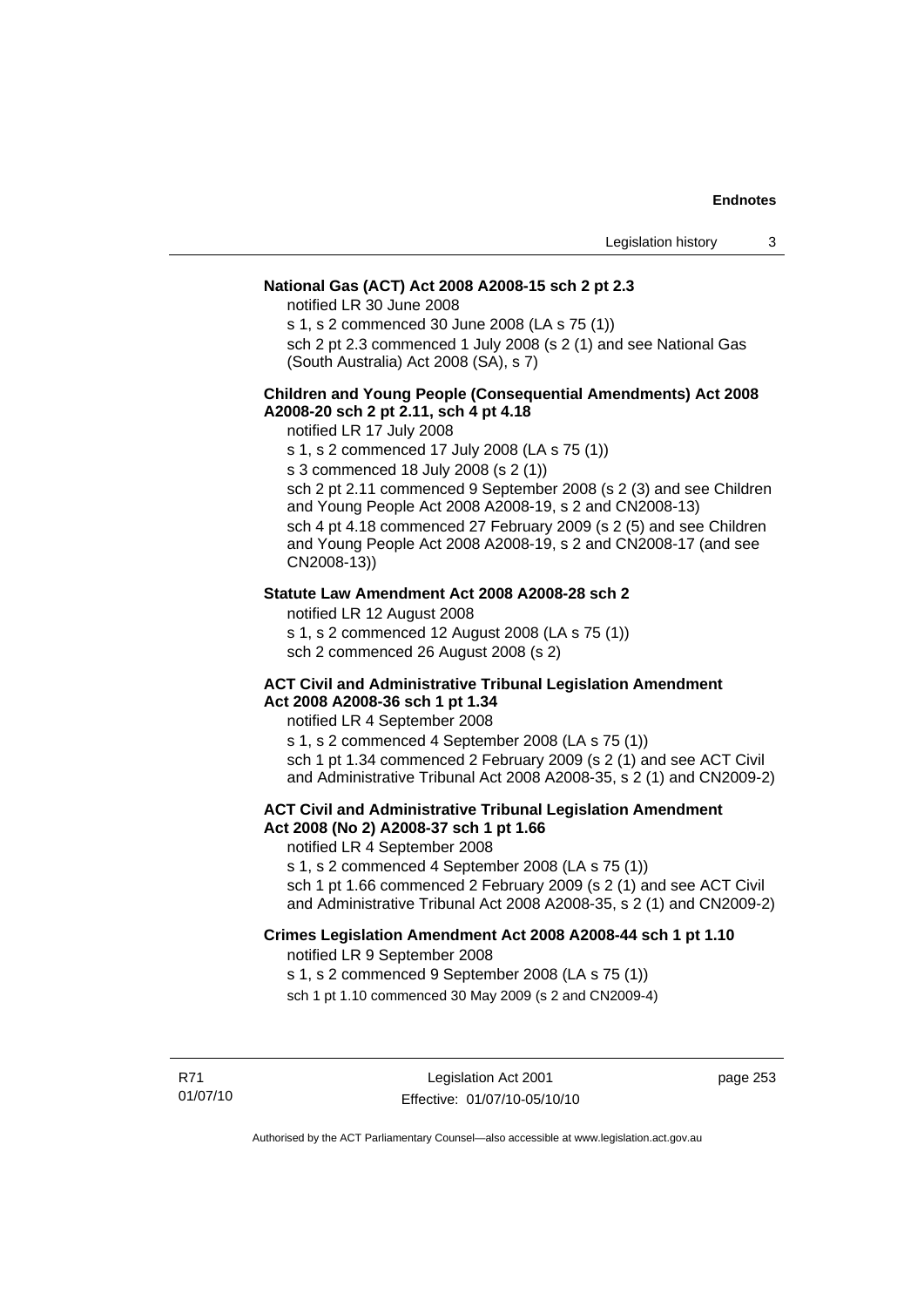| Legislation history<br>-3 |  |
|---------------------------|--|
|---------------------------|--|

#### **Statute Law Amendment Act 2009 A2009-20 sch 2**

notified LR 1 September 2009 s 1, s 2 commenced 1 September 2009 (LA s 75 (1)) sch 2 commenced 22 September 2009 (s 2)

## **Work Safety Legislation Amendment Act 2009 A2009-28 sch 2 pt 2.8**

notified LR 9 September 2009

s 1, s 2 commenced 9 September 2009 (LA s 75 (1)) sch 2 pt 2.8 commenced 1 October 2009 (s 2 and see Work Safety Act 2008 A2008-51 s 2 (1) (b) and CN2009-11)

#### **Legislation (Penalty Units) Amendment Act 2009 A2009-35**

notified LR 20 October 2009 s 1, s 2 commenced 20 October 2009 (LA s 75 (1)) remainder commenced 21 October 2009 (s 2)

## **Unlawful Gambling Act 2009 A2009-39 sch 2 pt 2.2**

notified LR 17 November 2009 s 1, s 2 commenced 17 November 2009 (LA s 75 (1)) sch 2 pt 2.2 commenced 22 March 2010 (s 2 and CN2010-2)

#### **Statute Law Amendment Act 2009 (No 2) A2009-49 sch 2**

notified LR 26 November 2009

s 1, s 2 commenced 26 November 2009 (LA s 75 (1))

sch 2 commenced 17 December 2009 (s 2)

#### **Building and Construction Industry (Security of Payment) Act 2009 A2009-50 s 50**

notified LR 15 October 2009

s 1, s 2 commenced 15 October 2009 (LA s 75 (1))

s 50 commenced 1 July 2010 (s 2)

**Surveyors Amendment Act 2010 A2010-6 sch 1 pt 1.4** 

notified LR 2 March 2010

s 1, s 2 commenced 2 March 2010 (LA s 75 (1))

sch 1 pt 1.4 commenced 3 March 2010 (s 2)

## **Health Practitioner Regulation National Law (ACT) Act 2010 A2010-10 sch 2 pt 2.13**

notified LR 31 March 2010

s 1, s 2 commenced 31 March 2010 (LA s 75 (1)) sch 2 pt 2.13 commenced 1 July 2010 (s 2 (1) (a))

page 254 Legislation Act 2001 Effective: 01/07/10-05/10/10

R71 01/07/10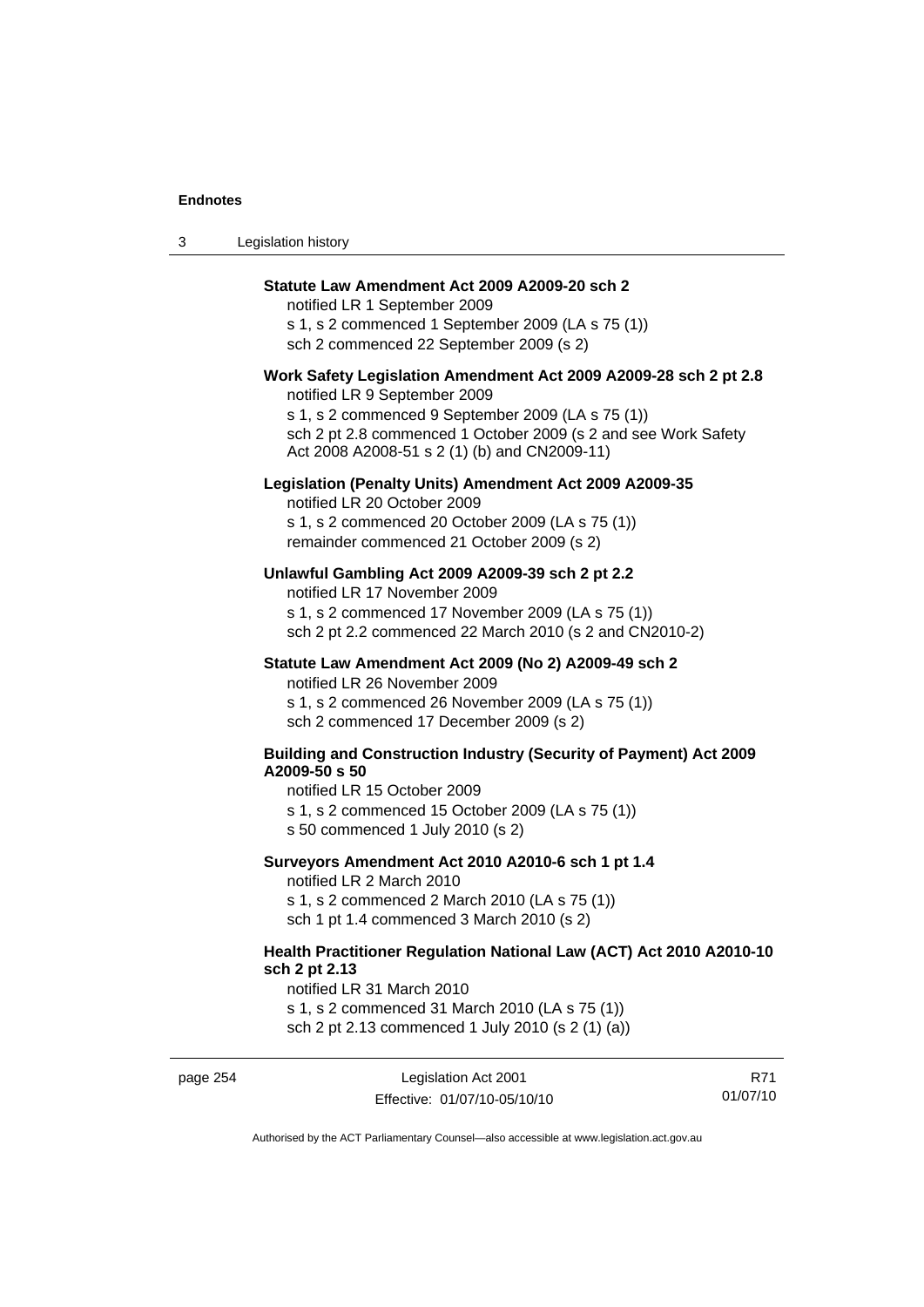# **4 Amendment history**

| <b>Dictionary</b>                                 |                                                                                                                                                                                                                                                                                                                          |          |
|---------------------------------------------------|--------------------------------------------------------------------------------------------------------------------------------------------------------------------------------------------------------------------------------------------------------------------------------------------------------------------------|----------|
| s <sub>2</sub>                                    | orig s 2 om LA s $89(4)$<br>(prev s 3) am 2001 No 56 amdt 2.18<br>renum 2002 No 11 s 5<br>am A2003-56 amdt 2.1                                                                                                                                                                                                           |          |
| <b>Notes</b>                                      |                                                                                                                                                                                                                                                                                                                          |          |
| s 2A                                              | (prev s 4) am 2001 No 56 amdt 2.19; 2002 No 11 amdt 1.1<br>renum 2002 No 11 s 5<br>(2), (3) exp 2 September 2003 (s 2A (3))                                                                                                                                                                                              |          |
| <b>Objects</b>                                    |                                                                                                                                                                                                                                                                                                                          |          |
| s 3                                               | orig s 3 renum as s 2<br>(prev s 5) am 2002 No 11 s 4<br>renum 2002 No 11 s 5                                                                                                                                                                                                                                            |          |
| <b>Application of Act</b>                         |                                                                                                                                                                                                                                                                                                                          |          |
| s 4                                               | orig s 4 renum as s 2A<br>ins 2002 No 11 s 6<br>am A2006-42 amdt 2.1, amdt 2.2                                                                                                                                                                                                                                           |          |
|                                                   | Determinative and non-determinative provisions                                                                                                                                                                                                                                                                           |          |
| s 5                                               | orig s 5 renum as s 3<br>$ins$ 2002 No 11 s 6                                                                                                                                                                                                                                                                            |          |
| s 6                                               | Legislation Act provisions must be applied<br>sub 2002 No 11 s 6                                                                                                                                                                                                                                                         |          |
| <b>Meaning of Act generally</b><br>s <sub>7</sub> | am A2005-20 amdt 2.1                                                                                                                                                                                                                                                                                                     |          |
| s <sub>12</sub>                                   | <b>Meaning of legislative instrument</b><br>sub A2006-42 amdt 2.3                                                                                                                                                                                                                                                        |          |
| <b>Meaning of instrument</b><br>s <sub>14</sub>   | am 2001 No 56 amdt 2.20                                                                                                                                                                                                                                                                                                  |          |
| <b>Meaning of provision</b><br>s 16               | am 2001 No 56 amdt 2.21                                                                                                                                                                                                                                                                                                  |          |
| <b>ACT legislation register</b><br>s 18           | am 2001 No 56 amdt 2.22                                                                                                                                                                                                                                                                                                  |          |
| <b>Contents of register</b>                       |                                                                                                                                                                                                                                                                                                                          |          |
| s 19                                              | sub 2001 No 56 amdt 2.23<br>am 2002 No 11 s 7; 2002 No 11 amdt 1.2; ss renum R5 LA<br>(see 2002 No 11 amdt 1.3); 2002 No 49 amdt 2.1, amdt 2.1;<br>pars renum R13 LA (see 2002 No 49 amdt 2.3); A2003-41<br>amdt 2.1, amdt 2.2; A2004-5 amdt 2.6; A2004-42 amdt 2.1;<br>A2005-20 amdt 2.2; A2006-42 amdt 2.18, amdt 2.19 |          |
|                                                   | Legislation Act 2001                                                                                                                                                                                                                                                                                                     | page 255 |

R71 01/07/10 Effective: 01/07/10-05/10/10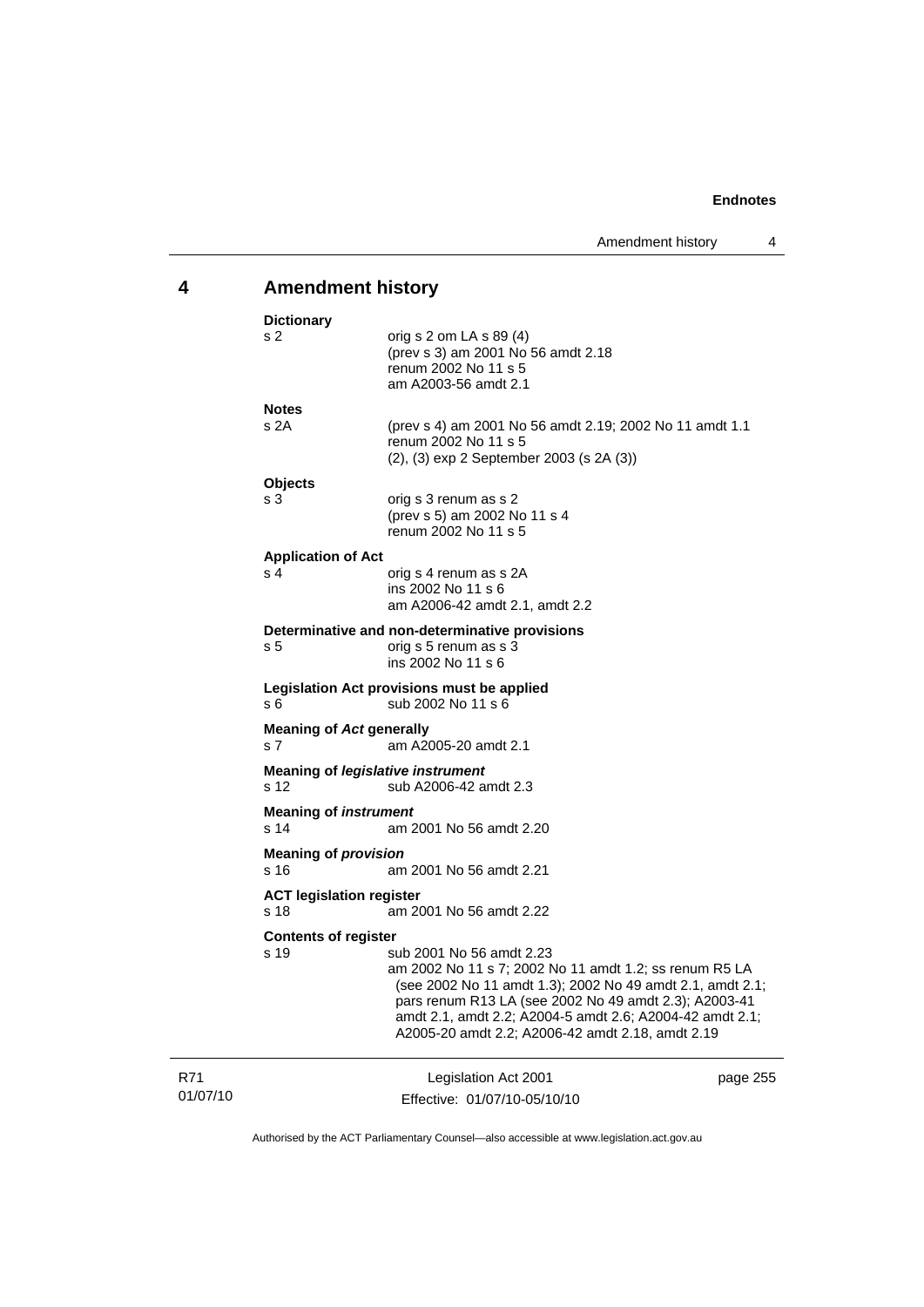4 Amendment history

|          | s 22                                              | Access to registered material at approved web site<br>am 2001 No 56 amdt 2.24                                                                                                             |    |
|----------|---------------------------------------------------|-------------------------------------------------------------------------------------------------------------------------------------------------------------------------------------------|----|
|          | ch 3 hdg                                          | Authorised versions and evidence of laws and legislative material<br>sub A2003-41 amdt 2.3                                                                                                |    |
|          | Definitions for ch 3<br>s 22A                     | ins A2003-41 amdt 2.4<br>def <i>law</i> ins A2003-41 amdt 2.4<br>def <i>legislative material</i> ins A2003-41 amdt 2.4<br>am A2005-20 amdt 2.3<br>def republication ins A2003-41 amdt 2.4 |    |
|          | s 23                                              | Authorisation of versions by parliamentary counsel<br>sub A2003-41 amdt 2.5                                                                                                               |    |
|          | <b>Authorised electronic versions</b><br>s 24     | am 2001 No 56 amdt 2.25, amdt 2.26; 2002 No 11 amdt 1.4<br>sub A2003-41 amdt 2.6                                                                                                          |    |
|          | <b>Authorised written versions</b><br>s 25        | sub A2003-41 amdt 2.7                                                                                                                                                                     |    |
|          | Judicial notice of certain matters<br>s 26        | am A2003-41 amdt 2.8, amdt 2.9; A2005-20 amdt 2.4                                                                                                                                         |    |
|          | <b>Notification of Acts</b><br>s 28               | am 2001 No 56 amdts 2.27-2.29; 2002 No 11 amdt 1.5;<br>A2003-41 amdt 2.10, amdt 2.11; ss renum R20 LA (see<br>A2003-41 amdt 2.12); A2005-62 amdt 2.1, amdt 2.2                            |    |
|          | References to <i>notification</i> of Acts<br>s 30 | am 2001 No 56 amdt 2.30, amdt 2.31                                                                                                                                                        |    |
|          | instruments<br>s 33                               | Guidelines about costs of proposed subordinate laws and disallowable<br>$(3)$ , $(4)$ exp 12 March 2002 $(s 33 (4))$<br>am A2005-20 amdt 2.5, amdt 2.6                                    |    |
|          | s 34                                              | Preparation of regulatory impact statements<br>am A2005-20 amdts 2.7-2.9; A2005-62 amdt 2.3                                                                                               |    |
|          | s 36                                              | When is preparation of regulatory impact statement unnecessary?<br>am 2002 No 30 amdt 2.1; A2005-20 amdt 2.10                                                                             |    |
|          | s 37                                              | When must regulatory impact statement be presented?<br>am A2005-20 amdt 2.11                                                                                                              |    |
|          | s 41 hdg                                          | Making of certain statutory instruments by Executive<br>sub 2001 No 56 amdt 2.32<br>sub 2002 No 11 s 8                                                                                    |    |
|          | s 41                                              | am 2001 No 56 amdts 2.33-2.36<br>sub 2002 No 11 s 8                                                                                                                                       |    |
| page 256 |                                                   | Legislation Act 2001                                                                                                                                                                      | R7 |

Effective: 01/07/10-05/10/10

 $\overline{1}$ 01/07/10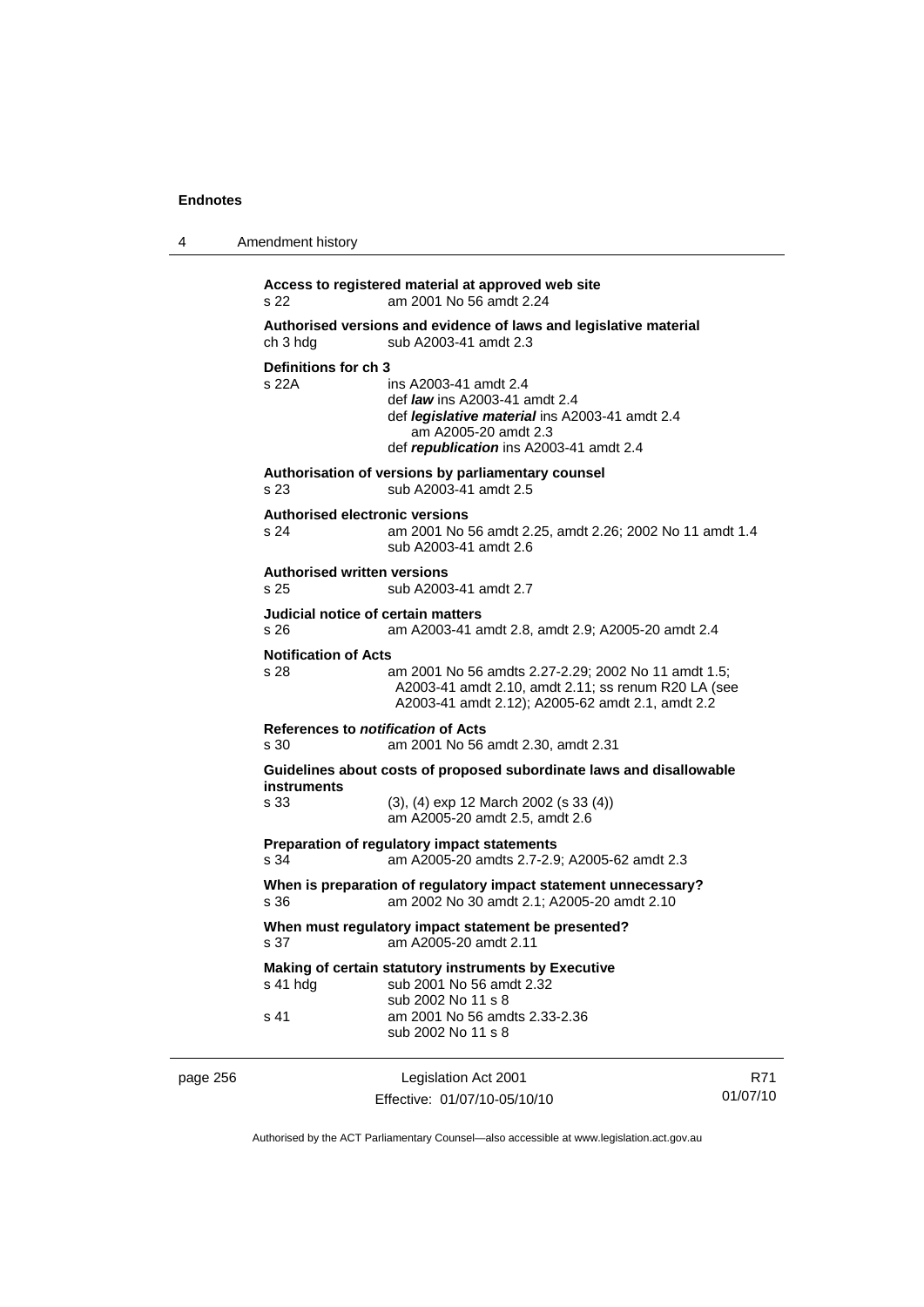| s 42                                                                                                                                     | am 2002 No 11 amdt 1.6; A2005-20 amdt 2.12, amdt 2.13;<br>A2006-42 amdt 2.18                                                     |
|------------------------------------------------------------------------------------------------------------------------------------------|----------------------------------------------------------------------------------------------------------------------------------|
| authorising law                                                                                                                          | Statutory instruments to be interpreted not to exceed powers under                                                               |
| s <sub>43</sub>                                                                                                                          | am 2002 No 11 amdt 1.7; A2003-56 amdt 2.2, amdt 2.3                                                                              |
| s 44                                                                                                                                     | Power to make statutory instruments for Act etc<br>am 2002 No 11 amdt 1.8, amdt 1.9; 2002 No 49 amdt 2.54;<br>A2005-20 amdt 2.14 |
| Power to make court rules                                                                                                                |                                                                                                                                  |
| $s$ 45                                                                                                                                   | sub 2002 No 11 s 9<br>am 2002 No 49 amdt 2.4, amdt 2.54; A2005-20 amdt 2.15,<br>amdt 2.16                                        |
| $s$ 46                                                                                                                                   | Power to make instrument includes power to amend or repeal<br>am 2002 No 11 s 10; A2006-42 amdt 2.18                             |
|                                                                                                                                          | Statutory instrument may make provision by applying law or instrument                                                            |
| s 47                                                                                                                                     | sub 2002 No 11 s 11<br>am 2002 No 49 amdt 2.5; A2003-56 amdt 2.4; A2005-20                                                       |
|                                                                                                                                          | amdts 2.17-2.19                                                                                                                  |
|                                                                                                                                          | Power to make instrument includes power to make different provision for                                                          |
|                                                                                                                                          | am 2002 No 11 amdt 1.10; 2002 No 49 amdt 2.54                                                                                    |
|                                                                                                                                          | Single instrument may exercise several powers or satisfy several                                                                 |
|                                                                                                                                          | am 2002 No 11 amdt 1.11                                                                                                          |
|                                                                                                                                          | Relationship between authorising law and instrument dealing with same                                                            |
|                                                                                                                                          | am 2002 No 11 amdt 1.12, amdt 1.13; 2002 No 49 amdt 2.54                                                                         |
|                                                                                                                                          | Instrument may make provision in relation to land by reference to map etc<br>am A2005-20 amdt 2.20                               |
|                                                                                                                                          | Instrument may authorise determination of matter etc<br>am 2002 No 11 amdt 1.14; ss renum R5 LA (see 2002 No 11<br>amdt 1.15)    |
| different categories etc<br>s 48<br>requirements<br>s 49<br>matter<br>s <sub>50</sub><br>s 51<br>s 52<br>Instrument may prohibit<br>s 53 | am 2002 No 11 amdt 1.16, amdt 1.17                                                                                               |

R71 01/07/10

Legislation Act 2001 Effective: 01/07/10-05/10/10 page 257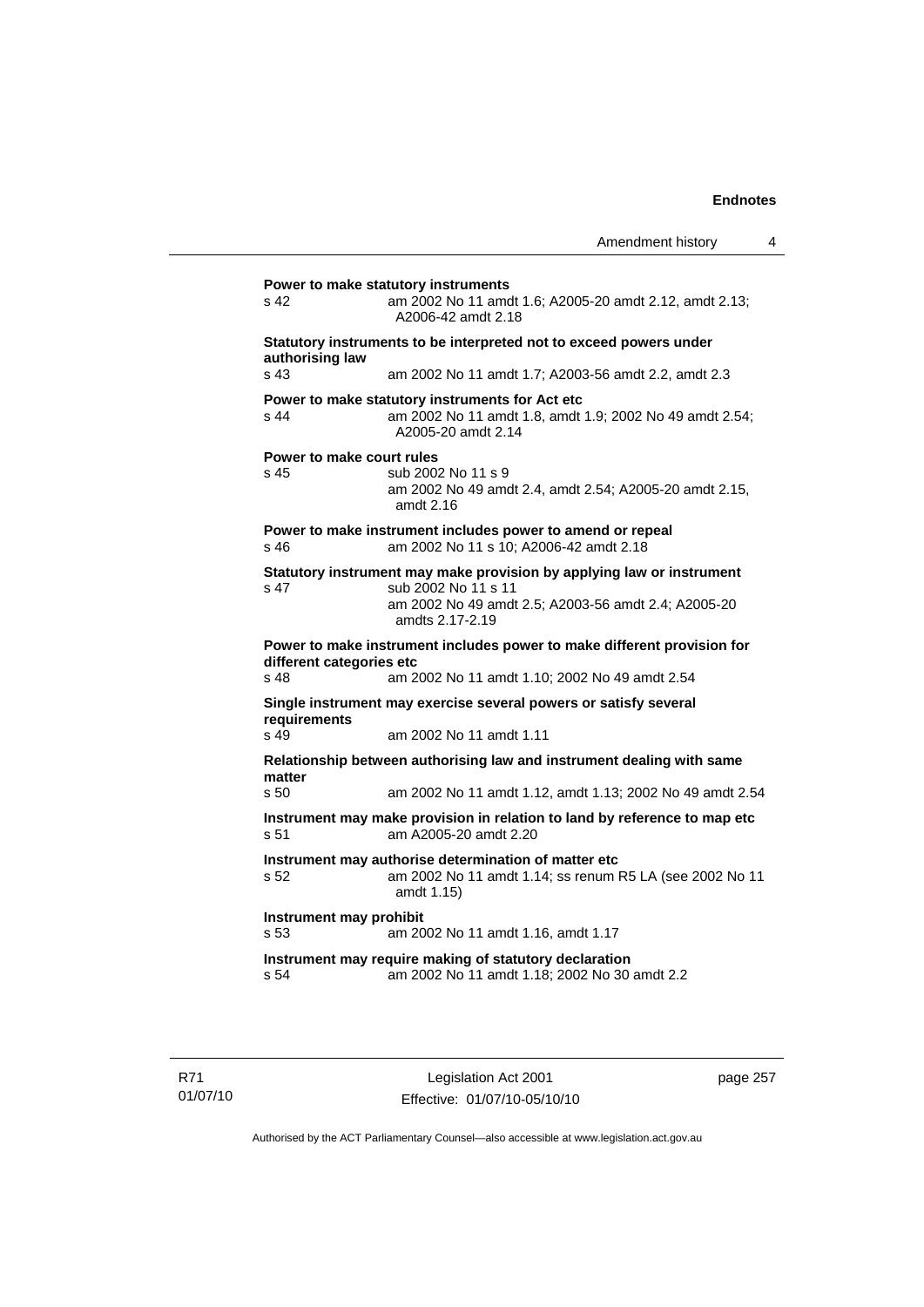| 4 | Amendment history        |                                                                                                                                                                                                                                                                                                                                                             |
|---|--------------------------|-------------------------------------------------------------------------------------------------------------------------------------------------------------------------------------------------------------------------------------------------------------------------------------------------------------------------------------------------------------|
|   | s 56                     | Determination of fees by disallowable instrument<br>am 2001 No 56 amdt 2.37, amdt 2.38; ss renum R1 LA (see<br>2001 No 56 amdt 2.39); 2002 No 11 amdt 1.19, amdt 1.20;<br>2002 No 49 amdt 2.54; A2005-20 amdts 2.21-2.27; A2006-42<br>amdt 2.4                                                                                                              |
|   | s 57                     | Fees payable in accordance with determination etc<br>am 2002 No 11 amdt 1.21                                                                                                                                                                                                                                                                                |
|   | s 58                     | Regulations may make provision about fees<br>am 2001 No 56 amdt 2.40; 2002 No 11 amdt 1.22; ss renum<br>R5 LA (see 2002 No 11 amdt 1.23); A2005-20 amdt 2.28                                                                                                                                                                                                |
|   | pt 6.4 hdg               | Numbering and notification of legislative instruments<br>am A2006-42 amdt 2.19                                                                                                                                                                                                                                                                              |
|   | <b>Numbering</b><br>s 59 | am 2001 No 56 amdt 2.41; A2003-41 amdt 2.13; A2005-20<br>amdt 2.29; A2006-42 amdt 2.18, amdt 2.19                                                                                                                                                                                                                                                           |
|   | $s$ 60 hdg               | Correction etc of name of instrument<br>sub A2003-41 amdt 2.14<br>am A2006-42 amdt 2.18<br>sub A2009-20 amdt 2.1                                                                                                                                                                                                                                            |
|   | s 60                     | am 2001 No 56 amdt 2.42, amdt 2.43; 2001 No 70 amdt 1.8;<br>2002 No 49 amdt 2.6, amdt 2.7; A2003-41 amdt 2.15;<br>A2004-42 amdt 2.2, amdt 2.3; A2006-42 amdt 2.18,<br>amdt 2.19; A2009-20 amdts 2.1-2.5                                                                                                                                                     |
|   | s 60A                    | Correction of name of explanatory statement etc<br>ins A2004-42 amdt 2.4<br>am A2006-42 amdt 2.18                                                                                                                                                                                                                                                           |
|   | s 61 hdg<br>s 61         | Notification of legislative instruments<br>am A2006-42 amdt 2.19<br>sub 2001 No 56 amdt 2.44<br>am 2002 No 11 s 12, amdt 1.24; ss renum R5 LA (see 2002<br>No 11 amdt 1.25); A2003-41 amdts 2.16-2.19; A2004-60<br>amdt 1.173; pars renum R31 LA (see A2004-60 amdt 1.174);<br>A2005-20 amdts 2.30-2.33; A2005-62 amdt 2.4, amdt 2.5;<br>A2006-42 amdt 2.18 |
|   | s 62                     | Effect of failure to notify legislative instrument<br>am 2002 No 11 amdt 1.26, amdt 1.27; A2006-42 amdt 2.18                                                                                                                                                                                                                                                |
|   | s 63 hdg<br>s 63         | References to notification of legislative instruments<br>am A2006-42 amdt 2.19<br>am 2001 No 56 amdt 2.45, amdt 2.46; A2006-42 amdt 2.18                                                                                                                                                                                                                    |

| page 258 |  |
|----------|--|
|----------|--|

page 258 Legislation Act 2001 Effective: 01/07/10-05/10/10

R71 01/07/10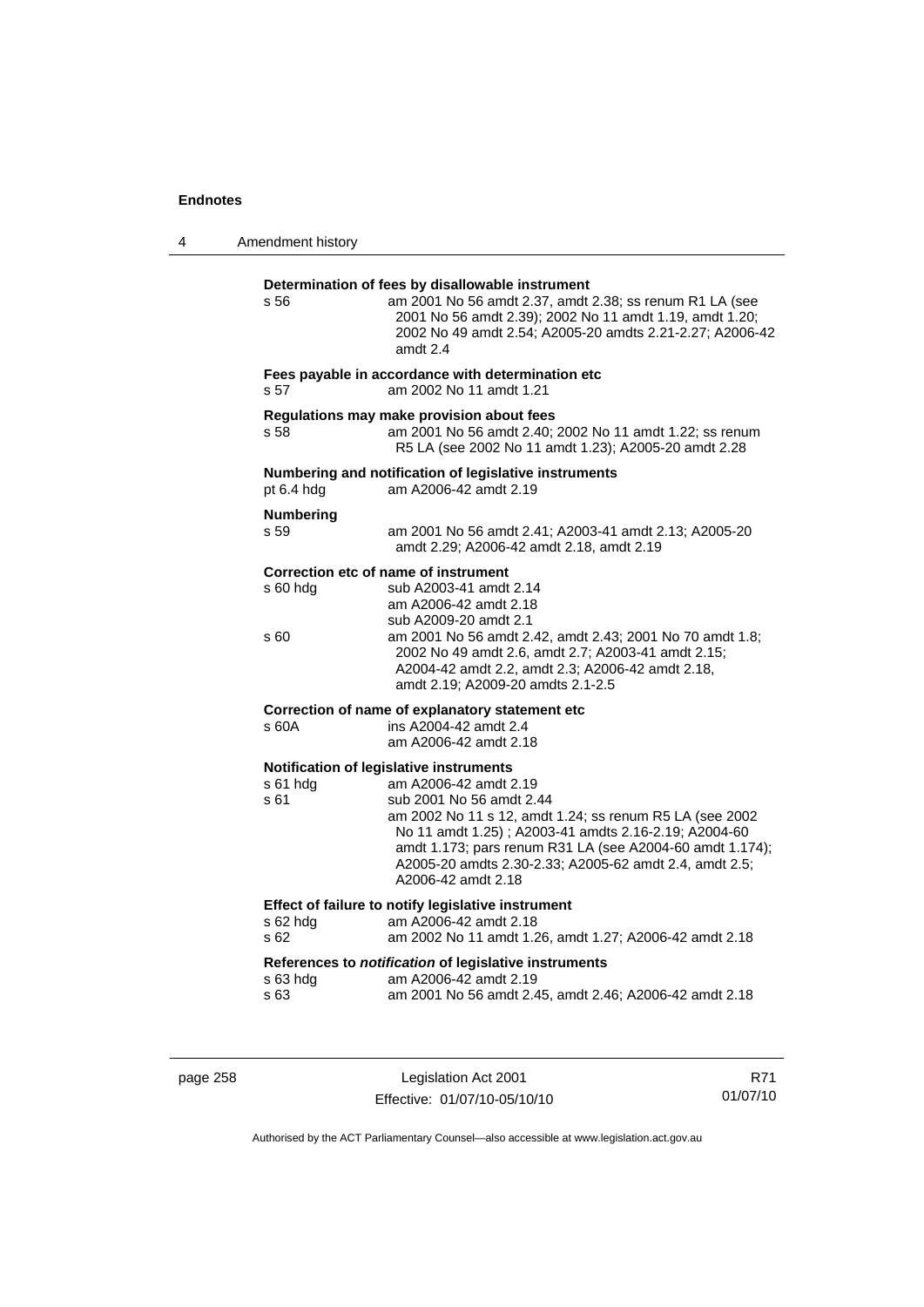## **Presentation of subordinate laws and disallowable instruments**

| s 64 hda<br>s 64                        | sub 2002 No 11 amdt 1.28<br>am 2002 No 11 amdt 1.29; A2005-20 amdt 2.34; A2005-62                                                                                                                 |
|-----------------------------------------|---------------------------------------------------------------------------------------------------------------------------------------------------------------------------------------------------|
|                                         | amdt 2.6                                                                                                                                                                                          |
| s 65 hdg                                | <b>Disallowance by resolution of Assembly</b><br>sub 2001 No 56 amdt 2.47                                                                                                                         |
| s 65                                    | am 2001 No 56 amdt 2.48, amdt 2.49; 2002 No 11 amdt 1.30;<br>A2003-56 amdt 2.5; ss renum R21 LA (see A2003-56<br>amdt 2.6); A2004-42 amdt 2.5, amdt 2.6; A2005-20<br>amdt 2.35; A2005-62 amdt 2.7 |
|                                         | Notification of disallowance by resolution of Assembly                                                                                                                                            |
| s 65A                                   | ins 2001 No 56 amdt 2.50<br>am 2002 No 11 amdt 1.31; A2003-41 amdt 2.20; A2005-62<br>amdt 2.8                                                                                                     |
| <b>Revival of affected laws</b><br>s 66 | am 2002 No 11 amdt 1.32                                                                                                                                                                           |
|                                         |                                                                                                                                                                                                   |
| s 67                                    | Making of instrument same in substance within 6 months after disallowance<br>am 2002 No 11 amdt 1.33; A2005-20 amdt 2.36; A2005-62<br>amdt 2.9                                                    |
|                                         | Amendment by resolution of Assembly                                                                                                                                                               |
| s 68                                    | am 2001 No 56 amdts 2.51-2.53; ss renum R1 LA (see 2001<br>No 56 amdt 2.54); 2002 No 11 amdt 1.34; A2004-42<br>amdt 2.7, amdt 2.8; A2005-20 amdt 2.37; A2005-62<br>amdt 2.10                      |
|                                         | Notification of amendments made by resolution of Assembly                                                                                                                                         |
| s 69                                    | am 2001 No 56 amdt 2.55, amdt 2.56; 2002 No 11 amdt 1.35;<br>2002 No 49 amdt 2.8; A2005-62 amdt 2.11                                                                                              |
| amendment                               | Making of amendment restoring effect of law within 6 months after                                                                                                                                 |
| s 70                                    | am 2002 No 11 amdt 1.36; A2005-20 amdt 2.38; A2005-62<br>amdt 2.12                                                                                                                                |
| s 71                                    | Effect of dissolution or expiry of Assembly on notice of motion<br>am 2002 No 11 amdt 1.37; A2005-20 amdt 2.39, amdt 2.40;<br>A2005-62 amdt 2.13                                                  |
| Meaning of law in ch 8<br>s 72          | am A2004-42 amdt 2.9; A2005-20 amdt 2.41                                                                                                                                                          |
|                                         | General rules about commencement                                                                                                                                                                  |
| s 73                                    | am 2002 No 11 s 13, s 14, amdt 1.38, amdt 1.39; A2003-41<br>amdt 2.21; A2003-56 amdts 2.7-2.9; A2004-42 amdt 2.10;<br>A2005-20 amdt 2.42; A2006-42 amdt 2.18                                      |
|                                         |                                                                                                                                                                                                   |

R71 01/07/10

Legislation Act 2001 Effective: 01/07/10-05/10/10 page 259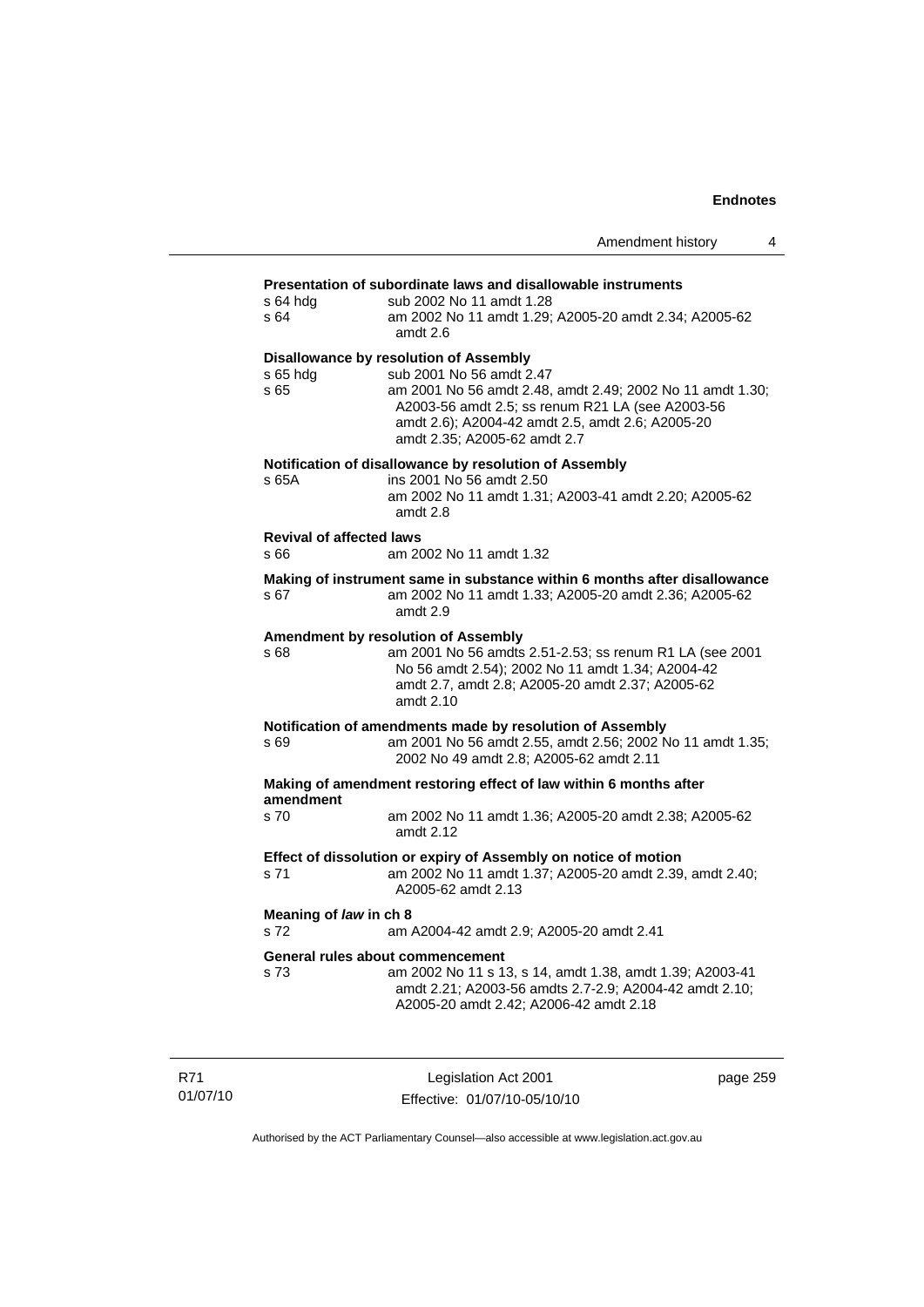| 4 | Amendment history                              |                                                                                                                                                                                                                                                               |
|---|------------------------------------------------|---------------------------------------------------------------------------------------------------------------------------------------------------------------------------------------------------------------------------------------------------------------|
|   | <b>Time of commencement</b><br>s <sub>74</sub> | sub 2002 No 11 s 15                                                                                                                                                                                                                                           |
|   | s 75 hdg<br>s 75                               | Commencement of naming and commencement provisions<br>sub A2004-42 amdt 2.11<br>am 2002 No 11 s 16; 2002 No 49 amdt 2.9, amdt 2.10;<br>A2003-56 amdt 2.10, amdt 2.11; A2004-42 amdt 2.12;<br>ss renum R27 LA (see A2004-42 amdt 2.13) ; A2006-42<br>amdt 2.18 |
|   | s 75AA                                         | Commencement of provisions identifying amended laws<br>ins A2006-42 amdt 2.5                                                                                                                                                                                  |
|   | s 75A                                          | <b>Meaning of commences retrospectively</b><br>ins A2003-56 amdt 2.12<br>am A2006-42 amdt 2.18                                                                                                                                                                |
|   | s 75B                                          | Retrospective commencement requires clear indication<br>ins A2003-56 amdt 2.12<br>am A2004-42 amdt 2.14; ss renum R27 LA (see A2004-42<br>amdt 2.15)                                                                                                          |
|   | s 76                                           | Non-prejudicial provision may commence retrospectively<br>am 2002 No 11 amdt 1.40; ss renum R5 LA (see 2002 No 11<br>amdt 1.41); A2003-56 amdt 2.13, amdt 2.14; A2005-20<br>amdt 2.46                                                                         |
|   | s 77                                           | <b>Commencement by commencement notice</b><br>am 2002 No 11 s 17, amdt 1.42; 2002 No 49 amdt 2.11;<br>A2004-42 amdts 2.16-2.18                                                                                                                                |
|   | s 78                                           | Separate commencement of amendments<br>sub 2002 No 11 amdt 1.43                                                                                                                                                                                               |
|   | s 79                                           | Automatic commencement of postponed law<br>am 2002 No 11 amdt 1.44; 2002 No 49 amdt 2.12; A2003-41<br>amdt 2.22; A2003-56 amdt 2.15, amdt 2.16; ss renum R21<br>LA (see A2003-56 amdt 2.17); A2004-42 amdt 2.19;<br>A2005-20 amdt 2.44, amdt 2.45             |
|   | s 79A                                          | Commencement of amendment of uncommenced law<br>ins A2003-41 amdt 2.23                                                                                                                                                                                        |
|   | s 80                                           | References to commencement of law<br>am 2002 No 49 amdt 2.13                                                                                                                                                                                                  |

page 260 Legislation Act 2001 Effective: 01/07/10-05/10/10

R71 01/07/10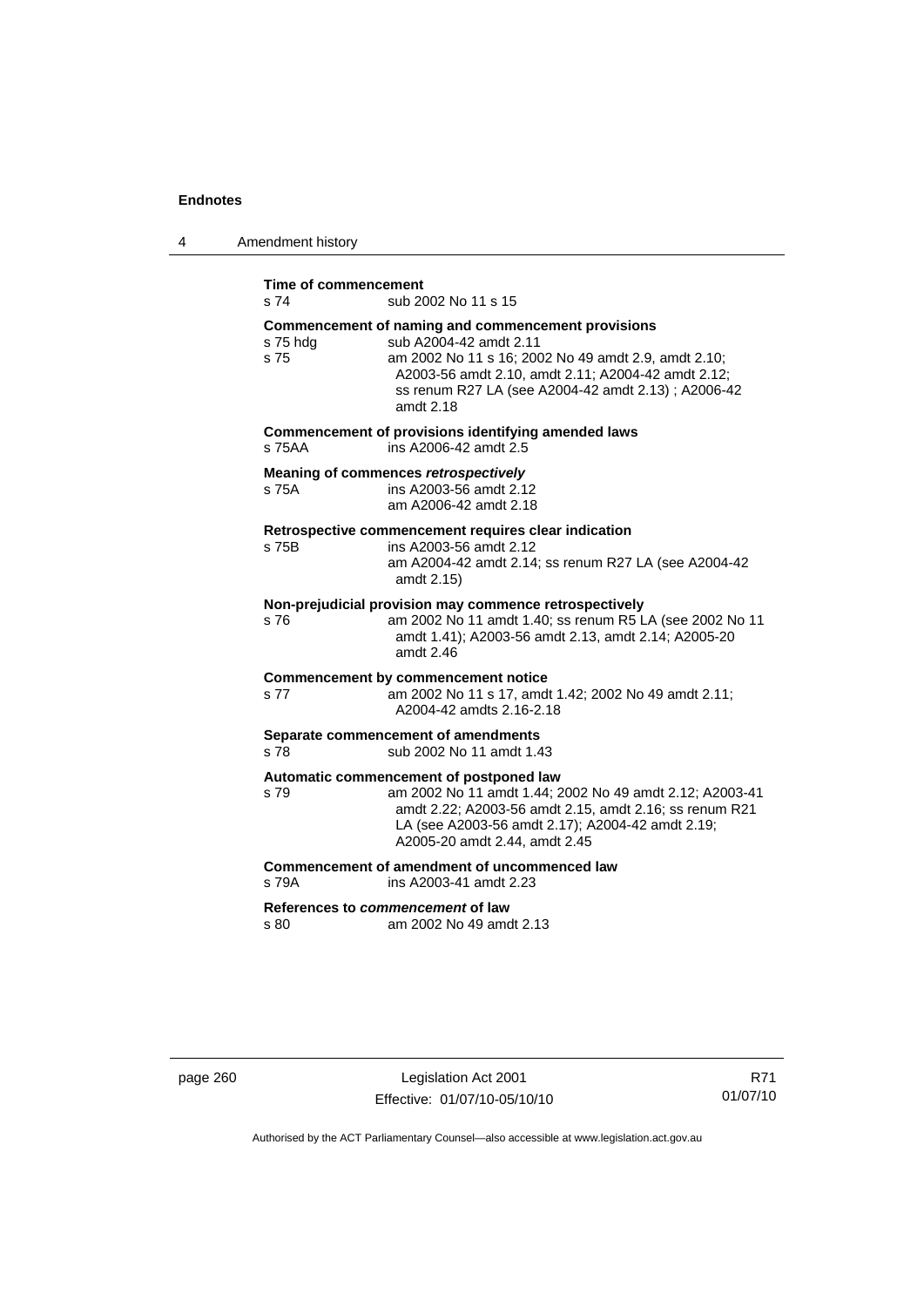|                                  | Amendment history                                                                                                                                                                                                                                                                                                                                                                                                                                                              | 4 |
|----------------------------------|--------------------------------------------------------------------------------------------------------------------------------------------------------------------------------------------------------------------------------------------------------------------------------------------------------------------------------------------------------------------------------------------------------------------------------------------------------------------------------|---|
| s 81                             | <b>Exercise of powers between notification and commencement</b><br>am 2002 No 11 amdts 1.45-1.47; A2004-42 amdt 2.20,<br>amdt 2.21; ss renum R27 LA (see A2004-42 amdt 2.22);<br>A2005-5 s 25; ss renum R32 LA (see A2005-5 s 26);<br>A2005-20 amdt 2.46; A2006-42 amdt 2.18                                                                                                                                                                                                   |   |
| Definitions for ch 9<br>s 82     | def law sub A2004-42 amdt 2.23; A2005-20 amdt 2.47<br>def repeal sub 2002 No 49 amdt 2.14<br>am A2004-42 amdt 2.24                                                                                                                                                                                                                                                                                                                                                             |   |
| s 83                             | Consequences of amendment of statutory instrument by Act<br>am 2002 No 11 amdt 1.48, amdt 1.49                                                                                                                                                                                                                                                                                                                                                                                 |   |
| s 84                             | Saving of operation of repealed and amended laws<br>am 2002 No 11 amdt 1.50; ss renum R5 LA (see 2002 No 11<br>amdt 1.51); A2005-20 amdt 2.48                                                                                                                                                                                                                                                                                                                                  |   |
| s 84A                            | Creation of offences and changes in penalties<br>ins 2001 No 56 amdt 2.57<br>am 2002 No 11 amdt 1.52; A2004-42 amdt 2.25; ss renum<br>R27 LA (see A2004-42 amdt 2.26); A2005-20 amdt 2.49                                                                                                                                                                                                                                                                                      |   |
| When repeal takes effect<br>s 85 | sub 2002 No 11 s 18                                                                                                                                                                                                                                                                                                                                                                                                                                                            |   |
| amending laws<br>s 86            | Repealed and amended laws not revived on repeal of repealing and<br>am 2002 No 11 amdt 1.53; ss renum R5 LA (see 2002 No 11<br>amdt 1.54)                                                                                                                                                                                                                                                                                                                                      |   |
| s 87                             | Commencement not undone if repealed<br>am 2002 No 11 amdt 1.55                                                                                                                                                                                                                                                                                                                                                                                                                 |   |
| s 88 hdg<br>s 88                 | Repeal does not end effect of transitional laws etc<br>sub 2002 No 49 amdt 2.15<br>am 2002 No 11 amdt 1.56; A2003-56 amdt 2.18; A2005-20<br>amdt 2.50, amdt 2.51; ss renum R34 LA (see A2005-20<br>amdt 2.52); A2006-42 amdt 2.6, amdt 2.7                                                                                                                                                                                                                                     |   |
| s 89                             | Automatic repeal of certain laws and provisions<br>am 2002 No 11 amdts 1.57-1.59; ss renum R5 LA (see 2002<br>No 11 amdt 1.60); 2002 No 30 amdt 2.3; 2002 No 49<br>amdts 2.16-2.18, 2.20-2.23; ss renum R13 LA (see 2002<br>No 49 amdt 2.19); A2003-56 amdts 2.19-2.23; ss renum R21<br>LA (see A2003-56 amdt 2.24); A2004-42 amdt 2.27,<br>amdt 2.28, amdts 2.30-2.32; ss renum R27 LA (see<br>A2004-42 amdt 2.29); A2005-20 amdts 2.53-2.56; A2006-42<br>amdt 2.8, amdt 2.18 |   |

R71 01/07/10

Legislation Act 2001 Effective: 01/07/10-05/10/10 page 261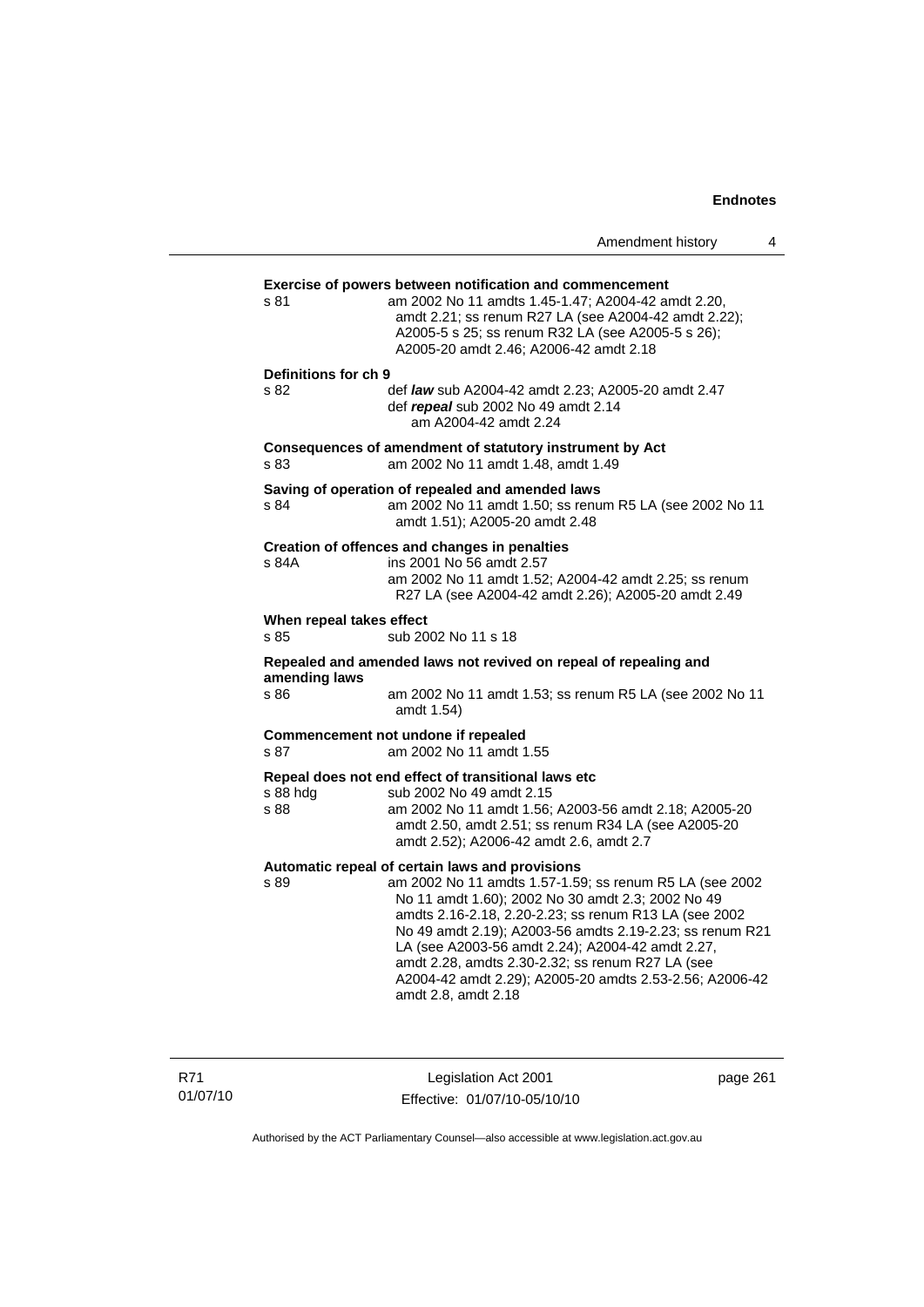| 4 | Amendment history                                                                                                                                                                                                                                                          |  |
|---|----------------------------------------------------------------------------------------------------------------------------------------------------------------------------------------------------------------------------------------------------------------------------|--|
|   | Insertion of provisions by amending law<br>s 91<br>am 2001 No 56 amdt 2.58; 2002 No 11 amdts 1.61-1.63;<br>ss renum R5 LA (see 2002 No 11 amdt 1.64); A2003-41<br>amdt 2.24; A2004-42 amdt 2.33, amdt 2.34; A2005-20<br>amdt 2.57; A2009-20 amdt 2.6                       |  |
|   | Amendment to be made whenever possible<br>s 92<br>am 2002 No 11 amdts 1.65-1.68; A2005-20 amdt 2.58                                                                                                                                                                        |  |
|   | Provisions included in another provision for amendment purposes<br>am 2001 No 56 amdt 2.59, amdt 2.60; 2002 No 11 amdt 1.69;<br>s 93<br>A2004-42 amdt 2.35, amdt 2.36; A2005-20 amdt 2.59                                                                                  |  |
|   | Continuance of appointments etc made under amended provisions<br>am 2002 No 11 amdt 1.70; ss renum R5 LA (see 2002 No 11<br>s 94<br>amdt 1.71); 2002 No 49 amdt 2.24; A2003-41 amdt 2.25                                                                                   |  |
|   | <b>Status of modifications</b><br>s 95<br>am 2002 No 11 amdt 1.72, amdt 1.73                                                                                                                                                                                               |  |
|   | <b>Relocated provisions</b><br>s 96<br>am 2002 No 11 amdt 1.74; A2005-20 amdt 2.60                                                                                                                                                                                         |  |
|   | <b>Referring to laws</b><br>ch 10 hdg<br>sub A2005-20 amdt 2.61                                                                                                                                                                                                            |  |
|   | Definitions for ch 10<br>s 97 hdg<br>sub 2001 No 56 amdt 2.61<br>s 97<br>am 2001 No 56 amdt 2.62<br>sub A2005-20 amdt 2.61<br>def <b>ACT law</b> ins A2005-20 amdt 2.61<br>def <i>law</i> ins A2005-20 amdt 2.61<br>def law of another jurisdiction ins A2005-20 amdt 2.61 |  |
|   | References to ACT law include law containing reference<br>am 2002 No 11 amdt 1.75<br>s 98<br>sub A2005-20 amdt 2.61                                                                                                                                                        |  |
|   | References in ACT statutory instruments to the Act<br>s 99<br>am A2003-56 amdt 2.25<br>sub A2005-20 amdt 2.61                                                                                                                                                              |  |
|   | <b>Referring to particular ACT laws</b><br>s 100<br>am A2003-56 amdt 2.26<br>sub A2005-20 amdt 2.61                                                                                                                                                                        |  |
|   | Referring to particular laws of other jurisdictions etc<br>s 101<br>am 2002 No 49 amdt 2.25<br>sub A2005-20 amdt 2.61                                                                                                                                                      |  |

page 262 Legislation Act 2001 Effective: 01/07/10-05/10/10

R71 01/07/10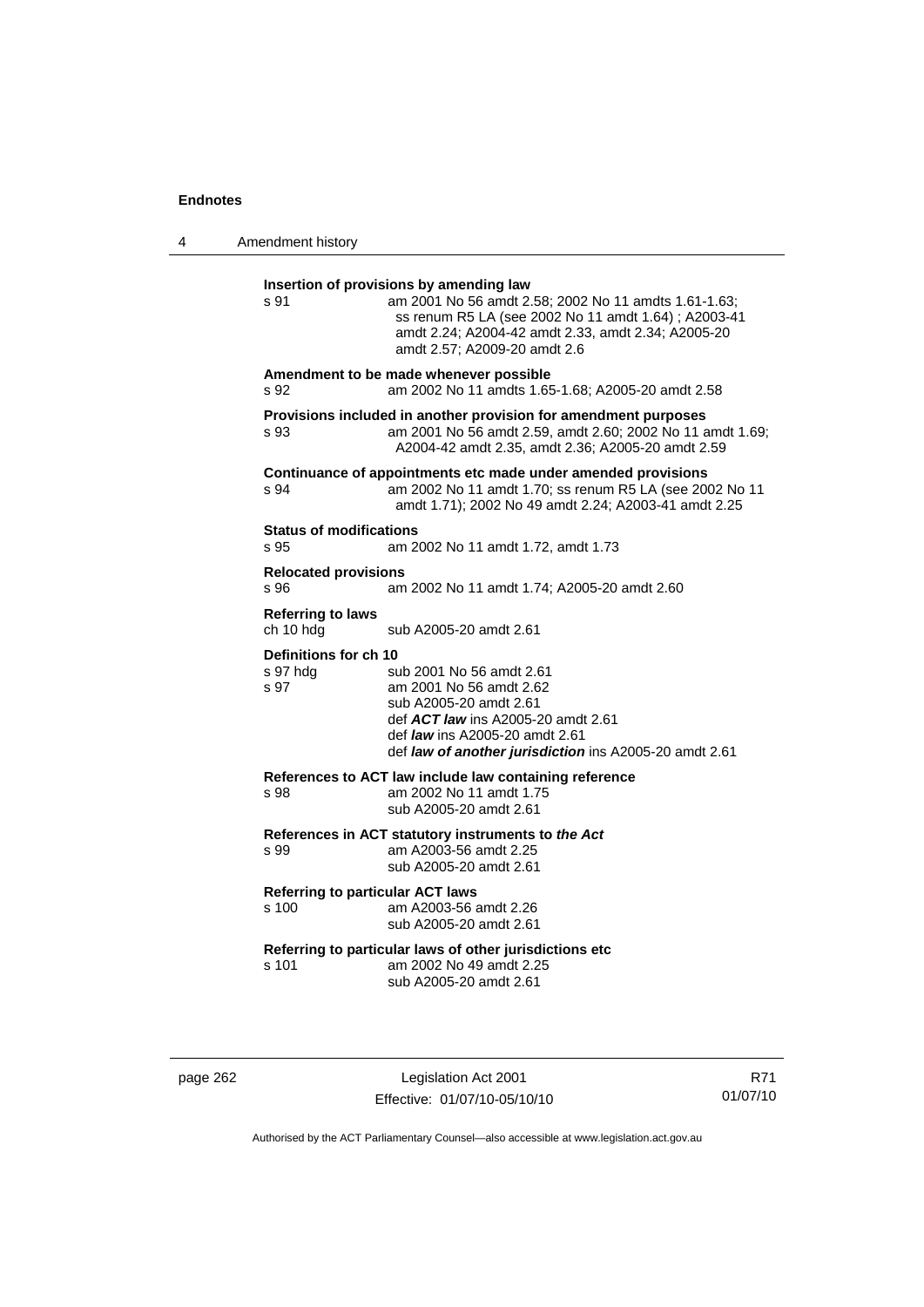| s 101A                                          | ins 2001 No 56 amdt 2.63<br>om A2005-20 amdt 2.61                                                                                                                                                            |
|-------------------------------------------------|--------------------------------------------------------------------------------------------------------------------------------------------------------------------------------------------------------------|
| s 101B                                          | References to paragraphs etc<br>ins 2001 No 56 amdt 2.63<br>om A2005-20 amdt 2.61                                                                                                                            |
| s 102                                           | References to laws include references to laws as in force from time to time<br>am 2002 No 11 amdt 1.76, amdt 1.77; A2003-56 amdt 2.27;<br>ss renum R21 LA (see A2003-56 amdt 2.28)<br>sub A2005-20 amdt 2.61 |
| <b>References to repealed laws</b><br>s 103     | sub A2005-20 amdt 2.61                                                                                                                                                                                       |
| s 104                                           | References to laws include references to instruments under laws<br>am 2001 No 56 amdt 2.64<br>sub A2005-20 amdt 2.61                                                                                         |
| s 105                                           | Referring to provisions of laws<br>am 2002 No 11 amdt 1.78, amdt 1.79<br>sub A2005-20 amdt 2.61                                                                                                              |
| s 106                                           | References to provisions of laws are inclusive<br>am 2002 No 30 amdt 2.4<br>sub A2005-20 amdt 2.61                                                                                                           |
| s 106A                                          | References to paragraphs etc of laws<br>ins A2005-20 amdt 2.61                                                                                                                                               |
| Meaning of law in ch 11<br>s 107 hdg<br>$s$ 107 | sub A2004-42 amdt 2.37<br>def law am A2003-41 amdt 2.26; A2005-20 amdt 2.62<br>def republication ins A2004-42 amdt 2.38                                                                                      |
| <b>Republication in register</b><br>s 108       | am 2001 No 56 amdt 2.65                                                                                                                                                                                      |
| s 109                                           | Republications may be published with other information<br>am A2003-41 amdt 2.27                                                                                                                              |
| s 111                                           | <b>Incorporation of amendments</b><br>am A2005-20 amdt 2.63, amdt 2.64                                                                                                                                       |
| s 114                                           | Authorisation for parliamentary counsel<br>am 2001 No 70 amdt 1.8                                                                                                                                            |
| s 116                                           | Ambit of editorial amendments<br>am A2003-56 amdt 2.29; A2005-20 amdts 2.65-2.68,<br>amdt 2.146                                                                                                              |

R71 01/07/10

Legislation Act 2001 Effective: 01/07/10-05/10/10 page 263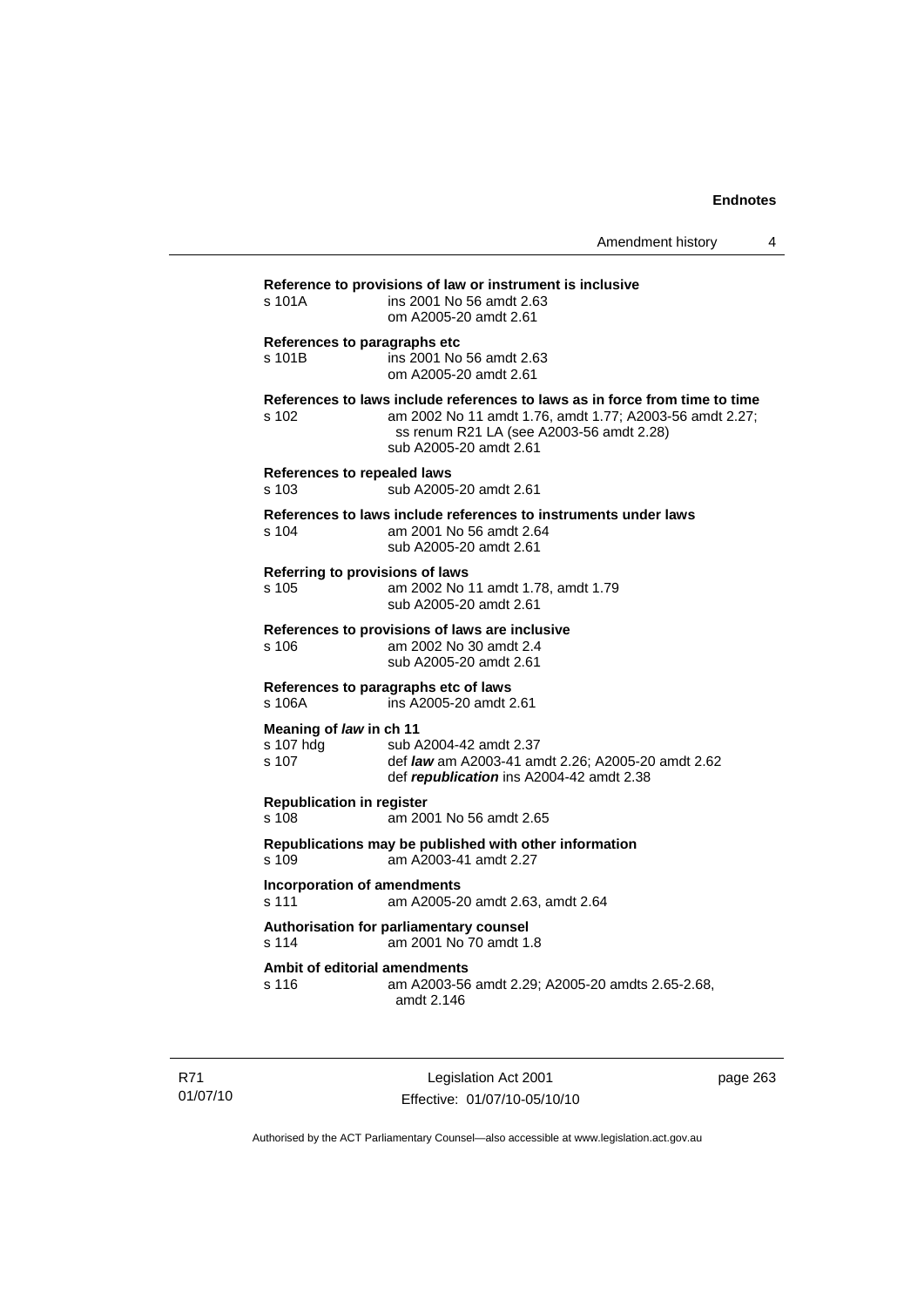| 4 | Amendment history                         |                                                                                                                                                                                                                                                                      |
|---|-------------------------------------------|----------------------------------------------------------------------------------------------------------------------------------------------------------------------------------------------------------------------------------------------------------------------|
|   | s 119                                     | Delegation by parliamentary counsel<br>renum as s 260                                                                                                                                                                                                                |
|   | ch 12 hdg                                 | Scope of Acts and statutory instruments<br>orig ch 12 hdg renum as ch 19 hdg and then ch 20 hdg<br>ins 2001 No 56 amdt 2.68                                                                                                                                          |
|   | s 120                                     | Act to be interpreted not to exceed legislative powers of Assembly<br>orig s 120 renum as s 261<br>ins 2001 No 56 amdt 2.68<br>am 2002 No 11 amdt 1.80                                                                                                               |
|   | <b>Binding effect of Acts</b><br>s 121    | orig s 121 renum as s 262 and then s 302<br>ins 2002 No 11 s 19<br>am A2006-38 amdt 1.8                                                                                                                                                                              |
|   | <b>Application to Territory</b><br>s 122  | orig s 122 renum as s 263<br>ins 2001 No 56 amdt 2.68<br>am 2002 No 11 amdt 1.81                                                                                                                                                                                     |
|   | Application of s 47 (2) and (3)<br>s 122A | renum as s 264 and then s 304                                                                                                                                                                                                                                        |
|   | Application of s 61 and s 62<br>s 123     | renum as s 265 and then s 305                                                                                                                                                                                                                                        |
|   | <b>Application of s 69</b><br>s 124       | renum as s 266                                                                                                                                                                                                                                                       |
|   | ch 13 hdg                                 | <b>Structure of Acts and statutory instruments</b><br>orig ch 13 hdg renum as ch 20 hdg and then ch 21 hdg<br>ins 2001 No 56 amdt 2.68                                                                                                                               |
|   | General<br>pt 13.1 hdg                    | ins 2001 No 56 amdt 2.68                                                                                                                                                                                                                                             |
|   | Meaning of law in ch 13<br>s 125          | orig s 125 renum as s 267 and then s 306<br>ins 2001 No 56 amdt 2.68<br>am A2005-20 amdt 2.69                                                                                                                                                                        |
|   | s 126                                     | Material that is part of Act or statutory instrument<br>orig s 126 renum as s 268 and then s 307<br>ins 2001 No 56 amdt 2.68<br>am 2002 No 11 amdt 1.82; 2002 No 30 amdt 2.5; A2003-56<br>amdt 2.30; ss renum R21 LA (see A2003-56 amdt 2.31);<br>A2005-20 amdt 2.70 |

page 264 Legislation Act 2001 Effective: 01/07/10-05/10/10

R71 01/07/10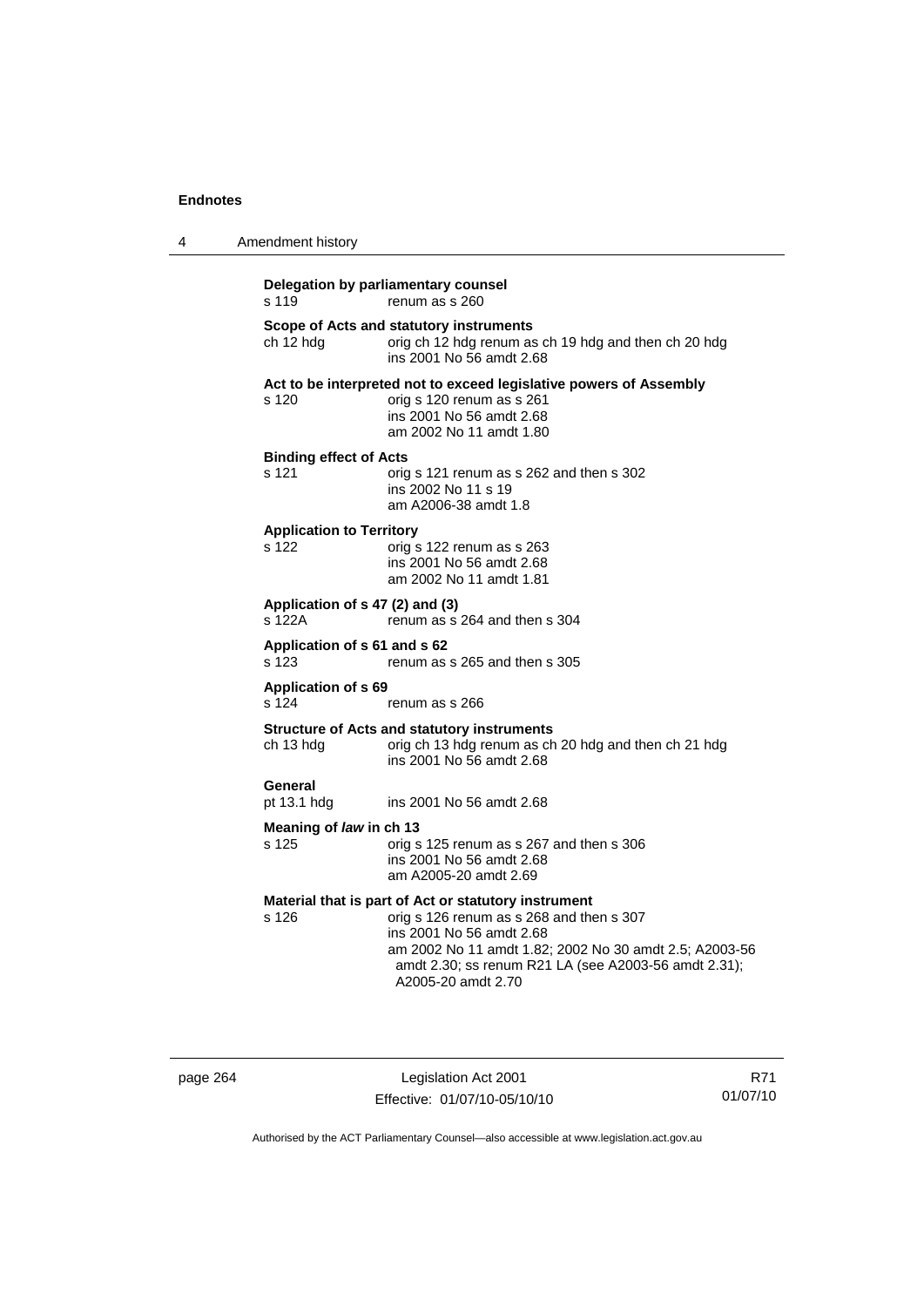|                                                      | Amendment history                                                                                                                                                                    | 4 |
|------------------------------------------------------|--------------------------------------------------------------------------------------------------------------------------------------------------------------------------------------|---|
| s 127                                                | Material that is not part of Act or statutory instrument<br>orig s 127 renum as s 269 and then s 308<br>ins 2001 No 56 amdt 2.68<br>am 2002 No 11 amdt 1.83; A2005-20 amdt 2.71      |   |
| s 128                                                | Status of certain instruments as notifiable instruments<br>renum as s 270 and then s 309                                                                                             |   |
| qazette                                              | Compliance with authorisation or requirement to do something by notice in                                                                                                            |   |
| s 129                                                | renum as s 271 and then s 310                                                                                                                                                        |   |
| <b>Particular kinds of provisions</b><br>pt 13.2 hdg | ins 2001 No 56 amdt 2.68                                                                                                                                                             |   |
| What is a definition?<br>s 130                       | orig s 130 renum as s 272 and then s 313<br>ins 2001 No 56 amdt 2.68<br>am A2003-56 amdts 2.32-2.34                                                                                  |   |
| <b>Signpost definitions</b><br>s 131                 | ins 2001 No 56 amdt 2.68<br>am 2002 No 49 amdt 2.26, amdt 2.27; A2003-56 amdt 2.35,<br>amdt 2.36; ss renum R21 LA (see A2003-56 amdt 2.37);<br>A2009-20 amdt 2.7; A2009-28 amdt 2.20 |   |
| <b>Examples</b><br>s 132                             | ins 2001 No 56 amdt 2.68<br>am 2002 No 11 amdt 1.84                                                                                                                                  |   |
| <b>Penalty units</b><br>s 133                        | ins 2001 No 56 amdt 2.68<br>am 2002 No 11 amdt 1.85; A2009-35 s 4; ss renum R67 LA                                                                                                   |   |
| s 134                                                | Penalties at end of sections and subsections<br>ins 2001 No 56 amdt 2.68<br>am 2002 No 11 amdt 1.86; 2002 No 49 amdt 2.28; A2005-20<br>amdt 2.72; amdt 2.73                          |   |
| s 135                                                | Penalties not at end of sections and subsections<br>ins 2001 No 56 amdt 2.68<br>am 2002 No 11 amdt 1.87; 2002 No 49 amdt 2.29; A2005-20<br>amdt 2.74, amdt 2.75                      |   |
| ch 14 hdg                                            | Interpretation of Acts and statutory instruments<br>ins 2002 No 11 s 20<br>sub A2003-18 s 4                                                                                          |   |
| <b>Purpose and scope</b><br>pt 14.1 hdg              | ins A2003-18 s 4                                                                                                                                                                     |   |
|                                                      |                                                                                                                                                                                      |   |

R71 01/07/10

Legislation Act 2001 Effective: 01/07/10-05/10/10 page 265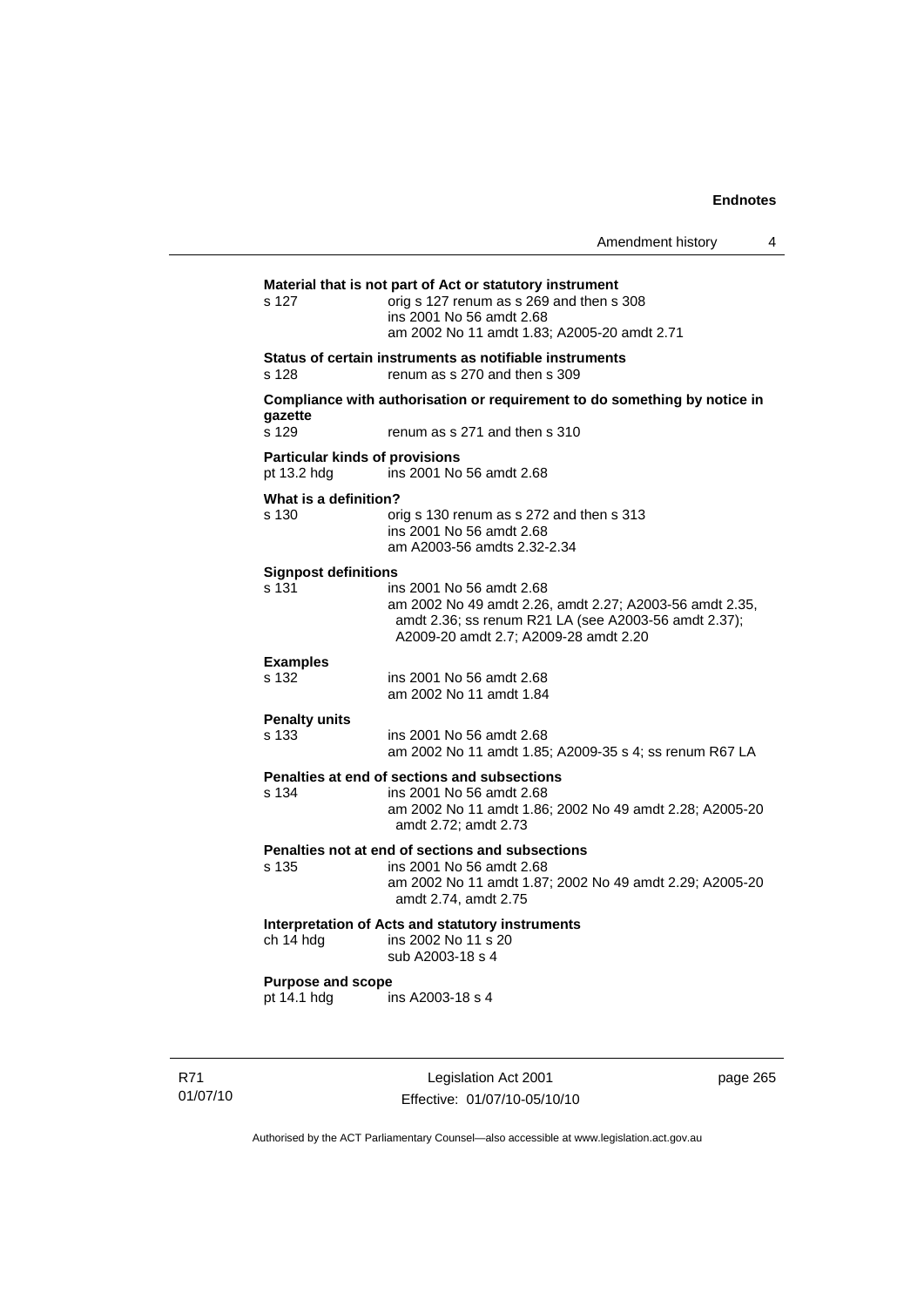4 Amendment history

| Meaning of Act in ch 14<br>s 136                     | ins 2001 No 56 amdt 2.68<br>om 2002 No 11 amdt 1.88<br>ins A2003-18 s 4                                                                                                     |
|------------------------------------------------------|-----------------------------------------------------------------------------------------------------------------------------------------------------------------------------|
| Purpose and scope of ch 14<br>s 137                  | ins 2002 No 11 s 20<br>sub A2003-18 s 4                                                                                                                                     |
| Key principles of interpretation<br>pt 14.2 hdg      | ins A2003-18 s 4                                                                                                                                                            |
| s 138                                                | Meaning of working out the meaning of an Act<br>reloc from IA 2002 No 11 amdt 2.63<br>sub A2003-18 s 4                                                                      |
| s 139                                                | Interpretation best achieving Act's purpose<br>reloc from IA 2002 No 11 amdt 2.63<br>pars renum R5 LA<br>am 2002 No 49 amdt 2.30<br>sub A2003-18 s 4<br>am A2004-5 amdt 2.7 |
| Legislative context<br>s 140                         | ins A2003-18 s 4<br>am A2006-23 amdt 1.211                                                                                                                                  |
| Non-legislative context generally<br>s 141           | ins A2003-18 s 4<br>am A2003-41 amdt 2.28                                                                                                                                   |
| s 142                                                | Non-legislative context-material that may be considered<br>ins A2003-18 s 4<br>am A2003-41 amdt 2.29; table renum R22 LA; A2005-20<br>amdt 2.76                             |
| s 143                                                | Law stating material for consideration in working out meaning<br>ins A2003-18 s 4                                                                                           |
| Aids to interpretation<br>ch 15 hdg                  | ins 2001 No 56 amdt 2.68<br>ch 15 hdg note om 2002 No 11 amdt 1.89                                                                                                          |
| General<br>pt 15.1 hdg                               | ins 2001 No 56 amdt 2.68                                                                                                                                                    |
| Meaning of commonly-used terms<br>s 144 hdg<br>s 144 | sub A2003-56 amdt 2.38<br>ins 2001 No 56 amdt 2.68                                                                                                                          |
|                                                      |                                                                                                                                                                             |

page 266 Legislation Act 2001 Effective: 01/07/10-05/10/10

R71 01/07/10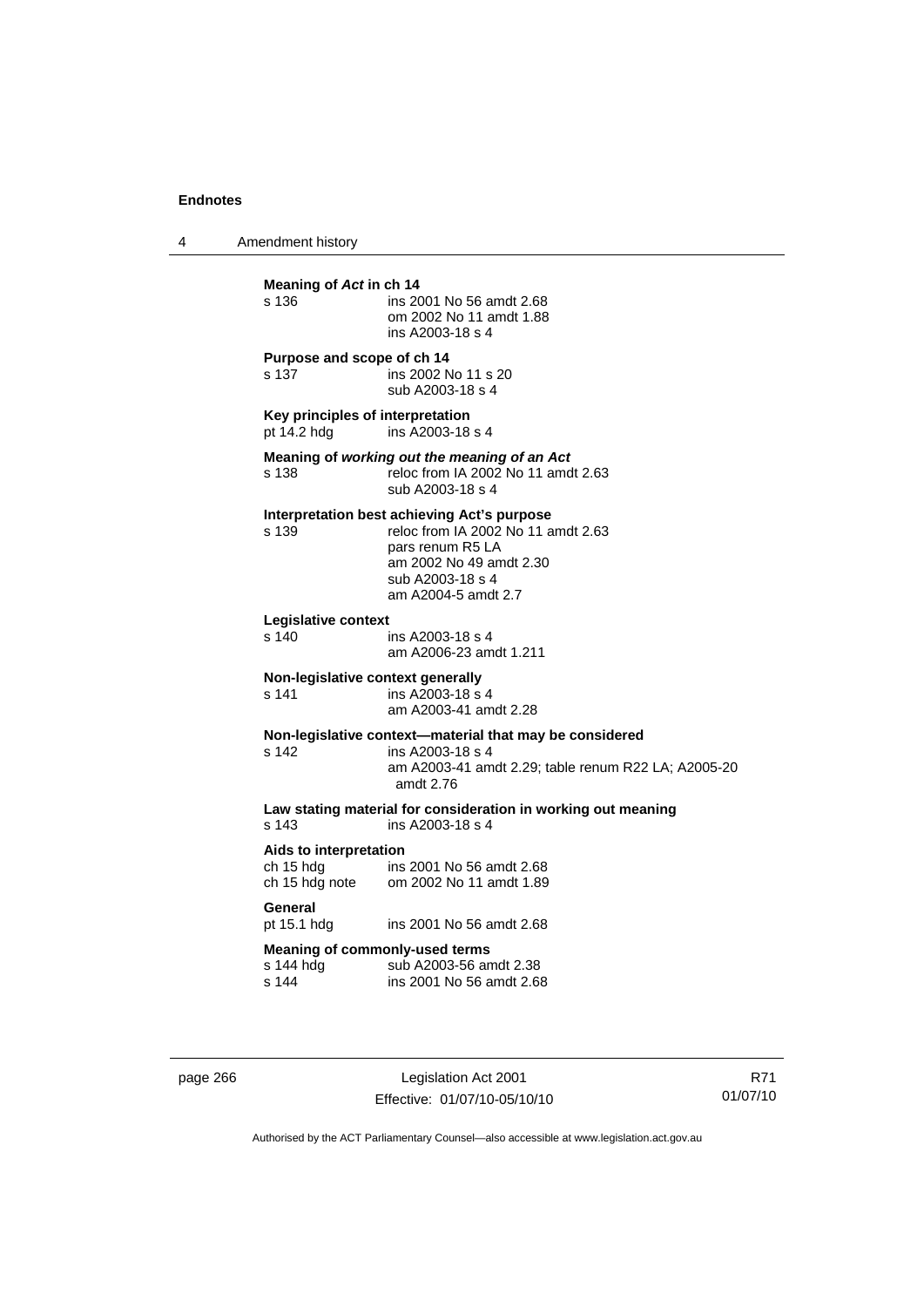Amendment history 4 **Gender and number**  ins 2001 No 56 amdt 2.68 am 2002 No 11 amdt 1.90 **Meaning of** *may* **and** *must* s 146 ins 2001 No 56 amdt 2.68 am 2002 No 11 amdt 1.91, amdt 1.92; 2002 No 30 amdt 2.6; A2003-56 amdt 2.39; A2005-20 amdt 2.77 **Changes of drafting practice not to affect meaning**  ins 2001 No 56 amdt 2.68 am 2002 No 11 amdt 1.93 **Terms used in instruments have same meanings as in authorising laws** s 148 **ins 2001 No 56 amdt 2.68** ins 2001 No 56 amdt 2.68 am 2002 No 11 amdt 1.94; A2003-56 amdt 2.40 **Age in years**  ins 2001 No 56 amdt 2.68 am 2002 No 11 amdt 1.95 **Measurement of distance**  s 150 ins 2001 No 56 amdt 2.68 am 2002 No 11 amdt 1.96 **Working out periods of time generally**  s 151 ins 2002 No 11 s 21 am 2002 No 49 amdt 2.31; A2003-56 amdt 2.41 sub A2005-62 amdt 2.14 am A2006-42 amdt 2.9, amdt 2.10; ss renum R47 LA (10)-(12) exp 11 January 2007 (s 151 (12)) **Periods of time ending on non-working days**  s 151A ins A2005-62 amdt 2.14 am A2006-42 amdt 2.11 (5)-(7) exp 11 January 2007 (s 151A (7)) **Doing things for which no time is fixed**<br>s 151B ins A2005-62 amdt 2. ins A2005-62 amdt 2.14 **Power to extend time**  s 151C ins A2005-62 amdt 2.14 **Continuing effect of obligations**<br> **s** 152 **ins 2002 No 11** ins 2002 No 11 s 21 sub 2002 No 49 amdt 2.32 **Definitions**  ins 2001 No 56 amdt 2.68

R71 01/07/10

Legislation Act 2001 Effective: 01/07/10-05/10/10 page 267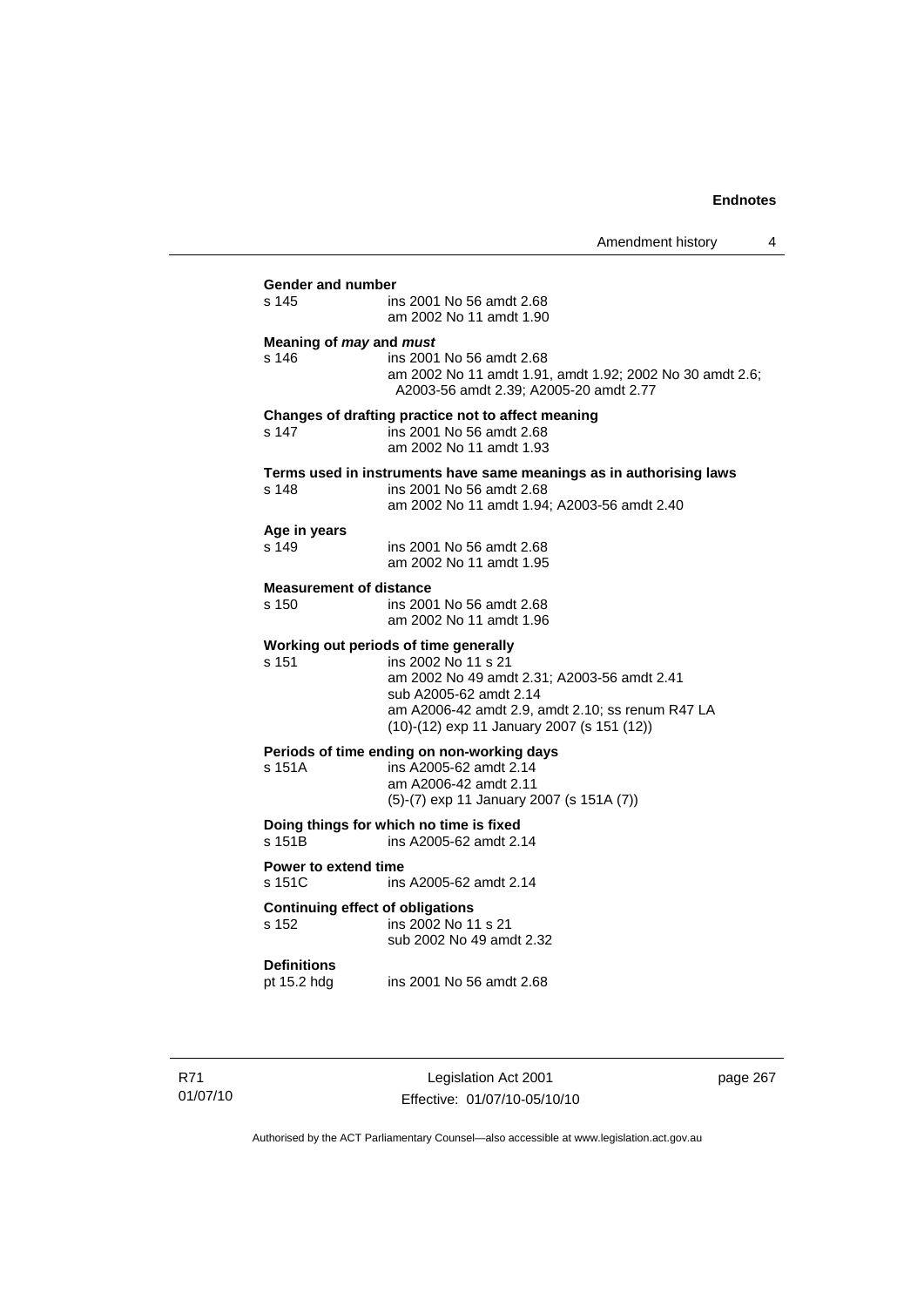| 4        | Amendment history                               |                                                                                                                                                                                                                                  |     |
|----------|-------------------------------------------------|----------------------------------------------------------------------------------------------------------------------------------------------------------------------------------------------------------------------------------|-----|
|          | s 155                                           | Definitions apply subject to contrary intention<br>ins 2001 No 56 amdt 2.68<br>am 2002 No 11 amdt 1.97, amdt 1.98                                                                                                                |     |
|          | s 156                                           | Application of definitions in dictionaries and sections<br>ins 2001 No 56 amdt 2.68<br>am A2003-56 amdt 2.42; A2005-20 amdts 2.78-2.80                                                                                           |     |
|          | s 157                                           | Defined terms-other parts of speech and grammatical forms<br>ins 2001 No 56 amdt 2.68<br>sub 2002 No 11 amdt 1.99<br>am A2003-56 amdt 2.43                                                                                       |     |
|          | pt 15.3 hdg                                     | References to various entities and things<br>ins 2001 No 56 amdt 2.68                                                                                                                                                            |     |
|          | References to people generally<br>s 160         | ins 2001 No 56 amdt 2.68<br>am 2002 No 11 amdt 1.100, amdt 1.101; A2009-20 amdt 2.8                                                                                                                                              |     |
|          | <b>Corporations liable to offences</b><br>s 161 | ins 2001 No 56 amdt 2.68<br>am 2002 No 11 amdt 1.102; 2002 No 51 amdt 1.23; 2002<br>No 49 amdt 2.33                                                                                                                              |     |
|          | s 162                                           | References to a Minister or the Minister<br>ins 2001 No 56 amdt 2.68                                                                                                                                                             |     |
|          | s 163                                           | References to a chief executive or the chief executive<br>ins 2001 No 56 amdt 2.68<br>am A2005-44 amdt 1.5                                                                                                                       |     |
|          | s 164                                           | <b>References to Australian Standards etc.</b><br>ins 2001 No 56 amdt 2.68<br>sub A2003-56 amdt 2.44                                                                                                                             |     |
|          | s 165                                           | References to Assembly committees that no longer exist<br>ins 2001 No 56 amdt 2.68                                                                                                                                               |     |
|          | representative etc<br>s 168                     | References to person with interest in land include personal<br>ins 2001 No 56 amdt 2.68<br>am 2002 No 11 amdt 1.103                                                                                                              |     |
|          | s 169                                           | References to domestic partner and domestic partnership<br>ins A2003-14 s 4<br>am A2006-22 amdt 1.72, amdt 1.73 (A2006-22 rep before<br>commenced by disallowance (see Cwlth Gaz 2006 No S93));<br>A2008-14 amdt 1.42, amdt 1.43 |     |
|          | References to transgender people<br>s 169A      | ins A2003-14 s 4                                                                                                                                                                                                                 |     |
| page 268 |                                                 | Legislation Act 2001                                                                                                                                                                                                             | R71 |

Authorised by the ACT Parliamentary Counsel—also accessible at www.legislation.act.gov.au

01/07/10

Effective: 01/07/10-05/10/10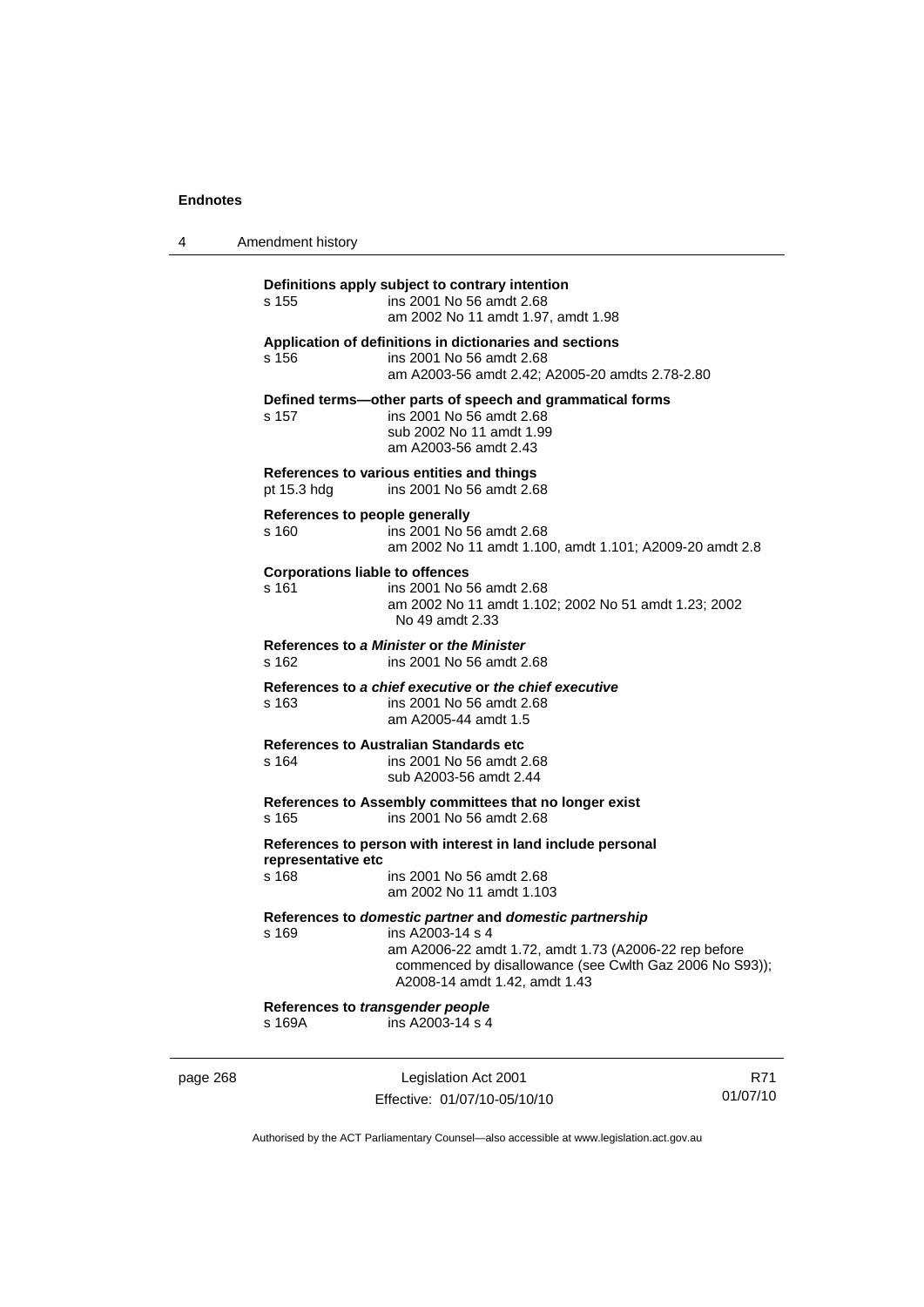**References to** *intersex people*  s 169B ins A2003-14 s 4 **Preservation of certain common law privileges**  pt 15.4 hdg ins 2002 No 11 s 22 **Privileges against selfincrimination and exposure to civil penalty**  s 170 ins 2002 No 11 s 22 **Client legal privilege**  s 171 ins 2002 No 11 s 22 **Courts, tribunals and other decision-makers**  ins 2001 No 56 amdt 2.68 **Meaning of** *law* **in ch 16**  s 175 ins 2001 No 56 amdt 2.68 am A2005-20 amdt 2.81 **Jurisdiction of courts and tribunals**  s 176 ins 2001 No 56 amdt 2.68 am 2002 No 11 amdt 1.104 **Recovery of amounts owing under laws**  s 177 ins 2001 No 56 amdt 2.68 am 2002 No 11 amdt 1.105 sub A2008-37 amdt 1.296 **Power to decide includes power to take evidence etc**  s 178 hdg am A2003-41 amdt 2.30 s 178 ins 2001 No 56 amdt 2.68 am 2002 No 11 amdt 1.106, amdt 1.107; A2003-41 amdt 2.31 sub A2005-53 amdt 1.92 **Content of statements of reasons for decisions**  s 179 ins 2001 No 56 amdt 2.68 am 2002 No 11 amdt 1.108; A2003-56 amdt 2.45 **Power to make decision includes power to reverse or change**  s 180 ins 2001 No 56 amdt 2.68 am 2002 No 11 amdt 1.109 **Entities and positions**  ch 17 hdg ins 2001 No 56 amdt 2.68 **Meaning of** *law* **in ch 17**<br>s 182 (prev s 182 (prev s 185) ins 2001 No 56 amdt 2.68 renum 2002 No 11 amdt 1.110 sub A2003-56 amdt 2.46 am A2005-20 amdt 2.81

R71 01/07/10

Legislation Act 2001 Effective: 01/07/10-05/10/10 page 269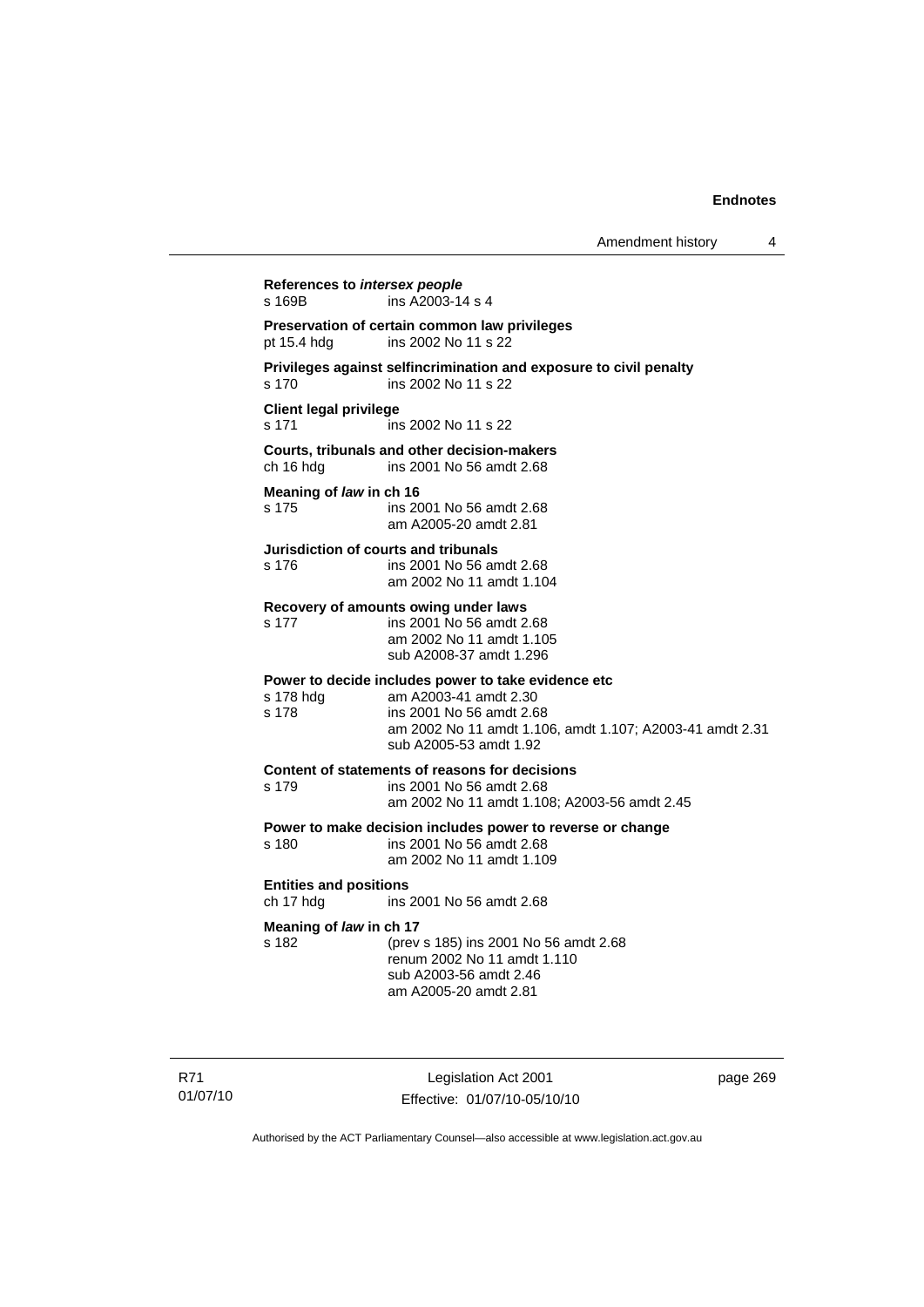4 Amendment history

| s 183                                 | Change of name of entity<br>(prev s 187) ins 2001 No 56 amdt 2.68<br>renum 2002 No 11 amdt 1.112<br>am A2003-56 amdt 2.47<br>sub A2005-20 amdt 2.83                                             |
|---------------------------------------|-------------------------------------------------------------------------------------------------------------------------------------------------------------------------------------------------|
| s 184                                 | Change in constitution of entity<br>(prev s 188) ins 2001 No 56 amdt 2.68<br>renum 2002 No 11 amdt 1.112                                                                                        |
| <b>References to entity</b><br>s 184A | ins A2005-20 amdt 2.84                                                                                                                                                                          |
| s 185                                 | References to occupant of position<br>orig s 185 renum as s 182<br>(prev s 189) ins 2001 No 56 amdt 2.68<br>renum 2002 No 11 amdt 1.112<br>am A2003-56 amdt 2.48; A2005-20 amdt 2.85, amdt 2.86 |
| Change of name of position<br>s 186   | (orig s 186) ins 2001 No 56 amdt 2.68<br>om 2002 No 11 amdt 1.111<br>(prev s 190) ins 2001 No 56 amdt 2.68<br>renum 2002 No 11 amdt 1.112<br>am A2003-56 amdt 2.49                              |
|                                       | sub A2005-20 amdt 2.87                                                                                                                                                                          |
| Chair and deputy chair etc<br>s 187   | orig s 187 renum as s 183<br>(prev s 191) ins 2001 No 56 amdt 2.68<br>renum 2002 No 11 amdt 1.112<br>sub A2005-20 amdt 2.88                                                                     |
| <b>Offences</b><br>ch 18 hdg          | orig ch 18 hdg renum as ch 19 hdg<br>ins 2002 No 11 s 23                                                                                                                                        |
| <b>Introductory</b><br>pt 18.1 hdg    | renum as pt 19.1 hdg                                                                                                                                                                            |
| <b>Functions</b><br>pt 18.2 hdg       | renum as pt 19.2 hdg                                                                                                                                                                            |
| <b>Appointments</b><br>pt 18.3 hdg    | renum as pt 19.3 hdg                                                                                                                                                                            |
| div 18.3.1 hdg                        | Appointments-other than acting appointments<br>renum as div 19.3.1.hdg                                                                                                                          |

page 270 Legislation Act 2001 Effective: 01/07/10-05/10/10

R71 01/07/10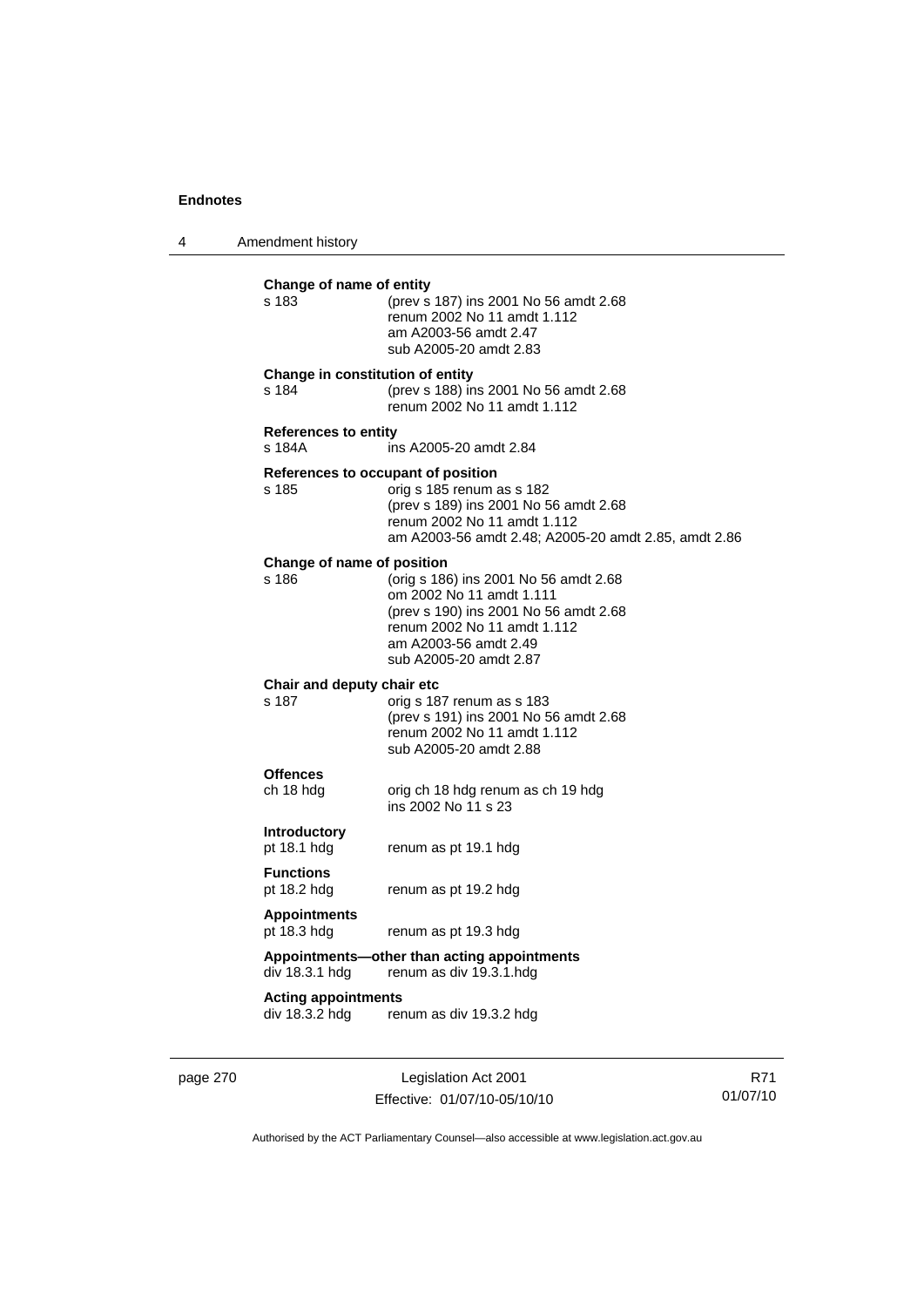## **Delegations**  renum as pt 19.4 hdg **Service of documents**  pt 18.5 hdg renum as pt 19.5 hdg **Other matters**<br>pt 18.6 hdg renum as pt 19.7 hdg **Meaning of** *ACT law* **in ch 18**  s 188 orig s 188 renum as s 184 ins 2002 No 11 s 23 sub A2005-20 amdt 2.89 **Reference to offence includes reference to related ancillary offences**  orig s 189 renum as s 185 ins 2002 No 11 s 23 am 2002 No 51 amdt 1.24, amdt 1.25; A2005-20 amdt 2.90, amdt 2.91; A2005-53 amdt 1.93 **Indictable and summary offences**  orig s 190 renum as s 186 ins 2002 No 11 s 23 am A2003-56 amdt 2.50; ss renum R21 LA (see A2003-56 amdt 2.51); A2005-20 amdt 2.92; A2008-44 amdt 1.62 **Offences against 2 or more laws**  s 191 orig s 191 renum as s 187 ins 2002 No 11 s 23 am A2005-20 amdts 2.93-2.96 **When must prosecutions begin?**  s 192 ins 2002 No 11 s 23 am 2002 No 51 amdt 1.26; A2004-32 s 90; A2005-5 s 27; A2005-20 amdt 2.97; A2005-53 amdt 1.94; A2005-62 amdt 2.15, amdt 2.16; A2007-16 amdt 2.1, amdt 2.2 **Continuing offences**  ins 2002 No 11 s 23 am A2005-20 amdt 2.98 **Administrative and machinery provisions**

ch 19 hdg (prev ch 12 hdg) renum as ch 19 hdg and then ch 20 hdg (prev ch 18 hdg) ins 2001 No 56 amdt 2.68 renum as ch 19 hdg 2002 No 11 s 24

#### **Introductory**

pt 19.1 hdg (prev pt 18.1 hdg) ins 2001 No 56 amdt 2.68 renum 2002 No 11 s 24

R71 01/07/10

Legislation Act 2001 Effective: 01/07/10-05/10/10 page 271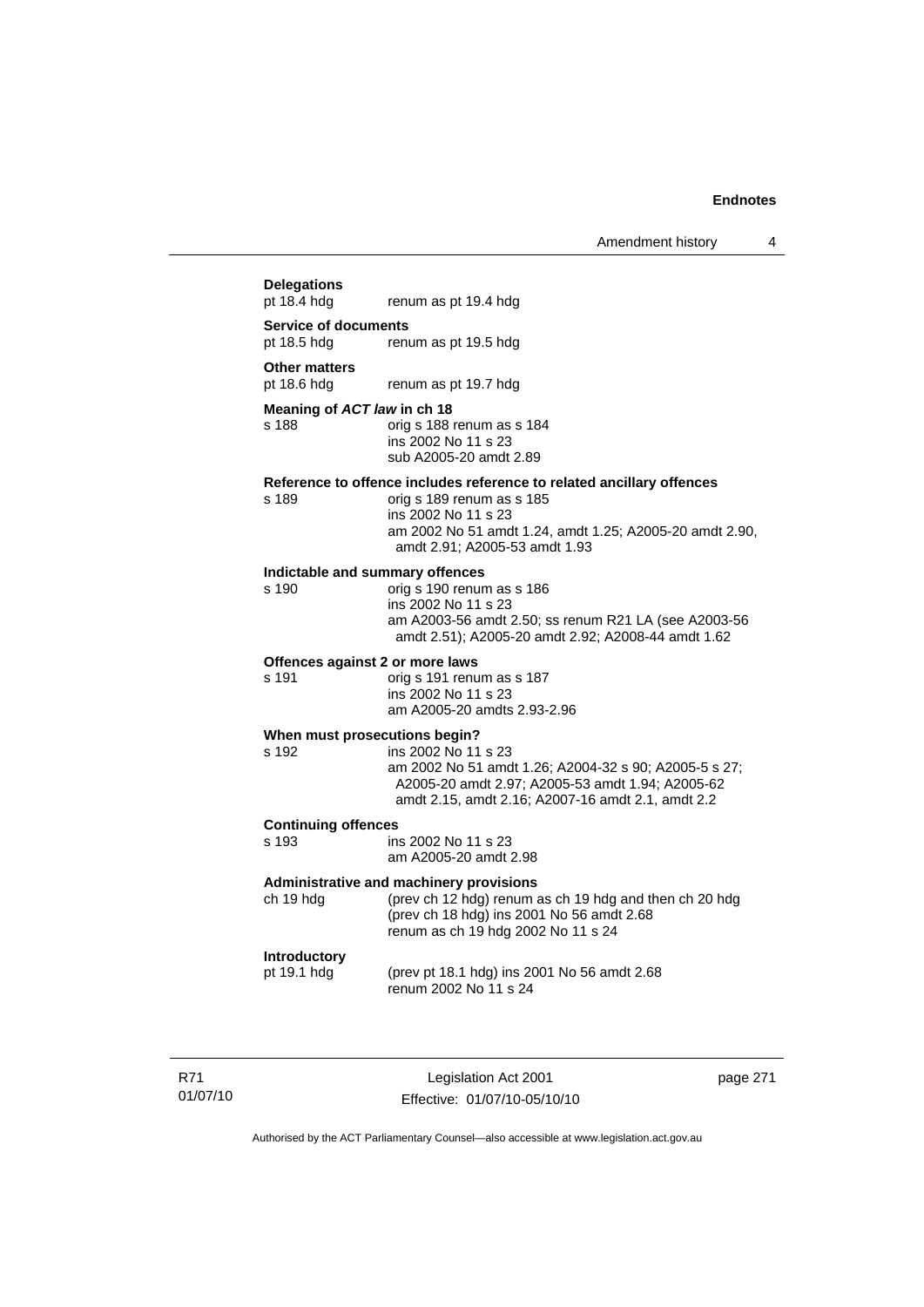| 4 | Amendment history                                         |                                                                                                                                                                                             |
|---|-----------------------------------------------------------|---------------------------------------------------------------------------------------------------------------------------------------------------------------------------------------------|
|   | Meaning of law in ch 19<br>s 195                          | ins 2001 No 56 amdt 2.68<br>am A2005-20 amdt 2.99                                                                                                                                           |
|   | <b>Functions</b><br>pt 19.2 hdg                           | (prev pt 18.2 hdg) ins 2001 No 56 amdt 2.68<br>renum 2002 No 11 s 24                                                                                                                        |
|   | s 196                                                     | Provision giving function gives power to exercise function<br>ins 2001 No 56 amdt 2.68                                                                                                      |
|   | s 197                                                     | Statutory functions may be exercised from time to time<br>ins 2001 No 56 amdt 2.68<br>am 2002 No 11 amdt 1.113, amdt 1.114; A2005-20<br>amdt 2.100                                          |
|   | <b>Functions of bodies</b><br>s 199                       | ins 2001 No 56 amdt 2.68<br>am 2002 No 11 amdt 1.115, amdt 1.116; ss renum R5 LA<br>(see 2002 No 11 amdt 1.117); A2003-41 amdt 2.32,<br>amdt 2.33; ss renum R20 LA (see A2003-41 amdt 2.34) |
|   | s 200                                                     | <b>Functions of occupants of positions</b><br>ins 2001 No 56 amdt 2.68                                                                                                                      |
|   | <b>Appointments</b><br>pt 19.3 hdg                        | (prev pt 18.3 hdg) ins 2001 No 56 amdt 2.68<br>renum 2002 No 11 s 24                                                                                                                        |
|   | Appointments-general<br>div 19.3.1 hdg<br>div 19.3.1 note | (prev div 18.3.1 hdg) ins 2001 No 56 amdt 2.68<br>renum 2002 No 11 s 24<br>sub A2003-56 amdt 2.52<br>ins 2002 No 11 amdt 1.118                                                              |
|   | Application of div 19.3.1<br>s 205                        | ins 2001 No 56 amdt 2.68<br>am 2002 No 11 amdt 1.119, amdt 1.120                                                                                                                            |
|   | s 206                                                     | Appointments must be in writing etc<br>ins 2001 No 56 amdt 2.68<br>sub 2002 No 11 s 25                                                                                                      |
|   |                                                           | Appointment may be by name or position<br>s 207 ins 2001 No 56 amdt 2.68                                                                                                                    |
|   | s 208                                                     | Power of appointment includes power to suspend etc<br>ins 2001 No 56 amdt 2.68<br>am A2005-20 amdt 2.101                                                                                    |
|   | s 209                                                     | Power of appointment includes power to make acting appointment<br>ins 2001 No 56 amdt 2.68                                                                                                  |
|   |                                                           |                                                                                                                                                                                             |

page 272 Legislation Act 2001 Effective: 01/07/10-05/10/10

R71 01/07/10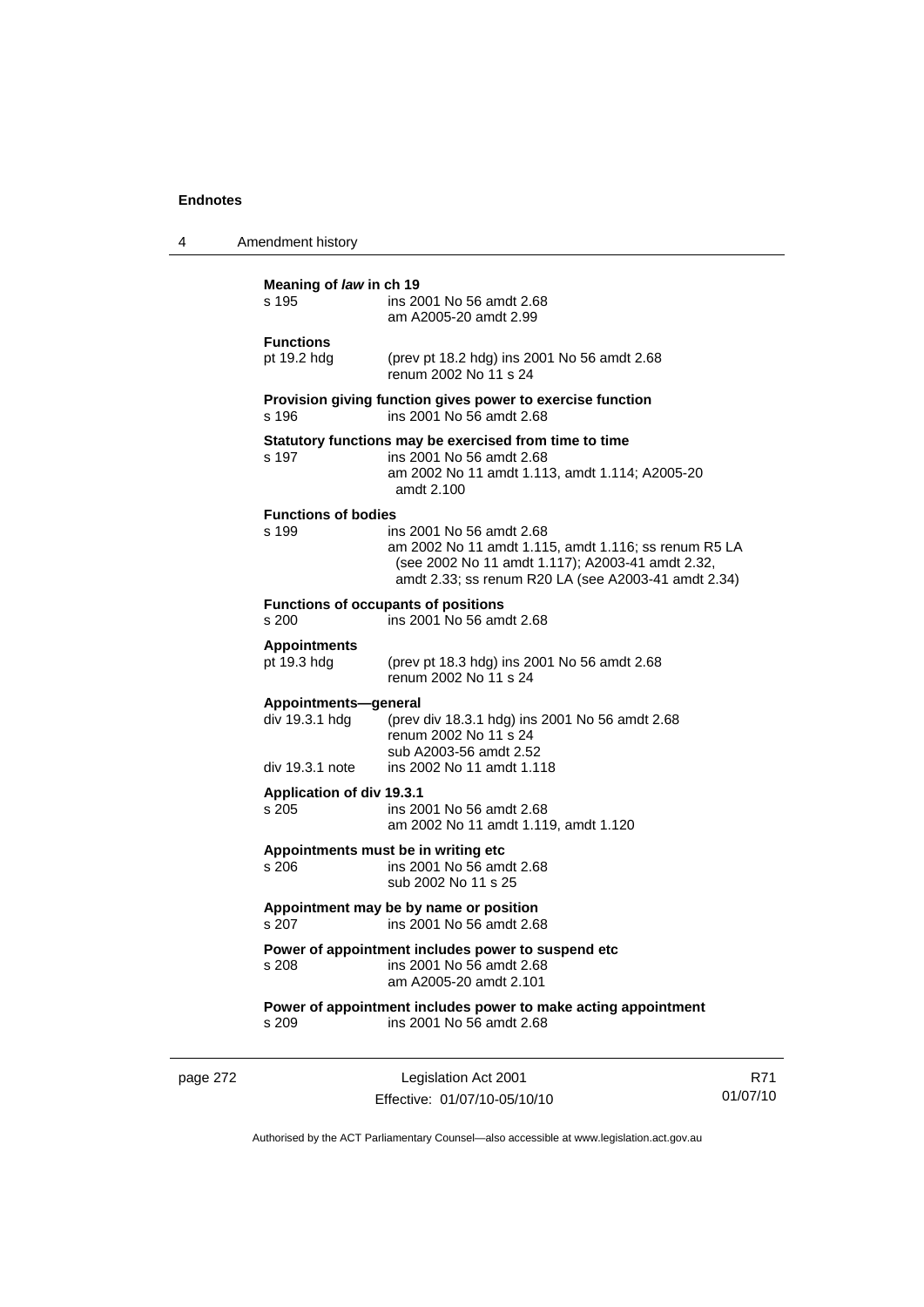**Resignation of appointment**  s 210 ins 2001 No 56 amdt 2.68 **Appointment not affected by appointer changes**  s 211 ins 2001 No 56 amdt 2.68 **Appointment not affected by defect etc**  s 212 ins 2001 No 56 amdt 2.68 **Acting appointments**  div 19.3.2 hdg (prev div 18.3.2 hdg) ins 2001 No 56 amdt 2.68 renum 2002 No 11 s 24 **Application of div 19.3.2**  s 215 ins 2001 No 56 amdt 2.68 am 2002 No 11 amdt 1.121, amdt 1.122 **Acting appointments must be in writing etc**  s 216 ins 2001 No 56 amdt 2.68 sub 2002 No 11 s 26 **Acting appointment may be made by name or position**  s 217 ins 2001 No 56 amdt 2.68 **Instrument may provide when acting appointment has effect etc**  s 218 ins 2001 No 56 amdt 2.68 **Appointer may decide terms of acting appointment etc**  s 219 ins 2001 No 56 amdt 2.68 am 2002 No 11 amdt 1.123 **Appointee may exercise functions under acting appointment etc**  s 220 ins 2001 No 56 amdt 2.68 **How long does an acting appointment operate?**  s 221 ins 2001 No 56 amdt 2.68 am 2002 No 11 amdt 1.124 **Resignation of acting appointment**  s 222 ins 2001 No 56 amdt 2.68 **Effect of acting appointment on substantive appointment etc**  s 223 ins 2001 No 56 amdt 2.68 **Acting appointment not affected by appointer changes**  s 224 ins 2001 No 56 amdt 2.68 **Acting appointment not affected by defect etc**  s 225 ins 2001 No 56 amdt 2.68 **Standing acting arrangements**  div 19.3.2A hdg ins A2003-41 amdt 2.35

R71 01/07/10

Legislation Act 2001 Effective: 01/07/10-05/10/10 page 273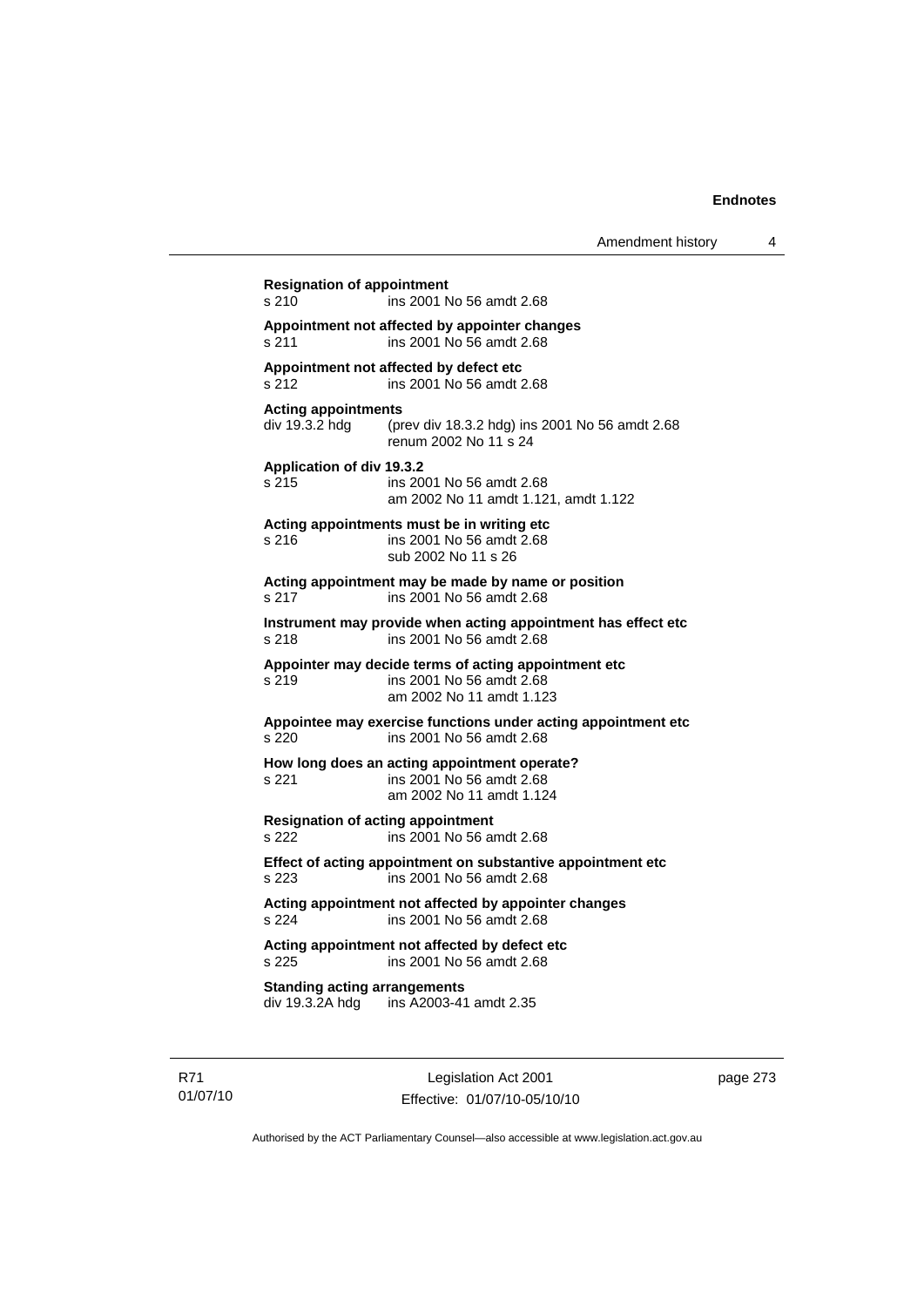| 4 | Amendment history |
|---|-------------------|
|---|-------------------|

|          | div 19.3.3 hdg<br>s 226                    | ins 2002 No 11 s 27<br>Meaning of statutory position in div 19.3.3<br>ins 2002 No 11 s 27                                                                                            |     |
|----------|--------------------------------------------|--------------------------------------------------------------------------------------------------------------------------------------------------------------------------------------|-----|
|          | Application of div 19.3.3<br>s 227         | ins 2002 No 11 s 27<br>am 2002 No 49 amdt 2.34; A2004-28 amdt 3.32<br>(3), (4) exp 22 December 2004 (s 227 (4) and see A2004-28,<br>s 211 (1) and NI2004-486)<br>am A2007-3 amdt 2.1 |     |
|          | s 228                                      | <b>Consultation with appropriate Assembly committee</b><br>ins 2002 No 11 s 27                                                                                                       |     |
|          | s 229 hdg<br>s 229                         | Appointment is disallowable instrument<br>sub 2002 No 49 amdt 2.35<br>ins 2002 No 11 s 27                                                                                            |     |
|          | <b>Delegations</b><br>pt 19.4 hdg          | (prev pt 18.4 hdg) ins 2001 No 56 amdt 2.68<br>renum 2002 No 11 s 24                                                                                                                 |     |
|          | Application of pt 19.4 generally<br>s 230  | ins 2001 No 56 amdt 2.68<br>am 2002 No 11 amdt 1.125; A2005-20 amdt 2.103,<br>amdt 2.104                                                                                             |     |
|          | s 231                                      | Application of pt 19.4 to subdelegations<br>ins 2001 No 56 amdt 2.68<br>am 2002 No 11 amdt 1.126; A2003-56 amdt 2.53, amdt 2.54                                                      |     |
|          | Delegation must be in writing etc<br>s 232 | ins 2001 No 56 amdt 2.68                                                                                                                                                             |     |
|          | s 233                                      | Delegation may be made by name or position<br>ins 2001 No 56 amdt 2.68                                                                                                               |     |
|          | s 234                                      | Instrument may provide when delegation has effect etc<br>ins 2001 No 56 amdt 2.68<br>am A2003-41 amdt 2.36                                                                           |     |
|          | s 235                                      | Delegation may be made to 2 or more delegates<br>ins 2001 No 56 amdt 2.68                                                                                                            |     |
| page 274 |                                            | Legislation Act 2001                                                                                                                                                                 | R71 |

Authorised by the ACT Parliamentary Counsel—also accessible at www.legislation.act.gov.au

Effective: 01/07/10-05/10/10

01/07/10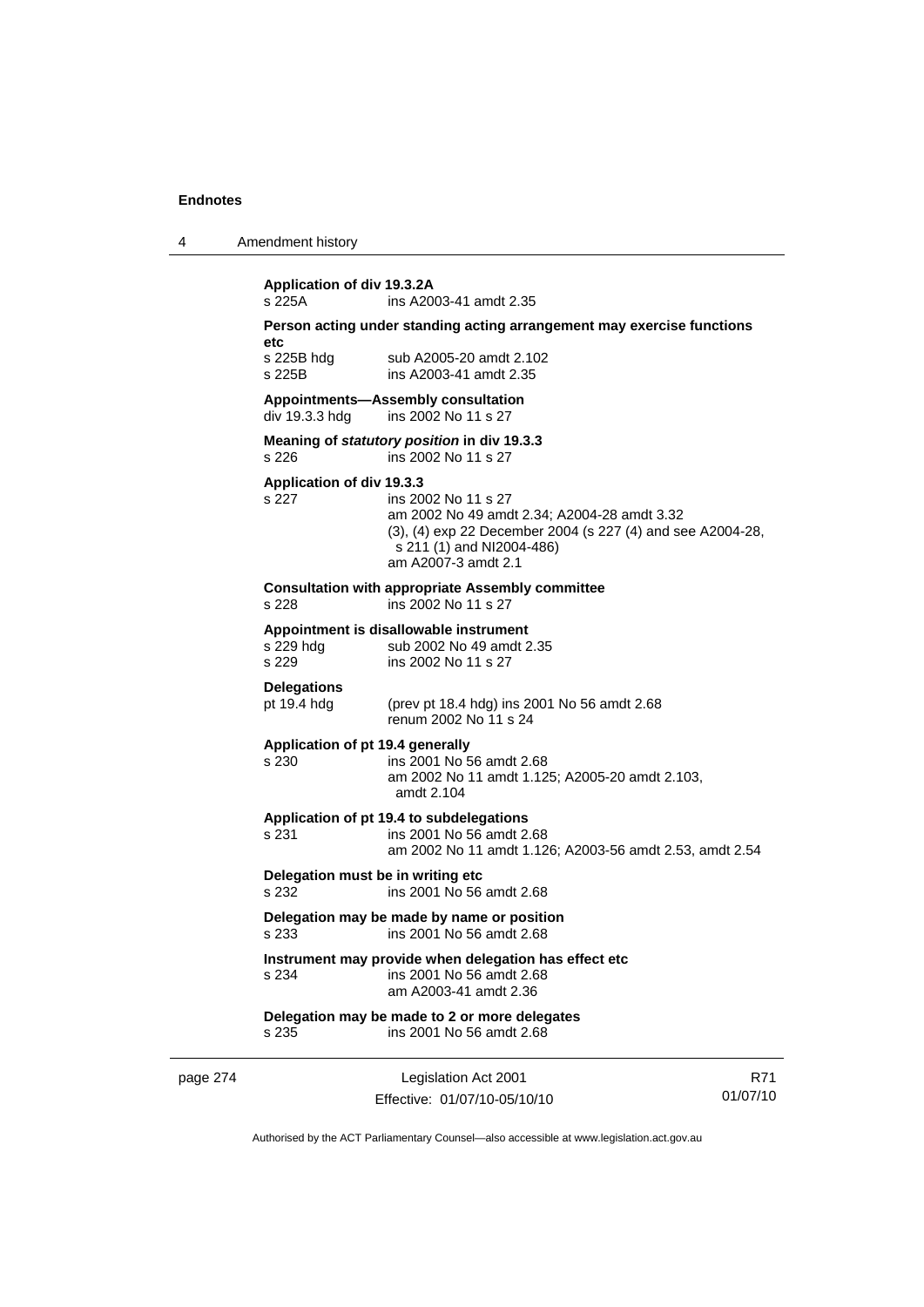Amendment history 4

**Power to delegate may not be delegated**  s 236 ins 2001 No 56 amdt 2.68 am 2002 No 11 amdt 1.127 sub A2003-56 amdt 2.55 **Delegation may be amended or revoked**  s 237 ins 2001 No 56 amdt 2.68 am A2005-20 amdt 2.105 **Appointer responsible for delegated function**  s 238 ins 2001 No 56 amdt 2.68 **Exercise of delegation by delegate**  s 239 ins 2001 No 56 amdt 2.68 am 2002 No 49 amdt 2.36, amdt 2.37; A2003-56 amdt 2.56 **Appointer may exercise delegated function**  s 240 ins 2001 No 56 amdt 2.68 **Delegation not affected by appointer changes**  s 241 ins 2001 No 56 amdt 2.68 **Delegation not affected by defect etc**  s 242 ins 2001 No 56 amdt 2.68 **Service of documents**<br>pt 19.5 hdg (pre (prev pt 18.5 hdg) ins 2001 No 56 amdt  $2.68$ renum 2002 No 11 s 24 **Application of pt 19.5**  s 245 ins 2001 No 56 amdt 2.68 **Definitions for pt 19.5**  ins 2001 No 56 amdt 2.68 def *home address* am 2002 No 30 amdt 2.7 **Service of documents on individuals**<br>s 247 **ins 2001** No 56 among ins 2001 No 56 amdt 2.68 am 2002 No 49 amdt 2.38, amdt 2.39 **Service of documents on corporations**  s 248 ins 2001 No 56 amdt 2.68 am 2002 No 49 amdt 2.40, amdt 2.41 **Service of documents on agencies**  s 249 ins 2001 No 56 amdt 2.68 **When document taken to be served**  s 250 hdg sub A2005-20 amdt 2.106 s 250 ins 2001 No 56 amdt 2.68 am 2002 No 11 amdt 1.128

R71 01/07/10

Legislation Act 2001 Effective: 01/07/10-05/10/10 page 275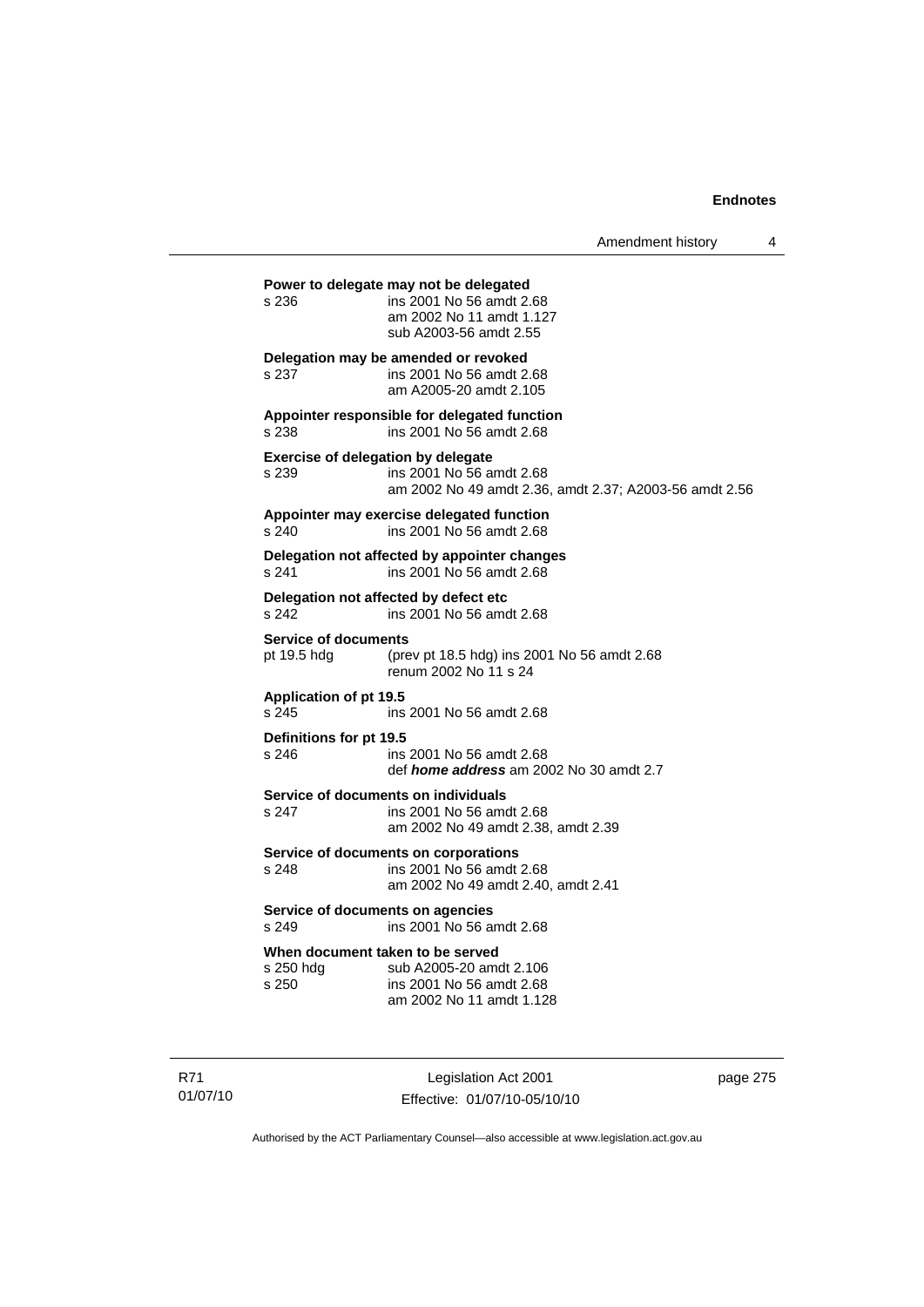| 4 | Amendment history                                  |                                                                                                                                                                                  |
|---|----------------------------------------------------|----------------------------------------------------------------------------------------------------------------------------------------------------------------------------------|
|   | Other laws not affected etc<br>s 251               | ins 2001 No 56 amdt 2.68<br>am 2002 No 11 amdt 1.129                                                                                                                             |
|   | s 252                                              | Powers of courts and tribunals not affected<br>ins 2001 No 56 amdt 2.68                                                                                                          |
|   | pt 19.6 hdg                                        | <b>Functions of Executive and Ministers</b><br>ins 2002 No 11 s 29                                                                                                               |
|   | <b>Exercise of functions of Executive</b><br>s 253 | ins 2002 No 11 s 29<br>am A2003-41 amdt 2.37; A2005-62 amdt 2.17                                                                                                                 |
|   | s 254                                              | <b>Administration of matters not allocated</b><br>ins 2002 No 11 s 29                                                                                                            |
|   | <b>Delegation by Minister</b><br>s 254A            | ins 2002 No 11 s 29                                                                                                                                                              |
|   | <b>Other matters</b><br>pt 19.7 hdg                | (prev pt 18.6 hdg) ins 2001 No 56 amdt 2.68<br>sub 2002 No 11 s 28                                                                                                               |
|   | <b>Forms</b><br>s 255                              | ins 2001 No 56 amdt 2.68<br>am 2002 No 11 amdt 1.130, amdt 1.131; 2002 No 49<br>amdt 2.42; A2003-41 amdt 2.38; A2005-20 amdt 2.107,<br>amdt 2.108; A2006-42 amdt 2.12, amdt 2.19 |
|   | s 256                                              | Production of records kept in computers etc<br>ins 2001 No 56 amdt 2.68<br>am A2005-20 amdt 2.109                                                                                |
|   | s 260                                              | Delegation by parliamentary counsel<br>(prev s 119) renum 2001 No 56 amdt 2.67<br>om 2002 No 11 amdt 1.132                                                                       |
|   | s 261                                              | References to Administration Act 1989 etc<br>(prev s 120) renum 2001 No 56 amdt 2.67<br>om 2002 No 11 amdt 1.132                                                                 |
|   | <b>Regulation-making power</b><br>s 262            | (prev s 121) renum as s 262 and then s 302                                                                                                                                       |
|   | <b>Application of s 28</b><br>s 263                | (prev s 122) renum 2001 No 56 amdt 2.67<br>exp 12 March 2002 (s 263 (2))                                                                                                         |
|   | Application of s 47 (2) to (6)<br>s 264            | (prev s 122A) renum as s 264 and then s 304                                                                                                                                      |
|   |                                                    |                                                                                                                                                                                  |

page 276 Legislation Act 2001 Effective: 01/07/10-05/10/10

R71 01/07/10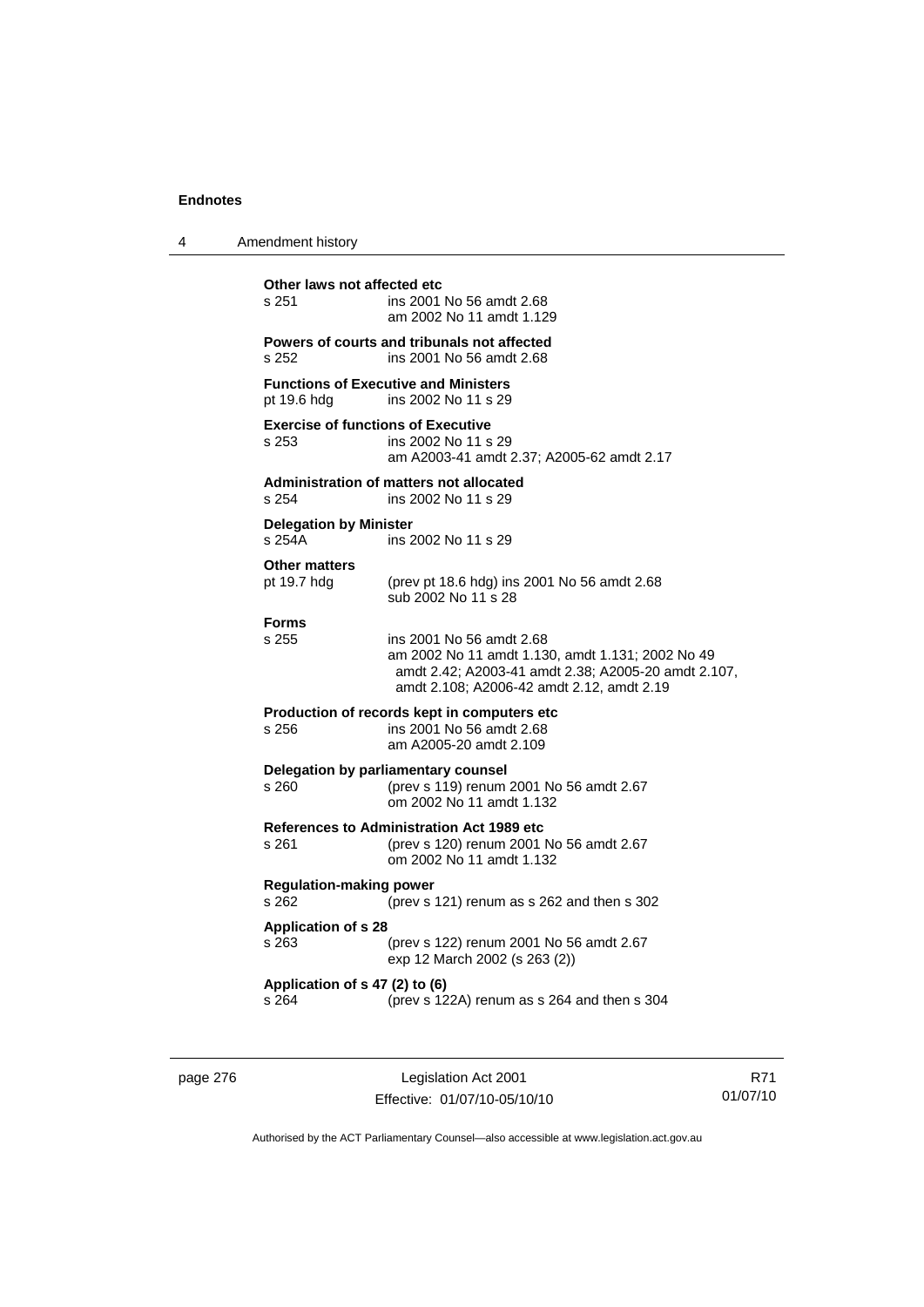**Application of s 61 and s 62**  s 265 (prev s 123) renum as s 265 and then s 305 **Application of s 69**  s 266 (prev s 124) renum 2001 No 56 amdt 2.67 exp 12 March 2002 (s 266 (2)) **Transitional regulations**  s 267 (prev s 125) renum as s 267 and then s 306 **Modification of ch 20's operation**  s 268 (prev s 126) renum as s 268 and then s 307 **Status of certain instruments as disallowable instruments**  s 269 (prev s 127) renum as s 269 and then s 308 **Status of certain instruments as notifiable instruments**  s 270 (prev s 128) renum as s 270 and then s 309 **Compliance with authorisation or requirement to do something by notice in gazette**  s 271 (prev s 129) renum as s 271 and then s 310 **Commencement of Acts that refer to notification or notice in the gazette**  s 271B renum as s 311 **Commencement of registrable instruments that refer to notification or notice in the gazette**  s 271C renum as s 312 **Status of republications under Legislation (Republication) Act 1996**  s 272 (prev s 130) renum as s 272 and then s 313 **Transitional provisions about penalties** s 273 renum as s 314 **Status of certain determinations**  s 274 renum as s 315 **Miscellaneous**  ch 20 hdg (prev ch 13 hdg) renum as ch 20 hdg and then ch 21 hdg (prev ch 12 hdg) renum as ch 19 hdg 2001 No 56 amdt 2.66 renum as ch 20 hdg 2002 No 11 s 24 **Delegation by parliamentary counsel**  s 300 ins 2002 No 11 amdt 1.132 am A2004-60 amdt 1.175 **References to Administration Act 1989 etc**  ins 2002 No 11 amdt 1.132

R71 01/07/10

Legislation Act 2001 Effective: 01/07/10-05/10/10 page 277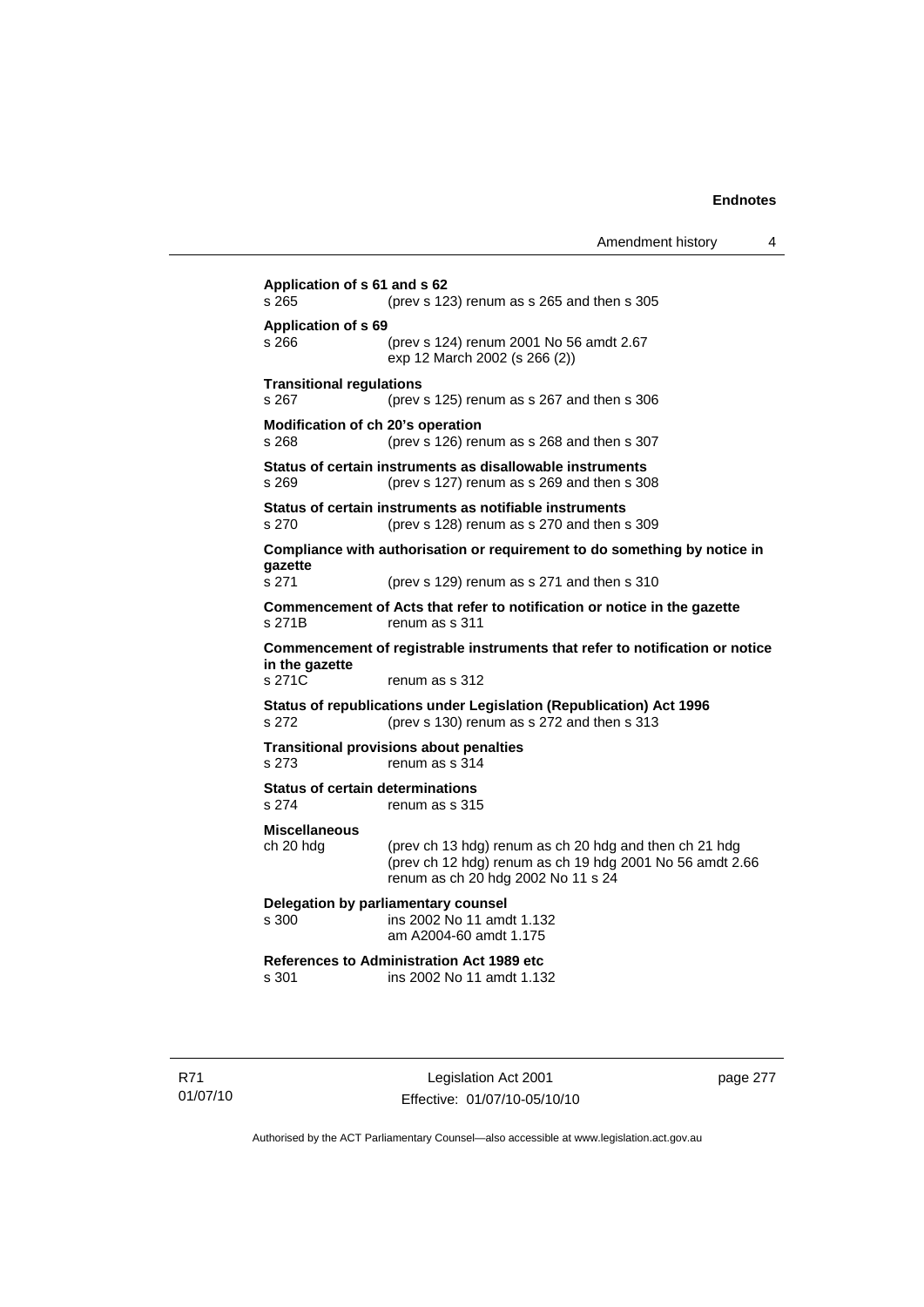4 Amendment history

|          | <b>Regulation-making power</b>                          |                                                                                                                                                                                                                                                                                              |     |
|----------|---------------------------------------------------------|----------------------------------------------------------------------------------------------------------------------------------------------------------------------------------------------------------------------------------------------------------------------------------------------|-----|
|          | s 302                                                   | (prev s 121) renum as s 262 2001 No 56 amdt 2.67<br>renum as s 302 R5 LA (see 2002 No 11 amdt 1.133)<br>sub A2003-41 amdt 2.39<br>am A2006-42 amdt 2.19                                                                                                                                      |     |
|          | <b>Transitional</b><br>ch 21 hdg                        | (prev ch 13 hdg) renum as ch 20 hdg 2001 No 56 amdt 2.66<br>renum as ch 21 hdg 2002 No 11 s 24<br>om R29 LA                                                                                                                                                                                  |     |
|          | s 303                                                   | Transitional-meaning of optometrist<br>ins A2005-9 amdt 1.1<br>exp 9 January 2007 (see the Health Professionals Act 2004<br>s 136 (1) (h)) (s 303 (2))                                                                                                                                       |     |
|          | Application of s 47 (2) to (6)<br>s 304 hdg<br>s 304    | (prev s 122A hdg) renum as s 264 hdg and then s 304 hdg<br>sub 2002 No 11 amdt 1.134<br>(prev s 122A) ins 2001 No 44 amdt 1.2623<br>renum as s 264 2001 No 56 amdt 2.67<br>am 2002 No 11 amdt 1.135<br>renum as s 304 R5 LA (see 2002 No 11 amdt 1.136)<br>exp 12 September 2004 (s 304 (4)) |     |
|          | Application of s 61 and s 62<br>s 305                   | (prev s 123) renum as s 265 2001 No 56 amdt 2.67<br>renum as s 305 R5 LA (see 2002 No 11 amdt 1.136)<br>exp 12 September 2002 (s 305 (3))                                                                                                                                                    |     |
|          | <b>Transitional regulations</b><br>s 306                | (prev s 125) am 2001 No 44 amdt 1.2624<br>renum as s 267 2001 No 56 amdt 2.67<br>am 2001 No 56 amdts 2.69-2.71; 2002 No 11<br>amdts 1.137-1.140<br>renum as s 306 R5 LA (see 2002 No 11 amdt 1.136)<br>exp 28 May 2003 (s 306 (5))                                                           |     |
|          | Modification of ch 20's operation<br>s 307 hdg<br>s 307 | (prev s 268 hdg) sub 2001 No 56 amdt 2.72<br>(prev s 126) renum as s 268 2001 No 56 amdt 2.67<br>am 2002 No 11 amdt 1.141<br>renum as s 307 R5 LA (see 2002 No 11 amdt 1.13)<br>am 2002 No 49 amdt 2.54<br>exp 28 May 2003 (s 307 (2))                                                       |     |
|          | s 308                                                   | Status of certain instruments as disallowable instruments<br>(prev s 127) renum as s 269 2001 No 56 amdt 2.67<br>renum as s 308 R5 LA (see 2002 No 11 amdt 1.136)<br>exp 12 September 2004 (s 308 (4))                                                                                       |     |
| page 278 |                                                         | Legislation Act 2001                                                                                                                                                                                                                                                                         | R71 |

Authorised by the ACT Parliamentary Counsel—also accessible at www.legislation.act.gov.au

01/07/10

Effective: 01/07/10-05/10/10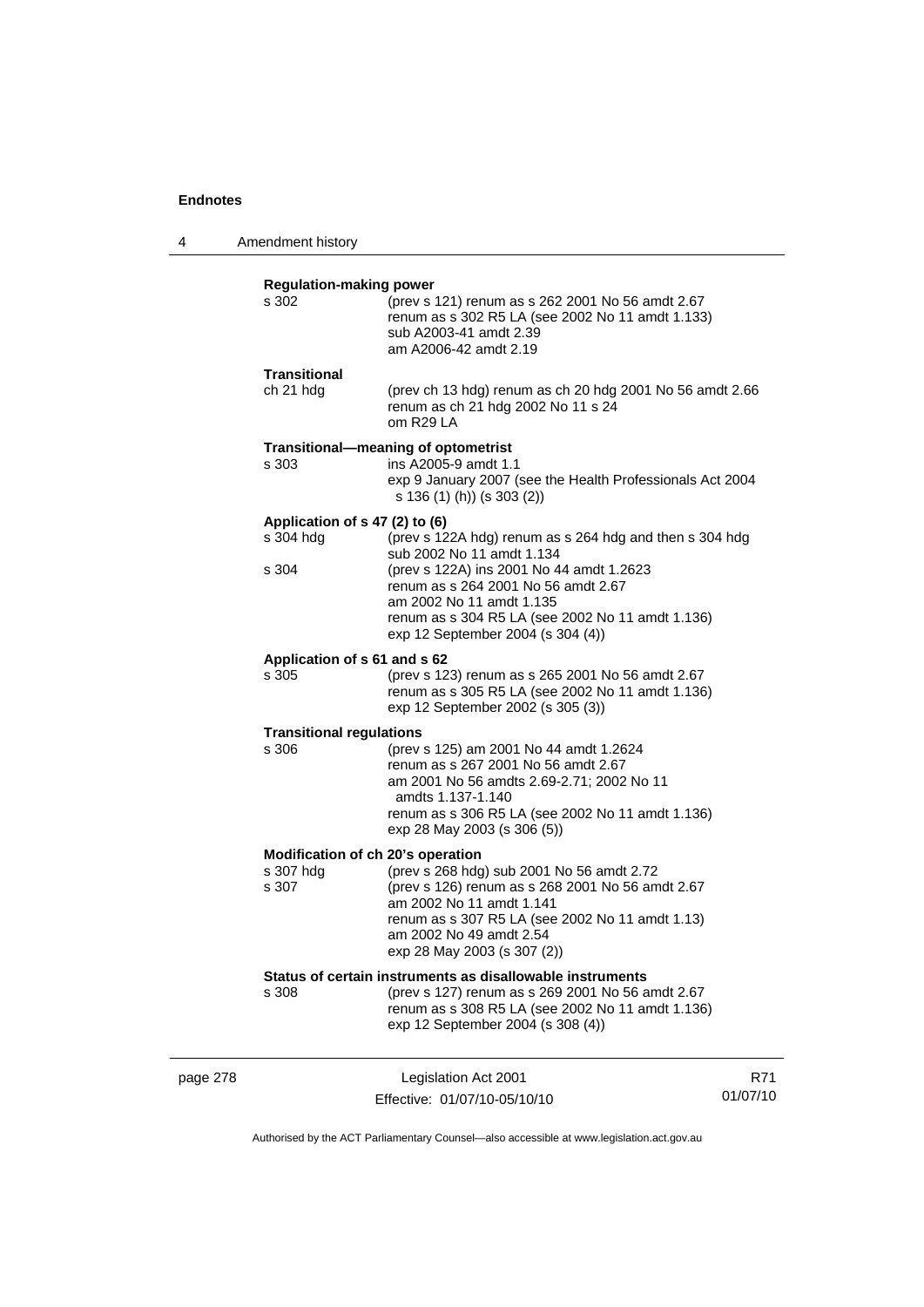|                                                  |                                                                                                                                                                                                                  | Amendment history | 4 |
|--------------------------------------------------|------------------------------------------------------------------------------------------------------------------------------------------------------------------------------------------------------------------|-------------------|---|
|                                                  | Status of certain instruments as notifiable instruments                                                                                                                                                          |                   |   |
| s 309                                            | (prev s 128) renum as s 270 2001 No 56 amdt 2.67<br>renum as s 309 R5 LA (see 2002 No 11 amdt 1.136)<br>exp 12 September 2004 (s 309 (7))                                                                        |                   |   |
| gazette                                          | Compliance with authorisation or requirement to do something by notice in                                                                                                                                        |                   |   |
| s 310                                            | (prev s 129) renum as s 271 2001 No 56 amdt 2.67<br>am 2001 No 56 amdt 2.73<br>renum as s 310 R5 LA (see 2002 No 11 amdt 1.136)<br>exp 12 September 2004 (s 310 (5))                                             |                   |   |
| s 310A                                           | Application of s 89 to registrable instrument<br>ins A2003-56 amdt 2.57<br>exp 12 September 2004 (s 310A (2))                                                                                                    |                   |   |
| s 311                                            | Commencement of Acts that refer to notification or notice in the gazette<br>(prev s 271B) ins as mod SL 2001 No 34 reg 6<br>renum R5 LA (see 2002 No 11 amdt 1.136)<br>exp 13 September 2002 (s 311 (5))         |                   |   |
| in the gazette                                   | Commencement of registrable instruments that refer to notification or notice                                                                                                                                     |                   |   |
| s 312                                            | (prev s 271C) ins as mod SL 2001 No 34 reg 6<br>renum R5 LA (see 2002 No 11 amdt 1.136)<br>exp 13 September 2002 (s 312 (5))                                                                                     |                   |   |
| s 313                                            | Status of republications under Legislation (Republication) Act 1996<br>(prev s 130) renum as s 272 2001 No 56 amdt 2.67<br>renum as s 313 R5 LA (see 2002 No 11 amdt 1.136)<br>exp 12 September 2004 (s 313 (3)) |                   |   |
| s 314                                            | <b>Transitional provisions about penalties</b><br>(prev s 273) ins 2001 No 56 amdt 2.74<br>renum R5 LA (see 2002 No 11 amdt 1.136)<br>exp 12 September 2003 (s 314 (5))                                          |                   |   |
| <b>Status of certain determinations</b><br>s 315 | (prev s 274) ins 2001 No 56 amdt 2.74<br>renum R5 LA (see 2002 No 11 amdt 1.136)<br>exp 12 September 2003 (s 315 (6))                                                                                            |                   |   |
| s 316                                            | <b>Delegations under Administration Act 1989</b><br>ins A2003-56 amdt 2.58<br>exp 12 September 2004 (s 316 (3))                                                                                                  |                   |   |

page 279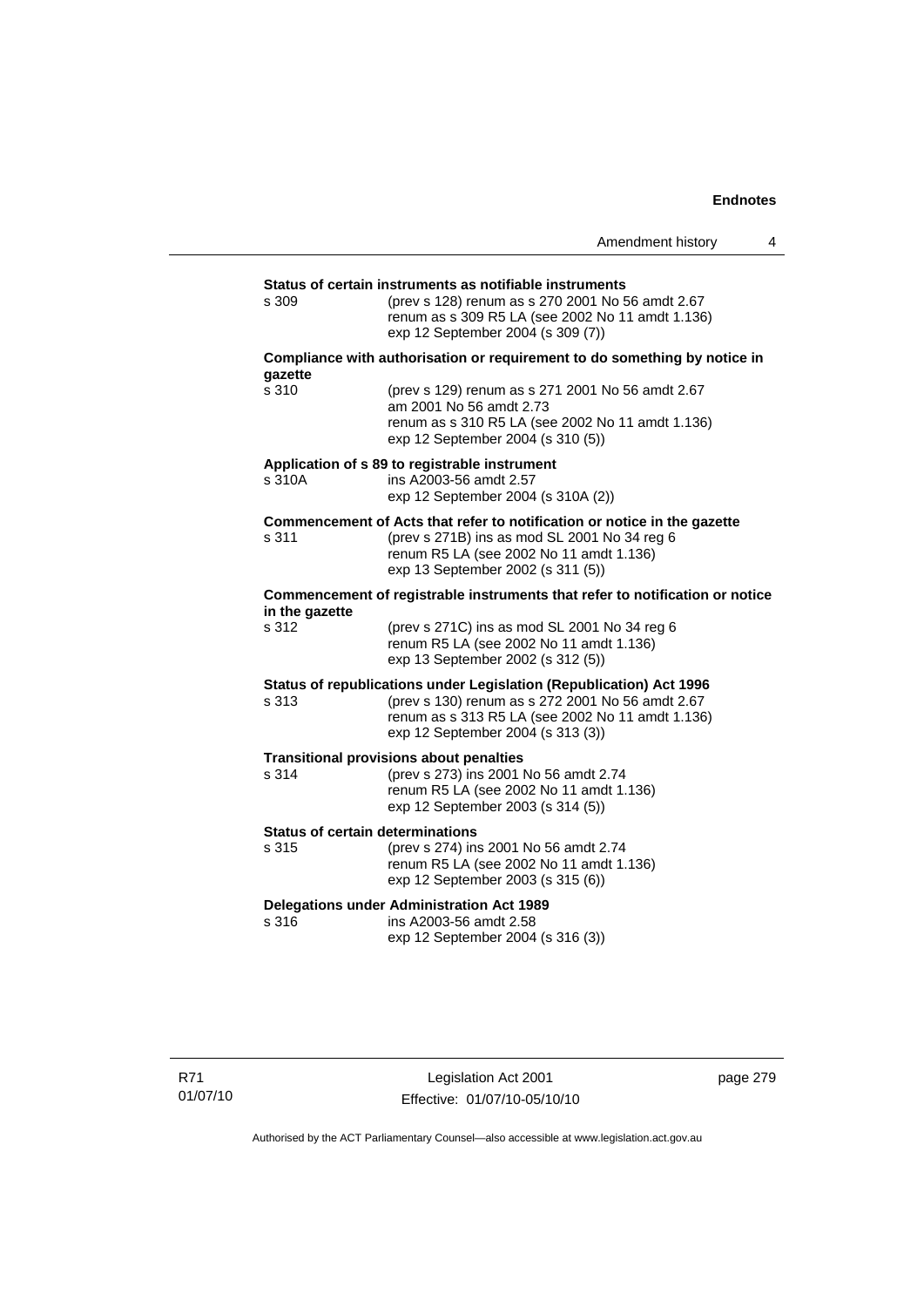| Amendment history<br>4 |  |
|------------------------|--|
|------------------------|--|

### **Former NSW and UK Acts in force before establishment of Territory**  sch 1 pt 1.1 hdg (prev sch 1 pt 1 hdg) sub and renum 2001 No 56 amdt 2.75 sch 1 pt 1.1 am 2001 No 44 amdt 1.2625; 2001 No 56 amdts 2.76-2.79; 2001 No 88 s 43 (2); 2002 No 40 amdt 3.28; items renum R11 LA (see 2002 No 40 amdt 3.29) sub 2002 No 49 amdt 2.43 am A2003-56 amdt 2.59; items renum R21 LA (see A2003-56 amdt 2.60); A2004-17 amdt 2.10; items renum R30 LA (see A2004-17 amdt 2.11); A2004-60 amdt 1.176; items renum R31 LA (see A2004-60 amdt 1.177); A2006-38 amdt 1.9; items renum R52 LA (see A2006-38 amdt 1.10); A2009-39 amdt 2.5; items renum R70 LA; A2009-50 s 50; items renum R71 LA **Former NSW Acts applied after establishment of Territory**  sch 1 pt 1.2 hdg (prev sch 1 pt 2 hdg) sub and renum 2001 No 56 amdt 2.80 sch 1 pt 1.2 am 2001 No 44 amdt 1.2626, amdt 1.2627; 2001 No 56 amdt 2.81; A2004-7 amdt 1.5; A2006-38 amdt 1.11; items renum R52 LA (see A2006-38 amdt 1.12) **Meaning of commonly-used terms**  dict pt 1 hdg sub A2003-56 amdt 2.61<br>dict pt 1 note sub A2003-56 amdt 2.61 sub A2003-56 amdt 2.61 dict pt 1 def *AAT* ins 2002 No 49 amdt 2.44 om A2008-37 amdt 1.297 def *ACAT* ins A2008-36 amdt 1.409 def *Act* sub 2001 No 56 amdt 2.82 am A2005-20 amdt 2.110 def *ACT* reloc from IA 2001 No 56 amdt 2.16 def *ADI* reloc from IA 2001 No 56 amdt 2.16 sub 2002 No 49 amdt 2.45 def *administrative appeals tribunal* reloc from IA 2001 No 56 amdt 2.16 om A2008-37 amdt 1.297 def *administrative unit* reloc from IA 2001 No 56 amdt 2.16 def *adult* reloc from IA 2001 No 56 amdt 2.16 def *affidavit* reloc from IA 2001 No 56 amdt 2.16 om A2005-53 amdt 1.95 def *ambulance service* reloc from IA 2001 No 56 amdt 2.16 sub A2004-28 amdt 3.33 def *amend* sub 2001 No 56 amdt 2.82 am A2005-20 amdt 2.111, amdt 2.112 def *appoint* reloc from IA 2001 No 56 amdt 2.16 def *AS* ins A2009-20 amdt 2.9 def *AS/NZS* ins A2009-20 amdt 2.9 def *asset* reloc from IA 2001 No 56 amdt 2.16 def *Attorney-General* ins 2001 No 56 amdt 2.82

page 280 Legislation Act 2001 Effective: 01/07/10-05/10/10

R71 01/07/10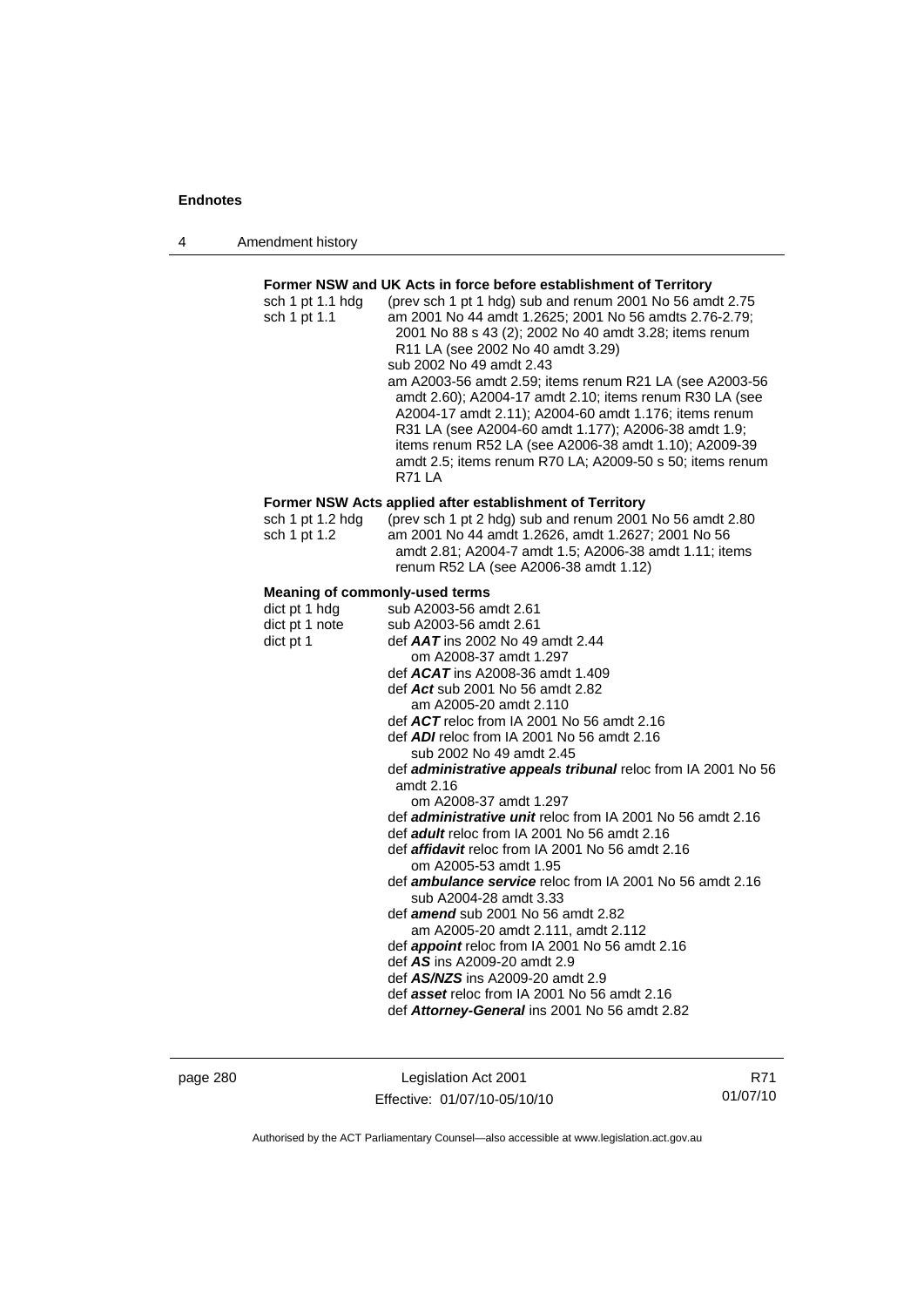| Amendment history |  |
|-------------------|--|
|-------------------|--|

 def *auditor-general* reloc from IA 2001 No 56 amdt 2.16 sub A2005-20 amdt 2.113 def *Australia* reloc from IA 2001 No 56 amdt 2.16 def *Australian driver licence* reloc from IA 2001 No 56 amdt 2.16 def *Australian/New Zealand Standard* ins A2009-20 amdt 2.9 def *Australian Standard* ins A2009-20 amdt 2.9 def *Australian Statistician* ins A2005-20 amdt 2.114 def *authorised deposit-taking institution* reloc from IA 2001 No 56 amdt 2.16 sub 2002 No 49 amdt 2.46 def *bank* reloc from IA 2001 No 56 amdt 2.16 def *bankrupt or personally insolvent* ins A2009-49 amdt 2.1 def *barrister* reloc from IA 2001 No 56 amdt 2.16 def *body* reloc from IA 2001 No 56 amdt 2.16 def *breach* reloc from IA 2001 No 56 amdt 2.16 def *building code* ins A2004-13 amdt 2.79 def *building society* reloc from IA 2001 No 56 amdt 2.16 sub A2003-56 amdt 2.62 def *business day* reloc from IA 2001 No 56 amdt 2.16 def *by* ins A2005-20 amdt 2.115 def *by-laws* ins 2002 No 11 amdt 1.142 om A2005-20 amdt 2.116 def *by-law* ins A2005-20 amdt 2.116 def *calendar month* reloc from IA 2001 No 56 amdt 2.16 def *calendar year* reloc from IA 2001 No 56 amdt 2.16 def *change* reloc from IA 2001 No 56 amdt 2.16 sub A2006-42 amdt 2.13 def *chief executive* ins 2001 No 56 amdt 2.82 def *chief fire control officer* ins 2001 No 56 amdt 2.82 om A2004-28 amdt 3.34 def *chief health officer* reloc from IA 2001 No 56 amdt 2.16 def *Chief Justice* reloc from IA 2001 No 56 amdt 2.16 def *Chief Magistrate* reloc from IA 2001 No 56 amdt 2.16 def *Chief Minister* reloc from IA 2001 No 56 amdt 2.16 def *chief officer (ambulance service)* ins A2004-28 amdt 3.35 def *chief officer (fire brigade)* ins A2004-28 amdt 3.35 def *chief officer (rural fire service)* ins A2004-28 amdt 3.35 def *chief officer (SES)* ins A2004-28 amdt 3.35 def *chief planning executive* ins 2002 No 56 amdt 3.43 sub A2005-20 amdt 2.117; A2007-25 amdt 1.96 def *chief police officer* reloc from IA 2001 No 56 amdt 2.16 def *chief solicitor* ins A2004-42 amdt 2.39 def *chief surveyor* ins A2007-33 amdt 1.9 om A2010-6 amdt 1.10

Legislation Act 2001 Effective: 01/07/10-05/10/10 page 281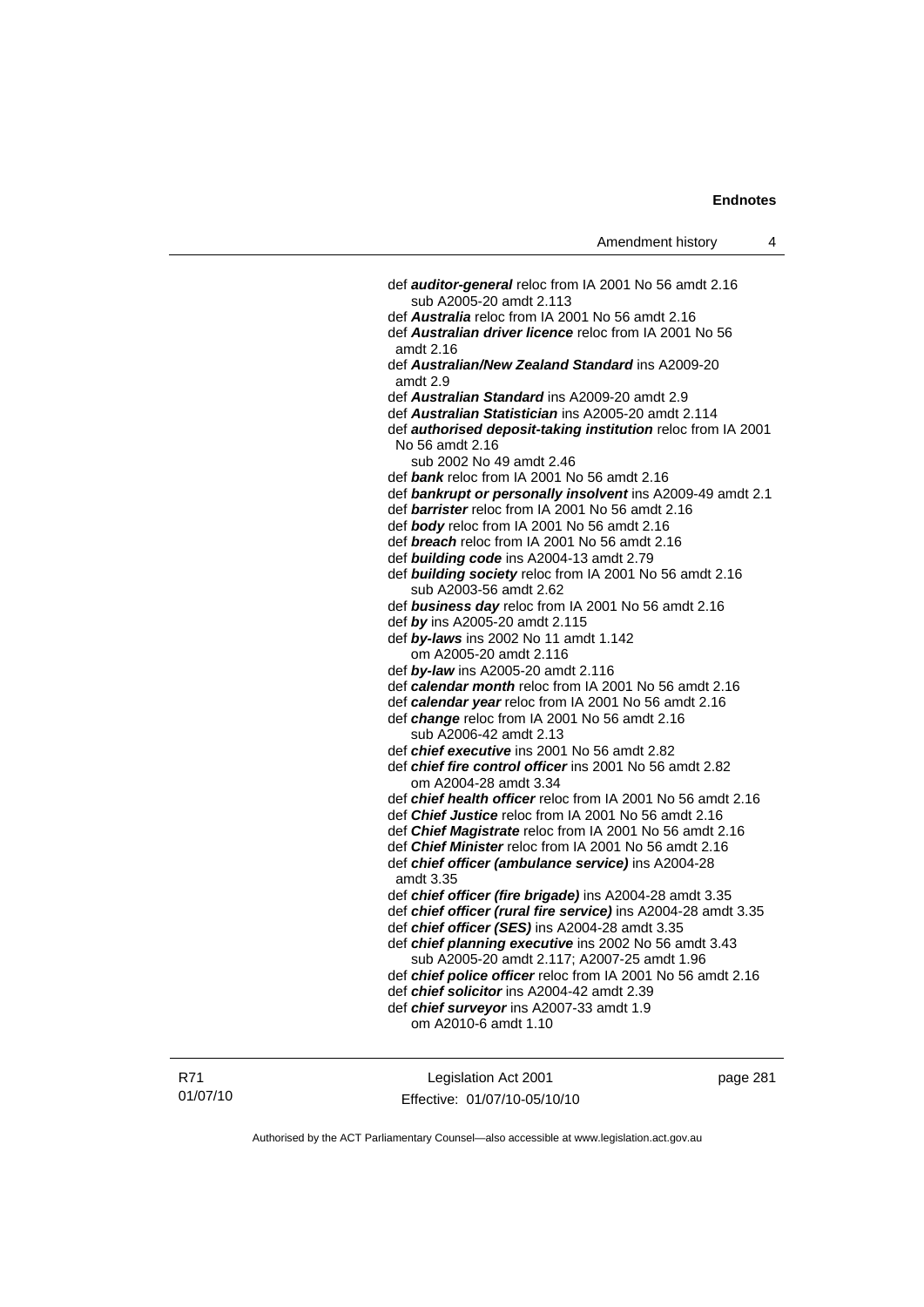4 Amendment history

 def *child* reloc from IA 2001 No 56 amdt 2.16 def *children and young people commissioner* ins A2005-46 amdt 1.1 def *Childrens Court* reloc from IA 2001 No 56 amdt 2.16 sub A2008-20 amdt 4.42 def *city area* reloc from IA 2001 No 56 amdt 2.16 am A2005-20 amdt 2.118 def *civil partner* ins A2008-14 amdt 1.44 def *civil partnership* ins A2008-14 amdt 1.44 def *civil union* ins A2006-22 amdt 1.74 (A2006-22 rep before commenced by disallowance (see Cwlth Gaz 2006 No S93)) def *clerk* reloc from IA 2001 No 56 amdt 2.16 def *commencement* sub 2001 No 56 amdt 2.82 def *commencement notice* sub 2001 No 56 amdt 2.82 def *commissioner for fair trading* reloc from IA 2001 No 56 amdt 2.16 sub A2005-20 amdt 2.119 def *commissioner for health complaints* ins 2001 No 56 amdt 2.82 om A2005-41 amdt 1.110 def *commissioner for housing* reloc from IA 2001 No 56 amdt 2.16 om A2007-8 amdt 1.12 def *commissioner for land and planning* reloc from IA 2001 No 56 amdt 2.16 om 2002 No 56 amdt 3.44 def *commissioner for public administration* reloc from IA 2001 No 56 amdt 2.16 def *commissioner for revenue* reloc from IA 2001 No 56 amdt 2.16 def *commissioner for surveys* reloc from IA 2001 No 56 amdt 2.16 om A2007-33 amdt 1.10 def *commissioner for the environment* ins 2001 No 56 amdt 2.82 def *commissioner of police* reloc from IA 2001 No 56 amdt 2.16 def *commit* ins A2006-23 amdt 1.212 def *committed for trial* reloc from IA 2001 No 56 amdt 2.16 om A2006-23 amdt 1.212 def *Commonwealth* reloc from IA 2001 No 56 amdt 2.16 def *Commonwealth country* reloc from IA 2001 No 56 amdt 2.16 def *Commonwealth DPP* ins A2005-20 amdt 2.120 def *Commonwealth gazette* reloc from IA 2001 No 56

amdt 2.16

page 282 Legislation Act 2001 Effective: 01/07/10-05/10/10

R71 01/07/10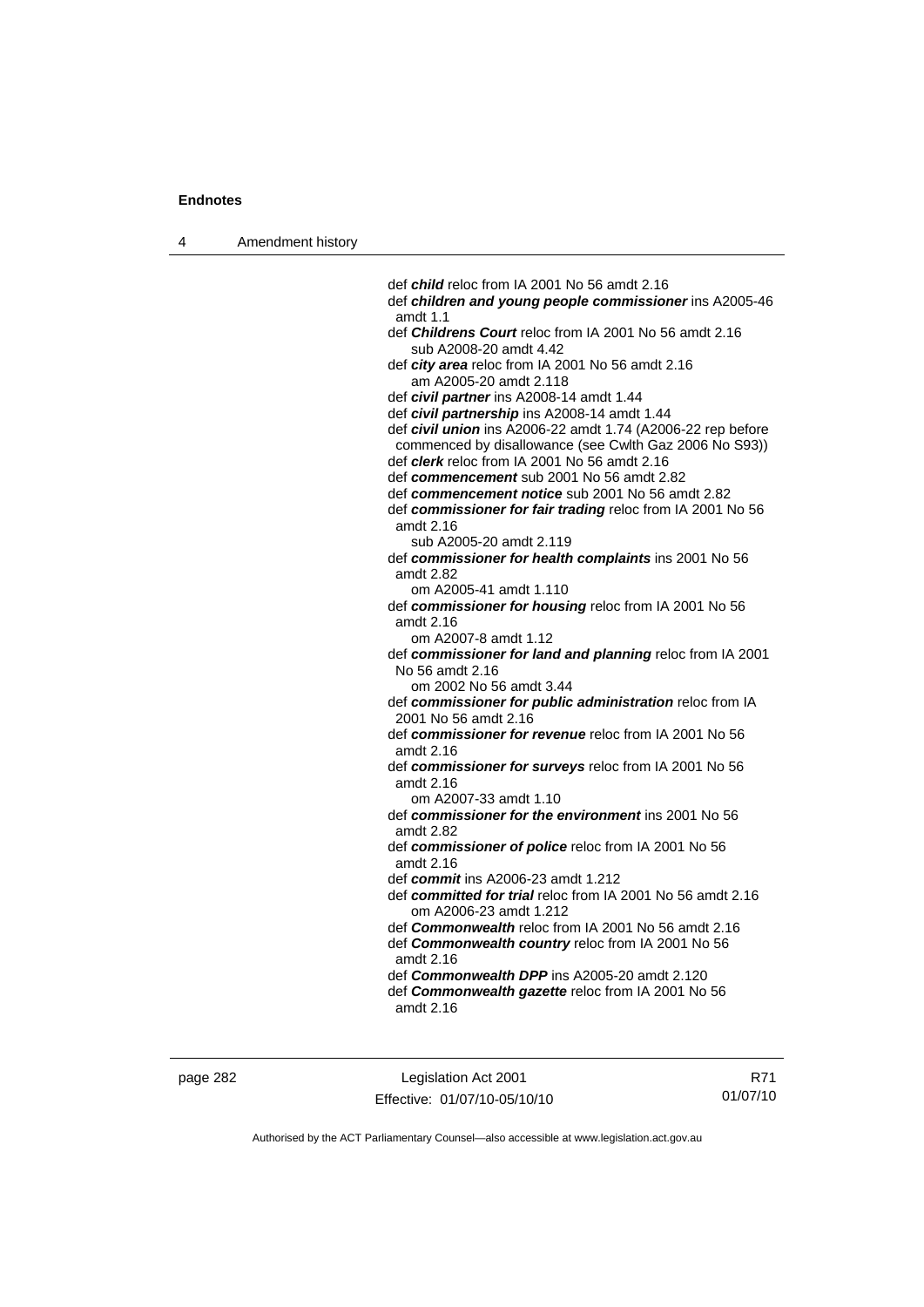| Amendment history |  |  |
|-------------------|--|--|
|-------------------|--|--|

 def *community advocate* reloc from IA 2001 No 56 amdt 2.16 om A2005-47 amdt 1.12 def *confer* reloc from IA 2001 No 56 amdt 2.16 def *conservator of flora and fauna* reloc from IA 2001 No 56 amdt 2.16 def *construction occupations registrar* ins A2004-13 amdt 2.80 sub A2005-20 amdt 2.121 def *consumer and trader tribunal* ins A2003-16 s 70 om A2008-36 amdt 1.410 def *Consumer Credit (Australian Capital Territory) Code* reloc from IA 2001 No 56 amdt 2.16 def *Consumer Credit (Australian Capital Territory) Regulations* reloc from IA 2001 No 56 amdt 2.16 def *contravene* reloc from IA 2001 No 56 amdt 2.16 def *converted ordinance* reloc from IA 2001 No 56 amdt 2.16 def *Coroner's Court* reloc from IA 2001 No 56 amdt 2.16 def *corporation* reloc from IA 2001 No 56 amdt 2.16 def *Corporations Act* ins in IA 2001No 56 amdt 2.14 reloc from IA 2001 No 56 amdt 2.16 def *correctional centre* ins A2006-23 amdt 1.213 def *corrections officer* ins A2006-23 amdt 1.213 def *Court of Appeal* ins A2004-42 amdt 2.39 def *court of summary jurisdiction* reloc from IA 2001 No 56 amdt 2.16 def *credit tribunal* reloc from IA 2001 No 56 amdt 2.16 sub A2005-20 amdt 2.122 om A2008-36 amdt 1.410 def *credit union* reloc from IA 2001 No 56 amdt 2.16 sub A2003-56 amdt 2.63 def *Criminal Code* ins 2002 No 51 amdt 1.27 def *custodial escort* ins 2002 No 30 amdt 2.8 om A2006-23 amdt 1.214 def *daily newspaper* ins A2009-20 amdt 2.10 def *daylight* reloc from IA 2001 No 56 amdt 2.16 def *definition* ins 2001 No 56 amdt 2.82 def *dental prosthetist* reloc from IA 2001 No 56 amdt 2.16 sub A2004-39 amdt 3.1; A2010-10 amdt 2.69 def *dental technician* reloc from IA 2001 No 56 amdt 2.16 sub A2004-39 amdt 3.2 def *dentist* reloc from IA 2001 No 56 amdt 2.16 sub A2004-39 amdt 4.3; A2010-10 amdt 2.70 def *Deputy Speaker* ins A2005-20 amdt 2.123 def *designation* reloc from IA 2001 No 56 amdt 2.16 def *detention place* ins A2008-20 amdt 2.22 def *director of corrective services* ins 2002 No 30 amdt 2.8 om A2006-23 amdt 1.215

Legislation Act 2001 Effective: 01/07/10-05/10/10 page 283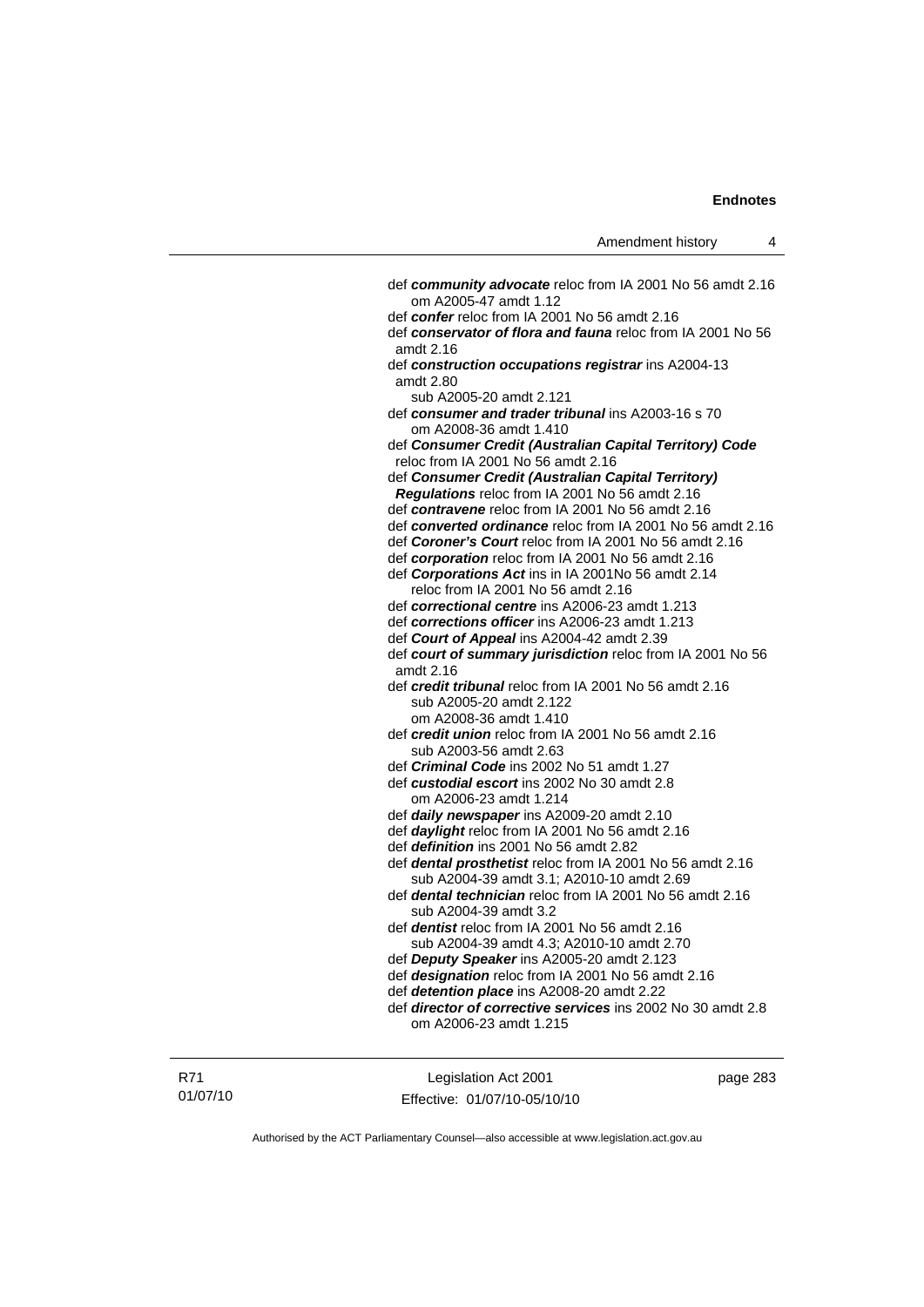| 4 | Amendment history |                                                                                                   |
|---|-------------------|---------------------------------------------------------------------------------------------------|
|   |                   |                                                                                                   |
|   |                   | def director of public prosecutions (or DPP) reloc from IA                                        |
|   |                   | 2001 No 56 amdt 2.16                                                                              |
|   |                   | def disability and community services commissioner ins                                            |
|   |                   | A2005-41 amdt 1.111                                                                               |
|   |                   | def <i>disallowable instrument</i> sub 2001 No 56 amdt 2.82                                       |
|   |                   | def <i>discrimination commissioner</i> reloc from IA 2001 No 56                                   |
|   |                   | amdt 2.16<br>sub A2005-41 amdt 1.112                                                              |
|   |                   | def <i>discrimination tribunal</i> reloc from IA 2001 No 56                                       |
|   |                   | amdt 2.16                                                                                         |
|   |                   | om A2008-36 amdt 1.410                                                                            |
|   |                   | def <b>doctor</b> reloc from IA 2001 No 56 amdt 2.16                                              |
|   |                   | sub A2004-39 amdt 5.13; A2010-10 amdt 2.71                                                        |
|   |                   | def <i>document</i> reloc from IA 2001 No 56 amdt 2.16                                            |
|   |                   | am A2003-56 amdt 2.64                                                                             |
|   |                   | def <i>domestic partner</i> ins A2003-14 s 5                                                      |
|   |                   | def domestic partnership ins A2003-14 s 5                                                         |
|   |                   | def <b>DPP</b> ins 2002 No 49 amdt 2.47                                                           |
|   |                   | def <i>driver licence</i> reloc from IA 2001 No 56 amdt 2.16                                      |
|   |                   | def electoral commission reloc from IA 2001 No 56                                                 |
|   |                   | amdt 2.16                                                                                         |
|   |                   | def electoral commissioner reloc from IA 2001 No 56<br>amdt 2.16                                  |
|   |                   | def emergency service ins A2004-28 amdt 3.35                                                      |
|   |                   | def emergency services authority ins A2004-28 amdt 3.35                                           |
|   |                   | om A2007-3 amdt 2.2                                                                               |
|   |                   | def emergency services commissioner ins A2004-28                                                  |
|   |                   | amdt 3.35                                                                                         |
|   |                   | def enactment sub 2001 No 56 amdt 2.82                                                            |
|   |                   | def enrolled nurse ins A2006-46 amdt 2.28                                                         |
|   |                   | sub A2010-10 amdt 2.72                                                                            |
|   |                   | def entity ins 2001 No 56 amdt 2.82                                                               |
|   |                   | def environment protection authority ins 2002 No 11                                               |
|   |                   | amdt 1.142                                                                                        |
|   |                   | def establish reloc from IA 2001 No 56 amdt 2.16                                                  |
|   |                   | def estate reloc from IA 2001 No 56 amdt 2.16<br>def Executive reloc from IA 2001 No 56 amdt 2.16 |
|   |                   | def exercise reloc from IA 2001 No 56 amdt 2.16                                                   |
|   |                   | def expire reloc from IA 2001 No 56 amdt 2.16                                                     |
|   |                   | def external territory reloc from IA 2001 No56 amdt 2.16                                          |
|   |                   | def <i>fail</i> reloc from IA 2001 No 56 amdt 2.16                                                |
|   |                   | def Federal Court reloc from IA 2001 No 56 amdt 2.16                                              |
|   |                   | def <i>file</i> reloc from IA 2001 No 56 amdt 2.16                                                |
|   |                   | def <i>financial year</i> reloc from IA 2001 No 56 amdt 2.16                                      |

 def *fire brigade* reloc from IA 2001 No 56 amdt 2.16 sub A2004-28 amdt 3.36

page 284 Legislation Act 2001 Effective: 01/07/10-05/10/10

R71 01/07/10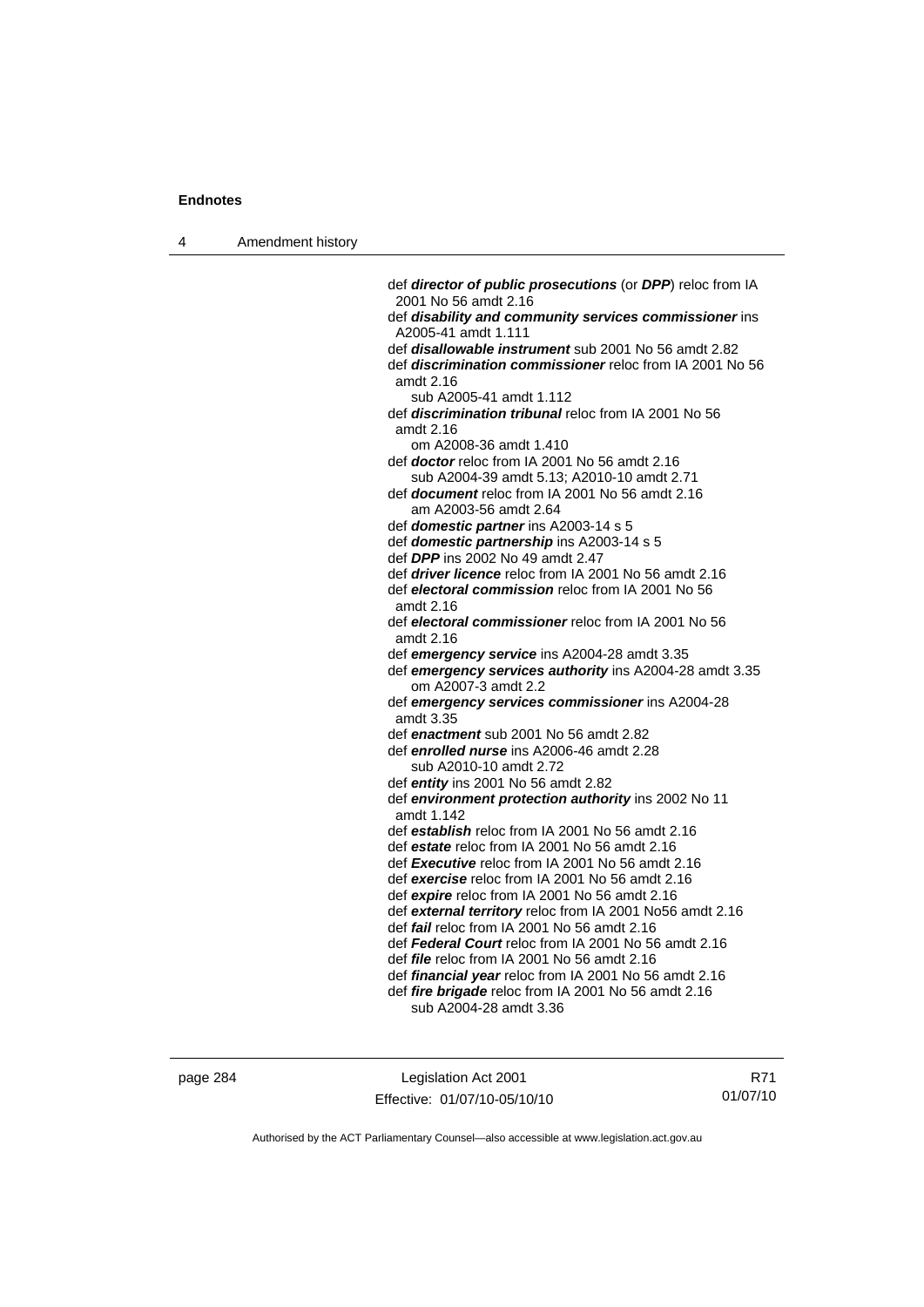| def <i>fire commissioner</i> reloc from IA 2001 No 56 amdt 2.16                  |
|----------------------------------------------------------------------------------|
| om A2004-28 amdt 3.37                                                            |
| def for ins 2002 No 11 amdt 1.142                                                |
| def foreign country reloc from IA 2001 No 56 amdt 2.16<br>sub A2006-42 amdt 2.14 |
| def former NSW Act sub 2001 No 56 amdt 2.82; 2002 No 11<br>amdt 1.143            |
| def former UK Act sub 2001 No 56 amdt 2.82; 2002 No 11<br>amdt 1.143             |
| def found guilty reloc from IA 2001 No 56 amdt 2.16                              |
| sub 2002 No 49 amdt 2.48; A2006-23 amdt 1.216<br>am A2008-20 amdt 4.43           |
| def function reloc from IA 2001 No 56 amdt 2.16                                  |
| def gambling and racing commission reloc from IA 2001<br>No 56 amdt 2.16         |
| def gazette reloc from IA 2001 No 56 amdt 2.16                                   |
| sub A2009-49 amdt 2.2                                                            |
| def give reloc from IA 2001 No 56 amdt 2.16                                      |
| def government printer reloc from IA 2001 No 56 amdt 2.16                        |
| def government solicitor reloc from IA 2001 No 56 amdt 2.16                      |
| def Governor ins 2001 No 56 amdt 2.82                                            |
| def Governor-General ins 2001 No 56 amdt 2.82                                    |
| def GST ins 2002 No 27 s 27                                                      |
| def guardianship tribunal reloc from IA 2001 No 56<br>amdt 2.16                  |
| om A2008-36 amdt 1.410                                                           |
| def health practitioner ins A2010-10 amdt 2.73                                   |
| def Health Practitioner Regulation National Law (ACT) ins                        |
| A2010-10 amdt 2.73                                                               |
| def health services commissioner ins A2005-41 amdt 1.113                         |
| def heritage council ins A2004-57 amdt 1.53                                      |
| def heritage register ins A2004-57 amdt 1.53                                     |
| def High Court reloc from IA 2001 No 56 amdt 2.16                                |
| def home address ins A2009-49 amdt 2.3                                           |
| def housing commissioner ins A2007-8 amdt 1.13                                   |
| def human rights commission ins A2005-41 amdt 1.113                              |
| def human rights commissioner ins A2005-41 amdt 1.113                            |
| def Imperial Act reloc from IA 2001 No 56 amdt 2.16                              |
| def independent competition and regulatory commission                            |
| ins A2004-42 amdt 2.39                                                           |
| def <i>indictable offence</i> ins 2001 No 56 amdt 2.82                           |
| sub 2002 No 11 amdt 1.144; A2003-56 amdt 2.65                                    |
| def <i>indictment</i> reloc from IA 2001 No 56 amdt 2.16                         |
| def <i>individual</i> reloc from IA 2001 No 56 amdt 2.16                         |
| def <i>infringement notice</i> ins A2004-42 amdt 2.39                            |
| def <i>in relation to</i> ins 2002 No 49 amdt 2.49                               |
|                                                                                  |

Legislation Act 2001 Effective: 01/07/10-05/10/10 page 285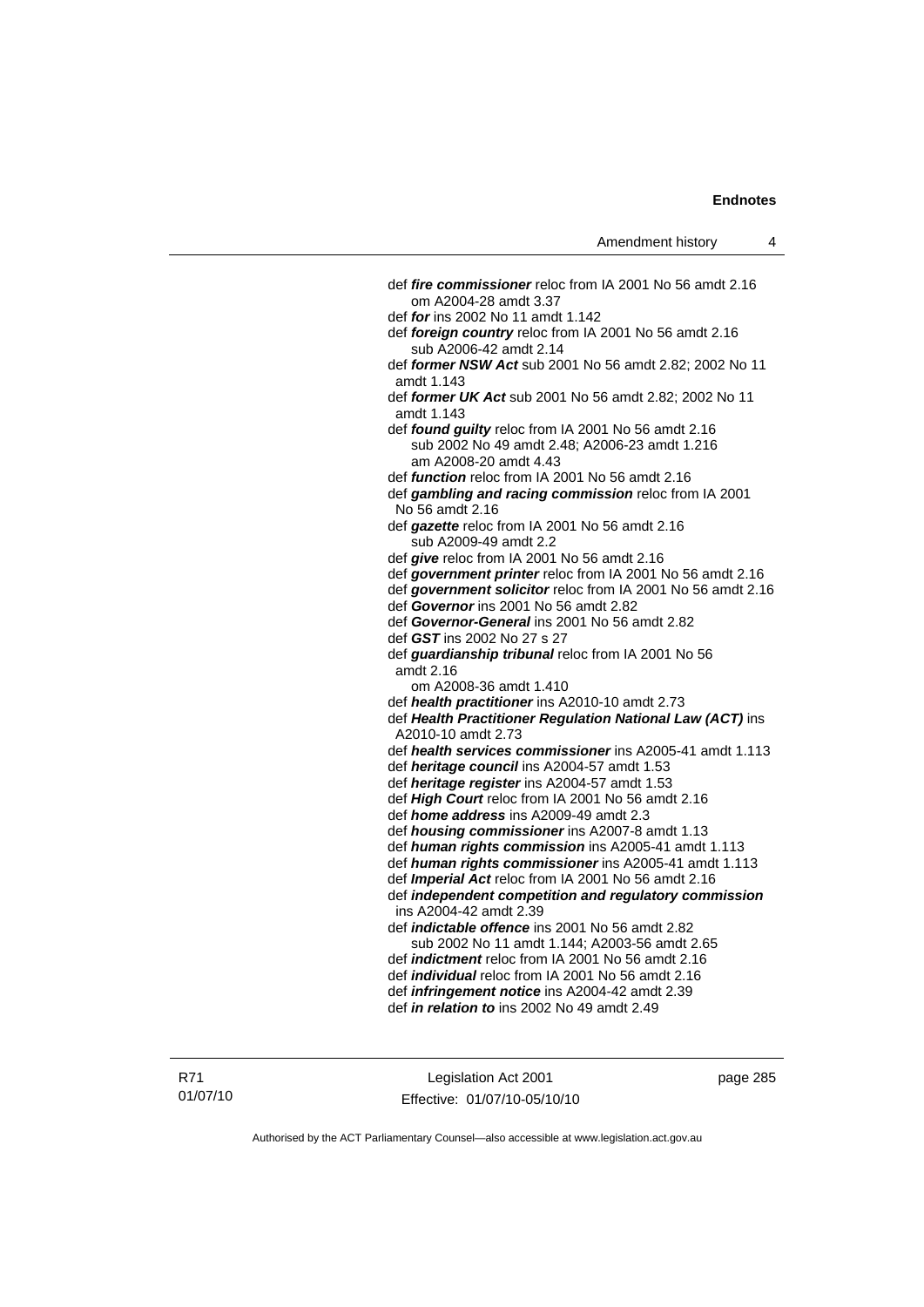| Amendment history |                                                                  |
|-------------------|------------------------------------------------------------------|
|                   | def <i>insolvent under administration</i> ins A2003-56 amdt 2.66 |

 om A2005-20 amdt 2.124 def *institute of technology* ins A2007-3 amdt 2.3 def *instrument* sub 2001 No 56 amdt 2.82 def *interest* reloc from IA 2001 No 56 amdt 2.16 def *internal territory* reloc from IA 2001 No 56 amdt 2.16 def *intersex person* ins A2003-14 s 5 def *Jervis Bay Territory* reloc from IA 2001 No 56 amdt 2.16 def *judge* reloc from IA 2001 No 56 amdt 2.16 am 2002 No 11 amdt 1.145 def *Lake Burley Griffin* reloc from IA 2001 No 56 amdt 2.16 def *Lake Ginninderra* reloc from IA 2001 No 56 amdt 2.16 def *land* reloc from IA 2001 No 56 amdt 2.16 def *land development agency* ins 2002 No 56 amdt 3.45 sub A2005-20 amdt 2.125; A2007-25 amdt 1.97 def *law* reloc from IA 2001 No 56 amdt 2.16 def *lawyer* reloc from IA 2001 No 56 amdt 2.16 def *legal aid commission* ins 2001 No 56 amdt 2.82 def *legal practitioner* reloc from IA 2001 No 56 amdt 2.16 sub A2006-25 amdt 2.16 def *Legislation Act* ins 2002 No 49 amdt 2.50 def *Legislative Assembly* reloc from IA 2001 No 56 amdt 2.16 def *legislative instrument* ins A2006-42 amdt 2.15 def *liability* reloc from IA 2001 No 56 amdt 2.16 def *magistrate* reloc from IA 2001 No 56 amdt 2.16 def *Magistrates Court* reloc from IA 2001 No 56 amdt 2.16 def *make* reloc from IA 2001 No 56 amdt 2.16 def *making* sub 2001 No 56 amdt 2.82 def *master* reloc from IA 2001 No 56 amdt 2.16 def *may* ins 2001 No 56 amdt 2.82 def *medical practitioner* ins 2001 No 56 amdt 2.82 def *mental health tribunal* reloc from IA 2001 No 56 amdt 2.16 om A2008-36 amdt 1.410 def *midnight* reloc from IA 2001 No 56 amdt 2.16 def *midwife* ins A2006-46 amdt 2.28 sub A2010-10 amdt 2.74 def *Minister* ins 2001 No 56 amdt 2.82 def *modification* reloc from IA 2001 No 56 amdt 2.16 sub A2006-42 amdt 2.16 def *month* reloc from IA 2001 No 56 amdt 2.16 def *must* ins 2001 No 56 amdt 2.82 def *name* reloc from IA 2001 No 56 amdt 2.16 def *named month* reloc from IA 2001 No 56 amdt 2.16 def *national capital authority* ins 2002 No 11 amdt 1.146 def *national capital plan* ins A2004-42 amdt 2.39

page 286 Legislation Act 2001 Effective: 01/07/10-05/10/10

R71 01/07/10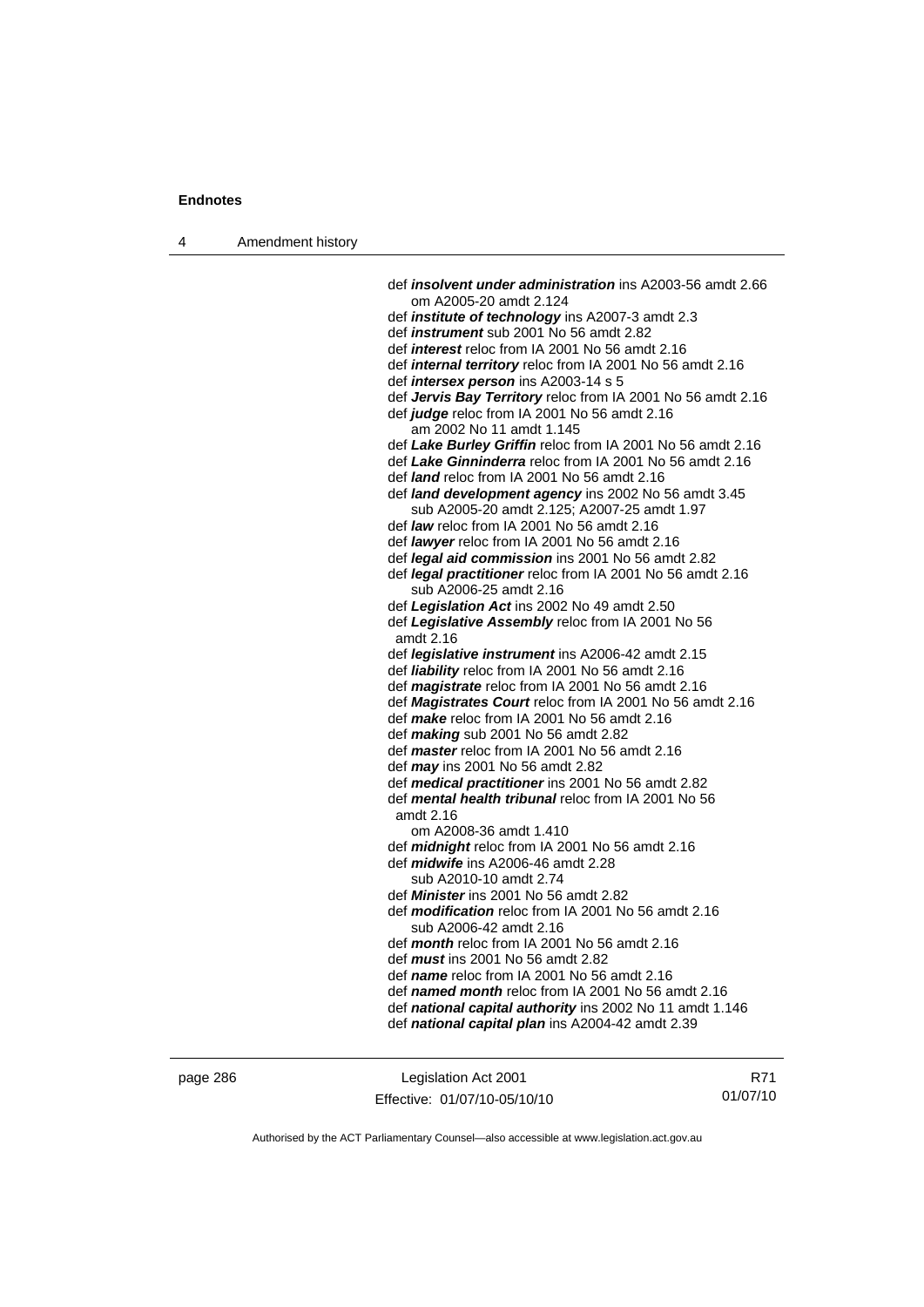def *National Gas (ACT) Law* ins A2008-15 amdt 2.11 def *National Gas (ACT) Regulation* ins A2008-15 amdt 2.11 def *national land* reloc from IA 2001 No 56 amdt 2.16 def *night* reloc from IA 2001 No 56 amdt 2.16 def *Northern Territory* reloc from IA 2001 No 56 amdt 2.16 def *notifiable instrument* sub 2001 No 56 amdt 2.82 def *notification* sub 2001 No 56 amdt 2.82 am A2004-42 amdt 2.40; A2006-42 amdt 2.18 def *notification day* sub 2001 No 56 amdt 2.82 def *NSW Act* reloc from IA 2001 No 56 amdt 2.16 def *NSW correctional centre* ins A2006-23 amdt 1.217 def *number* reloc from IA 2001 No 56 amdt 2.16 def *nurse* reloc from IA 2001 No 56 amdt 2.16 sub A2004-39 amdt 6.7; A2010-10 amdt 2.75 def *nurse practitioner* ins A2004-10 s 6 sub A2004-39 amdt 6.8; A2010-10 amdt 2.76 def *oath* reloc from IA 2001 No 56 amdt 2.16 sub A2005-53 amdt 1.96 def *occupational discipline order* ins A2008-36 amdt 1.411 def *occupy* ins 2001 No 56 amdt 2.82 sub A2005-20 amdt 2.126 def *office* reloc from IA 2001 No 56 amdt 2.16 def *office of fair trading* reloc from IA 2001 No 56 amdt 2.16 sub A2005-20 amdt 2.127 def *OH&S commissioner* ins A2003-41 amdt 2.40 om A2009-28 amdt 2.21 def *ombudsman* reloc from IA 2001 No 56 amdt 2.16 def *omit* ins 2001 No 56 amdt 2.82 def *optometrist* ins A2005-9 amdt 1.2 note exp 9 January 2007 (see the Health Professionals Act 2004 s 136 (1) (h)) (s 303 (2)) sub A2010-10 amdt 2.77 def *ordinance* reloc from IA 2001 No 56 amdt 2.16 def *parent* ins A2004-1 amdt 1.22 def *parliamentary counsel* sub 2001 No 56 amdt 2.82 def *passing* sub 2001 No 56 amdt 2.82 def *penalty unit* ins 2001 No 56 amdt 2.82 def *person* ins 2001 No 56 amdt 2.82 sub A2009-20 amdt 2.11 def *pharmacist* reloc from IA 2001 No 56 amdt 2.16 sub A2004-39 amdt 8.2; A2010-10 amdt 2.78 def *planning and land authority* ins 2002 No 56 amdt 3.47 sub A2005-20 amdt 2.128; A2007-25 amdt 1.98 def *planning and land council* ins 2002 No 56 amdt 3.46 sub A2005-20 amdt 2.129

om A2006-30 amdt 1.70

R71 01/07/10

Legislation Act 2001 Effective: 01/07/10-05/10/10 page 287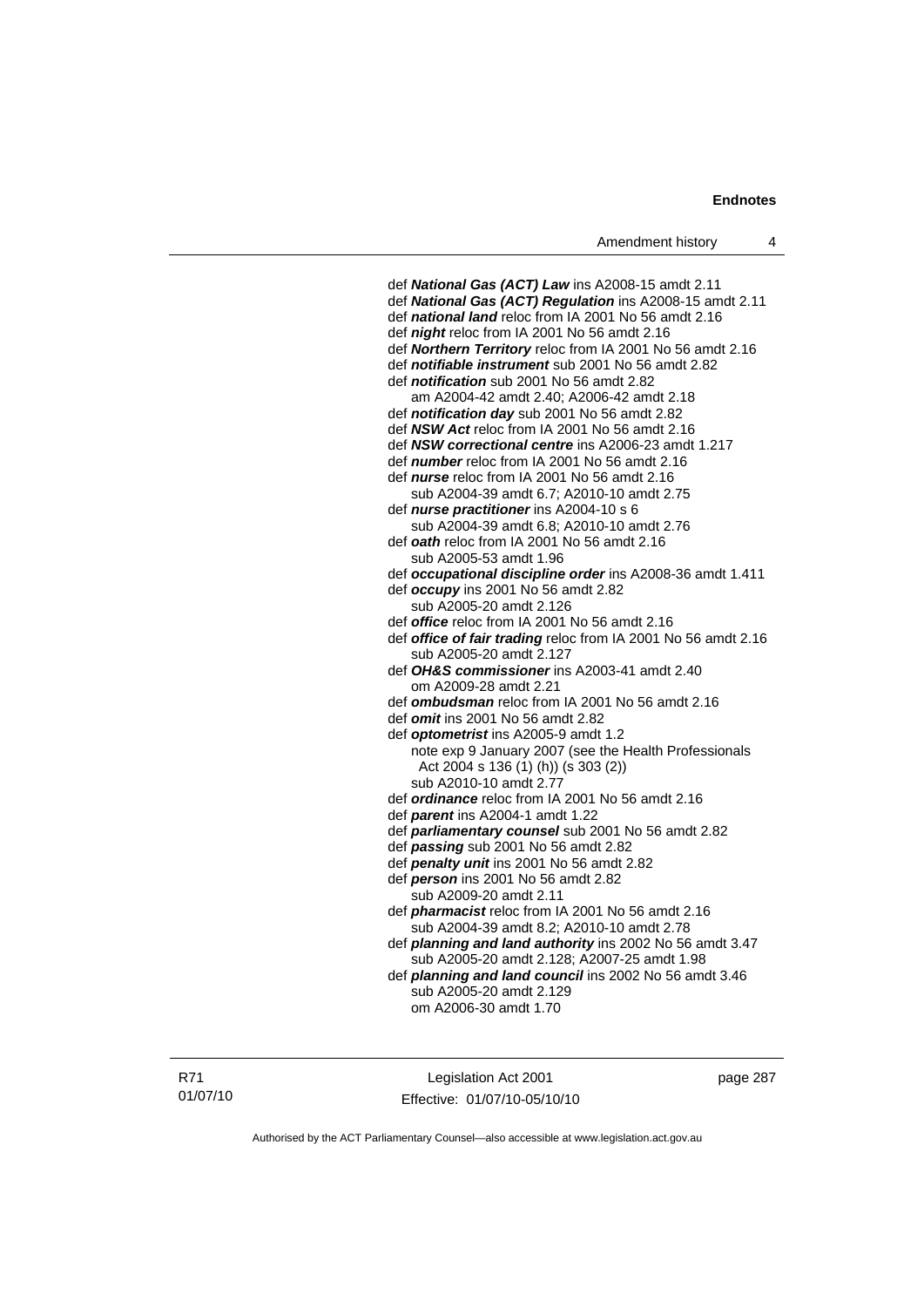| 4        |                                                                                                                       |     |
|----------|-----------------------------------------------------------------------------------------------------------------------|-----|
|          | def <i>planning authority</i> reloc from IA 2001 No 56 amdt 2.16                                                      |     |
|          | om 2002 No 56 amdt 3.47                                                                                               |     |
|          | def police officer reloc from IA 2001 No 56 amdt 2.16                                                                 |     |
|          | def <i>position</i> reloc from IA 2001 No 56 amdt 2.16                                                                |     |
|          | def power reloc from IA 2001 No 56 amdt 2.16                                                                          |     |
|          | def <b>prescribed</b> reloc from IA 2001 No 56 amdt 2.16                                                              |     |
|          | am 2002 No 49 amdt 2.51; A2005-20 amdt 2.130                                                                          |     |
|          | def <i>present</i> ins A2005-5 s 28                                                                                   |     |
|          | def privacy commissioner reloc from IA 2001 No 56<br>amdt 2.16                                                        |     |
|          | def proceeding reloc from IA 2001 No 56 amdt 2.16                                                                     |     |
|          | def <i>property</i> reloc from IA 2001 No 56 amdt 2.16                                                                |     |
|          | def <i>provision</i> sub 2001 No 56 amdt 2.82                                                                         |     |
|          | def <i>public advocate</i> ins A2005-47 amdt 1.13                                                                     |     |
|          | def <i>public</i> employee reloc from IA 2001 No 56 amdt 2.16                                                         |     |
|          | def <b>public health officer</b> reloc from IA 2001 No 56 amdt 2.16                                                   |     |
|          | sub A2005-20 amdt 2.131                                                                                               |     |
|          | def <i>public money</i> reloc from IA 2001 No 56 amdt 2.16                                                            |     |
|          | def <i>public servant</i> reloc from IA 2001 No 56 amdt 2.16                                                          |     |
|          | def <i>public service</i> reloc from IA 2001 No 56 amdt 2.16<br>def public trustee reloc from IA 2001 No 56 amdt 2.16 |     |
|          | def quarter ins 2002 No 30 amdt 2.8                                                                                   |     |
|          | def recognised transgender person ins A2003-14 s 5                                                                    |     |
|          | def registered surveyor reloc from IA 2001 No 56 amdt 2.16                                                            |     |
|          | am A2007-33 amdt 1.11                                                                                                 |     |
|          | def registrable instrument sub 2001 No 56 amdt 2.82                                                                   |     |
|          | om A2006-42 amdt 2.17                                                                                                 |     |
|          | def registrar reloc from IA 2001 No 56 amdt 2.16                                                                      |     |
|          | def registrar-general reloc from IA 2001 No 56 amdt 2.16                                                              |     |
|          | def registrar of firearms reloc from IA 2001 No 56 amdt 2.16                                                          |     |
|          | def registrar of liquor licences reloc from IA 2001 No 56                                                             |     |
|          | amdt 2.16                                                                                                             |     |
|          | om A2009-20 amdt 2.12                                                                                                 |     |
|          | def regulations reloc from IA 2001 No 56 amdt 2.16                                                                    |     |
|          | om A2005-20 amdt 2.132                                                                                                |     |
|          | def regulation ins A2005-20 amdt 2.132<br>def remand centre ins 2002 No 30 amdt 2.8                                   |     |
|          | om A2006-23 amdt 1.218                                                                                                |     |
|          | def remand centre administrator ins 2002 No 30 amdt 2.8                                                               |     |
|          | om A2006-23 amdt 1.218                                                                                                |     |
|          | def remuneration tribunal reloc from IA 2001 No 56                                                                    |     |
|          | amdt 2.16                                                                                                             |     |
|          | def repeal sub 2001 No 56 amdt 2.82                                                                                   |     |
|          | pars renum 2002 No 11 amdt 1.147                                                                                      |     |
|          | am 2002 No 11 amdt 1.148; A2004-42 amdts 2.41-2.43;                                                                   |     |
|          | pars renum R27 LA (see A2004-42 amdt 2.44); A2005-20<br>amdt 2.133, amdt 2.134                                        |     |
| page 288 | Legislation Act 2001                                                                                                  | R71 |

Effective: 01/07/10-05/10/10

R71 01/07/10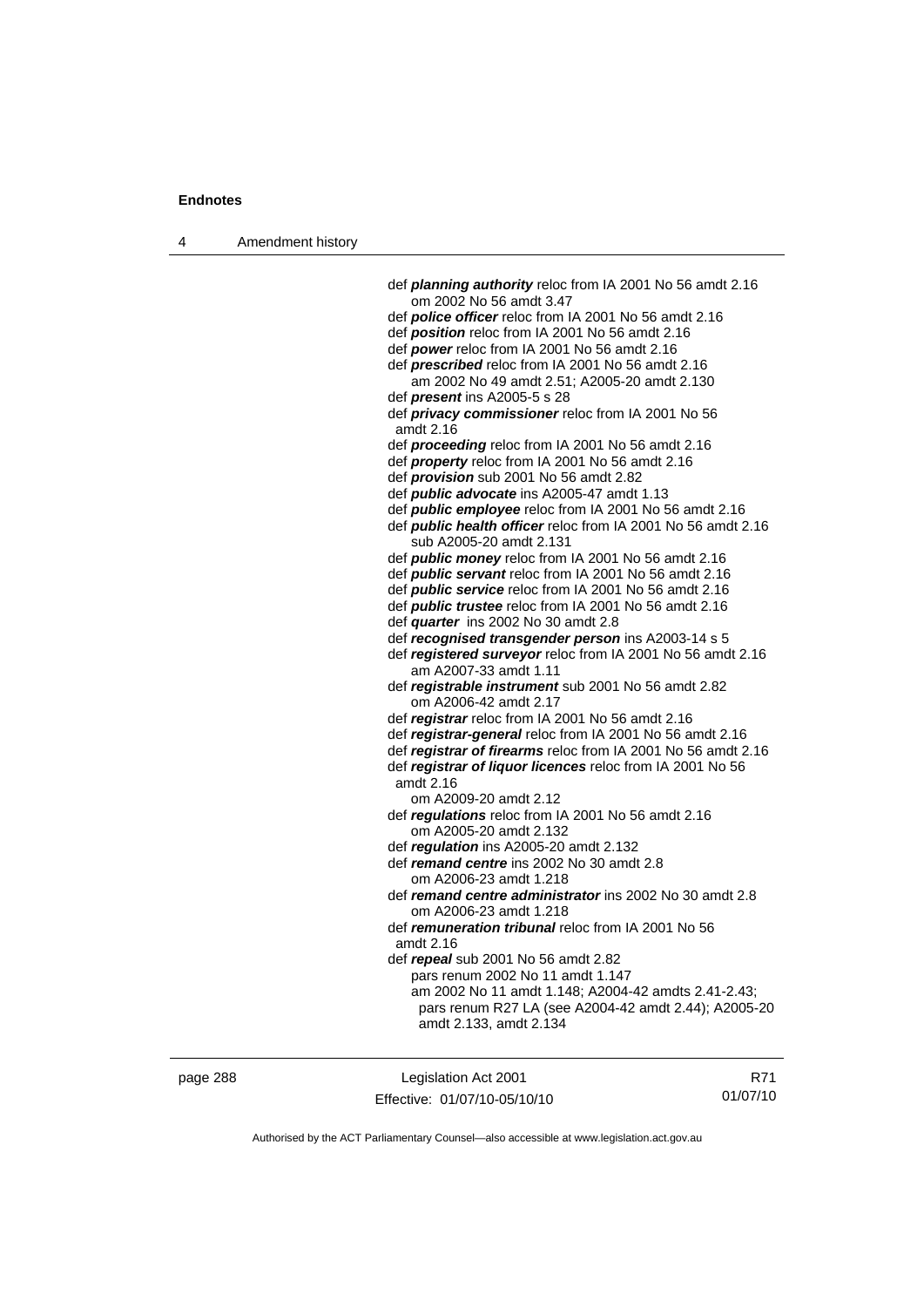def *residential tenancies tribunal* reloc from IA 2001 No 56 amdt 2.16 om A2008-36 amdt 1.412 def *resident judge* ins A2004-42 amdt 2.45 def *retrospectively* reloc from dict, pt 2 A2005-20 amdt 2.148 def *reviewable decision notice* ins A2008-36 amdt 1.413 def *road transport authority* reloc from IA 2001 No 56 amdt 2.16 def *rules* reloc from IA 2001 No 56 amdt 2.16 sub 2002 No 11 amdt 1.149 am A2005-20 amdt 2.135 def *rural firefighting service* reloc from IA 2001 No 56 amdt 2.16 om A2004-28 amdt 3.38 def *rural fire service* ins A2004-28 amdt 3.38 def *see* ins 2001 No 56 amdt 2.82 om A2009-20 amdt 2.13 def *Self-Government Act* reloc from IA 2001 No 56 amdt 2.16 def *self-government day* reloc from IA 2001 No 56 amdt 2.16 def *sentence administration board* ins 2002 No 30 amdt 2.8 sub A2006-23 amdt 1.219 def *SES* ins A2004-28 amdt 3.39 def *sign* reloc from IA 2001 No 56 amdt 2.16 def *signpost definition* ins A2009-20 amdt 2.14 def *sitting day* reloc from IA 2001 No 56 amdt 2.16 sub A2009-20 amdt 2.15 def *Small Claims Court* reloc from IA 2001 No 56 amdt 2.16 sub A2004-60 amdt 1.178 om A2008-36 amdt 1.414 def *solicitor* reloc from IA 2001 No 56 amdt 2.16 def *Speaker* reloc from IA 2001 No 56 amdt 2.16 def *Standards Australia* reloc from IA 2001 No 56 amdt 2.16 def *State* reloc from IA 2001 No 56 amdt 2.16 def *statutory declaration* reloc from IA 2001 No 56 amdt 2.16 def *statutory instrument* sub 2001 No 56 amdt 2.82 def *statutory office-holder* ins 2001 No 56 amdt 2.82 sub 2002 No 11 amdt 1.150 def *subordinate law* sub 2001 No 56 amdt 2.82 def *summary offence* ins 2001 No 56 amdt 2.82 sub 2002 No 11 amdt 1.151; A2003-56 amdt 2.67 def *Supreme Court* reloc from IA 2001 No 56 amdt 2.16 def *surveyor-general* ins A2010-6 amdt 1.11 def *swear* reloc from IA 2001 No 56 amdt 2.16 sub A2005-53 amdt 1.97 def *take* ins A2005-53 amdt 1.98 def *tenancy tribunal* reloc from IA 2001 No 56 amdt 2.16 om 2002 No 49 amdt 2.52

R71 01/07/10

Legislation Act 2001 Effective: 01/07/10-05/10/10 page 289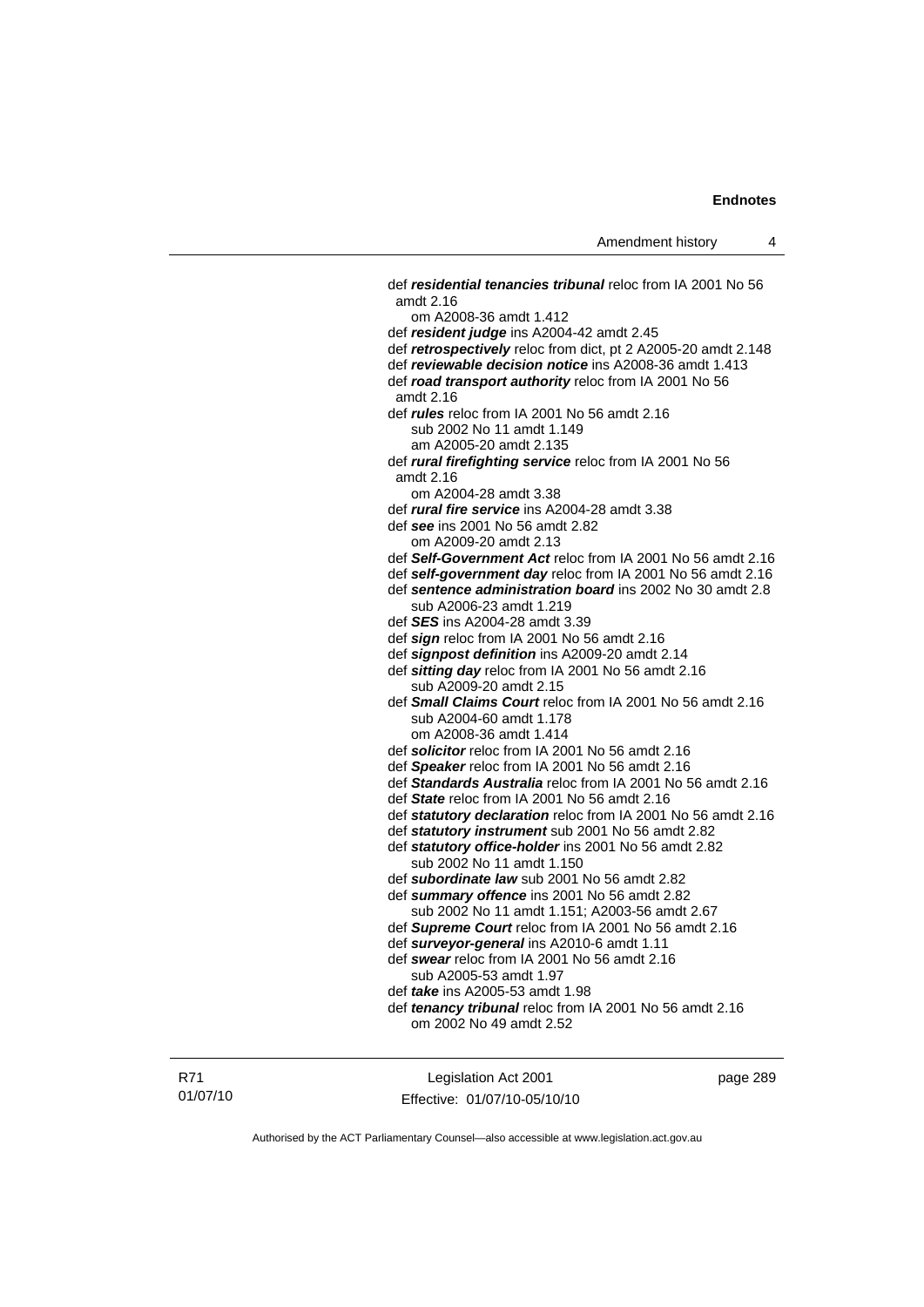4 Amendment history

 def *territory authority* reloc from IA 2001 No 56 amdt 2.16 sub A2003-41 amdt 2.41; A2008-28 amdt 2.1 def *territory instrumentality* ins 2001 No 56 amdt 2.82 am A2007-3 amdt 2.4 def *territory land* reloc from IA 2001 No 56 amdt 2.16 def *territory law* ins A2005-62 amdt 2.18 def *territory lease* ins A2007-25 amdt 1.99 def *territory-owned corporation* reloc from IA 2001 No 56 amdt 2.16 def *territory plan* reloc from IA 2001 No 56 amdt 2.16 am 2002 No 49 amdt 2.53 sub A2007-25 amdt 1.100 def *the Territory* ins 2001 No 56 amdt 2.82 def *transgender person* ins A2003-14 s 5 def *transitional* reloc from IA 2001 No 56 amdt 2.16 sub A2005-20 amdt 2.136 def *Treasurer* ins 2001 No 56 amdt 2.82 def *tribunal* sub 2001 No 56 amdt 2.82 def *UK Act* reloc from IA 2001 No 56 amdt 2.16 def *under* ins 2001 No 52 amdt 2.82 sub 2002 No 30 amdt 2.9 am A2005-20 amdt 2.137, amdt 2.138 def *United Kingdom* reloc from IA 2001 No 56 amdt 2.16 def *United Kingdom Parliament* reloc from IA 2001 No 56 amdt 2.16 def *veterinary surgeon* reloc from IA 2001 No 56 amdt 2.16 sub A2004-39 amdt 11A.1 (as am by A2005-28 amdt 1.61) def *will* ins 2001 No 56 amdt 2.82 def *word* reloc from IA 2001 No 56 amdt 2.16 def *working day* ins 2002 No 11 amdt 1.152 sub A2003-56 amdt 2.68 def *work safety commissioner* ins A2009-28 amdt 2.22 def *writing* reloc from IA 2001 No 56 amdt 2.16 def *year* reloc from IA 2001 No 56 amdt 2.16 **Terms for Legislation Act 2001 only**  dict pt 2 hdg sub A2003-56 amdt 2.69<br>dict pt 2 note sub A2003-56 amdt 2.69 sub A2003-56 amdt 2.69 dict pt 2 def *Act* ins A2003-41 amdt 2.42 def *ACT law* ins A2005-20 amdt 2.139 def *administrator* ins 2001 No 56 amdt 2.82 def *agency* ins 2001 No 56 amdt 2.82 def *amend* ins A2005-20 amdt 2.140 def *another jurisdiction* ins A2005-20 amdt 2.141 def *appointee* ins 2001 No 56 amdt 2.82 am A2003-56 amdt 2.70 def *appointer* ins 2001 No 56 amdt 2.82 am A2003-56 amdt 2.71

| page 290 | Legislation Act 2001         | R71      |
|----------|------------------------------|----------|
|          | Effective: 01/07/10-05/10/10 | 01/07/10 |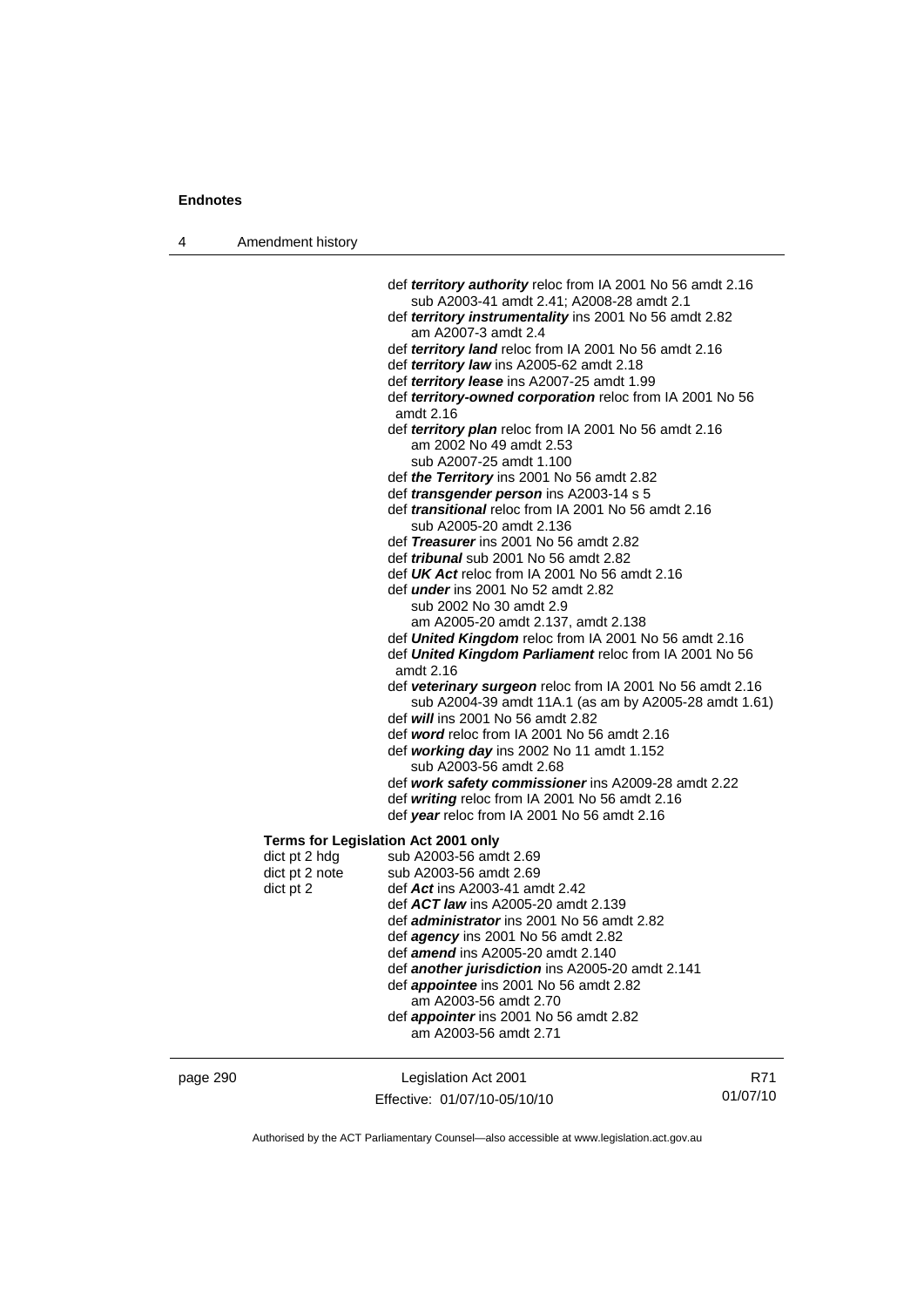def *approved web site* sub 2001 No 56 amdt 2.82 def *authorised republication* sub 2001 No 56 amdt 2.82 def *authorising law* sub 2001 No 56 amdt 2.82 def *benefits* sub 2001 No 56 amdt 2.82 def *business address* ins 2001 No 56 amdt 2.82 def *corporation* ins 2001 No 56 amdt 2.82 def *costs* sub 2001 No 56 amdt 2.82 def *current legislative drafting practice* sub 2001 No 56 amdt 2.82 def *delegate* ins 2001 No 56 amdt 2.82 def *determinative provision* ins 2002 No 11 amdt 1.153 def *document* ins 2001 No 56 amdt 2.82 def *editorial amendment* sub 2001 No 56 amdt 2.82 def *email address* ins 2001 No 56 amdt 2.82 def *executive officer* ins 2001 No 56 amdt 2.82 def *fax number* ins 2001 No 56 amdt 2.82 def *fee* sub 2001 No 56 amdt 2.82 def *home address* ins 2001 No 56 amdt 2.82 def *law* sub 2001 No 56 amdt 2.82 am 2002 No 11 amdt 1.154; pars renum 2002 No 11 amdt 1.155; A2003-41 amdt 2.43; pars renum R20 LA (see A2003-41 amdt 2.44); A2005-20 amdt 2.142, amdt 2.143; pars renum R34 LA (see A2005-20 amdt 2.144) def *law of another jurisdiction* ins A2005-20 amdt 2.145 def *legislative material* ins A2003-41 amdt 2.45 def *non-determinative provision* ins 2002 No 11 amdt 1.156 def *provide* sub 2001 No 56 amdt 2.82 def *referential term* ins A2003-56 amdt 2.72 reloc to s 116 (2) A2005-20 amdt 2.146 def *referential words* sub 2001 No 56 amdt 2.82 om A2003-56 amdt 2.72 def *register* sub 2001 No 56 amdt 2.82 def *repeal* ins A2005-20 amdt 2.147 def *republication* sub 2001 No 56 amdt 2.82; A2003-41 amdt 2.46 def *republication date* sub 2001 No 56 amdt 2.82 def *responsible* ins 2001 No 56 amdt 2.82 def *retrospectively* ins A2003-56 amdt 2.73 reloc to dict, pt 1 A2005-20 amdt 2.148 def *scrutiny committee principles* sub 2001 No 56 amdt 2.82 def *service* sub 2001 No 56 amdt 2.82 def *working out the meaning of an Act* ins A2003-41 amdt 2.47

Legislation Act 2001 Effective: 01/07/10-05/10/10 page 291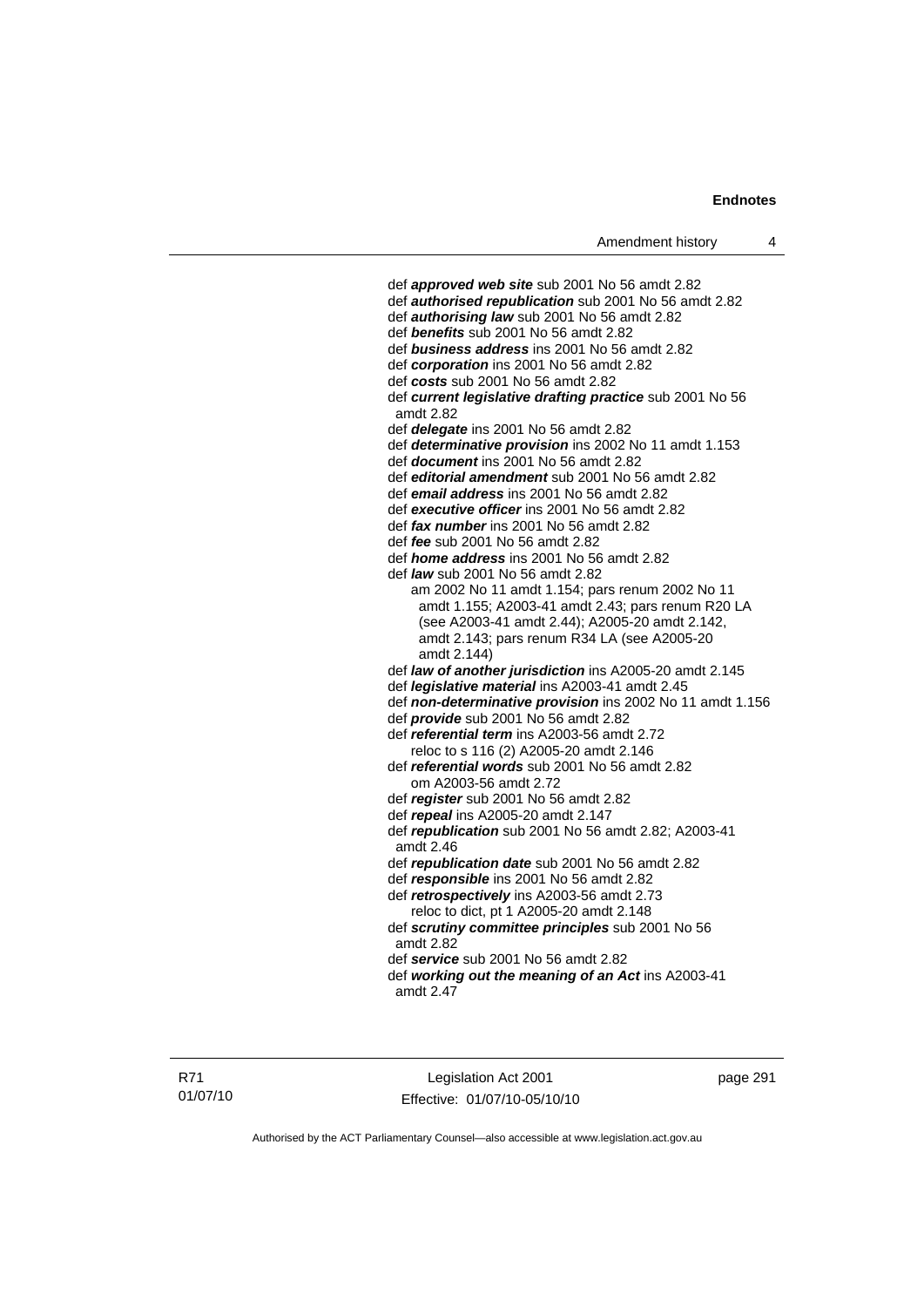## **5 Earlier republications**

Some earlier republications were not numbered. The number in column 1 refers to the publication order.

Since 12 September 2001 every authorised republication has been published in electronic pdf format on the ACT legislation register. A selection of authorised republications have also been published in printed format. These republications are marked with an asterisk (\*) in column 1. Electronic and printed versions of an authorised republication are identical.

| <b>Republication</b><br>No and date | <b>Effective</b>              | Last<br>amendment<br>made by | <b>Republication for</b>                                                              |
|-------------------------------------|-------------------------------|------------------------------|---------------------------------------------------------------------------------------|
| R <sub>0</sub> A<br>17 Sept 2002    | 12 Sept 2001-<br>12 Sept 2001 | A2001-56                     | amendments by<br>A2001-44, A2001-56<br>and retrospective<br>amendments by<br>A2002-30 |
| R1<br>13 Sept 2001                  | 13 Sept 2001-<br>13 Sept 2001 | SL2001-34                    | modification by<br>SL2001-34                                                          |
| R <sub>1</sub> (RI)<br>17 Sept 2001 | 13 Sept 2001-<br>13 Sept 2001 | SL2001-34                    | reissue for<br>retrospective<br>amendments by<br>A2002-30                             |
| R <sub>2</sub><br>14 Sept 2001      | 14 Sept 2001-<br>20 Feb 2002  | A2001-70                     | amendments by<br>A2001-70                                                             |
| R <sub>2</sub> (RI)<br>17 Sept 2002 | 14 Sept 2001-<br>20 Feb 2002  | A2001-70                     | reissue for<br>retrospective<br>amendments by<br>A2002-30                             |
| R <sub>3</sub><br>21 Feb 2002       | 21 Feb 2002-<br>12 Mar 2002   | A2001-88                     | changed endnotes<br>and editorial<br>changes                                          |
| R3 (RI)<br>17 Sept 2002             | 21 Feb 2002-<br>12 Mar 2002   | A2001-88                     | reissue for<br>retrospective<br>amendments by<br>A2002-30                             |

page 292 Legislation Act 2001 Effective: 01/07/10-05/10/10

R71 01/07/10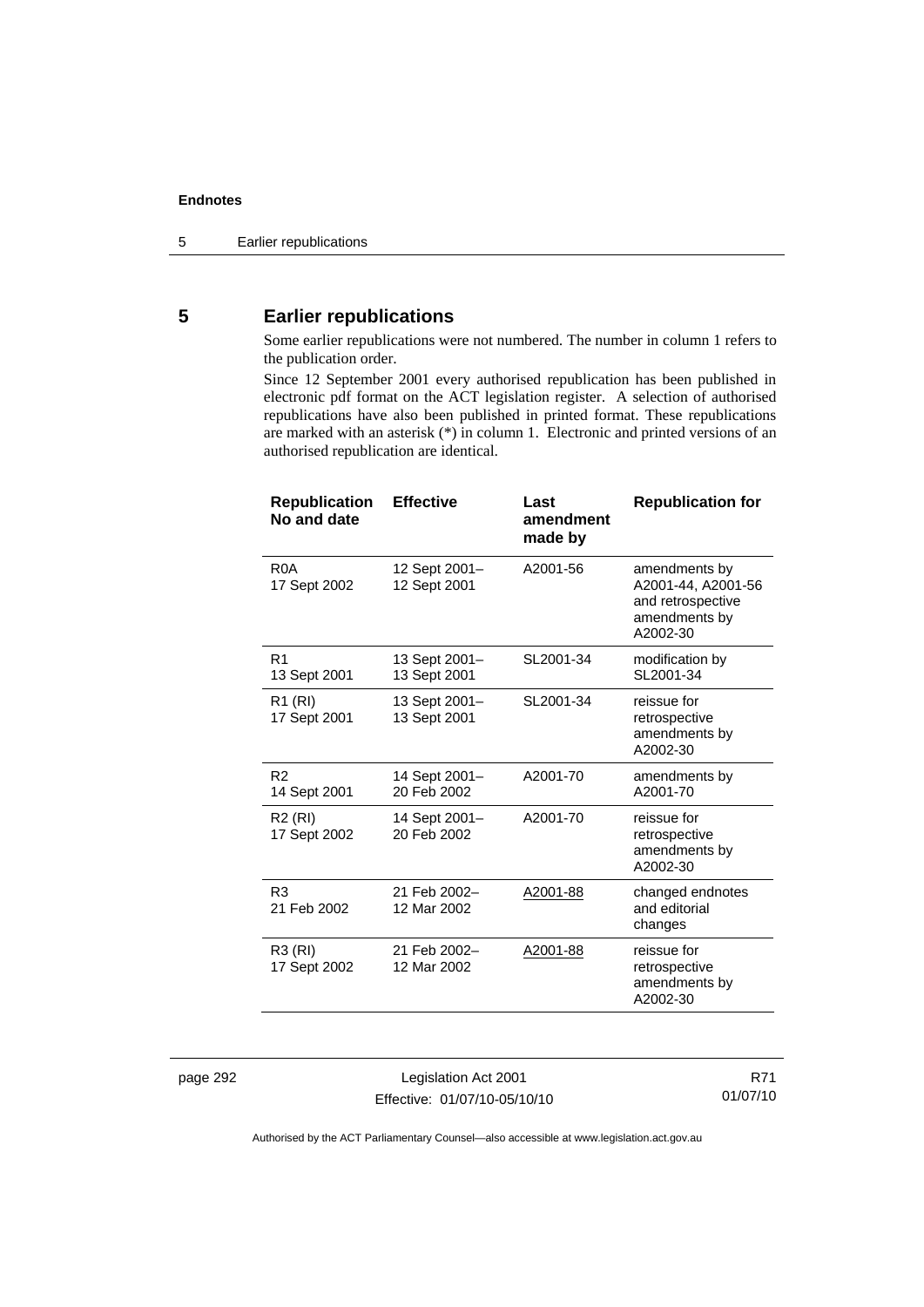Earlier republications 5

| <b>Republication</b><br>No and date | <b>Effective</b>              | Last<br>amendment<br>made by | <b>Republication for</b>                                  |
|-------------------------------------|-------------------------------|------------------------------|-----------------------------------------------------------|
| R4<br>13 Mar 2002                   | 13 Mar 2002-<br>27 May 2002   | A2001-88                     | commenced expiry                                          |
| R4 (RI)<br>17 Sept 2002             | 13 Mar 2002-<br>27 May 2002   | A2001-88                     | reissue for<br>retrospective<br>amendments by<br>A2002-30 |
| $R5*$<br>28 May 2002                | 28 May 2002-<br>30 June 2002  | A2002-11                     | amendments by<br>A2002-11                                 |
| <b>R5 (RI)</b><br>17 Sept 2002      | 28 May 2002-<br>30 June 2002  | A2002-11                     | reissue for<br>retrospective<br>amendments by<br>A2002-30 |
| R6<br>1 July 2002                   | 1 July 2002-<br>12 Sept 2002  | A2002-11                     | amendments by<br>A2001-88                                 |
| <b>R6 (RI)</b><br>17 Sept 2002      | 1 July 2002-<br>12 Sept 2002  | A2002-11                     | reissue for<br>retrospective<br>amendments by<br>A2002-30 |
| R7<br>13 Sept 2002                  | 13 Sept 2002-<br>13 Sept 2002 | A2002-27                     | commenced expiry                                          |
| <b>R7 (RI)</b><br>17 Sept 2002      | 13 Sept 2002-<br>13 Sept 2002 | A2002-27                     | reissue for<br>retrospective<br>amendments by<br>A2002-30 |
| R8<br>14 Sept 2002                  | 14 Sept 2002-<br>16 Sept 2002 | A2002-27                     | commenced expiry                                          |
| <b>R8 (RI)</b><br>17 Sept 2002      | 14 Sept 2002-<br>16 Sept 2002 | A2002-27                     | reissue for<br>retrospective<br>amendments by<br>A2002-30 |
| R <sub>9</sub><br>17 Sept 2002      | 17 Sept 2002-<br>6 Oct 2002   | A2002-30                     | amendments by<br>A2002-30                                 |
| R <sub>10</sub><br>7 Oct 2002       | 7 Oct 2002-<br>31 Oct 2002    | A2002-30                     | amendments by<br>A2002-27                                 |

## R71 01/07/10

Legislation Act 2001 Effective: 01/07/10-05/10/10 page 293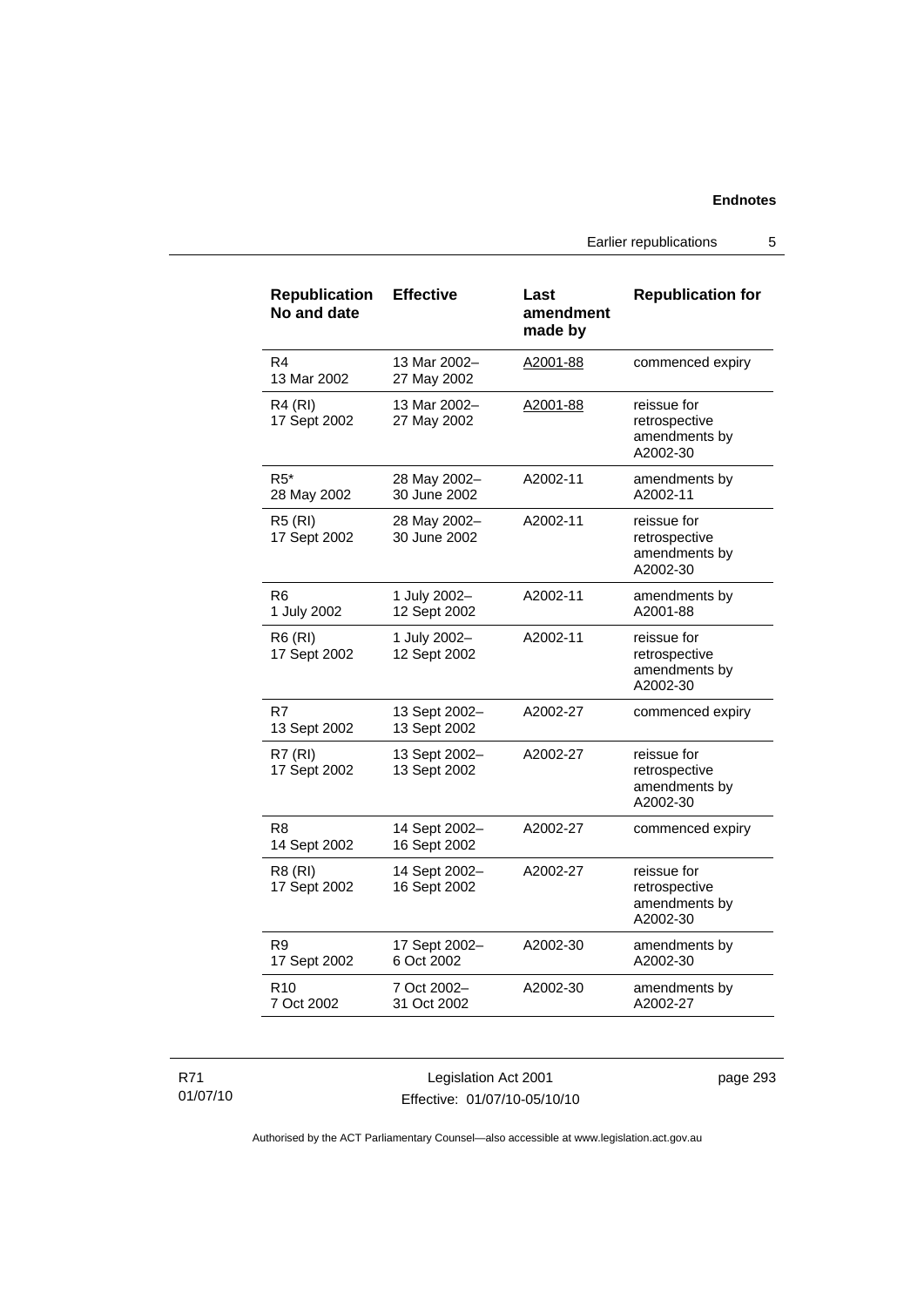| <b>Republication</b><br>No and date        | <b>Effective</b>             | Last<br>amendment<br>made by | <b>Republication for</b>                  |
|--------------------------------------------|------------------------------|------------------------------|-------------------------------------------|
| R <sub>11</sub>                            | 1 Nov 2002-                  | A2002-40                     | amendments by                             |
| 1 Nov 2002                                 | 31 Dec 2002                  |                              | A2002-40                                  |
| R12                                        | 1 Jan 2003-                  | A2002-56                     | amendments by                             |
| 1 Jan 2003                                 | 16 Jan 2003                  |                              | A2002-51                                  |
| R <sub>13</sub>                            | 17 Jan 2003-                 | A2002-56                     | amendments by                             |
| 17 Jan 2003                                | 27 Mar 2003                  |                              | A2002-49                                  |
| R <sub>14</sub>                            | 28 Mar 2003-                 | A2003-14                     | amendments by                             |
| 28 Mar 2003                                | 9 Apr 2003                   |                              | A2003-14                                  |
| R <sub>15</sub>                            | 10 Apr 2003-                 | A2003-18                     | amendments by                             |
| 10 Apr 2003                                | 28 May 2003                  |                              | A2003-18                                  |
| R <sub>16</sub><br>29 May 2003             | 29 May 2003-<br>30 June 2003 | A2003-18                     | commenced expiry                          |
| R <sub>17</sub>                            | 1 July 2003-                 | A2003-18                     | amendments by                             |
| 1 July 2003                                | 2 Sept 2003                  |                              | A2002-56                                  |
| R <sub>18</sub><br>3 Sept 2003             | 3 Sept 2003-<br>12 Sept 2003 | A2003-18                     | commenced expiry                          |
| R19<br>13 Sept 2003                        | 13 Sept 2003-<br>8 Oct 2003  | A2003-41                     | commenced expiry                          |
| R <sub>20</sub> <sup>*</sup><br>9 Oct 2003 | 9 Oct 2003-<br>18 Dec 2003   | A2003-41                     | amendments by<br>A2003-16 and<br>A2003-41 |
| R21                                        | 19 Dec 2003-                 | A2003-56                     | amendments by                             |
| 19 Dec 2003                                | 21 Mar 2004                  |                              | A2003-56                                  |
| R22                                        | 22 Mar 2004-                 | A2004-10                     | amendments by                             |
| 22 Mar 2004                                | 4 Apr 2004                   |                              | A2004-1                                   |
| R23                                        | 5 Apr 2004-                  | A2004-10                     | amendments by                             |
| 5 Apr 2004                                 | 26 May 2004                  |                              | A2004-7                                   |
| R <sub>24</sub>                            | 27 May 2004-                 | A2004-17                     | amendments by                             |
| 27 May 2004                                | 30 June 2004                 |                              | A2004-10                                  |
| R <sub>25</sub><br>1 July 2004             | 1 July 2004-<br>12 July 2004 | A2004-28                     | amendments by<br>A2004-5 and<br>A2004-28  |

## 5 Earlier republications

page 294 Legislation Act 2001 Effective: 01/07/10-05/10/10

R71 01/07/10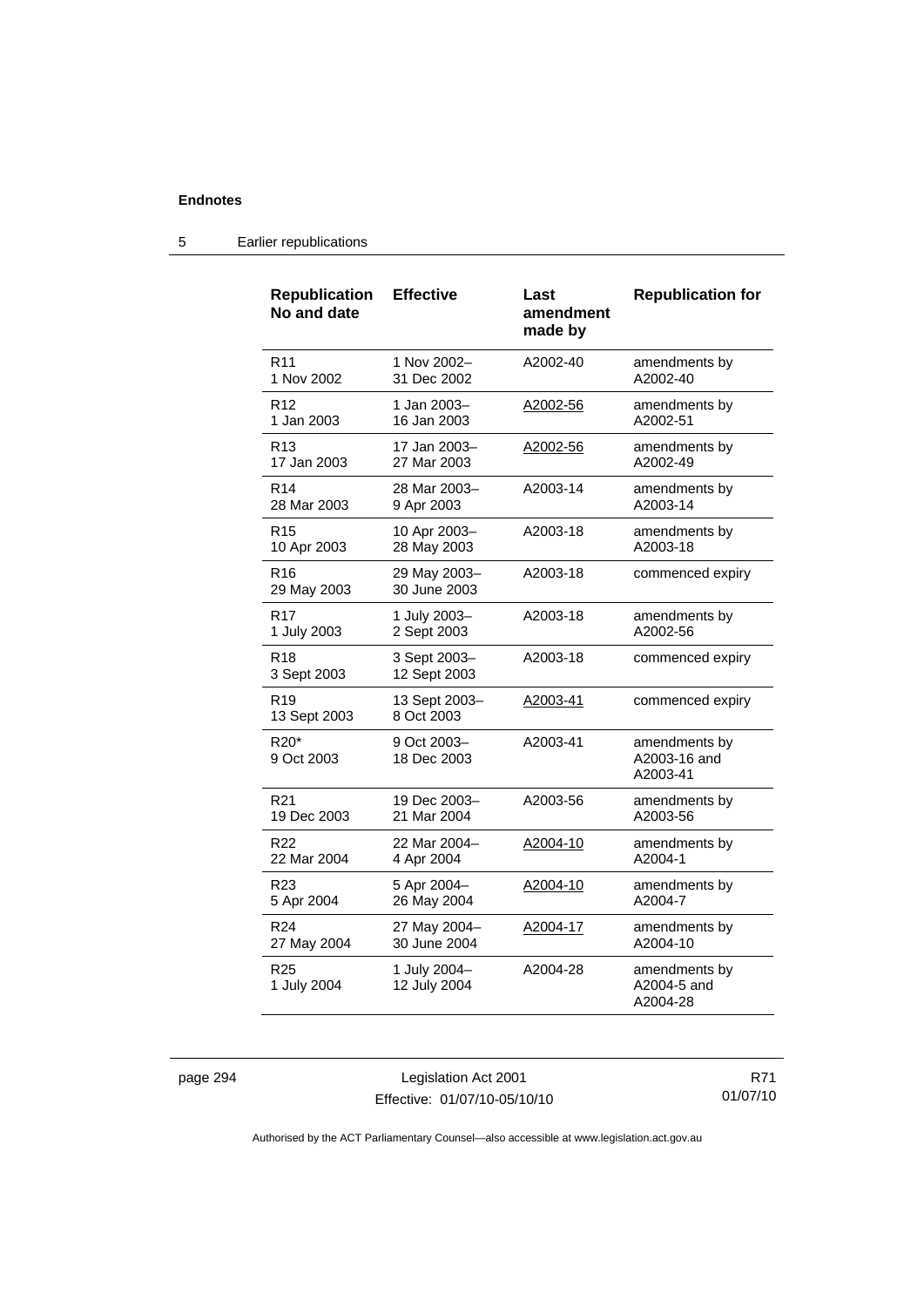Earlier republications 5

| <b>Republication</b><br>No and date | <b>Effective</b>             | Last<br>amendment<br>made by | <b>Republication for</b>                                     |
|-------------------------------------|------------------------------|------------------------------|--------------------------------------------------------------|
| R <sub>26</sub>                     | 13 July 2004-                | A2004-32                     | amendments by                                                |
| 13 July 2004                        | 24 Aug 2004                  |                              | A2004-32                                                     |
| R <sub>27</sub>                     | 25 Aug 2004-                 | A2004-42                     | amendments by                                                |
| 25 Aug 2004                         | 31 Aug 2004                  |                              | A2004-42                                                     |
| R <sub>28</sub>                     | 1 Sept 2004-                 | A2004-42                     | amendments by                                                |
| 1 Sept 2004                         | 12 Sept 2004                 |                              | A2004-13                                                     |
| R <sub>29</sub><br>13 Sept 2004     | 13 Sept 2004-<br>22 Dec 2004 | A2004-42                     | commenced expiry                                             |
| <b>R29A</b><br>23 Dec 2004          | 23 Dec 2004-<br>31 Dec 2004  | A2004-42                     | commenced expiry                                             |
| R30 (RI)<br>5 Jan 2005              | 1 Jan 2005-<br>9 Jan 2005    | A2004-60                     | amendments by<br>A2004-17<br>reissue for<br>commenced expiry |
| R31                                 | 10 Jan 2005-                 | A2004-60                     | amendments by                                                |
| 10 Jan 2005                         | 23 Feb 2005                  |                              | A2004-60                                                     |
| R32                                 | 24 Feb 2005-                 | A2005-5                      | amendments by                                                |
| 24 Feb 2005                         | 8 Mar 2005                   |                              | A2005-5                                                      |
| R33                                 | 9 Mar 2005-                  | A2005-5                      | amendments by                                                |
| 9 Mar 2005                          | 1 June 2005                  |                              | A2004-57                                                     |
| R34*                                | 2 June 2005-                 | A2005-20                     | amendments by                                                |
| 2 June 2005                         | 6 July 2005                  |                              | A2005-20                                                     |
| R35<br>7 July 2005                  | 7 July 2005-<br>7 Sept 2005  | A2005-20                     | amendments by<br>A2004-39 as am by<br>A2005-28               |
| R36                                 | 8 Sept 2005–                 | A2005-47                     | amendments by                                                |
| 8 Sept 2005                         | 13 Sept 2005                 |                              | A2005-44                                                     |
| R37                                 | 13 Sept 2005-                | <u>A2005-47</u>              | amendments by                                                |
| 14 Sept 2005                        | 22 Nov 2005                  |                              | A2005-9                                                      |
| R38                                 | 23 Nov 2005-                 | A2005-53                     | amendments by                                                |
| 23 Nov 2005                         | 10 Jan 2006                  |                              | A2005-53                                                     |
| R39                                 | 11 Jan 2006-                 | A2005-62                     | amendments by                                                |
| 11 Jan 2006                         | 16 Jan 2006                  |                              | A2005-62                                                     |

R71 01/07/10

Legislation Act 2001 Effective: 01/07/10-05/10/10 page 295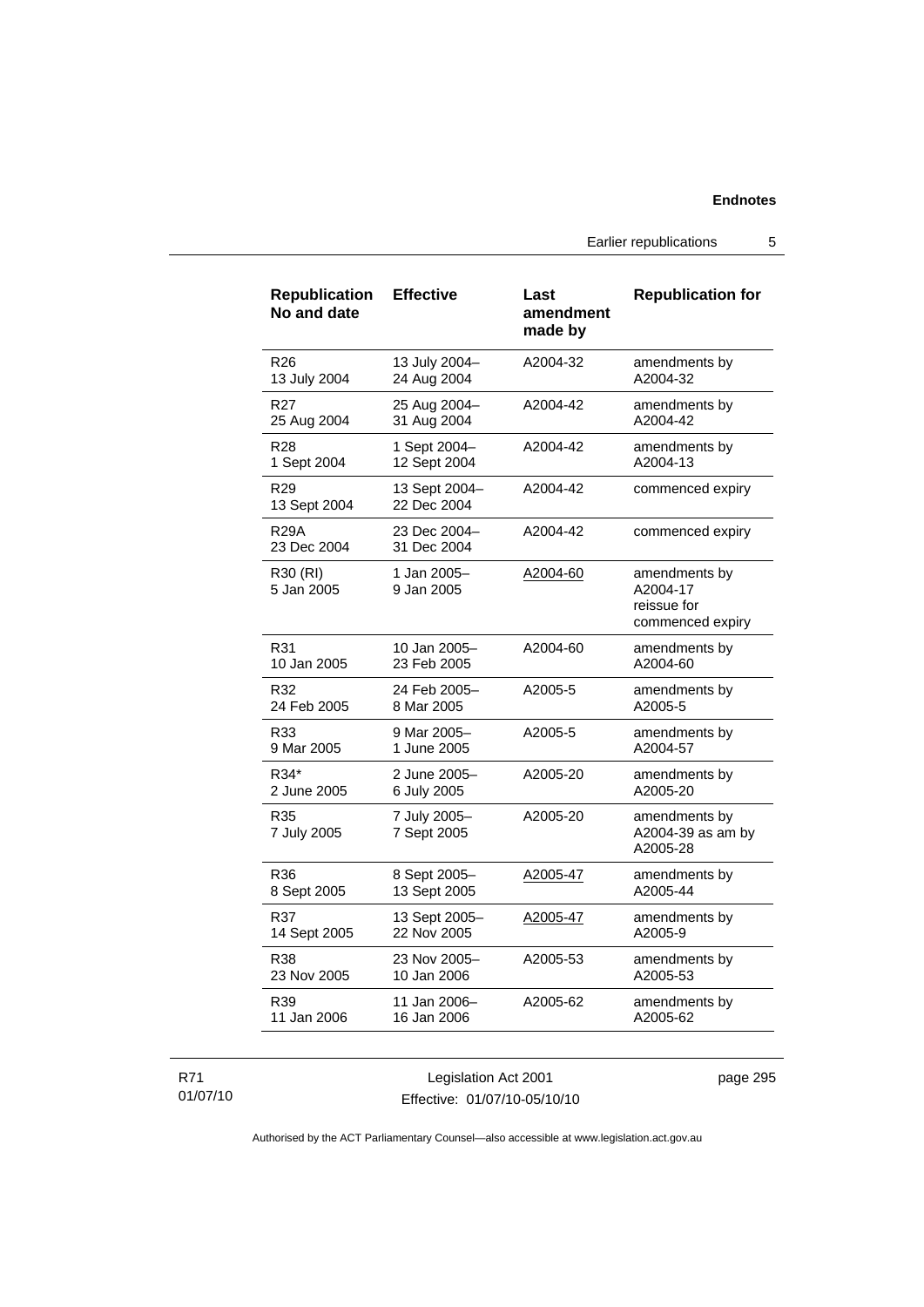#### **Republication No and date Effective Last amendment made by Republication for**  R40 17 Jan 2006 17 Jan 2006– 22 Feb 2006 A2005-62 amendments by A2004-39 R41 23 Feb 2006 23 Feb 2006– 28 Feb 2006 A2006-3 updated endnotes as amended by A2006-3 R42 1 Mar 2006 1 Mar 2006– 1 June 2006 A2006-3 amendments by A2005-47 as amended by A2006-3 R43 2 June 2006 2 June 2006– 15 June 2006 A2006-23 amendments by A2006-23 R44 16 June 2006 16 June 2006– 30 June 2006 A2006-23 updated endnotes as amended by A2006-27 R45 1 July 2006 1 July 2006– 31 Oct 2006 A2006-30 amendments by A2006-25 and A2006-30 R46 1 Nov 2006 1 Nov 2006– 15 Nov 2006 A2006-42 amendments by A2005-41 and A2005-46 as amended by A2006-3 R47 16 Nov 2006 16 Nov 2006– 17 Nov 2006 A2006-42 amendments by A2006-42 R48 18 Nov 2006 18 Nov 2006– 8 Jan 2007 A2006-46 amendments by A2006-46 R49 9 Jan 2007 9 Jan 2007– 9 Jan 2007 A2006-46 amendments by A2004-39 R50 10 Jan 2007 10 Jan 2007– 11 Jan 2007 A2006-46 commenced expiry R51\* 12 Jan 2007 12 Jan 2007– 27 Mar 2007 A2006-46 commenced expiry R52 28 Mar 2007 28 Mar 2007– 11 Apr 2007 A2007-3 amendments by A2006-38

#### 5 Earlier republications

page 296 Legislation Act 2001 Effective: 01/07/10-05/10/10

R71 01/07/10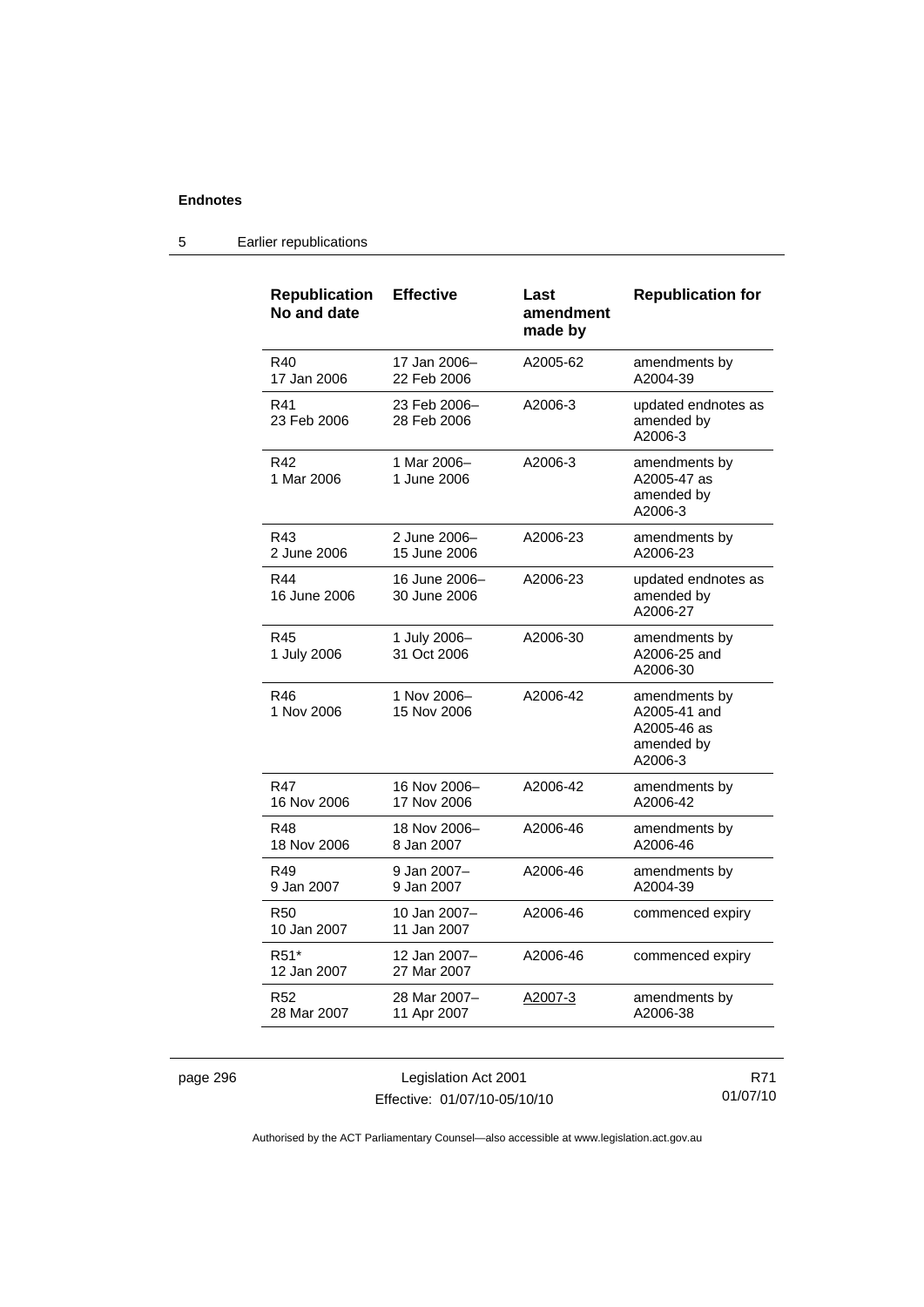Earlier republications 5

| <b>Republication</b><br>No and date | <b>Effective</b>           | Last<br>amendment<br>made by | <b>Republication for</b>                  |
|-------------------------------------|----------------------------|------------------------------|-------------------------------------------|
| R53                                 | 12 Apr 2007-               | A2007-3                      | amendments by                             |
| 12 Apr 2007                         | 10 July 2007               |                              | A2007-3                                   |
| R <sub>54</sub>                     | 11 July 2007-              | A2007-16                     | amendments by                             |
| 11 July 2007                        | 9 Nov 2007                 |                              | A2007-16                                  |
| <b>R55</b>                          | 10 Nov 2007-               | A2007-33                     | amendments by                             |
| 10 Nov 2007                         | 13 Nov 2007                |                              | A2007-8                                   |
| R56                                 | 14 Nov 2007-               | A2007-33                     | amendments by                             |
| 14 Nov 2007                         | 30 Mar 2008                |                              | A2007-33                                  |
| R57                                 | 31 Mar 2008-               | A2007-33                     | amendments by                             |
| 31 Mar 2008                         | 18 May 2008                |                              | A2007-25                                  |
| R58                                 | 19 May 2008-               | A2008-14                     | amendments by                             |
| 19 May 2008                         | 30 June 2008               |                              | A2008-14                                  |
| R59                                 | 1 July 2008-               | A2008-15                     | amendments by                             |
| 1 July 2008                         | 25 Aug 2008                |                              | A2008-15                                  |
| R60                                 | 26 Aug 2008-               | A2008-28                     | amendments by                             |
| 26 Aug 2008                         | 8 Sept 2008                |                              | A2008-28                                  |
| R61                                 | 9 Sept 2008-               | A2008-44                     | amendments by                             |
| 9 Sept 2008                         | 1 Feb 2009                 |                              | A2008-20                                  |
| R62<br>2 Feb 2009                   | 2 Feb 2009-<br>26 Feb 2009 | A2008-44                     | amendments by<br>A2008-36 and<br>A2008-37 |
| R63                                 | 27 Feb 2009-               | A2008-44                     | amendments by                             |
| 27 Feb 2009                         | 29 May 2009                |                              | A2008-20                                  |
| R64                                 | 30 May 2009-               | A2008-44                     | amendments by                             |
| 30 May 2009                         | 21 Sept 2009               |                              | A2008-44                                  |
| R65                                 | 22 Sept 2009-              | A2009-28                     | amendments by                             |
| 22 Sept 2009                        | 30 Sept 2009               |                              | A2009-20                                  |
| R66                                 | 1 Oct 2009-                | A2009-28                     | amendments by                             |
| 1 Oct 2009                          | 20 Oct 2009                |                              | A2009-28                                  |
| R67                                 | 21 Oct 2009-               | A2009-35                     | amendments by                             |
| 21 Oct 2009                         | 16 Dec 2009                |                              | A2009-35                                  |
| R68                                 | 17 Dec 2009-               | A2009-50                     | amendments by                             |
| 17 Dec 2009                         | 2 Mar 2010                 |                              | A2009-49                                  |

## R71 01/07/10

Legislation Act 2001 Effective: 01/07/10-05/10/10 page 297